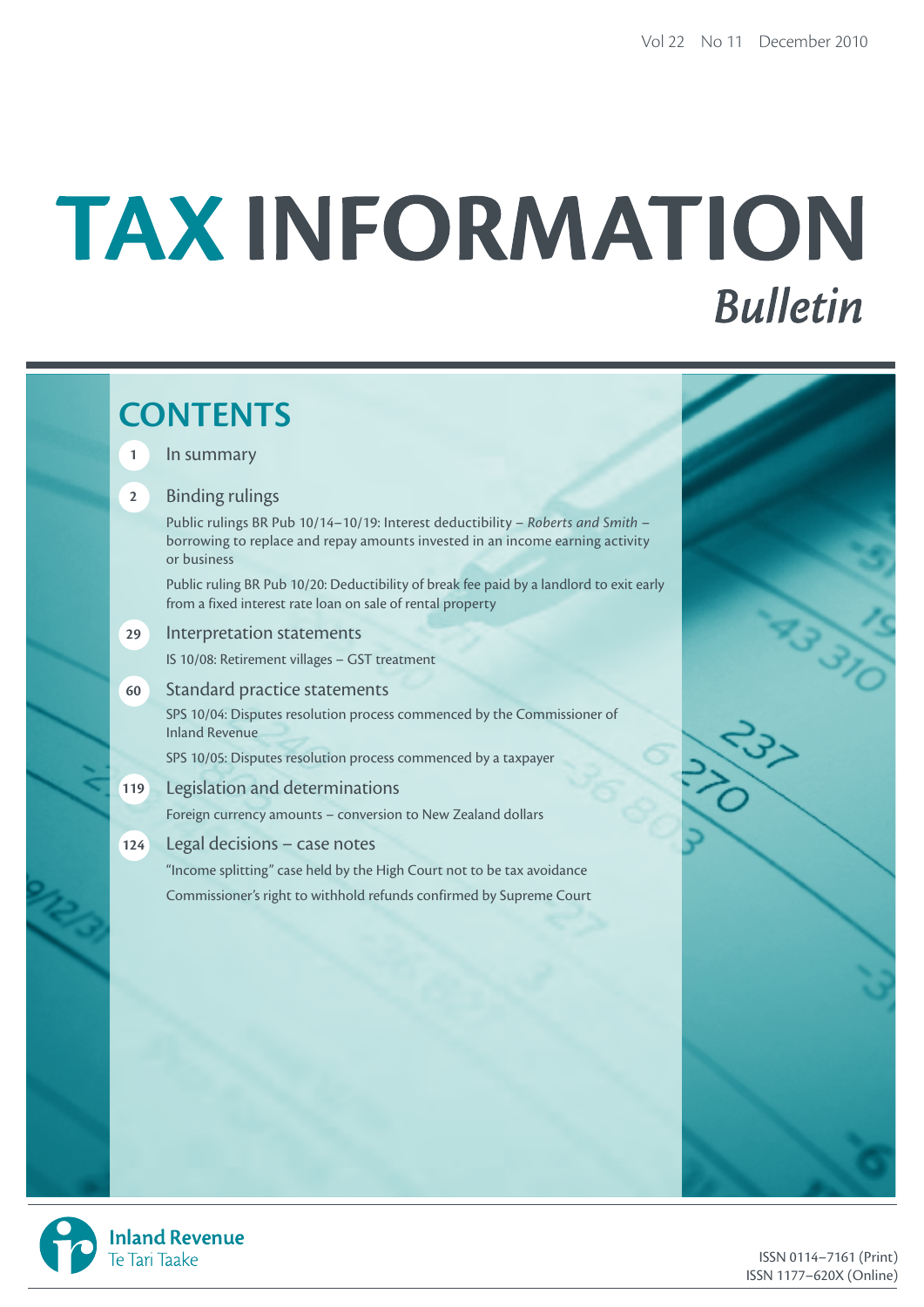# **YOur OppOrTuNiTY TO COmmENT**

Inland Revenue regularly produces a number of statements and rulings aimed at explaining how taxation law affects taxpayers and their agents. Because we are keen to produce items that accurately and fairly reflect taxation legislation and are useful in practical situations, your input into the process, as a user of that legislation, is highly valued.

A list of the items we are currently inviting submissions on can be found at **www.ird.govt.nz**. On the homepage, click on "Public consultation" in the right-hand navigation. Here you will find drafts we are currently consulting on as well as a list of expired items. You can email your submissions to us at **public.consultation@ird.govt.nz** or post them to:

Public Consultation Office of the Chief Tax Counsel Inland Revenue PO Box 2198 Wellington 6140

You can also subscribe to receive regular email updates when we publish new draft items for comment.

Below is a selection of items we are working on as at the time of publication. If you would like a copy of an item please contact us as soon as possible to ensure your views are taken into account. You can get a copy of the draft from **www.ird.govt.nz/public-consultation/** or call the Team Manager, Technical Services Unit on 04 890 6143.

| l Ref          | Draft type/title                                                            | Description/background information                                                                                                                                                                                                                                                                                                                                                                                                                                                                                                                                                                                                                                                                                                                                                                    |
|----------------|-----------------------------------------------------------------------------|-------------------------------------------------------------------------------------------------------------------------------------------------------------------------------------------------------------------------------------------------------------------------------------------------------------------------------------------------------------------------------------------------------------------------------------------------------------------------------------------------------------------------------------------------------------------------------------------------------------------------------------------------------------------------------------------------------------------------------------------------------------------------------------------------------|
| <b>INS0089</b> | Meaning of "obsolescence" in<br>section EE 63 of the Income Tax<br>Act 2007 | This draft interpretation statement sets out the Commissioner's view on the<br>meaning of the term "obsolescence" in section EE 63 of the Income Tax Act<br>2007. Section EE 63 provides that certain factors must be taken into account<br>when determining the estimated useful life of an item. One of these factors<br>is "obsolescence". Obsolescence involves a reduction in the usefulness (and<br>so the value) of an item, for reasons other than physical deterioration or<br>wear and tear, such as economic, technological or other external causes that<br>affect the estimated useful life of the item. The estimated useful life of an<br>item is relevant when the Commissioner sets a depreciation rate, or considers<br>applications for special or provisional depreciation rates. |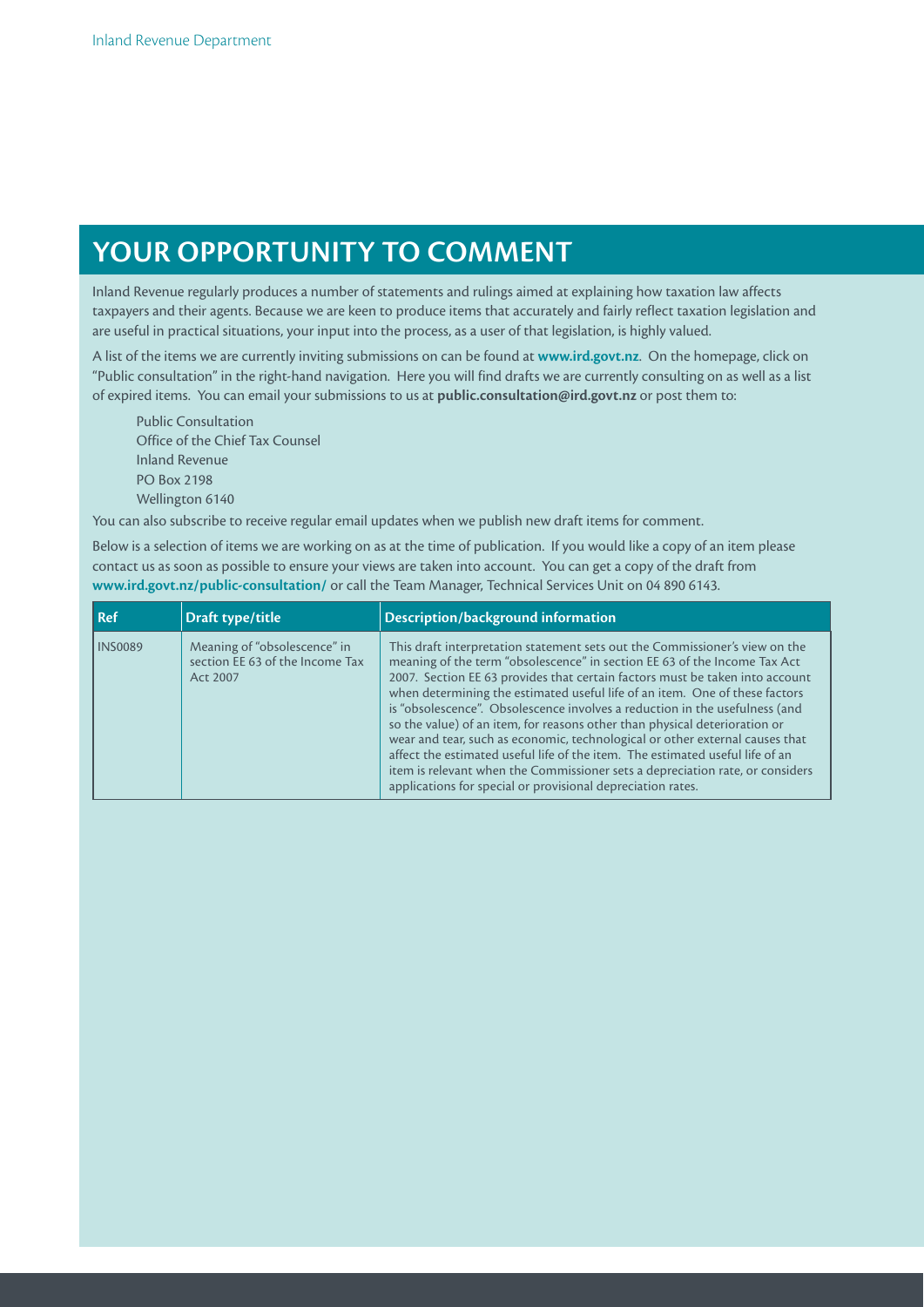# **iN SummArY**

## Binding rulings

**public rulings Br pub 10/14–10/19: interest deductibility –** *Roberts and Smith* **– borrowing to replace and repay amounts invested in an income earning activity or business**

These six public rulings are a reissue of public rulings BR Pub 07/04–07/09. They address the dedutibility of interest when borrowed funds replace funds invested in an income earning activity or business, and the original funds are repaid to the investor.

**public ruling Br pub 10/20: Deductibility of break fee paid by a landlord to exit early from a fixed interest rate loan on sale of rental property**

This public ruling considers the deductibility of a break fee paid by a landlord to a lender to exit early from a fixed interest rate loan used to purchase a rental property, in order to sell the property and therefore cease deriving rental income from it.

## Interpretation statements

#### **IS 10/08: Retirement villages - GST treatment**

This interpretation statement addresses the GST treatment of payments made to the owners or operators of retirement villages and their entitlement to input tax credits on supplies received for the purpose of a retirement village. The statement considers the legislation as it is before any relevant amendments to the Goods and Services Tax Act 1985 in the Taxation (GST and Remedial Matters) Bill 2010 take effect.

## Standard practice statements

#### **SpS 10/04: Disputes resolution process commenced by the Commissioner of inland revenue**

This standard practice statement sets out the Commissioner's rights and responsibilities with a taxpayer in respect of an adjustment to an assessment when the Commissioner commences the disputes resolution process.

#### **SpS 10/05: Disputes resolution process commenced by a taxpayer**

This standard practice statement discusses a taxpayer's rights and responsibilities in respect of an assessment or other disputable decision when the taxpayer commences the disputes resolution process.

## Legislation and determinations

#### **Foreign currency amounts – conversion to New Zealand dollars**

This article provides the exchange rates acceptable to Inland Revenue for converting foreign currency amounts to New Zealand dollars under the controlled foreign company (CFC) and foreign investment fund (FIF) rules for the six months ending 30 September 2010.

## Legal decisions – case notes

#### **"income splitting" case held by the High Court not to be tax avoidance**

The High Court held that the amalgamation of the disputant's medical practice and her husband's business into a single corporate entity did not give rise to an impugned tax avoidance arrangement.

#### **Commissioner's right to withhold refunds confirmed by Supreme Court**

The Supreme Court confirmed that once notice has been given by the Commissioner under either section 26(4) or 46(5) of the Goods and Services Tax Act 1985 (GST Act), the 15-day working limit set out in section 46(1)(a) to pay the refund no longer applies and no refund is payable until the Commissioner is relevantly satisfied pursuant to section 46(1)(b) of the GST Act.

**2**

**24**

**119**

**124**

**126**

**60**

**93**

**29**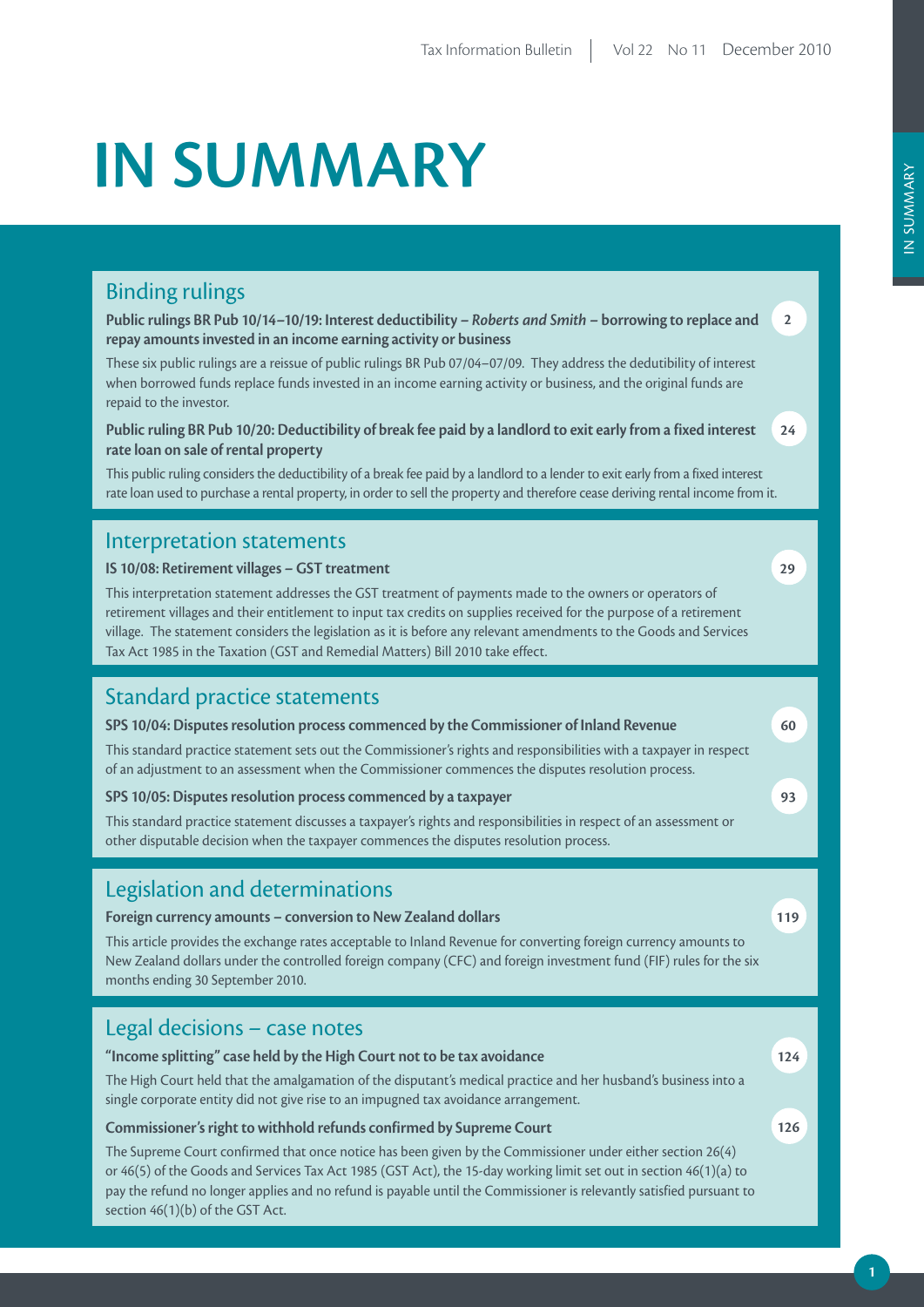## **BiNDiNG ruLiNGS**

This section of the *TIB* contains binding rulings that the Commissioner of Inland Revenue has issued recently.

The Commissioner can issue binding rulings in certain situations. Inland Revenue is bound to follow such a ruling if a FRC COMMISSIONET CAN ISSUE DIRING TAILING TERRATIONS. THEIR IN THE COMMISSIONET CAN ISSUE DIRING TAILING TERRATION STATES THEIR ADDITION OF THE COMMISSION OF THE COMMISSION OF THE COMMISSION OF THE COMMISSION OF THE COMMIS

For full details of how binding rulings work, see our information booklet *Adjudication & Rulings: A guide to binding rulings (IR 715)* or the article on page 1 of *Tax Information Bulletin*, Vol 6, No 12 (May 1995) or Vol 7, No 2 (August 1995).

You can download these publications free from our website at **www.ird.govt.nz**

## INTEREST DEDUCTIBILITY – *ROBERTS AND SMITH* – BORROWING TO REPLACE AND REPAY AMOUNTS INVESTED IN AN INCOME EARNING ACTIVITY OR BUSINESS

**Note (not part of rulings):** Rulings BR Pub 10/14–10/19 ("the Rulings") are a reissue of public rulings BR Pub 07/04 – BR Pub 07/09. BR Pub 07/04 – BR Pub 07/09 were published in *Tax Information Bulletin* Vol 19, No 6 (July 2007), and applied for the period beginning on 22 May 2007 and ending on 22 May 2010.

The Rulings, and accompanying commentary, are essentially the same as BR Pub 07/04 – BR Pub 07/09 and commentary. However, BR Pub 07/04 – BR Pub 07/09 were issued when the Income Tax Act 2004 was in force. The Rulings and commentary have been updated to reflect the repeal of the Income Tax Act 2004 and the enactment of the Income Tax Act 2007. In addition:

- the commentary has been updated to reflect subsequent case law; and
- **•**  minor changes have been made to the Rulings and commentary to improve their precision and to assist readers' understanding.

These changes do not result in the Rulings differing to BR Pub 07/04 – BR Pub 07/09 as to the scope of the Arrangements to which they apply, or in their conclusions on the application of the taxation laws to those Arrangements.

## **puBLiC ruLiNG Br puB 10/14: iNTErEST DEDuCTiBiLiTY – FuNDS BOrrOWED BY A pArTNErSHip TO rETurN CApiTAL CONTriBuTiONS**

This is a public ruling made under section 91D of the Tax Administration Act 1994.

#### **Taxation Law**

All legislative references are to the Income Tax Act 2007 unless otherwise stated.

This Ruling applies in respect of section DB 6.

#### **The Arrangement to which this Ruling applies**

The Arrangement is the borrowing of and the payment of interest on funds used by a partnership to return capital to partners who previously invested that capital.

The Arrangement includes only:

- **•**  a partnership carrying on a business for the purpose of deriving assessable and excluded income both at the time the partnership borrows the funds and at the time the interest on those funds is payable; and
- **•**  arrangements where the interest rate on the borrowed funds is an arm's length rate.

The Arrangement does not include arrangements where interest is deductible under section DB 7 (section DB 7 applies to companies).

For the avoidance of doubt, the Arrangement also does not include arrangements where subpart BG of the Act applies to void the arrangement (subpart BG relates to tax avoidance arrangements).

This Ruling is subject to Part FE of the Act. (The purpose of Part FE is to ensure that worldwide interest expense is apportioned appropriately to a New Zealand taxpayer. The rules in Part FE are commonly referred to as the "thin capitalisation rules".)

#### **How the Taxation Law applies to the Arrangement**

The Taxation Law applies to the Arrangement as follows:

- **•**  Any partner's share of the interest will be deductible by that partner to the extent that the partner's capital contribution was used directly in the partnership's business, or used to repay borrowed funds on which the interest was deductible.
- **•**  Any partner's share of the interest will not be deductible by that partner under the *Roberts and Smith* replacement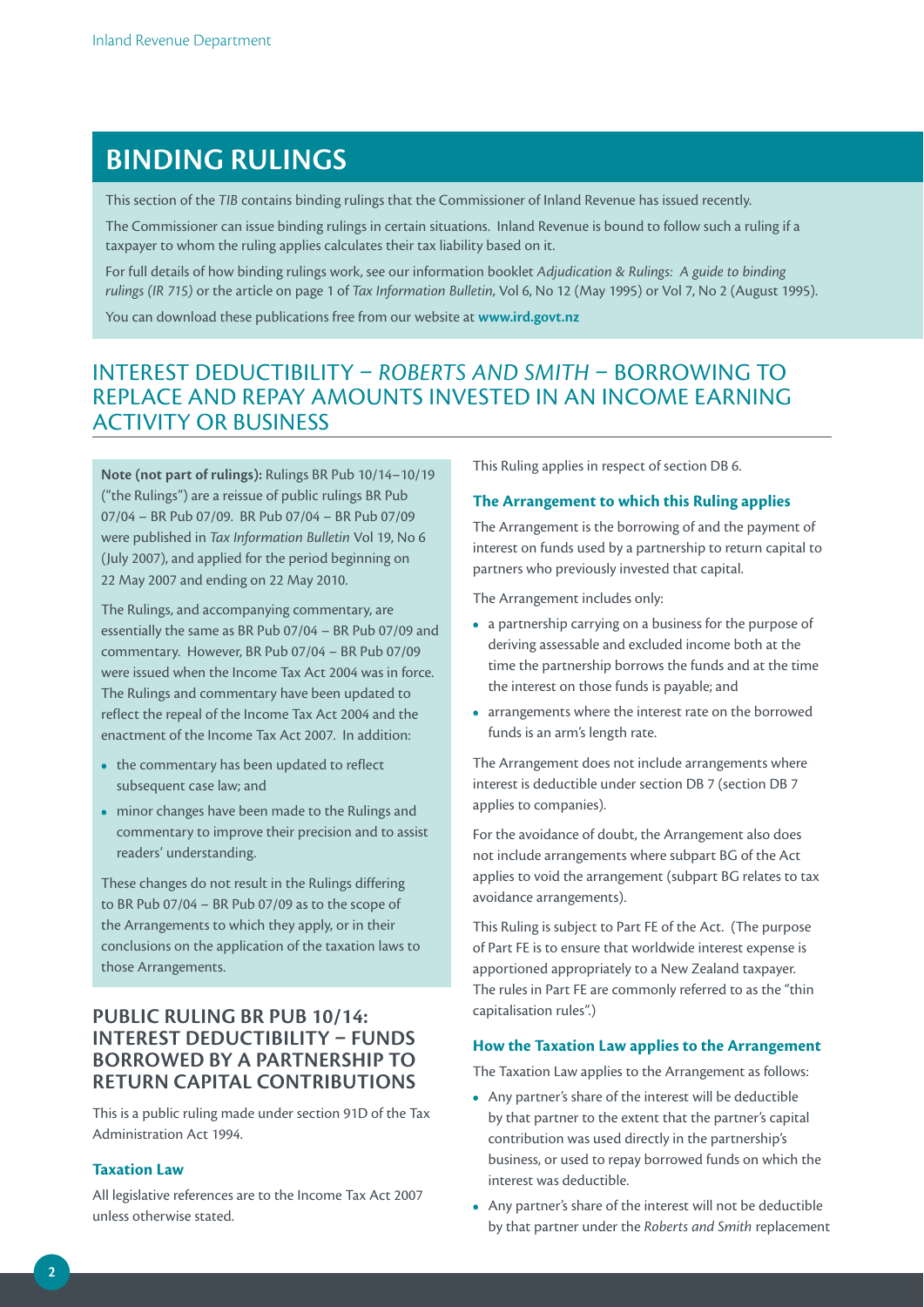and repayment principle to the extent that the borrowed funds are used by the partnership to pay current year income to the partner, or are purported to be used to make a payment out of unrealised asset revaluations or internally generated goodwill

#### **The period for which this Ruling applies**

This Ruling will apply for the period beginning on 23 May 2010 and ending on 23 May 2015.

This Ruling is signed by me on the 27th day of October 2010.

**Susan price**  Director, Public Rulings

## **puBLiC ruLiNG Br puB 10/15: iNTErEST DEDuCTiBiLiTY – FuNDS BOrrOWED BY A pArTNErSHip TO rETurN prOFiTS**

This is a public ruling made under section 91D of the Tax Administration Act 1994.

#### **Taxation Law**

All legislative references are to the Income Tax Act 2007 unless otherwise stated.

This Ruling applies in respect of section DB 6.

#### **The Arrangement to which this Ruling applies**

The Arrangement is the borrowing of and the payment of interest on funds used by a partnership to pay profits to partners.

The Arrangement includes only:

- **•**  a partnership carrying on a business for the purpose of deriving assessable or excluded income both at the time the partnership borrows the funds and at the time the interest on those funds is payable; and
- **•**  arrangements where the interest rate on the borrowed funds is an arm's length rate.

The Arrangement does not include arrangements where the interest is deductible under section DB 7 (section DB 7 applies to companies).

For the avoidance of doubt, the Arrangement also does not include Arrangements where subpart BG of the Act applies to void the arrangement (subpart BG relates to tax avoidance arrangements).

This Ruling is subject to Part FE of the Act. (The purpose of Part FE is to ensure that worldwide interest expense is apportioned appropriately to a New Zealand taxpayer. The rules in Part FE are commonly referred to as the "thin capitalisation rules".)

#### **How the Taxation Law applies to the Arrangement**

The Taxation Law applies to the Arrangement as follows:

- **•**  Any partner's share of the interest will be deductible by that partner to the extent that the profits are past years' profits that were used directly in the partnership's business or used to repay borrowed funds on which the interest was deductible.
- **•**  Any partner's share of the interest will not be deductible by that partner under the *Roberts and Smith* replacement and repayment principle to the extent that the borrowed funds are used by the partnership to pay current year income to the partner, or are purported to be used to make a payment out of unrealised asset revaluations or internally generated goodwill.

#### **The period for which this Ruling applies**

This Ruling will apply for the period beginning on 23 May 2010 and ending on 23 May 2015.

This Ruling is signed by me on the 27th day of October 2010.

**Susan price**  Director, Public Rulings

## **puBLiC ruLiNG Br puB 10/16: iNTErEST DEDuCTiBiLiTY – FuNDS BOrrOWED BY A COmpANY TO rEpurCHASE SHArES**

This is a public ruling made under section 91D of the Tax Administration Act 1994.

#### **Taxation Law**

All legislative references are to the Income Tax Act 2007 unless otherwise stated.

This Ruling applies in respect of section DB 6.

#### **The Arrangement to which this Ruling applies**

The Arrangement is the borrowing of and the payment of interest on funds used by a company to repurchase shares from its shareholders as authorised by the Companies Act 1993.

The Arrangement includes only:

- **•**  a company carrying on an assessable or excluded income earning activity or a business for the purpose of deriving assessable or excluded income both at the time the company borrows the funds and at the time the interest on those funds is payable; and
- **•**  arrangements where the interest rate on the borrowed funds is an arm's length rate.

**3**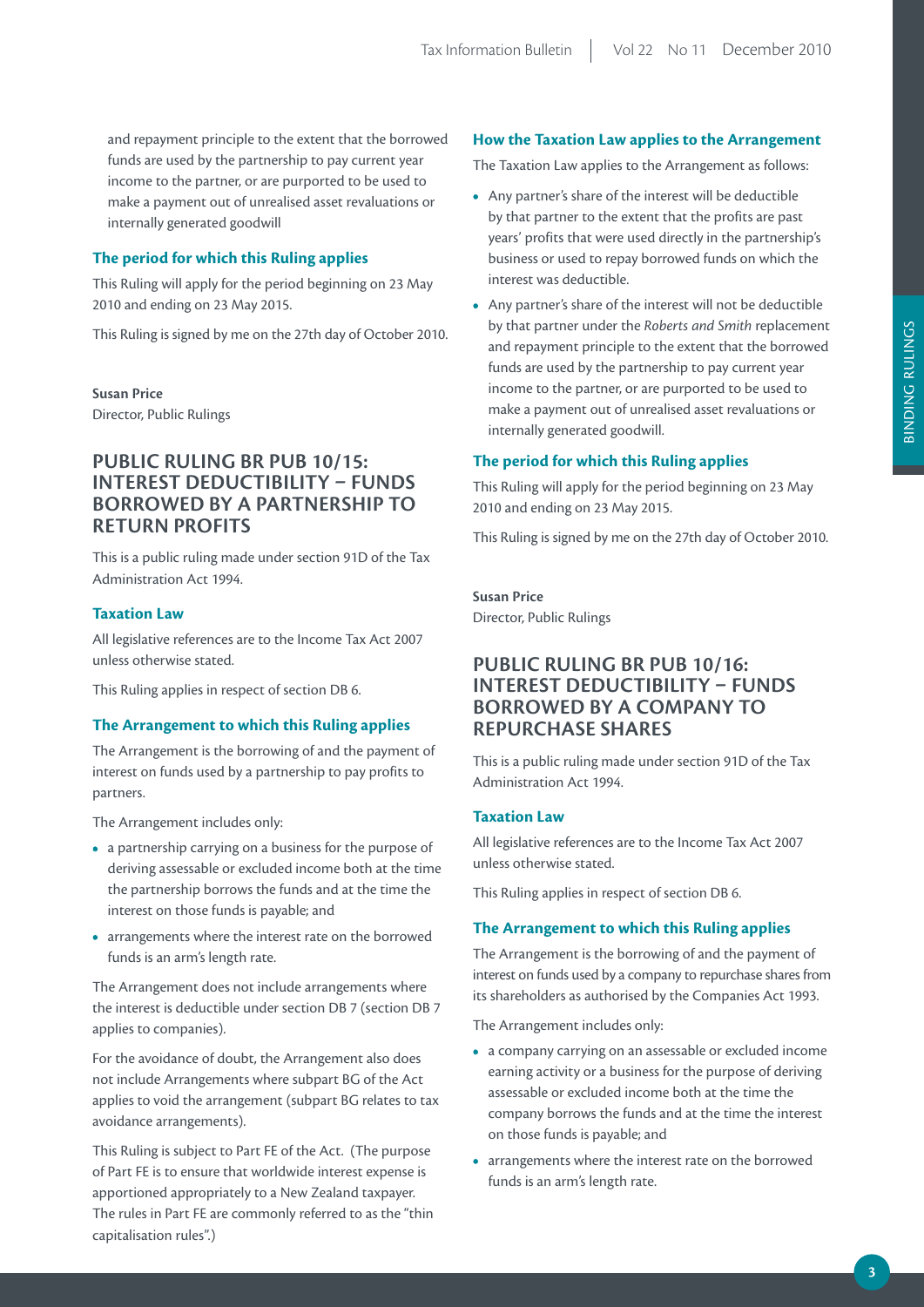The Arrangement does not include arrangements where the interest is deductible under section DB 7 (section DB 7 applies to companies).

For the avoidance of doubt, the Arrangement also does not include Arrangements where subpart BG of the Act applies to void the arrangement (subpart BG relates to tax avoidance arrangements).

This Ruling is subject to Part FE of the Act. (The purpose of Part FE is to ensure that worldwide interest expense is apportioned appropriately to a New Zealand taxpayer. The rules in Part FE are commonly referred to as the "thin capitalisation rules".)

#### **How the Taxation Law applies to the Arrangement**

The Taxation Law applies to the Arrangement as follows:

- Interest will be deductible in the circumstances described in the Arrangement to the extent that the borrowed funds are used to repurchase shares funded by capital contributed by the shareholders or past years' profits. The contributed capital or past years' profits must have been used directly in the company's assessable or excluded income earning activity or business, or used to repay borrowed funds on which the interest was deductible.
- **•**  Interest will not be deductible to the extent that the borrowed funds are used by the company to pay current year income to a shareholder, or are purported to be used to make a payment out of unrealised asset revaluations or internally generated goodwill.

#### **The period for which this Ruling applies**

This Ruling will apply for the period beginning on 23 May 2010 and ending on 23 May 2015.

This Ruling is signed by me on the 27th day of October 2010.

**Susan price**  Director, Public Rulings

## **puBLiC ruLiNG Br puB 10/17: iNTErEST DEDuCTiBiLiTY – FuNDS BOrrOWED BY A COmpANY TO pAY DiViDENDS**

This is a public ruling made under section 91D of the Tax Administration Act 1994.

#### **Taxation Law**

All legislative references are to the Income Tax Act 2007 unless otherwise stated.

#### **The Arrangement to which this Ruling applies**

The Arrangement is the borrowing of and the payment of interest on funds used by a company to pay dividends to its shareholders.

The Arrangement includes only:

- **•**  a company carrying on an assessable or excluded income earning activity or a business for the purpose of deriving assessable or excluded income both at the time the company borrows the funds and at the time the interest on those funds is payable; and
- **•**  arrangements where the interest rate on the borrowed funds is an arm's length rate.

The Arrangement does not include arrangements where the interest is deductible under section DB 7 (section DB 7 applies to companies).

For the avoidance of doubt, the Arrangement also does not include Arrangements where subpart BG of the Act applies to void the arrangement (subpart BG relates to tax avoidance arrangements).

This Ruling is subject to Part FE of the Act. (The purpose of Part FE is to ensure that worldwide interest expense is apportioned appropriately to a New Zealand taxpayer. The rules in Part FE are commonly referred to as the "thin capitalisation rules".)

#### **How the Taxation Law applies to the Arrangement**

The Taxation Law applies to the Arrangement as follows:

- **•**  Interest will be deductible to the extent that the dividends are funded by past years' profits or contributed capital that was used directly in the company's assessable or excluded income earning activity or business, or used to repay borrowed funds on which the interest was deductible.
- **•**  Interest will not be deductible to the extent that the borrowed funds are used by the company to pay current year income to a shareholder, or are purported to be used to make a payment out of unrealised asset revaluations or internally generated goodwill.

#### **The period for which this Ruling applies**

This Ruling will apply for the period beginning on 23 May 2010 and ending on 23 May 2015.

This Ruling is signed by me on the 27th day of October 2010.

**Susan price**  Director, Public Rulings

This Ruling applies in respect of section DB 6.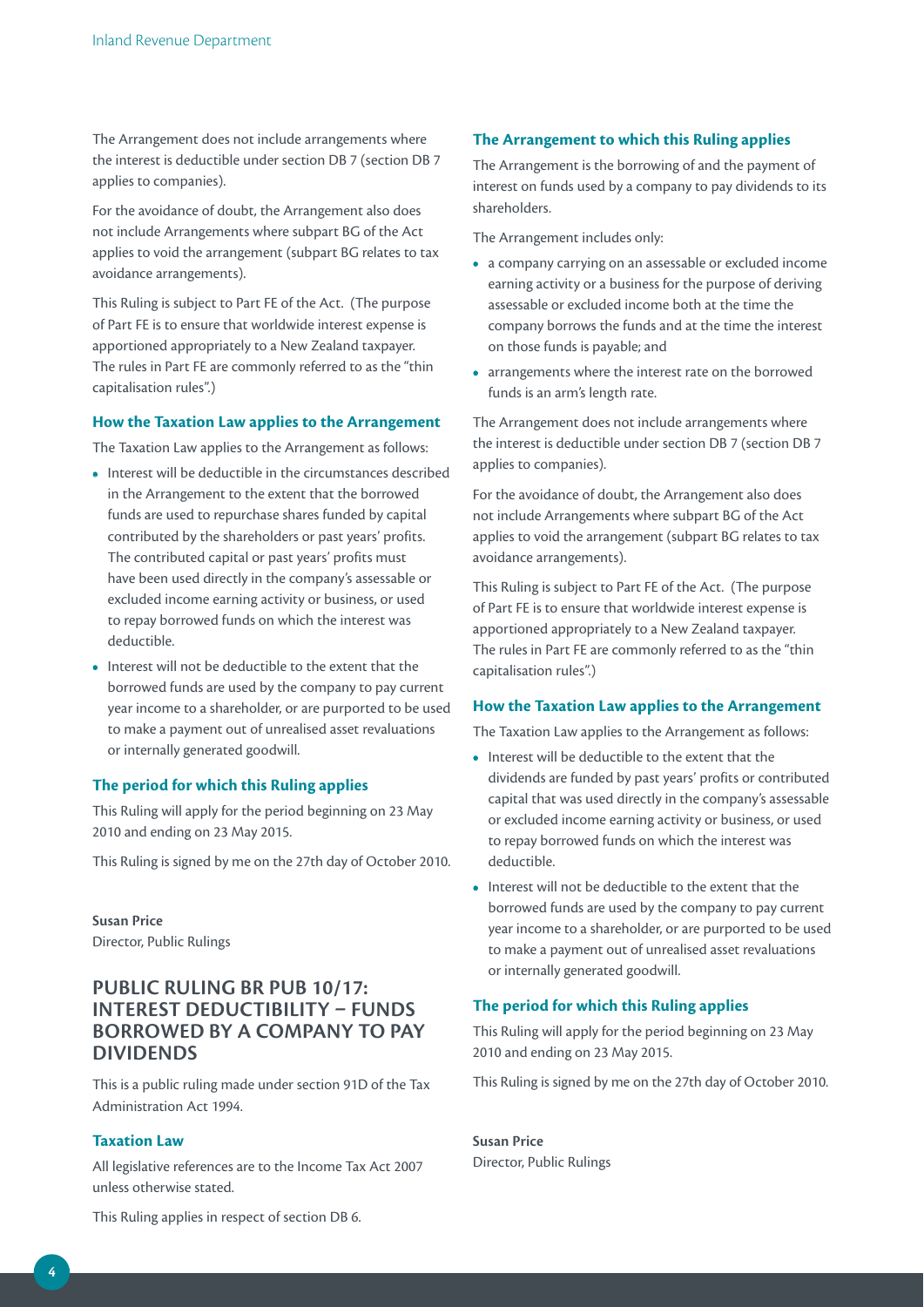## **puBLiC ruLiNG Br puB 10/18 iNTErEST DEDuCTiBiLiTY – FuNDS BOrrOWED TO rEpAY DEBT**

This is a public ruling made under section 91D of the Tax Administration Act 1994.

#### **Taxation Law**

All legislative references are to the Income Tax Act 2007 unless otherwise stated.

This Ruling applies in respect of section DB 6.

#### **The Arrangement to which this Ruling applies**

The Arrangement is the borrowing of and the payment of interest on funds used by a taxpayer or a partnership to repay borrowed funds to the person who invested those funds in the taxpayer or partnership.

The Arrangement includes only:

- **•**  a taxpayer or a partnership carrying on an assessable or excluded income earning activity or a business for the purpose of deriving assessable or excluded income both at the time the taxpayer or partnership borrows the funds and at the time the interest on those funds is payable; and
- **•**  arrangements where the interest rate on the borrowed funds is an arm's length rate.

The Arrangement does not include arrangements where the interest is deductible under section DB 7 (section DB 7 applies to companies).

For the avoidance of doubt, the Arrangement also does not include Arrangements where subpart BG of the Act applies to void the arrangement (subpart BG relates to tax avoidance arrangements).

This Ruling is subject to Part FE of the Act. (The purpose of Part FE is to ensure that worldwide interest expense is apportioned appropriately to a New Zealand taxpayer. The rules in Part FE are commonly referred to as the "thin capitalisation rules".)

#### **How the Taxation Law applies to the Arrangement**

The Taxation Law applies to the Arrangement as follows:

- Interest will be deductible in the circumstances described in the Arrangement to the extent that the funds that are repaid:
	- were used directly in the taxpayer's or partnership's assessable or excluded income earning activity or business; or
	- were used by a company and the interest was deductible under section DB 7; or
- were used by a company to purchase shares and the interest was deductible under section DB 8; or
- were used for one of the Arrangements in Public Rulings BR Pub 10/14 – BR Pub 10/17, and met the requirements for interest deductibility in those Rulings; or
- were used to retain income earning assets from sale and satisfied the elements of the *Public Trustee* case (*Public Trustee v CIR* [1938] NZLR 436) set out in the Commissioner's Interpretation Statement IS0082 *Tax Information Bulletin* Vol 18, No 6 (July 2006); or
- themselves repaid, either directly or through a series of borrowings used to repay borrowings, other borrowed funds in respect of which the interest was deductible.

#### **The period for which this Ruling applies**

This Ruling will apply for the period beginning on 23 May 2010 and ending on 23 May 2015.

This Ruling is signed by me on the 27th day of October 2010.

## **Susan price**

Director, Public Rulings

## **puBLiC ruLiNG Br puB 10/19: iNTErEST DEDuCTiBiLiTY – FuNDS BOrrOWED TO mAKE A pAYmENT TO A GrOup COmpANY**

This is a public ruling made under section 91D of the Tax Administration Act 1994.

#### **Taxation Law**

All legislative references are to the Income Tax Act 2007 unless otherwise stated.

This Ruling applies in respect of section DB 6 and section IC 5.

#### **The Arrangement to which this Ruling applies**

The Arrangement is the borrowing of and the payment of interest on funds used by a company to make a payment under section IC 5 to another company that has a net loss.

The Arrangement does not include arrangements where the interest is deductible under section DB 7 (section DB 7 applies to companies).

For the avoidance of doubt, the Arrangement also does not include Arrangements where subpart BG of the Act applies to void the arrangement (subpart BG relates to tax avoidance arrangements).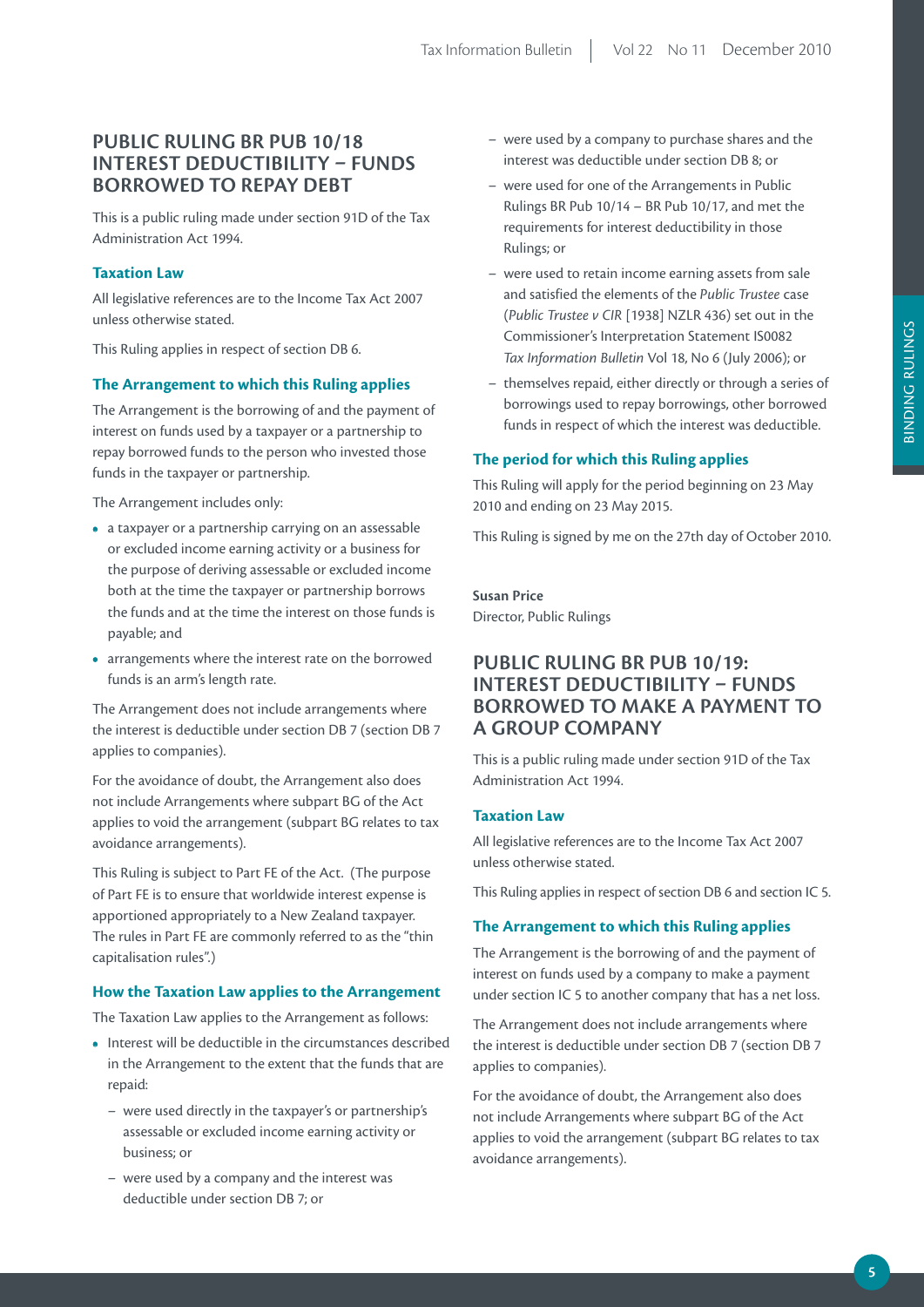#### **How the Taxation Law applies to the Arrangement**

The Taxation Law applies to the Arrangement as follows:

**•**  Interest will not be deductible in the circumstances described in the Arrangement.

#### **The period for which this Ruling applies**

This Ruling will apply for the period beginning on 23 May 2010 and ending on 23 May 2015.

This Ruling is signed by me on the 27th day of October 2010.

#### **Susan price**

Director, Public Rulings

## **COmmENTArY ON puBLiC ruLiNGS Br puB 10/14–10/19**

- 1. This commentary is not a legally binding statement, but is intended to provide assistance in understanding and applying the conclusions reached in Public Rulings BR Pub 10/14–10/19 ("the Rulings").
- 2. The Rulings and commentary express the Commissioner's view of the principles relating to interest deductibility in the Australian Full Federal Court decision in *FC of T v Roberts*; *FC of T v Smith* 92 ATC 4 ("*Roberts and Smith*").
- 3. The commentary is organised under the following headings:
	- **•**  Summary
	- **•**  Legislation
	- How the sections of the Act, other than section DB 7. apply in relation to interest deductibility
	- **•**  Scope of the Rulings and commentary
	- **•**  Analysis of the *Roberts and Smith* case
	- **•**  Arrangements to which the replacement and repayment principle applies
	- **•**  When interest is not deductible under the replacement and repayment principle
	- **•**  Other matters.

All legislative references are to the Income Tax Act 2007 unless otherwise stated.

#### **Summary**

4. The interest deductibility test is satisfied if there is a sufficient connection between interest incurred and assessable income. The sufficient connection is established if the borrowed funds on which interest is incurred are used in deriving assessable income or in a business carried on for the purpose of deriving assessable income.

- 5. In *Roberts and Smith* the borrowed funds were not used directly in deriving income, but the Court held that the interest is deductible.
- 6. *Roberts and Smith* is authority that there is a sufficient connection between interest and income when the interest is incurred on borrowed funds used to replace an amount previously invested in an income earning activity or business and to return the amount to the person who invested it. The link with income is through the new borrowings taking the place of funds that have a sufficient connection with assessable income or in respect of which interest was deductible through the operation of section DB 7 or section DB 8. Capital contributions, past years' profits and debt are all capable of being replaced.
- 7. The case applies only where the amount replaced and repaid is owed to a person separate to the income earning activity or business. It does not apply to sole traders.

#### **Legislation**

8. The relevant provisions of the Income Tax Act 2007 are sections DA 1, DA 2, DA 3, DB 1, DB 6, DB 7 and DB 8.

## **pArT D DEDuCTiONS**

#### **Subpart DA General rules**

**DA 1 General permission**

#### *Nexus with income*

- (1) A person is allowed a deduction for an amount of expenditure or loss, including an amount of depreciation loss, to the extent to which the expenditure or loss is—
	- (a) incurred by them in deriving—
		- (i) their assessable income; or
		- (ii) their excluded income; or
		- (iii) a combination of their assessable income and excluded income; or
	- (b) incurred by them in the course of carrying on a business for the purpose of deriving—
		- (i) their assessable income; or
		- (ii) their excluded income; or
		- (iii) a combination of their assessable income and excluded income.

#### *General permission*

(2) Subsection (1) is called the **general permission.**

#### *Avoidance arrangements*

(3) Section GB 33 (Arrangements involving depreciation loss) may apply to override the general permission in relation to an amount of depreciation loss.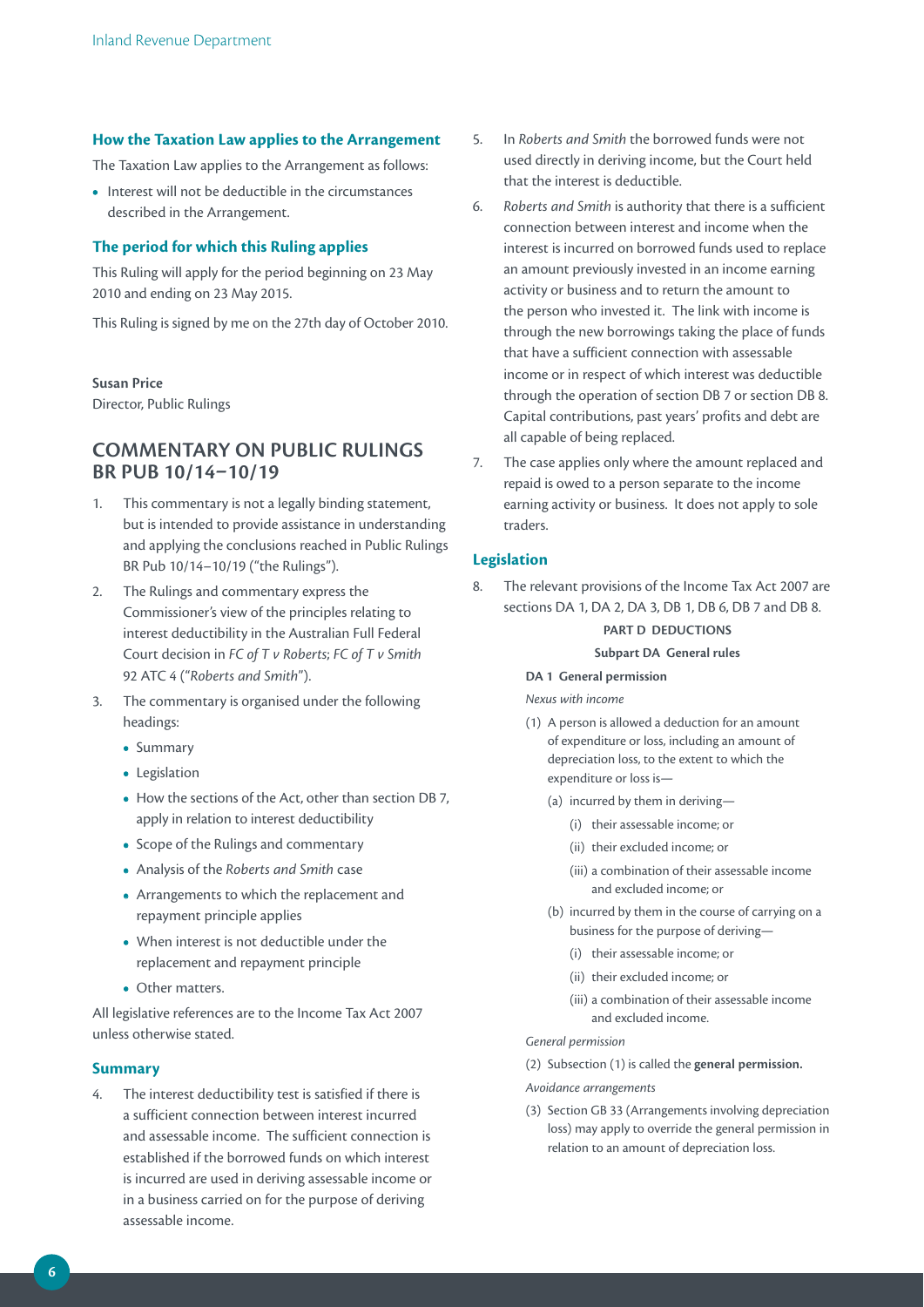#### **DA 2 General limitations**

#### *Capital limitation*

(1) A person is denied a deduction for an amount of expenditure or loss to the extent to which it is of a capital nature. This rule is called the **capital limitation**.

#### *Private limitation*

(2) A person is denied a deduction for an amount of expenditure or loss to the extent to which it is of a private or domestic nature. This rule is called the **private limitation.**

#### *Exempt income limitation*

(3) A person is denied a deduction for an amount of expenditure or loss to the extent to which it is incurred in deriving exempt income. This rule is called the **exempt income limitation**.

…

*Relationship of general limitations to general permission*

(7) Each of the general limitations in this section overrides the general permission.

#### **DA 3 Effect of specific rules on general rules**

*Supplements to general permission*

(1) A provision in any of subparts DB to DZ may supplement the general permission. In that case, a person to whom the provision applies does not have to satisfy the general permission to be allowed a deduction.

#### *Express reference needed to supplement*

(2) A provision in any of subparts DB to DZ takes effect to supplement the general permission only if it expressly states that it supplements the general permission.

*Relationship of general limitations to supplements to general permission*

(3) Each of the general limitations overrides a supplement to the general permission in any of subparts DB to DZ, unless the provision creating the supplement expressly states otherwise.

*Relationship between other specific provisions and general permission or general limitations*

(4) A provision in any of subparts DB to DZ may override any 1 or more of the general permission and the general limitations.

#### *Express reference needed to override*

- (5) A provision in any of subparts DB to DZ takes effect to override the general permission or a general limitation only if it expressly states that—
	- (a) it overrides the general permission or the relevant limitation; or
	- (b) the general permission or the relevant limitation does not apply.

#### *Part E*

(6) No provision in Part E (Timing and quantifying rules) supplements the general permission or overrides the general permission or a general limitation.

#### **DB 1 Taxes, other than GST, and penalties**

#### *No deduction*

- (1) A person is denied a deduction for the following:
	- (a) income tax:
	- (b) a tax imposed in a country or territory outside New Zealand that is substantially the same as income tax:
	- (c) ancillary tax, unless listed in subsection (2):
	- (d) a civil penalty under Part 9 of the Tax Administration Act 1994:
	- (e) a tax, a penalty, or interest on unpaid tax that is—
		- (i) payable under the laws of a country or territory outside New Zealand; and
		- (ii) substantially the same as a civil penalty as defined in section 3(1) of the Tax Administration Act 1994, or a criminal penalty under Part 9 of the Act, or interest imposed under Part 7 of the Act.

*Some ancillary tax excluded*

- (2) Subsection (1) does not apply to—
	- (a) pay-as-you-earn (PAYE):
	- (b) fringe benefit tax (FBT):
	- (c) employer's superannuation contribution tax (ESCT):
	- (d) resident withholding tax (RWT):
	- (e) non-resident withholding tax (NRWT).

*Link with subpart DA*

(3) This section overrides the general permission.

…

## **DB 6 interest: not capital expenditure**

#### *Deduction*

(1) A person is allowed a deduction for interest incurred.

#### *Exclusion*

(2) Subsection (1) does not apply to interest for which a person is denied a deduction under section DB 1.

…

*Link with subpart DA*

- (4) This section overrides the capital limitation. The general permission must still be satisfied and the other general limitations still apply.
- **DB 7 interest: most companies need no nexus with income**

*Deduction*

(1) A company is allowed a deduction for interest incurred.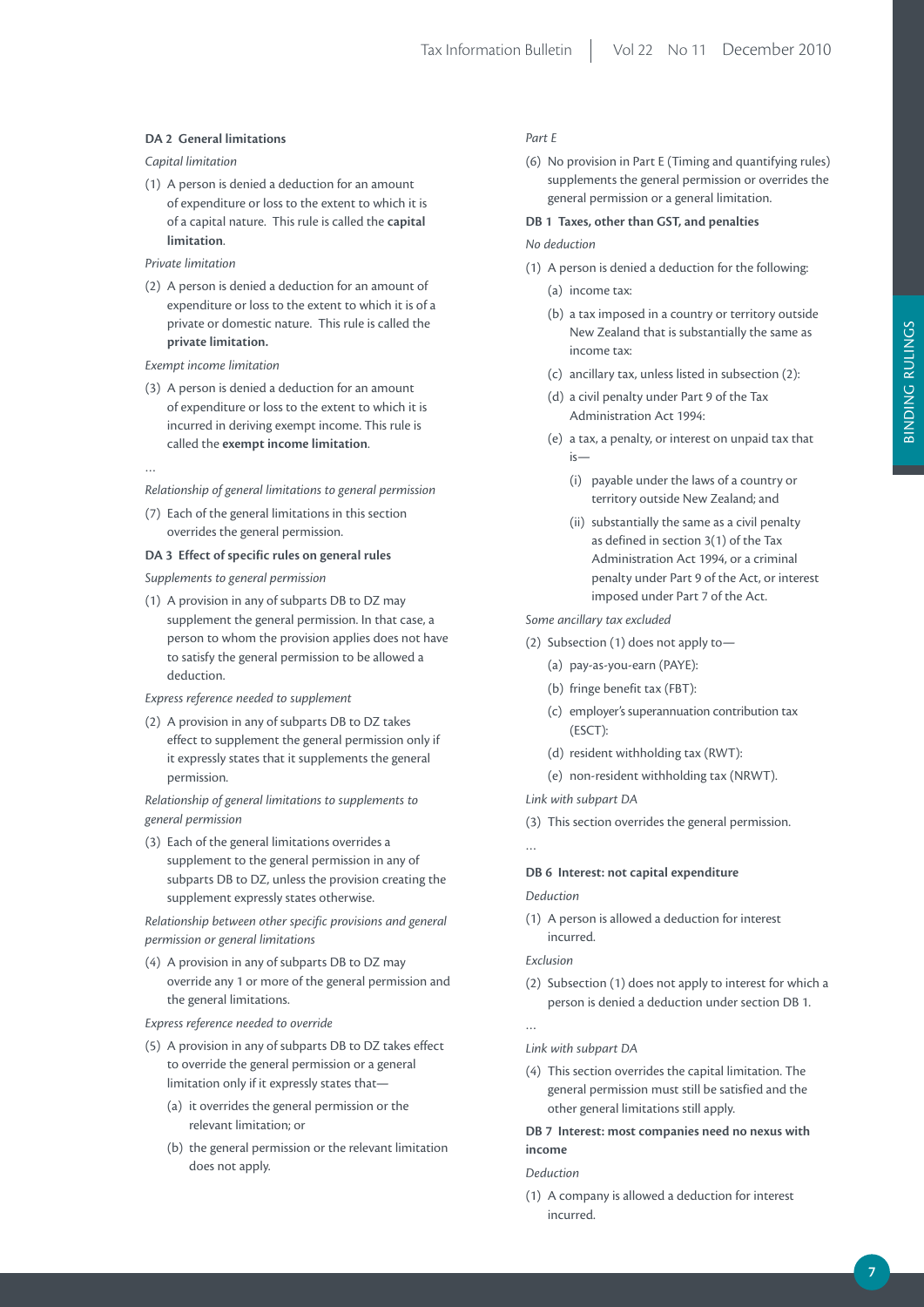#### *Exclusion: qualifying company*

(2) Subsection (1) does not apply to a qualifying company.

#### *Exclusion: exempt income*

- (3) If a company **(company A)** derives exempt income or another company **(company B)** that is part of the same wholly-owned group of companies derives exempt income, subsection (1) applies to company A only if all the exempt income is 1 or more of the following:
	- (a) dividends; or
	- (b) income exempted under section CW 58 (Disposal of companies' own shares); or
	- (c) income exempted under section CW 60 (Stake money) and ancillary to the company's business of breeding.

#### *Exclusion: non-resident company*

- (4) If a company is a non-resident company, subsection (1) applies only to the extent to which the company incurs interest in the course of carrying on a business through a fixed establishment in New Zealand.
- *Exclusion: interest related to tax*
- (5) Subsection (1) does not apply to interest for which a person is denied a deduction under section DB 1.

*Consolidated groups*

- (6) Section FM 12 (Expenditure when deduction would be denied to consolidated group) may apply to allow a deduction under this section to a company that is part of a consolidated group.
- …

#### *Link with subpart DA*

(8) This section supplements the general permission and overrides the capital limitation, the exempt income limitation, and the withholding tax limitation. The other general limitations still apply.

#### **DB 8 interest: money borrowed to acquire shares in group companies**

*Deduction: borrowing to acquire group company shares*

(1) A company is allowed a deduction for interest incurred on money borrowed to acquire shares in another company that is part of the same group of companies.

#### *Exclusion: group not in existence at year end*

(2) Subsection (1) does not apply if the 2 companies are not part of the same group of companies at the end of the tax year that corresponds to the income year in which the deduction is allowed.

#### *Deduction: interest after resident's restricted amalgamation*

(3) A company is allowed a deduction for interest incurred on money borrowed to acquire shares in another company that has ended its existence on a resident's restricted amalgamation.

*Exclusion: group not in existence immediately before resident's restricted amalgamation*

(4) Subsection (3) does not apply if the 2 companies were not part of the same group of companies immediately before the resident's restricted amalgamation.

*Application from income year of resident's restricted amalgamation*

(5) Subsection (3) applies in the income year in which the resident's restricted amalgamation occurs and in later income years.

#### *Consolidated groups*

(6) Section FM 12 (Expenditure when deduction would be denied to consolidated group) may apply to allow a deduction under this section to a company that is part of a consolidated group.

…

#### *Link with subpart DA*

(8) This section supplements the general permission and overrides the capital limitation, the exempt income limitation, and the withholding tax limitation. The other general limitations still apply.

#### Roberts and Smith *principle not relevant to section DB 7 deductions*

- 9. The interest deductibility legislation distinguishes between companies and other taxpayers. Interest incurred by companies is automatically deductible that is, there is no requirement to satisfy a nexus test except for certain exceptions. The effect of this is that most companies seeking interest deductions will obtain them under section DB 7, rather than by applying *Roberts and Smith*. *Roberts and Smith* may apply to companies that do not come within section DB 7.
- 10. Under section DB 7, interest incurred by a company is automatically deductible, provided the statutory exceptions in sections DB 7(2)–(5) do not apply. The exceptions are:
	- **•**  qualifying companies;
	- **•**  companies deriving exempt income except if that exempt income is dividends, exempt income arising from a disposal of a company's own shares or exempt income related to stake money and a breeding business;
	- non-resident companies to the extent to which interest is not incurred in the course of carrying on a business through a fixed establishment in New Zealand; and
	- interest on unpaid taxes payable to another country and substantially the same as civil or criminal penalties as defined under certain laws in New Zealand.
- 11. The effect of section DB 7 is discussed in *Tax Information Bulletin* Vol 13, No 11 (November 2001).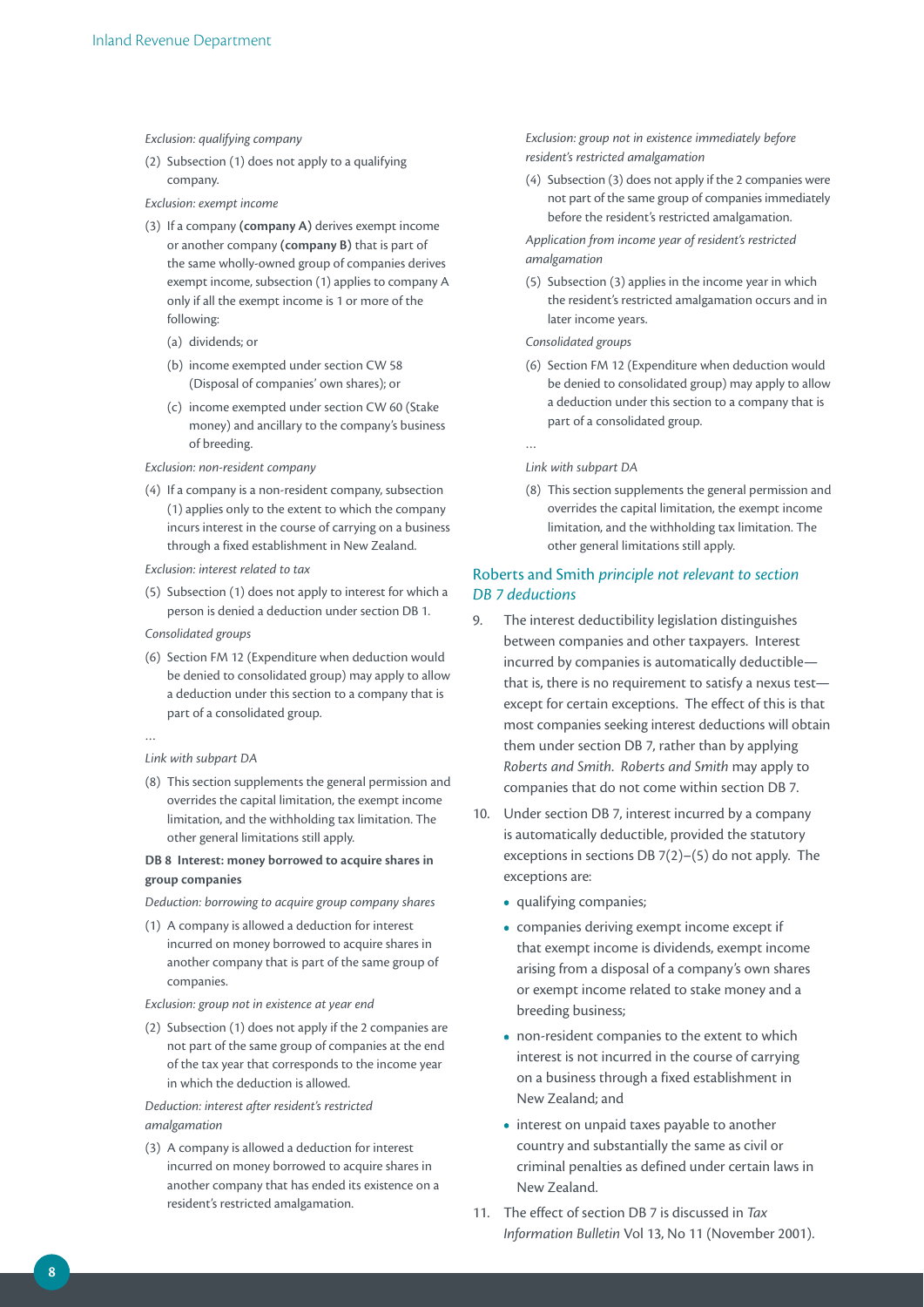#### *How the sections of the Act, other than section DB 7, apply in relation to interest deductibility*

- 12. The following paragraphs provide an overview of the relevant deductibility provisions, and their relationship with each other.
- 13. Section DB 6(1) provides that:

A person is allowed a deduction for interest incurred.

14. Section DB 6(3) states that:

This section overrides the capital limitation. The general permission must still be satisfied and the other general limitations still apply.

15. Therefore, a person seeking to deduct interest is subject to the general permission, which states:

#### **DA 1 General permission**

*Nexus with income*

- (1) A person is allowed a deduction for an amount of expenditure or loss, including an amount of depreciation loss, to the extent to which the expenditure or loss is—
	- (a) incurred by them in deriving—
		- (i) their assessable income; or
		- (ii) their excluded income; or
		- (iii) a combination of their assessable income and excluded income; or
	- (b) incurred by them in the course of carrying on a business for the purpose of deriving—
		- (i) their assessable income; or
		- (ii) their excluded income; or
		- (iii) a combination of their assessable income and excluded income.

#### *General permission*

- (2) Subsection (1) is called the **general permission**.
- 16. Consequently, in considering the application of the Act to interest expense, a person must satisfy the test under the general permission that the expenditure (interest in this case) is incurred in deriving assessable income (or excluded income) or incurred in carrying on a business for the purpose of deriving assessable (or excluded income). This test is the same in all relevant respects to the tests under the Income Tax Act 1994 and the Income Tax Act 2004.
- 17. The concept of "excluded income" requires some comment in relation to how it is dealt with in this commentary. "Excluded income" is defined and specified to include, for example, GST, fringe benefits, certain life insurance premiums or claims derived by persons carrying on the business of life insurance, and other specific classes of income (see sections YA 1 and BD 1(3) and subparts CX and CZ). The addition of the reference to "excluded income" in the general

permission does not alter the principles applying to the deductibility of interest. The same principles apply to excluded income. However, because the concept of "excluded income" is a statutory mechanism used to deal with certain types of income, and does not affect the principles of interest deductibility, for ease of reference "excluded income" is not referred to further in this commentary.

18. The general permission is subject to the general limitations, pursuant to section DA 2(7). The general limitations include the private limitation and the capital limitation:

#### **DA 2 General limitations**

*Capital limitation*

(1) A person is denied a deduction for an amount of expenditure or loss to the extent to which it is of a capital nature. This rule is called the **capital limitation**.

*Private limitation*

…

…

…

(2) A person is denied a deduction for an amount of expenditure or loss to the extent to which it is of a private or domestic nature. This rule is called the **private limitation**.

*Relationship of general limitations to general permission*

- (7) Each of the general limitations in this section overrides the general permission.
- 19. The private limitation applies to interest expense, pursuant to section DA 2(2). The capital limitation, on the other hand, does not apply to interest. This result is achieved in the Act by the capital limitation being expressly overridden. Section DA 3(4) and (5) states the general rule that a limitation (such as that applying to capital expenditure) does not apply if it is expressly overridden:

#### **DA 3 Effect of specific rules on general rules**

*Relationship between other specific provisions and general permission or general limitations*

(4) A provision in any of subparts DB to DZ may override any 1 or more of the general permission and the general limitations.

*Express reference needed to override*

- (5) A provision in any of subparts DB to DZ takes effect to override the general permission or a general limitation only if it expressly states that—
	- (a) it overrides the general permission or the relevant limitation; or
	- (b) the general permission or the relevant limitation does not apply.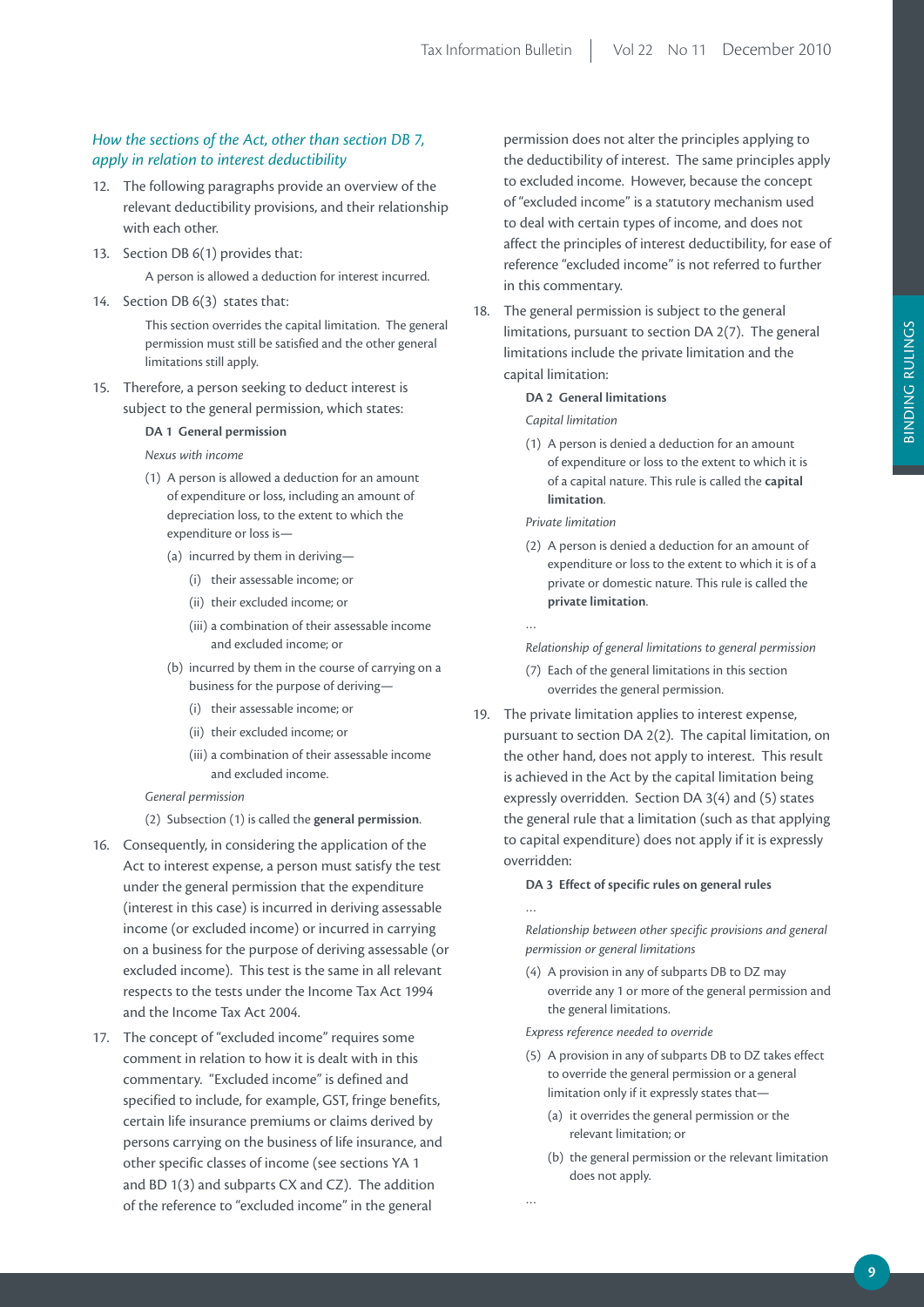20. The capital limitation is expressly overridden in relation to interest by section DB 6(4) (section DB 6(1) is reproduced to give context):

#### **DB 6 interest: not capital expenditure**

*Deduction*

- (1) A person is allowed a deduction for interest incurred.
- …

```
Link with subpart DA
```
(4) This section overrides the capital limitation. The general permission must still be satisfied and the other general limitations still apply.

#### *Summary of the legislation relating to interest deductions*

- 21. In summary, the legislation provides the following general rules relating to interest deductibility:
	- **•**  Interest incurred by companies is usually automatically deductible.
	- **•**  For other taxpayers, interest is deductible if it is incurred in deriving assessable income or incurred in carrying on a business for the purpose of deriving assessable income.
	- **•**  Interest is not deductible if it is private or domestic in nature.
	- **•**  Being capital in nature will not, on its own, mean that interest is non-deductible.

#### **Scope of the Rulings and commentary**

22. Except for BR Pub 10/19, the Rulings and commentary only consider deductibility under the *Roberts and Smith*  principle. The scope of BR Pub 10/19 (and related commentary) is wider: it states that interest on borrowed funds used to make subvention payments is not deductible under the general permission on any basis.

# **Analysis of the** *Roberts and Smith* **case**

#### *Introduction*

23. Courts have established that the general test for interest deductibility requires a sufficient connection between the interest incurred on borrowed funds and the derivation of income. This sufficient connection depends on the use to which the assets provided with the borrowed funds are put (see *Eggers v CIR* (1988) 10 NZTC 5,153, per Richardson J, and *Pacific Rendezvous Ltd v CIR* (1986) 8 NZTC 5,146; per Cooke P at p 5,148, per Richardson J at pp 5,151–5,152 and per Somers J at p 5,155). In most cases, the test is satisfied when the borrowed funds are used directly in an income earning activity or business in that they are used to acquire income earning assets.

24. In a limited number of cases, notably *Roberts and Smith* and *Public Trustee v CIR* [1938] NZLR 436, the courts have held that the borrowed funds were used in relation to the income earning assets, and that the connection was sufficient for deductibility, even though the funds were deployed outside the income earning activity or business. The application of *Roberts and Smith* is discussed in this commentary, and the application of *Public Trustee* is discussed in Interpretation Statement IS0082: *Interest Deductibility—Public Trustee v CIR*<sup>1</sup> .

#### *The facts of* Roberts and Smith

- 25. The Australian decision in *Roberts and Smith* concerned the deductibility of interest incurred by a partnership that borrowed in order to repay partners part of their capital contributions. Judgment was given on two appeals heard together.
- 26. The facts were that new partners were to join the partnership, but the cost of contributing an amount equal to the capital of the existing partners was too high. To make it easier for the new partners to join the partnership, the partners decided to decrease the amount of the existing partners' capital by borrowing to repay partners their capital contributions. The Australian Full Federal Court held that the interest on this borrowing was deductible.
- 27. Hill J, who delivered the leading judgment, considered that the deduction was limited to the extent that the borrowed funds replaced the amount of partnership capital contributed by partners. His Honour explained (at p 4,390):

The provision of funds to the partners in circumstances where that **provision is not a replacement of funds invested in the business**, lacks the essential connection with the income producing activities of the partnership business.

[Emphasis added]

28. Hill J explained his reasoning in the following passage (at p 4,390):

> Let it be assumed that the original partnership capital in the Lord Lindley sense [i.e. contributed capital] was \$10 and that the balance in the account designated as "the capital account" of the partnership was \$125,000, which included goodwill. That would mean that the equity of each partner in the partnership, assuming five partners, was \$25,000. But it could not be said that each partner had invested funds totalling \$25,000 as capital in the partnership. A cheque for \$25,000 drawn on the partnership bank account would not operate to repay the partner any funds invested. The partnership capital would remain as \$10, and all that would happen is that there would be a borrowing which was used to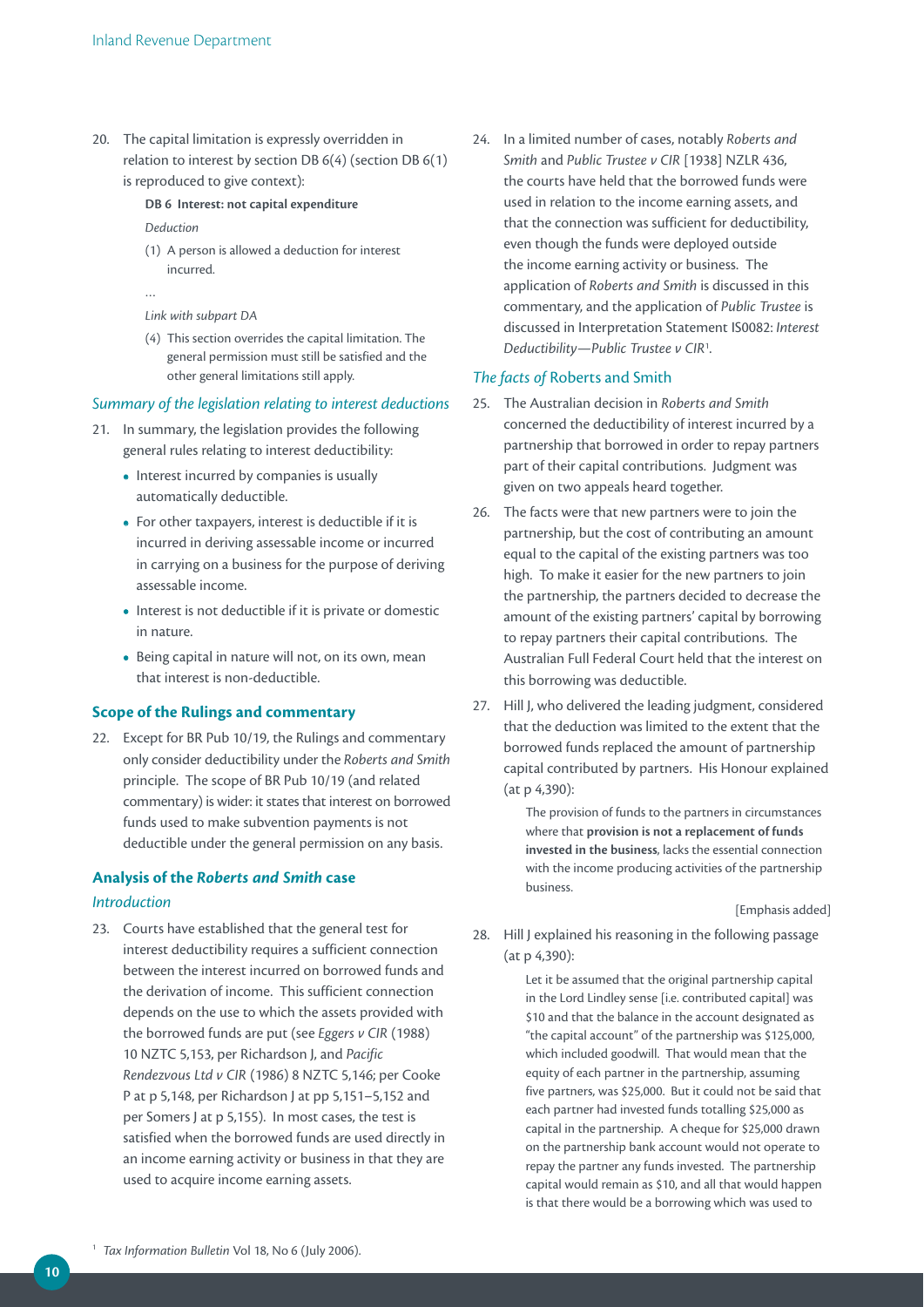pay the partner \$25,000. That borrowing would reduce the partner's equity in the partnership, but it could not represent a replacement of capital invested. The partnership assets would remain constant. The goodwill would still be worth \$125,000; it would not have been distributed to the partners, nor could it be.

On these facts, there could be no question of there being a refund of a pre-existing capital contribution. Rather, looking at the facts objectively, the only purpose of the borrowing would be the provision of funds to the partners to which they were not entitled during the currency of the partnership (save of course by agreement among themselves). The provision of funds to the partners in circumstances where that provision is not a replacement of funds invested in the business, lacks the essential connection with the income producing activities of the partnership, or, in other words, the partnership business.

… If at least \$125,000 of the amount in that account represents partnership capital in the Lord Lindley sense, undrawn profit distributions, advances by partners **or other funds which have actually been invested in the partnership** and which the partners were entitled to withdraw in June 1984, then in my view the taxpayer is entitled to succeed.

[Emphasis added]

- 29. His Honour considered that interest is deductible in this type of situation only if the borrowed funds replace amounts that have actually been invested in the partnership. The reason for this is that the borrowed funds take on the character of the funds they are replacing only if in fact they have the effect of replacing funds used in the business. Capital contributions can be replaced by borrowings that are used to pay out these contributions to partners. Hill J explains that goodwill is not an amount invested in an income earning activity, and so it cannot be repaid to anyone, and therefore borrowed funds cannot take the place of that goodwill. Similarly, with asset revaluations, the revalued portion of the asset is not an amount that has been invested so it cannot be repaid to anyone.
- 30. Therefore, *Roberts and Smith* applies if an amount is able to be replaced by borrowed funds and if the amount replaced is then returned to the person who invested it. The link with income comes through the new borrowings taking the place of funds that have a sufficient connection with assessable income. Capital contributions, undrawn profits and advances are all capable of being replaced.
- 31. This principle from *Roberts and Smith* is referred to in this commentary as the "replacement and repayment principle".

## *Whether the borrowed funds are used in an income earning activity*

- 32. In Hill J's view, in the circumstances of *Roberts and Smith* the borrowings replaced the capital that had been paid in by the partners. A question might be raised as to how borrowings can be said to replace funds invested in an income earning activity or business, when the borrowings were actually paid direct to the partners and were never paid into the partnership. The "replacement" occurs in the books of the partnership in that equity is reduced and debt increased. There might seem to be some difficulty in understanding how one debt, with its own parties, conditions, and direct use can inherit the deductibility status of a completely different debt. A basic principle of deductibility would seem to be that deductibility of any item should depend on the circumstances in which it is incurred. A further issue is that if the direct use of the borrowed funds is a private use, for example the private use of partners in a partnership, then it might be argued that the prohibition against deductions of a private nature in section DA 2(2) might apply.
- 33. Hill J supports his reasoning by saying that interest on a debt that replaces a debt is deductible. But that statement is not an explanation, and it is not clear that a debt replacing a debt inherits its deductibility status. A contrary approach was taken in the Canadian decision in *Interior Breweries Ltd v Minister of National Revenue* [1955] CTC 143; 55 DTC 1090. In that case Cameron J of the Exchequer Court held that interest was not deductible where the borrowed funds were used to pay a bank loan. Cameron J considered that the borrowed money was not used to earn income, but was "used entirely to pay off the bank loan …" (at p 148).
- 34. However, *Interior Breweries* does not appear to have been applied in any later cases. In Canada, the reason is that legislation was introduced to reverse its effect. It seems likely that the decision may not be accepted in New Zealand or Australia if it were argued. Although New Zealand and Australian courts have been cautious about allowing deductions relating to indirect uses of borrowed funds (particularly in the lower courts in regard to cases where there has been private use of funds), they have not taken as strict an approach as the Canadian courts have taken. *Roberts and Smith* is an Australian example of acceptance by a court that interest may, in some situations, be deductible when the borrowed funds are not used directly to derive income.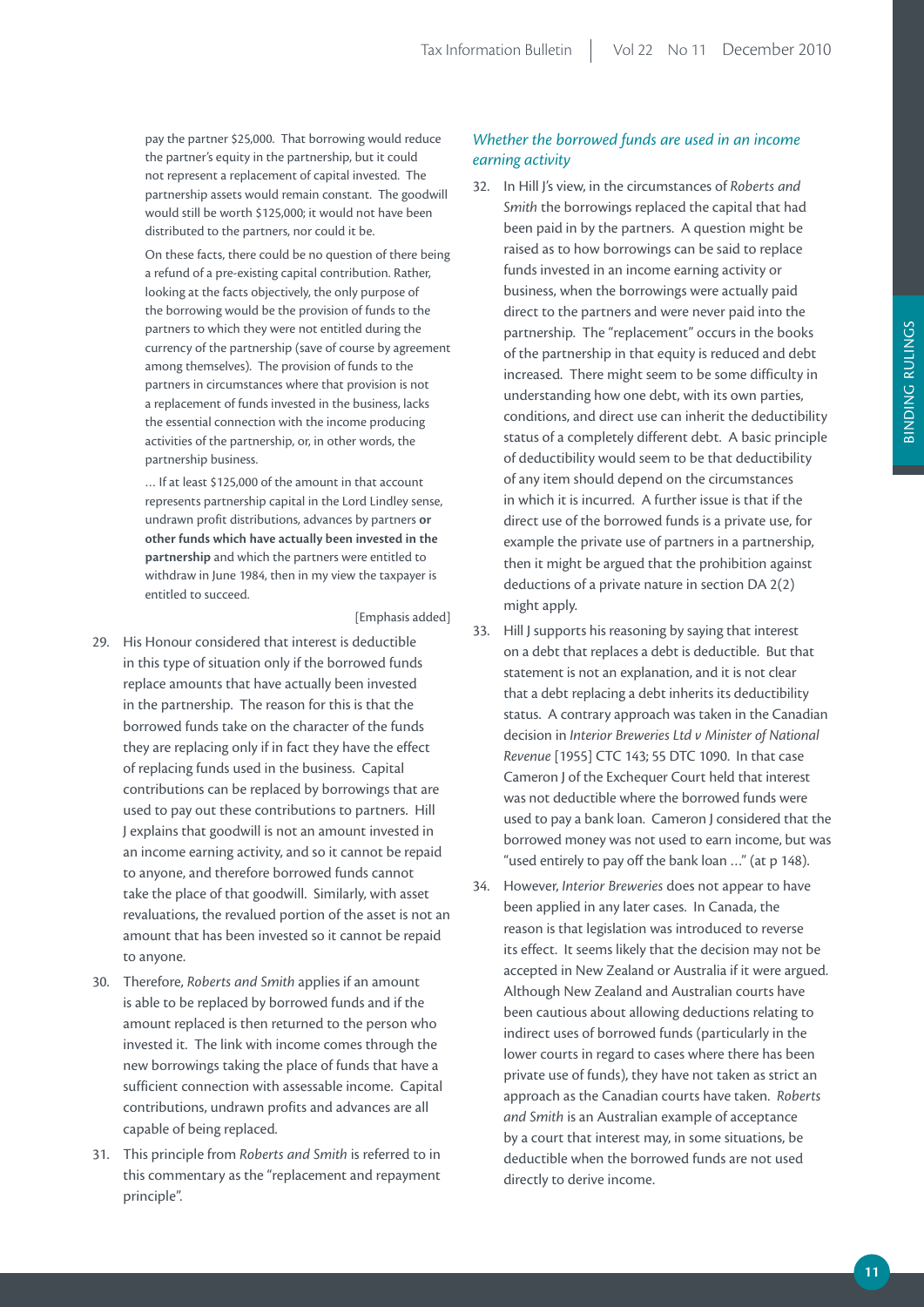#### *Approach to identifying the use of borrowed funds in New Zealand*

35. In New Zealand, as in Australia and Canada, the interest deductibility test involves considering the use of the borrowed funds and the connection between the funds and the derivation of income. However, the New Zealand courts have held that the use of funds encompasses not only the direct use of the funds, but also the outcome of that use. In *Public Trustee* the borrowed funds were applied in payment of death duties. It was argued that the funds were used to retain assets. The dissenting judge in *Public Trustee*, Northcroft J, had the following view about how the borrowed funds were used (at p 459):

> … if money be borrowed to discharge a debt of the owner of the business which debt is otherwise unconnected with the business and if the alternative be a sale of business assets with a consequent diminution of profits, then, in my opinion, this would be capital employed in the payment of the debt and not in the production of income.

36. Northcroft J's view was not shared by the majority. The majority held that the capital was used in the payment of the debt and to retain assets. Callan J held that borrowed capital used in retaining assets is employed in the production of assessable income, just as capital used in acquiring assets is employed in the production of assessable income. Therefore, the case is authority that in identifying how borrowed funds are used as required by the statutory test, the use of funds will not only encompass the actual application of the funds, but will include the outcome of the application. This interpretation is consistent with the meaning of "use" in the *Concise Oxford Dictionary* (Oxford University Press, 11th ed, 2004):

> **use** take, hold, or deploy as a means of achieving something.

37. This definition involves two aspects: deployment (ie, application) and outcome. A similar conclusion was reached in *Pacific Rendezvous*. The use of the funds was held to be in acquiring assets for the motel business and in augmenting the company's capital. *Pacific Rendezvous* therefore established that if borrowed funds are used in deriving assessable income, and the sufficient connection is established, it does not matter that the funds are also used to achieve a non-taxable outcome. In the Commissioner's opinion, this same reasoning applies to the *Roberts and Smith* situation. If the sufficient connection is established through the use of the borrowed funds, that connection is not lost if there is a second, nonincome-related outcome. In *Roberts and Smith*,

the two outcomes were the replacement of funds that had a sufficient connection with the derivation of assessable income, and the use of the funds by partners for non-partnership and possibly private uses.

38. Following Hill J's judgment, and applying the understanding of "use" that New Zealand courts have taken, the Commissioner's opinion is that borrowings used to replace and repay amounts invested in an income earning activity or business will have a sufficient connection with income. In those circumstances, the new borrowings take on the character of the money they replace, and the interest will be deductible if the original funds were used directly in the income earning process. Deductibility will not be affected by a concurrent non-income earning use of the borrowed funds.

#### *Requirement of the replacement and repayment principle – the funds must return to their owners*

39. An element of the *Roberts and Smith* replacement and repayment principle is that the repaid funds are returned to the person who originally paid them. The principle stated by Hill J in *Roberts and Smith* is as follows (at p 4,390):

> The provision of funds to the partners in circumstances where that provision is not a replacement of funds invested in the business, lacks the essential connection with the income producing activities of the partnership, or in other words, the partnership business.

- 40. When the borrowed funds are used to enable funds invested in income earning activities to be repaid to the person who invested them, the borrowed funds have the necessary connection with the income earning activity of the partnership or business. This connection arises because the borrowed funds, in effect, replace the repaid funds. As a result, the borrowed funds take the place of the repaid funds and so take on the deductibility nexus of the replaced funds. By contrast, *Roberts and Smith* does not apply when the borrowed funds are paid to a person who did not invest funds into the income earning activity. In this situation, even though the borrowed funds would be recorded as a liability against the assets, there is no necessary connection between the borrowed funds and the income earning activity. This is because the borrowed funds do not replace any funds invested in the income earning activity.
- 41. This distinction can be understood from a statutory interpretive point of view. If the *Roberts and Smith* principle extended to borrowings used to replace any amounts in an income earning activity or business, then interest on those funds would in most cases be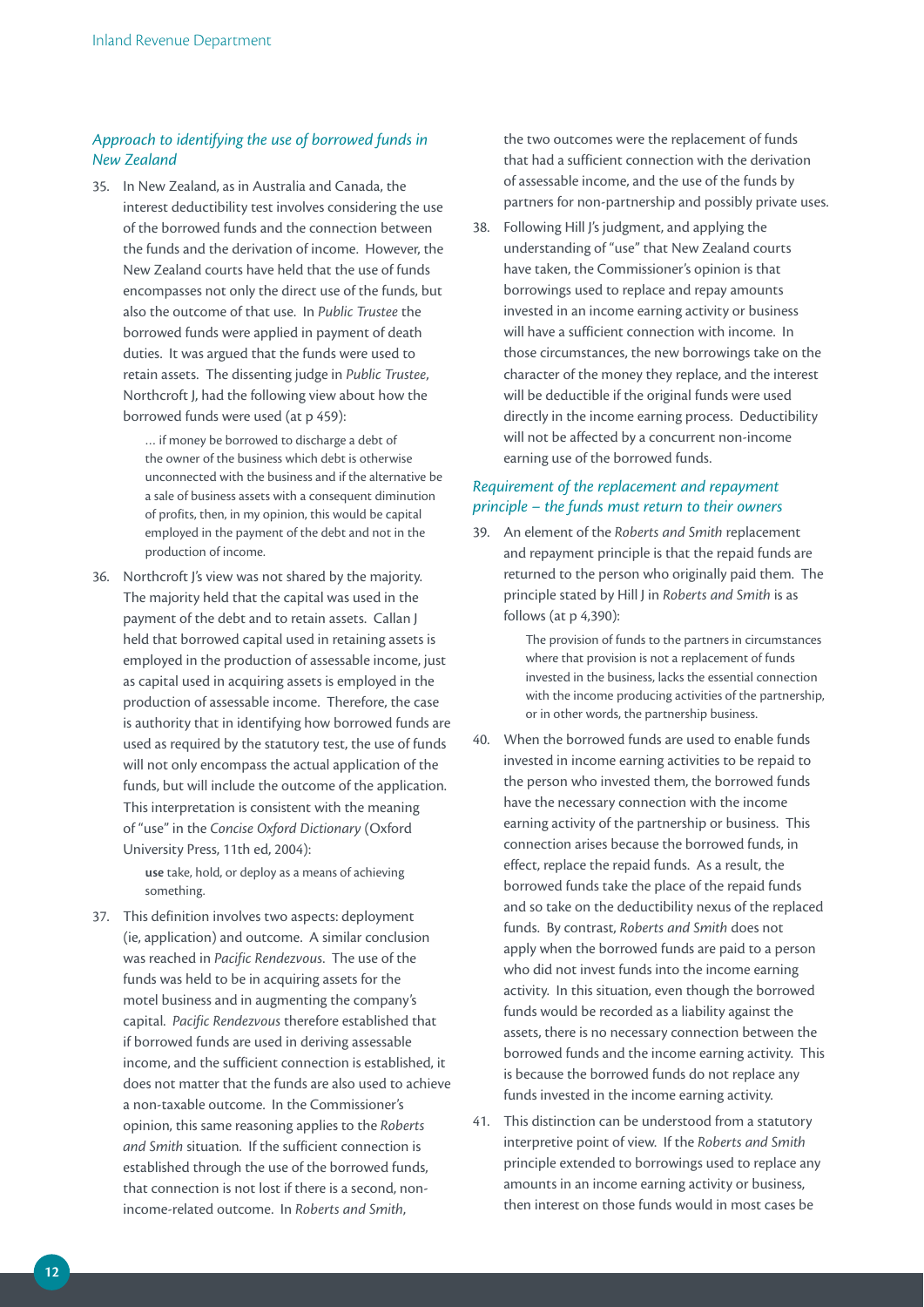deductible. That result would be inconsistent with the presence of a statutory test for deductibility that requires a sufficient connection between interest and income. For example, a business might borrow and use the funds for a non-income use, such as to make a nil interest loan to a sister company, to invest in a company that was barred from making distributions, or to pay criminal fines. The argument might be made that as the borrowing would be reflected in the business' liabilities, it was used in the income earning activity. However, borrowed funds used in that way are not connected with the income earning activity of the business. No amount is repaid, and therefore the borrowings cannot inherit any connection with income.

- 42. Professor Ross Parsons discussed this issue in his paper "Roberts and Smith: Principles of Interest Deductibility".2 He argued that the *Roberts and Smith*  principle should not be simply that a borrowing inherits the deductibility status of the original borrowing. If that were the rule, then there "would be opened a means of obtaining deductions for interest in respect of money borrowed that is used for private non-income producing purposes". In the Commissioner's opinion, an interpretation of the deductibility provision that would lead to all interest being deductible, in the context of a provision that the Courts have said requires a sufficient connection and apportionment where that connection is not established, cannot be correct.
- 43. Therefore, in the Commissioner's view, the *Roberts and Smith* principle requires that funds repaid are returned to the person who invested or advanced them.

## *New Zealand cases relevant to* Roberts and Smith *Case P56*

44. The approach of the Taxation Review Authority in *Case P56* (1992) 14 NZTC 4,386 is similar to the Commissioner's interpretation of *Roberts and Smith*. In this decision, partners borrowed to draw out more than they had invested in the partnership. The interest was held to be non-deductible. Willy DJ said that if the partners had replaced capital investments, they would have been entitled to interest deductions (at p 4,396).

#### *Case M127*

45. *Roberts and Smith* appears to be inconsistent with *Case M127* (1990) 12 NZTC 2,817. *Case M127* concerned a husband and wife operating a coffee lounge business. They had \$76,000 of their own equity invested in the business. There was little available cash. They wished to buy a new dwelling house, and had some

cash outside of the business, but were \$70,000 short. The partnership paid \$70,000 to the husband and wife as individuals. This put the partnership account into overdraft. The partnership then borrowed to repay the overdraft, leaving it with a credit balance of \$2,304. In summary, the borrowed funds were used by the partnership to pay back a loan to the bank, which had been taken out to repay partners their capital so that they could buy a house. The effect on the partnership's balance sheet was that the capital contributed by the partners was replaced by the loan.

- 46. The objectors argued that the borrowed money was used in the production of income. It does not appear from the judgment that they specifically argued that the loans replaced their equity. The case was heard before *Roberts and Smith* was decided, so the taxpayers did not have that case available as a precedent.
- 47. It is helpful to consider *Case M127* in the context of the general principles of interest deductibility. The direct test for interest deductibility, followed in *Pacific Rendezvous v CIR and CIR v Brierley* (1990) 12 NZTC 7,184, requires borrowed funds to be traced to a use that derives income. *Roberts and Smith* is authority that a strict tracing is not required if the borrowing replaces funds and the replacement involves a replacement of money actually invested. The direct use of the borrowed funds in *Roberts and Smith* was to pay capital out to partners, who may have used the funds for private use. Hill J said (at p 4,388):

A tracing approach, if carried beyond the payment to the partner, encourages the argument raised by the Commissioner in the present case that the funds were used for the private purpose of the partner who received them. But that fact will not preclude the deductibility of the outgoing. The funds to be withdrawn in such a case were employed in the partnership business; the borrowing replaces those funds and the interest incurred on the borrowing will meet the statutory description of interest incurred in the gaining or production of the partnership of assessable income.

48. In *Case M127*, if a strict tracing approach is applied, the loan was used to pay off a business overdraft. That overdraft loan can be traced to private use by the partners. If *Roberts and Smith* is applied to the facts, the second loan can be seen as replacing the overdraft, which in turn replaced the equity. The equity was used directly to fund the partnership's business, and therefore, there is a sufficient connection with income such that the interest is deductible. This reasoning was not argued, or applied by Bathgate DJ. Bathgate DJ held that the interest was not deductible. The case is,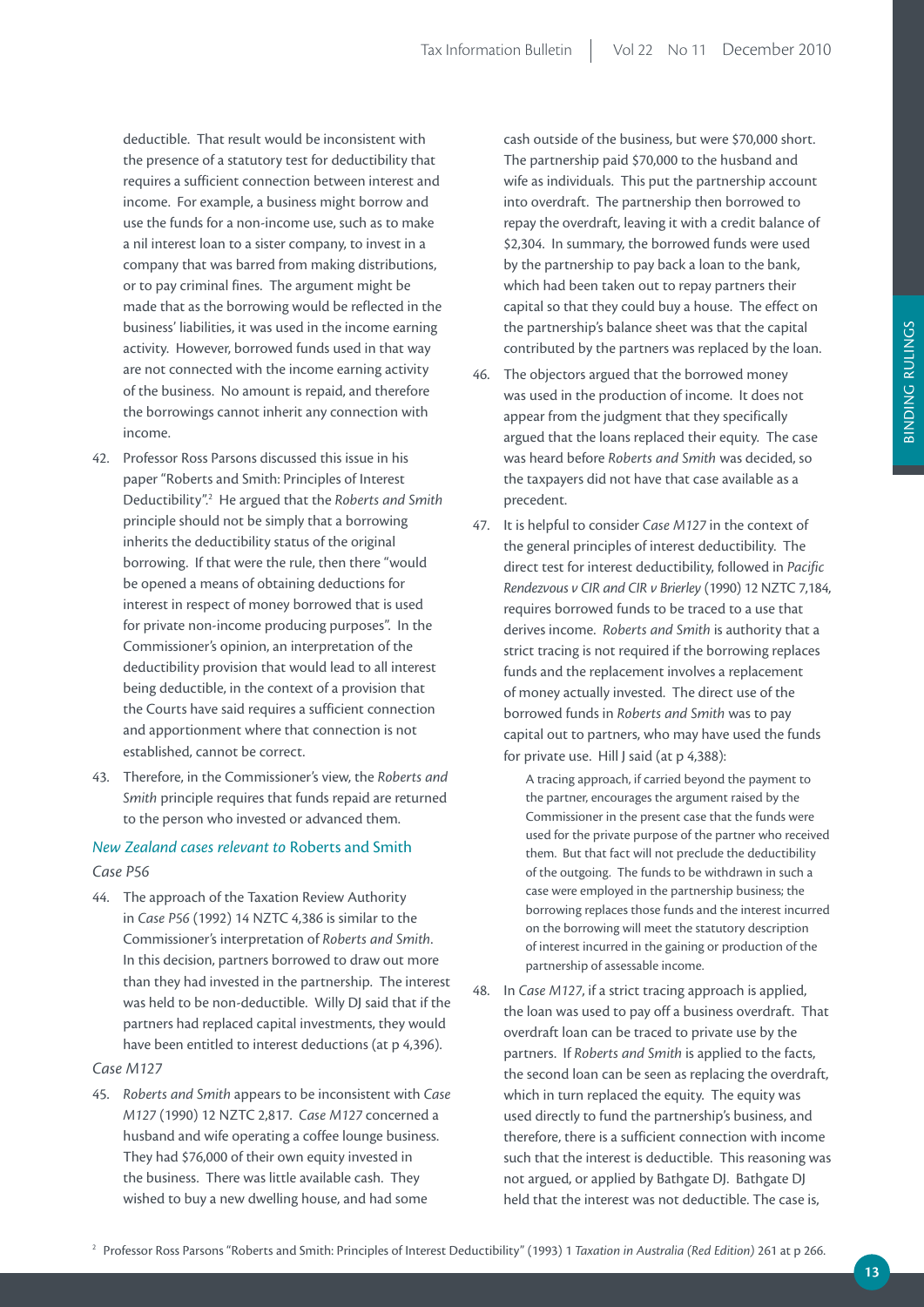therefore, incompatible with *Roberts and Smith*. The objectors might have still failed on the facts, had they argued *Roberts and Smith*, because a large proportion of the \$76,000 appears to have been made up of goodwill.

- 49. In the absence of *Roberts and Smith*, Bathgate DJ held in *Case M127* that the borrowed funds were used for private purposes. His Honour considered that the first loan by way of overdraft was used to buy the house, that the second loan paid back the overdraft, and that neither loan was used in producing partnership income. Instead, the loans were used to purchase the house for the objectors. The interest incurred by the partners was private in nature.
- 50. The decision in *Case M127* is therefore inconsistent with the decision in *Roberts and Smith*. Although *Case M127* is from the New Zealand jurisdiction, a decision of the Full Federal Court of Australia has precedent value. In the circumstances of this issue the Commissioner considers that a higher New Zealand court would follow *Roberts and Smith* rather than the Taxation Review Authority's decision in *Case M127*.

## **Arrangements to which the replacement and repayment principle applies**

#### *Introduction*

- 51. Paragraphs 52–109 below explain the Commissioner's position on when interest will be deductible under the *Roberts and Smith* replacement and repayment principle. These paragraphs are organised under the following headings:
	- **•**  Returns of capital to partners: BR Pub 10/14
	- **•**  Payments of past years' profits to partners: BR Pub 10/14 and BR Pub 10/15
	- **•**  Payments of current year income to partners: BR Pub 10/14 and BR Pub 10/15
	- Share repurchases: BR Pub 10/16
	- **•**  Payments of dividends: BR Pub 10/17
	- **•**  Replacement of debt: BR Pub 10/18.

#### *Returns of capital to partners: BR Pub 10/14*

- 52. BR Pub 10/14 applies to interest on borrowed funds used by a partnership to return capital to partners who invested that capital into the partnership.
- 53. The *Roberts and Smith* replacement and repayment principle applies to borrowed funds used to repay partners their capital contributions to the partnership. Interest is deductible on borrowings used to repay capital to partners, to the extent that the capital that was repaid was used in earning assessable income.
- 54. This view is based on the conclusion that a partnership can transfer property to a partner. However, a partnership is not a legal entity. A partnership consists of a collection of rights and obligations between the partners, and ownership of partnership assets is vested in the partners, not the partnership. It could be argued, therefore, that a partnership cannot repay partnership property to a partner, because the partner already owns that property.
- 55. A key concept of partnership law is that partners do not have individual rights to partnership property. This point was made in *Hadlee & Sydney Bridge Nominees Ltd v CIR* (1993) 15 NZTC 10,106 (PC). Delivering the judgment of the Privy Council, Lord Jauncey stated (at para 5):

First of all as a matter of general law, to quote the words of Richardson J [in *Hadlee and Sydney Bridge Nominees Ltd v CIR* (1991) 13 NZTC 8, 116 (CA)] he "does not have title to specific partnership property but has a beneficial interest in the entirety of the partnership assets and in each and every particular asset of the partnership. (*Lindley on Partnership* 15th Edition, page 516)". He can enforce this interest against his co-partners to the extent of seeing that the partnership assets are used for the benefit of the partnership but he cannot assign it to a non-partner. This beneficial interest, expressed in terms of its realisability, is in the nature of a future interest taking effect in possession on (and not before) the determination of the partnership (*Lindley and Banks on Partnership*, 16th Edition, p 457).

56. Lord Jauncey referred to Richardson J's judgment in *Hadlee and Sydney Bridge Nominees Ltd v CIR* (1991) 13 NZTC 8, 116 (CA). In his judgment, Richardson J stated:

> A share in a partnership is a chose in action. It is a fractional interest in the future profits of the partnership business and in a surplus of assets over liabilities on a winding up. The partner does not have title to specific partnership property but has a beneficial interest in the entirety of the partnership assets and in each and every particular asset of the partnership (*Lindley on Partnership* 15th ed, 516; *Maw v Maw* [1981] 1 NZLR 25).

57. In *CIR v Boanas* (2008) 22 NZTC 22,046, the High Court referred (at para 64) to this passage from Richardson J's judgment. In *Boanas*, Dobson J noted (at para 65) that Richardson J's judgment was consistent with the Partnership Act 1908, in particular section 23(1):

> All property and rights and interests in property … must be held and applied by the partners exclusively for the purposes of the partnership and in accordance with the partnership agreement.

 Dobson J held (at para 67) that the "application of substantive partnership law" meant that none of the partners could deal with any portion of the whole of the partnership property as if it were their own.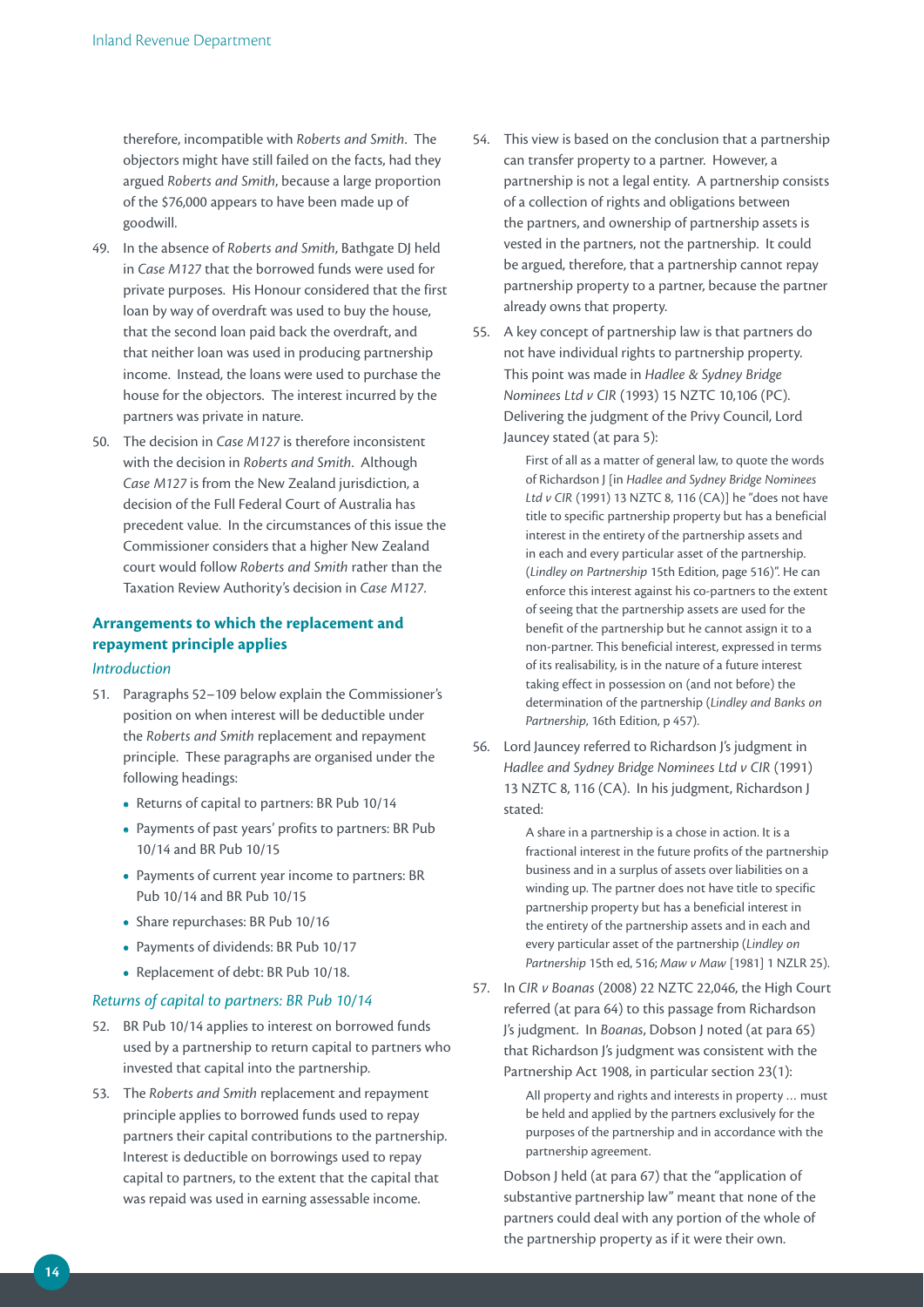- 58. Molloy says in *Principles of the Law of Partnership* that a receipt received by a partnership remains a receipt of the partnership alone, which is to say by the partners jointly<sup>3</sup>. He says that if an amount is partnership property, it is not an individual entitlement of any particular partner. The individual partner does not derive several income (ie each partner's individual allocation of income) until it has been ascertained whether the overall result for the relevant fiscal period has been that the firm has derived any net assessable income.
- 59. The point was made in *Crowe v Commissioner of Taxation* (1958) 100 CLR 532 that there is a distinction between partnership property and each partner's individual property. The case was concerned with an expense, rather than income, but is relevant because it makes the point that partnership property is not the same as the individual entitlements of the partners. In *Crowe* a partnership took out a policy on each of the lives of its four partners. Each policy was for the benefit of all four partners. The premiums were paid by the firm and the policy was in the name of the firm. A provision of the Australian Commonwealth income tax legislation permitted the deduction of "amounts paid by the taxpayer as premiums or sums for insurance on the life of the taxpayer." Fullagar J said that if any of the partners were to have:

… effected an insurance on her own life, and the partnership had paid a premium on the policy at her request and debited the amount to an advance account in its books, I should have said that she ought to be held to have "paid" the premium, although no money or money's worth passed from her hand to the hand of the insurer.

60. The issue in *Crowe* was whether payment by the firm, of the premium on a policy that the firm itself had taken out, had been payment by the taxpayer. Fullagar J answered the question in the negative:

> [T]hat a partnership has, in English law, no legal personality distinct from those of the individual partners … does not mean that there is not a very real difference between a right or obligation of a partnership (or partners as such) and a right or obligation of an individual member of a partnership.

 The insurance contracts were taken out in the name of the firm, and the firm (and not each individual partner) paid the premiums. The premiums were paid by the partners jointly. It was therefore not a payment made by any one of the individual partners.

61. Similarly, in the Commissioner's view, income of a firm is derived by the partners jointly, and not individually by each partner. This is consistent with Richardson J's judgment in *Hadlee and Sydney Bridge Nominees Ltd* 

*v CIR* (CA). In this decision, his Honour observed that the statutory regime for the taxation of partnership income, among other things, treated partnership income as derived by the partners jointly:

New Zealand tax legislation does not isolate partnership income as a separate source of income. In New Zealand law a partnership is not a separate tax entity. It is not a "taxpayer" and partners make a return of partnership income only for the purpose of providing information on which their separate incomes are calculated. **The gross income is derived by the partners jointly** and the partners severally claim the deductions to which they are entitled as taxpayers in terms of the legislation. All that is reflected in sec 10 and various general provisions of the [Income Tax Act] 1976 …

[Emphasis added]

62. Richardson J referred to section 10(1) of the Income Tax Act 1976 as reflecting the principle that gross income is derived by partners jointly. Section 10(1) has since been replaced by section 42 of the Tax Administration Act 1994. Section 42 largely resembles section 10(1) and also reflects the principle that gross income is derived by partners jointly:

#### **returns by joint venturers, partners and partnerships**

- (1) This section applies when 2 or more people derive income jointly or have deductions jointly.
- …
- (3) In the case of partners,—
	- (a) if the partnership of the partner is a limited partnership registered under the Limited Partnerships Act 2008 or is a partnership that would carry on a business in New Zealand ignoring section HG 2 of the Income Tax Act 2007, then the partners must make a joint return of income that includes—
		- (i) the total amount of income derived by the partners as members of the partnership; and
		- (ii) the partners' partnership shares in the income; and
		- (iii) a summary of the deductions of each partner:
	- (b) there is no joint assessment, but each partner must make a separate return of income under section 33, including the income derived by the partner as a member of the partnership, and the partner's deductions. Each partner is separately assessed.
- (4) In any other case, each person shall make a separate return taking into account that person's share of the joint income and deductions. Each person is separately assessed.
- 63. In 2007, after the Rulings were originally issued, section HG 2(1) was enacted. When the original Rulings were issued there was no equivalent legislative provision. Section HG 2(1) provides that partnerships

<sup>3</sup> *Principles of the Law of Partnership*, Webb and Molloy (Butterworths, Wellington, 6th edition, 1996) para 11.235.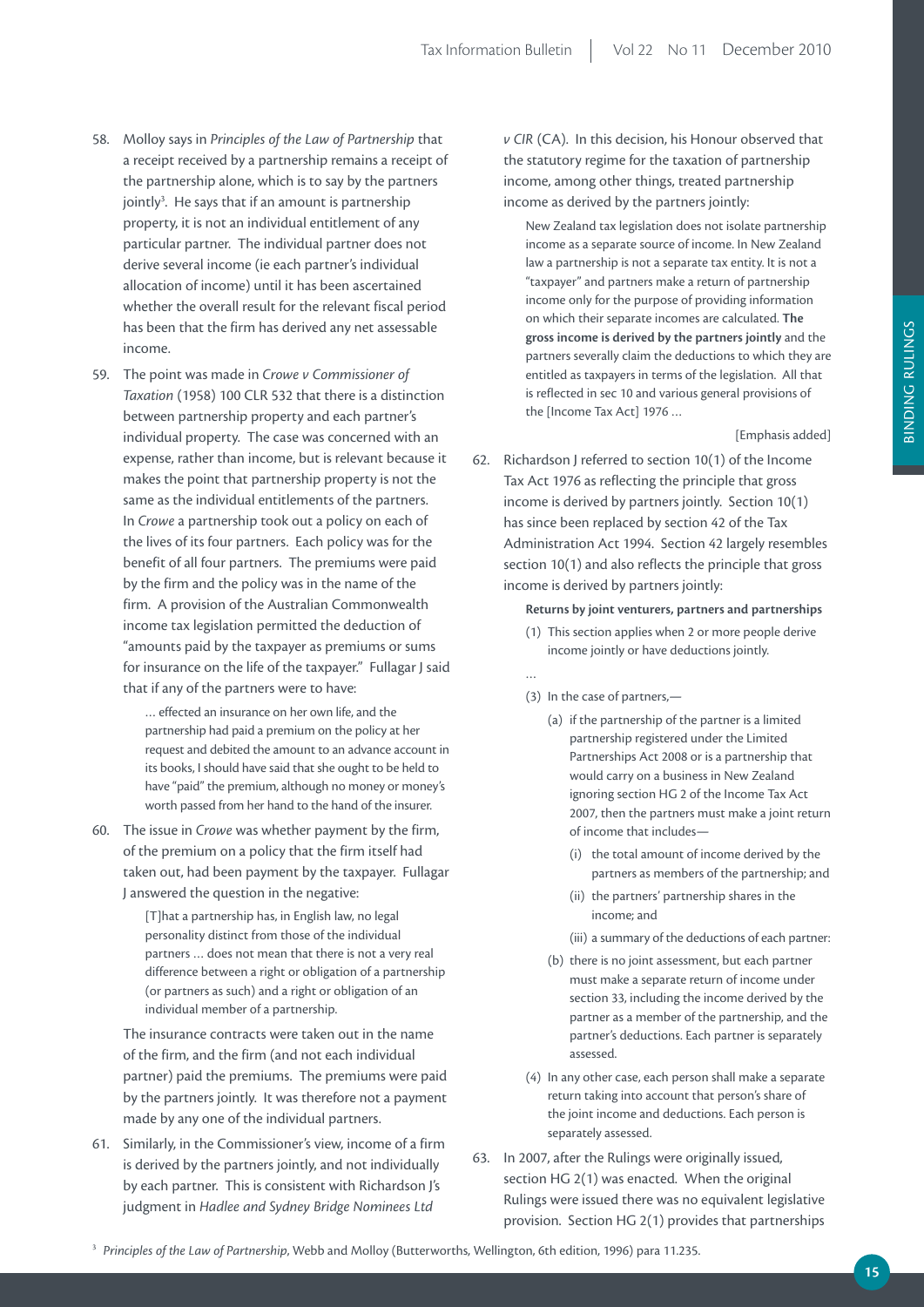are transparent for income tax purposes unless the context otherwise requires. This means that, for the purposes of calculating their obligations and liabilities under the Act, the partners (and not the partnership) are generally treated as:

- **•**  carrying on activities and having the status, intention and purpose of the partnership; and
- holding property that a partnership holds, being parties to an arrangement to which the partnership is party, and doing or being entitled to a thing that the partnership does or is entitled to, in proportion to their partnership share.
- 64. Section HG 2(1) does not alter the principle that partnership income is derived by the partners jointly, and that partnership property is owned jointly, and not individually by each partner. The words "[f]or the purposes of a partner's liabilities and obligations under the Act" make clear that section HG 2(1) applies only in respect of the calculation of a partner's tax obligations and liabilities. Accordingly section HG 2 does not affect the partners' individual rights to partnership property under general law as developed in the case law discussed above.
- 65. In summary, partners own an undivided interest in partnership property, and do not have individual title to any particular items of partnership property. Consequently, there can be a valid legal transfer of property from a partnership to a partner, because the nature of the legal ownership changes from joint ownership to ownership by a single person. Therefore, the *Roberts and Smith* principle can apply to partnerships. The *Roberts and Smith* case of course involved a partnership, and so is authority for this point.
- 66. It should be noted that a return of capital, whether by a partnership or a company, is not connected with income simply because it is an ordinary part of running a business. A return of capital is not part of the income earning activity, it is a transaction relating to the structure of the business. However, there is a sufficient connection with income in this arrangement because, following *Roberts and Smith*, borrowing to return capital has the effect of replacing and repaying the funding of the income earning activity. In these circumstances, the borrowed funds continue the connection the repaid funds had with income.

## *Payments of past years' profits to partners: BR Pub 10/15 Introduction*

- 67. BR Pub 10/15 states that:
	- **•**  interest **is** deductible to the extent that the borrowed funds are used to repay past years' profits

to the partners if those profits are used by the partnership in its income earning activities; and

**•**  interest **is not** deductible to the extent that the borrowed funds are used to pay current year income to partners, or are purported to be used to make a payment out of unrealised asset revaluations or internally generated goodwill.

 The following paragraphs explain the Commissioner's reason for distinguishing between past years' profits and current year income. BR Pub 10/14 also denies interest deductions where borrowed funds are used to pay current year income to partners. The Commissioner's position on unrealised asset revaluations and internally generated goodwill is discussed later: see paragraphs 111–116.

- 68. Past years' profits in a partnership, which Hill J in *Roberts and Smith* refers to as undrawn profit distributions, can be viewed as amounts contributed by partners. If a partner does not withdraw profits, they are allocated to partners equally, or in accordance with the divisions in the partnership agreement (*Principles of the Law of Partnership*).4 The accounting treatment might be to carry profits to the credit of the partner's respective current accounts by book entry calculated at the end of the accounting period. Although there may not be any active reinvestment by the partners themselves, this process can reasonably be seen as an investment of capital.
- 69. Therefore, in the Commissioner's view, past years' profits can be seen as reinvestments by partners in the partnership and the replacement and repayment principle may apply. Interest is deductible on borrowings used to repay past years' profits to partners, to the extent that those profits were used in earning assessable income or in the partnership business.

#### *Payments of current year income to partners: BR Pub 10/14 and BR Pub 10/15*

- 70. The Commissioner's opinion is that the principle from *Roberts and Smith* does not extend to borrowings purporting to return the current year income that has not yet been identified as profits. The reason is that current year income is not an amount that has been invested in the partnership by the partners, and so cannot be repaid to partners.
- 71. The principle from *Roberts and Smith* is that interest may be deductible if borrowed funds repay funds invested in an income-earning activity or business carried on to derive income. The issue with current year income is whether it is an amount that can be repaid. To be repayable, it must have been paid

<sup>4</sup> *Ibid* paragraphs 2.48 and 4.109.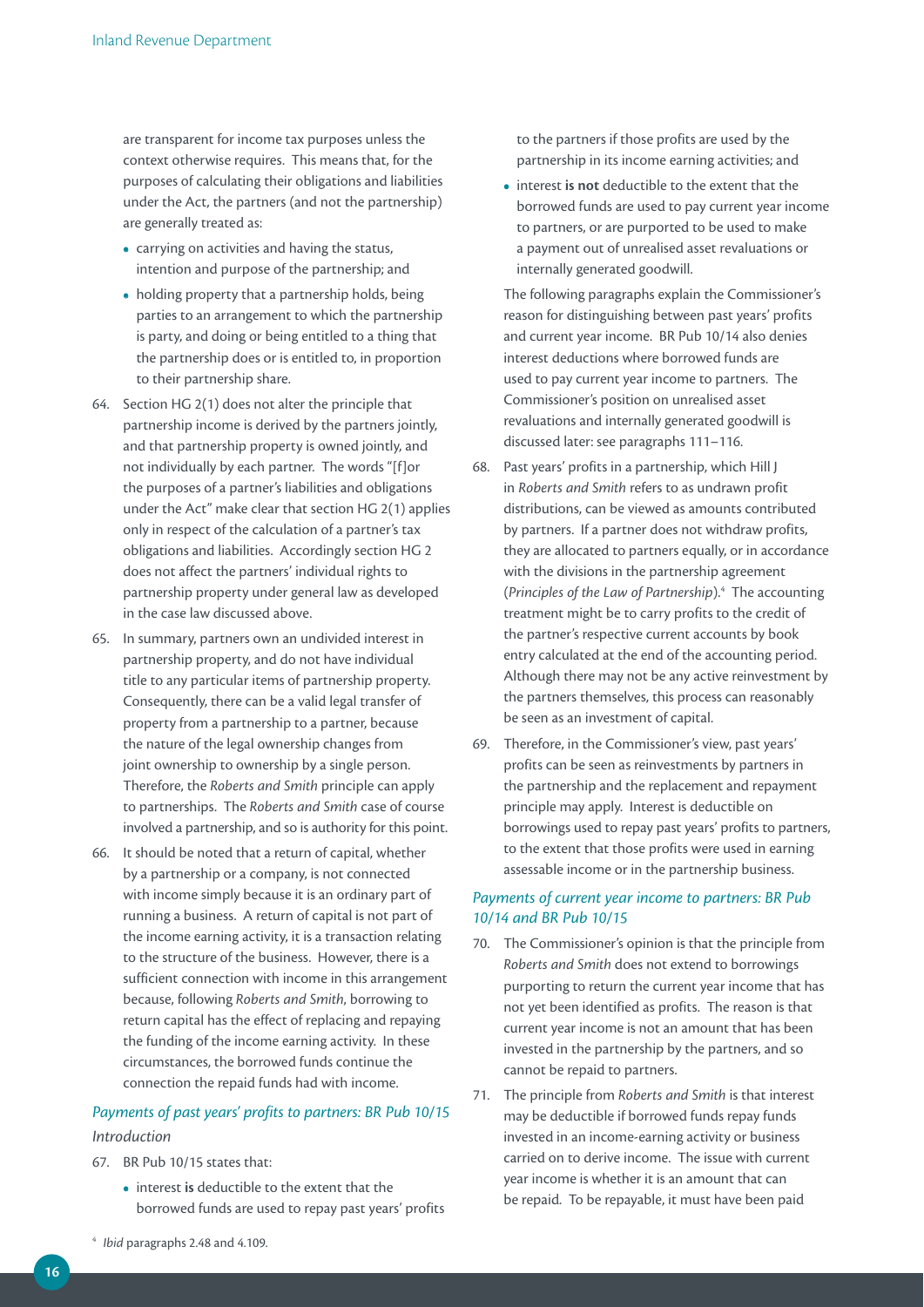into the partnership by someone. The amount can only have been paid in if someone other than the partnership has had an entitlement to it at some time. Therefore, the issue is to decide whether partners can be said to have become individually entitled to current year income at some time before any purported replacement.

72. To consider this question, the legal nature of current year income is examined. If current year partnership income is owned by individual partners at any point during the year, it could in theory be invested by partners in the partnership business.

*Whether current year income is partnership property or property of individual partners*

- 73. The conclusion has already been reached that there is a distinction between partnership property and property belonging to individual partners. In considering the application of *Roberts and Smith* to current year income, the next step is to ascertain whether it is partnership property, or property of individual partners.
- 74. The Partnership Act 1908 is silent on the treatment of current year income. It provides for the division of profits in section 27:

27. Rules as to interests and duties of partners The interests of partners in the partnership property, and their rights and duties in relation to the partnership, shall be determined, subject to any agreement (express or implied) between the partners, by the following rules:

- (a) All the partners are entitled to share equally in the capital and profits of the business, and must contribute equally towards the losses, whether of capital or otherwise, sustained by the firm:
- (d) A partner is not entitled, before the ascertainment of profits, to interest on the capital subscribed by him:
- 75. Under section 27, partners are entitled to share in any profits, subject to any agreement to the contrary. The concept of "profits" is not defined. There is no particular guidance in the Partnership Act as to when the division and allocation of profits occurs.

…

76. It has been held in Australia that, for tax purposes, the amount that forms part of each partner's individual income is only ascertainable once partnership accounts have been prepared, and that this would normally be at year end. In *FC of T v Galland* 86 ATC 4885 the High Court of Australia held that in the absence of an agreement stating a different balance date, accounts of the partnership would be required to be taken each year as at 30 June and a partner's share

of the partnership income would be distributed to the partner as at that date. The High Court said:

… although a partner is not usually entitled to call for a distribution of profits or net income until accounts have been prepared, he has an individual interest in the net income of the partnership, notwithstanding that the precise amount of his interest cannot be determined until the accounts are prepared for the relevant period.

77. The High Court's view is that partners are not (usually) entitled to current year income. The partners have an individual interest in the net income of the partnership, but not an immediate entitlement to the current year income. *Galland* was quoted by Hill J in *Roberts and Smith* as authority for the proposition that a partner's share of the partnership income is derived by the partner only once annual accounts of the partnership have been prepared. Hill J said:

> In the absence of agreement, accounts for the partnership would be required to be taken each year as at 30 June and a partner's share of the partnership income would be derived by him as at that date: *FC of T v Galland*.

78. Further, it is in the nature of profits that they have to be identified before anyone can become entitled to them. Fletcher Moulton LJ provided a definition of "profits" in *Re Spanish Prospecting Co. Ltd* [1911] 1 Ch 92 at 98–995 (cited in *Galland*):

> The word "profits" has, in my opinion, a well-defined legal meaning, and this meaning coincides with the fundamental conception of profits in general practice, although in mercantile phraseology the word may at times bear meanings indicated by the special context which deviate in some respect from this fundamental signification. "Profits" implies a comparison between the state of a business at two specific dates usually separated by an interval of a year. The fundamental meaning is the amount of gain made by the business during the year. This can only be ascertained by a comparison of the assets of the business at two dates … We start therefore with this fundamental definition of profits, namely, if the total assets of the business at the two dates be compared, the increase which they show at the later date as compared with the earlier date (due allowance of course being made for any capital introduced into or taken out of the business in the meanwhile) represents in strictness the profits of the business during the period in question.

79. As Fletcher Moulton LJ points out, as a matter of logic, profits can be known only once they are calculated. They can be calculated only when the amounts of income and expenses for the relevant fiscal period are known. Although amounts will come in that will in due course form profits, until the fiscal period has ended, the amount of profits cannot be known.

5 This definition was adopted by Williams J in *Dalgety v Commissioner of Taxes* [1912] NZLR 260 at 261–262, and discussed in Higgins & Fletcher *The Law of Partnership in Australia and New Zealand* (LBC Information Services, Pyrmont, NSW, 8th ed, 2001.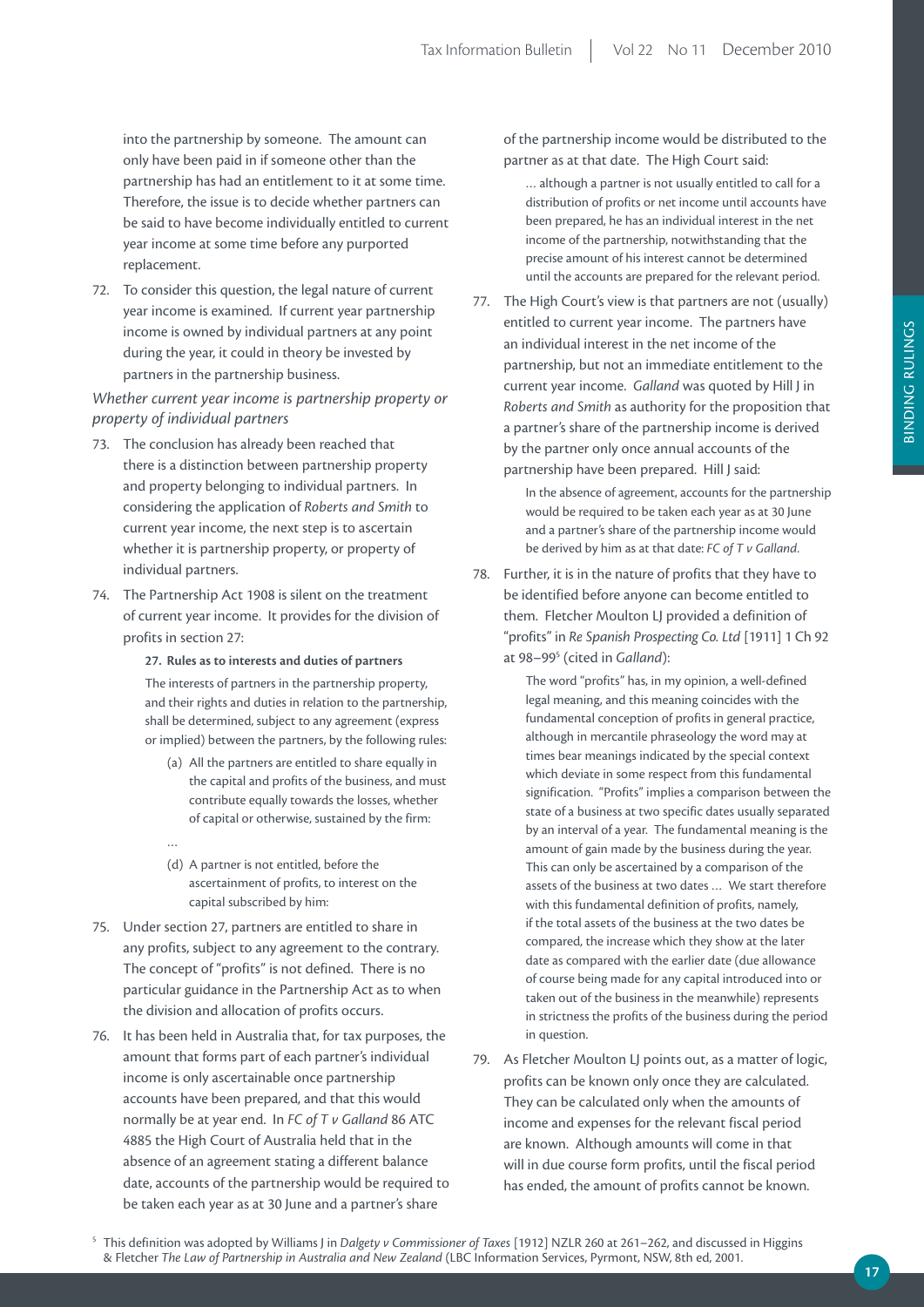It follows, in the Commissioner's opinion, that an entitlement cannot arise until the amount can be known, and it can be known only at the end of the fiscal period. This period, as Fletcher Moulton LJ says, is generally annual.

80. Therefore, the Commissioner's opinion is that a partner does not have an individual entitlement to current year income. Current year income is owned by all of the partners jointly. Individual partners have an ownership interest in it in common with the other partners, but not an entitlement to their potential individual share until profits have been calculated and allocated for a fiscal period.

#### *Discussion of current year income in* Roberts and Smith

- 81. In applying the law to the case he was considering, Hill J in *Roberts and Smith* explained that it was necessary to identify whether the partners received a refund of capital, or whether they received amounts in excess of their capital. Hill J considered capital to be the aggregate amounts contributed by the partners for the purpose of commencing or carrying on the partnership business (at p 4,389). The partnership accounts he was considering did not separate out the contributed capital from other items. He thought that it was possible that the amount of capital represented in the partnership accounts included (at p 4,390):
	- **•**  contributed capital;
	- internally generated goodwill;
	- **•**  undrawn distributions;
	- **•**  profits of the year not yet distributed; and
	- asset revaluations.

 In Hill J's view, the items that could be replaced with a deductible result were (at p 4,390):

- **•**  contributed capital;
- **•**  undrawn profit distributions;
- **•**  advances made by partners; and
- **•**  other funds that have actually been invested in the partnership and which the partners were entitled to withdraw.
- 82. Hill J did not include "internally generated goodwill", "asset revaluations" and "profits of the year not yet distributed" (ie current year income) as amounts able to be replaced. Internally generated goodwill and asset revaluations are discussed later: see paragraphs 111–116 below. Hill J's view was that the types of amounts that could be replaced with a deductible result were funds that had actually been invested in the partnership and which the partners were entitled to withdraw at the time of the borrowing.

83. In contrast, Hill J considered that undrawn distributions that have been allocated to partners, but not paid out (ie past years' profits) can be replaced with borrowings and the interest would be deductible.

#### *Application of the* Roberts and Smith *principle and the law on partnerships to current year income*

84. Partners do not have rights to current year income as it arises during the year, because it is partnership property. Profits are generally determined at the end of the year and, until this happens, the partners are not entitled to current year income. This means that any drawings taken from the partnership's current year income can only be a partner's anticipated share of the profits. Current year income cannot, therefore, be an amount invested in the partnership by the partners. As it is, in the Commissioner's opinion, essential for the *Roberts and Smith* replacement and repayment principle that the funds must be repaid to someone, there must be someone who has had an entitlement to them. Therefore, to be repayable, someone must have invested the funds in the income earning activity or business. Current year income has not been invested so the *Roberts and Smith* principle does not apply to it.

#### *Difference between current year income and past years' profits*

85. Past years' profits can be distinguished from current year income because partners have become entitled to them, either at a time specified under the partnership agreement or, in the absence of a partnership agreement, when the partnership accounts are required to be taken (*FC of T v Galland*) and they have been notionally allocated to partners. Their status is then as advances to the partnership or new investments of capital. Hill J considered that past years' profits could be viewed as amounts invested, and that they could be repaid with a deductible result.

#### *Share repurchases: BR Pub 10/16*

- 86. BR Pub 10/16 applies to interest on borrowed funds that are used by a company to repurchase shares from its shareholders (as authorised by the Companies Act 1993).
- 87. A repurchase of shares by a company involves a payment by a company to its shareholders of amounts previously contributed by shareholders. The repurchase of bonus share issues that were funded by past years' profits can also be seen as involving a payment by a company to its shareholders of amounts previously contributed by shareholders. The effect of the payment by the company is a diminishment of the shareholder's capital holding in the company. This arrangement is analogous to a return of capital or past years' profits to partners in a partnership.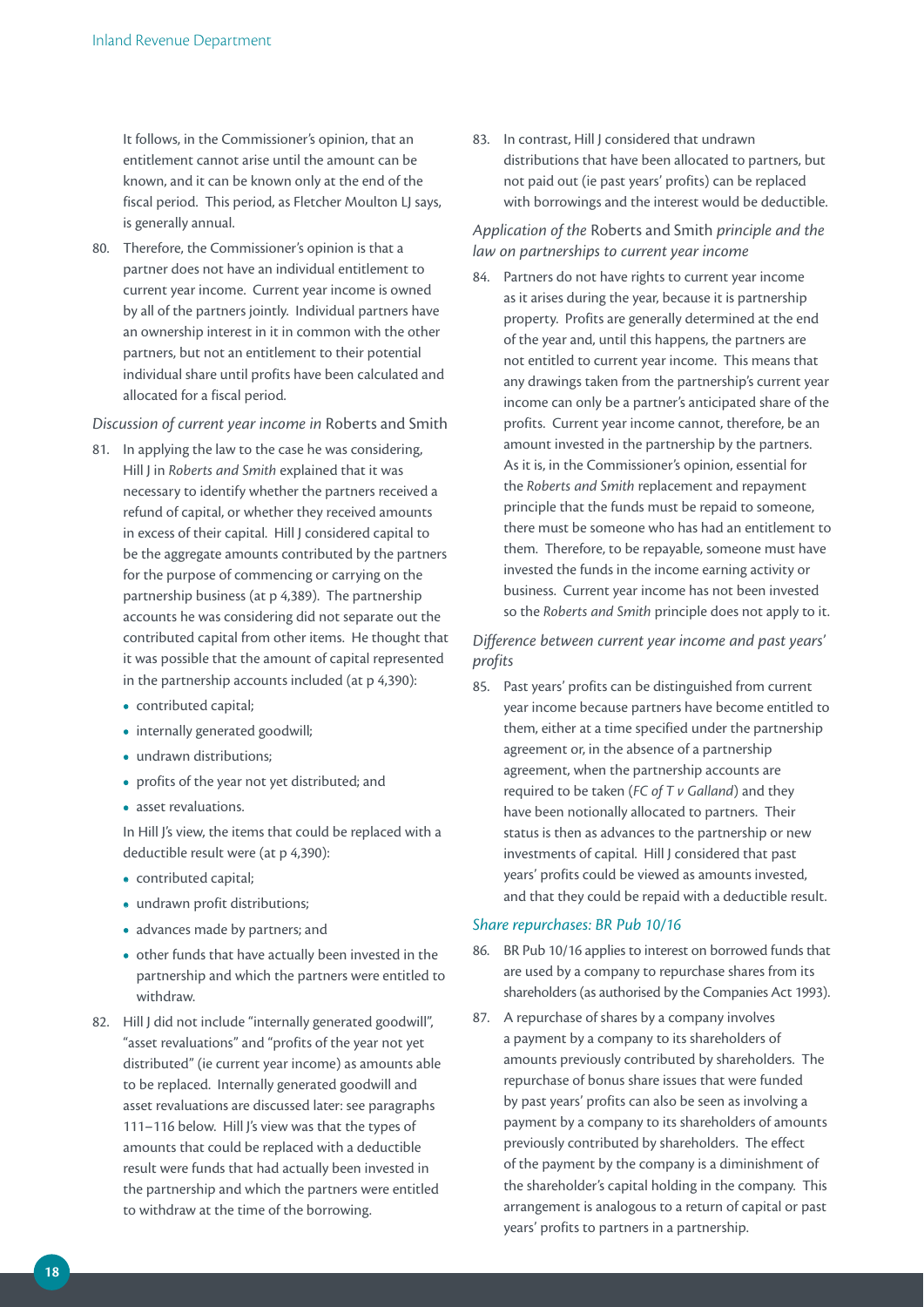- 88. Therefore, in the Commissioner's view, the replacement and repayment principle may apply to share repurchases (including repurchases of bonus issue shares). Interest is deductible on borrowings used to repay share capital or past years' profits to shareholders, to the extent that the capital or profits were used in deriving the company's assessable income.
- 89. It should be noted that interest incurred by companies will generally be deductible under section DB 7, the provision that gives companies in most situations an automatic deduction for interest, and that *Roberts and Smith* would be an alternative basis for deductibility for interest incurred on borrowed funds used to repurchase shares.

#### *Payments of dividends: BR Pub 10/17*

- 90. BR Pub 10/17 applies to interest on borrowed funds used by a company to pay dividends to its shareholders.
- 91. The *Roberts and Smith* replacement and repayment principle applies to borrowings used to pay dividends sourced from past year profits, usually described as retained earnings, to shareholders. There is, however, some conceptual difficulty in bringing a company's retained earnings within this principle. The difficulty is in analysing retained earnings as amounts contributed by shareholders. Company profits are not allocated to shareholders at the end of each year. Retained earnings are added to the existing retained earnings. Directors may decide to distribute some of these as dividends or they may decide not to. Shareholders are not immediately entitled to retained earnings in the way that partners are entitled to partnership profits.
- 92. There are, however, similarities between a partnership's past years' profits and a company's retained earnings. They share the characteristic that the amount has been finally settled for the year, and the theoretical amount each shareholder (or partner) is entitled to can be established. They can, in a sense, be seen as the amount a shareholder or partner has invested into the business. The features of partnership profits that do not suggest they have been invested by partners are also shared by retained earnings. Both retained earnings and partnership profits are at the disposal of the business until the decision is made to pay them out. Just as partners may not necessarily make any active decision to reinvest past profits, shareholders would not usually make any decision to reinvest profits in the business. For these reasons, the Commissioner's opinion is that payment of dividends from retained earnings can be viewed as sufficiently analogous to payments to partners of partnership past years'

profits, such that both should be treated the same in determining interest deductibility.

- 93. Therefore, in the Commissioner's view, retained earnings can be treated as notional reinvestments by shareholders in the company and the replacement and repayment principle should apply. Interest is deductible on borrowings used to pay dividends to shareholders, to the extent that those profits were used in income earning.
- 94. The Commissioner considers that the *Roberts and Smith* principle does not apply where the borrowed funds are used to pay current year income to a shareholder. In paragraphs 70–85 above, it was concluded that the *Roberts and Smith* principle cannot apply where a partnership uses borrowed funds to replace current year income. The basis for this conclusion was that individual partners do not have an immediate entitlement to current year income, and therefore they cannot be considered to have invested the income into the partnership. Similarly, shareholders in a company do not have an immediate entitlement to the company's current year income, and therefore they cannot be considered to have invested that income into the company.
- 95. If company profits are distributed as bonus issues, then similarly the amount represented by the shares can be seen as capital able to be replaced under the replacement and repayment principle.
- 96. As already mentioned, interest incurred by companies will generally be deductible under section DB 7, the provision that gives companies in most situations an automatic deduction for interest, and that *Roberts and Smith* would be an alternative basis for deductibility for interest incurred on borrowed funds used to pay dividends.

#### *Replacement of debt: BR Pub 10/18*

- 97. BR Pub 10/18 applies where borrowed funds are used to replace and repay funds to the person who lent them to the taxpayer or partnership.
- 98. Borrowings used to repay borrowings used in an income earning activity or business are within the *Roberts and Smith* principle. Hill J in *Roberts and Smith* said that where a loan is taken out and used to repay a debt that was used directly in an income earning process or business, the character of the refinancing takes on the same character as the original borrowing and gives to the interest incurred the character of a working expense. In Hill J's mind, there is no difference in terms of interest deductibility between repaying one debt with another and borrowing to return capital, and both situations should be similarly treated.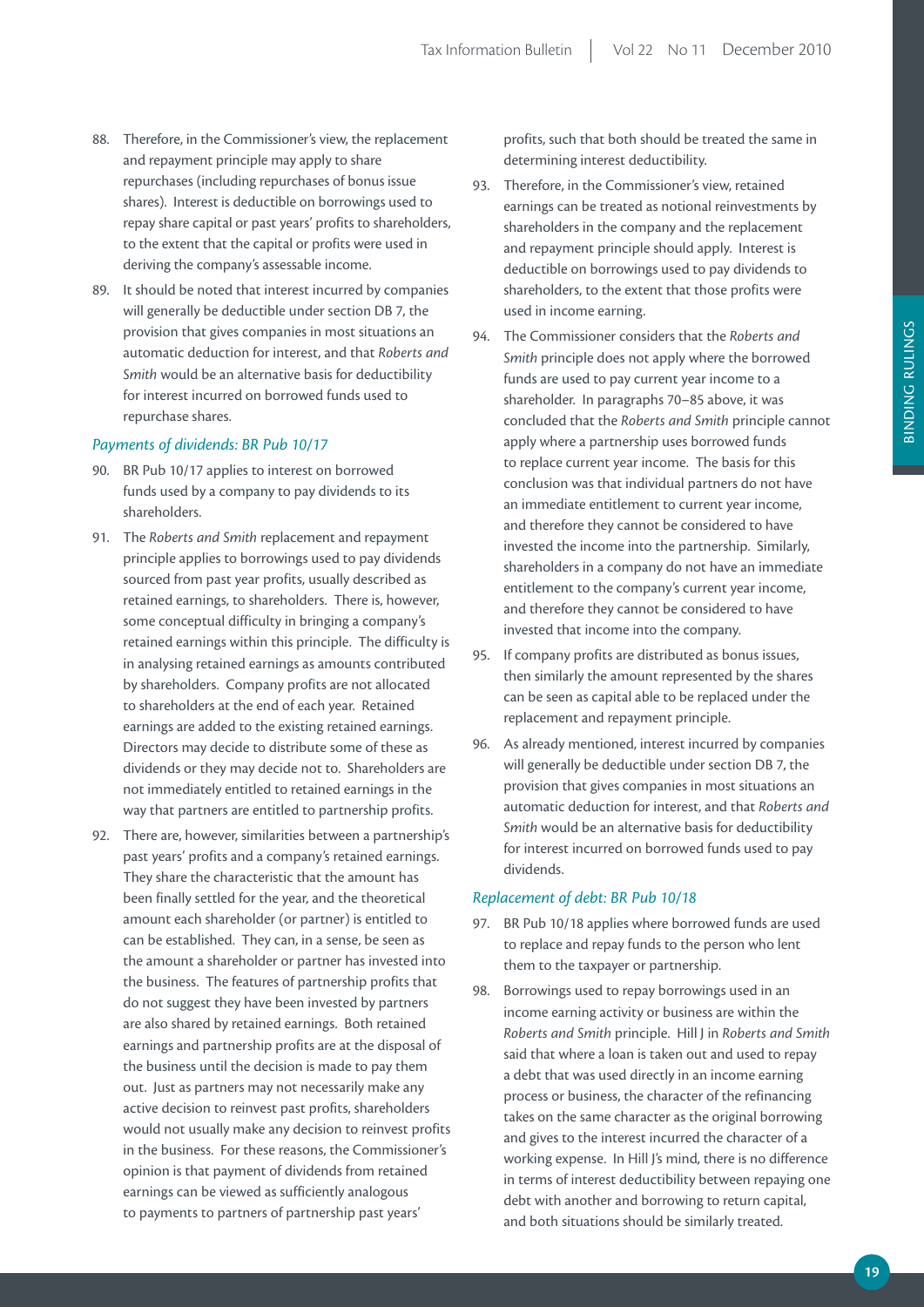- 99. If the first refinancing takes on the character of the debt it replaces, then logically, subsequent refinancing should also inherit that character. Therefore, the Commissioner's opinion is that interest is deductible on borrowings used to repay other borrowings, to the extent those other borrowings can be traced to a use that gave rise to deductible interest.
- 100. Three issues can arise where the borrowed funds are used to repay funds to the person who lent them to the taxpayer or partnership. These issues are whether the *Roberts and Smith* replacement and repayment principle applies:
	- where the original, replaced, funds were deductible under a statutory nexus other than the general permission (for example, section DB 7)
	- where the lender's right is assigned to another person
	- only if there is direct tracing between the original, replaced, funds and the borrowed funds.

These issues are considered in the following paragraphs.

#### *Continuation of a statutory nexus*

- 101. The general rule from *Roberts and Smith* is that borrowings may inherit the deductibility status of funds they repay. In some situations, the repaid funds may be deductible by the operation of a specified statutory nexus, rather than the general rule that requires as a question of fact a sufficient connection with income. One relevant nexus is in section DB 7, which provides for automatic deductions for most companies, and the other is in section DB 8, which provides for deductions for companies investing in shares in a group company.
- 102. The nexus in each of these two sections is different in nature from the nexus in *Roberts and Smith*, where the replaced funds achieved the nexus by being used to derive income. Nevertheless, the Commissioner considers that the deductibility status should also be inheritable when deductibility is established through a statutory nexus. If it were not, and refinancing meant interest that had been deductible as a matter of law rather than fact was no longer deductible, Parliament's intention for sections DB 7 and DB 8 would be defeated. Therefore, the Commissioner's opinion is that *Roberts and Smith* applies to replacement and repayment of borrowed funds in respect of which deductibility is established under sections DB 7 and DB 8.

### *Application of* Roberts and Smith *where the lender's right is assigned*

103. The Commissioner's view is that the principle from *Roberts and Smith* is that funds may be replaced with borrowed funds and the interest will be deductible,

if the repaid funds are returned to their owners. The exception is the replacement and repayment of a debt, where the right to receive the amount advanced has been assigned to someone else. Interest would still be deductible under the principle, because in those circumstances there is still a repayment of funds invested, as the amount can be traced back to the original investor through the assignee.

#### *Whether direct tracing is required*

- 104. The replacement and repayment principle requires identifying how the original funds were used, and identifying the use of the new debt to repay those original funds. Therefore, under the principle, the use of funds needs to be identified or "traced".
- 105. Given the compliance costs that may arise in some circumstances, consideration has been given to whether tracing is essential to the replacement and repayment principle. It is recognised that for some taxpayers, who have daily changes to their borrowings, the requirement may be difficult to fulfil.
- 106. One approach would be to allow a deduction if the refinancing loan is taken out and the first loan paid back about the same time. However, it seems likely that this "around the same time" requirement would not in practice operate to limit deductibility to arrangements within the principle, and would result in interest on any borrowing qualifying for deductibility.
- 107. An alternative is that the Commissioner would accept that a loan is a replacement unless it is used solely for a private or exempt use. However, that approach would, in the Commissioner's view, be too wide to be consistent with the statutory requirements, as any use of borrowings would satisfy the test (apart from sole private and exempt uses). The test would not be limited to replacement of funds that are returned to their owners. Without the element of replacement, there would not be a sufficient nexus with income. Uses of funds that would qualify would be those uses that would not seem to be within the intent of the interest deductibility provision such as nil interest loans to sister companies, investments in companies prohibited from making distributions, and so on.
- 108. Therefore, the Commissioner takes the view that the replacement and repayment principle requires that borrowings should be traced to replacement of funds that satisfy the statutory nexus for deductibility. Taxpayers with few borrowings should usually be able to trace money. Taxpayers with more complicated borrowing practices will, in most case, be companies, for which interest will be deductible under section DB 7, without the need to satisfy the *Roberts and Smith*  principle.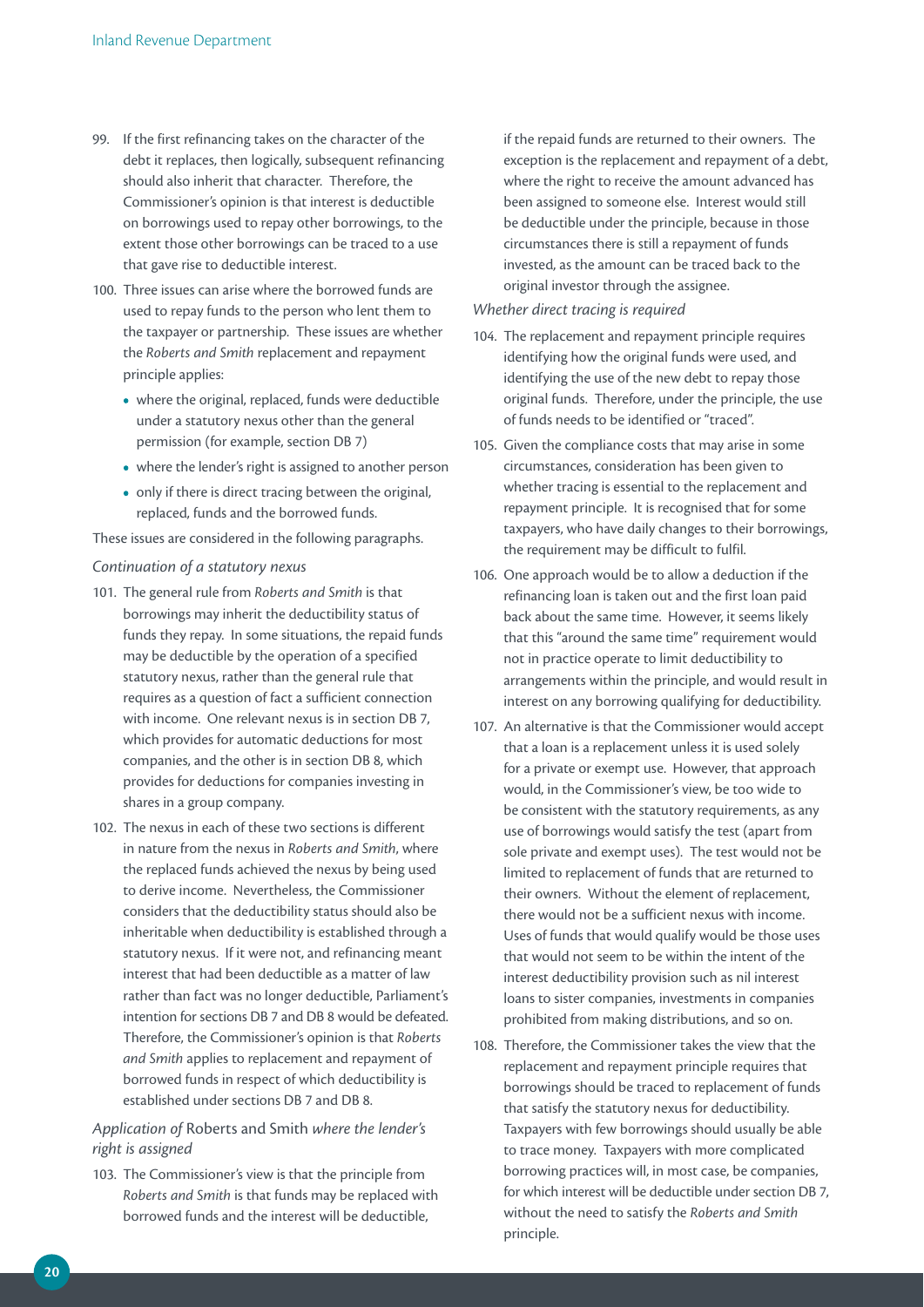109. It should be remembered that all debt is subject to a tracing test. In several cases that considered the direct test of interest deductibility, the courts have held that the use of funds must be traced: for example, *Pacific Rendezvous Ltd* and *Brierley*.

## **When** interest is not deductible under the *Roberts and Smith* **principle**

#### *Introduction*

- 110. Paragraphs 111–128 below discuss the situations where interest is not deductible under the *Roberts and Smith* replacement and repayment principle. These paragraphs are organised under the following headings:
	- **•**  Goodwill and asset revaluations: BR Pub 10/14; BR Pub 10/15; BR Pub 10/16; BR Pub 10/17; BR Pub 10/18
	- **•**  Subvention payments: BR Pub 10/19
	- **•**  Sole traders
	- **•**  Private use.

## *Goodwill and asset revaluations: BR Pub 10/14; BR Pub 10/15; BR Pub 10/16; BR Pub 10/17; BR Pub 10/18*

- 111. BR Pub 10/14 to BR Pub 10/18 state that interest on borrowed funds will not be deductible under the *Roberts and Smith* replacement and repayment principle to the extent that the borrowed funds are purported to be used to make a payment out of unrealised asset revaluations or internally generated goodwill.
- 112. As mentioned in paragraphs 81 and 82 above, in *Roberts and Smith* Hill J singled out internally generated goodwill as an amount in the partnership capital account that could not be replaced and repaid to partners, because it is not an amount that has been invested by someone in the business. Hill J explained that a payment of goodwill is not a "refund of a preexisting capital contribution" (at p 4,390).
- 113. Glazebrook and James<sup>6</sup> have explained that goodwill cannot be distributed because after a purported distribution, it would still remain. Therefore, internally generated goodwill is not an amount that can be replaced and repaid to partners or shareholders with borrowed funds with a deductible result.
- 114. However, the situation will be different if goodwill is purchased. In that situation, funds, either equity or debt, are used to purchase the goodwill. These funds can be replaced with borrowed funds and the interest would be deductible.
- 115. If purchased goodwill is revalued internally, the extent of the internal revaluation is not represented by an amount invested in the business that can be replaced and repaid. Therefore, interest on an amount borrowed purporting to replace goodwill to the extent that it is internally generated and to repay it to partners or shareholders, will not be deductible.
- 116. Similarly, amounts that are attributable to asset revaluations cannot be replaced and repaid and therefore are not within the *Roberts and Smith* principle.

#### *Subvention payments: BR Pub 10/19*

- 117. BR Pub 10/19 applies to interest on borrowed funds used to make a payment under section IC 5 to another company.
- 118. A company may use borrowed funds to make a payment under section IC 5 to another company that has a net loss and is in the same group of companies. This payment is commonly referred to as a "subvention payment". An issue arises as to whether the interest incurred on borrowed funds used to make subvention payments will be deductible in accordance with the replacement and repayment principle.
- 119. In many cases, this issue will not arise in practice. Interest incurred by companies is generally deductible under section DB 7. Therefore, interest incurred by a company on borrowed funds used to make a subvention payment will generally be deductible under that section.
- 120. However, if section DB 7 does not apply, then the application or not of *Roberts and Smith* becomes relevant. The replacement and repayment principle is that interest is deductible on borrowings repaying funds paid into the business or income earning process. A subvention payment is a payment between companies in a group to reduce the overall tax burden of the group. It is not a replacement of an amount previously advanced by the recipient company, or an amount repaid to shareholders for amounts they invested in the paying company.
- 121. Therefore, in the Commissioner's view, the use of borrowed funds to pay a subvention payment does not satisfy the replacement and repayment principle from *Roberts and Smith*, and interest incurred on borrowed funds used to pay a subvention payment is not deductible under that principle.
- 122. BR Pub 10/19 states that interest on borrowed funds used to make a subvention payment will not be deductible under the general permission on any basis. In the Commissioner's view, a subvention payment

 $^{\circ}$  "Taxation Implications of Company Law Reform" by Susan Glazebrook and Jan James, New Zealand (1995) 1 NZJTLP 132 at p 157.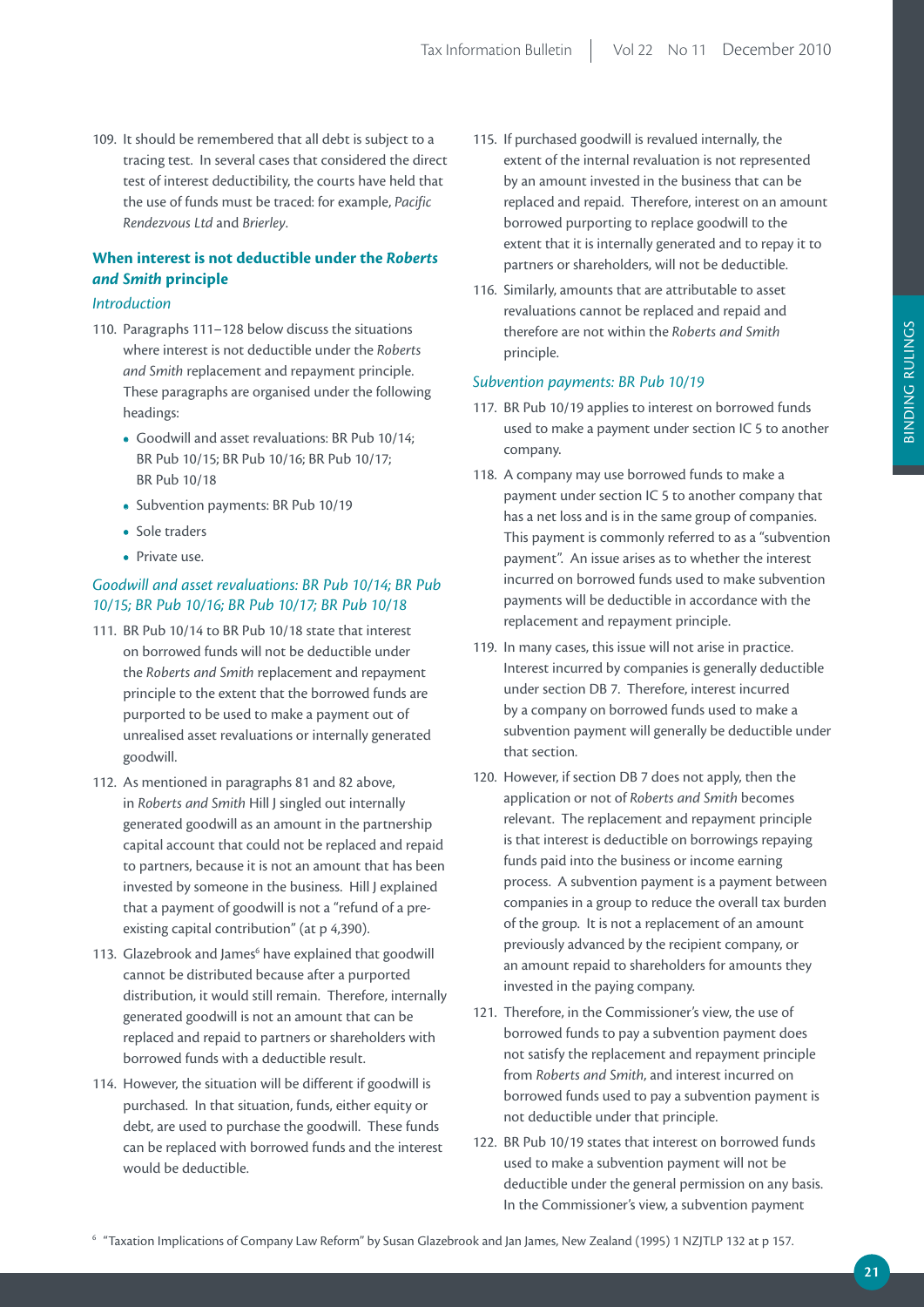does not have a sufficient connection with the income earning activities of the company making the payment. The payment is made after the derivation of income by the company and when its annual profits are determined. The subvention payment reduces the tax liability of the company, thereby minimising the overall tax liability of the group of companies.

#### *Sole traders*

- 123. The principle in *Roberts and Smith* is that interest is deductible on borrowed funds used to repay funds to investors in an income earning activity or business. This principle applies where an entity—whether a partnership or a company—borrows money and uses it to return amounts invested in the partnership or company. Individuals with an income earning activity or business but who do not operate through a company or any other structure (referred to as a "sole trader"), do not have a separate entity in which to invest their money. If an individual invests money used for private purposes into a business or activity they carry on as a sole trader, there has been no change in ownership of that money. It is artificial to describe a transaction with oneself as a replacement and repayment of funds. Therefore, in the Commissioner's opinion, the replacement and repayment principle cannot apply to sole traders arguing that borrowing funds have the effect of returning their capital or past years' profits.
- 124. Although a partnership is not a separate legal entity from its partners, as discussed above, there is a distinction between property owned by a partnership and property owned by individual partners. Therefore, in contrast to sole traders, there can be a valid legal transfer of property from a partnership to a partner, and the *Roberts and Smith* principle can apply to partnerships.
- 125. Professor Parsons raised some arguments that support applying the *Roberts and Smith* principle to individuals in "Roberts and Smith: Principles of Interest Deductibility".<sup>7</sup> He said that separate accounting records may personify a separate entity. Secondly, he argued that the legislation recognises a sole trader in business as separate from the sole trader in a private capacity, because the deductibility provisions distinguish between individuals in business and individuals not in business. However, he considered that these arguments may be tenuous, and that it will be difficult for a sole trader to establish that interest on borrowings used to withdraw capital is not prohibited as private. Also, Professor Parsons considered these arguments in the context of an interpretation of

*Roberts and Smith* that is much broader than the interpretation taken by the Commissioner.

126. Although an individual cannot replace capital, an individual can, however, deduct interest incurred in using borrowed funds to replace a debt owed to a third party, where the amount first borrowed was used directly in the individual's income earning activity or business. As the borrowed funds replaced are repaid to a separate entity, the third party lender, the funds are able to be repaid, and so the *Roberts and Smith*  principle can apply.

#### *Private use*

- 127. The Commissioner's view is that when borrowings are used to return partners' capital, the interest may be deductible despite the fact that the direct use of the borrowed funds may be for the private use of the taxpayer. The reason is that the borrowed funds are also used for a concurrent income-related use—the replacement of funds used in deriving income.
- 128. That situation compares with the one where the borrowed funds replace borrowed funds that are being used solely for private use. In that situation, the interest on the replacing funds will not be deductible.

#### **Other matters**

#### *Australian Tax Office's view on* Roberts and Smith

129. The Australian Tax Office has issued a ruling on its interpretation of *Roberts and Smith*. The Australian Tax Office's view is similar to the Commissioner's view; see TR 95/25 *Income Tax: deductions for interest under subsection 51(1) of the Income Tax Assessment Act 1936 following FC of T v Roberts; FC of T v Smith,* issued 29 June 1995. Two addenda have been added to TR 95/25, primarily to update the references in the ruling to the Australian Income Tax Assessment Act 1997. A consistent interpretation of *Roberts and Smith* was applied in TR 2005/12 *Income tax: deductibility of interest expenses incurred by trustees on funds borrowed in connection with payments of distributions to beneficiaries*, issued 6 July 2005. TR 2005/12 relates to borrowings used to repay amounts to beneficiaries.

#### *Applicability of* Roberts and Smith *to the refinancing of investments in QCs, CFCs and FIFs*

130. If interest on funds invested in qualifying companies, controlled foreign companies or foreign investment funds is deductible then, applying *Roberts and Smith*, interest on funds used to refinance that investment will be deductible. *Roberts and Smith* is concerned with refinancing of investments, and when it applies, the deductibility status of the initial investment is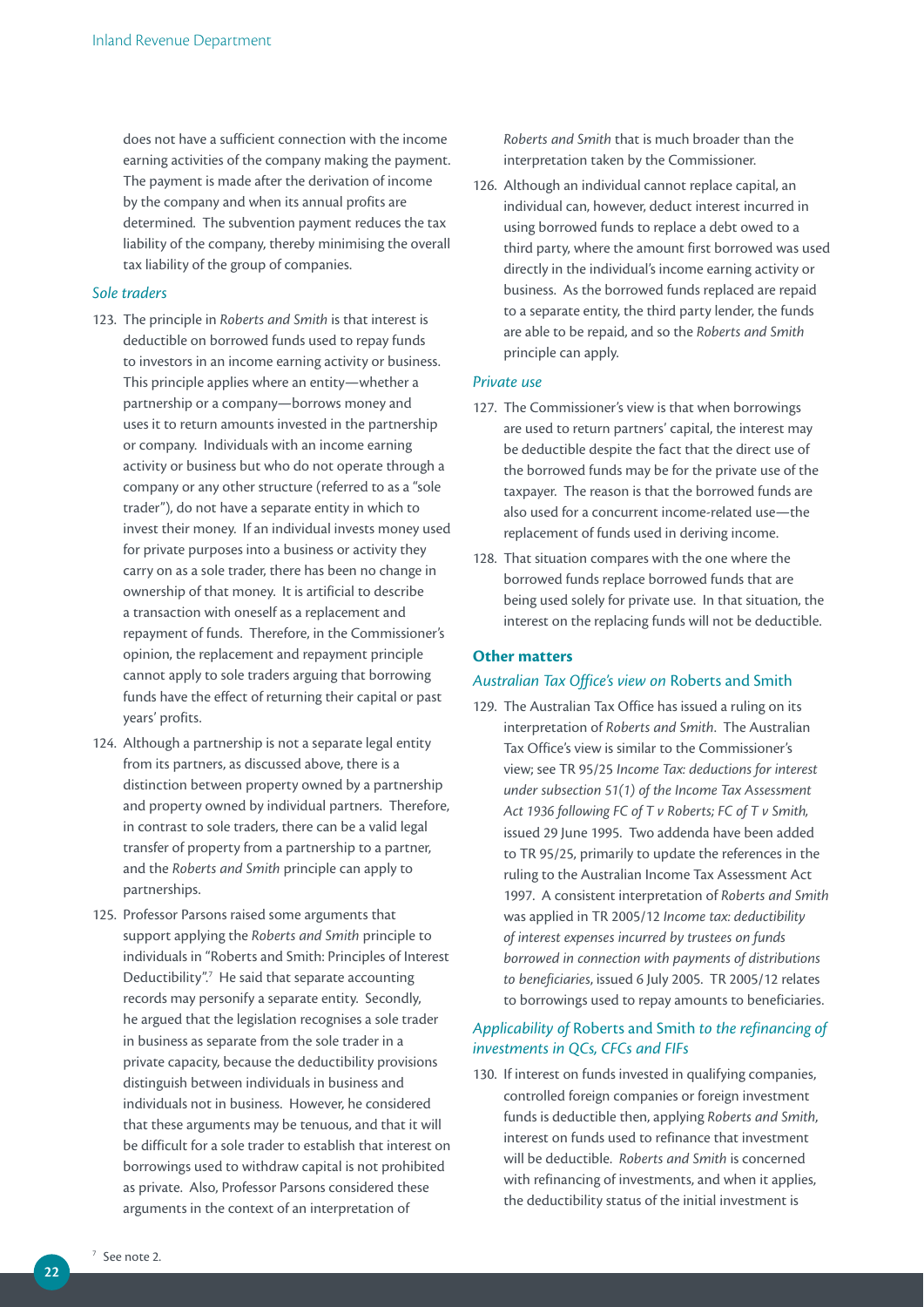taken on by the replacing funds. It is not necessary to understand the reasons for the deductibility or otherwise of the initial investment to understand the *Roberts and Smith* principle. Because the deductibility of interest incurred in relation to qualifying companies, controlled foreign companies and foreign investment funds is not relevant to an understanding of how the *Roberts and Smith* case applies, the issue is not dealt with further in this commentary or in the Rulings.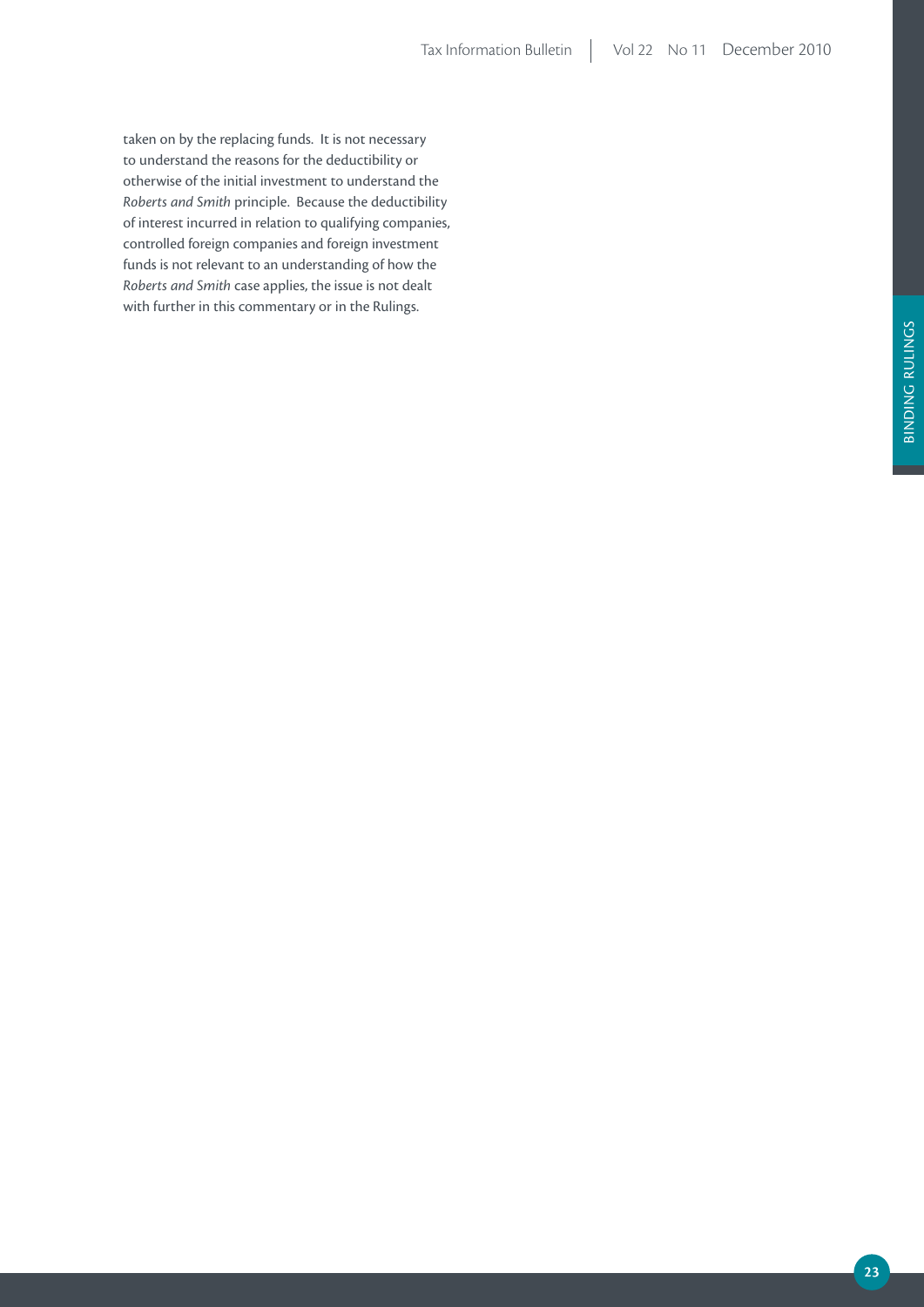## PUBLIC RULING BR PUB 10/20: DEDUCTIBILITY OF BREAK FEE PAID BY A LANDLORD TO EXIT EARLY FROM A FIXED INTEREST RATE LOAN ON SALE OF RENTAL PROPERTY

This is a public ruling made under section 91D of the Tax Administration Act 1994.

#### **Taxation Laws**

All legislative references are to the Income Tax Act 2007 unless otherwise stated.

This ruling applies in respect of sections DA 1, DB 6, DB 7, and EW 31 and the definition of "interest" in section YA 1.

#### **The Arrangement to which this Ruling applies**

The Arrangement is where a person has entered into a fixed interest rate loan and the money has been used to acquire a property from which rental income is derived. The person subsequently pays a break fee to the lender to repay in full and terminate that loan earlier than its agreed repayment date in order to sell the rental property. Therefore, the person ceases to derive rental income from the property.

This Ruling will not apply when the loan is not used solely for the deriving of rental income or where the loan is part of or connected with one or more other financial arrangements between the lender and the borrower.

This Ruling will also not apply if the taxpayer has adopted the IFRS financial reporting method in section EW 15D.

#### **How the Taxation Laws apply to the Arrangement**

The Taxation Laws apply to the arrangement as follows:

- **•**  A base price adjustment is required in the income year the loan is repaid.
- **•**  The amount of any break fee is included in the "consideration" element of the base price adjustment formula and will increase the overall negative figure that the base price adjustment provides.
- The negative amount under the base price adjustment is expenditure incurred under the financial arrangements rules and constitutes interest.
- **•**  An automatic deduction is available for companies (other than qualifying companies) for the negative base price adjustment amount as interest under section DB 7.
- **•**  A deduction is available for other taxpayers under section DB 6 and the general permission in section DA 1.

#### **The period or income year for which this Ruling applies**

This ruling will apply from the first day of the 2008–09 income year to the last day of the 2011–12 income year.

This ruling is signed by me on the 28th day of October 2010.

#### **martin Smith**

Chief Tax Counsel

## **COmmENTArY ON puBLiC ruLiNG Br puB 10/20**

This commentary is intended to help readers understand and apply the conclusions reached in Public Ruling BR Pub 10/20 ("the Ruling"). The commentary is not a legally binding statement.

All legislative references are to the Income Tax Act 2007 unless otherwise stated. The relevant legislative provisions are reproduced in the Appendix to this commentary.

#### **Background**

This Ruling deals with the deductibility of a fee charged by banks to permit landlords to repay a fixed interest rate loan early in order to sell a rental property. These fees are variously referred to by terms such as "early repayment fees", "early repayment adjustment charge", "early exit fees" and "mortgage break fees". In this Ruling, the term "break fee" is used to refer to all such charges.

The amount of the break fee and the circumstances that trigger the charging of the fee vary from lender to lender. The fee is generally seen as compensation for the loss the lender may have suffered if their current interest rate for a similar loan for a fixed interest rate period closest to the borrower's unexpired fixed interest period is lower than the fixed interest rate applying to the borrower's loan.

Public rulings BR Pub 09/09 "Deductibility of break fee paid by a landlord to exit early from a fixed interest rate loan" and BR Pub 09/10 "Deductibility of break fee paid by landlord to vary the interest rate of an existing fixed interest rate loan" deal with the deductibility of the break fee in two scenarios. These are when:

**•**  the loan is repaid early (whether replaced by further borrowing from the same or another financial institution or not);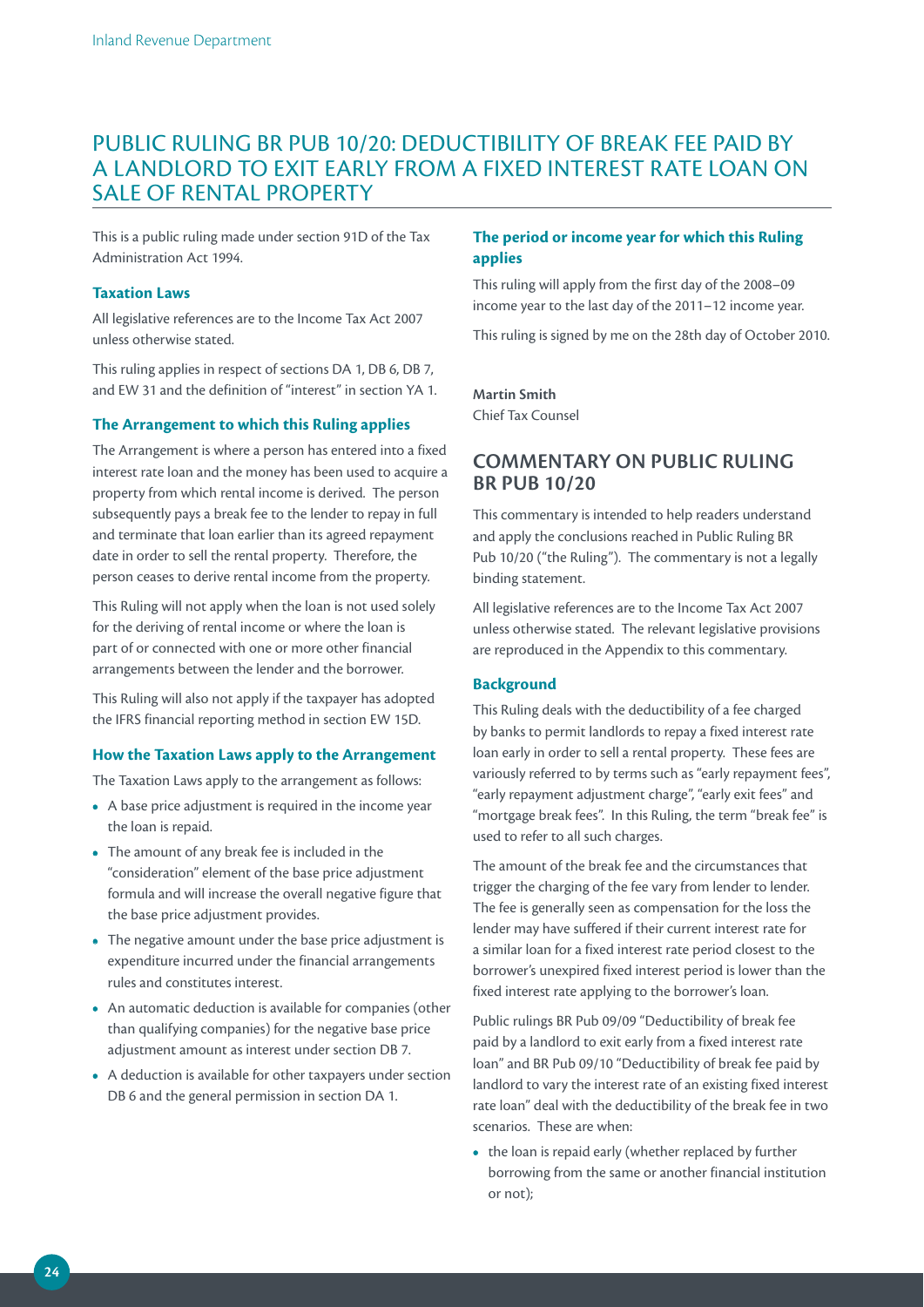• the interest rate of the loan is simply renegotiated during the term of the loan and the existing loan continues.

This Ruling considers the additional scenario where the break fee is paid in order to sell the rental property, so the landlord ceases to derive assessable income from the property.

#### **Application of the legislation**

#### *Financial arrangements rules and base price adjustment*

A fixed interest rate loan is a financial arrangement under section EW 3. The financial arrangements rules (FA rules) will therefore apply. When a loan is repaid in full, a base price adjustment (BPA) is required under section EW 29.

Although many landlords are likely to be cash basis persons under the FA rules and not required to use a spreading method, they are still subject to the FA rules and will be required to do a BPA when the loan is repaid in full.

## The formula for calculating a BPA is in section EW 31(5):

consideration – income + expenditure + amount remitted

A break fee charged by a bank in respect of the early repayment of the loan will fall within the definition of "consideration" in section EW 31(7) as "consideration that has been paid … by the person for or under the financial arrangement". "Consideration" is defined to exclude "noncontingent fees" and "non-integral fees". The break fee will not be excluded as a "non-contingent fee" because the fee is not "for services provided for the taxpayer **becoming a party** to the financial arrangement and payable whether or not the financial arrangement proceeds" (emphasis added). The fee is payable to allow the taxpayer to cease being a party to the financial arrangement. The scope of these rulings excludes landlords who have adopted the IFRS financial reporting method under section EW 15D, so it is unnecessary to consider whether the break fee constitutes a non-integral fee.

As part of the consideration paid by the borrower, the amount of the break fee will increase the overall negative figure that the BPA provides in this scenario.

#### *Deductibility of negative base price adjustment amount*

A negative BPA is expenditure incurred under the FA rules under section EW 31(4). Taxpayers who have previously returned income under a financial arrangement (such as lenders) are allowed an automatic deduction for the negative BPA expenditure under section DB 11 to the extent of that previously returned income. However, as landlords are generally borrowers who have not derived income from their loans, section DB 11 has no application in those circumstances.

Negative BPA expenditure is "interest" for the purposes of sections DB 6 and DB 7 (see the definition of "interest" in section YA 1). In the case of a company (other than a qualifying company), the amount of the negative BPA will be automatically deductible under section DB 7.

An individual taxpayer or a qualifying company will be able to deduct the amount of the negative BPA as interest under section DB 6, provided the general permission in section DA 1 is satisfied and none of the general limitations (excluding the capital limitation) apply. Section DB 6 specifically provides the capital limitation will not apply, so it is unnecessary to consider whether the amount is of a capital or revenue nature.

The Commissioner's view is that the general permission will be satisfied and the amount of the negative BPA will be deductible under section DB 6. The borrowed money was used to purchase a property from which rental income is derived. The BPA is being carried out at the time the rental property is sold and the deriving of rental income ceases. The negative BPA amount is deductible as interest as it has a sufficient relationship with the derivation of the rental income. Note that if the borrowing was used for a private or domestic purpose, a deduction would be denied under the private limitation in section DA 2(2).

#### *Alternative view – general permission not satisfied*

The Commissioner notes that some commentators have suggested that because the break fee is paid to allow the taxpayer to dispose of the property, and therefore to cease deriving assessable rental income, the break fee does not have a sufficient relationship with the derivation of assessable income and the general permission is not satisfied to the extent of the amount of the break fee. The Commissioner's view is that the break fee amount is an indivisible part of the negative BPA amount produced by the application of the BPA formula. The BPA provides a net figure at the end of the financial arrangement. This net figure is treated as interest, and it is the deductibility of that interest net figure that must be considered. The individual amounts that go into the BPA formula are not considered separately to determine assessability or deductibility.

#### *Relevance of post-cessation business cases*

It has also been suggested that relevant here is the line of reasoning in the post-cessation of business cases, such as *Amalgamated Zinc (de Bavay's) Ltd v FCT* (1935) 54 CLR 295, *Case U29* (2000) 19 NZTC 9,273 and *Inglis v CIR* (2001) 20 NZTC 17,379.

The post-cessation cases look at the deductibility of expenditure incurred after a business has ceased. These cases are concerned with how long after a business has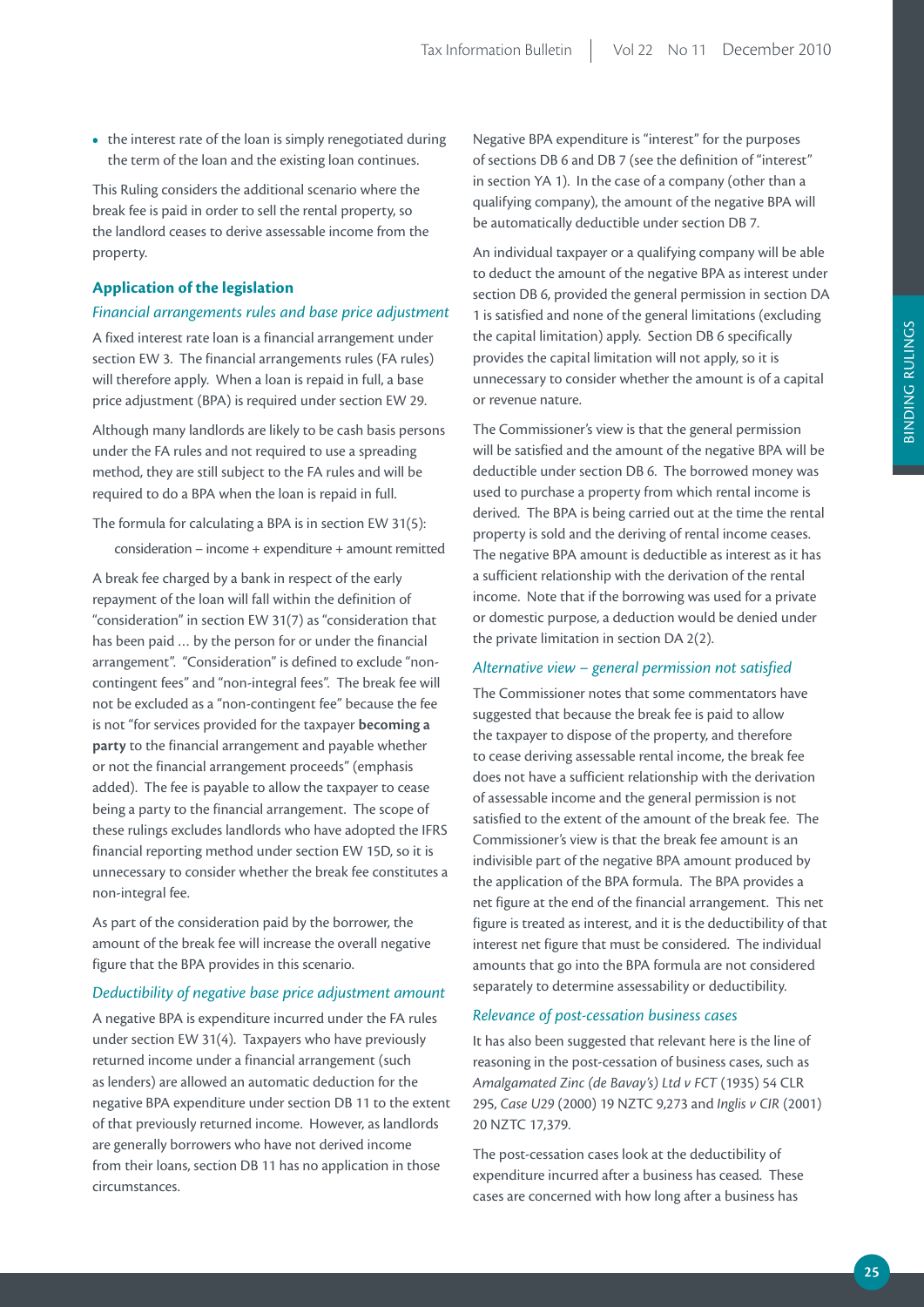ceased that expenditure may be claimed. However, under the present arrangement, the BPA is being performed at the same time as the rental property is sold and the deriving of rental income from it ceases. Therefore, the post-cessation cases are not relevant.

#### **Example**

At the beginning of year 1, B borrows \$200,000 at a flat 10% per year fixed interest rate to purchase a rental property from which rental income is derived. The loan is interest only. At the end of year 2, B breaks the loan in order to sell the property. B repays the loan and pays an additional \$10,000 break fee.

B must calculate a BPA in relation to the loan as follows:

consideration – income + expenditure + amount remitted

The consideration received by B is the original loan amount of \$200,000. The consideration paid by B is the return of the principal, two instalments of interest at \$20,000 each, and the break fee of \$10,000:

 $(5200,000 + 520,000 + 520,000 + 510,000) = 5250,000$ 

There is no income or amount remitted. The expenditure is the \$20,000 interest incurred under the loan in year 1.

Therefore, the BPA is:

 $(5200,000 - 5250,000) - 50 + 520,000 + 50$ 

 $=-$50,000 + $20,000$ 

 $=-$30,000$ 

The negative BPA amount of \$30,000 effectively represents the \$20,000 interest expense for year 2 and the amount of the break fee.

The negative BPA amount is expenditure incurred under the FA rules and is deemed to be interest. If B is a company, B will obtain an automatic deduction for the \$30,000 in the year in which it is incurred under section DB 7. If B is a non-corporate or a qualifying company, the \$30,000 will be deductible under section DB 6 and the general permission. The general permission is satisfied because the borrowed money was used to purchase the rental property from which assessable income was derived.

## **AppENDiX: LEGiSLATiON**

All references are to the Income Tax Act 2007 unless otherwise stated.

Section DA 1(1) and (2) states:

#### *Nexus with income*

- (1) A person is allowed a deduction for an amount of expenditure or loss, including an amount of depreciation loss, to the extent to which the expenditure or loss is—
	- (a) incurred by them in deriving—
		- (i) their assessable income; or
		- (ii) their excluded income; or
		- (iii) a combination of their assessable income and excluded income; or
	- (b) incurred by them in the course of carrying on a business for the purpose of deriving—
		- (i) their assessable income; or
		- (ii) their excluded income; or
		- (iii) a combination of their assessable income and excluded income.

#### *General permission*

(2) Subsection (1) is called the **general permission**.

#### Section DA 2(1) states:

*Capital limitation*

(1) A person is denied a deduction for an amount of expenditure or loss to the extent to which it is of a capital nature. This rule is called the **capital limitation.**

#### Section DB 6(1) and (4) states:

#### *Deduction*

(1) A person is allowed a deduction for interest incurred.

…

#### *Link with subpart DA*

(4) This section overrides the capital limitation. The general permission must still be satisfied and the other general limitations still apply.

#### Section DB 7(1), (2), and (8) states:

#### *Deduction*

- (1) A company is allowed a deduction for interest incurred.
- *Exclusion: Qualifying company*
- (2) Subsection (1) does not apply to a qualifying company.

…

- *Link with subpart DA*
- (8) This section supplements the general permission and overrides the capital limitation, the exempt income limitation, and the withholding tax limitation. The other general limitations still apply.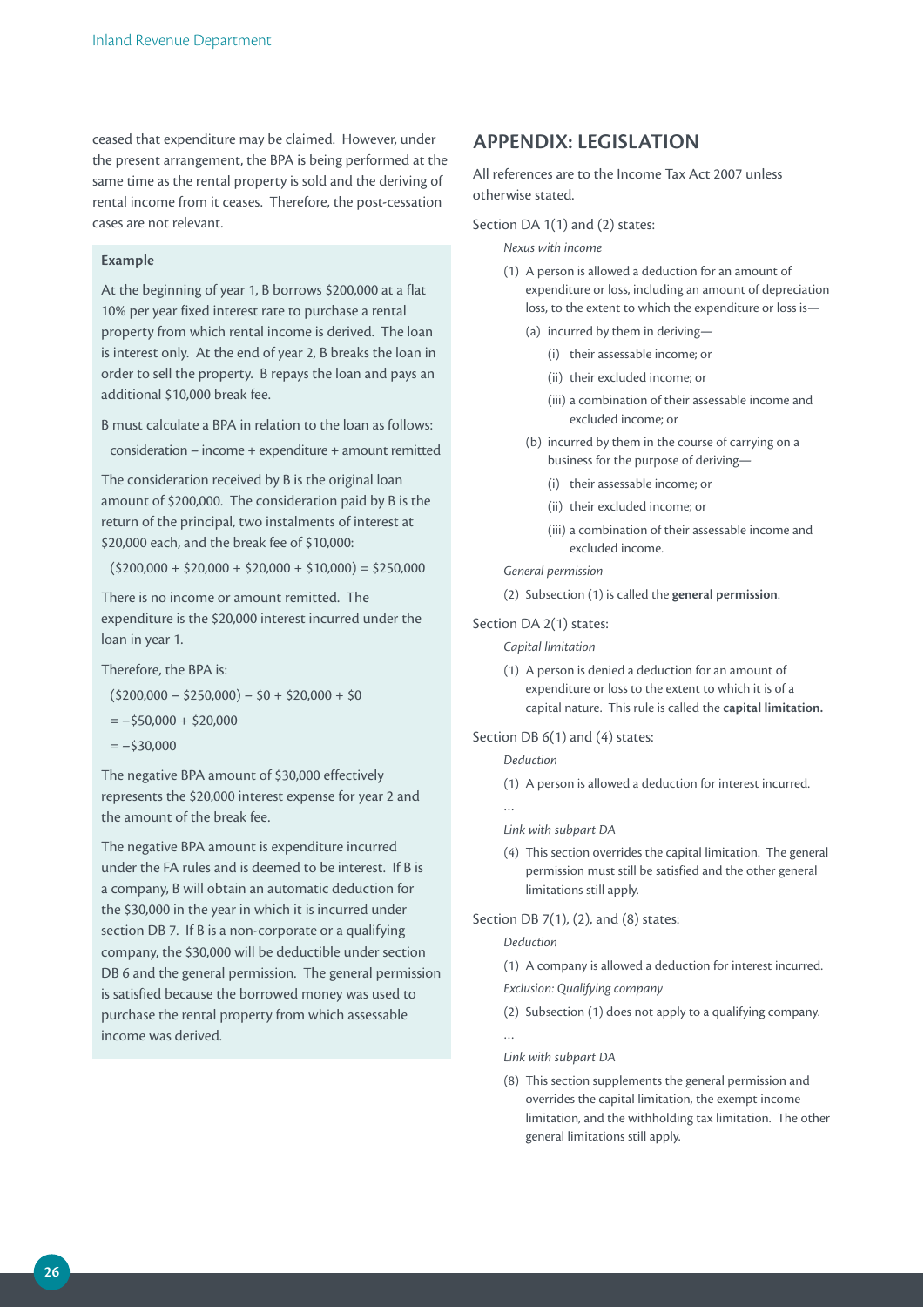#### Section DB 11 states:

#### **DB 11 Negative base price adjustment**

*Deduction*

- (1) A person who has a negative base price adjustment under section EW 31(4) (Base price adjustment formula) is allowed a deduction for the expenditure to the extent to which it arises from assessable income, under section CC 3 (Financial arrangements), derived by the person under the financial arrangement in earlier income years.
- *Link with subpart DA*
- (2) This section supplements the general permission and overrides all the general limitations.

#### Section EW 3(2) and (3) states:

#### *Money received for money provided*

- (2) A financial arrangement is an arrangement under which a person receives money in consideration for that person, or another person, providing money to any person—
	- (a) at a future time; or
	- (b) on the occurrence or non-occurrence of a future event, whether or not the event occurs because notice is given or not given.

#### *Examples of money received for money provided*

- (3) Without limiting subsection (2), each of the following is a financial arrangement:
	- (a) a debt, including a debt that arises by law:
	- (b) a debt instrument:
	- (c) the deferral of the payment of some or all of the consideration for an absolute assignment of some or all of a person's rights under another financial arrangement or under an excepted financial arrangement:
	- (d) the deferral of the payment of some or all of the consideration for a legal defeasance releasing a person from some or all of their obligations under another financial arrangement or under an excepted financial arrangement.

#### Section EW 29(3) states:

#### *Maturity*

(3) A party to a financial arrangement must calculate a base price adjustment as at the date on which the arrangement matures.

#### Section EW 31 states:

#### **EW 31 Base price adjustment formula**

*Calculation of base price adjustment*

(1) A person calculates a base price adjustment using the formula in subsection (5).

#### *When formula applies*

(2) The person calculates the base price adjustment for the income year in which section EW 29 applies to them.

#### *Positive base price adjustment*

(3) A base price adjustment, if positive, is income, under section CC 3 (Financial arrangements), derived by the person in the income year for which the calculation is made. However, it is not income to the extent to which it arises from expenditure incurred by the person under the financial arrangement in earlier income years and for which a deduction was denied in those income years.

#### *Negative base price adjustment*

(4) A base price adjustment, if negative, is expenditure incurred by the person in the income year for which the calculation is made. The person is allowed a deduction for the expenditure under section DB 11 (Negative base price adjustment).

#### *Formula*

(5) The formula is—

consideration – income + expenditure + amount remitted *Definition of items in formula*

(6) The items in the formula are defined in subsections (7) to (11).

#### *Consideration*

- (7) **Consideration** is all consideration that has been paid, and all consideration that is or will be payable, to the person for or under the financial arrangement, minus all consideration that has been paid, and all consideration that is or will be payable, by the person for or under the financial arrangement. For the purposes of this subsection, the following are ignored:
	- (a) non-contingent fees, if the relevant method is not the IFRS financial reporting method in section EW 15D:
	- (b) non-integral fees, if the relevant method is the IFRS financial reporting method in section EW 15D.

#### *Consideration in particular cases*

(8) If any of sections EW 32 to EW 48 applies, the consideration referred to in subsection (7) is adjusted under the relevant section.

#### *Income*

- (9) **income** is—
	- (a) income derived by the person under the financial arrangement in earlier income years; and
	- (b) dividends derived by the person from the release of the obligation to repay the amount lent; and
	- (c) income derived under section CF 2(2) and (3) (Remission of specified suspensory loans).

#### *Expenditure*

(10)**Expenditure** is expenditure incurred by the person under the financial arrangement in earlier income years.

#### *Amount remitted*

- (11)**Amount remitted** is an amount that is not included in the consideration paid or payable to the person because it has been remitted—
	- (a) by the person; or
	- (b) by law.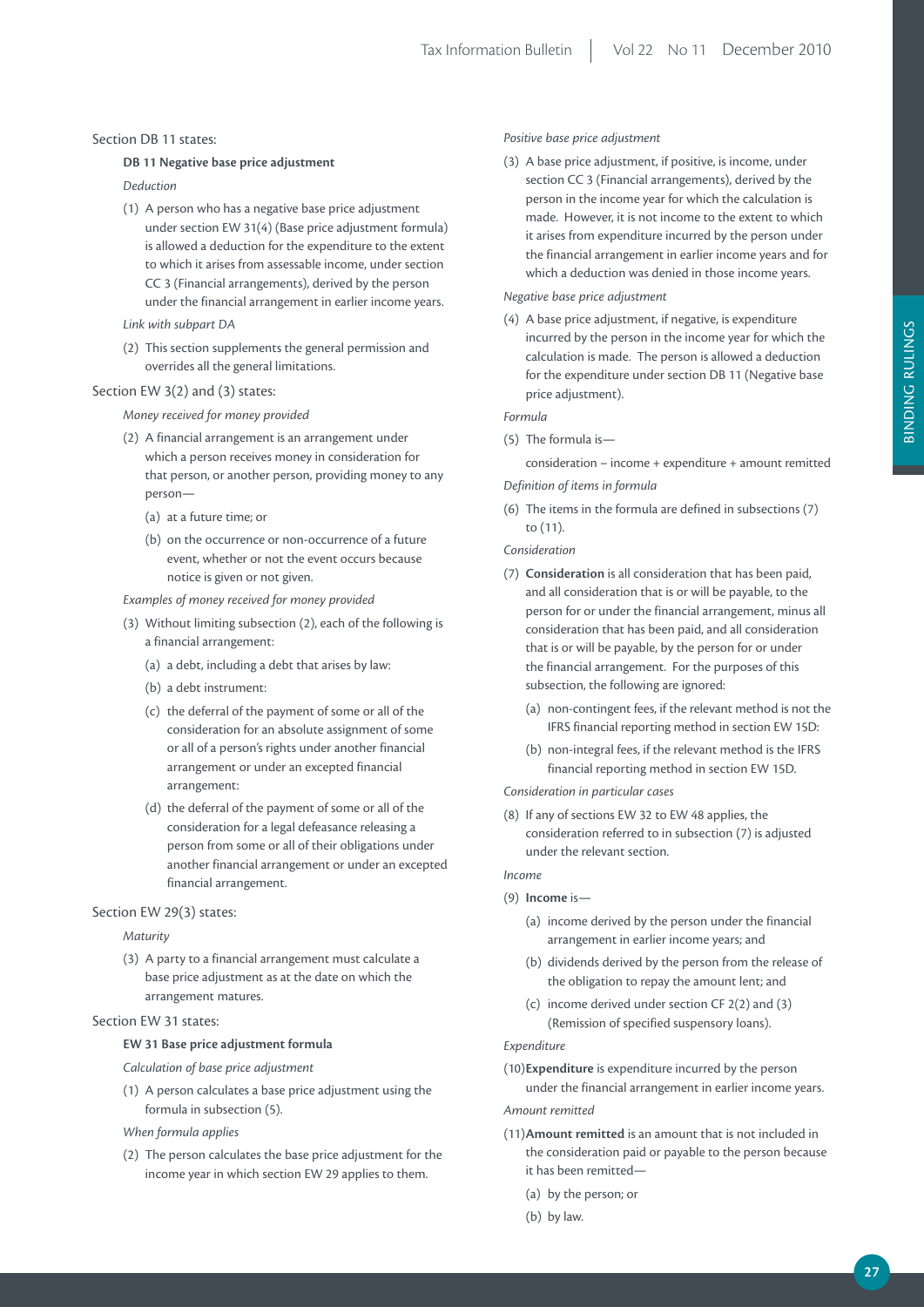#### Section YA 1 states:

**iFrS** means a **New Zealand** Equivalent to International Financial Reporting Standard, approved by the Accounting Standards Review Board, and as amended from time to time or an equivalent standard issued in its place

**interest**,—

…

- (c) in sections DB 6 (Interest: not capital expenditure), DB 7 (Interest: most companies need no nexus with income), and DB 8 (Interest: money borrowed to acquire shares in group companies),—
	- (i) includes expenditure incurred under the financial arrangements rules or the old financial arrangements rules; …

**maturity**,—

- (a) in the financial arrangements rules, means,—
	- (i) for an agreement for the sale and purchase of property or services or an option, the date on which the agreement or option ends:
	- (ii) for any other financial arrangement, the date on which the last payment contingent on the financial arrangement is made:

#### **non-contingent fee** means a fee that—

- (a) is for services provided for a person becoming a party to a financial arrangement; and
- (b) is payable whether or not the financial arrangement proceeds

**non-integral fee** means a fee or transaction cost that, for the purposes of financial reporting under IFRSs, is not an integral part of the effective interest rate of a financial arrangement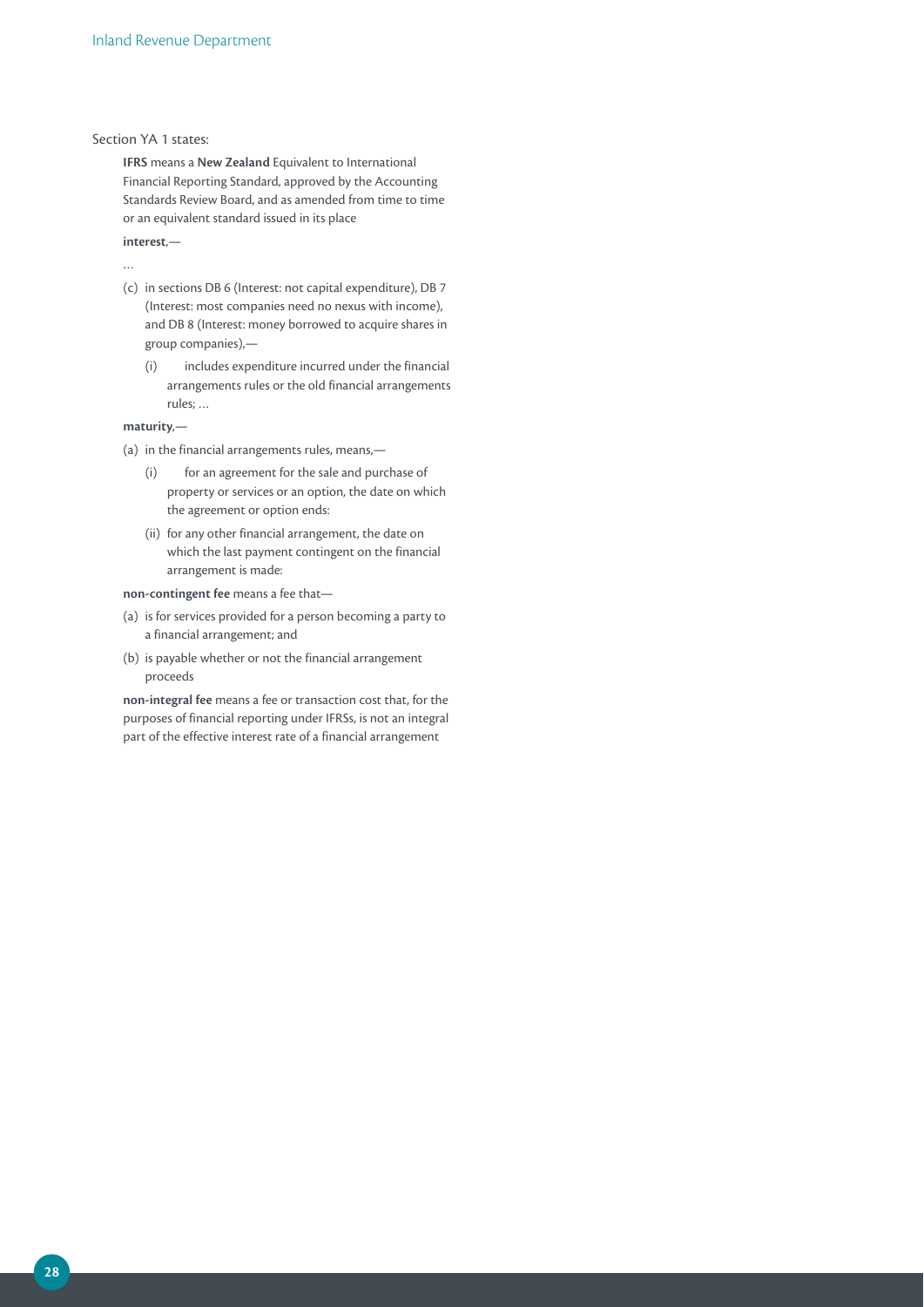# **iNTErprETATiON STATEmENTS**

This section of the *TIB* contains interpretation statements issued by the Commissioner of Inland Revenue.

These statements set out the Commissioner's view on how the law applies to a particular set of circumstances when it is either not possible or not appropriate to issue a binding public ruling.

In most cases Inland Revenue will assess taxpayers in line with the following interpretation statements. However, our statutory duty is to make correct assessments, so we may not necessarily assess taxpayers on the basis of earlier advice if at the time of the assessment we consider that the earlier advice is not consistent with the law.

## IS 10/08: RETIREMENT VILLAGES – GST TREATMENT

This Interpretation Statement considers the legislation as it is before any relevant amendments to the Goods and Services Tax Act 1985 in the Taxation (GST and Remedial Matters) Bill 2010 take effect. When the form of any relevant amendments is finalised, a further item will be issued to address the GST position of retirement villages affected by the amendments.

1. All legislative references are to the Goods and Services Tax Act 1985 unless otherwise stated.

#### **Summary**

- 2. This Interpretation Statement addresses the GST treatment of payments received by retirement villages (the owners and operators of retirement villages) and their entitlement to input tax credits in respect of goods or services acquired for the purposes of operating a retirement village.
- 3. To determine whether GST is chargeable on supplies made by a retirement village and whether retirement villages are entitled to input tax credits on goods and services acquired for the purpose of operating the retirement village, it is necessary to consider whether the supplies made by a retirement village are taxable or exempt supplies. For this purpose, it is necessary to consider the rights and obligations under contracts entered into between retirement villages and their residents.
- 4. Retirement villages supply accommodation and care services. The main legal structures used for the provision of occupation rights in a retirement village are sales, leases or licences. Where a unit is sold, a retirement village may have an obligation to re-purchase the unit or they may have an option to purchase the unit. The payments made by residents under their contracts include an entry payment (either the purchase price for a unit, a loan or deposit), a payment that is commonly described as the "facilities fee" or "amenities contribution", periodic services fees and termination charges. The nature of the supplies

made by a retirement village and the consideration for the supplies are considered at paragraphs 44 to 106.

- 5. A retirement village may make the following types of exempt supplies:
	- The supply of financial services (the allotment or issue of a debt security): sections  $14(1)(a)$  and  $3(1)(c)$ . The meaning of "debt security" is considered at paragraphs 58 to 61.
	- The supply of accommodation in a dwelling by way of hire, service occupancy agreement or licence to occupy: section 14(1)(c). The meaning of "accommodation" is considered at paragraphs 79 to 80 and the meaning of "dwelling" is discussed at paragraphs 116 to 145.
- 6. The Commissioner considers that a retirement village makes a supply of a financial service (the allotment of a debt security) under any transaction where the retirement village accepts an obligation to re-purchase a unit or to repay a loan or deposit. That service is supplied for no consideration. Section 14(1)(a) is considered at paragraphs 111 to 113.
- 7. As section  $14(1)(c)$  applies to the supply of accommodation by way of hire, service occupancy agreement or licence to occupy, it is necessary to consider whether section 14(1)(c) applies only where the right to occupy a unit in a retirement village is supplied under a lease or licence. For section 14(1) (c) to apply, accommodation must be supplied in a dwelling. If paragraph (f) of the definition of "commercial dwelling" applies to a unit in a retirement village, the unit is a dwelling rather than part of a commercial dwelling. To determine whether paragraph (f) applies, it is necessary to:
	- identify the consideration that residents are contractually obliged to pay for the right to occupy a dwelling; and
	- **•**  determine whether such consideration is for the supply of accommodation.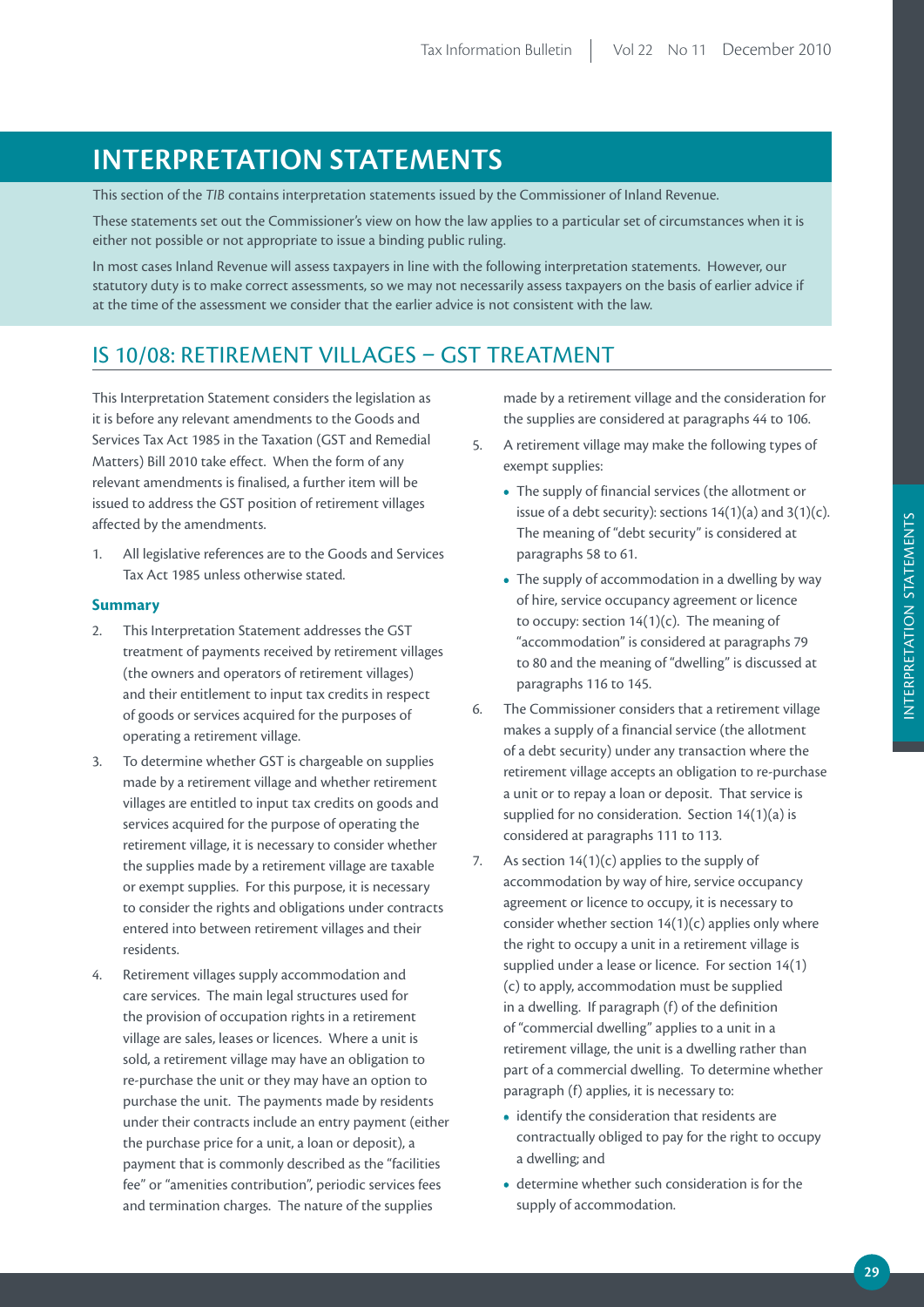The Commissioner considers that paragraph (f) does not apply to units whose residents have purchased a package of care services; therefore, such units are part of a commercial dwelling so that the supply of accommodation in the units under a lease or licence is a taxable supply. On the basis of contractual arrangements that are currently entered into between retirement villages and residents, paragraph (f) applies to other units in a retirement village so that the supply of accommodation in such units under a lease or licence is an exempt supply.

The issue of whether section  $14(1)(c)$  applies to the supply of accommodation in a retirement village is considered at paragraphs 114 to 145.

8. A retirement village may also supply a participatory security under which residents have a right to use the common areas and facilities in the village. If the right to use the common areas under a participatory security that is part of a taxable supply of accommodation is an "associated supply", section 14(1)(a) does not exempt the associated supply: section 14(1B). An associated supply is treated as a separate taxable supply: section 5(14B). This issue is considered at paragraphs 146 to 156.

#### *Input tax credits*

- 9. Whether an input tax credit is allowable on the individual goods and services that go into a retirement village development depends on whether the asset produced using those goods and services is acquired for the principal purpose of making taxable supplies.
- 10. The principal purpose at the time of acquisition must be ascertained. If at the time land is acquired development plans are not finalised, whether the principal purpose test is satisfied in respect of the land depends on whether the intended use of the land is principally for the making of taxable supplies. There must be objective evidence of the intended use of the land (such as planning applications, feasibility studies and preliminary designs).
- 11. Where a retirement village includes both dwellings and a commercial dwelling, the dwellings and the commercial dwelling are treated as separate supplies in applying the principal purpose test. Whether the principal purpose test is satisfied in respect of the common areas and facilities depends on whether the retirement village principally supplies exempt supplies of accommodation or taxable supplies of accommodation and other services. The principal purpose test is to be applied to a supply as a whole. Areas within a community centre such as the kitchen,

dining room and nursing station that are used exclusively for the purpose of making taxable supplies are not a separate supply for the purpose of the principal purpose test.

12. The principal purpose test is considered at paragraphs 157 to 171.

#### *Adjustments*

- 13. If the principal purpose test is not satisfied in respect of goods and services acquired for the development or operation of a retirement village, an input tax adjustment is allowable to the extent that the goods and services are applied for making taxable supplies if:
	- the goods and services were acquired on or after 1 October 1986; and
	- **•**  GST was charged on the supply of the goods or services; or
	- the goods are secondhand goods that have always been situated in New Zealand and were acquired by way of sale: section 21E.
- 14. The extent to which goods or services are applied for the purpose of making taxable supplies may be calculated by reference to the ratio of dwellings to commercial dwellings in a retirement village. However, another method of calculation would be acceptable if the method results in fair and reasonable amounts.
- 15. Taxpayers have an option of making input tax adjustments on a periodic or annual basis: section 21G(1). However, a one-off input tax adjustment is allowable in respect of goods and services costing more than \$18,000 only if the goods and services are wholly applied for the purpose of making taxable supplies and:
	- the Commissioner consents to a one-off input tax adjustment in respect of goods and services; or
	- the goods and services are applied for a different purpose as a consequence of a change in the legislation: sections 21G, 21G(1A) and 21H.
- 16. An asset is a capital asset if it is acquired for retention and use in carrying on a taxable activity. In some circumstances, it may be necessary to consider whether an item is a separate asset. The Interpretation Statement on *Residential rental properties – depreciation of items of depreciable property* provides guidance as to the matters to be considered in determining whether an item is a separate asset.
- 17. An output tax adjustment is required in respect of goods and services acquired for the principal purpose of making taxable supplies to the extent the goods and services are applied for another purpose: section 21(1).

**30**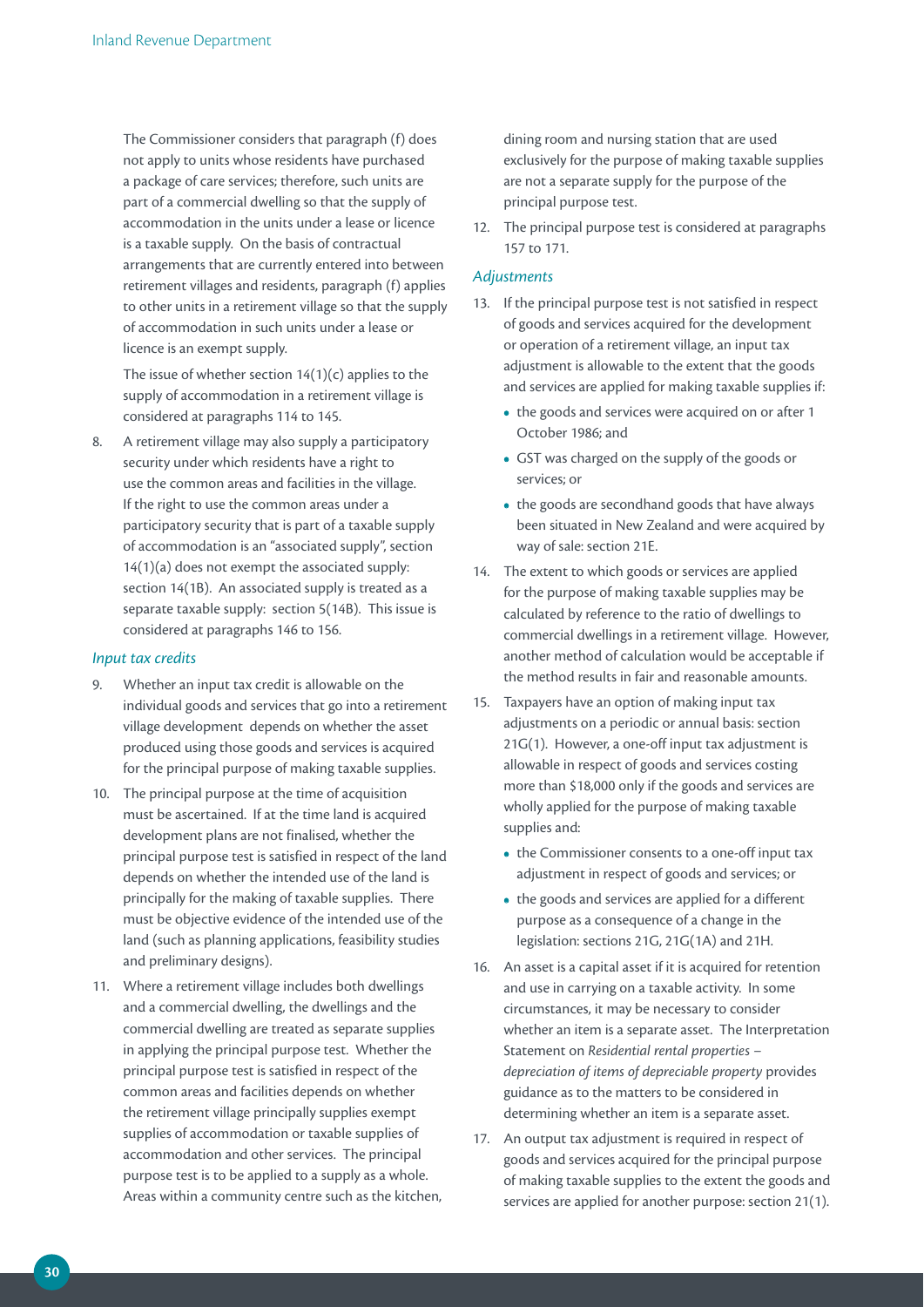An output tax adjustment would be required at one of the following times:

- In the first taxable period in which goods and services are applied for a purpose other than that of making taxable supplies;
- In each taxable period in which goods and services are applied for a purpose other than that of making taxable supplies;
- In each year in which goods and services are applied for a purpose other than that of making taxable supplies: section 21C.
- 18. Land acquired for the principal purpose of making taxable supplies would be applied for a purpose other than of making taxable supplies when it is determined that a particular part of the land is to be allocated for the construction of dwellings where exempt supplies of accommodation are to be made. This may occur before the land is actually used for the purpose of making taxable supplies.
- 19. Input tax and output tax adjustments are considered at paragraphs 172 to 192.

#### **Background**

- 20. A retirement village is a complex that is used for the provision of accommodation to retirees: *Norfolk Apartments Ltd v CIR* (1995) 17 NZTC 12,003 (HC). A central concept of retirement villages is the provision of accommodation: *Norfolk Apartments Ltd v CIR* (1995) 17 NZTC 12,212 (CA). Another feature of retirement villages is the provision of community facilities to residents. Care and other services may also be provided in a retirement village. The services other than accommodation that are provided to residents may vary from village to village. Residents within a retirement village may also receive different levels of care and services.
- 21. The Commissioner has referred to several sources that contain a broad outline of the legal and financial structure of arrangements between retirement villages and their residents. The Commissioner has also considered a range of contracts used in respect of particular retirement villages. These indicate that the main legal structures used for the provision of occupation rights in retirement villages are sales, leases or licences. The financial structures commonly entered into between retirement villages and their residents may broadly be described as follows:
	- **•**  Generally, residents are required to pay a lump sum payment on entry to the retirement village, which, in legal terms, is either the purchase price for a unit or an interest-free loan or refundable deposit.
- **•**  The entry payment may include a separate component (commonly known as the "facilities fee" or "amenities contribution"), which is treated as payment for either the provision of community facilities or for management services. A retirement village may be entitled to take the facilities fee or amenities contribution or it may accrue to the retirement village over a period of years. If the entry payment does not include a facilities fee or amenities contribution, the facilities fee or amenities contribution is payable when the resident leaves the village and is deducted from the amount that is repayable to the resident.
- **•**  Residents are also required to pay periodic fees, which are a proportionate share of village overheads such as rates, insurance, security, management expenses and maintenance.
- An additional payment or a higher service fee is chargeable where residents receive other services such as laundry, cleaning, nursing and meals.
- Residents may also be required to pay refurbishment costs relating to their unit when they leave the village.
- Residents may be required to pay a termination fee or the legal costs incurred by the retirement village in granting the occupation right.
- The amount that is repaid to the resident will often be less than the amount originally paid by the resident. Residents may not be entitled to share in the capital gain on their units and, if they are entitled to do so, a higher entry payment may be required.
- 22. It is not possible in the context of an Interpretation Statement to address every type of arrangement that may be entered into between retirement villages and their residents. This Interpretation Statement deals with sales, leases and licences (which are the main legal structures used in retirement villages) and the financial structures outlined above. It is hoped that the principles outlined in this Interpretation Statement will be relevant in the majority of cases.

#### **Legislation**

#### *Goods and Services Tax Act 1985*

- 23. Under section  $3(1)(c)$  and (d), the following activities are financial services:
	- (c) the issue, allotment, drawing, acceptance, endorsement, or transfer of ownership of a debt security:
	- (d) the issue, allotment, or transfer of ownership of an equity security or a participatory security: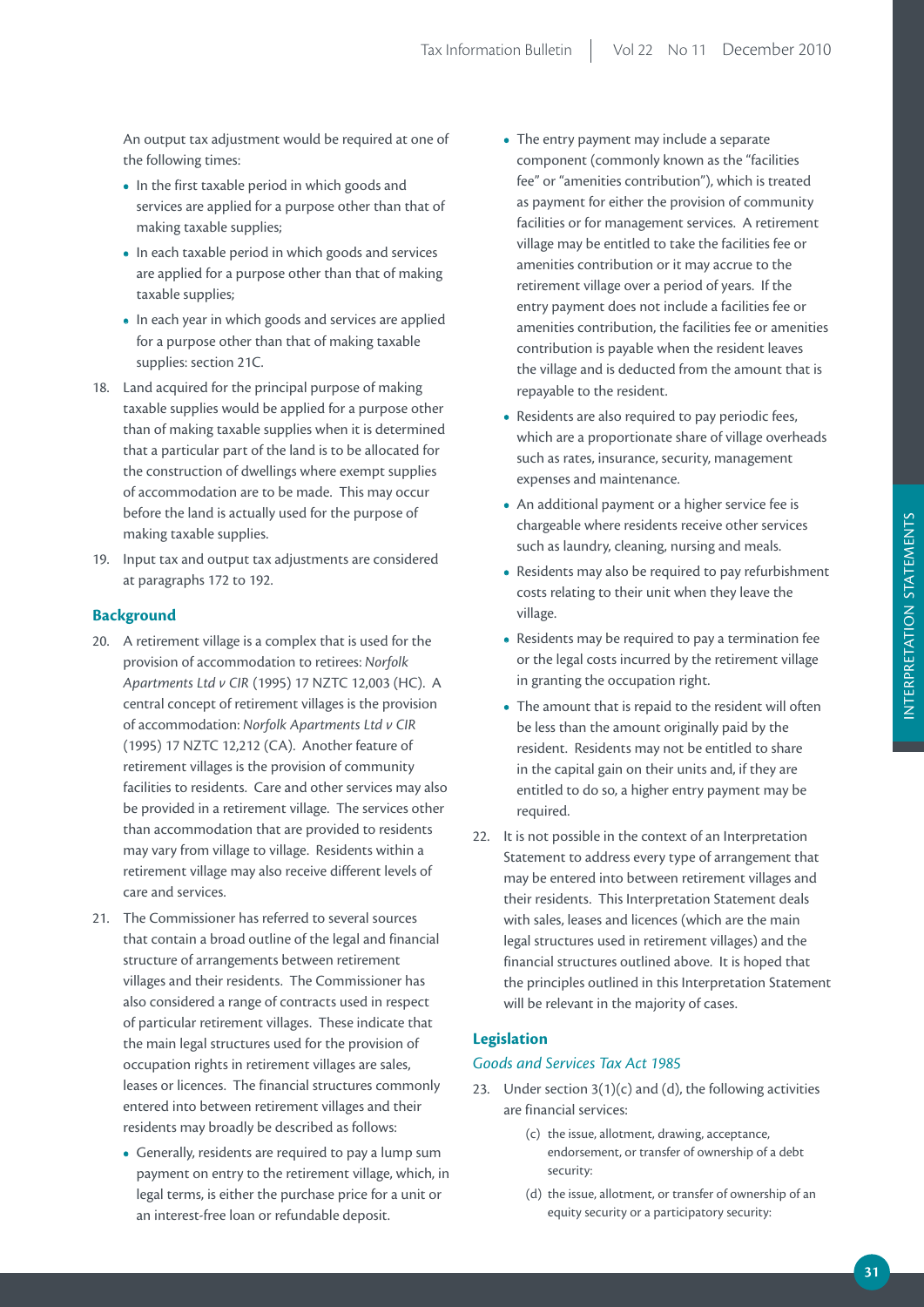#### 24. Section 5(14B) provides:

If part of a supply of an equity security or participatory security is the supply of a right to receive supplies of goods and services that are not exempt supplies, the supply of the right is treated as being a supply of goods and services made for a consideration.

#### 25. Section 8(1) provides:

Subject to this Act, a tax, to be known as goods and services tax, shall be charged in accordance with the provisions of this Act at the rate of 15 percent on the supply (but not including an exempt supply) in New Zealand of goods and services, on or after the 1st day of October 1986, by a registered person in the course or furtherance of a taxable activity carried on by that person, by reference to the value of that supply.

#### 26. Section 10(2) provides:

Subject to this section, the value of a supply of goods and services shall be such amount as, with the addition of the tax charged, is equal to the aggregate of,—

- (a) to the extent that the consideration for the supply is consideration in money, the amount of the money:
- (b) to the extent that the consideration for the supply is not consideration in money, the open market value of that consideration.

#### 27. Section 10(6) provides:

Where and to the extent that any supply of goods and services consists of the supply, to any individual, of domestic goods and services in a commercial dwelling, the value attributable to that part of that supply of domestic goods and services that is for a period in excess of 4 weeks shall be deemed to be reduced to an amount equal to 60 percent of the amount that would, if that part of that supply were chargeable with tax at the rate of 9.0 percent, be the value of that part of that supply of domestic goods and services:

Provided that to the extent that any supply is a supply of domestic goods and services, and where that commercial dwelling is a residential establishment, and where the supplier and the recipient have agreed that that supply shall be for a period of or in excess of 4 weeks, or for a number of periods which in the aggregate will exceed 4 weeks, the value attributable to that supply of domestic goods and services shall, from the commencement of that supply, be deemed to be reduced to an amount equal to 60 percent of the amount that would, if that supply were chargeable with tax at the rate of 7.5 percent, be the value of that supply of domestic goods and services.

28. Section 10(18) provides:

Where a taxable supply is not the only matter to which a consideration relates, the supply shall be deemed to be for such part of the consideration as is properly attributable to it.

#### 29. Section  $14(1)(a)$  and (c) provides:

The following supplies of goods and services shall be exempt from tax:

- (a) the supply of any financial services (together with the supply of any other goods and services, supplied by the supplier of those financial services, which are reasonably incidental and necessary to that supply of financial services), not being a supply referred to in subsection (1B):
- …
- (c) the supply of accommodation in any dwelling by way of—
	- (i) hire; or
	- (ii) a service occupancy agreement; or
- (iii) a licence to occupy:
- 30. Section 14(1B) provides:

The following supplies are excluded from the exemption under subsection (1):

- (a) a supply of financial services that, in the absence of subsection (1)(a), would be charged with tax at the rate of zero per cent under section 11A:
- (b) a supply described in paragraph (b) of the definition of associated supply:
- (c) a supply of goods and services which (although being part of a supply of goods and services which, but for this paragraph, would be an exempt supply under subsection (1)(a)) is not in itself, as between the supplier of that first-mentioned supply and the recipient, a supply of financial services in respect of which subsection (1)(a) applies.
- 31. Section 20(3) provides:

Subject to this section, in calculating the amount of tax payable in respect of each taxable period, there shall be deducted from the amount of output tax of a registered person attributable to the taxable period—

- (a) in the case of a registered person who is required to account for tax payable on an invoice basis pursuant to section 19 of this Act, the amount of the following:
	- (i) input tax in relation to the supply of goods and services (not being a supply of secondhand goods to which section 3A(1)(c) of the input tax definition applies), made to that registered person during that taxable period:
	- (ia) input tax in relation to the supply of secondhand goods to which section 3A(1)(c) of the input tax definition applies, to the extent that a payment in respect of that supply has been made during that taxable period:
	- (ii) input tax invoiced or paid, whichever is the earlier, pursuant to section 12 of this Act during that taxable period:
	- (iii) any amount calculated in accordance with any one of sections 25(2)(b), 25(5), 25AA(2)(b) or 25AA(3)(b); and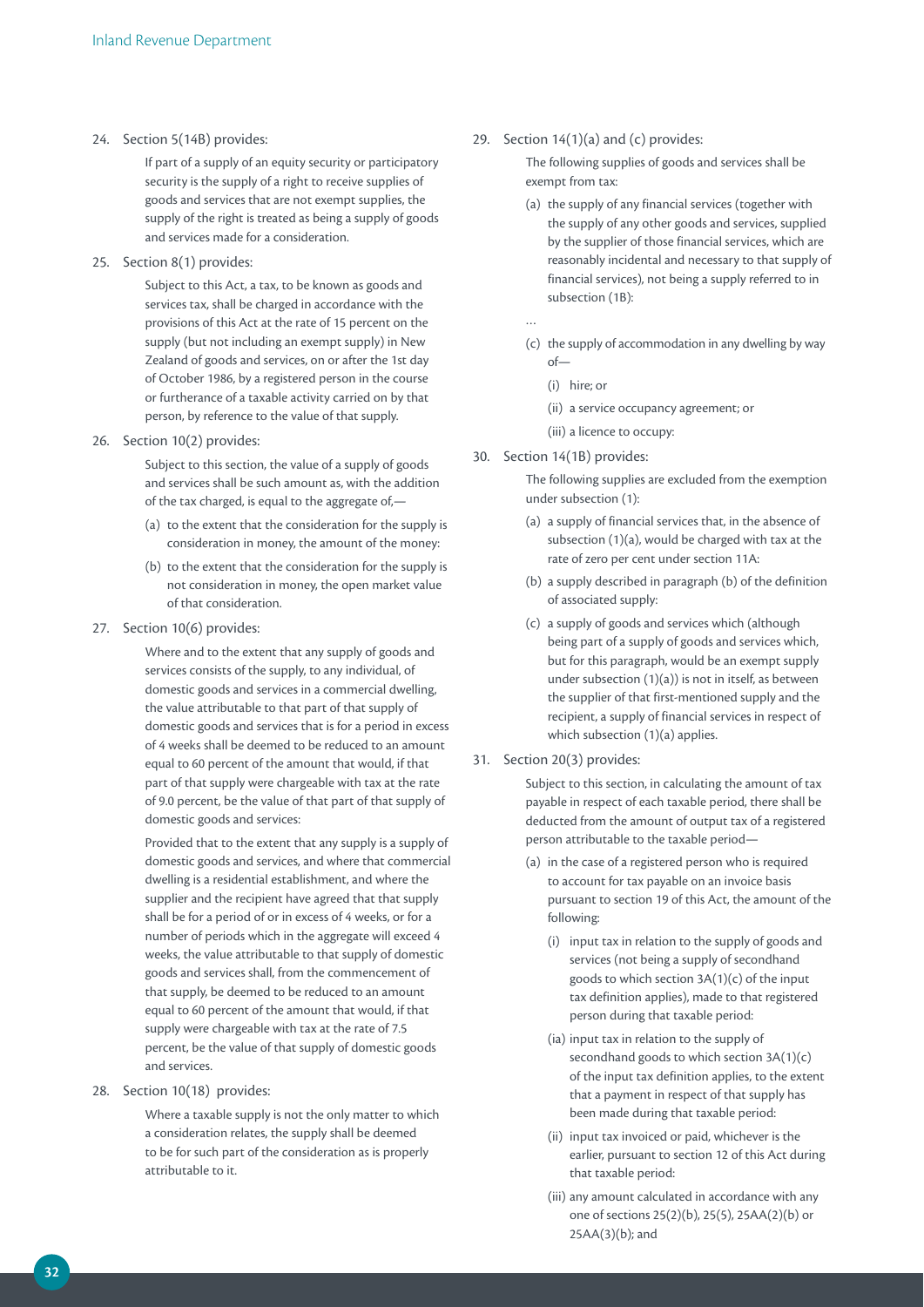- (b) in the case of a registered person who is required to account for tax payable on a payments basis or a hybrid basis pursuant to section 19 of this Act, the amount of the following:
	- (i) input tax in relation to the supply of goods and services made to that registered person, being a supply of goods and services which is deemed to take place pursuant to section 9(1) or section 9(3)(a) or section 9(3)(aa) or section 9(6) of this Act, to the extent that a payment in respect of that supply has been made during the taxable period:
	- (ii) input tax paid pursuant to section 12 of this Act during that taxable period:
	- (iii) input tax in relation to the supply of goods and services made during that taxable period to that registered person, not being a supply of goods and services to which subparagraph (i) of this paragraph applies:
	- (iv) any amount calculated in accordance with any one of sections 25(2)(b), 25(5), 25AA(2)(b) or 25AA(3)(b), to the extent that a payment has been made in respect of that amount; and
- 32. Section 21E provides:
	- (1) Section 21F applies if—
		- (a) a person acquires goods and services on or after 1 October 1986 for the principal purpose other than that of making taxable supplies; and
		- (b) the goods and services are applied in a taxable period for a purpose of making taxable supplies either by the person or, if the person is a member of a partnership, by the partnership; and
		- (c) either subsection (2) or subsection (3) applies.
	- (2) This subsection applies if—
		- (a) tax has been charged under section 8(1) on the supply of the goods and services made to the person; or
		- (b) tax has been levied under section 12(1) of this Act on the goods that have been entered for home consumption under the Customs and Excise Act 1996 by the person.
	- (3) This subsection applies if—
		- (a) the goods are secondhand goods that are supplied to the person by way of sale and the goods—
			- (i) have always been situated in New Zealand; or
			- (ii) have had tax levied on them under section 12(1); and
		- (b) the supply is not a taxable supply; and
		- (c) the person has not supplied the goods to another registered person who has entered them for home consumption under the Customs and Excise Act 1996.
- (4) For the purpose of subsection (1)(a), goods and services are treated as if they were acquired for the principal purpose other than that of making taxable supplies to the extent that—
	- (a) section 21 or 21I have treated the goods and services as being supplied; or
	- (b) section 5(3) has deemed the goods and services as being supplied by a person who ceases to be a registered person and the goods or services are subsequently applied by the person, or by a partnership of which the person is a partner, for a purpose of making taxable supplies.
- 33. Section 21F provides:
	- (1) For the purpose of this Act, the goods and services referred to in section 21E are treated as being supplied in the taxable period to the person or partnership, and the Commissioner must, to the extent that the goods and services are applied, allow the person or partnership to make a deduction under section 20(3) for the tax fraction of the lesser of—
		- (a) the cost of the goods and services, including any tax charged or input tax deduction claimed for the goods and services; and
		- (b) the open market value of the supply of the goods and services.
	- (2) Subsection (1) does not apply to a supply of services provided by an employee.
- 34. Section 21G provides:
	- (1) A person to whom section 21F applies may make the deduction at either of the following times:
		- (a) in each taxable period in which goods and services are applied for a purpose of making taxable supplies; or
		- (b) in each year in which goods and services are applied for a purpose of making taxable supplies.
	- (1A) Despite subsection (1) and subject to subsection (1B), if section 21F(1) applies to goods that are capital assets with a cost of less than \$18,000, the person or the partnership referred to in section 21F(1) may make a single deduction in the taxable period during which the goods are applied for a purpose of making taxable supplies.
	- (1B) Subsection (1A) does not apply to a registered person if the goods referred to in section 21E are applied for a different purpose as a consequence of a change in this Act.
	- (2) If a person makes a deduction at the time allowed by subsection (1)(b), the person must reduce the amount of the deduction allowed under section 21F by the amount of deductions made in earlier taxable periods in relation to the supply.
	- (3) A person may change the time at which the person makes a deduction only with the Commissioner's approval.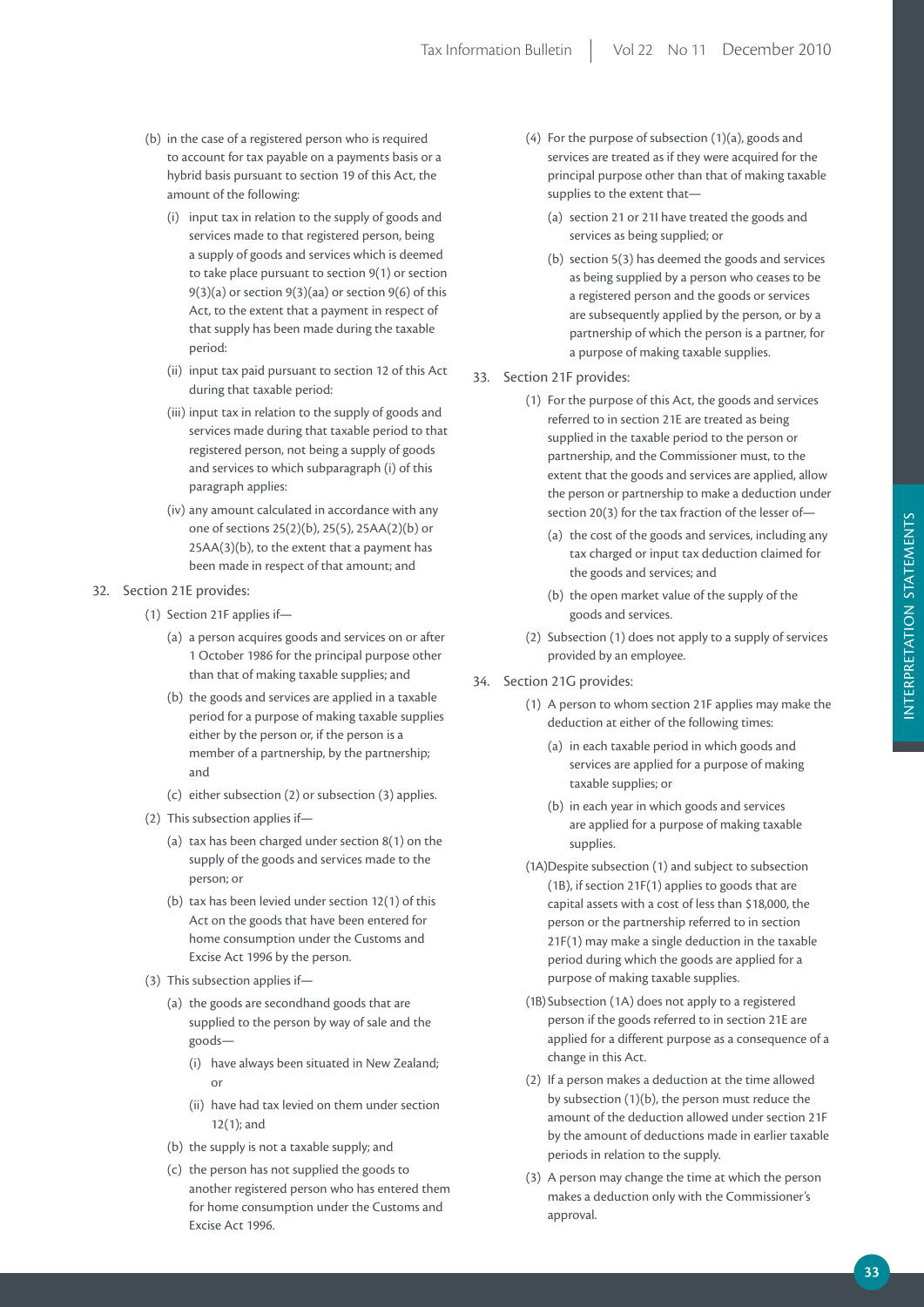- 35. Section 21H provides:
	- (1) Despite section 21G(1), a person to whom section 21F applies may apply to the Commissioner to make a single deduction in the taxable period in which goods and services are wholly applied for a purpose of making taxable supplies.
	- (2) Subsection (1) does not apply to goods and services that—
		- (a) cost less than \$18,000:
		- (b) are applied for a different purpose as a consequence of a change in this Act.
	- (3) When determining whether to allow a person to make a single deduction, the Commissioner must take the following factors into account:
		- (a) the nature of the goods or services:
		- (b) whether it is practical to require a deduction at either of the times specified in section 21G(1):
		- (c) whether the person has previously made an attribution under section 21C(1)(a):
		- (d) whether the person has previously made a single adjustment under section 21(1), as it was before the enactment of the Taxation (GST and Miscellaneous Provisions) Act 2000:
		- (e) whether the person has previously made a single deduction under either—
			- (i) this section; or
			- (ii) section 21(5), as it was before the enactment of the Taxation (GST and Miscellaneous Provisions) Act 2000.
	- (4) If the Commissioner allows the person to make a single deduction and the goods and services are subsequently applied for a purpose other than that of making taxable supplies, the person must apply section 21C(1)(a) in the taxable period in which the change occurs.
- 36. Section 25(1) provides:

This section shall apply where, in relation to the supply of goods and services by any registered person,—

- (a) that supply of goods and services has been cancelled; or
- (aa) the nature of that supply of goods and services has been fundamentally varied or altered; or
- (b) the previously agreed consideration for that supply of goods and services has been altered, whether due to the offer of a discount or otherwise; or
- (c) the goods and services or part of those goods and services supplied have been returned to the supplier,—
- and the supplier has—
- (d) provided a tax invoice in relation to that supply and as a result of any one or more of the above events, the amount shown thereon as tax charged on that supply is incorrect; or
- (e) furnished a return in relation to the taxable period for which output tax on that supply is attributable and, as a result of any one or more of the above events, has accounted for an incorrect amount of output tax on that supply.
- 37. Section 25(2) provides:

Where a supplier has accounted for an incorrect amount of output tax as specified in subsection (1)(e) of this section, that supplier shall make an adjustment in calculating the tax payable by that supplier in the return for the taxable period during which it has become apparent that the output tax is incorrect, and if—

- (a) the output tax properly charged in relation to that supply exceeds the output tax actually accounted for by the supplier, the amount of that excess shall be deemed to be tax charged on a taxable supply made by that supplier and be attributable to the taxable period in which the adjustment is to be made, and not attributable to any prior taxable period:
- (b) the output tax actually accounted for exceeds the output tax properly charged in relation to that supply, that supplier shall make a deduction under section 20(3) of this Act of the amount of that excess.
- 38. The definitions of "associated supply", "commercial dwelling", "domestic goods and services", "dwelling" and "consideration" in section 2 read as follows:

**associated supply** means—

- (a) a supply for which the supplier and recipient are associated persons:
- (b) a supply of a right, under an equity security or participatory security, to receive for no consideration, or consideration at other than the open market value, a supply of goods and services that is—
	- (i) not an exempt supply; and
	- (ii) not a supply relating to the control of the issuer of the equity security or participatory security

#### **commercial dwelling** means—

- (a) any hotel, motel, inn, hostel, or boardinghouse; or
- (b) any camping ground; or
- (c) any convalescent home, nursing home, rest home, or hospice; or
- (d) any establishment similar to any of the kinds referred to in paragraphs (a) to (c) of this definition;—

but does not include—

- (e) a hospital except to the extent that that hospital is a residential establishment:
- (f) a dwelling situated within a retirement village or within a rest home, where the consideration paid or payable for the supply of accommodation in that dwelling is for the right to occupy that dwelling:

**domestic goods and services** means the right to occupy the whole or part of any commercial dwelling, including,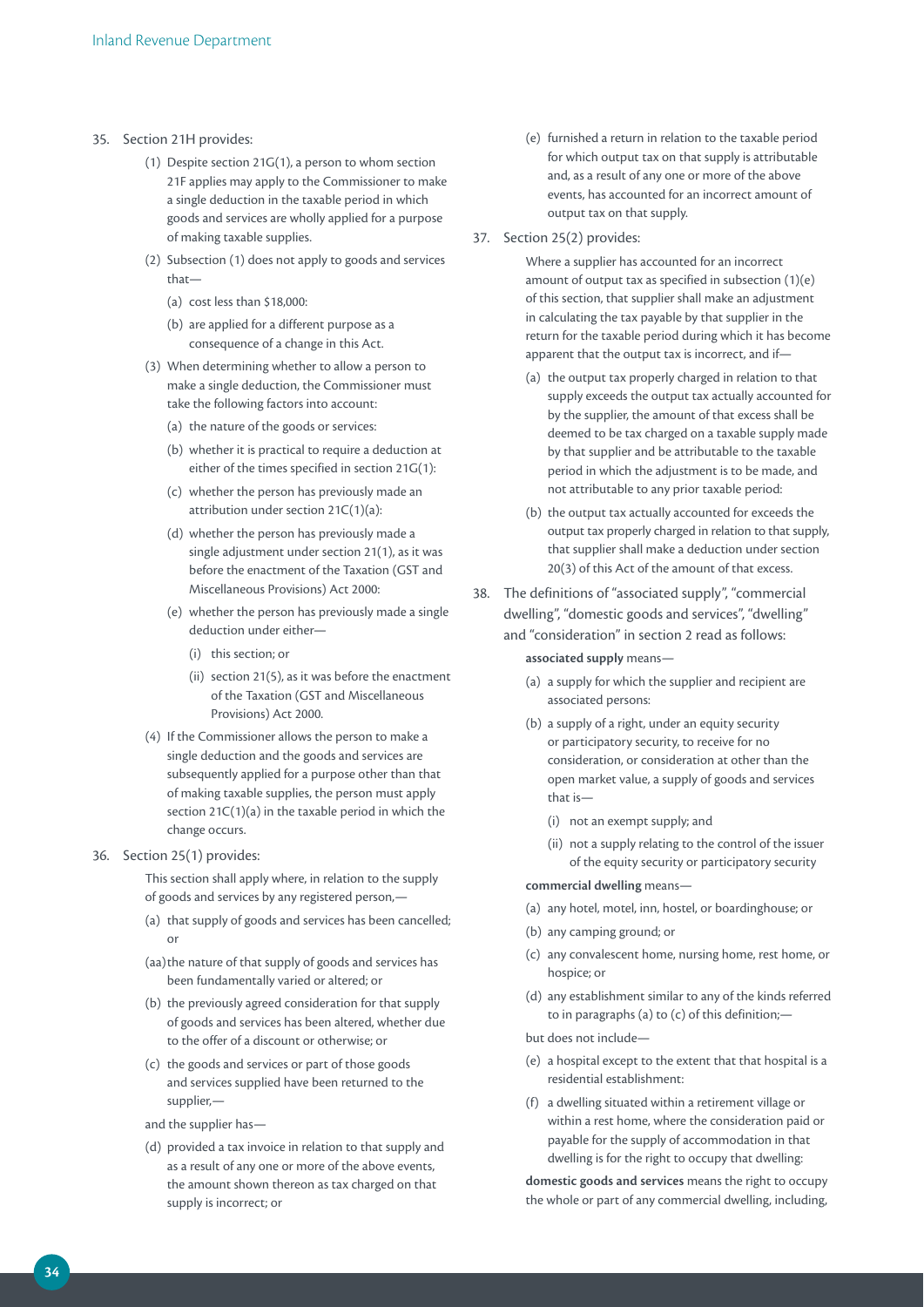where it is provided as part of the right to so occupy, the supply of—

- (a) cleaning and maintenance:
- (b) electricity, gas, air-conditioning, or heating:
- (c) telephone, television, radio, or any other similar chattel:

**dwelling** means any building, premises, structure, or other place, or any part thereof, used predominantly as a place of residence or abode of any individual, together with any appurtenances belonging thereto and enjoyed with it; but does not include a commercial dwelling

**consideration**, in relation to the supply of goods and services to any person, includes any payment made or any act or forbearance, whether or not voluntary, in respect of, in response to, or for the inducement of, the supply of any goods and services, whether by that person or by any other person; but does not include any payment made by any person as an unconditional gift to any non-profit body

39. "Debt security" and "participatory security" are defined in section 3(2) as follows:

> **debt security** means any interest in or right to be paid money that is, or is to be, owing by any person; but does not include a cheque

**participatory security** means any interest or right to participate in any capital, assets, earnings, or other property of any person where that interest or right forms part of a contributory scheme (as defined in section 2 of the Securities Act 1978); and includes an interest in a unit trust within the meaning of the Unit Trusts Act 1960; but does not include an equity security, a debt security, money, or a cheque

- 40. "Input tax" is defined in section 3A(1) and (2) as follows:
	- (1) **input tax**, in relation to a registered person, means—
		- (a) tax charged under section 8(1) on the supply of goods and services made to that person, being goods and services acquired for the principal purpose of making taxable supplies:
		- (b) tax levied under section 12(1) of this Act on goods entered for home consumption under the Customs and Excise Act 1996 by that person, being goods applied or acquired for the principal purpose of making taxable supplies:
		- (c) an amount determined under subsection (3) after applying subsection (2).
	- (2) In the case of a supply by way of sale to a registered person of secondhand goods situated in New Zealand, the amount of input tax is determined under subsection (3) if—
		- (a) the supply is not a taxable supply; and
		- (b) the goods are not supplied by a supplier who—
			- (i) is a non-resident; and
			- (ii) has previously supplied the goods to a registered person who has entered them for home consumption under the Customs and Excise Act 1996; and
- (c) the goods are acquired for the principal purpose of making taxable supplies and—
	- (i) the taxable supplies are not charged with tax at the rate of 0% under section 11A(1) (q) or (r); or
	- (ii) the taxable supplies are charged with tax at the rate of 0% under section 11A(1)(q) or (r) and the goods have never, before the acquisition, been owned or used by the registered person or by a person associated with the registered person.

# **Scheme of the legislation**

- 41. GST is chargeable on the supply of goods and services in the course of a taxable activity carried on by a registered person by reference to the value of the supply. Exempt supplies are not subject to GST: section 8(1).
- 42. The value of a supply is the consideration paid for the supply. Where the consideration relates to both a taxable supply and an exempt supply, it is necessary to identify the portion of the consideration that is attributable to each supply. Only the part of the consideration that is attributable to a taxable supply is subject to GST.
- 43. In calculating the tax payable in respect of any taxable period, an input tax credit is allowable on goods and services supplied to a registered person in that period, if such goods and services were acquired for the principal purpose of making taxable supplies: section 20(3); definition of "input tax" in section 3A. If the principal purpose test is not satisfied and the goods and services were acquired on or after 1 October 1986, an input tax credit is allowable to the extent that the goods or services are applied for the purpose of making taxable supplies: sections 21E to 21H. An output tax adjustment is required in respect of goods and services acquired for the purpose of making taxable supplies to the extent the goods and services are applied for another purpose: section 21(1).

### *Nature of the supply*

44. The Court of Appeal in *Gulf Harbour Development Ltd v CIR* (2004) 21 NZTC 18,915 and *CIR v Motorcorp Holdings Ltd* (2005) 22 NZTC 19,126 confirmed that the principles in *Marac Life Assurance Ltd v CIR* (1986) 8 NZTC 5,086 are to be applied in determining the nature of a supply. To determine the nature of a supply, it is necessary to consider the legal rights and obligations entered into between the parties in the light of the surrounding circumstances. The relevant principles were stated by Richardson J in Marac as follows:

> The true nature of a transaction can only be ascertained by careful consideration of the legal arrangements actually entered into and carried out: not on an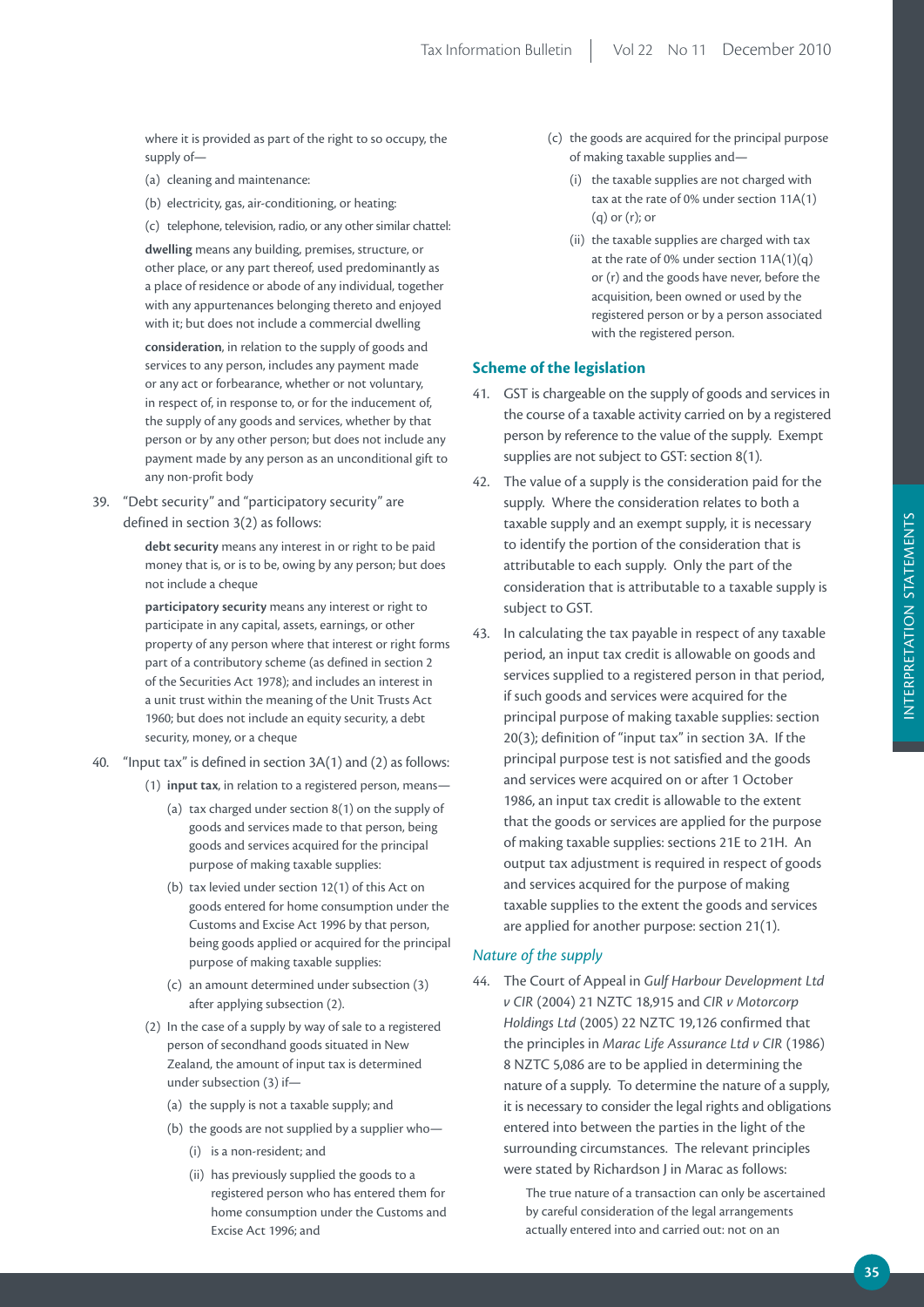assessment of the broad substance of the transaction measured by the results intended and achieved or of the overall economic consequences. The nomenclature used by the parties is not decisive and what is crucial is the ascertainment of the legal rights and duties which are actually created by the transaction into which the parties entered. The surrounding circumstances may be taken into account in characterising the transaction. Not to deny or contradict the written agreement but in order to understand the setting in which it was made and to construe it against that factual background having regard to the genesis and objectively the aim of the transaction. Of course the documentation may be a sham hiding the true agreement or its implementation. Or there may be a statutory provision mandating a broader or different approach. But at common law there is no halfway house between sham and characterisation of the transaction, according to the true nature of the legal arrangements actually entered into and carried out. (p. 5,098)

- 45. Where a single supplier makes a supply of a package of services or a package of goods and services, the elements in the transaction may be so closely linked that objectively they constitute a single supply.
- 46. The principles in VAT cases were adopted in *Auckland Institute of Studies Ltd v CIR* (2002) 20 NZTC 17,685. In that case the principles for determining whether there is a single supply were summarised as follows:
	- [a] In determining whether a supply may be apportioned for GST purposes, it is necessary to examine the true and substantial nature of the consideration given to determine whether there is a sufficient distinction between the allegedly different parts to make it reasonable to sever them and apportion them accordingly.
	- [b] The enquiry is to determine whether one element of the transaction (or consideration given) is a necessary or integral part of another or whether it is merely ancillary to or incidental to that other element.
	- [c] A service will be ancillary to a principal service if it does not constitute for customers an aim in itself, but a means of better enjoying the principal service supplied. [para 36]
- 47. VAT cases decided after the *Auckland Institute* case clarify that a single supply made up of a number of elements, none of which are the ancillary (in the sense of subservient, subordinate or ministering to) element in the transaction: see *College of Estate Management v C & E Commrs* [2005] 4 All ER 933 *Levob Verzekeringen Bv v Staatssecretaris van Financiën* [2007] BTC 5186. It is necessary to consider the true and substantial nature of the consideration given for the payment. This will identify the core supply (which may consist of a number of supplies that are integral to each other, none of which is the dominant element in the core supply). It would then be necessary to consider

whether there are supplies that are ancillary to the core supply: *C & E Commrs v FDR Ltd* [2000] BTC 5277.

- 48. Viewed in isolation, an ancillary feature of a transaction could be regarded as an independent supply. However, an ancillary feature is not in any real and substantial sense part of the consideration (objectively ascertained) for the payment made. An ancillary feature is a minor, peripheral and nonessential element of the transaction. It is a question of fact and degree whether the relationship between the elements in a transaction is such that the transaction cannot be regarded as a single supply. In *British Airways plc v C & E Commrs* [1990] BTC 5,124 (where the issue was whether in-flight catering was a separate supply from air transport) the court accepted that the supply of food and beverages was not necessary or essential to the supply of air transport but had concluded in-flight catering was merely an optional extra. The cost of the food and beverages was reflected in the price of the ticket but the food and beverages supplied were not in any real and substantial sense part of the consideration (objectively ascertained) for the payment made by passengers. However in *Sea Containers Ltd v C & E Commrs* [2000] BVC 60 the court considered that food and drink provided on day train excursions was a separate supply from the supply of transport. The court considered that the catering was an important part of what the customer was paying for. Its importance was demonstrated by the references in the marketing brochures to "a unique series of lunch and dinner excursions".
- 49. Cases in the VAT context establish that in order to determine whether a single supply is made and the nature of the supply or supplies:
	- **•**  It is necessary to identify the essential features of the transaction (the true and substantial nature of the consideration provided for the payment made by the customer). This requires consideration of the contract between the parties. The true and substantial nature of the consideration is to be ascertained objectively.
	- **•**  All the circumstances in which the transaction takes place must be considered.
	- Whether a separate charge is made or whether a separate price can be identified does not determine the legal nature of the transaction and cannot alter the essential features of the transaction.
	- Whether the supplies are "physically and economically dissociable" (for example, there is a supply of goods and a supply of services and the price for each supply can be identified) is not determinative.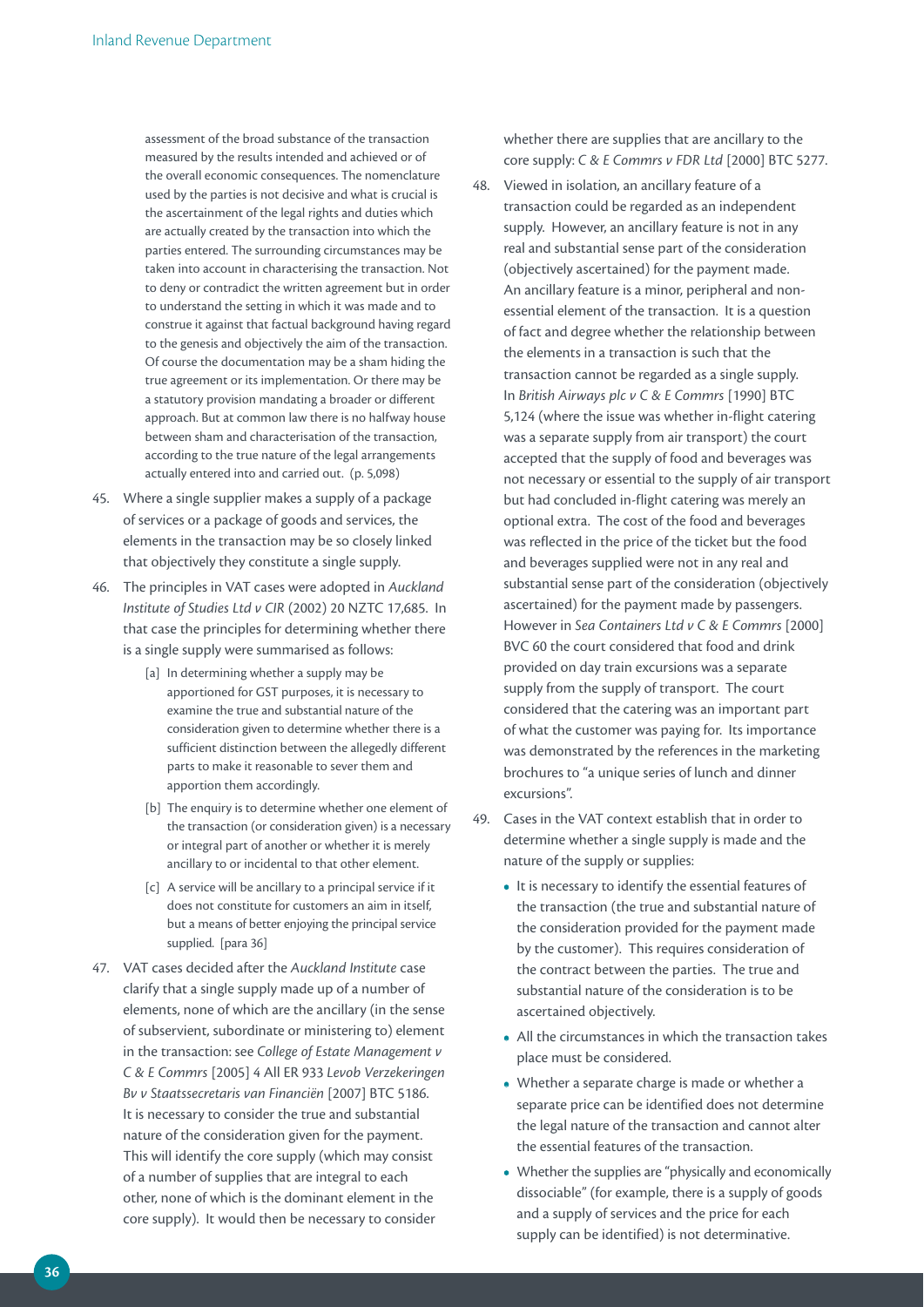**•**  The individual elements in a supply including several elements do not necessarily determine the nature of an "over-arching single supply".

See C & E Commrs v Wellington Private Hospital [1997] BTC 5140; *Card Protection Plan Ltd v C & E Commrs*  [1999] BTC 5121 (ECJ); ([2001] 2 All ER 143 (HL); *C & E Commrs v British Telecommunications plc* [1999] 3 All ER 961; *Dr Beynon v C & E Commrs* [2004] 4 All ER 1091; *College of Estate Management v C & E Commrs* [2005] 4 All ER 933; *Levob Verzekeringen Bv v Staatssecretaris van Financiën* [2007] BTC 5186.

- 50. The Commissioner considers that the requirement to consider the transaction from the perspective of a typical consumer or average customer means no more than that the focus is on the supply actually made and not on whether a supply of goods or services could be made separately. In the *British Telecom* case whether the car could have been supplied without the delivery service was irrelevant. The supply contracted for was the supply of a delivered car. In the *Auckland Institute* case the supply that students had contracted for was the supply of tuition services. Pre-arrival services (advice on courses to be undertaken, arrangements for accommodation and other matters relating to the welfare of students, immigration formalities and the completion of documentation for enrolment purposes) could have been provided by a third party under a separate contract. However, the court considered that the pre-arrival services (arranging payment of tuition fees, completion of enrolment and application forms) were ancillary to the supply of tuition in that they facilitated the students undertaking a course of study. Therefore, whether a service could be supplied separately is irrelevant in determining whether a single supply is made. The focus is on the supply made under the contract with the customer.
- 51. A transaction involving the supply of a package of services or a package of goods and services has been treated as a single supply in the following circumstances:
	- Where one element in a transaction is the dominant element in the transaction and the other elements are ancillary to the dominant element in the sense that they facilitate, contribute to or enable the supply of the dominant element in the transaction.
	- In the *British Telecom* case there was a single supply of a delivered car. The supply contracted for was for a delivered car and the delivery of the car enabled the completion of the transaction. In the *Card Protection* case it was held that there was a single supply of insurance. The essential feature of the transaction was insurance against loss arising from the misuse of credit cards. The other features in

the transaction (the maintenance of a register of credit cards, the ordering of replacement cards, a change of address service, lost key location tags and luggage stickers to ensure the quick return of lost keys and luggage) assisted in the administration of the insurance scheme. In the *Auckland Institute* case the pre-arrival services were ancillary to the supply of tuition services to overseas students in that they facilitated that supply.

- **•**  No one element in the transaction is the dominant element in the transaction and the elements in the transaction are so closely linked that, considered objectively, they form a single supply.
- **•**  Examples of such transactions include: the supply of distance learning courses, an essential component of which was the supply of written materials (*College of Estate Management*); the supply of medical treatment, which required both the exercise of medical skill and the use of drugs (*Beynon*), the supply of repair services, which required the repair of a vehicle by the replacement of defective parts (*CIR v Motorcorp Holdings Ltd* (2005) 22 NZTC 19,126 (CA); (2004) 21 NZTC 18,437 (HC)) and restaurant transactions, which include the provision of food and a cluster of features and acts (*Faaborg-Gelting Linien A/S v Finanzamt Flensburg* [1996] BTC 5391).
- The transaction includes the provision of minor or peripheral benefits that are optional extras and that are not in any real or substantial sense part of the consideration for which a payment is made.
- **•**  In the *Card Protection* case the House of Lords considered that to the extent that the services supplied could not be categorised as insurance, they were ancillary or minor features of the insurance scheme that were not sufficiently coherent to be treated as a separate supply. In *Tumble Tots (UK) Ltd v R & C Commrs* [2007] BTC 5210 it was held that there was a single supply of membership of a club that conferred on a child the right to attendance at classes involving structured physical play and that other benefits received on admission to membership (a DVD, CD, gym bag, membership card, T-shirt, personal accident insurance for a child while attending a class and a subscription for a magazine) did not alter the nature of the supply.
- 52. Section 5(14) is relevant if (applying the principles outlined above) it is determined that only part of a supply is subject to GST at the standard rate: "Interpretation Statement on GST: Role of section 5(14) of the Goods and Services Tax Act 1985" *Tax Information Bulletin* Vol 20, No 5 (June 2008).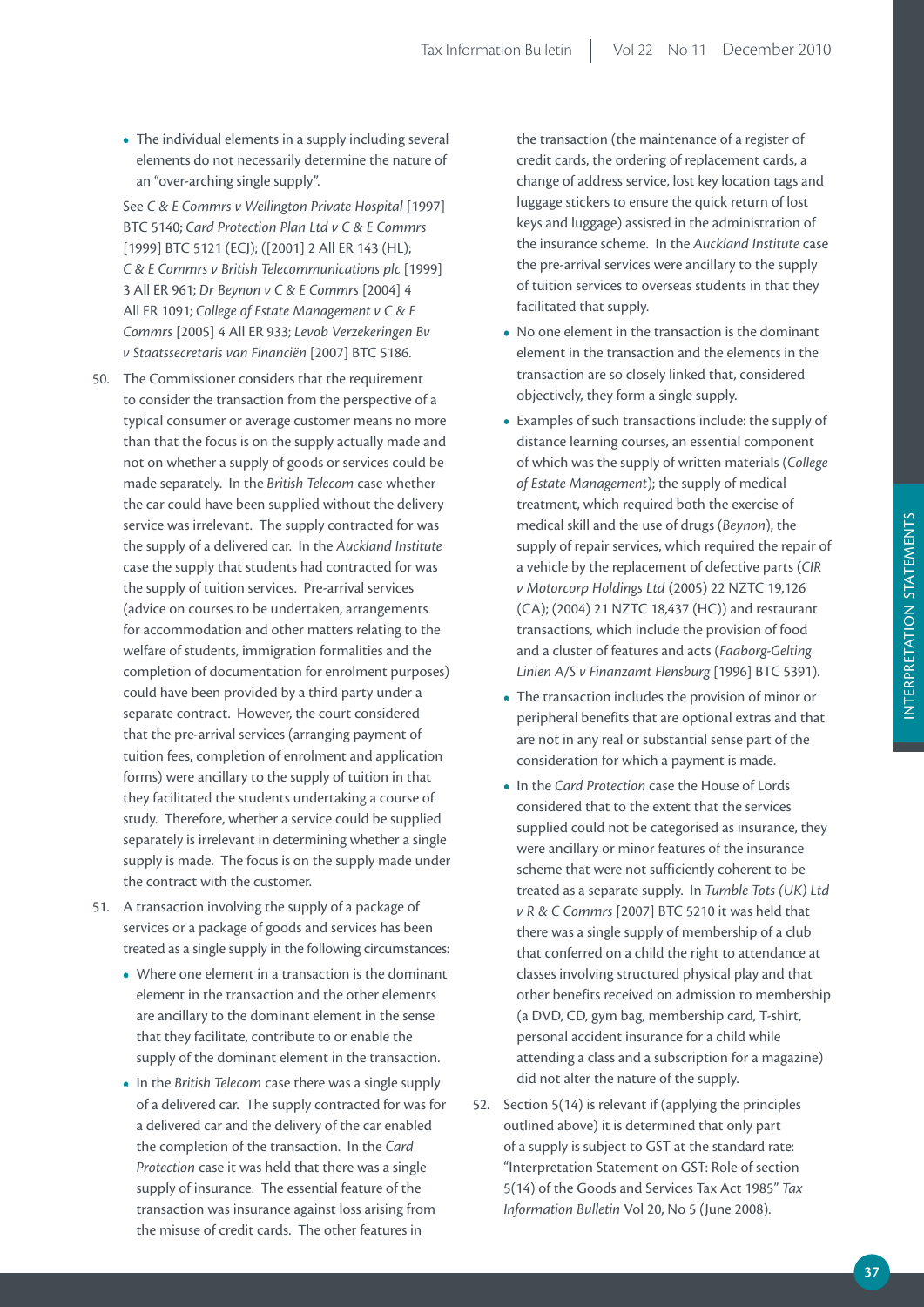# *Essential features of the transaction*

- 53. To determine whether the supply made by a retirement village is the supply of accommodation, it is necessary to identify the essential features of the transaction. This requires consideration of the contract entered into between retirement villages and their residents.
- 54. Contracts may vary from village to village and not all residents within a particular village receive the same services under their contracts. However, a broad outline of contracts entered into between retirement villages and their residents is possible.
- 55. Generally under leases or licences in respect of a unit in a retirement village:
	- **•**  Residents have the right to occupy a particular unit and the right in common with other residents and other persons authorised by the operator to use the common areas and facilities of the village.
	- Retirement village operators are obliged to manage the village, to repair and maintain the village and to provide a security system for the village.
	- **•**  An emergency alarm system is installed in units and an emergency response service is available to all residents.
	- Residents must pay a loan or deposit which is repayable on termination of occupation.
	- **•**  Residents must also pay periodic fees which are calculated by reference to the costs of operating the village. If residents purchase a package of care services, the periodic fee payable is a higher amount.
	- **•**  A "facilities fee" or "amenities contribution" is payable either up-front or on termination of a resident's occupation. If the facilities fee or amenities contribution is an up-front payment, the retirement village may be entitled to take the payment immediately or it may accrue to the retirement village over a period. If the facilities fee or amenities contribution is payable on termination, it is set off against the loan or deposit repayable to the resident.
	- Residents may also be required to pay the cost of refurbishing their units on termination of occupation and other termination charges.
- 56. In some cases, a resident's contract obliges retirement village operators to supply a package of care services in addition to accommodation. The lowest level care package will typically include daily or weekly visits by a nurse, emergency call monitoring, removal of rubbish from the apartment, weekly cleaning of the apartment,

provision of communal transport, organised activities and outgoings, weekly change of towels and bed linen, weekly personal laundry, morning and afternoon teas and the main meal each day. The highest level care package will typically equate to full rest home care. Generally a higher periodic fee is required where a care package is provided. If optional care or other services not included in a care package are supplied to residents at the request of residents, an additional charge is payable.

57. Where a unit is sold to a resident, residents have the right to similar services to those outlined above, including the right to use the common areas and facilities of the village. Generally the retirement village has either an obligation to re-purchase the unit or an option to purchase the unit.

### *Debt security*

- 58. The definition of "financial services" includes the issue, allotment, drawing, acceptance or transfer of ownership of a debt security: section 3(1)(c).
- 59. In *Case S54* (1996) 17 NZTC 7,354 it was held that a "debt security" for GST purposes meant a loan. Therefore, even if a narrow interpretation of "debt security" is adopted, a loan or refundable deposit is a debt security. Most retirement village contracts involve a loan or deposit.
- 60. However, the definition of "debt security" is not limited to loans or deposits. The essence of the definition of "debt security" in the Securities Act 1978 is that money is deposited with, lent to a person or otherwise owing by that person so that the investor retains an interest in the money or a right to be repaid: *Francken v Ministry of Economic Development* (High Court, Dunedin; CRI 2008-412-000025; 1 December 2008) para 34. As under the GST Act, for Securities Act 1978 purposes the definition of debt security will be satisfied if under the transaction an investor has an interest in or right to be paid money, regardless of the form of the transaction. In *Culverden Retirement Village Ltd v Registrar of Companies* [1997] 1 NZLR 257, the Privy Council considered that an arrangement under which a unit was sold on the basis that a retirement village would re-purchase the unit at a specified price was a debt security under the Securities Act.
- 61. As the definition of "debt security" includes an interest in or right to be paid money that is to be owing, a debt security includes a right to be paid money in the future.
- 62. For the purpose of the Securities Act 1978 an allotment of a security is made by a person who offers securities to the public or who confers a right under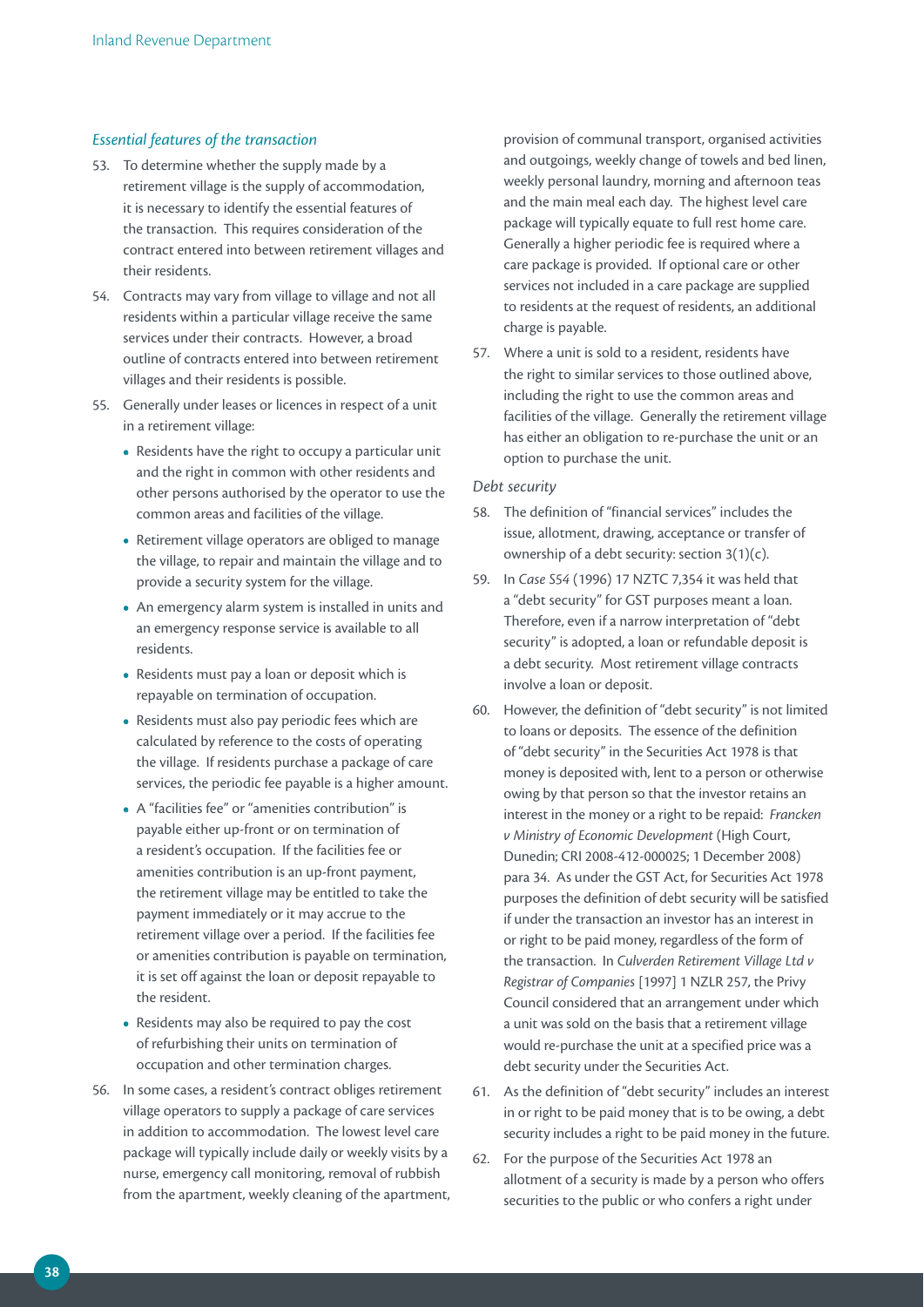a security (the issuer). Generally an allotment is made when the contract for the issue of the security is formed. This occurs when the issuer accepts a subscriber's offer to purchase the security offered by the issuer. In exceptional cases, an allotment could take the form of dispositions of rights or interests. See *DFC Financial Services Ltd (in statutory management) v Abel* (1991) 2 NZLR 619 and *Re Loan and Finance (Dunedin) Ltd (in rec)* (1990) 5 NZCLC 66,367; *Owers v Braemar Lodge 2004 Ltd (in receivership)* (2010) NZCLC 264,677.

- 63. The issue of a security generally involves the delivery of a document or some act (such as the entry of the holder's name on the register) that perfects the title of the holder of the security: *Agricultural Mortgage Corporation Ltd v Inland Revenue Commrs* [1978] 1 All ER 248; *Trustees Executors and Agency Company of New Zealand Ltd v Deutsche Hypothekenbank Frankfurt-Hamburg Aktiengesselschaft* (2008) NZCLC 262,208.
- 64. Before the Retirement Villages Act 2003 was enacted, offers of securities by retirement villages (being offers of securities to the public) were subject to the Securities Act: *Culverden Retirement Village v Registrar of Companies* [1997] 1 NZLR 257; *Fenton v Pakuranga Park Village Trust* Baragwanath J, HC Auckland CP 269/96, (1998) 3 NZConvC 192,681 (CA); *Covenant Trustee Co v Ohope Lodge Ltd* (Penlington J, 28 April 1993, HC Rotorua M70/90). Therefore, the contractual analysis that applies to public offers applies to retirement village schemes. A contract for the issue of a debt security is formed by a retirement village's acceptance of a prospective resident's offer. A debt security is allotted by the retirement village when it accepts the offer.
- 65. The Commissioner considers that the activities of a retirement village in allotting a debt security to a resident are a service to the resident. "Services" means some action that helps or benefits the recipient: *Case S65* (1996) 17 NZTC 7,408; *F B Duvall Ltd v CIR* (1997) 18 NZTC 13,470. When a retirement village allots a debt security to a resident, the retirement village undertakes a contractual obligation to pay money to the resident on termination of occupation. As a result, the resident receives a service (an action that is for the benefit of the residents), being the acceptance of an obligation to pay money. That service is a financial service (the allotment of a debt security under which the residents have a right to be paid money).
- 66. The Commissioner considers that a retirement village supplies a financial service (the allotment of a

debt security) under any arrangement under which residents of a retirement village are entitled to receive repayment of all or part of the lump sum payment paid on entry to the retirement village. This is so whether or not the arrangement is a loan in form.

- 67. However, the Commissioner considers that a sale with an option to purchase in favour of the retirement village would not be a debt security as any right to receive money would be conditional on the option being exercised when occupation terminates. The most commonly accepted theory in relation to the nature of an option is that it is an offer to sell coupled with a contract not to revoke the offer: *Alexander v Tse* [1988] 1 NZLR 318. The purchase price becomes payable only if a contract for the sale and purchase of a unit is formed when the option is exercised. The Commissioner accepts that in practice a retirement village that holds an option to purchase a unit will invariably exercise the option. However, where an option is granted in favour of a retirement village, the obligation on the part of the retirement village to pay the purchase price and the right of the resident to payment of the purchase price do not arise unless and until the option is exercised. Under an arrangement where a retirement village has an obligation to repurchase a unit, residents have an absolute right to be paid the purchase price on termination of occupation.
- 68. Therefore, the Commissioner considers that a retirement village supplies a financial service (the allotment of a debt security) under any transaction where the retirement village accepts an obligation to re-purchase a unit from a resident or to repay a loan or deposit.

### *Consideration for debt security*

69. The value of a supply is the consideration for the supply: section 10(2). The definition of "consideration" refers to "any payment … in respect of, in response to or for the inducement of a supply". For the payments to be consideration for a supply, there must be a sufficient relationship between payments and a supply: *CIR v NZ Refining Co Ltd* (1997) 18 NZTC 13,187; *Chatham Islands Enterprise Trust v CIR*; *Suzuki NZ Ltd v CIR* (2001) 20 NZTC 17,096; *The Trustee, Executors & Agency Co Ltd v CIR* (1997) 18 NZTC 13,076. The consideration for a supply may comprise a number of payments. In the *Trustees Executors* case a lease of land provided that in addition to rent, the tenant was required to pay the rates in respect of the land. Chisholm J considered that the payment of rates by the tenant was part of the "consideration" for the supply of the land.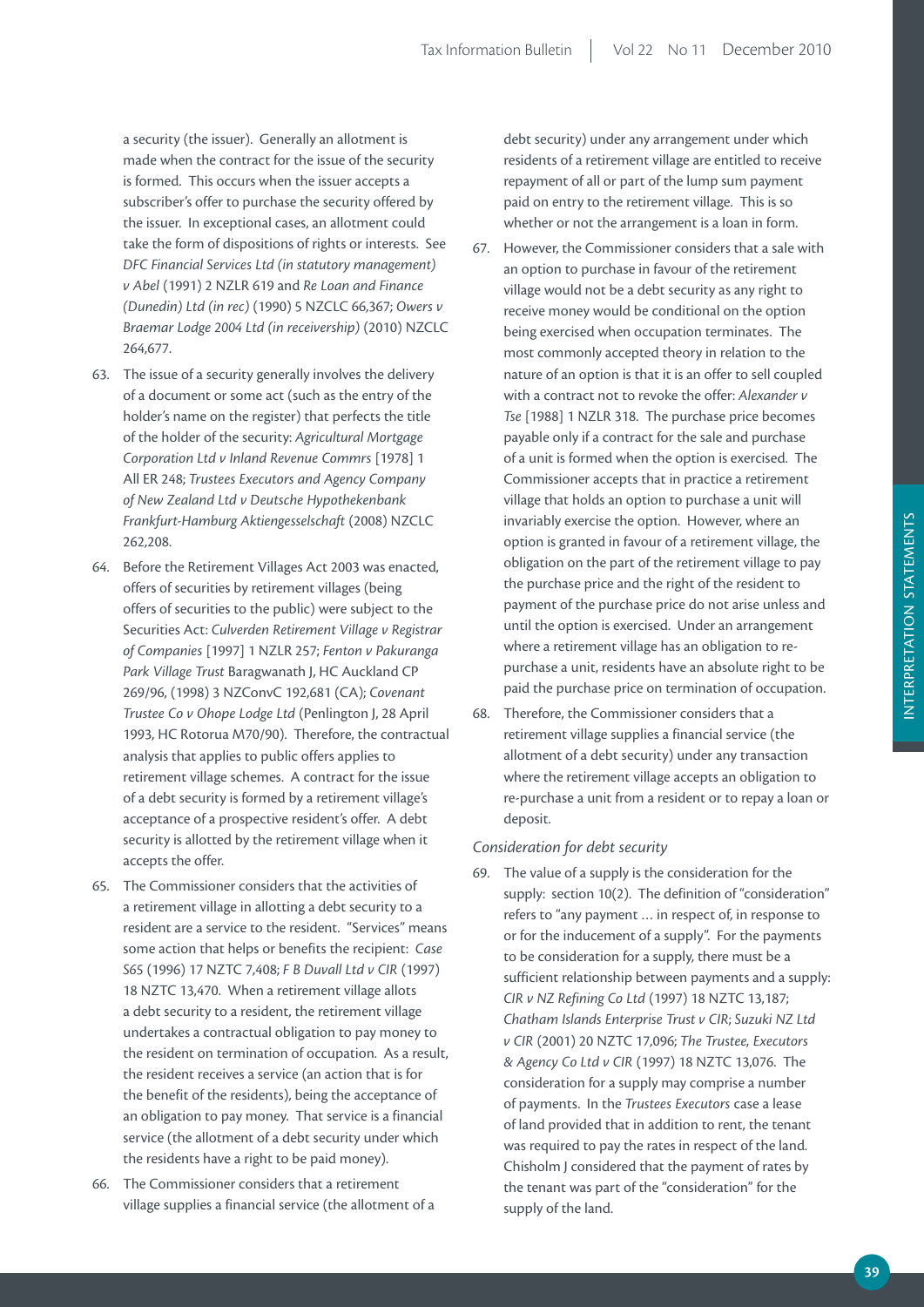- 70. If a payment is consideration under contract law, the necessary element of reciprocity in the relationship between payer and payee would be present and there would be a sufficient relationship between the payment made by the payer and a supply by the payee. Consideration under contract law has been defined as "the price for which the promise of the other is bought": *Dunlop v Selfridge* [1915] AC 847. Therefore, if a payment is consideration for contract law purposes, the payment is consideration for GST purposes.
- 71. The *Culverden* case supports the view that under contract law an entry payment is consideration for a debt security (being the price paid for the promise by the retirement village to repay a loan or deposit to residents). In that case, the entry payment was in the form of the purchase price for a unit in the retirement village. In the High Court Morris J considered that the consideration for a debt security (the right to be paid money under the buy-back arrangement) was either the purchaser entering into the restrictive covenant or the original purchase price for the unit, or both. The Court of Appeal considered that the purchase price paid by residents was consideration for the unit and for other rights conferred on residents under their contracts (including the right to be paid money under the buy-back arrangement). That view is consistent with the judgment of the Privy Council which considered that a purchaser acquired two rights for the lump sum payment (the right to occupy a unit and the right, on termination of occupation, to be repaid the purchase price, subject to adjustment).
- 72. However, the Commissioner accepts that payments received in respect of the supply of financial services do not reflect the true value of the financial services supplied and that for that reason, the principal under a debt security is not to be treated as the consideration for the supply of a debt security.
- 73. Therefore, the entry payment (the purchase price for a unit, loan or deposit) is not consideration for a debt security.

### *Whether single supply of debt security*

74. The Commissioner accepts that the *Gulf Harbour* case establishes that under the New Zealand legislation the focus is on what in legal terms is supplied and whether the supply satisfies the statutory definition of "financial services". The *Gulf Harbour* case involved a sale of shares, which is a bundle of rights and is a single item of property: *Re Alex Russell* (1968) VR 285. The supply of a share carries with it all the rights that make up the share and results in the shareholder becoming entitled

to those rights but the subject of the supply is the share rather than the rights that make up ownership of the share. The rights attached to the share did not determine the nature of the supply made. Therefore, the transfer of a share involved a single supply which was a financial service (being the transfer of an equity security).

- 75. The amendments made following *Gulf Harbour*  override the *Marac* principle so far as transactions involving equity securities and participatory securities are concerned. However, the amendments do not apply to debt securities. Therefore, the analysis in *Gulf Harbour* remains applicable to debt securities.
- 76. The subject of the supply of a debt security is a debt security. Ownership of a debt security confers only one right on the recipient, the right to be paid money. The right to accommodation and other services are not rights that make up ownership of a debt security. The supply of a debt security does not result in the recipient having the right to accommodation and other services. In *Gulf Harbour* there was only one element in the transaction (the supply of the share, ownership of which conferred the right to membership of the golf club), which fell within the definition of "financial services". Therefore, the *Gulf Harbour* case is distinguishable.
- 77. In the *Culverden Retirement Village* case the Privy Council held that a debt security was issued where an agreement for the sale and purchase of a unit in a retirement village required the retirement village to repurchase the unit. The Privy Council did not accept that the debt security was ancillary to the sale of the unit and considered that the purchaser acquired two rights: the right to occupy the unit and the right to be repaid the price paid for the unit (adjusted upwards or downwards according to the length of occupation, the condition of the unit and the movement of the market). In the context of considering whether the transaction involved an "investment of money", the Privy Council considered that the return received by purchasers for the original purchase price was in the form of the use of the unit (together with necessary services) and in the form of the repayment of all or most of the initial payment. In other words, the true and substantial nature of the consideration provided for the original purchase price (the essential features of the transaction) was both the right to occupy the unit (and associated services) and the right to payment of the repurchase price (the debt security).
- 78. Therefore, the Commissioner considers that the supply of a debt security is a separate supply from the supply of accommodation.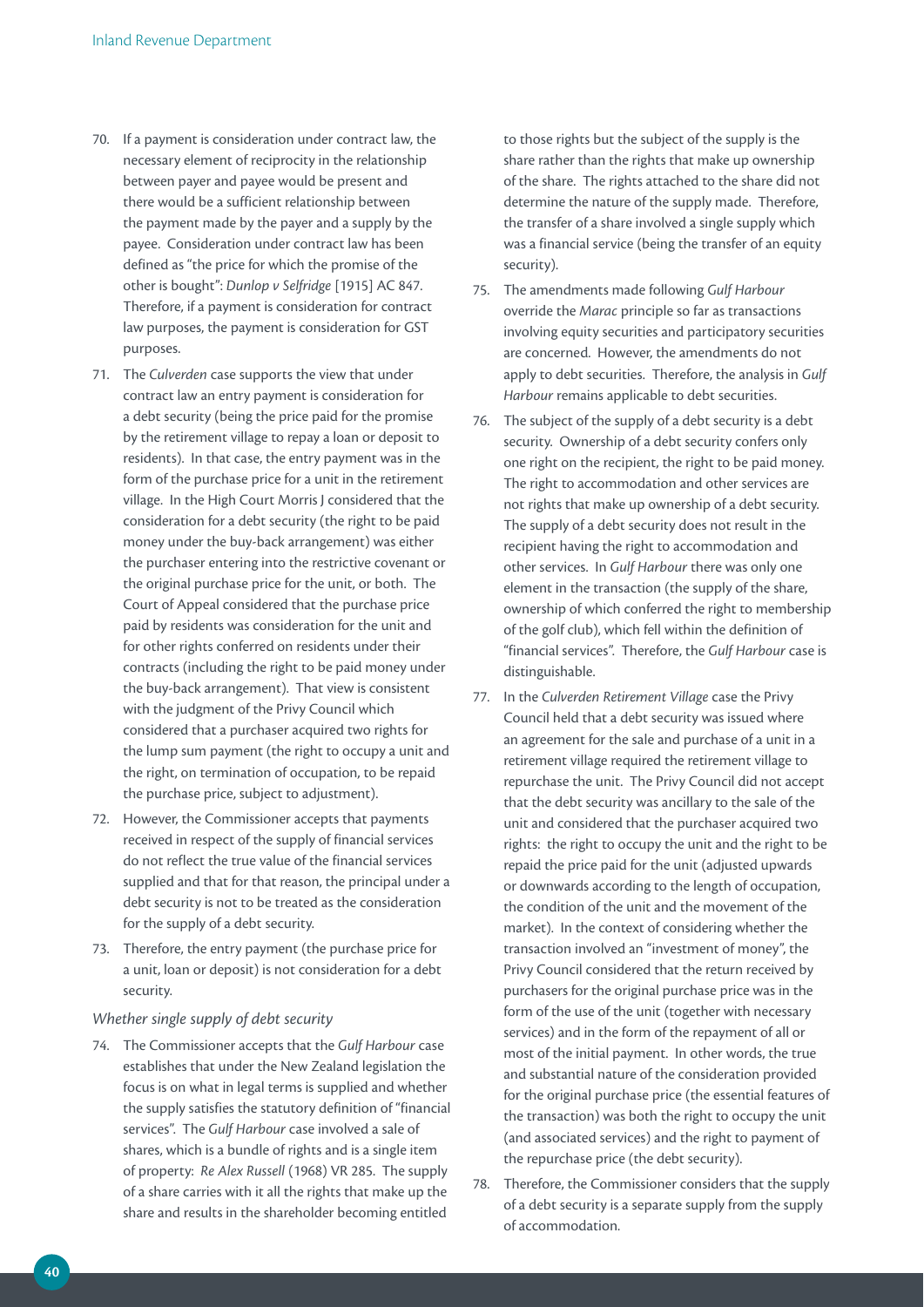# *Accommodation*

- 79. "Accommodation" is defined in the *Concise Oxford Dictionary* (11th ed) as meaning: a room, building or space in which someone may live
- or stay. 80. "Accommodation" means lodgings; living premises; a place to live; somewhere where someone resides: *Byrne v Glasgow Corporation* (1955) SLT 9; *Butter v Bennett*  [1963] Ch 185; *Pulhofer v Hillington* [1986] AC 484; *Owen v Elliott* (1990) STC 469; *Urdd Gobaith Cymru v C & E Commrs* (1997) V & DR 273.

# *Care services*

81. Care services are medical and nursing services and assistance with daily living and include the services provided as part of a care package. These services are described in paragraph 56.

# *Whether single supply of accommodation*

- 82. The supply of accommodation in the sense of a place to live is central to the concept of retirement villages and is an essential feature of the transaction between retirement villages and their residents.
- 83. For the reasons outlined in paragraphs 117 to 134, the Commissioner considers that the right to use the common areas and facilities is part of the dwellings in a retirement village (being an appurtenance belonging to and enjoyed with the dwellings).
- 84. However, if that conclusion is incorrect, the Commissioner considers that the right to use common areas and facilities is part of the supply of accommodation.
- 85. Without access to the dwellings over the common areas, it would not be possible to exercise the right to occupy the dwellings.
- 86. The availability of the recreational facilities in a retirement village may make a retirement village more attractive to prospective residents. However, the motives of the recipient and the way in which a retirement village is marketed are not relevant in determining the nature of a supply: see *Gulf Harbour*. It is also irrelevant that a retirement village may supply the right to use a Community Centre to non-residents (that is, separately from the supply of accommodation). In *Gulf Harbour* the Court of Appeal did not accept that the fact that in some cases, membership of a golf club was supplied separately from the supply of shares did not mean that in all cases two separate supplies were made.
- 87. In *Hidden Valley Golf Resort Association v The Queen*  (2000) GTC 4104 (which concerned a lease under which the tenants were granted exclusive right to a

lot on which a vacation cottage could be built and the right to use a golf course, club house, artificial lake and tennis court on the lessor's property) it was held that the essence of the transaction was a long-term residential lease and that the taxpayer had not made a separate supply of the right to use the recreational facilities and the right to compel the lessor to provide certain services. An analogy can be drawn with the transaction considered in *British Airways plc v C & E Commrs* [1990] STC 124 where the issue was whether in-flight catering was a separate supply from the supply of air transport. It was held that the supply made by British Airways was the supply of air transport of a particular standard and that the supply of food and beverages was an incidental part of the supply of air transport. The right to use the facilities in a Community Centre is ancillary or incidental to the supply of accommodation in the sense that the right contributes to the supply of accommodation of a particular quality.

- 88. In *Norfolk Apartments Ltd v CIR* (1995) 17 NZTC 17,212 the Court of Appeal noted that rights and services going with accommodation are part of the supply of accommodation (p. 12,216).
- 89. The amount of the periodic fees is calculated by reference to the costs incurred in operating a retirement village (including administration cost, rates, insurance, maintenance, depreciation, salaries, statutory costs, the costs of providing security, cleaning, gardening in respect of common areas and facilities). Generally the periodic fees include the cost of providing the emergency call response service. The periodic fees may also include an amount to cover the cost of transport services. Alternatively, a separate charge may be made for transport services on each occasion such services are supplied. However, the way in which a payment is calculated does not determine the nature of the supply made for the payment: *Motorcorp*.
- 90. The maintenance of the unit and of village facilities is part of the supply of accommodation, being services that make possible the supply of accommodation by keeping the unit and the village facilities in good repair.
- 91. The Commissioner considers that the supply of care services as part of a care package is not part of the supply of accommodation. Care services do not facilitate, enable or contribute to the supply of accommodation and are not a minor or incidental feature of the transaction.
- 92. The care services provided under a care package include an emergency response service. An emergency response service is also supplied to residents who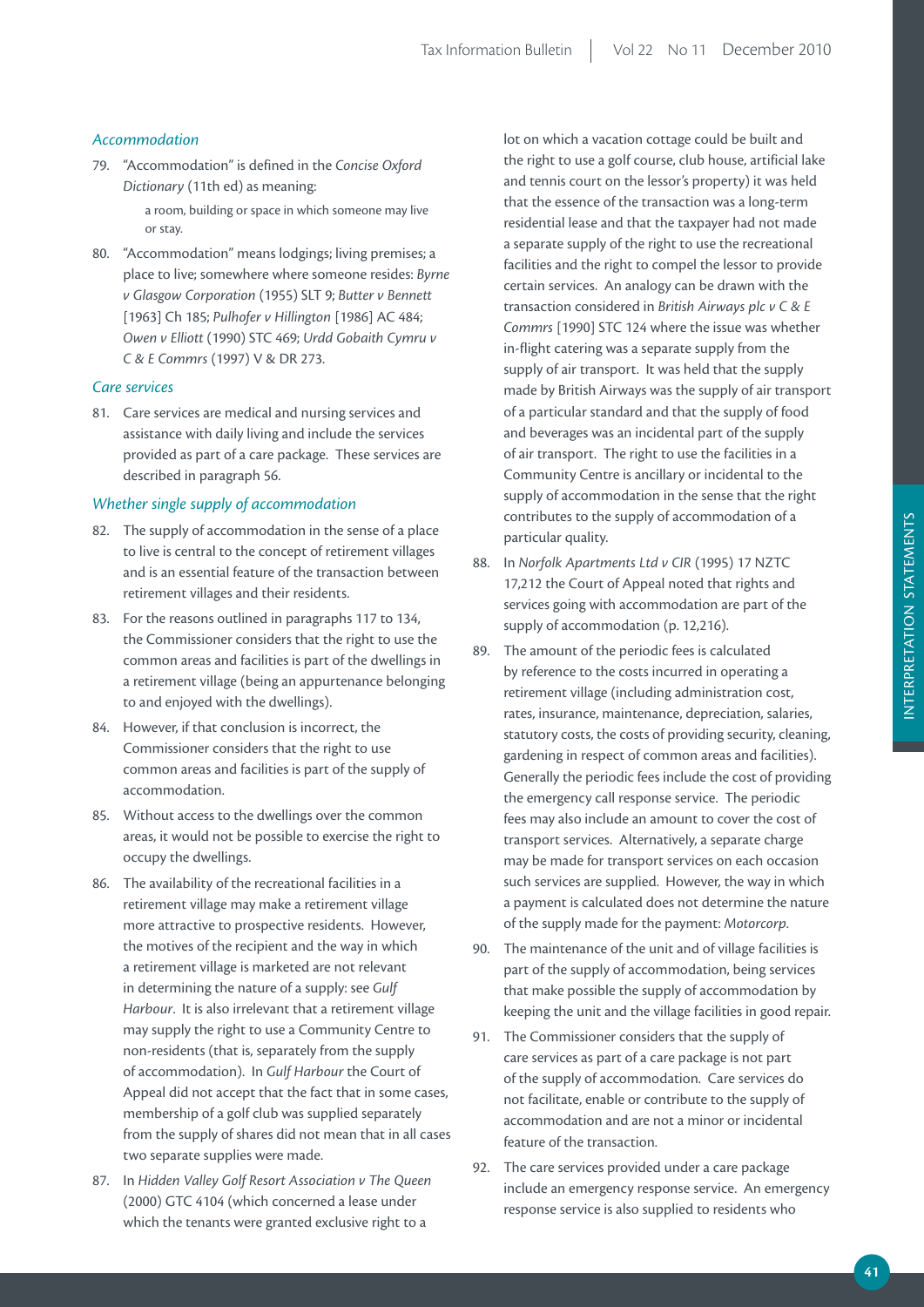do not purchase a care package. The Commissioner considers that where an emergency response service is the only care service provided, that service is a minor or incidental feature of the transaction and is not in any real or substantial sense part of the consideration supplied for the payments made by residents. Therefore, the Commissioner considers that the emergency response service is part of the supply of accommodation.

- 93. This view is supported by *Wairakei Court Ltd v CIR*  (1999) 19 NZTC 15,202 where it was held that:
	- the consideration payable by residents of the serviced apartments whose contracts provided for the supply of either full care or partial care was paid for the supply of both care and accommodation; and
	- the supply of the care component to residents of the villas (which could only be the emergency response service) was at best ancillary or incidental to the supply of accommodation.
- 94. The Commissioner also considers that the provision of transport services as part of a package of services is a minor or peripheral feature of the supply of accommodation and that the supply of transport services does not alter the nature of the supply made.
- 95. The Commissioner also considers that any additional optional care or other services supplied at the request of the resident for an additional charge are separate supplies made under separate transactions.
- 96. Therefore, the Commissioner considers that:
	- **•**  The supply of accommodation is an essential feature of a retirement village contract.
	- The supply of maintenance services are part of the supply of accommodation, being services that contribute to the supply of accommodation by keeping the unit and the village facilities in good repair.
	- The right to use the common areas and facilities is also part of the supply of accommodation. It would not be possible to use the units without access through the common areas. The right to use the facilities in a Community Centre are ancillary or incidental to the supply of accommodation in the sense that the right contributes to the supply of accommodation of a particular quality.
	- **•**  Care services supplied as part of a care package are not part of the supply of accommodation. Care services do not facilitate, enable or contribute to the supply of accommodation and are not a minor or incidental feature of the transaction. Where an emergency call response service is the only care service supplied, that service is a minor or peripheral benefit that does not alter the character of the supply.
- **•**  Transport services supplied as part of a package of services is also incidental to the supply of accommodation. Transport services are peripheral or minor benefits that do not constitute a supply separate from the supply of accommodation.
- **•**  Any additional optional care or other services supplied at the request of residents for an additional payment are separate supplies made under separate transactions.

### *Consideration for the supply of accommodation*

- 97. The Commissioner considers that the consideration for the supply of accommodation includes:
	- the "facilities fee" or "amenities contribution";
	- **•**  the periodic fees; and
	- the refurbishment charge and other termination charges.
- 98. There is a clear relationship between the "facilities fee" or "amenities contribution", the periodic charges and the refurbishment and termination charges and the supply of accommodation. These charges are "in respect of, in response to or for the inducement of" the supply of accommodation.

### *"Facilities fee" or "amenities contribution"*

- 99. The facilities fee is either:
	- An upfront payment that the retirement village is entitled to take immediately or that accrues to the retirement village over a specified period; or
	- **•**  A payment that becomes due on termination and that is deducted from the loan or deposit refundable to the resident. A payment may be made by way of set off: *Re Harmony & Montague Tin & Copper Mining Co Ltd (Spargo's Case)* [1873] 8 Ch App 407. The principle in *Spargo's* case applies where there are mutual liabilities and an agreement that these liabilities would be set off: *FCT v Steeves Agnew & Co (Victoria) Pty Ltd* 9 ATD 259; *Lend Lease Corporation Ltd v FCT* 90 ATC 4401. The Commissioner considers that the obligation of a resident to pay the facilities fee is a separate obligation from the obligation of the retirement village to make payment under a debt security; therefore, there are mutual debts between a retirement village and the resident. It is also agreed that the facilities fee is to be deducted from the amount repayable to the resident. Therefore, the Commissioner considers that the "facilities fee" or "amenities contribution" payable on termination is paid when the obligation of residents to pay the "facilities fee" or "amenities contribution" is set off against the obligation of the retirement village to repay the loan or deposit.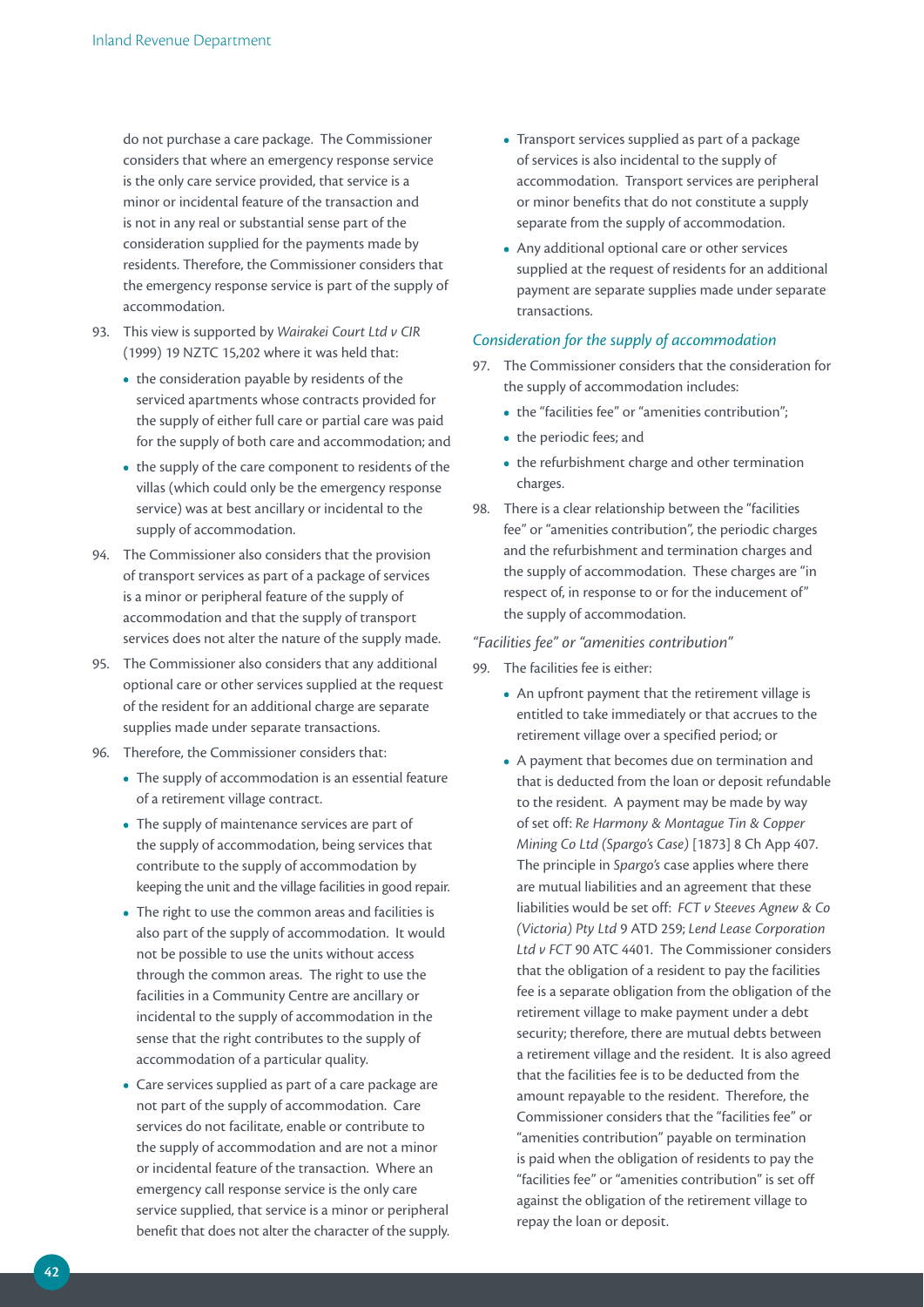- 100. Under section 9(3)(a), if goods are supplied under an agreement for hire or services are supplied under any agreement that provides for periodic payments, the time of supply in respect of the goods or services is the earlier of the time when a payment becomes due or is received, whichever is the earlier. Leases or licences of units provide for periodic payments (periodic fees). The "facilities fee" or "amenities contribution" is not consideration for a separate supply.
- 101. The Commissioner considers that in terms of section 9(3)(a):
	- Where an agreement requires the payment of an up-front facilities fee, a supply is made when the facilities fee becomes payable (generally at the same time as the loan or deposit). If the incorrect amount of output tax on the facilities fee has been paid as a result of early termination, section 25 would apply. Section 25 applies if the previously agreed consideration for a supply has been altered: section 25(1)(b). Section 25(2) would allow the retirement village to make an adjustment in the period during which it has become apparent that the output tax is incorrect.
	- **•**  Where the facilities fee is payable on termination, a supply is made when the facilities fee is set off against the loan or deposit repaid to the resident. On that date (the repayment date), the facilities fee becomes due for payment and payment is received by the retirement village by way of set off.

### *Periodic fees*

- 102. Generally residents who have purchased a package of care services are required to pay a higher amount as periodic fees. In such circumstances the periodic fees are attributable to both the supply of accommodation and to the supply of care services.
- 103. Under section 10(6) a reduced rate of GST applies to the supply of "domestic goods and services" (being the supply of accommodation including, where they are supplied as part of the supply of accommodation, the services described in paragraphs (a) to (c) of the definition of "domestic goods and services") in a commercial dwelling. Therefore, where the periodic fees are paid both for the supply of accommodation and for the supply of care services, it would be necessary to determine what proportion of the periodic fees is consideration for "domestic goods and services" for the purpose of section 10(6).

### *Refurbishment costs and other termination charges*

104. The Commissioner accepts that if residents have an obligation to refurbish their units on termination of

occupation and that obligation is carried out by the retirement village, the refurbishment costs would be consideration for the carrying out of refurbishment work. In *Suzuki NZ Ltd v CIR* (2001) 20 NZTC 17,096 and in *Motorcorp* (where an overseas manufacturer had an obligation under the warranty given to the New Zealand importer to repair defective vehicles and the repairs were carried out by the New Zealand importer or its agents at the cost of the overseas manufacturer) the Court of Appeal considered that the reimbursement payment was consideration for the supply of repair services by the New Zealand importer. However, the Commissioner understands that generally residents have an obligation to pay for the costs incurred by the retirement village in refurbishing their units rather than an obligation to carry out the refurbishment of their units.

- 105. Residents are not a party to any contract for the sale, lease or licence of their units to a new resident. In marketing a unit and obtaining a replacement resident, retirement villages are acting for their own benefit.
- 106. Whether a lessee has an obligation to pay the lessor's legal costs in connection with the preparation of a lease depends on the agreement between them. A lessor cannot recover such costs unless the lessor is liable for them: *Metcalfe v Venables* [1921] NZLR 576. Therefore, legal costs in relation to the preparation of a lease or licence (or the termination of a lease or licence) are costs for which the retirement village is primarily liable. A payment to a third party could be consideration. The crucial factor in determining whether a payment is consideration is whether there is a sufficient connection between the payment and the supply: *Trustees Executors* case.

### *Use of the refundable payment*

107. The provision of a loan or deposit interest-free or low interest results in an economic benefit to the retirement village in the form of use of money. However, the definition of "consideration" refers to a payment, act or forbearance. The use of money is not a payment, act or forbearance. *Exeter Golf and Country Club Ltd v C & E Commissioners* [1981] STC 211 supports the view that a loan made at no interest or low interest could give rise to consideration (being consideration otherwise than in money) for the supply of accommodation. The Commissioner accepts that *Exeter* is not authority in New Zealand. The *Exeter* case was decided under legislation that did not define financial services and that did not contain a statutory definition of "consideration". In *Gulf Harbour* it was considered that as financial services are not defined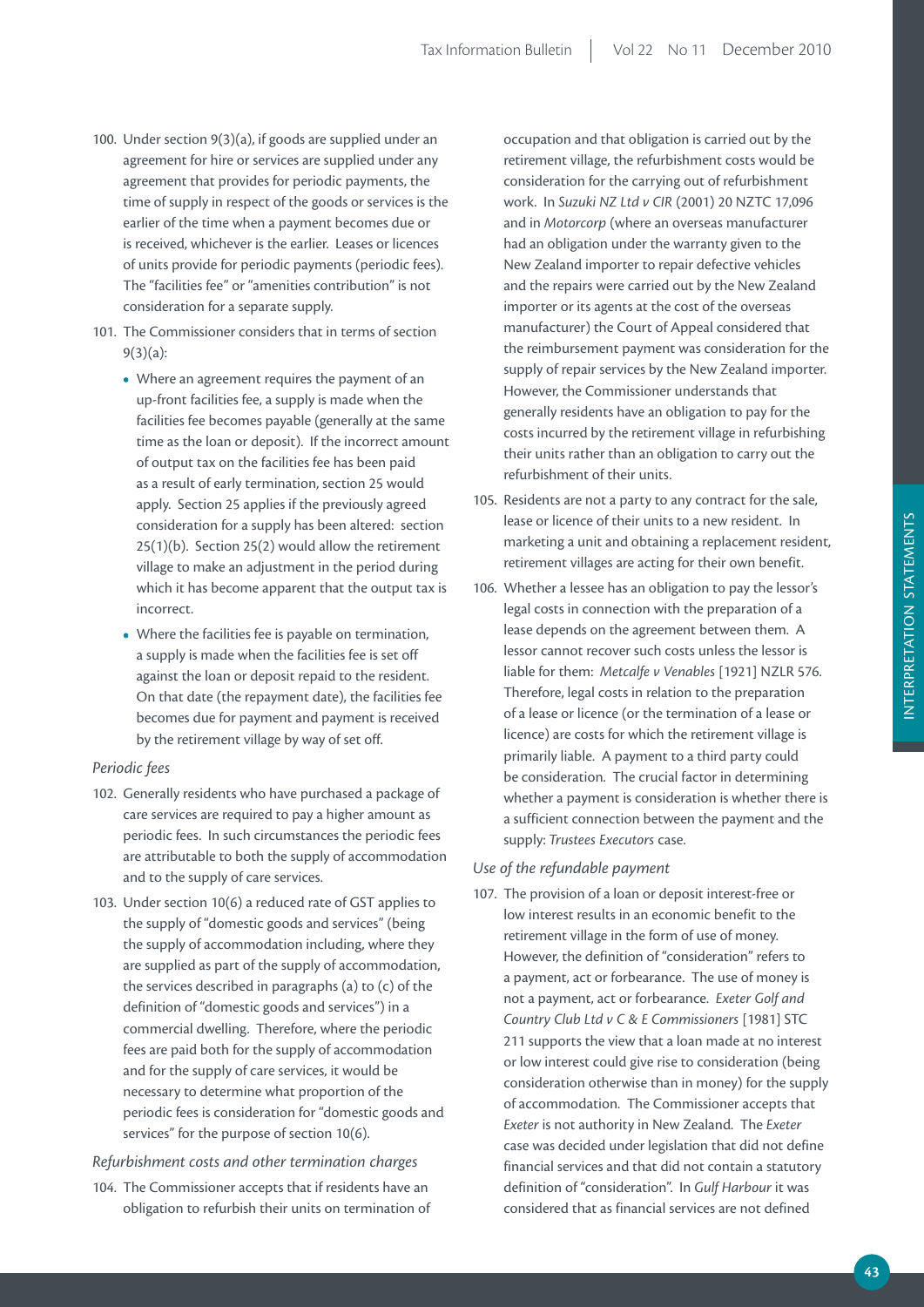in the value added tax (VAT) legislation, the approach in *Exeter* and other United Kingdom cases relating to financial services is not applicable.

- 108. There are practical difficulties in applying the legislation to value the use of a loan and the time of supply rules in respect of consideration in the form of the use of a loan. Such difficulties may also lead a court to conclude that for GST purposes the use of a loan is not intended to be treated as consideration for a supply.
- 109. Financial services were exempted because of the difficulty of determining the consideration for financial services. A loan was considered to be an exchange of an asset (the principal) and income from the use of the asset (interest), that is, payments under a loan were considered to be a supply of money (not a supply of goods or services): Advisory Panel on Goods and Services Tax, *Proposed Application of Goods and Services Tax to Financial Services* (The Treasury, 1985); Carl Bakker and Phil Chronican, *Financial Services and the GST: A discussion paper* (Victoria University Press, 1985); Alan A Tait, *Value Added Tax: International practice and problems* (International Monetary Fund, 1988); *Discussion Document on GST & Financial Services*  (2002).
- 110. Whether the facilities fee, the periodic fees and the refurbishment and other termination charges are subject to GST depends on whether they relate to the supply of accommodation in a dwelling or commercial dwelling. If the charges are paid for the supply of accommodation in a commercial dwelling (a taxable supply), they are subject to GST. This issue is considered in paragraphs 114 to 145.

# **Section 14(1)(a) – issue or allotment of a debt security**

111. The supply of financial services is an exempt supply under section 14(1)(a). The definition of "financial services" includes the issue or allotment of a debt security: section  $3(1)(c)$ . If one of the activities in section  $3(1)(c)$  is carried out by a taxpayer, a service (being a financial service) would be supplied by the taxpayer. This is supported by *Case T27* (1997) 18 NZTC 8,188 and *Gulf Harbour Development Ltd v CIR* (2003) 21 NZTC 18,192 (HC); (2004) 22 NZTC 18,915 (CA). In those cases the court held that the transfer of a security was a financial service. For the reasons outlined in paragraphs 58 to 78, the Commissioner considers that a retirement village makes an allotment of a debt security under any transaction where a retirement village accepts an obligation to re-purchase a unit or to repay a loan or deposit.

- 112. Section 14(1)(a) also applies to services that are reasonably incidental or necessary to the supply of financial services. The Commissioner does not accept that the supply of accommodation or other services is reasonably incidental or necessary to the supply of financial services. The reasons are as follows:
	- "Incidental" means something that is incidental to or is usually associated with another activity or that occurs or is liable to occur in fortuitous or subordinate conjunction with another activity: *Canadian National Railway v Harris* [1946] 2 DLR 545; *C & E Commrs v C H Beazer (Holdings) plc* (1989) 4 BVC 121. The core activities of a retirement village are the supply of accommodation and care services. Debt securities are supplied to provide funding for the development of a retirement village where accommodation and other services are supplied. Accommodation and care are not generally supplied by financial institutions who supply debt securities. The supply of accommodation and care is not usually associated with, does not arise out of the supply of a debt security and is not liable to occur in conjunction with the supply of a debt security.
	- **•**  "Necessary" means indispensable, expedient or really needed: *Shorter Oxford Dictionary*; *Re an Inquiry under the Company Securities (Insider Dealing) Act 1985* [1988] 1 All ER 203. The supply of accommodation and care services is not indispensable, useful, expedient or really needed for the supply of a debt security, which are frequently supplied without such services.
- 113. Therefore, the Commissioner considers that a retirement village under any transaction where the retirement village allots a debt security by accepting an obligation to pay the purchase price on the repurchase of a unit or to repay a loan or deposit. Such a supply is an exempt supply under section 14(1)(a), being the allotment of a debt security. Section 14(1) (a) does not apply to the supply of accommodation and other services. Such services are not reasonably incidental or necessary to the supply of a debt security.

# Section  $14(1)(c)$  – supply of accommodation in a **dwelling**

114. The sale of a unit in a retirement village is a taxable supply. As section 14(1)(c) applies to the supply of accommodation by way of hire, service occupancy agreement or licence to occupy, section 14(1)(c) cannot apply where a unit in a retirement village is sold to a resident.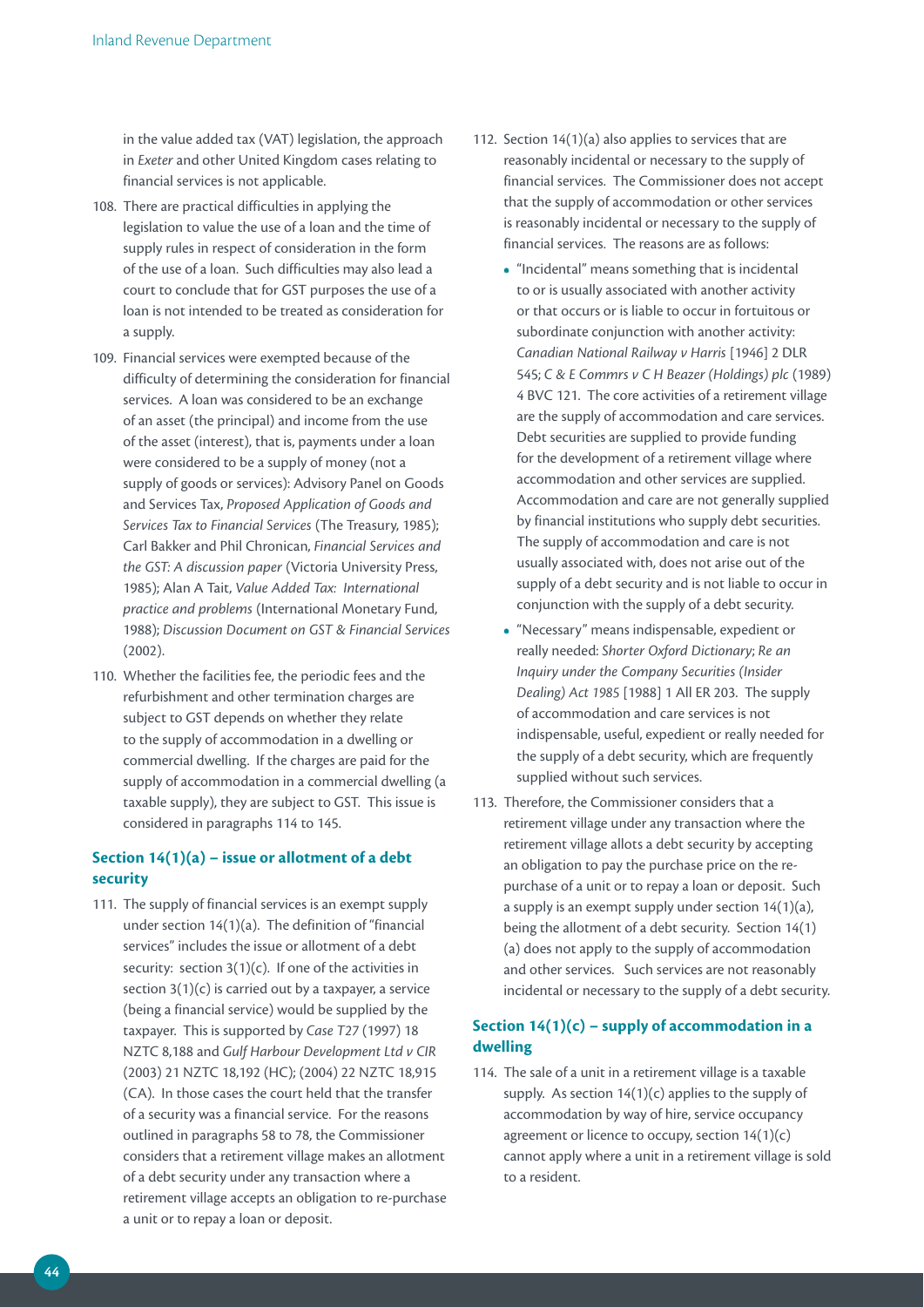115. Potentially, section  $14(1)(c)$  applies to the lease or licence of a unit in a retirement village as a lease or licence is a supply by way of hire or licence to occupy. However, for section  $14(1)(c)$  to apply, the supply must be the supply of accommodation in a dwelling.

### *Meaning of dwelling*

116. The definition of "dwelling" refers to "any building, premises, structure, or other place, or any part thereof". Therefore, part of a building may be a dwelling. To be a dwelling, a place must be used predominantly as a place of residence or abode of any individual.

### *Appurtenances*

- 117. A dwelling includes "appurtenances belonging to [the dwelling] and enjoyed with it".
- 118. The *Shorter Oxford Dictionary* (6th ed) defines "appurtenance" as follows:
	- **1** A minor property, right, or privilege, subsidiary or incidental to a more important one; an appendage.
	- **2** A contributory adjunct, an accessory.
	- **3** The fact or state of appertaining.

The *Shorter Oxford Dictionary* definition indicates that an appurtenance is a "minor property, right, or privilege" that is subsidiary or incidental to a more important one.

- 119. Historically, it was considered that only rights in respect of land (incorporeal hereditaments) could be appurtenances and that land could not be appurtenant to other land: *Lister v Pickford* (1865) 34 Beav 576. An incorporeal hereditament is a right over land that does not entitle the owner to possession of the land: *Halsbury's Laws of England* "Real Property" Vol 39(2) para 74.
- 120. An easement is an incorporeal hereditament and may be an appurtenance. An easement is an interest in land and not merely a personal right: *Auckland City Council v Man O'War Station Ltd* [1996] 3 NZLR 460; *Kawau Copper and Sulphur Developments Ltd v District Land Registrar* [1980] 2 NZLR 529.
- 121. Later case law established that land can be an "appurtenance": *Trim v Sturminster Urban District Council* [1938] 2 All ER 168; *Methuen-Campbell v Walters*  [1979] 1 All ER 606. In *Trim v Sturminster* Slesser LJ considered that the word "appurtenance" included nothing that would not pass under a transfer of a house without being specifically mentioned and that this limited "appurtenances" to land within the curtilage and incorporeal hereditaments (p. 516). In *Case M64*  (1990) 12 NZTC 2,363 Judge Bathgate considered that "appurtenance" will pass with the house, the rights, privileges and accessories to the house.
- 122. Whether the above interpretation of "appurtenance" is applied depends on the context in which the word is used. If a word or phrase has received a judicial interpretation, that interpretation will be applied to the word or phrase in the same context in subsequent legislation. In the context of legislation that applied to flats that may not have their own curtilage, to be an appurtenance, land need not pass with the transfer or assignment of the flat without being specifically mentioned. It was sufficient if the land is within the building of which the flat forms part or within the curtilage of the building: see *Cadogan v McGirk* [1996] 4 All ER 643.
- 123. The meaning of "appurtenances" in the context of retirement villages was considered in *Norfolk and Wairakei.*
- 124. *Norfolk* concerned a retirement village consisting of a four-storey building containing 22 apartments with garages underneath. The building took up one-third of the land area and was surrounded by gardens and landscaped grounds, paths and driveways. Access to the apartments was through common areas (corridors, stairwells, driveways, parking areas and the like). Other common areas included community and reception lounges, a library, an activities room, a consulting room, visitors' car parking spaces, and the gardens and the grounds. Residents were granted occupation licences of the apartments and garages for terms of 99 years. The rights granted under the licence included a right to the use and enjoyment of common areas.
- 125. The Court of Appeal in *Norfolk* distinguished *Trim v Sturminster* and *Methuen-Campbell v Walter* on the basis that all of the land was within the curtilage of the building in which the apartments were situated. The court also considered that shared rights could be appurtenances and that given that the definition of dwelling refers to appurtenances "belonging thereto and enjoyed with" the building or premises, Parliament must have intended appurtenances to include a non-exclusive right to use areas and facilities situated outside four walls of the apartment and garage in respect of which residents had exclusive use. The Court of Appeal said (at page 12,215):

In our view the common areas and the facilities upon them, the use and enjoyment of which is promised to the residents of the dwellings in the occupation licences, are appurtenances to the dwellings.

On the subject of "appurtenances" Mr Martin referred us to *Trim v Sturminster Urban District Council* [1938] 2 All ER 168 in which it was held that the word "appurtenances" in the definition of "house" in a statute had to be given its natural meaning and could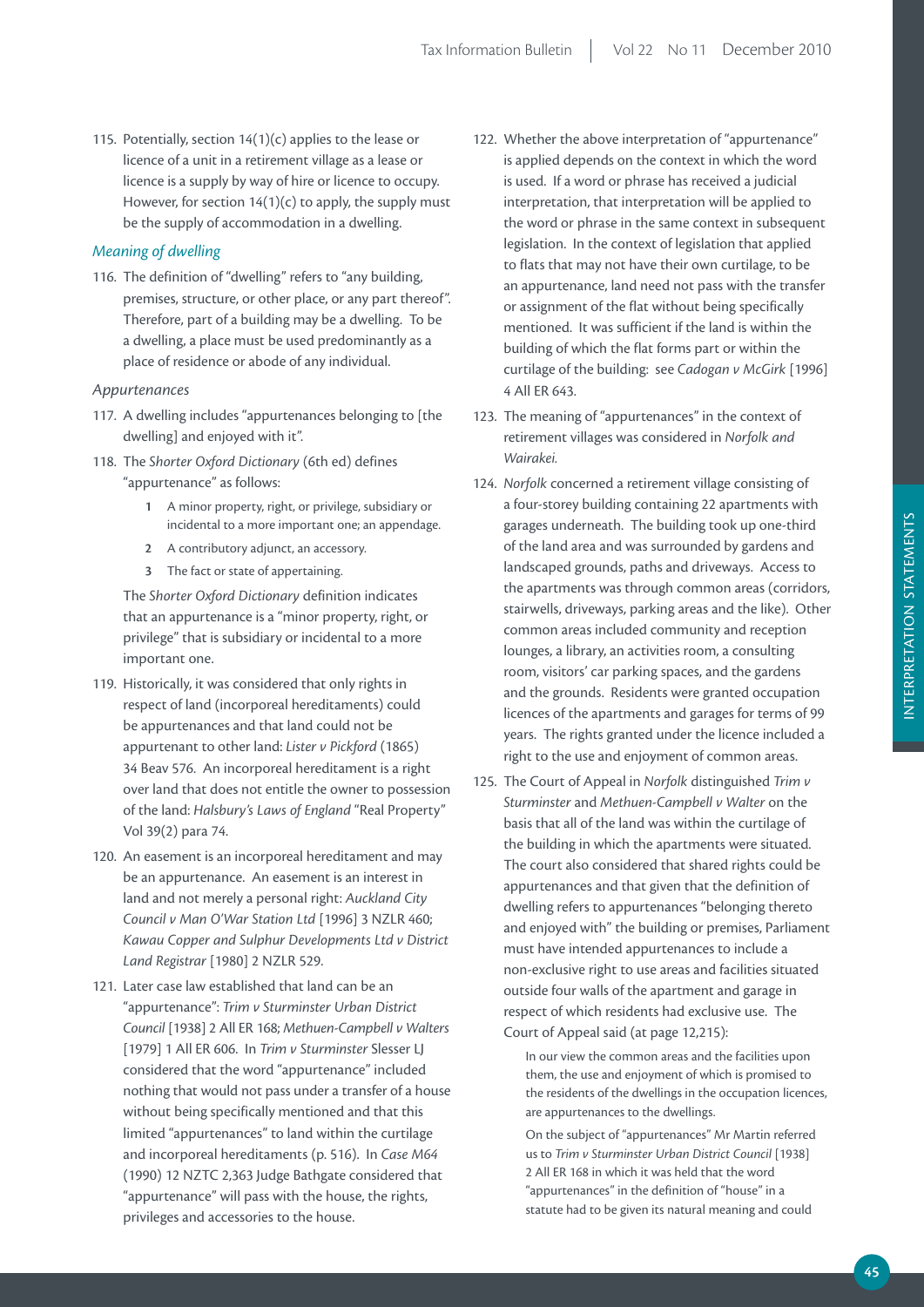not be extended to cover land outside the curtilage of the house. In that case the land consisted of a house with 10 acres of grassland and cow-stalls capable of accommodating 10 or 12 cows. It is unsurprising that the part of the land which was being farmed was not regarded as an appurtenance. But significantly the Court observed that in the early case of *Bryan v Wetherhead* (1625) Cro Car 17 "appurtenances" of a house had been held to include its orchard, yard, curtilage and gardens. In another authority referred to by Mr Martin, *Methuen-Campbell v Walters* [1979] 1 All ER 606, it was held that whether land fell within the curtilage of other land was a question of fact and that a paddock physically separated from a house was not within the curtilage of the house and was therefore not an appurtenance for the purposes of the Leasehold Reform Act 1967. That case is also clearly distinguishable. In the present case the **whole of the land in question is laid out in driveway, paths, gardens and landscaped grounds for the use and enjoyment of occupants of residences in the building and all of it is accordingly integral to and within the curtilage of the building.**

Mr Martin also argued that the rights of the residents relating to the common areas were not "accommodation in any dwelling by way of ... a licence to occupy" because those rights were not in themselves accommodation and because a "licence to occupy" means a "right to exclusive personal occupancy" and therefore cannot extend to shared areas and facilities. However, **we think that rights and services going with accommodation are properly to be regarded as part of the accommodation provided to residents and that the element of exclusivity and occupation need not extend to those rights and**  services. Rights appurtenant to a title to land are very **often shared with others**. When it included within the term "dwelling" the appurtenances "belonging thereto and enjoyed with" the building or premises we do not think that the Legislature would have had in mind only those amenities which were exclusively contained within the walls of a dwelling or garage.

#### [Emphasis added]

126. *Norfolk* is consistent with *Cadogan v McGirk* [1996] 4 All ER 643, which confirms that appurtenances may include land within the building in which the apartments are situated or within the curtilage of the building in which the apartments are situated. However, *Wairakei*, which concerned detached buildings that had their own curtilage, cannot be explained on that basis. *Wairakei* concerned a retirement village that consisted of a rest home complex with 37 beds, six villas (standalone units) and 17 studio units that were contained in one building. Occupants of the villas were entitled to use community facilities. Chisholm J considered that (on the basis of the authority of *Norfolk*) the common areas and facilities were appurtenances to the villas. Chisholm J did not consider whether the common areas and facilities were within the curtilage of the villas.

- 127. Both *Wairakei* and *Norfolk* concerned non-exclusive rights to use land. The Commissioner considers that the basis for the decisions in *Norfolk* and *Wairakei* is that the right to use the common areas and facilities was an appurtenance, rather than the land or building comprising the common areas and facilities being an appurtenance. Areas within a Community Centre to which residents do not have access are not within the meaning of "common areas and facilities".
- 128. The Commissioner considers that the right to use the common areas and facilities is an easement and is an appurtenance of dwellings in a retirement village, including dwellings occupied by residents under an arrangement described as a licence. The reasons are as follows:
	- **•**  In *Norfolk* and *Wairakei* the court considered that a right to use common areas and facilities was appurtenant to dwellings occupied by residents under an arrangement that was described as a licence.
	- **•**  As the definition of "dwelling" is relevant to the interpretation of section 14(1)(c) and section 14(1) (c) does not apply to the sale of a dwelling, the legislation contemplates that for land or a right to use land to be an appurtenance, the recipient of the supply of accommodation need not be the legal owner of a dwelling to which the appurtenance belongs.
	- **•**  For the right to use the common areas and facilities to be an easement and, therefore, an appurtenance of dwellings in a retirement village, residents need not hold legal title to their units. A lessee may acquire an easement: *Halsburys Laws of England "*Easements and Profits à prendre" para 17. In *Trim v Sturminster*, *Methuen-Campbell v Walters* and *William Hill v (Southern) Ltd v Cabras Ltd* (1987) 54 P & CR 42 the meaning of "appurtenance" was considered in relation to property that was subject to a lease. The test of whether an arrangement is a lease or a licence is whether the right of exclusive possession is conferred: *Fatac Ltd (in liq) v CIR* (2002) 20 NZTC 17,903. As residents in a retirement village invariably have the right to exclusive possession of their dwellings, they are lessees even if the transaction is described as a licence. In *Cashmere Capital Ltd v Crossdale Properties Ltd* (2008) NZCPR 766 (HC); 2010] 1 NZLR 577 the court held that as residents in a retirement village had the right to exclusive possession of their units, an occupation loan agreement relating to the units was a lease.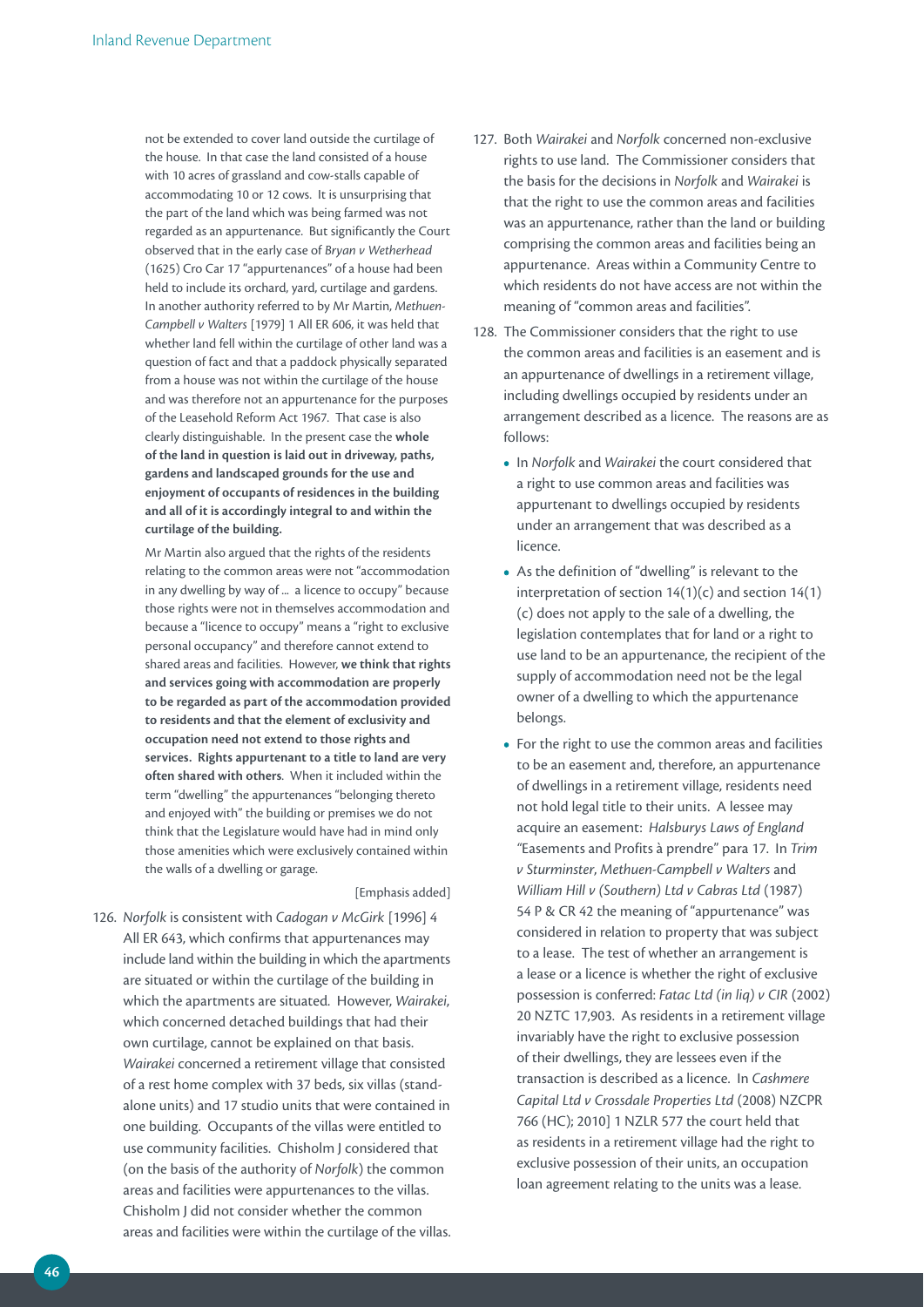- The right to use the common areas and facilities has the other essential characteristics of an easement. It would not be possible to use and enjoy the dwellings in a retirement village without means of access to the dwellings over the common areas. A right to use the gardens and the recreation facilities in a Community Centre may be the subject of an easement, being a right that is reasonably necessary for and that is sufficiently connected to the normal enjoyment of the dwellings as a place to live. *Re Ellenborough Park* [1955] 3 All ER 667; *Ryan v Penttila* VR 547. For a right to be the subject of an easement, the right conferred must be sufficiently defined and must not amount to joint occupation: *Re Ellenborough Park*. A right to use a garden, park or recreation facilities satisfies that requirement.
- **•**  The land subject to the easement and the land having the benefit of the easement need not be contiguous but they must be sufficiently close that the easement benefits the land having the benefit of the easement: *Todrick v Western National Omnibus Co Ltd* [1934] Ch 564. The Commissioner considers that a Community Centre in a retirement village that is on the same site and that is part of the same complex is sufficiently close to benefit the dwellings.
- **•**  The right of residents to use a Community Centre may be limited to certain times or to certain areas but this does not mean that the right to use a Community Centre cannot be a right affecting land. A right granted under an easement may be for limited purposes or limited as to the time when the right may be exercised: *Hart v Timmins* (High Court, Palmerston North; CIV-2006-454-353; 4 October 2006); *Leon Asper Amusements Ltd v Northmain Carwash Enterprises Ltd* (1966) 56 DLR (2d) 173; *Coleman v Shand* (2004) 5 NZ ConvC 194,019. The fact that a retirement village has the right to vary the hours of access to a Community Centre does not mean that the right to use a Community Centre is a licence rather than an easement. The owner of the land subject to the easement may reserve the right under the easement to vary the terms of the easement: *Greenwich Healthcare National Health Service Trust v London and Quadrant Housing Trust*  [1998] 3 All ER 437.
- **•**  An equitable easement will be recognised and enforced if the right has the essential characteristics of an easement, consideration is provided and there is sufficient memorandum in writing or part performance: *Read v Read* (1999) 4 NZ ConvC 139,077. Residents provide consideration for the

right to use the common areas and facilities. In all cases, there would be sufficient memorandum in writing of the grant of the right to use the common areas and facilities as there is normally a written agreement between a retirement village and its residents.

- 129. In *Re Ellenborough Park* the court considered that a mere right of recreation "possessing no quality of utility or benefit" would not be an easement; therefore, a right granted to residents to use the zoo or the right to attend Lords cricket ground without charge could not be an easement because these rights were wholly extraneous to and independent of the use of the house as a place to live. Therefore, the right to receive services such as nursing, meals and transport cannot be an appurtenance. The right to use facilities outside the boundary of a retirement village (such as a right to membership of a golf club) is not an appurtenance.
- 130. In some contexts, the phrase "belonging to" indicates ownership: *Myerson v Collard v the Commonwealth*  (1918) 25 CLR 154. However, the words "belonging to" in the context of the definition of "dwelling" relate to a "building, premises, structure or other place", which cannot own or possess something. The Commissioner considers that:
	- Whether a building belongs to a principal building depends on whether the use of the building is associated with and is part of the use of the principal building; and
	- **•**  A degree of physical separation between two buildings does not mean that one does not belong to the other. An ancillary building belongs to the principal building if the two buildings are on the same site, are adjacent to (next or adjoining: Concise Oxford Dictionary) each other or sufficiently close to each other so that the use or occupation of the ancillary building is for all practical purposes part of the use or occupation of the principal building. To belong to the principal building, the ancillary building need not be contiguous with (neighbouring or connected with) the principal building.

 See *English Clays Lovering Pochin & Co Ltd v Plymouth Corporation* [1974] 2 All ER 239; *Re Red Lion Inn Ltd*  [1979] 2 NZLR 668 and *Re Angus Hotels Ltd* (1986) 6 NZAR 148.

131. "Enjoyed" means "having had the amenity or advantage of using" and is nearly equivalent to "having had the use of": *Cooper v Straker* (1888) 40 Ch D 21.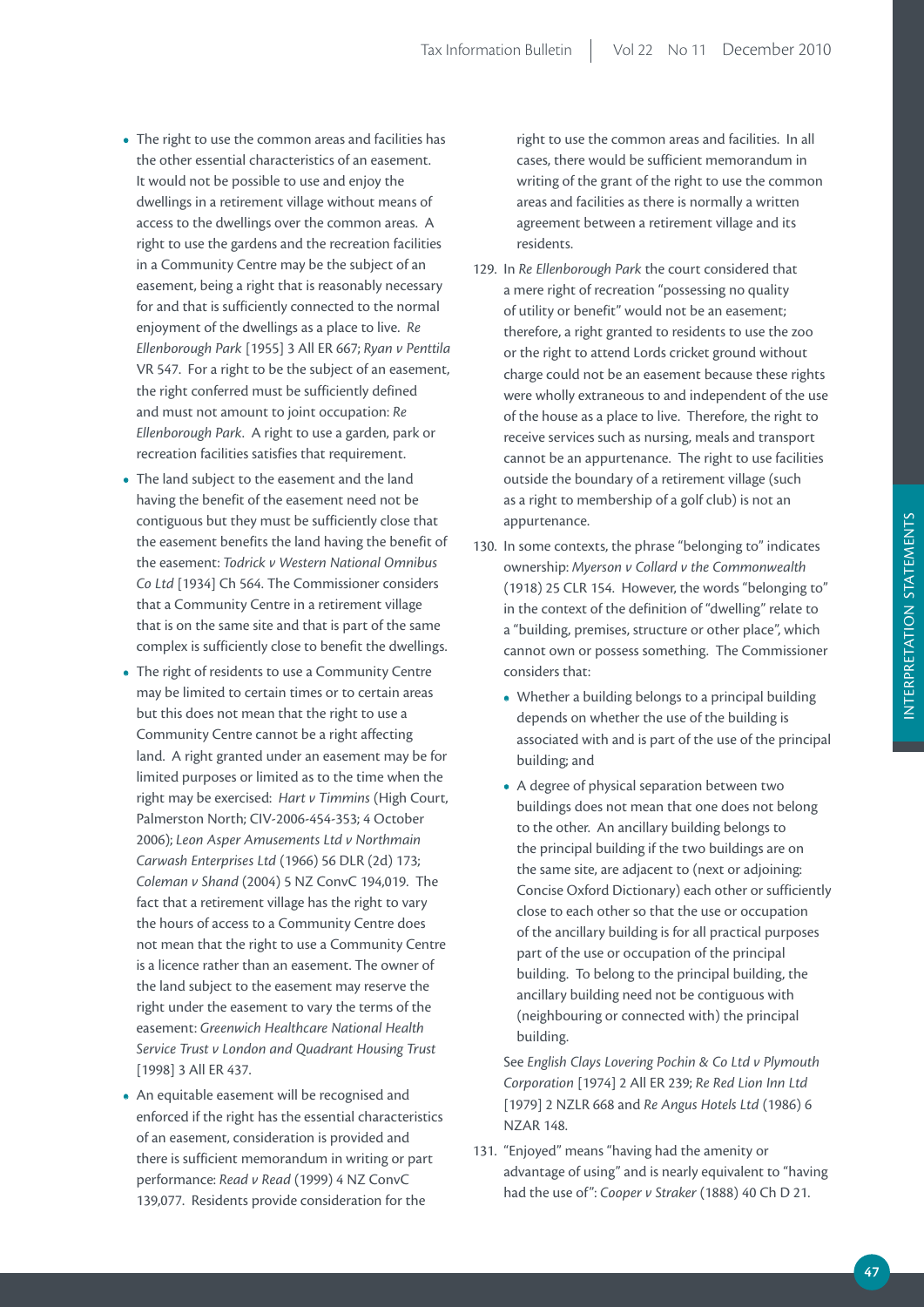- 132. An appurtenance belongs to and is enjoyed with a dwelling if the use of an appurtenance is part of the use and occupation of a dwelling and the resident of the dwelling has the right to use the appurtenance together with the dwelling. The Commissioner accepts that there must a reasonable degree of proximity between the dwellings in a retirement village and a Community Centre before the right to use the Community Centre could be said to be associated with and part of the use of the dwellings. However, it is unlikely that a Community Centre would be so geographically distant from the dwellings that the use of the Community Centre could not, in practical terms, be associated with and used with the dwellings. The Commissioner considers that the right to use the common areas and facilities in a retirement village is an appurtenance that belongs to the dwellings in a retirement village, being a right that is connected with and that is part of the use of the dwellings in the retirement village as a place to live.
- 133. Residential rentals were exempted because of the practical difficulty of collecting GST on residential rentals and to place owner–occupiers and tenants on the same footing: *White Paper on Goods and Services Tax: Proposals for the administration of the goods and services tax* (New Zealand Government, 1985). The extension of the definition of "dwelling" to include appurtenances belonging to or enjoyed with a dwelling means that the entire amount of the consideration paid for the supply of accommodation in a dwelling, including rights going with the supply of accommodation, is exempt.
- 134. Therefore, the Commissioner considers that the right to use the common areas and facilities for access or for recreation purposes is an appurtenance of dwellings in a retirement village, including dwellings occupied under an arrangement described as a licence.

### *Commercial dwelling or dwelling?*

135. A commercial dwelling is not a dwelling. The definition of "commercial dwelling" includes convalescent homes, nursing homes, rest homes and hospices, and establishments that are similar to convalescent homes, nursing homes, rest homes and hospices: paragraphs (c) and (d) of the definition of "commercial dwelling" in section 2. However, a dwelling situated within a retirement village is not a commercial dwelling, if the consideration paid or payable for the supply of accommodation in that dwelling is for the right to occupy the dwelling: paragraph (f) of the definition of "commercial dwelling" in section 2.

- 136. A rest home is a residential institution where old or frail people are cared for: *Concise Oxford Dictionary* (11th ed). In *Wairakei Court Ltd v CIR* (1999) 19 NZTC 15,202, it was considered that the studio units situated in a retirement village fell within paragraph (c) of the definition of "commercial dwelling". The court considered that in substance the studio units were no different from the rest home in the retirement village as both accommodation and care were provided there.
- 137. To be similar to a convalescent home, nursing home, rest home or hospice, an establishment need not be exactly the same as a convalescent home, nursing home, rest home or hospice. "Similar" does not mean identical or exactly the same: *Mays v Roberts* [1928] SASR 217; *NZ Central Region etc Local Government Officers' Union v Lower Hutt City Council* (1992) 1 ERNZ 558; *Adelaide Caravan Park Pty Ltd v Department of Industry, Technology and Commerce* (1985) ALD 75. In *Case L75* (1989) 11 NZTC 1,435, 1, 440, Judge Keane considered that the premises in question, although not exactly the same as a hotel, a motel, an inn, a hostel or a boarding house, shared some significant defining features of such establishments, so were a commercial dwelling. The Commissioner considers that the significant defining features of convalescent homes, nursing homes, rest homes and hospices are the provision of accommodation and care and that to be similar to a convalescent home, nursing home, rest home or hospice, an establishment must have those features.
- 138. The units in a retirement village will generally be predominantly used as a place of residence or abode of the residents and may, therefore, be dwellings. In a Canadian GST case it was held that the rooms in a "nursing home and senior care centre" were occupied by the patients as their "place of residence", *North Shore Health Region v R* (2006) GSTC 134.
- 139. Therefore, potentially units in a retirement village could be regarded either as a collection of dwellings (each of the units being a place that is used predominantly as a place of residence or abode of a resident) or as a commercial dwelling (being a rest home or an establishment that is similar to a rest home). However, if paragraph (f) of the definition of "commercial dwelling" applies to a unit situated in a retirement village, the unit is a dwelling (rather than part of a commercial dwelling) for the purpose of section 14(1)(c). In *Wairakei* Chisholm J made the following comments on paragraph (f) (at pages 15,209–15,210):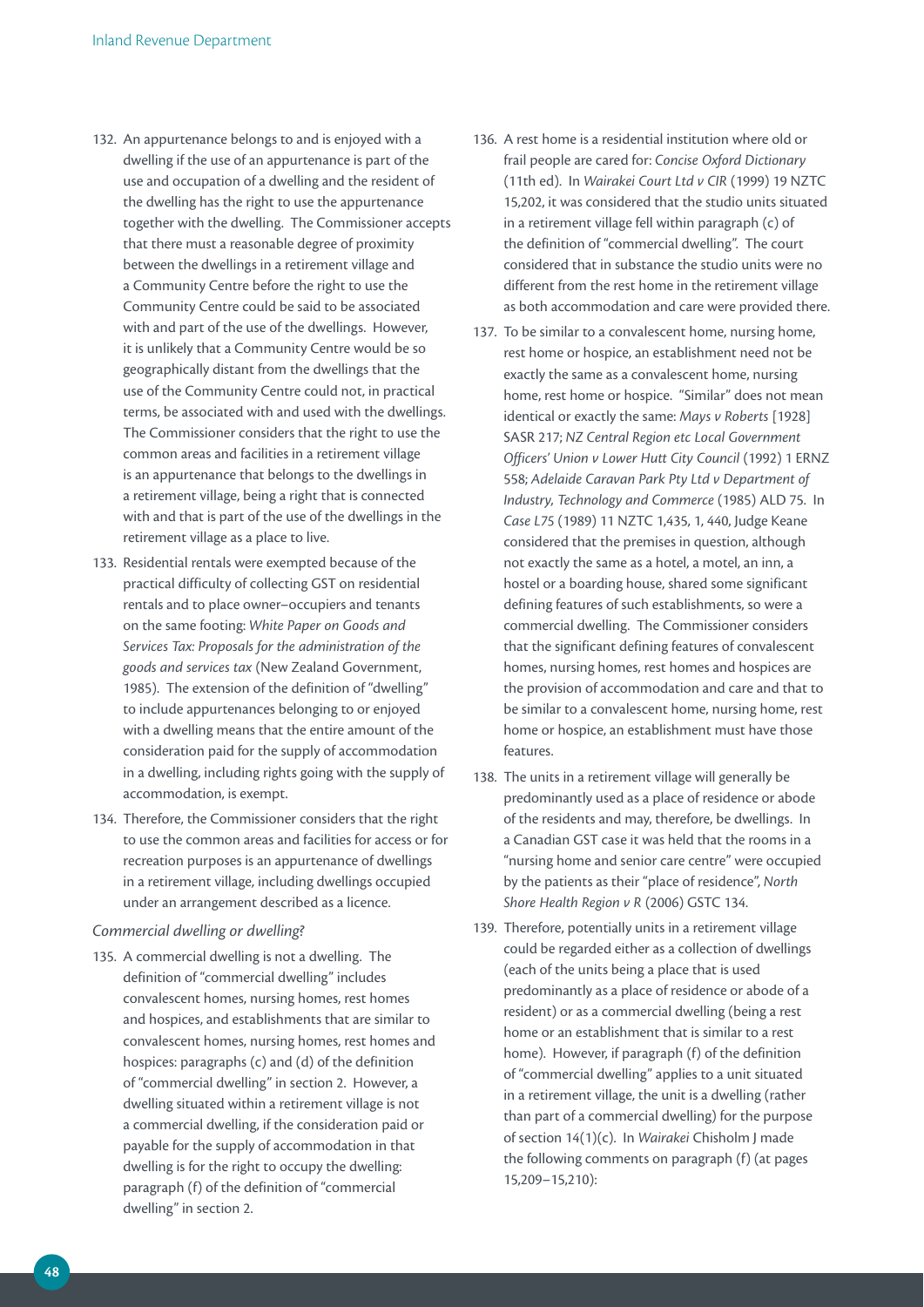In 1990 the definition of "commercial dwelling" was amended (by inserting para (f)) to ensure that dwellings situated within a retirement village or a rest home complex would be governed by the same rules as other dwellings ie the supply of accommodation would be exempt. **Notwithstanding the close links between such a dwelling and the remainder of the retirement village or rest home complex parliament had seen fit to notionally sever the dwelling from the remainder of the complex so that the dwelling would qualify as an exempt supply.**

### [Emphasis added]

 The effect of paragraph (f) is that if a retirement village contains dwellings (being units to which paragraph (f) applies), the retirement village as a whole will not be a commercial dwelling, although parts of the retirement village may be a commercial dwelling.

# *Paragraph (f) of the definition of "commercial dwelling"*

- 140. Paragraph (f) of the definition of "commercial dwelling" applies to a dwelling within a retirement village or rest home, if the consideration paid or payable for the supply of accommodation in the dwelling is for the right to occupy the dwelling. The distinction between rest homes and retirement villages may be blurred, both being places where care and accommodation are provided for senior citizens. The inclusion of "rest home" in paragraph (f) means that it is unnecessary to decide where the boundary between rest homes and retirement villages should be drawn.
- 141. In *Wairakei* it was considered that paragraph (f) applied to some units situated in a retirement village (the villas) but that paragraph (f) did not apply to other units (the studio units). Residents of the studio units were required under their licence to pay a weekly rest home fee for full or partial care, in addition to the licence fee and occupation loan. Chisholm J noted that if a resident breached his or her obligations under the licence, the licence could be terminated on one month's notice. The court did not distinguish between the two levels of care provided to residents of the serviced apartments. The essential difference between the serviced apartments and the villas was that in order to be entitled to occupy the studio units, residents were required to also pay for (and were entitled to receive) care services. Residents of the villas were not required to receive and pay for care services in order to be entitled to the supply of accommodation. The consideration that villa residents were required to pay in order to be entitled to the supply of accommodation related solely to the supply of accommodation.
- 142. The Commissioner considers that to decide whether paragraph (f) applies it is necessary to:
	- identify the consideration that residents are contractually obliged to pay in order to be entitled to the supply of accommodation. The consideration that residents are contractually obliged to pay in order to be entitled to the supply of accommodation will normally include the entry payment, the "facilities fee" or "amenities contribution", the periodic charges, and exit payments. Optional payments that residents make if they require additional services are not part of the consideration that residents are contractually required to pay in order to be entitled to the supply of accommodation.
	- This does not mean that the total amount of the consideration that would be payable by residents over the period of their occupation must be determined. It requires consideration of the terms of the agreement under which residents obtain a right to occupy a unit in a retirement village (generally a lease or the licence).
	- **•**  determine whether such consideration is for the supply of accommodation is for the right to occupy the dwelling (that is, for the supply of accommodation). Where residents have a right to occupy a dwelling in a retirement village, there is a corresponding obligation on the part of the retirement village to supply accommodation.
- 143. Paragraph (f) applies to a unit in a retirement village, if the consideration that residents are contractually obliged to pay to be entitled to the supply of accommodation is for the supply of accommodation (including appurtenances to a dwelling and including goods or services that are ancillary or incidental to the supply of accommodation). Paragraph (f) does not apply where the consideration that residents are contractually obliged to pay to be entitled to accommodation relates to the supply of services other than accommodation. Where residents have purchased a care package, the consideration that they are contractually obliged to pay to be entitled to accommodation is for the supply of accommodation and care services. The fact that a contractual obligation to pay for care services is suspended during any period of temporary absence when care services are not provided does not mean that the consideration that residents are obliged to pay to be entitled to occupy a unit does not include consideration for care services.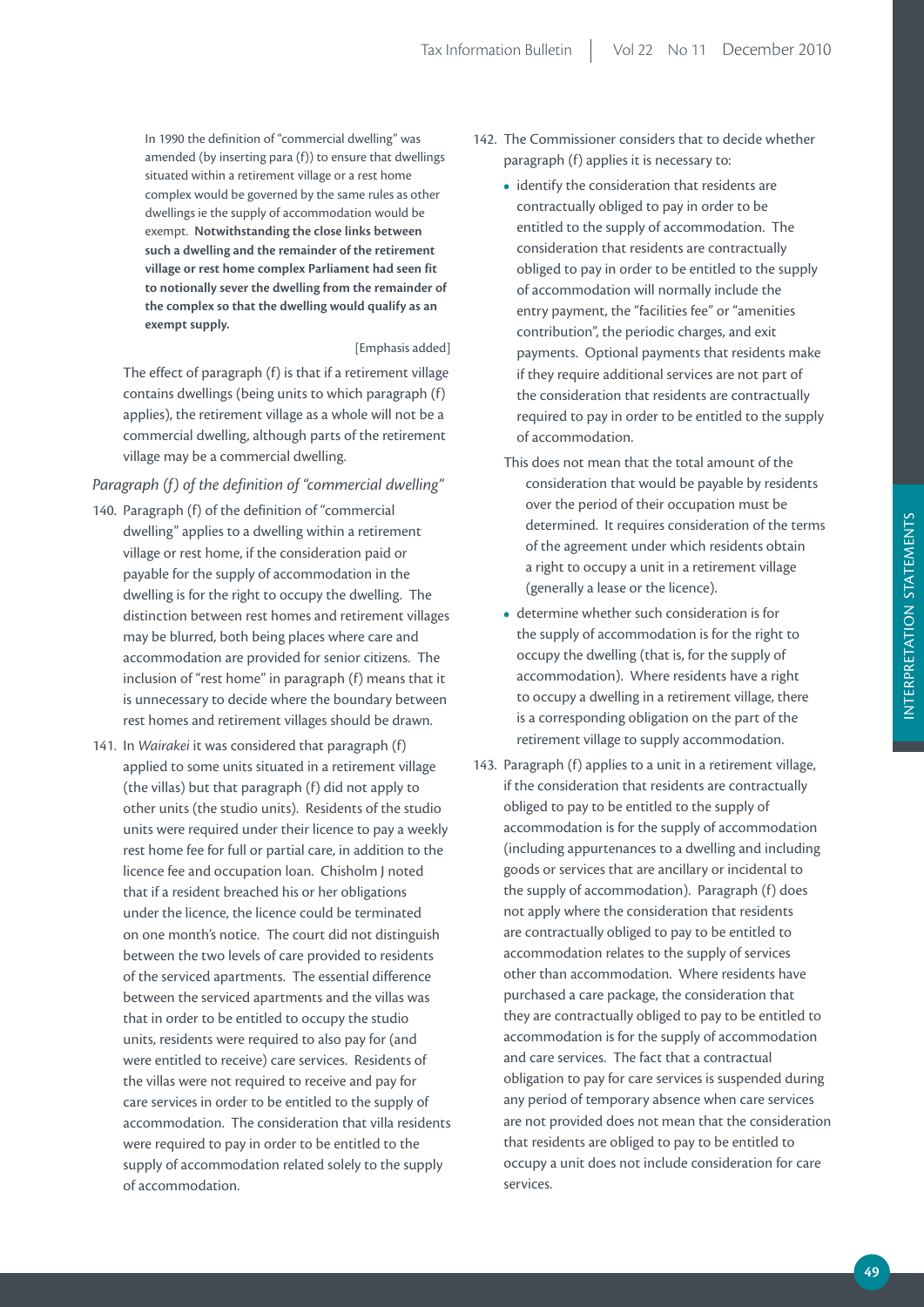- 144. This view is consistent with the scheme and purpose of the legislation. The purpose of paragraph (f) is to determine whether a unit in a retirement village is to be classified as a dwelling for the purpose of section 14(1)(c), which applies only to the supply of accommodation. The legislation contemplates that both taxable and exempt supplies of accommodation (including the right to use the common areas and facilities) will be made in a retirement village. The policy underlying paragraph (f) is that the supply of accommodation in a retirement village is intended to be exempt from GST where the contract under which accommodation is provided is for the supply of no more than accommodation.
- 145. Therefore, the Commissioner considers that:
	- Paragraph (f) would not apply to units whose residents have purchased care packages. Therefore, such units are part of a commercial dwelling so that the supply of accommodation in such units is a taxable supply.
	- **•**  On the basis of contractual arrangements that are currently entered into between retirement villages and their residents, paragraph (f) would apply to other units. Therefore, such units are dwellings. The supply of accommodation in such units is an exempt supply.

### *Participatory security*

- 146. A right under a participatory security to receive a taxable supply for no consideration (other than the consideration for the participatory security) or a below-market consideration is an associated supply: see definition of "associated supply". If an associated supply is supplied under a participatory security, the exemption for financial services does not apply to the associated supply: section 14(1B). An associated supply is treated as a separate taxable supply: section 5(14B).
- 147. A "participatory security" for GST purposes:
	- **•**  is an interest in or right to participate in any capital, assets, earnings, royalties or other property;
	- **•**  is an interest or right that forms part of a contributory scheme (as defined in the Securities Act 1978);
	- **•**  includes an interest in a unit trust; and
	- **•**  does not include an equity security, a debt security, money or a cheque.
- 148. In *R v Smith* [1991] 3 NZLR 740, 748, Wylie J accepted that the concept of participation involves some form of sharing with others even if only with the promoter of the scheme.

149. A "contributory scheme" is defined in the Securities Act as meaning:

> any scheme or arrangement that, in substance and irrespective of the form thereof, involves the investment of money in such circumstances that—

- (a) the investor acquires or may acquire an interest in or right in respect of property; and
- (b) pursuant to the terms of investment that interest or right will or may be used or exercised in conjunction with any other interest in or right in respect of property acquired in like circumstances, whether at the same time or not;—

but does not include such a scheme or arrangement if the number of investors therein does not exceed 5, and neither a manager of the scheme nor any associated person is a manager of any other such scheme or arrangement:

- 150. In *Culverden* the Privy Council considered (obiter) that the expression "investment of money" includes schemes under which the return is received in the form of capital (the initial investment) or in the form of income in cash or in kind (or both). A similar view was expressed in *Munna Beach Apartments Pty Ltd v Kennedy* (1983) Qd R 151, 155–156, which concerned a similar concept in the Australian companies legislation ("investment contract"), where the court considered that an investment implied the payment of money in the expectation of some form of return, whether in the form of money or otherwise.
- 151. Case law on the interpretation of "investment contract" under the Australian companies legislation indicates the following:
	- **•**  For an interest or right in respect of property to be used or employed in common with the interest or right of other investors, there must be a sharing in the return from the investment. The main factor that must be considered is whether the purchaser is able to exercise individual control over the property.
	- Where the right obtained is the ownership of a specific apartment together with a share of the common area, each owner will merely be exercising their individual rights as co-owner of land to use the common area.

 See *Munna Beach; Brisbane Unit Development Corp Pty Ltd v Deming No 456 Pty Ltd (No 2)* (1983) 2 Qd R 92; *Jones v Acfold Investments Ltd* FCR 512, *Amadio Pty Ltd v Henderson* 81 FCR 149; *Butterworth v Lezem Pty Ltd* (1983) 1 ACLC 821.

152. A scheme with five or fewer investors is not a contributory scheme. This exception would apply in respect of a retirement village scheme if the scheme involved five or fewer residents.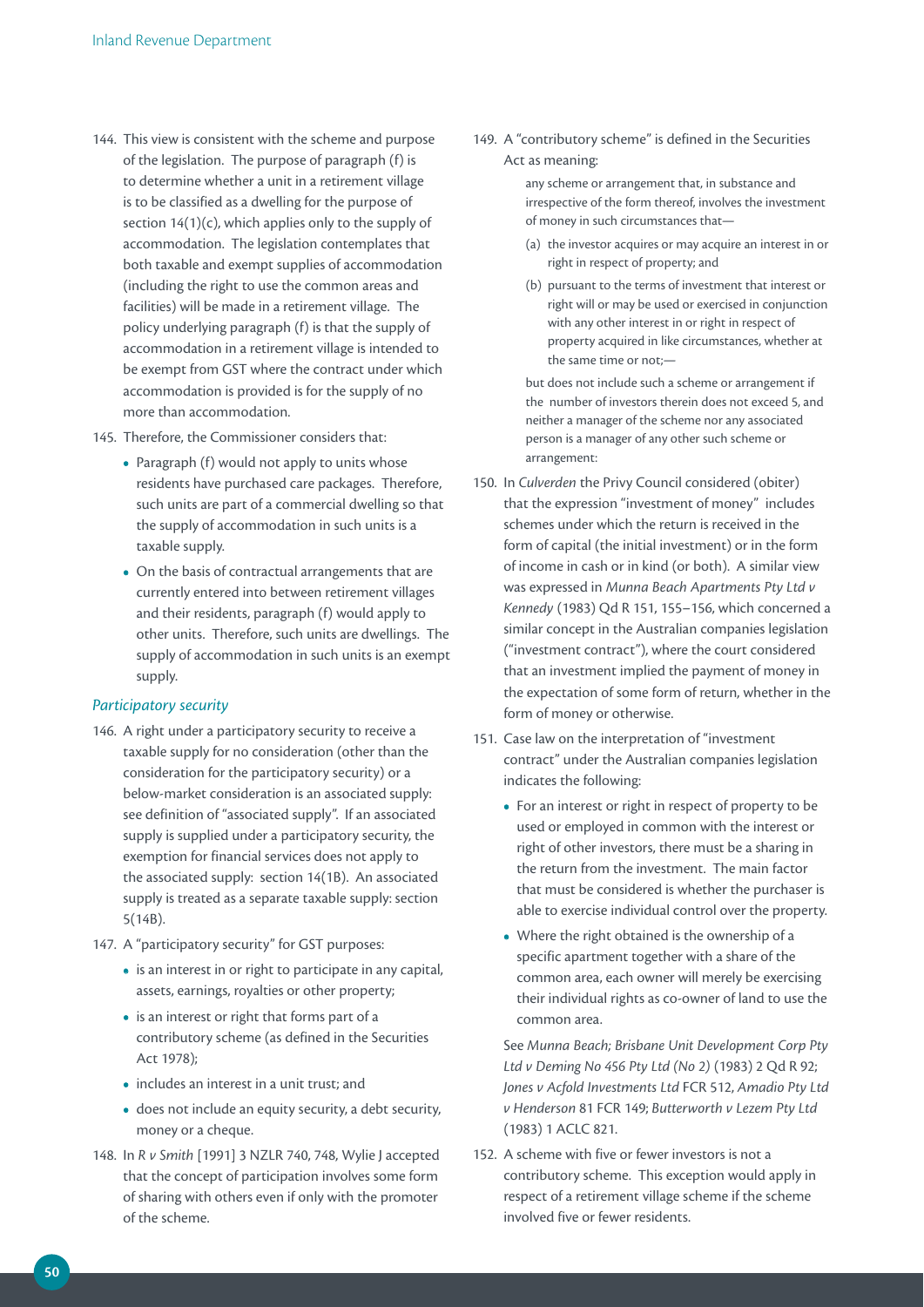- 153. A contract may include separate and quite different securities: Culverden. In the High Court in *Fenton v Pakuranga Park Village Trust* (HC Auckland CP 269/96) Baragwanath J considered that a retirement village scheme involved both a debt security and a participatory security conferring on residents a right to occupy a unit in the village and to receive repayment of a deposit on termination of occupation. In the High Court in *Norfolk*, Robertson J considered that a licence in respect of an apartment in a retirement village was a participatory security. In *Covenant Trustee Co v Ohope Lodge Ltd* Penlington J, 28 April 1993, HC Rotorua M70/90, a retirement village scheme was referred to as a participatory security for Securities Act 1978 purposes. Therefore, the Commissioner considers that although a debt security cannot be a participatory security (being excluded from the definition of "participatory security") a retirement village scheme could include more than one security and could include both a participatory security and a debt security.
- 154. The issue in *Fenton* was whether a proposal to sell land occupied by a bowling green and to re-site the bowling green would constitute a breach of the retirement village's obligation under the licence not to alter the basic scope and nature of the facilities provided as part of the village. The Court of Appeal in *Fenton* [(1998) 3 NZConvC 192,681] did not consider whether the scheme involved a "participatory security". However, the Court of Appeal considered that the obligation under the licence not to alter the basic scope and nature of the facilities was indivisible (that is, a right owed to residents as a group). The Court of Appeal also considered that NZ Guardian Trust (which was both the trustee for the residents in respect of the deposits and the statutory supervisor under the deed of participation) had separate obligations in respect of the debt security and the participatory security. The obligations under the participatory security related to the protection of the residents under their licences, including the right to preservation of the basic nature and scope of the facilities provided as part of the village for the use of residents. This suggests that the rights of residents in respect of the common areas and facilities were not individual rights but rights enjoyed in common with other residents.
- 155. Residents have separate rights under a debt security and a participatory security that form part of a retirement village scheme. Under the debt security residents have a right to be paid money (the repurchase price, loan or deposit). Under the participatory security residents have a right to the use and enjoyment of the village facilities.

156. Therefore, if a retirement village scheme includes a participatory security under which an associated supply is made (the right to receive the supply of accommodation in a commercial dwelling for no consideration or for a consideration that is below the open market value), the consideration attributable to the supply of accommodation would be subject to GST. That being the case, if accommodation is supplied in a commercial dwelling, the supply of accommodation would be a taxable supply, whether or not a participatory security is also supplied. If an associated supply is supplied under a participatory security, the right is treated as a taxable supply for all purposes, including when applying the principal purpose test.

# **Input tax**

157. An input tax credit is allowable on goods and services acquired for the principal purpose of making taxable supplies.

### *Principal purpose test*

158. In *Wairakei*, Chisholm J summarised the principles relating to the application of the principal purpose test as follows (at page 15,206):

> The key issue is whether the goods and services for which input credits are claimed were acquired for the principal purpose of making taxable supplies or of making exempt supplies. Thus the test known as the "principal purpose" test is of considerable importance. Within a GST context the following features of the principal purpose test seem to be relatively well settled:

- (1) Purpose is a reference to the object that the taxpayer had in mind or in view. This is not synonymous with intention or motive. Moreover, care must be taken to avoid confusing the means by which the taxpayer achieves its purpose with the purpose itself: *C of IR v BNZ Investment Advisory Services Limited* (1994) 16 NZTC 11,111; *Norfolk Apartments Limited v C of IR* (1995) 17 NZTC 12,003 (HC) and (1995) 17 NZTC 12,212 (CA).
- (2) The principal purpose is the main, primary or fundamental purpose. This does not equate with a more than 50% test: *BNZ Investment Advisory Services Limited; Norfolk Apartments*.
- (3) Where the taxpayer is a company its purpose is to be determined by examining the collective purpose of those in control: *C of IR v National Distributors Limited* (1989) 11 NZTC 6,346.
- (4) The principal purpose is to be ascertained as at the time the goods and services were acquired: *National Distributors Limited* and *Case M53* (1990) 12 NZTC 2,312.
- (5) The focus should be on individual supplies: *Norfolk* at p 12,006.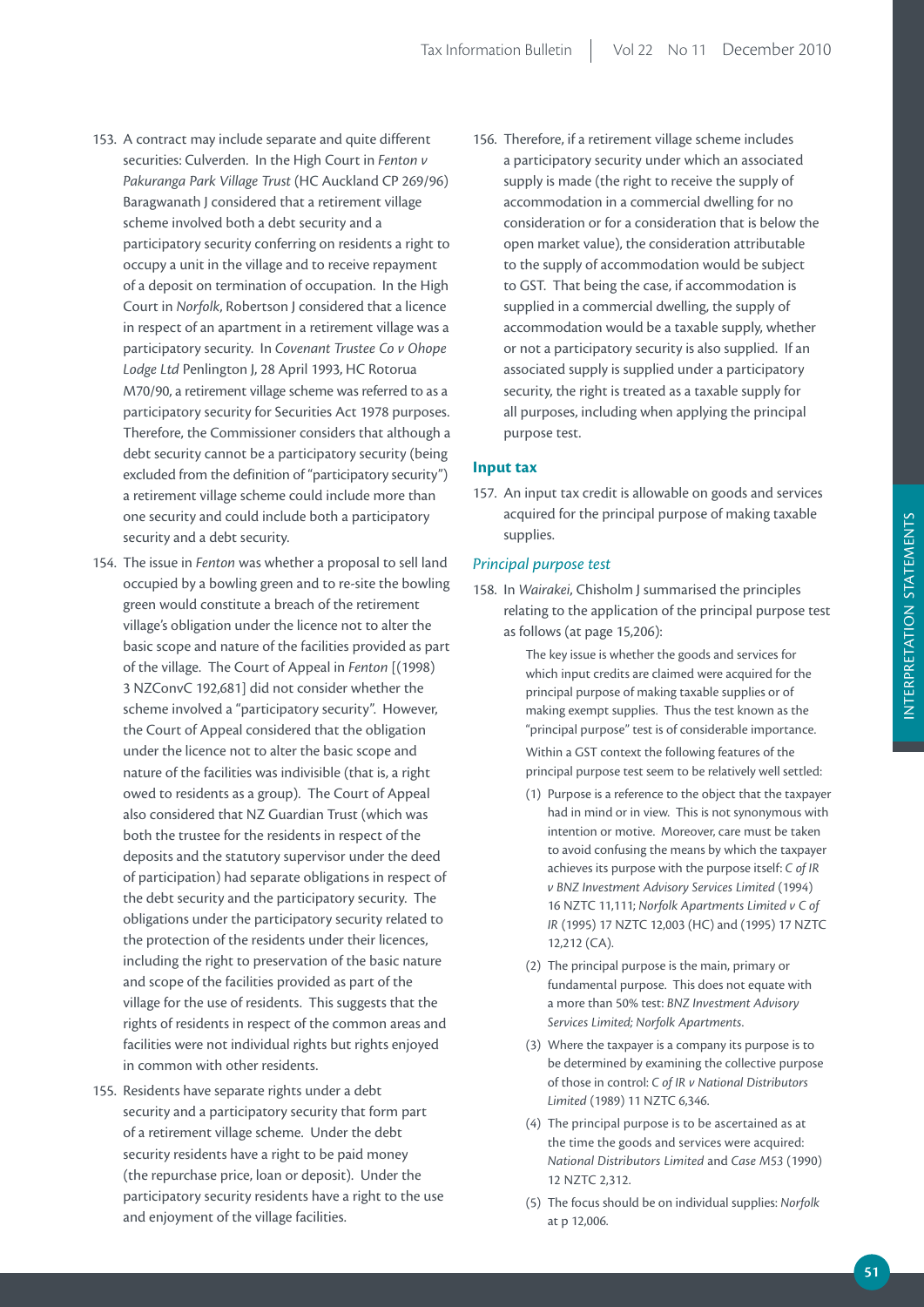159. Therefore, the application of the principal purpose test requires the relevant supply to be identified and the principal purpose for which the supply was acquired to be determined.

### *Identifying the supply*

- 160. In *Wairakei*, Chisholm J applied the principal purpose test separately in respect of the studio units, which were part of a single building, and detached villas (including the land on which these buildings stood). The supply of the villas (which were separate capital assets from the building containing the studio units) was a separate supply from the studio units.
- 161. In *Norfolk*, the court did not accept that the principal purpose test should be applied separately to the common areas and facilities in the village. The retirement village in *Norfolk* included an apartment building surrounded by landscaped grounds. The common areas and facilities were leased to a related company, which supplied the right to use and enjoy the common areas to residents. Rental was paid to *Norfolk* by the related company for the common areas and facilities. It was accepted that the apartments in the village were dwellings. *Norfolk* argued that twothirds of the land (the common areas and facilities) was not used for the construction of the apartment building and that the supply of the common areas and facilities was a taxable supply; therefore, on an area basis the principal purpose was for making taxable supplies. The court rejected this argument.
- 162. In the High Court in *Norfolk*, Robertson J considered that as the ratios of density and development were dictated by resource management requirements, the percentages of actual use did not provide helpful evidence as to the principal purpose for acquisition of the land and construction of the development. The principal purpose of the development was the accommodation (an exempt supply). The use of the common areas was essential to the enjoyment of the apartments. Access to the apartments could be obtained only through part of the common areas. The right to use the common areas and facilities was an appurtenance of the apartments (and, therefore, part of the dwellings in the village). Therefore, the common areas and facilities were acquired for the principal purpose of making exempt supplies.
- 163. The Court of Appeal in *Norfolk* noted that the supply of accommodation was central to the concept of a retirement village and, as the common areas and facilities were ancillary to the apartment building, the only conclusion that could be reached was that Norfolk's principal purpose in acquiring the land and

entering into the construction contract was to provide accommodation in dwellings. The court considered that even if the taxpayer had made two supplies (the supply of the dwellings and the supply of the common areas and facilities under the lease to the related company), as the rights of residents relating to the common areas were appurtenances to the dwellings, the right to use the common areas and facilities was part of the supply of accommodation. The Court of Appeal said (at page 12,215):

It is unconvincing for Norfolk to assert that its principal purpose can be seen from the fact that about twothirds of the land was not required to be utilised for the erection of the apartment building itself. (It points out also that some of the space within the building is common area.) A glance at the site plan showing the substantial apartment building centrally positioned on the land and the balance of the property depicted as developed for gardens, driveway, paths and other facilities which are obviously ancillary to the building is sufficient to dispose of the argument. Norfolk may now wish to say that its principal purpose was to provide a package for the residents of the retirement village but common sense suggests that what must have been uppermost in the minds of the Tuke family was the supply of the apartments (the dwellings), for without them the project would simply not exist. They are obviously central to the concept of a retirement village. The only conclusion which can sensibly be reached is that Norfolk's principal purpose in acquiring the land and entering into the construction contract was to be able to provide accommodation in dwellings situated within a retirement village by way of licences to occupy. That is an exempt supply. It follows that the goods and services acquired by Norfolk were not acquired for the principal purpose of making taxable supplies and that no input tax deduction is available.

Even if the conclusion had been that there were two proposed supplies, one of the dwellings and the other, under the lease, of the common areas and the facilities upon them, *Norfolk* still faced another insuperable difficulty in its argument that the purpose relating to the common areas was the principal purpose. That is because the definition of "dwelling" means not only the building or premises but also "any appurtenances belonging thereto and enjoyed with it". In our view the common areas and the facilities upon them, the use and enjoyment of which is promised to the residents of the dwellings in the occupation licences, are appurtenances to the dwellings.

164. If the principal purpose test is satisfied in respect of a supply of goods and services, a full input tax credit is allowed: *CIR v Coveney* (1994) 16 NZTC 11,329 (HC); (1995) 17 NZTC 12,193 (CA). In *Coveney* the court rejected the Commissioner's argument that the legislation contemplates apportionment of the input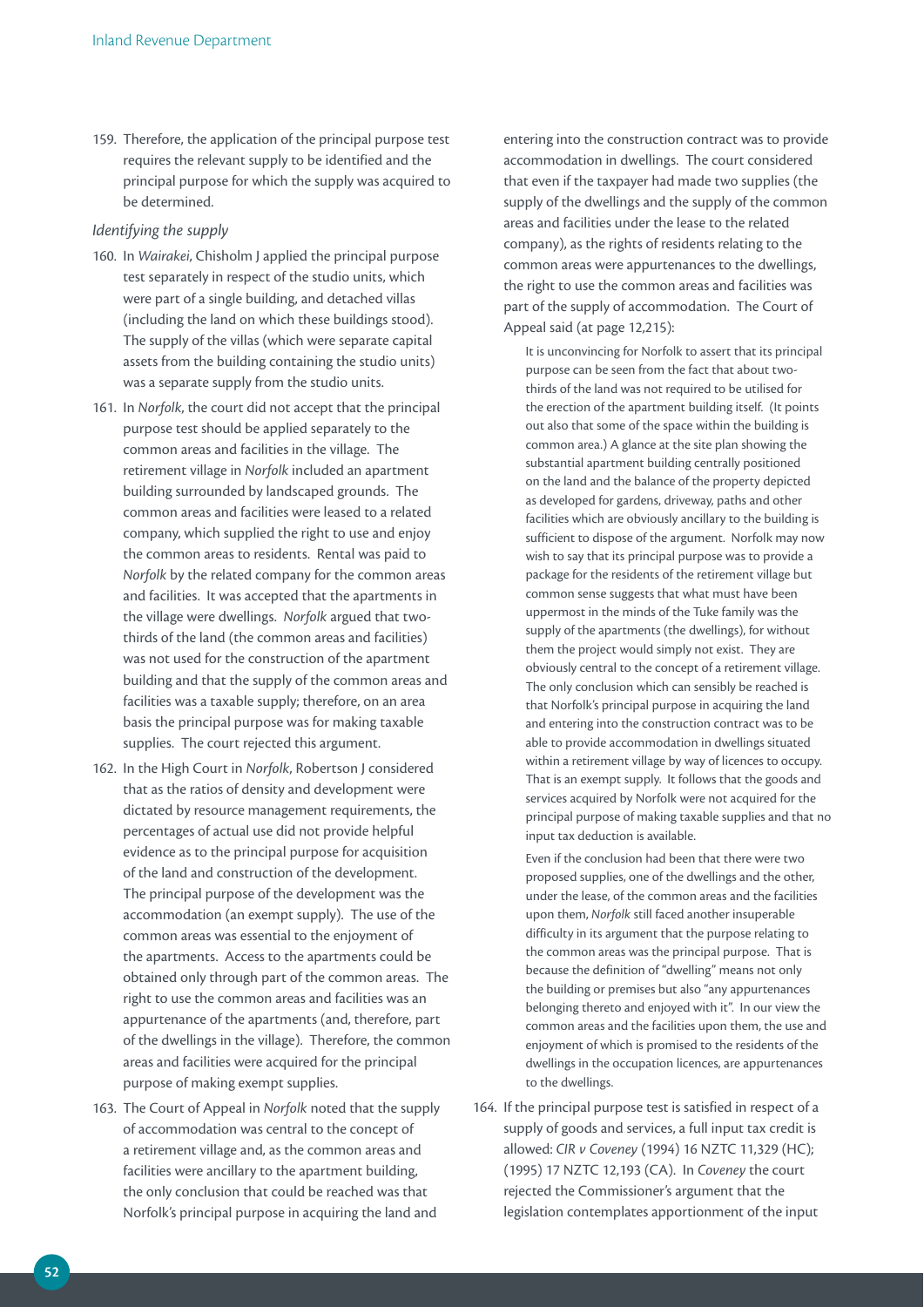tax credit on a supply of goods and services. In *Case S56* (1996) 17 NZTC 7,361 Judge Barber commented that *Coveney* made it clear that if the principal purpose test is satisfied, a full input tax credit is allowed on goods and services. *Case Z12* (2009) 24 NZTC 14,142 confirms that under the principal purpose test an input tax credit is allowed on an all or nothing basis.

165. Generally the development of a retirement village involves the purchase of bare land and the construction of a retirement village complex on the land. Land acquired for the purpose of a retirement village development under a single transaction is a single supply of a single property. The individual goods and services that go into the construction and development of a retirement village acquired under separate transactions are separate supplies. However, if the principal purpose test is satisfied in respect of the asset or assets produced using these individual supplies, the principal purpose test would be satisfied in respect of the individual supplies that go into a retirement village development. Areas of a Community Centre such as a kitchen or dining room that are used exclusively for the purpose of making taxable supplies are not a supply that is separate from the supply of the Community Centre as a whole. The principal purpose test is to be applied to the Community Centre as a whole.

166. The Commissioner considers that:

- Where a retirement village includes both dwellings and a commercial dwelling, the dwellings and the commercial dwelling are treated as separate supplies. The villas and the studio apartments are treated as separate supplies because the effect of paragraph (f) is that dwellings within a retirement village are notionally severed from the remainder of a retirement village complex: *Wairakei*.
- The principal purpose test is not applied separately in respect of the common areas and facilities, roading, landscaping, lighting and other similar infrastructure costs or separately to areas within a community centre. As the supply of the right to use the common areas and facilities is part of the supply of units in a retirement village, whether the principal purpose test is satisfied in respect of the common areas and facilities depends on whether the retirement village principally supplies exempt supplies of accommodation or taxable supplies of accommodation and other services. The right to use the common areas and facilities is granted to residents of both dwellings and a commercial dwelling within a retirement village complex.

Therefore, it is not possible to argue that the parts of the common areas and facilities that are immediately adjacent to the commercial dwelling part of a retirement village were acquired for the principal purpose of making taxable supplies in a commercial dwelling in the village. Areas within a community centre such as the kitchen, dining room and nursing station that are used exclusively for the purpose of making taxable supplies are not a separate supply. The principal purpose test is to be applied to a supply as a whole.

### *Determining the principal purpose*

- 167. The principal purpose is to be determined at the time of acquisition. In determining the principal purpose all relevant circumstances (including objective and subjective matters) are to be considered. Both immediate and long-term or ultimate purposes that would be fulfilled in the future may be relevant in determining the principal purpose. In *Wairakei*, Chisholm J did not accept that a long-term or ultimate objective or purpose was necessarily irrelevant and that only the immediate object or purpose should be taken into account in determining the principal purpose. The court considered that although the principal purpose for which goods or services were acquired is to be ascertained at the time of acquisition, purposes that would be fulfilled in the future may, in some cases, be relevant in determining the principal purpose.
- 168. The principal purpose could be satisfied although no taxable supplies have been made in the period in which goods or services were acquired. However, there must be objective factors to support the taxpayer's stated intention. In the retirement village context it would be necessary to have regard to matters such as the nature of the development permitted by the resource consent, the disclosure statement required to be provided to prospective residents under the Retirement Villages Act 2003 and the form of the occupation right agreement intended to be entered into with residents.
- 169. *Norfolk* and *Wairakei* suggest that as the central purpose of a retirement village is the supply of accommodation, the nature of the supply of accommodation supplied will normally determine whether land acquired and construction contracts entered into for the development of a retirement village were for the principal purpose of making taxable supplies. The supply of the common areas and facilities is ancillary to the supply of accommodation, which is the fundamental purpose of a retirement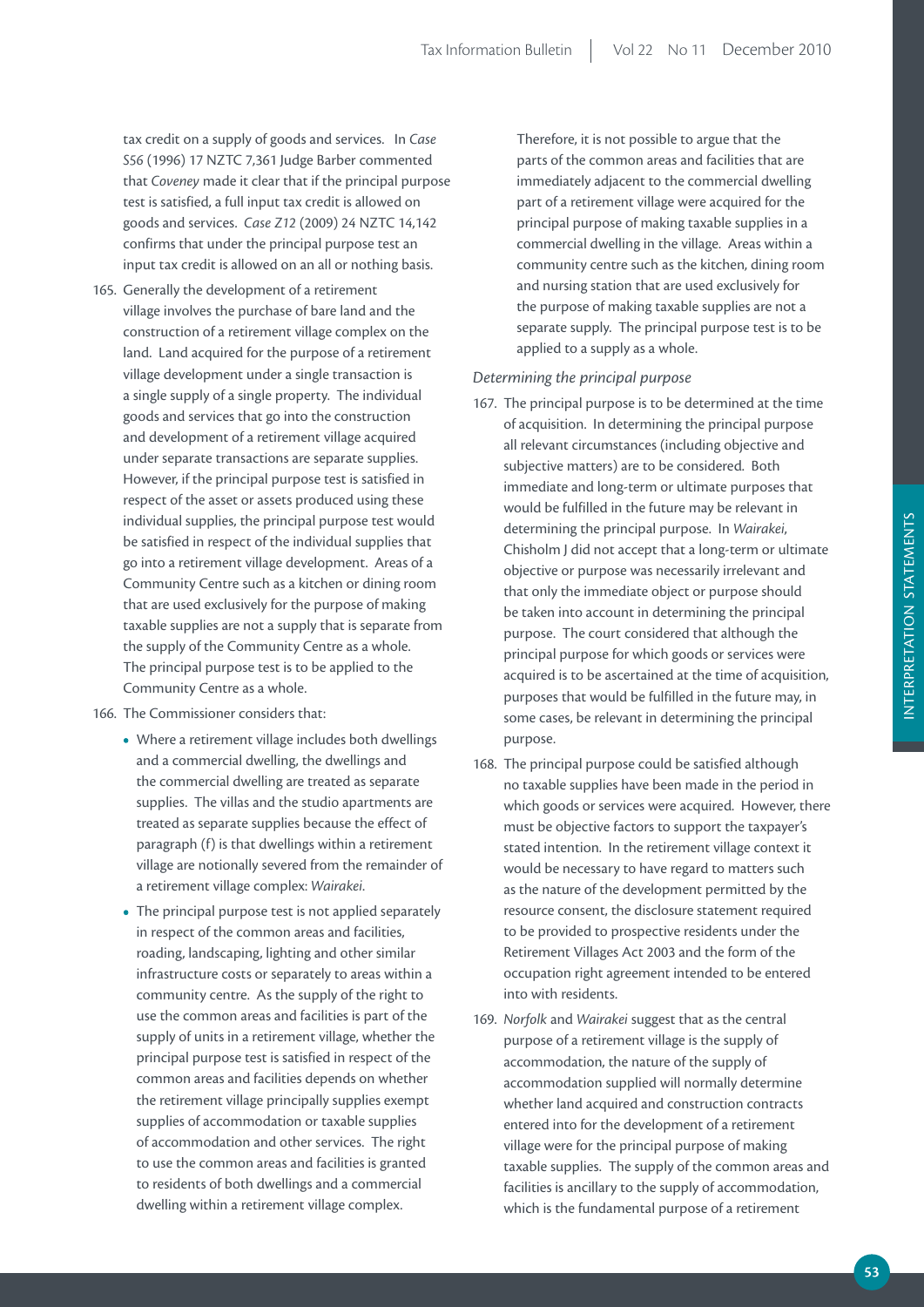village. Therefore, whether the supply of the right to use the common areas and facilities is a taxable supply depends on the nature of the supply of accommodation.

- 170. At the time that land is acquired, development plans may not be finalised. However, the principal purpose at the time of acquisition is to be ascertained. Whether the principal purpose test is satisfied in respect of land acquired for the purpose of a retirement village development depends on whether the intended use of the land is principally for the purpose of making taxable supplies (the supply of accommodation in a commercial dwelling, the supply of care or other personal services). Both subjective and objective factors are relevant in determining the principal purpose: *Wairakei*. Therefore, there must be objective evidence of the intended use of the land (such as planning applications, feasibility studies and preliminary designs).
- 171. A building could include both dwellings and commercial dwellings. In applying the principal purpose test to such a building, it is necessary to consider whether on an area basis the building is used principally for the purpose of making taxable supplies. The use or intended use to which a building is put is relevant evidence of the principal purpose in acquiring the building and may be determinative of the principal purpose: *Case S16* (1995) 17 NZTC 7,123. Overhead costs relate to goods and services that may not be directly used in making particular supplies. It is appropriate to assess the principal purpose for which overhead costs are incurred on the basis of the ratio of taxable supplies to exempt supplies (the turnover method). However, it is not necessary to use the turnover method to determine the principal purpose for acquiring a building as it is possible to identify the use or uses to which the building is put. Determining the principal purpose on the basis of the ratio of residents in the dwelling and commercial dwelling areas of a building may not give a true picture of the principal purpose for which a building was acquired. There may be more residents in the commercial dwelling part of a building but the dwellings could occupy more of the building on an area basis. It may be necessary to ascertain the principal purpose before a building is occupied. Therefore, the Commissioner considers that the principal purpose in acquiring a building is to be determined on the basis of the use or intended use of the building.

### *Input tax adjustments*

- 172. If the principal purpose test is not satisfied in respect of a supply of goods or services, an input tax adjustment may be allowable to the extent that the goods or services are applied for the purpose of making taxable supplies if:
	- the goods or services were acquired on or after 1 October 1986; and
	- **•**  GST was charged on the supply of the goods or services; or
	- the goods are secondhand goods that have always been situated in New Zealand and were acquired by way of sale: section 21E.

 The input tax adjustment is based on the lesser of the cost of the goods and services or the open market value of the goods and services: section 21F.

- 173. If the principal purpose is not satisfied in respect of goods and services, an input tax adjustment must be allowed to the extent that such goods and services are applied in any taxable period for a purpose of making taxable supplies, based on the lesser of the:
	- **•**  cost of the goods and services; or
	- open market value of the goods and services.
- 174. The term "applied" has a wider meaning than "used". In *Case N13* (1991) 13 NZTC 3,105, 3,113 Judge Bathgate considered that "applied" meant "put to the use of" and that goods and services may be applied in an active or passive manner pending their supply. In *Case N22* (1991) 13 NZTC 3,187, 3,193-3,194 Judge Bathgate said that "use" meant "direct, physical involvement or use" while "apply" meant "put to practical use". In *Case N31* (1991) 13 NZTC 2,377, 3,279 Judge Bathgate considered that "used" may have a physical connotation while the application of property may be a more passive concept. In practice, it may be difficult to distinguish between the use and application of a property. A property could be used in a passive way (including when an owner obtains some advantage from the property without doing anything to it): *Sloss v Sloss* (1989) 5 FRNZ 148. In *CIR v Lundy Family Trust* (2006) 22 NZTC 19,738 the Court of Appeal considered that properties acquired for the purpose of sale and rented for residential purposes pending their sale were used and applied for both taxable purposes and exempt purposes. The properties continued to be part of the taxpayer's trading stock and remained on the market. At the same time the properties were dedicated to use (applied) for both residential rental purposes and taxable purposes: see para 41 and 43. Some act by the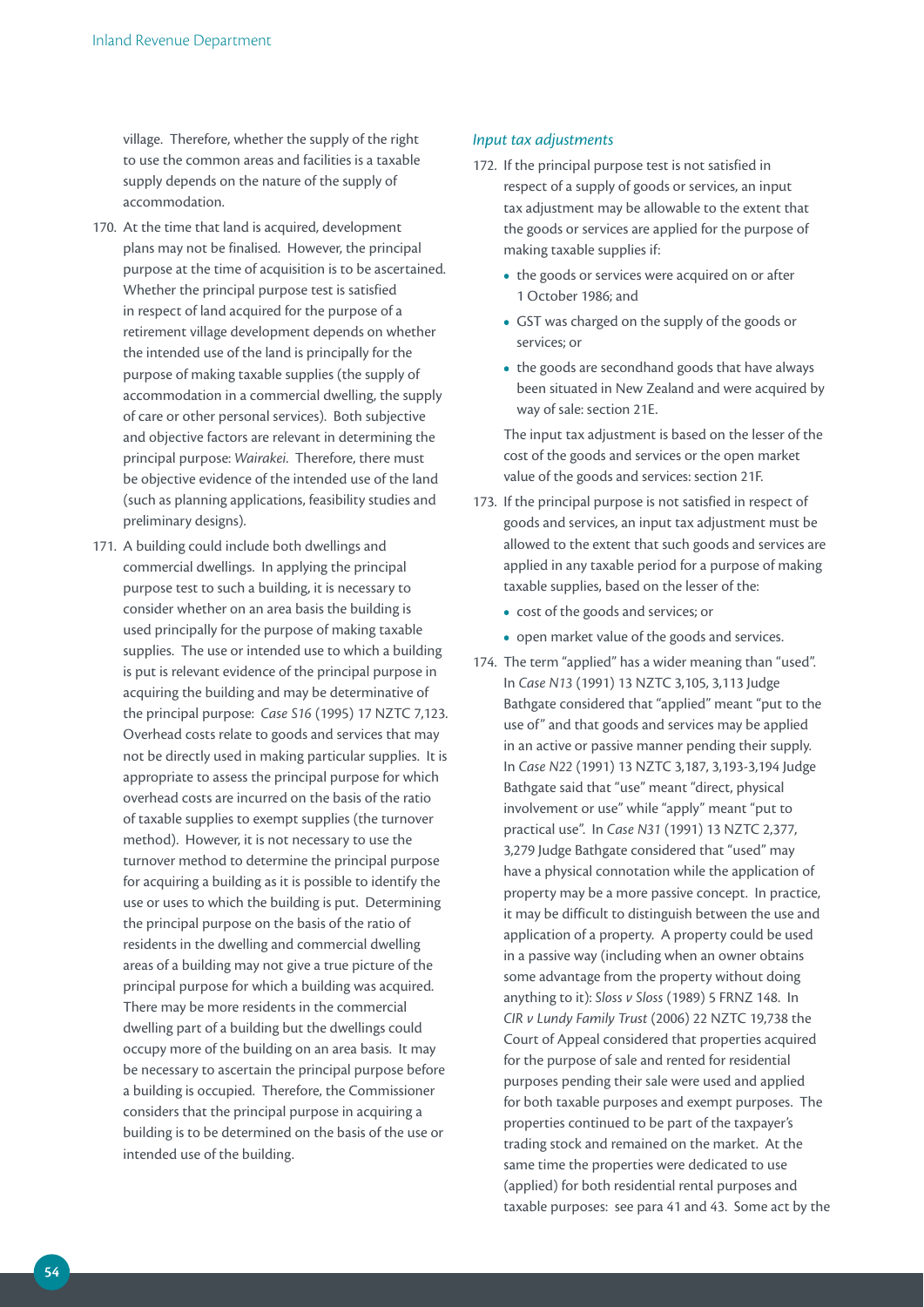taxpayer would be necessary to establish that goods and services had been applied for a particular purpose.

- 175. The extent to which goods and services are applied for the purpose of exempt supplies is to be determined either according to the actual use of goods and services or by using the formula in section 21A(2), which determines the proportion of the turnover attributable to taxable supplies. Any method that is used must ensure that the allocated amounts are fair and reasonable: section 21A(1)(b) and (3). An input tax adjustment is intended to reflect the extent of the taxable use of a good or service acquired and the adoption of some measure that is a fair and reasonable approximation of the actual use is required. Measures based on distance travelled, time spent, the numbers of transactions of particular types, area used for different activities and the actual use of goods or services usually give an accurate estimate of how a good is intended to be used or is used. Indirect estimation methods may be appropriate where there are overhead expenses that are not directly referable to particular supplies. Indirect methods that may be used are based on turnover or profit.
- 176. Taxpayers have an option of making input tax adjustments on a periodic or an annual basis. Section 21G(1) says that the input tax adjustment is to be allowed in either of the following:
	- In each taxable period in which the goods and services are applied for the purpose of making taxable supplies.
	- In each year in which the goods and services are applied for a purpose of making taxable supplies. (However, if an annual deduction is made, the amount of the deduction made in any subsequent period must be reduced by the amount of the deductions made in any earlier period).
- 177. A one-off adjustment is allowable in the following circumstances:
	- If the goods are capital assets with a cost of less than \$18,000, a one-off deduction may be made in the taxable period during which the goods are applied for a purpose of making taxable supplies: section 21G(1A).
	- If goods and services costing more than \$18,000 are wholly applied for the purpose of making taxable supplies and the Commissioner allows a single deduction to be made, a one off deduction may be made in the taxable period in which such goods and services are wholly applied for the purpose of making taxable supplies: section 21H(1).
- 178. "Capital asset" is not defined in the legislation. The GST Act does not distinguish between capital and revenue. "Capital asset" is an income tax concept. For income tax purposes capital assets are acquired for retention and use in carrying on a business while revenue assets are assets that are acquired for sale: *Sun Newspaper Ltd and Associated Newspapers Ltd v Federal Commissioner of Taxation* (1939) 61 CLR 337; *Duff v CIR* (1982) 5 NZTC 61,131; *CIR v McKenzies New Zealand Ltd* (1988) 10 NZTC 5,233. In the GST context in *Case K55* (1988) 10 NZTC 453 Judge Bathgate accepted that a car that was used in carrying on the taxpayer's sheepfarming activity was a capital asset. The Commissioner considers that for GST purposes, a capital asset is an asset that is acquired for retention and use in carrying on a taxable activity whereas revenue assets are acquired for sale.
- 179. In some circumstances, it may be necessary to consider whether an item is a separate asset. The Interpretation Statement on *Residential Rental Properties – depreciation of items of depreciable property* provides some guidance as to the matters to be considered in determining whether an item is a separate asset, although the Interpretation Statement considers this issue only in relation to residential rental properties.

# *Common areas and facilities*

- 180. A retirement village may include a commercial dwelling or dwellings. Residents of both dwellings and commercial dwellings in the village have the right to use the common areas and facilities. A community centre may also include areas such as kitchens, restaurants and nurses' workstations that are used solely for the provision of taxable services.
- 181. The Commissioner considers that to the extent that part of a community centre (such as kitchens, restaurants and nursing stations) is used for the preparation and provision of meals and the provision of nursing care, such an area would be used and applied solely for the making of taxable supplies. Therefore, an input tax adjustment would be allowable under section 21F based on the lesser of the cost or market value attributable to that part of the community centre that is exclusively used for the making of taxable supplies (the supply of meals and nursing services).
- 182. The Commissioner also considers that, to the extent that the right to use the common areas and community facilities is made available for the use of residents of a commercial dwelling in a retirement village, the common areas and community facilities would be applied for the purpose of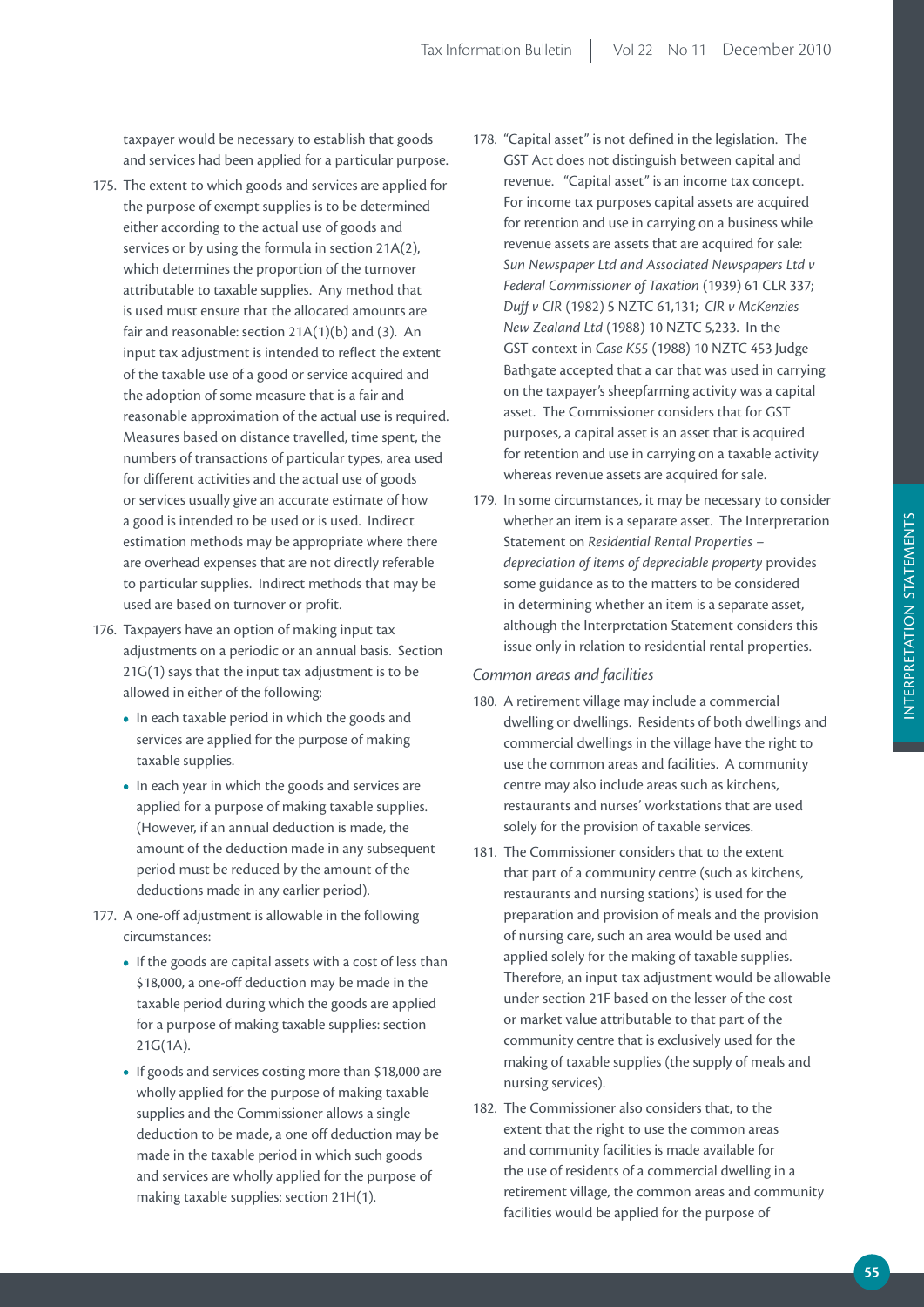making taxable supplies. Such common areas and community facilities will also be applied for the purpose of making exempt supplies if residents of dwellings in the retirement village (parts of the village to which paragraph (f) of the definition of "commercial dwelling" applies) also have the right to use these areas. The Commissioner considers that an apportionment based on the proportion of commercial dwellings to dwellings (that is, the number of units that are commercial dwellings relative to the number of units that are dwellings) in the retirement village would be fair and reasonable and would reflect the use of the common areas and facilities for both taxable and exempt supplies to all residents.

- 183. If the cost of the capital assets that make up the common areas and facilities (including land, buildings, roading, landscaping and lighting) exceeds \$18,000 (as is likely), a one-off input tax adjustment would not be permitted. A building that is a separate physical structure constitutes a capital asset separate from the other assets that make up a retirement village complex. The Commissioner considers that it is unlikely that separate paths and roads within a retirement village complex constitute separate capital assets for the purpose of section 21G(1A). The fact that paths and roads may have been constructed at different times is not determinative. The roads and paths in a retirement village form a network for vehicle and pedestrian travel within a retirement village and in and out of the complex and function together as part of that network.
- 184. Therefore, the Commissioner considers that a one-off input tax adjustment would generally not be allowable in respect of a community centre (or other building) or in respect of parts of the common areas such as paths, roads and infrastructure costs that are applied for both taxable and exempt supplies.
- 185. The input tax adjustment is based on the lesser of the cost and the market value of the common areas and facilities. The cost of the goods and services means their acquisition cost: *Lundy*. In *Lundy*, the court accepted that the cost of land and buildings (which were used for both taxable and exempt supplies over more than one taxable period) in each taxable period was to be determined on the basis of the depreciation rate. The cost of the common areas and the community centre includes the cost of the land within the common areas and the land on which a community centre is constructed, the cost of constructing the community centre, roads and footpaths and landscaping. Therefore, the cost of

the common areas and community centres in each taxable period would be depreciation on the land and buildings comprised in the common areas and community centre.

### *Dwellings*

- 186. The Commissioner does not consider that dwellings in a retirement village (being parts of the village to which paragraph (f) of the definition of "commercial dwelling" applies) would be applied for the purpose of making taxable supplies merely because taxable supplies such as nursing, meals and cleaning services are provided there. Dwellings would not be applied for the purpose of making taxable supplies merely because taxable supplies that have no relationship with the dwellings are provided to residents in the dwellings. Dwellings are not applied (used) for the provision of a cleaning service; the cleaning service is something that is done to the dwelling.
- 187. The Commissioner also does not accept that the dwellings in a retirement village are applied for the purpose of making taxable supplies where the dwellings provide a catchment for the remainder of the village. Although it is likely that residents in a retirement village will require more care as they age and a retirement village may anticipate that residents would transfer from dwellings to a serviced apartment or rest home in the same village, there is no obligation on residents to do so. While dwellings are occupied as dwellings, they are applied solely for the purpose of making exempt supplies.

### *Output tax adjustments*

- 188. An output tax adjustment would be required in respect of goods and services acquired for the principal purpose of making taxable supplies and that are applied for another purpose. Section 21C requires output tax adjustments to be made at one of the following times:
	- In the first taxable period in which goods and services are applied for a purpose other than that of making taxable supplies. If a taxpayer makes an output tax adjustment in that period, the taxpayer is required to make further output tax adjustments to reflect further changes of use of 20 percent or more.
	- In each taxable period in which goods and services are applied for a purpose other than that of making taxable supplies.
	- **•**  In each year in which goods and services are applied for a purpose other than that of making taxable supplies.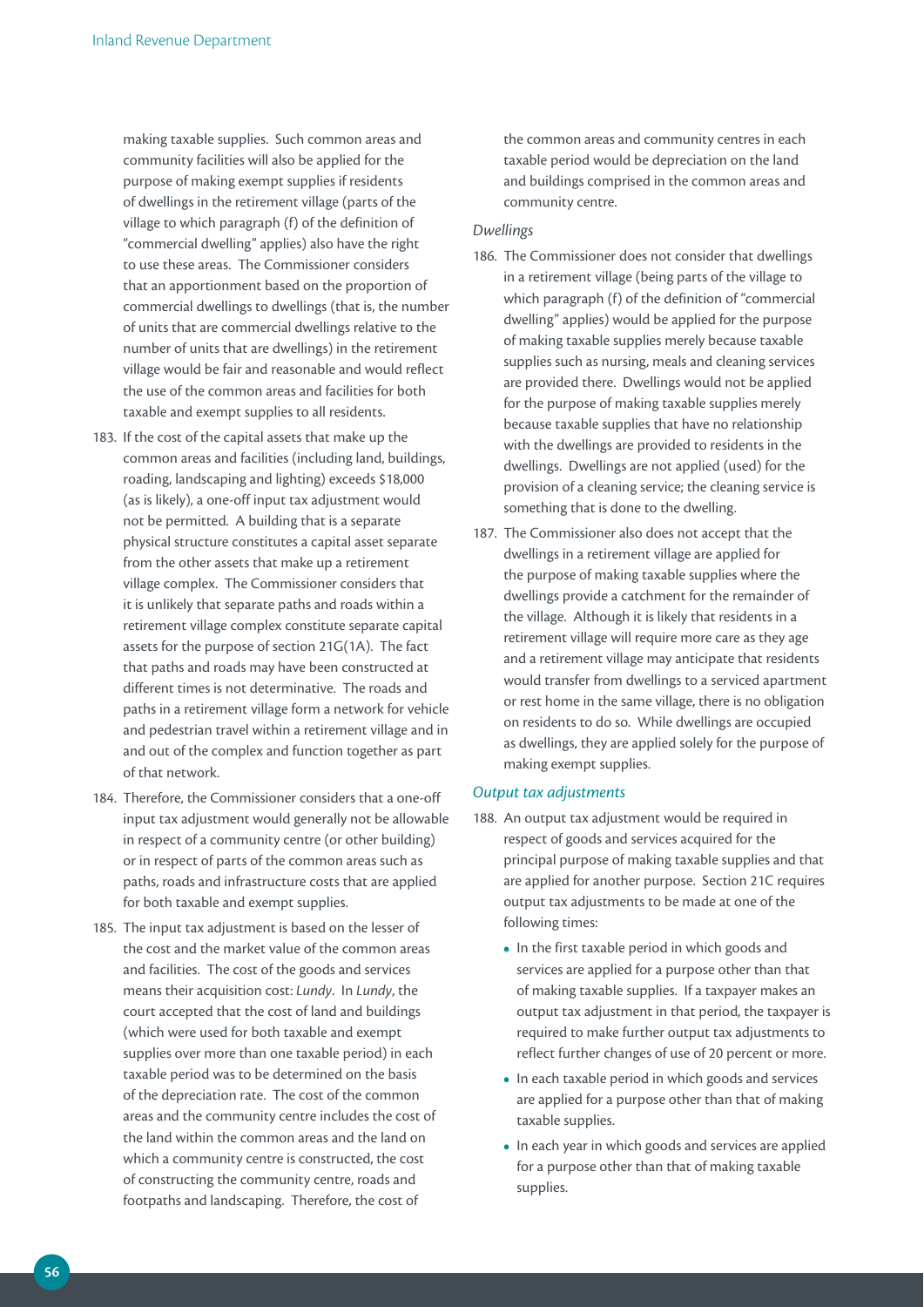- 189. Goods and services would be "applied" for a particular purpose if they are allocated for a particular purpose. Therefore, land or other goods or services acquired for the principal purpose of making taxable supplies could be "applied" for a non-taxable purpose before it is actually used for a non-taxable purpose. The Commissioner considers that land acquired for the purpose of making taxable supplies would be applied (dedicated to use) for the purpose of making exempt supplies if the land has been surveyed and an identifiable area of land has been allocated for the construction of dwellings where exempt supplies of accommodation will be made. The area is also used for the purpose of making exempt supplies in the sense that an advantage is obtained from holding the land for use in making exempt supplies.
- 190. The Commissioner considers that land, buildings and other assets in a retirement village are not used or applied for the purpose of supplying debt securities. Debt securities are issued to finance the development of retirement villages. Hence, the objective of supplying debt securities is the acquisition of buildings where exempt or taxable supplies of accommodation and other services will be made.
- 191. Taxpayers have an option of making an output tax adjustment in the first taxable period, in each taxable period or in each year in which goods and services are applied for the purpose of making taxable supplies: section 21C. The Commissioner considers that land or a building would be applied for the purpose of making exempt supplies of accommodation when a particular area of the land or a building is allocated for that purpose and the land or a building would continue to be applied for the purpose of making exempt supplies while they continue to be used for that purpose.
- 192. Section 21A specifies the methods for calculating the extent of the application for a non-taxable purpose. The output tax adjustment is based on the lesser of the cost of the goods and services or the open market value of the supply: section 10(8). "Cost" means the acquisition cost: *Lundy*.

# **Examples**

193. It is not possible to provide examples relating to every factual situation that may arise in respect of supplies made or received by retirement villages. The following examples are intended to provide guidance on common situations.

# **Example 1**

- 194. RV Ltd is building a retirement village. The village will include a block of 50 apartments and 200 stand-alone villas, roads, landscaped gardens and a community centre, including a lounge, kitchen, dining room, nursing station, library, theatre and bowling green. The cost of the common areas and facilities amounted to \$2 million.
- 195. A licence in respect of an apartment or villa is granted to residents. Under the licence, residents have a right to use the common areas and facilities. Residents are required to pay an up-front facilities fee of \$50,000 and are required to make an interestfree loan of \$250,000. The facilities fee accrues to RV Ltd at the rate of \$10,000 per year over five years. The loan is repaid when residents leave the village. Residents of apartments are required to pay a weekly fee for accommodation and care services (including the provision of meals and linen, the cleaning of their room or apartment, and the provision of activities and outings and nursing services). Residents of the villas are required to pay a lower weekly fee for the right to use the common areas and facilities but are not required to pay for and receive care services. If residents of the villas require any additional services such as meals or nursing services, an additional charge is payable.
- 196. As the consideration that residents of the apartments are required to pay in order to be entitled to the supply of accommodation is for both accommodation and other services, the apartments are a commercial dwelling. The supply of accommodation and care services in the apartments is a taxable supply for which the consideration is the facilities fee and the weekly fees. GST is chargeable on the facilities fee and the weekly fees paid by residents of the apartment.
- 197. The villas are dwellings as the consideration that residents must pay in order to be entitled to the supply of accommodation relates solely to the supply of accommodation including the right to use the common areas and facilities, which is an appurtenance of the dwellings and is, therefore, part of the dwellings. The supply of accommodation in the villas under the licence is an exempt supply. GST is not chargeable on the payments made by residents of the villas, except additional payments for the supply of meals or care services made at the request of residents.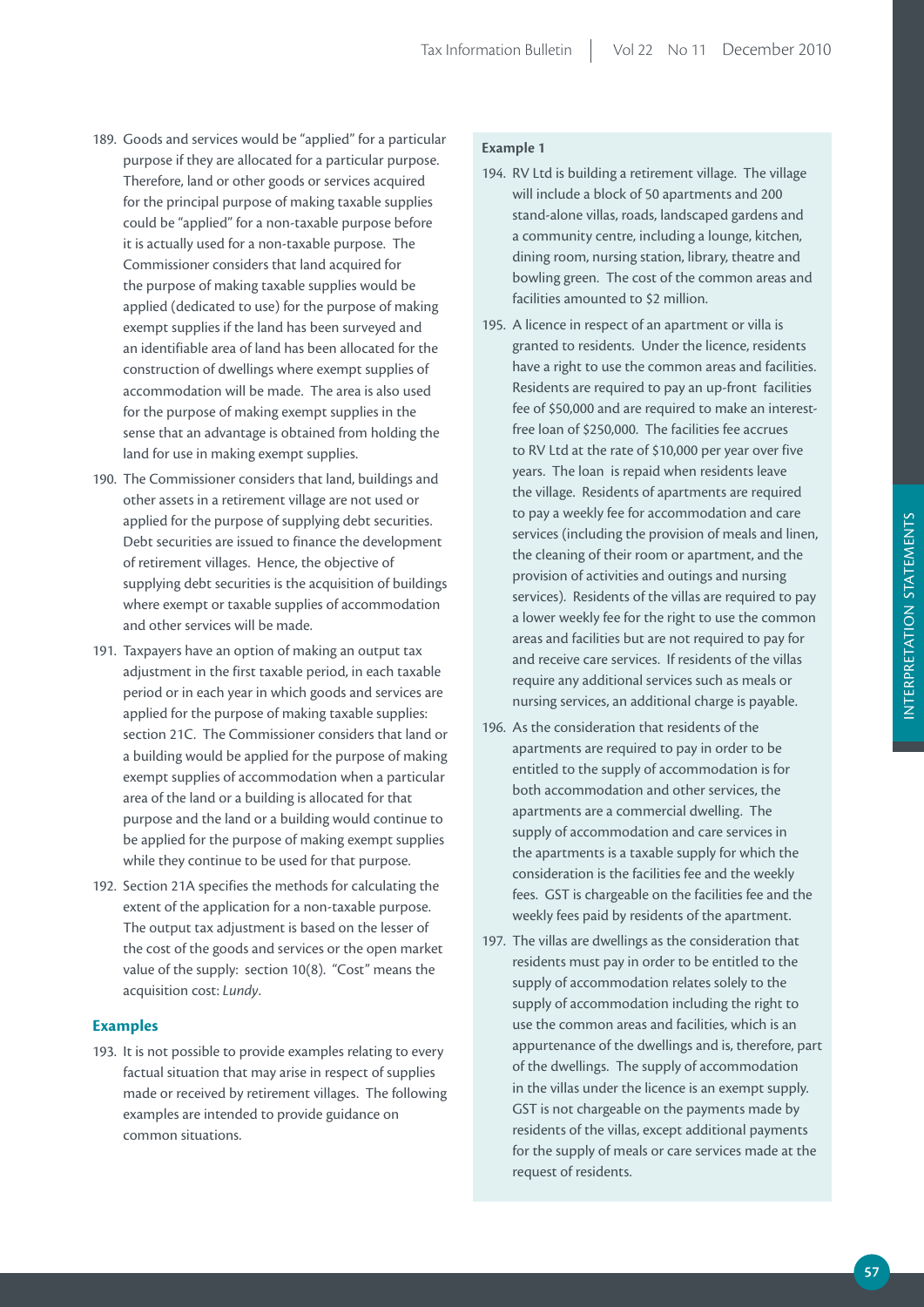- 198. RV Ltd is entitled to an input tax credit for goods and services acquired for the purpose of constructing the apartments (including the land on which they stand). An input tax credit is not allowable in respect of goods and services acquired for the purpose of constructing the villas as they are acquired for the principal purpose of making exempt supplies of accommodation.
- 199. The principal purpose test is not satisfied in respect of the common areas and facilities as the village largely consists of dwellings (the villas). A one-off adjustment is not allowable as the common areas and facilities are a capital asset that cost more than \$18,000. As the cost of the common areas and facilities is less than their market value, periodic input tax adjustments would be calculated on the basis of the depreciation rate relating to the land and building comprised in the common areas and facilities in the following manner:
	- **•**  As the kitchen, dining room and nursing station will be exclusively applied to the making of taxable supplies (the supply of meals and nursing services), an input tax adjustment would be allowable on the basis of the depreciation rate relating to the land and building comprised in these areas. The retirement village has an option of making an input tax adjustment in the first taxable period, in each taxable period or in each year in which the kitchen, dining room and nursing station are applied for making taxable supplies. The first taxable period in which the kitchen, dining room and nursing station are applied for the purpose of making taxable supplies is the period in which it is determined that specific areas of the building will be allocated for the purpose of the kitchen, dining room and nursing station and the kitchen, dining room and nursing station will continue to be applied for the purpose of making taxable supplies while they continue to be used for that purpose.
	- **•**  As the remainder of the common areas and facilities will be available for the use of residents of both the commercial dwelling part of the village and residents of dwellings in the village, they are applied both for taxable supplies and exempt supplies. The commercial dwelling part of the village represents 20 percent of the village. An input tax adjustment based on 20 percent of the depreciation rate attributable to the

remainder of the common areas and facilities would be allowable in each taxable period. (In this example, the amount of the input tax adjustments has been calculated on the basis of the ratio of dwellings to commercial dwellings in the retirement village. However, another method of calculating an input tax adjustment would be acceptable provided it results in fair and reasonable amounts.)

# **Example 2**

- 200. ABC Ltd owns and operates a retirement village that comprises an apartment building that includes garages, a library, theatre, kitchen, dining room and nursing station and is surrounded by gardens, paths and driveways.
- 201. A lease for life in respect of a resident's apartment and a garage in the basement of the building, together with a right to use the common areas and facilities of the village, is granted to residents. Residents are required to pay an entry payment of \$300,000. On the termination of the lease, the entry payment less the following charges is repaid to residents:
	- a facilities fee of \$50,000:
	- **•**  a refurbishment charge, the amount of which depends on the period of occupation.

 Residents are also required to pay a weekly fee for the management of the village. Residents have an option of receiving meals or care services on payment of an additional charge.

202. The apartments are dwellings as the consideration payable in order to be entitled to occupy an apartment in the village (the facilities fee, the periodic charges and the refurbishment charge) relates solely to the supply of accommodation (including the right to use the common areas and facilities, which is an appurtenance of the apartments, and including management services, which are incidental or ancillary to the supply of accommodation). GST is not chargeable on the facilities fee, the periodic charges, the refurbishment charge or the entry payment as these payments are consideration for exempt supplies (the supply of accommodation in a dwelling by way of hire and the supply of a financial service). Any additional payments for the optional supply of care and other services relate to a taxable supply and are subject to GST.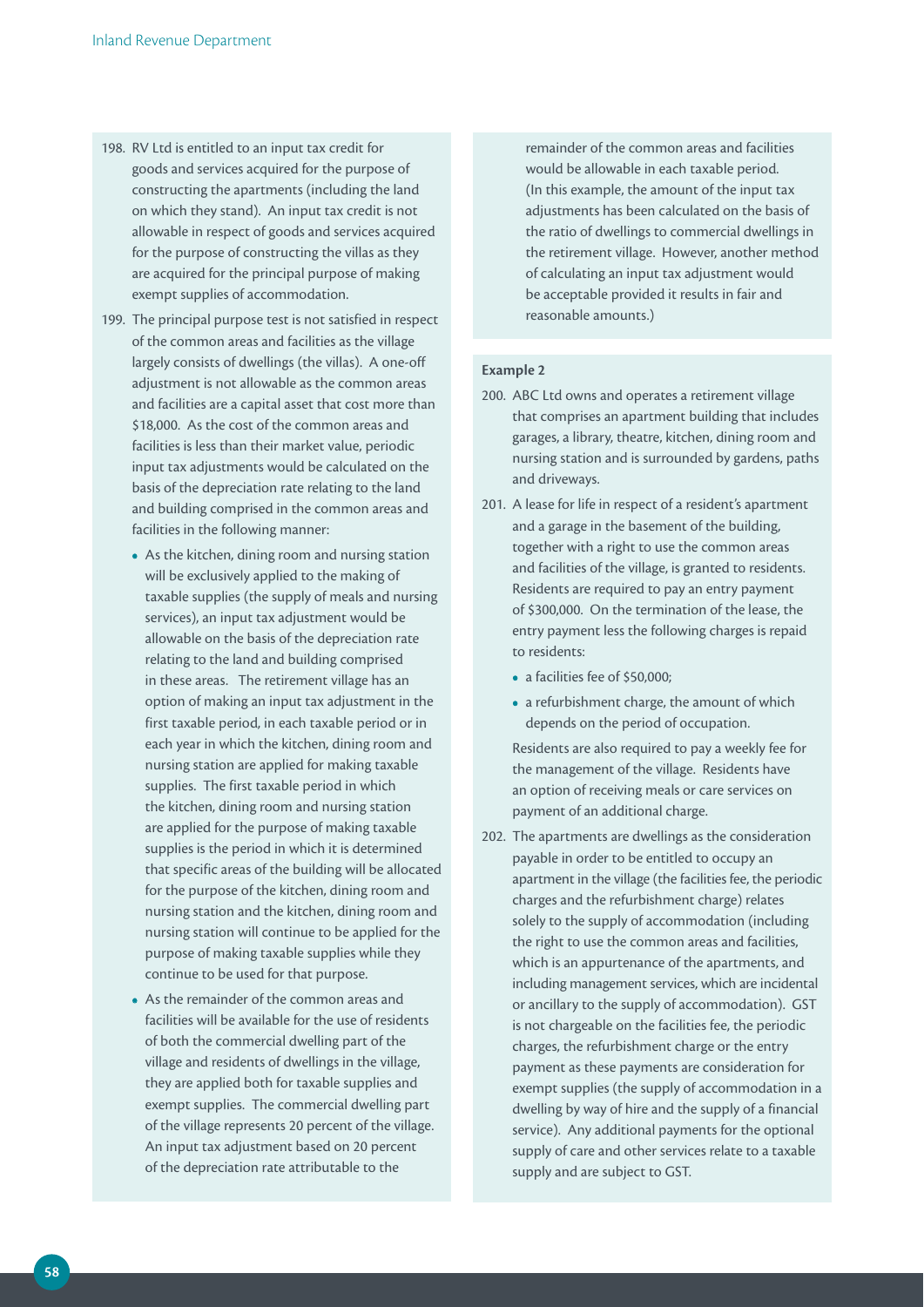203. An input tax credit is not allowable in respect of land and construction costs relating to the apartment and the common areas and facilities. However, input tax adjustments would be allowable in respect of the kitchen, dining room and nursing station. The basis for calculating and the timing of such input tax adjustments is as outlined above.

### **Example 3**

- 204. XYZ Co Ltd acquires land for the development of a rest home complex. The rest home beds are intended for residents who require a high level of care. The rest home is a commercial dwelling (para (c) of the definition of "commercial dwelling"). The supply of accommodation and care in the rest home is a taxable supply. An input tax credit is allowable on land and construction costs incurred in developing the rest home complex.
- 205. A decision is later made to expand the retirement village by the construction of 200 villas and a community centre that includes recreational facilities available to residents of the villas, a kitchen, dining room and administration areas. A licence to occupy is granted in respect of villas and serviced apartments. Residents of the villas must pay a refundable deposit of \$300,000. The deposit is refundable on termination of occupation. Residents must also pay a facilities fee of \$50,000 on termination of occupation and periodic fees. As the consideration payable by residents for the supply of accommodation relate solely to the right to occupy a villa, the villas are dwellings and the supply of accommodation in the villas is an exempt supply.
- 206. An output tax adjustment must be made as the land will be applied in part for the making of exempt supplies. As the cost of the land allocated for the purpose of the villas, the recreation facilities and other common areas to which residents have access is less than its open market value, the output tax adjustment is based on the cost of the land. The extent to which the land is applied for the purpose of making exempt supplies may be calculated on an area basis. However, the output tax adjustment may be calculated on the basis of the proportion of the turnover from the making of taxable and exempt supplies (or another method of calculation) if the method results in a fair and reasonable output tax adjustment.
- 207. The retirement village elects to make the output tax adjustment in each year in which the land is applied for the making of taxable supplies. However, the retirement village would also have been permitted to make the output tax adjustment at either of the following times:
	- in the first taxable period in which the land and common areas and facilities are applied for the making taxable supplies. The land would be applied for the purpose of making exempt supplies when it is determined that a particular area of the land would be allocated for the construction of the villas and community centre and the common areas serving the villas; or
	- in each taxable period in which the land is applied for the making of exempt supplies.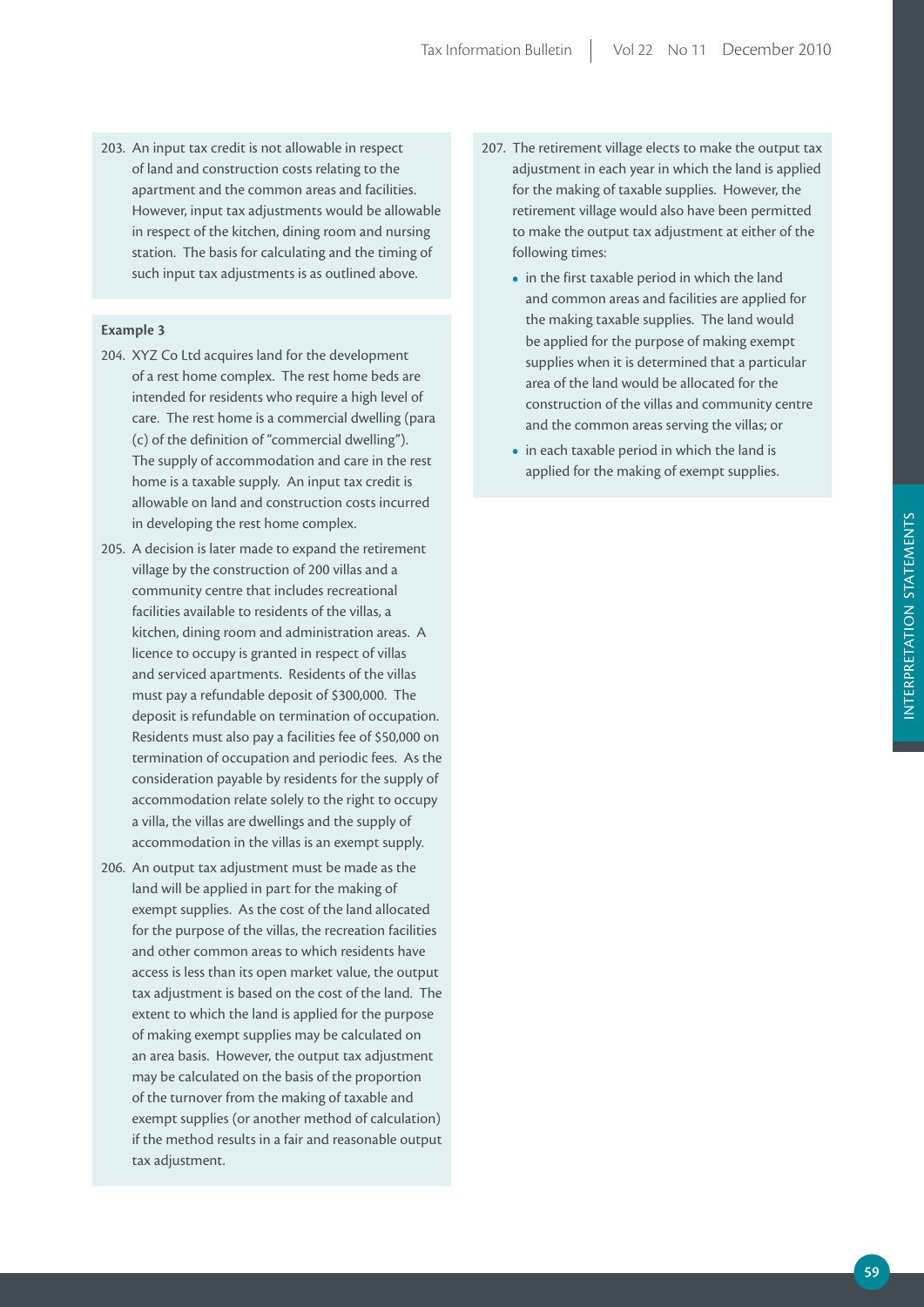# **STANDArD prACTiCE STATEmENTS**

These statements describe how the Commissioner will, in practice, exercise a discretion or deal with practical issues arising out of the administration of the Inland Revenue Acts.

# SPS 10/04: DISPUTES RESOLUTION PROCESS COMMENCED BY THE COMMISSIONER OF INLAND REVENUE

### **Introduction**

- 1. This Standard Practice Statement ("SPS") sets out the Commissioner's rights and responsibilities with a taxpayer in respect of an adjustment to an assessment when the Commissioner commences the disputes resolution process.
- 2. Unless specified otherwise, all legislative references in this SPS refer to the Tax Administration Act 1994 ("TAA").
- 3. Where a taxpayer commences the disputes resolution process, the Commissioner's practice is set out in SPS 10/05: *Disputes resolution process commenced by a taxpayer*.
- 4. The Commissioner regards this SPS as a reference guide for taxpayers and Inland Revenue officers. Where possible, Inland Revenue officers must follow the practices outlined in this SPS.
- 5. The disputes resolution process is designed to ensure that there is a full and frank communication between the parties in a structured way within strict time limits for the legislated phases of the process.
- 6. The disputes resolution process is designed to encourage an "all cards on the table" approach and the resolution of issues without the need for litigation. It aims to ensure that all the relevant evidence, facts and legal arguments are canvassed before a case proceeds to a court.
- 7. In accordance with the objectives of the disputes resolution process, the Commissioner (unless a statutory exception applies under section 89C or  $89N(1)(c)$ ) must go through the disputes resolution process before the Commissioner can issue an assessment.

# **Application**

- 8. This SPS applies from 8 November 2010 and incorporates changes made to the Commissioner's administrative practice in relation to the disputes process which were implemented by Inland Revenue on 1 April 2010.
- 9. It replaces SPS 08/01: *Disputes resolution process commenced by the Commissioner of Inland Revenue*.
- 10. We acknowledge that Inland Revenue issued an officials' issues paper entitled "Disputes: a review" in July 2010. However, the outcome of that review has yet to be finally determined. This SPS represents the law and the Commissioner's administrative practice as it currently stands. If changes to the law and/or the Commissioner's administrative practice arise out of "Disputes: a review" this SPS will be reviewed and amended to reflect those changes.

### **Background**

- 11. The tax disputes resolution procedures were introduced in accordance with the recommendations of the Richardson Committee in the *Report of the Organisational Review of the Inland Revenue Department* (April 1994) and were designed to reduce the number of disputes by:
	- (a) promoting full disclosure, and
	- (b) encouraging the prompt and efficient resolution of tax disputes, and
	- (c) promoting the early identification of issues, and
	- (d) improving the accuracy of decisions.
- 12. The disputes resolution process ensures that there is a full and frank communication between the parties in a structured way within strict time limits for the legislated phases of the process.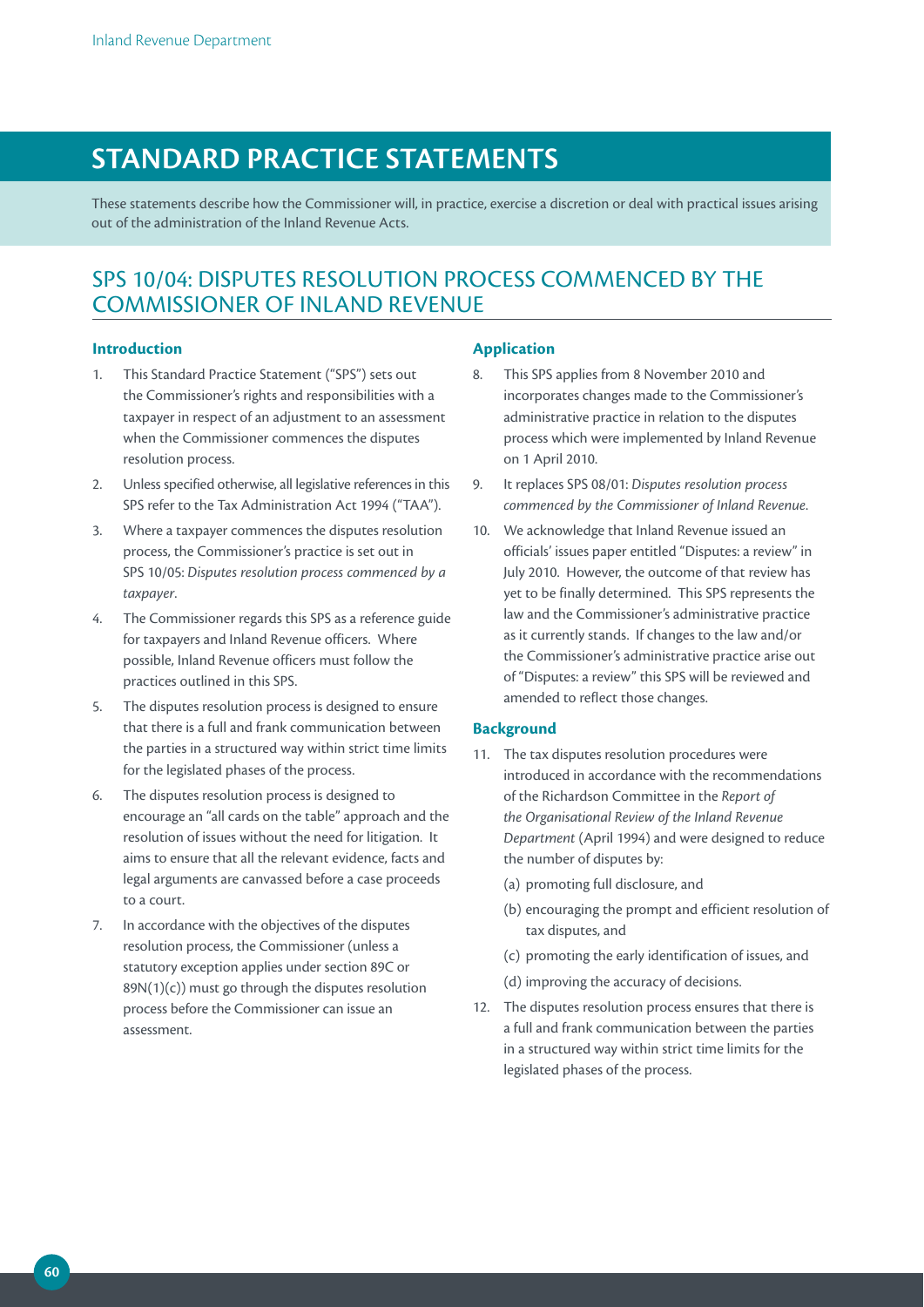- 13. The disputes resolution process is designed to encourage an "all cards on the table" approach and the resolution of issues without the need for litigation. It aims to ensure that all the relevant evidence, facts and legal arguments are canvassed before a case goes to a court or hearing authority.
- 14. In accordance with the objectives of the disputes resolution process, the Commissioner (unless a statutory exception applies under section 89C or 89N(1)(c)) must go through the disputes resolution process before the Commissioner can issue an assessment.
- 15. The early resolution of a dispute is intended to be achieved through a series of steps specified in the TAA. The main elements of those steps are the issue of:
	- (a) A notice of proposed adjustment ("NOPA"): this is a notice that either the Commissioner or taxpayer issues to the other advising that an adjustment is sought in relation to the taxpayer's assessment, the Commissioner's assessment or other disputable decision (the prescribed form is the *IR 770 Notice of proposed adjustment*). A NOPA is the formal document which begins the disputes process.
	- (b) A notice of response ("NOR"): this must be issued by the recipient of a NOPA if they disagree with it (the preferred form is the *IR 771 Notice of response*).
	- (c) A disclosure notice and statement of position ("SOP"): the issue of a disclosure notice and SOP by the Commissioner triggers the requirement for the taxpayer to provide a SOP to continue the dispute. Each SOP must provide an outline of the facts, evidence, issues and propositions of law with sufficient details to support the positions taken. Each party must issue a SOP (the preferred form is the *IR 773 Statement of position*). The SOPs are important documents because they limit the facts, evidence, issues and propositions of law that either party can rely on if the case proceeds to court to what is included in the SOP (unless a hearing authority makes an order that allows a party to raise new facts or evidence under section 138G(2)).
- 16. There are also two administrative phases in the disputes process—the conference and adjudication phases. If the dispute has not been already resolved after the NOR phase, the Commissioner's practice will be to hold a conference. A conference can be a formal or informal discussion between the parties to clarify and, if possible, resolve the issues.
- 17. If the dispute remains unresolved after the conference phase, the Commissioner will prepare a SOP and refer the dispute to adjudication, except in certain circumstances. One of the circumstances where the Commissioner will not refer a dispute to adjudication is where the Commissioner and the taxpayer have agreed in writing not to complete the disputes process (referred to as "opt out" (see paragraphs 261 to 285).
- 18. Adjudication involves an independent review of the dispute by Inland Revenue's Adjudication Unit, which was formed to provide an internal but impartial review of unresolved disputes. Adjudication is the final phase in the disputes process before the taxpayer's assessment is amended (if it is to be amended) following the exchange of the SOPs.
- 19. Timely progression of disputes through the disputes process may require the use of the Commissioner's information gathering powers (particularly section 17) before and/or during the disputes process.
- 20. Inland Revenue has a quality assurance review process known as Core Task Assurance ("CTA") which is designed to ensure that key pieces of work (including NOPAs and SOPs) are subject to an independent review by Legal & Technical Services ("LTS") before being issued. Given the importance of the disputes process to the Commissioner and to taxpayers, Inland Revenue officers are required to get CTA approval of disputes documents prior to issue.

### *Glossary*

- 21. The following abbreviations are used throughout this SPS:
	- **•**  NOPA Notice of Proposed Adjustment
	- **•**  NOR Notice of Response
	- **•**  SOP Statement of Position
	- **•**  Disputes Process Disputes Resolution Process
	- **•**  TRA Taxation Review Authority.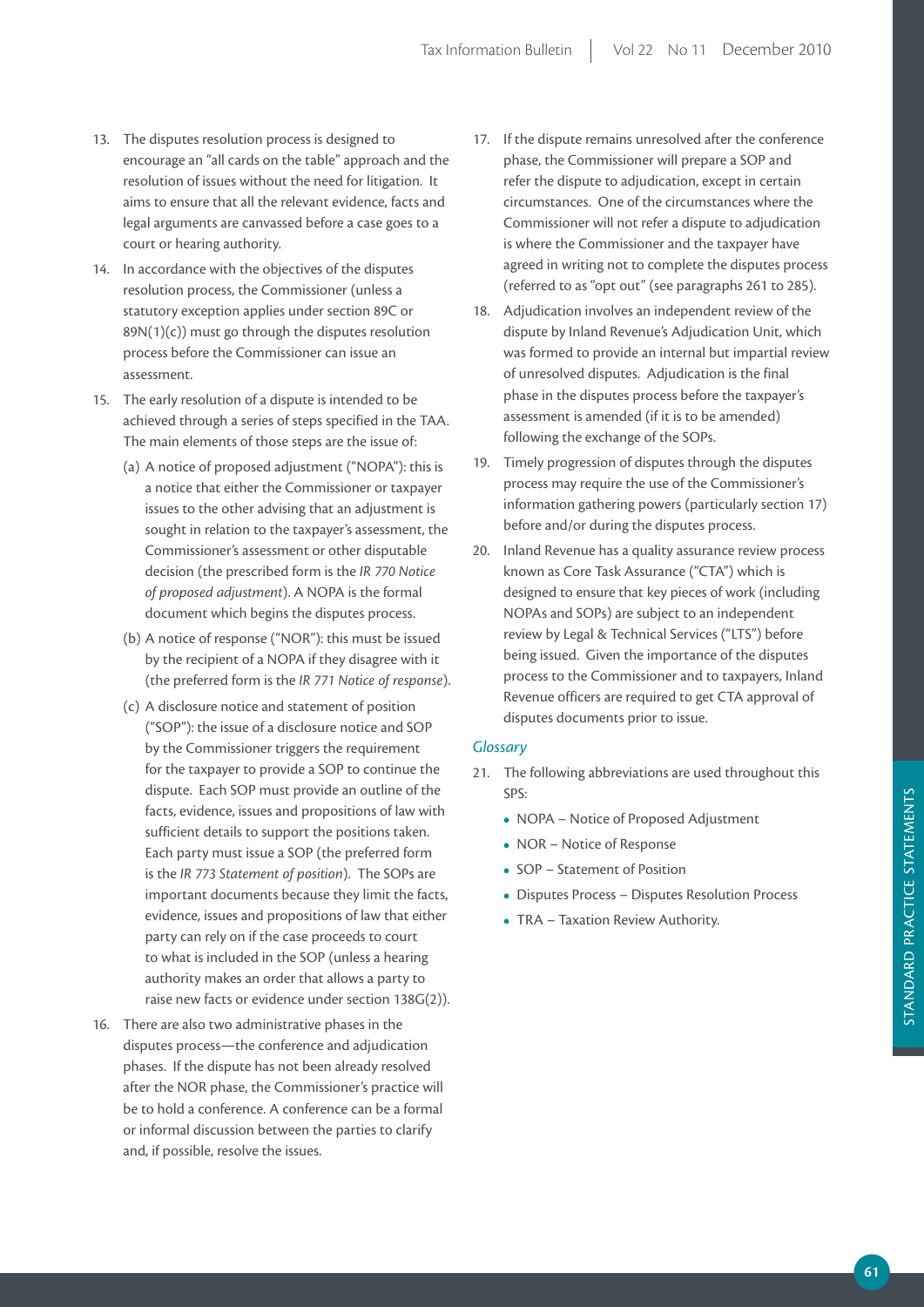# *Diagram of disputes process*

The disputes process is set out in the following diagram.

Disputes resolution process commenced by the Commissioner of Inland Revenue

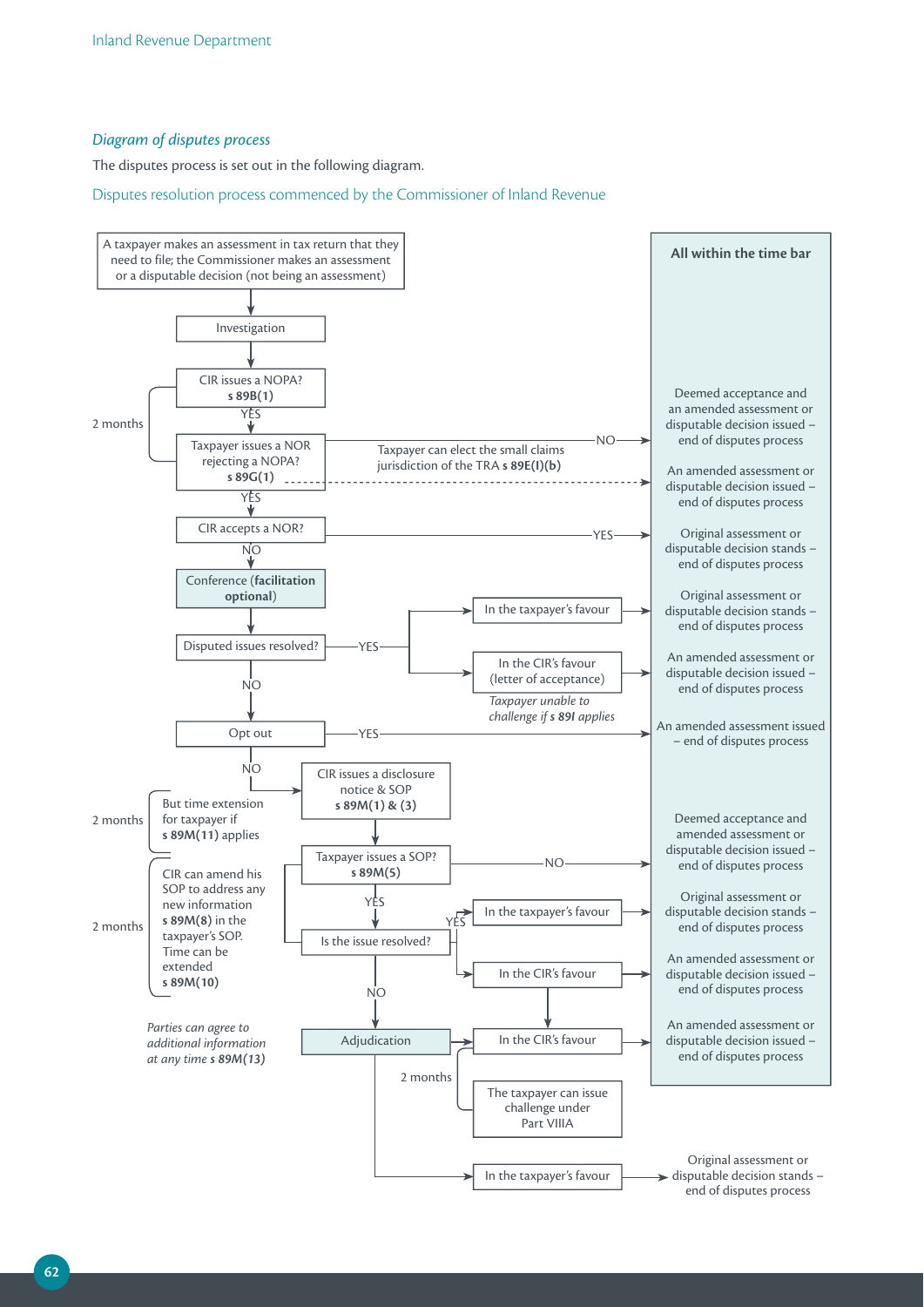# **Summary of key actions and indicative administrative timeframes**

- 22. Set out below is a summary of the key actions and administrative timeframes where the disputes process is commenced by the Commissioner of Inland Revenue.
- 23. These key actions and timeframes are intended to be administrative guide lines for Inland Revenue officers. Any failure to meet these administrative timeframes will not invalidate subsequent actions of the Commissioner or prevent the case from going through the disputes process.

| Paragraph  | <b>Key actions</b>                                                                                                                                                                                      | <b>Indicative</b>                                                                                                                                                  |
|------------|---------------------------------------------------------------------------------------------------------------------------------------------------------------------------------------------------------|--------------------------------------------------------------------------------------------------------------------------------------------------------------------|
| in the SPS |                                                                                                                                                                                                         | timeframes                                                                                                                                                         |
|            | The Commissioner's<br><b>NOPA</b>                                                                                                                                                                       |                                                                                                                                                                    |
| 94         | The Commissioner will<br>advise the taxpayer that<br>a NOPA will be issued.                                                                                                                             | Usually within five<br>working days before<br>the date that the<br><b>Commissioner issues</b><br>a NOPA, but this may<br>happen earlier.                           |
| 99         | The Commissioner will<br>confirm whether the<br>taxpayer has received<br>the Commissioner's<br>NOPA (either by<br>telephone or in writing).                                                             | Within 10 working<br>days from the date that<br>the Commissioner's<br>NOPA is issued, where<br>practicable.                                                        |
|            | <b>Taxpayer's NOR</b>                                                                                                                                                                                   |                                                                                                                                                                    |
| 196        | The taxpayer issues a<br>NOR in response to the<br><b>Commissioner's NOPA</b><br>within the applicable<br>response period.                                                                              | Within two months<br>from the date that the<br>Commissioner's NOPA<br>is issued, unless any<br>of the "exceptional<br>circumstances" under<br>section 89K applies. |
| 198        | The Commissioner will<br>confirm whether the<br>taxpayer will issue a<br>NOR.                                                                                                                           | Usually two weeks before<br>the response period<br>for the Commissioner's<br>NOPA expires.                                                                         |
| 216        | The Commissioner will<br>forward the taxpayer's<br>NOR to the responsible<br>officer.                                                                                                                   | Usually within five<br>working days after<br>the taxpayer's NOR is<br>received.                                                                                    |
| 217        | The Commissioner will<br>acknowledge the receipt<br>of the taxpayer's NOR.                                                                                                                              | Usually within 10<br>working days after<br>the taxpayer's NOR is<br>received.                                                                                      |
| 222        | The Commissioner<br>will advise that the<br>taxpayer's NOR is<br>deficient, but the two-<br>month response period<br>has not expired.                                                                   | <b>Inland Revenue</b><br>officers will advise the<br>taxpayer or their agent<br>immediately after they<br>become aware of the<br>deficiency.                       |
| 213        | The Commissioner will<br>consider the application<br>of "exceptional<br>circumstances" under<br>section 89K, where a<br>taxpayer's NOR has<br>been issued outside<br>the applicable response<br>period. | Usually within 15<br>working days after the<br>taxpayer's application is<br>received.                                                                              |

| <b>Paragraph</b><br>in the SPS | <b>Key actions</b>                                                                                                                                                                                                                         | <b>Indicative</b><br>timeframes                                                                                                                                                                                                                                      |
|--------------------------------|--------------------------------------------------------------------------------------------------------------------------------------------------------------------------------------------------------------------------------------------|----------------------------------------------------------------------------------------------------------------------------------------------------------------------------------------------------------------------------------------------------------------------|
| 202                            | The taxpayer is<br>deemed to accept<br>the Commissioner's<br>NOPA, because they<br>failed to issue a NOR<br>within the applicable<br>response period and<br>none of the "exceptional<br>circumstances" apply in<br>the case of a late NOR. | At the end of the two<br>month period starting<br>on the date of issue of<br>the Commissioner's<br>NOPA.                                                                                                                                                             |
| 202                            | The Commissioner will<br>advise the taxpayer in<br>writing that they are<br>deemed to accept the<br>Commissioner's NOPA.                                                                                                                   | Usually two weeks after<br>the response period<br>to the Commissioner's<br>NOPA has expired.                                                                                                                                                                         |
| 218                            | The Commissioner will<br>advise the taxpayer<br>whether their NOR<br>is being considered,<br>has been accepted, or<br>rejected in full or part.                                                                                            | Usually within one<br>month after the<br>taxpayer's NOR is<br>received.                                                                                                                                                                                              |
| 219                            | If the taxpayer's NOR<br>has been accepted in<br>full, the dispute finishes<br>and Inland Revenue will<br>take appropriate actions<br>(for example, issue an<br>amended assessment).                                                       | Usually within one<br>month after the advice<br>of acceptance of the<br>NOR is issued.                                                                                                                                                                               |
|                                | Conference phase                                                                                                                                                                                                                           |                                                                                                                                                                                                                                                                      |
| 236                            | The Commissioner will<br>write to the taxpayer to<br>initiate the conference<br>phase and to offer a<br>facilitated conference.                                                                                                            | The Commissioner's<br>offer of a facilitated<br>conference will be made<br>in writing within one<br>month from the date of<br>issue of the taxpayer's<br>NOR.<br>The conference letter                                                                               |
|                                |                                                                                                                                                                                                                                            | marks the start of the<br>conference phase.                                                                                                                                                                                                                          |
| 238                            | The taxpayer will advise<br>Inland Revenue whether<br>they will attend the<br>conference meeting,<br>and whether they will<br>accept the conference<br>facilitation offer.                                                                 | Usually within two<br>weeks of receipt of the<br>conference facilitation<br>letter. If the taxpayer<br>does not respond within<br>this timeframe, the<br><b>Inland Revenue officers</b><br>involved in the dispute<br>will contact the taxpayer<br>about the letter. |
| 239                            | When a taxpayer agrees<br>to attend a conference<br>meeting, Inland<br>Revenue will contact<br>the taxpayer to establish<br>a timeframe, and agree<br>on how the meeting will<br>be conducted.                                             | Usually within two<br>weeks following the<br>taxpayer's agreement to<br>a conference.                                                                                                                                                                                |
| 243                            | Conference meeting(s)<br>and further information<br>exchange between<br>Inland Revenue and the<br>taxpayer.                                                                                                                                | The suggested average<br>timeframe of the<br>conference phase is<br>three months, subject to<br>the facts and complexity<br>of the dispute.                                                                                                                          |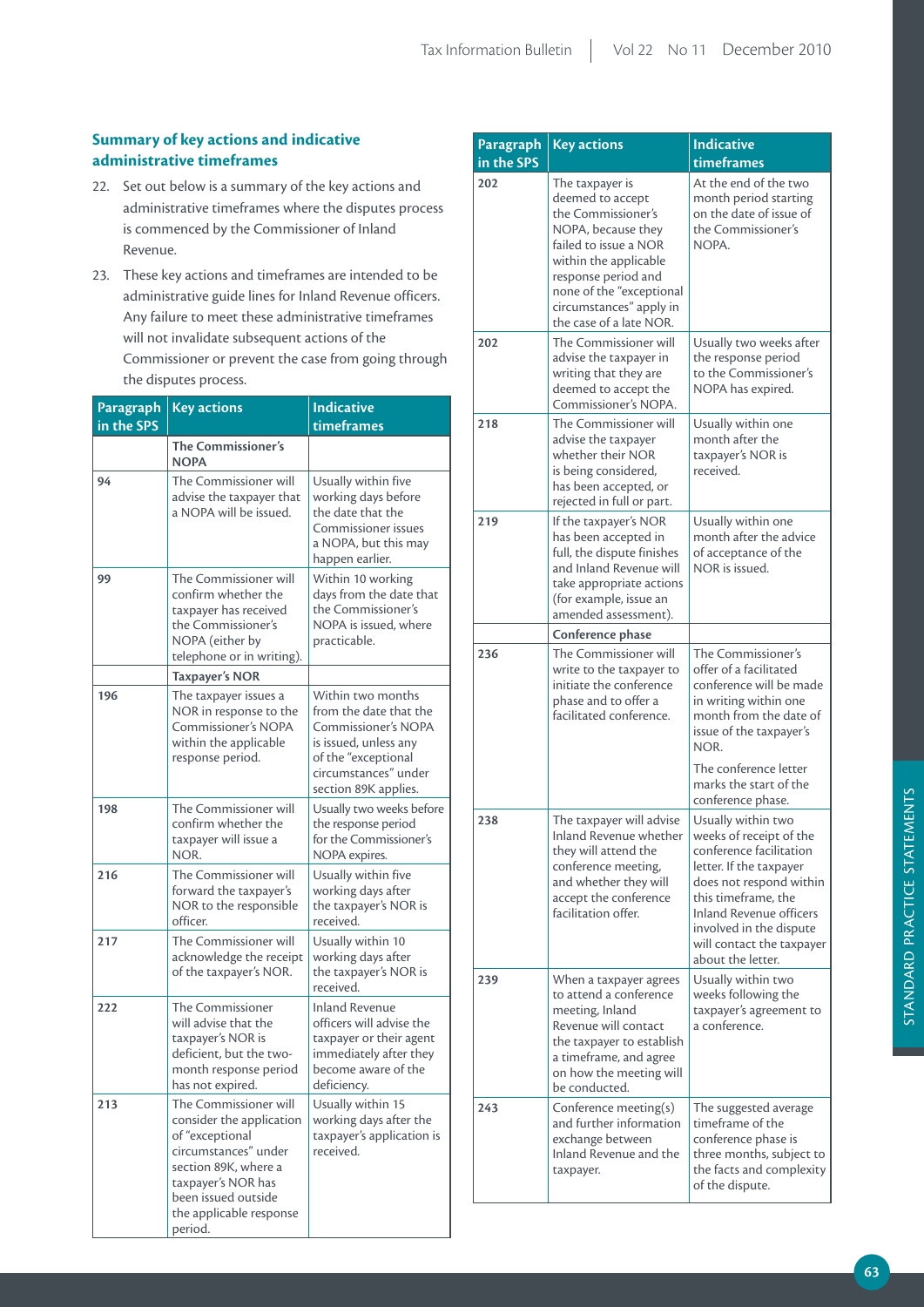| Paragraph<br>in the SPS | <b>Key actions</b>                                                                                                                                                                                        | <b>Indicative</b><br>timeframes                                                                                                                                                                                           |
|-------------------------|-----------------------------------------------------------------------------------------------------------------------------------------------------------------------------------------------------------|---------------------------------------------------------------------------------------------------------------------------------------------------------------------------------------------------------------------------|
|                         | Opt out                                                                                                                                                                                                   |                                                                                                                                                                                                                           |
| 268                     | The taxpayer may<br>request to opt out of<br>the disputes resolution<br>process                                                                                                                           | Within two weeks<br>from the end of the<br>conference phase.                                                                                                                                                              |
| 268                     | <b>Inland Revenue officer</b><br>will advise the taxpaver<br>whether the request to<br>opt out has been agreed<br>to.                                                                                     | Usually within two<br>weeks from the date of<br>the taxpayer's request to<br>opt out.                                                                                                                                     |
|                         | Disclosure notice and<br>the Commissioner's SOP                                                                                                                                                           |                                                                                                                                                                                                                           |
| 301                     | The Commissioner will<br>advise the taxpayer that<br>a disclosure notice and<br>the Commissioner's SOP<br>will be issued.                                                                                 | Usually within two<br>weeks before the date<br>that the Commissioner's<br>disclosure notice and<br>SOP are issued.                                                                                                        |
| 310                     | The Commissioner will<br>issue a disclosure notice<br>and the Commissioner's<br>SOP.                                                                                                                      | Usually within three<br>months from the end<br>of the conference phase<br>or within three months<br>from the date when the<br><b>Commissioner advises</b><br>that the taxpayer's opt<br>out request has been<br>declined. |
|                         | Taxpayer's SOP                                                                                                                                                                                            |                                                                                                                                                                                                                           |
| 332                     | The taxpayer must<br>issue a SOP within the<br>response period for the<br>disclosure notice.                                                                                                              | Within two months<br>after the date that<br>the disclosure notice<br>is issued, unless any<br>of the "exceptional<br>circumstances" under<br>section 89K apply.                                                           |
| 335                     | The Commissioner will<br>confirm whether the<br>taxpayer will issue a<br>SOP.                                                                                                                             | Usually two weeks<br>before the response<br>period for the<br>Commissioner's<br>disclosure notice expires.                                                                                                                |
| 336                     | The taxpayer's SOP<br>is forwarded to the<br>responsible officer.                                                                                                                                         | Usually within five<br>working days after<br>the taxpayer's SOP is<br>received.                                                                                                                                           |
| 337                     | The Commissioner will<br>acknowledge the receipt<br>of the taxpayer's SOP.                                                                                                                                | Usually within 10<br>working days after<br>the taxpayer's SOP is<br>received.                                                                                                                                             |
| 337                     | The Commissioner<br>will advise that the<br>taxpayer's SOP is<br>deficient, but the two-<br>month response period<br>has not expired.                                                                     | Inland Revenue officers<br>will advise the taxpayer<br>or their agent as soon as<br>they become aware of<br>the deficiency.                                                                                               |
| 338                     | The Commissioner will<br>consider the application<br>of "exceptional<br>circumstances" under<br>section 89K, where<br>the taxpayer's SOP has<br>been issued outside<br>the applicable response<br>period. | Usually within 15<br>working days after the<br>taxpayer's application is<br>received.                                                                                                                                     |

| Paragraph<br>in the SPS | <b>Key actions</b>                                                                                                                                                                                                                            | <b>Indicative</b><br>timeframes                                                                                                                                                                                                 |
|-------------------------|-----------------------------------------------------------------------------------------------------------------------------------------------------------------------------------------------------------------------------------------------|---------------------------------------------------------------------------------------------------------------------------------------------------------------------------------------------------------------------------------|
| 339                     | The Commissioner will<br>advise that taxpayer<br>is deemed to accept<br>the Commissioner's<br>SOP, because they<br>failed to issue a SOP<br>within the applicable<br>response period and<br>none of the "exceptional<br>circumstances" apply. | Usually two weeks after<br>the response period for<br>the disclosure notice<br>expires.                                                                                                                                         |
|                         | <b>Addendum to the</b><br><b>Commissioner's SOP</b>                                                                                                                                                                                           |                                                                                                                                                                                                                                 |
| 340                     | The Commissioner<br>can provide additional<br>information via an<br>addendum to the<br>Commissioner's SOP<br>under section 89M(8)<br>within the response<br>period for the taxpayer's<br>SOP.                                                 | Within two months<br>after the taxpayer's SOP<br>is issued.                                                                                                                                                                     |
| 343                     | The Commissioner will<br>advise the taxpayer<br>whether additional<br>information to the<br>Commissioner's SOP<br>will be provided via<br>an addendum under<br>section 89M(8).                                                                | Usually within two<br>weeks after the<br>taxpayer's SOP is<br>received, subject to the<br>facts and complexity<br>of the dispute and<br>the available response<br>period.                                                       |
| 345                     | The Commissioner will<br>consider the taxpayer's<br>request to include<br>additional information<br>in their SOP under<br>section 89M(13).                                                                                                    | Usually within one<br>month after the date<br>that the Commissioner's<br>addendum is issued.                                                                                                                                    |
|                         | Adjudication                                                                                                                                                                                                                                  |                                                                                                                                                                                                                                 |
| 358                     | The Commissioner<br>will prepare a cover<br>sheet and issue a letter<br>(including a copy of<br>the cover sheet) to the<br>taxpayer to seek their<br>concurrence of the<br>materials to be sent to<br>the adjudicator.                        | Usually within one<br>month after the date<br>that the Commissioner's<br>addendum (if any) is<br>issued or within one<br>month from the date<br>that the response period<br>for the taxpayer's SOP to<br>expire.                |
| 359                     | The taxpayer must<br>respond to the<br>Commissioner's letter.                                                                                                                                                                                 | Within 10 working days<br>after the date that the<br>Commissioner's letter is<br>issued.                                                                                                                                        |
| 360                     | The Commissioner<br>will forward materials<br>relevant to the dispute<br>to the Adjudication<br>Unit.                                                                                                                                         | Usually after the<br>taxpayer has concurred<br>on the materials to be<br>sent to the Adjudication<br>Unit or after the 10<br>working days allowed<br>for the taxpayer's<br>response have elapsed if<br>no response is received. |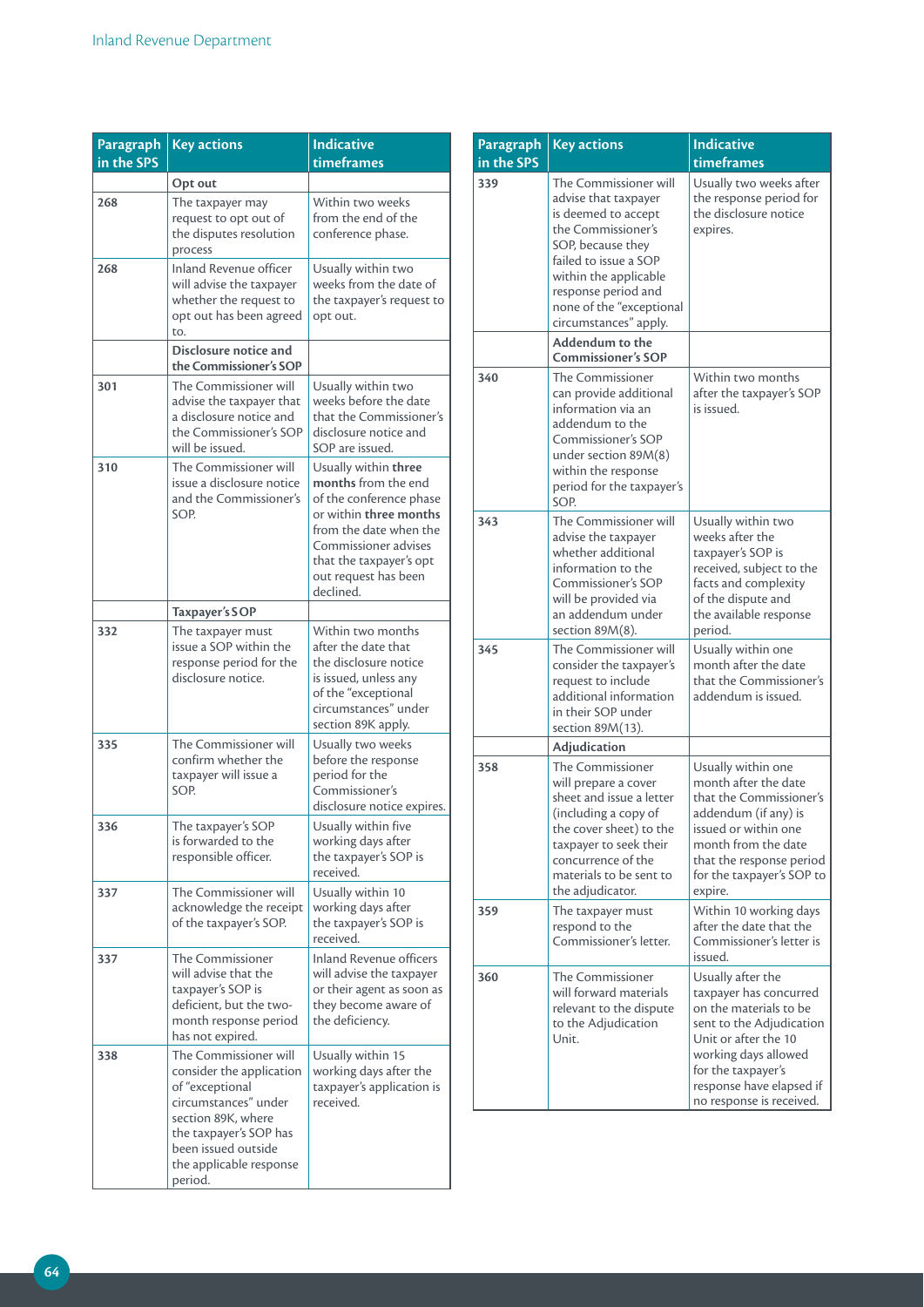| Paragraph<br>in the SPS | <b>Key actions</b>                   | <b>Indicative</b><br>timeframes                                                                                                                                                                                                                                                                   |
|-------------------------|--------------------------------------|---------------------------------------------------------------------------------------------------------------------------------------------------------------------------------------------------------------------------------------------------------------------------------------------------|
| 352                     | Adjudication of the<br>disputes case | Usually within 3 months<br>after the date that<br>the Adjudication Unit<br>receives the dispute<br>files depending on the<br>number of disputes<br>that are before the<br>Adjudication Unit, any<br>allocation delays and<br>the technical, legal and<br>factual complexity of<br>those disputes. |

# **STANDArD prACTiCE AND ANALYSiS**

# **Notice of proposed adjustment (NOPA)**

# *The Commissioner must issue a NOPA before making an assessment*

- 24. The Commissioner must issue a NOPA before making an assessment (including an assessment of shortfall penalties but excluding other civil penalties and interest), unless an exception to the requirement that a NOPA be issued applies under section 89C.
- 25. Nevertheless, even if the Commissioner, in a very unlikely event, made an assessment in breach of section 89C, the assessment would be regarded as being valid under section 114(a).
- 26. Each exception under section 89C can apply independently or together depending on the circumstances. However, the Commissioner can also choose to issue a NOPA before making an assessment notwithstanding that an exception under section 89C applies.

### *A disputable decision*

- 27. Pursuant to the definition in section 3(1), a disputable decision is:
	- (a) an assessment, or
	- (b) a decision that the Commissioner makes under a tax law, except for a decision:
		- (i) to decline to issue a binding ruling, or
		- (ii) that cannot be the subject of an objection or challenge, or
		- (iii) that is left to the Commissioner's discretion under sections 89K, 89L, 89M(8), (10) and 89N(3).
- 28. The Commissioner will generally issue a NOPA before issuing an assessment that takes into account a disputable decision.
- 29. For example, the Commissioner issues a notice of disputable decision to a taxpayer who is a director

and shareholder of a company advising that the company's loss attributing qualifying company election for the 2007 tax year is invalid because it is received late. However, the company's loss calculation and assessment for the 2007 tax year are not affected. The Commissioner intends to issue an assessment to the taxpayer that takes into account the notice of disputable decision by disallowing the company's losses that the taxpayer has claimed. The Commissioner will issue a NOPA to the taxpayer before making the assessment.

# *Exceptions*

*Exception 1: The assessment corresponds with a tax return*

30. Section 89C(a) reads:

The assessment corresponds with a tax return that has been provided by the taxpayer.

- 31. The application of section 89C(a) is limited under the self-assessment rules. Generally, a taxpayer makes an assessment and files a tax return that includes that assessment. If the taxpayer's assessment is supported by the information in the tax return and any underlying source documents that the taxpayer has provided and the Commissioner agrees with the taxpayer's return and assessment there is no need for the Commissioner to invoke the disputes process.
- 32. In these circumstances, instead of issuing a notice of assessment the Commissioner will issue a statement of account that confirms the taxpayer's assessment. The statutory response period for the purposes of the disputes process will commence from the date that Inland Revenue receives the taxpayer's assessment.
- 33. Sometimes, if there is a deficiency in the taxpayer's tax return, the Commissioner will issue an assessment without first issuing a NOPA to the taxpayer because section 89C(a) applies. For example, the Commissioner can issue an assessment, where the taxpayer has provided all their income details but omitted to calculate their income tax liability in the tax return.

### *Exception 2: Simple or obvious mistake or oversight*

34. Section 89C(b) reads:

The taxpayer has provided a tax return which, in the Commissioner's opinion, appears to contain a simple or obvious mistake or oversight, and the assessment merely corrects the mistake or oversight.

35. This exception is intended to apply to a simple calculation error or oversight that Inland Revenue's Processing Centres generally discover with computer edits and simple return checks. This maintains the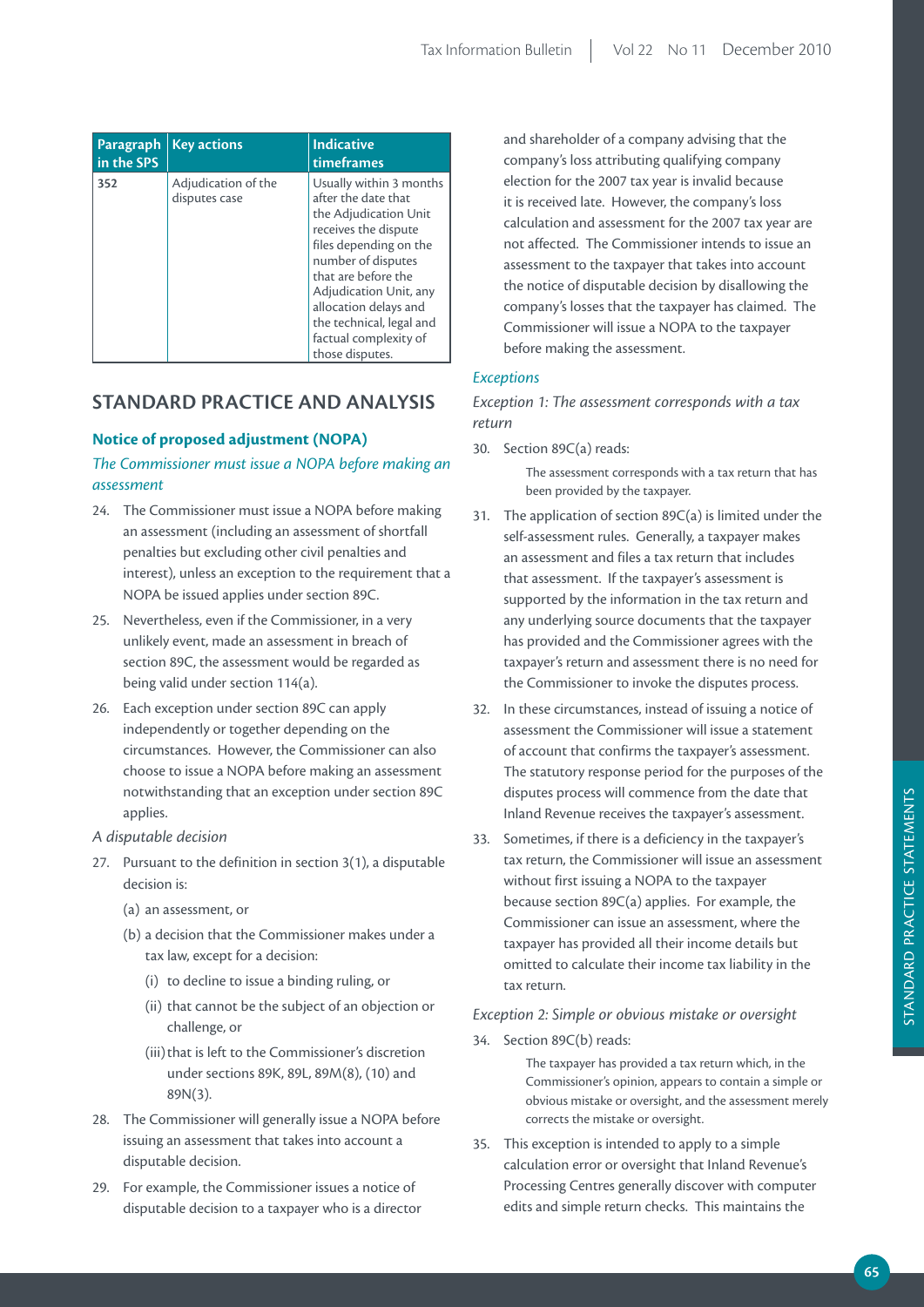status quo for the many assessments arising in this situation.

- 36. The Commissioner will generally treat the following as a simple mistake or oversight:
	- (a) an arithmetical error;
	- (b) an error in transposing numbers from one box to another in a tax return;
	- (c) double counting, such as inadvertently including in the taxpayer's income the same item twice;
	- (d) not claiming a rebate to which the taxpayer is entitled or that was incorrectly calculated, for example, the low income rebate for a taxpayer.
- 37. A "simple or obvious mistake or oversight" can be determined on a case-by-case basis with no dollar limit. The Commissioner may consider whether this exception applies irrespective of whether the taxpayer has requested that the Commissioner makes an amendment under section 113 or applies the exception under section 89C(b).
- 38. Where the Commissioner issues an assessment to correct a taxpayer's simple or obvious mistake or oversight, the Commissioner may consider imposing shortfall penalties on the taxpayer, if there is a tax shortfall and the taxpayer has committed one of the culpable acts, for example, lack of reasonable care and not relied on the action or advice of their tax advisor for the purposes of section 141A(2B).

### *Exception 3: Agreement to amend previous tax position*

39. Section 89C(c) reads:

The assessment corrects a tax position previously taken by the taxpayer in a way or manner agreed by the Commissioner and the taxpayer.

- 40. This situation can occur if the issue is raised by either the Commissioner or the taxpayer. There is no need to issue a NOPA because no dispute arises.
- 41. If the Commissioner proposes the adjustment, this exception cannot apply unless the taxpayer accepts the adjustment. For the purpose of section 89C(c), the agreement between the parties can be oral, but the Commissioner's practice will be to seek written agreement. Section 89C(c) applies if Inland Revenue officers can demonstrate that the Commissioner and taxpayer have agreed on the proposed adjustment.
- 42. However, if the parties agree on only one adjustment and dispute others in respect of the same assessment, the Commissioner cannot issue an assessment on the basis of the agreed adjustment because the tax position is not necessarily correct.

43. Where a taxpayer proposes an adjustment outside the disputes process and the Commissioner agrees, for example a taxpayer makes a request to amend an assessment, the particulars must be recorded in writing and state that the assessment is made in accordance with the Commissioner's practice on exercising the discretion under section 113. (See *SPS 07/03: Requests to amend assessments*.) The Commissioner must also consider if shortfall penalties are applicable.

*Exception 4: The assessment otherwise reflects an agreement*

44. Section 89C(d) reads:

The assessment reflects an agreement reached between the Commissioner and the taxpayer.

- 45. The same procedures apply for section  $89C(c)$  and (d). However, the agreement that the parties reach does not have to relate to a tax position that the taxpayer has previously taken.
- 46. For example, if the taxpayer has disputed, but now agrees, that they are a "taxpayer" for the purpose of the definition in section YA 1 of the Income Tax Act 2007 ("ITA 2007") and has not provided a tax return. The Commissioner may issue an assessment to the taxpayer under section 89C(d) to reflect this agreement. The Commissioner must also consider whether shortfall penalties are applicable.
- 47. Another example is where, pursuant to section 6A, the Commissioner settles a tax case and disputes process. In such cases, the Commissioner will usually enter into an individual settlement deed and agreed adjustment in writing with the taxpayer to confirm the settlement.
- 48. The Commissioner will then give effect to that settlement deed and agreed adjustment by issuing an assessment to the taxpayer under section 89C(d) without first issuing a NOPA.

# *Exception 5: Material facts and law identical to court proceeding*

49. Section 89C(db) reads:

The assessment is made in relation to a matter for which the material facts and relevant law are identical to those for an assessment of the taxpayer for another period that is at the time the subject of court proceedings.

50. Pursuant to section 89C(db), the Commissioner can issue an assessment to the taxpayer in relation to the other period that is the subject of court proceedings, without first issuing a NOPA. The Commissioner does not have to follow the disputes process for the same issue in the other period because the matter is before the court to resolve. A dual process towards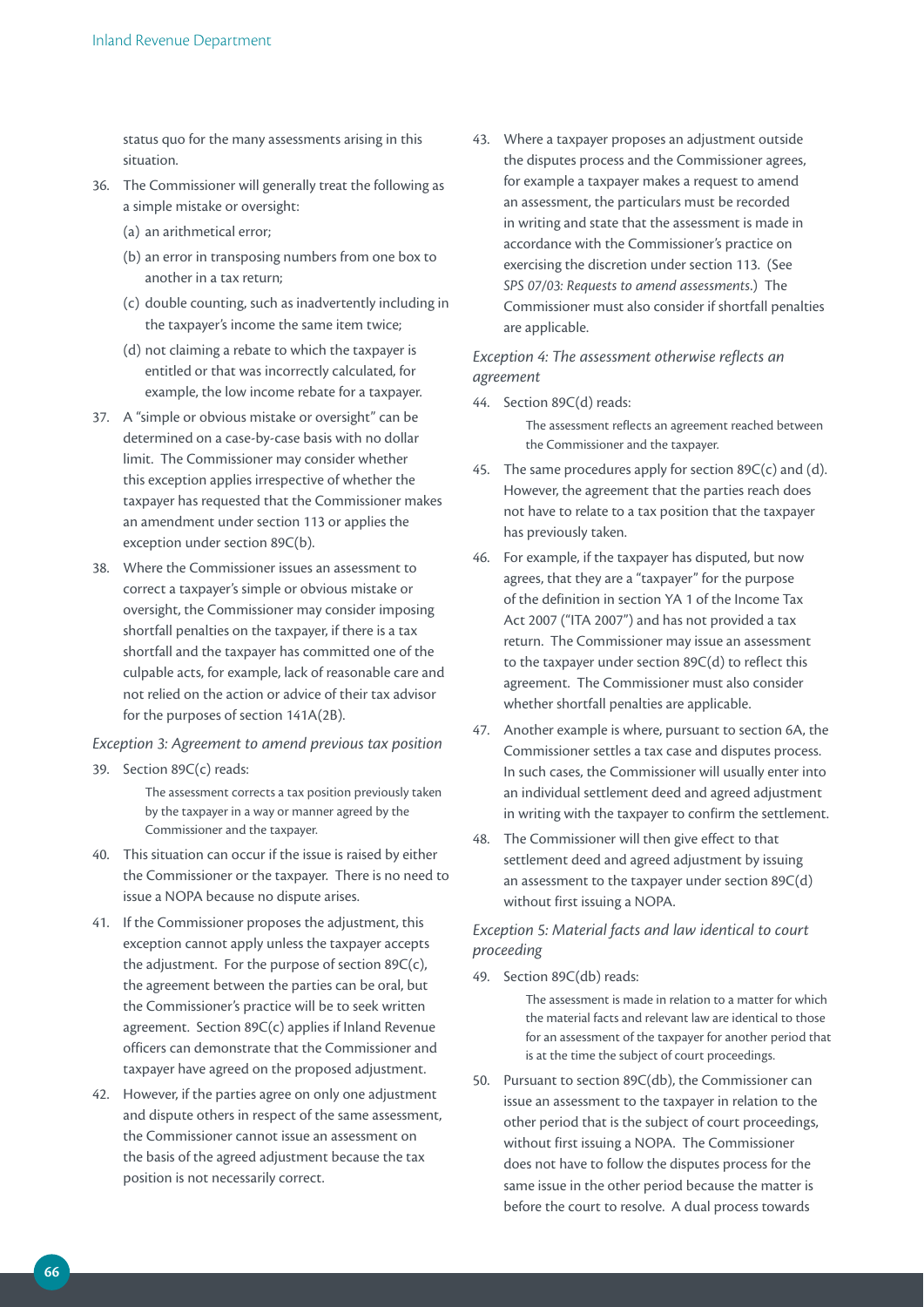resolution does not need to be adopted. The Commissioner will also consider whether shortfall penalties are applicable.

- 51. However, a taxpayer who has been issued with an assessment in relation to another period under section 89C(db), can dispute that assessment by issuing a NOPA to the Commissioner under section 89D within the applicable response period.
- 52. Section 89C(db) is intended to reduce compliance costs. Notwithstanding this provision, the Commissioner can elect to issue a NOPA in respect of the other period in order to resolve the dispute through the disputes process.

# *Exception 6: Revenue protection*

53. Section 89C(e) reads:

The Commissioner has reasonable grounds to believe a notice may cause the taxpayer or an associated person—

- (i) to leave New Zealand; or
- (ii) to take steps, in relation to the existence or location of the taxpayer's assets, making it harder for the Commissioner to collect the tax from the taxpayer.
- 54. This exception is intended to ensure that the revenue is protected in the relevant circumstances. Section 89C(e) does not require that the taxpayer has physical possession of their assets.
- 55. If Inland Revenue officers apply the exception under section 89C(e), this should be supported by evidence of the "reasonable grounds" relied on (for example, the taxpayer's correspondence with third parties, application to emigrate overseas and any transcripts of interviews with the taxpayer, etc.)

### *Exception 7: Fraudulent activity*

56. Section 89C(eb) reads:

The Commissioner has reasonable grounds to believe that the taxpayer has been involved in fraudulent activity.

- 57. Pursuant to section 89C(eb), a taxpayer has been involved in a fraudulent activity if they have:
	- (a) engaged or participated in, or been connected with, any fraudulent activity that would have tax consequences for them, and
	- (b) acted deliberately with the knowledge that they were acting in breach of their legal obligations and did so without an honest belief that they were so entitled to act.
- 58. If the taxpayer has not been convicted of an offence relating to a fraudulent activity section 89C(eb) can still apply provided that the Commissioner believes on reasonable grounds that the taxpayer has been involved in a fraudulent activity.

59. If Inland Revenue officers apply the exception under section 89C(eb), this should be supported by sufficient evidence of the "reasonable grounds" relied on. The evidence does not have to be absolute proof but, merely sufficient to verify the "reasonable grounds".

### *Exception 8: Vexatious or frivolous*

60. Section 89C(f) reads:

The assessment corrects a tax position previously taken by a taxpayer that, in the opinion of the Commissioner is, or is the result of, a vexatious or frivolous act of, or vexatious or frivolous failure to act by, the taxpayer.

- 61. If Inland Revenue officers apply this exception, this should be supported by documentation that evidences:
	- (a) the action or inaction giving rise to the tax positions previously taken, and
	- (b) why that action is considered to be vexatious or frivolous and any shortfall penalties/prosecution consideration. Examples of a tax position taken as result of a vexatious or frivolous act are a tax position that is:
		- (i) clearly lacking in substance, for example, where the taxpayer continues to take the same position that has previously been finalised, or
		- (ii) motivated by the sole purpose of delay.
- 62. Where this exception applies, the Commissioner must also consider the imposition of shortfall penalties in respect of the taxpayer's tax position resulting from a vexatious or frivolous act.

*Exception 9: Taxation Review Authority or court determination*

63. Section 89C(g) reads:

The assessment is made as a result of a direction or determination of a court or the Taxation Review Authority.

- 64. For the purpose of section  $89C(g)$ , a direction or determination includes any court or TRA decision that affects the particular taxpayer in relation to a specific tax period and a court decision on a "test case" that applies to the taxpayer irrespective of whether they were a party to the test case.
- 65. The Commissioner must retain a copy of the direction or determination to support the application of this exception. In these circumstances, the Commissioner will endeavour to make an assessment including imposing shortfall penalties, within two weeks after receiving the written direction or determination. However, if the direction or determination relates to a test case the Commissioner can issue an assessment within the period specified under section 89O(5).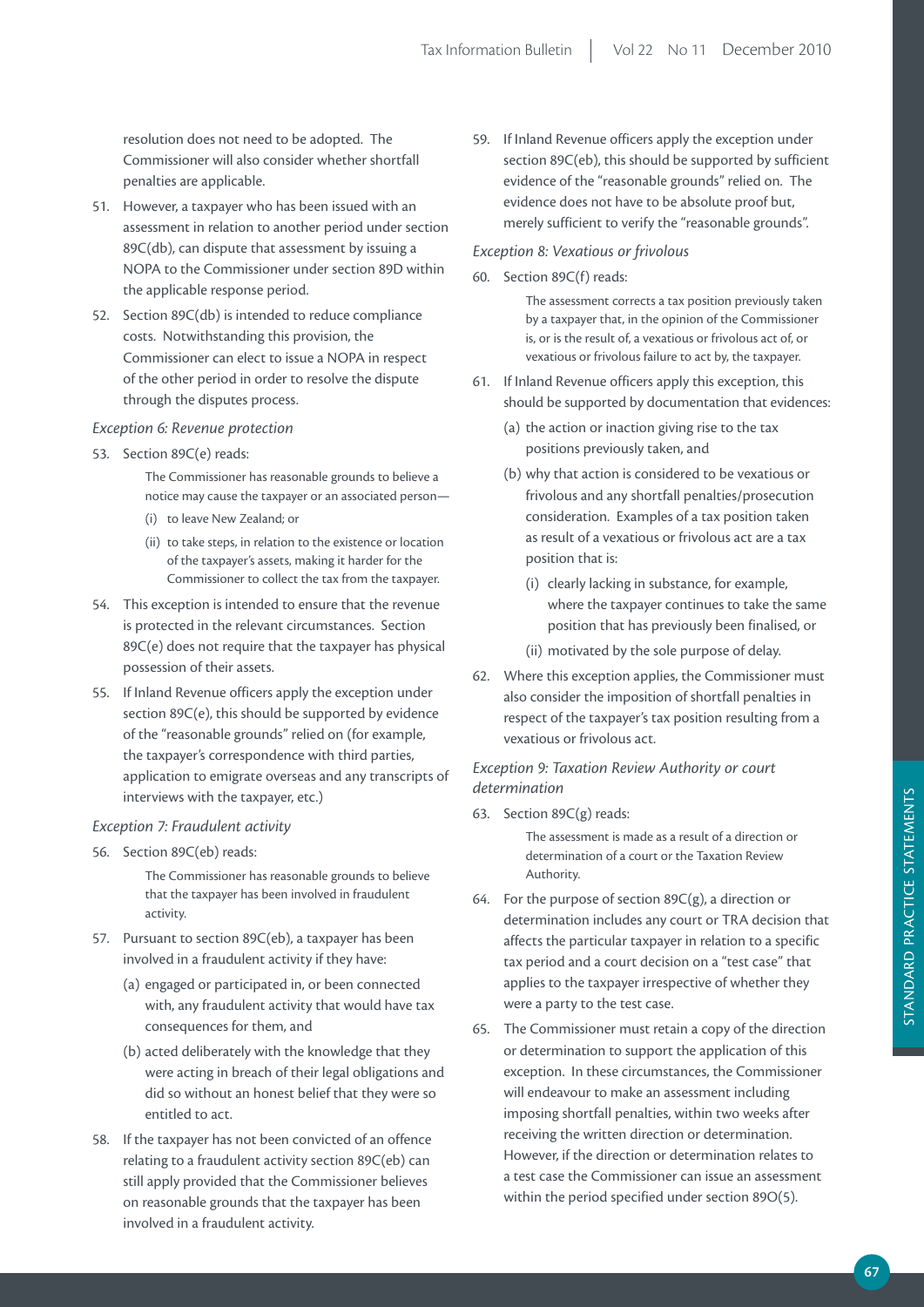### *Exception 10: "Default assessment"*

- 66. Section 89C(h) reads: The taxpayer has not provided a tax return when and as required by a tax law.
- 67. If section 89C(h) applies because the taxpayer has failed to provide a tax return the Commissioner can make an assessment or amended assessment pursuant to section 106(1) (commonly known as a "default assessment").
- 68. Where a taxpayer seeks to dispute a default assessment through the disputes process, the taxpayer must, within the applicable response period (that is, four months from the date that the default assessment is issued):
	- (a) provide a tax return in the prescribed form for the period to which the default assessment relates (pursuant to section 89D(2C) for GST and section 89D(2) for all other tax types) notwithstanding that the tax return will not include the taxpayer's assessment, and
	- (b) issue a NOPA to the Commissioner in respect of the default assessment.
- 69. The requirement to provide a tax return in respect of a default assessment made under section 106(1) before issuing a NOPA is an additional requirement of the disputes process. This ensures that the taxpayer has provided the information that is required by the tax law before they are entitled to dispute the assessment.
- 70. If the Commissioner agrees with the taxpayer's NOPA and tax return, the Commissioner will generally amend the default assessment by exercising the discretion under section 113, subject to the statutory time bar in section 108 and any other relevant limitations. However, if the Commissioner does not agree with the taxpayer's tax return and NOPA the Commissioner can decide to not amend the default assessment and issue a NOR instead.
- 71. If a taxpayer cannot provide a NOPA because they are outside the applicable response period to dispute a default assessment or do not want to enter into the disputes process, they must still provide a tax return.
- 72. Although the Commissioner does not have to amend the initial assessment on receipt of the tax return from a defaulting taxpayer, the Commissioner can exercise the discretion to amend under section 113 subject to the time bar in section 108 or 108A and any other relevant limitations on the exercise of that discretion.
- 73. If the Commissioner decides not to exercise the discretion under section 113 the Commissioner can issue a NOPA in respect of the default assessment

under section 89B(1) where, for example, new information received from the taxpayer suggests that the default assessment is incorrect.

74. The Commissioner is not precluded from further investigating an amended assessment issued on the basis of the taxpayer's tax return and, if necessary, issuing a NOPA to the taxpayer.

# *Exception 11: Failure to make or account for tax deductions*

75. Section 89C(i) reads:

The assessment is made following the failure by a taxpayer to withhold or deduct an amount required to be withheld or deducted by a tax law or to account for an amount withheld or deducted in the manner required by a tax law.

- 76. This exception is intended to address a taxpayer's failure to withhold, deduct or account to the Commissioner for an amount of tax including PAYE, schedular payments to non-resident contractors and resident withholding tax ("RWT"). The Commissioner must also consider whether shortfall penalties are applicable.
- 77. The Commissioner may not apply this exception if there is a dispute that involves statutory interpretation (for example, whether a particular item attracts liability for RWT meaning that the taxpayer was required to withhold or deduct RWT) and/or shortfall penalties.

### *Exception 12: Non-assessed tax return*

78. Section 89C(j) reads:

The taxpayer is entitled to issue a notice of proposed adjustment in respect of a tax return provided by the taxpayer, and has done so.

79. If a taxpayer proposes an adjustment in a NOPA with which the Commissioner agrees, an assessment can be issued without first issuing a NOPA. This exception only applies to an adjustment that the taxpayer has proposed in their NOPA under section 89DA(1) within the applicable response period.

### *Exception 13: Consequential adjustment*

80. Section 89C(k) reads:

The assessment corrects a tax position taken by the taxpayer or an associated person as a consequence or result of an incorrect tax position taken by another taxpayer, and, at the time the Commissioner makes the assessment, the Commissioner has made, or is able to make, an assessment for that other taxpayer for the correct amount of tax payable by that other taxpayer …

81. If transactions affect multiple taxpayers, whether in the same way or in related but opposite ways,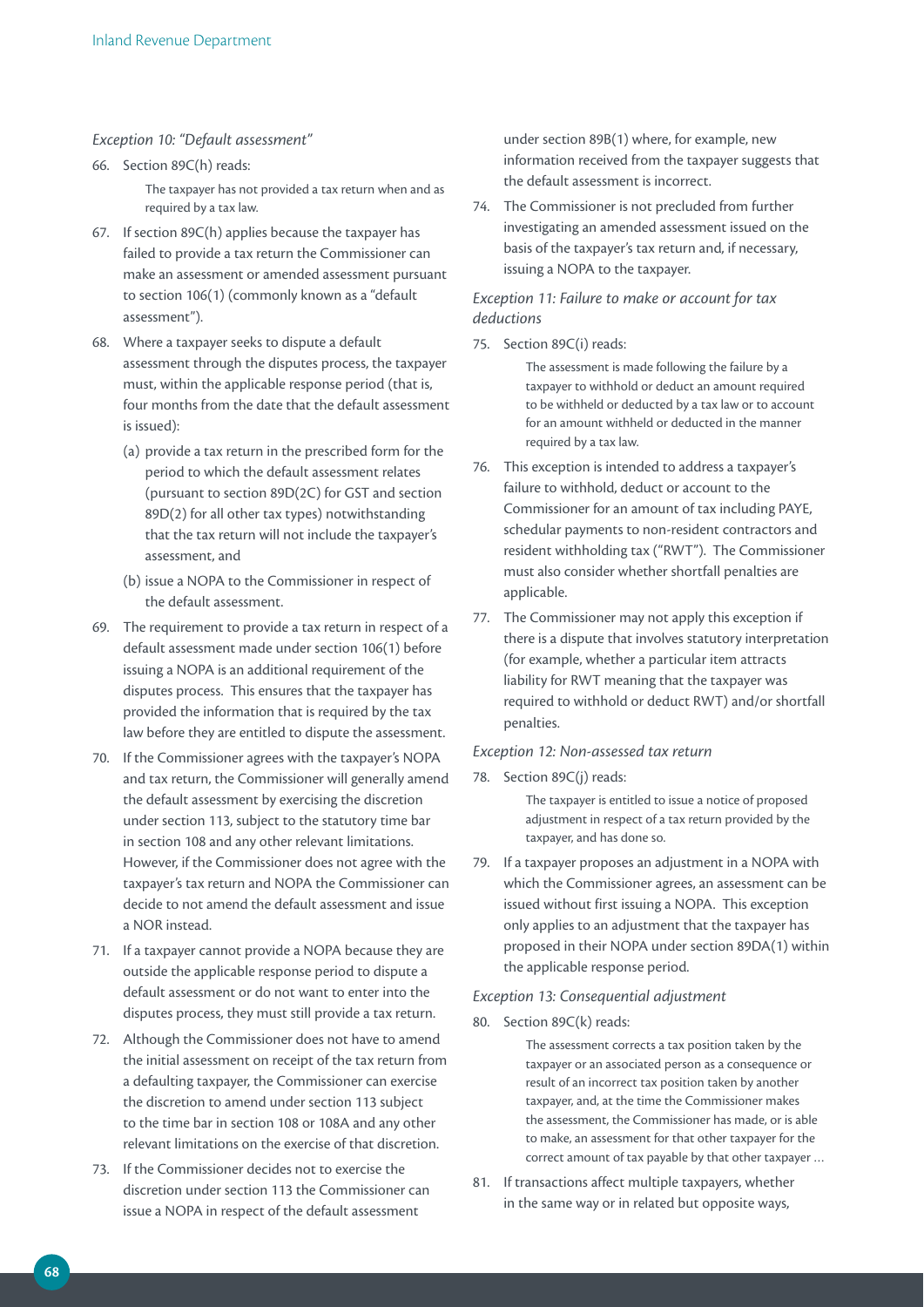the Commissioner can reassess any consequentially affected taxpayers under section 89C(k). This is notwithstanding that the consequentially affected taxpayers have not agreed to the amended assessments.

- 82. However, those taxpayers subject to the amended assessments may still issue a NOPA to dispute the consequential adjustment within the applicable response period. The Commissioner must also consider whether shortfall penalties are applicable.
- 83. Section 109(b) deems any assessment that the Commissioner makes to be correct. Therefore, the Commissioner can make any consequential amendment under section 89C(k). However, the Commissioner must be satisfied that there is a direct consequential link between the taxpayers before making any adjustment. For example:
	- (a) Group loss offsets: if a loss company has claimed losses to which it is not entitled and the Commissioner has amended the loss company's loss assessment to disallow those losses, pursuant to section 89C(k), the Commissioner can also make a separate assessment for the profit company that had offset the loss company's losses against its profits.
	- (b) GST: the supplier and recipient of a supply have incorrectly assumed that a transaction was GSTexempt. The Commissioner later agrees that the recipient was entitled to a GST input tax credit and issues an assessment to them allowing the credit. The Commissioner can also issue an assessment to the supplier under section 89C(k) in respect of the output tax on the value of the supply.

# *A taxpayer can dispute an assessment that is issued without a NOPA*

- 84. The Commissioner can issue an assessment without first issuing a NOPA under section 89C in the circumstances outlined above. Although the Commissioner must always endeavour to apply the exceptions under section 89C correctly, any assessment made in breach of section 89C will still be treated as valid under section 114(a).
- 85. Where the Commissioner issues an assessment without first issuing a NOPA, the taxpayer can dispute the assessment through the disputes process under section 89D(1). (See SPS 10/05: *Disputes resolution process commenced by a taxpayer or any replacement SPS.*)
- 86. However, where the Commissioner issues a NOPA to a taxpayer and they accept the proposed adjustment by

written agreement or are deemed to have accepted the proposed adjustment, then section 89I(1) precludes the taxpayer from challenging the assessment.

87. However, section 89I cannot apply if the Commissioner and taxpayer have agreed on an adjustment before entering into the disputes process. The parties can dispute the amended assessment, notwithstanding the previous agreement.

# *When the Commissioner can issue a NOPA*

- 88. Section 89B specifies when the Commissioner can issue a NOPA.
- 89. Under section 89B(1) the Commissioner can issue one NOPA for multiple issues, tax types and periods. Alternatively, the Commissioner can issue multiple NOPAs for the same issue and period, consistent with the obligation to correctly make an assessment within the four-year statutory time period.
- 90. An investigation will have been substantially completed, the facts ascertained, and the proposed adjustment identified and discussed with the taxpayer before a formal NOPA is issued. The Commissioner may actively use his powers to require production of documents in order to ensure that a sustainable position can be taken in the NOPA. The NOPA will also have been quality checked by the Legal and Technical Services.
- 91. A NOPA is not an assessment. It is an initiating action that allows open and full communication between the parties. If possible, the taxpayer will be given the opportunity to settle a dispute by entering into an agreed adjustment with Inland Revenue before the Commissioner issues a NOPA.
- 92. However, the Commissioner or taxpayer is not precluded from issuing a NOPA in respect of any amended assessment that the Commissioner has previously issued to reflect the agreed adjustment.
- 93. A NOPA forms a basis for ensuring that the Commissioner does not issue an assessment without some formal and structured dialogue with the taxpayer in respect of the grounds upon which the Commissioner will issue any assessment or amended assessment (*McIlraith v CIR* (2007) 23 NZTC 21,456).
- 94. Once an investigation has commenced, the intended approach must be discussed with the taxpayer. If the Commissioner decides to issue a NOPA, the responsible officer will endeavour to advise the taxpayer at least five working days before the date that the NOPA is issued. This is to allow the taxpayer time to consider their position and/or seek advice. However, the taxpayer can also be advised earlier.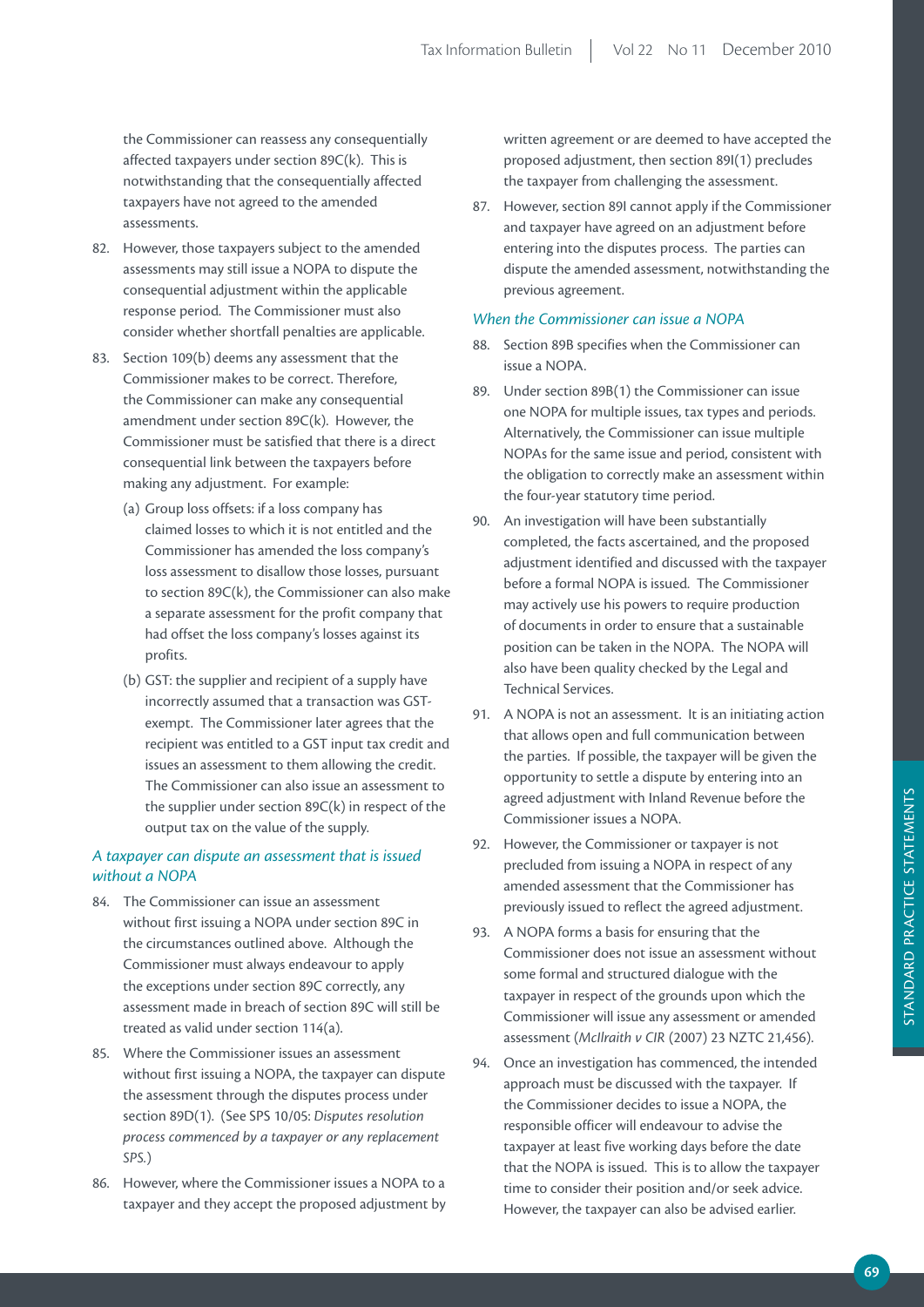- 95. The Commissioner will endeavour to ensure that any issues relating to the same period and tax type are kept together in the dispute.
- 96. The Commissioner can also exercise certain statutory powers (for example, issuing a section 17 notice) after a dispute has commenced and will continue to investigate the facts that relate to the dispute.
- 97. If the parties agree upon some and dispute other proposed adjustments for the same tax period and type, the Commissioner cannot issue an assessment that reflects any agreed adjustment already accepted under section 89J(1) until all the remaining disputed issues are resolved (even if the Commissioner does not pursue the disputed issue further) or determined by the Adjudication Unit. That is, the Commissioner will not issue a "partial" or "interim" assessment under section 89J(1) if the Commissioner is not satisfied that the assessment is correct.
- 98. However, where the statutory time bar is about to fall due, the Commissioner can issue an assessment to reflect both the agreed and disputed adjustment, provided that the requirements of section 89N are met. (See paragraphs 152 to 195 for further discussion.)
- 99. Where it is practicable, Inland Revenue officers will contact the taxpayer or their tax agent within 10 working days after the NOPA is issued to ensure that it has been received. Inland Revenue officers making written contact should comply with section 14.

# *Exceptions to the statutory time bar*

### *Time bar waivers*

- 100. If it is contemplated that the disputes process cannot be completed before the statutory time bar period for amending an assessment commences, the parties can agree in writing pursuant to section 108B(1)(a) to waive the time bar by up to 12 months to enable the full disputes process to be applied.
- 101. The taxpayer can also give written notice to the Commissioner and waive the time bar for a further six months after the end of the 12-month period under section 108B(1)(b) to allow sufficient time for the dispute to progress through the adjudication process. This notice must be given to the Commissioner within the initial 12-month period.
- 102. If the time bar is waived, the taxpayer must be advised in writing that:
	- (a) a NOPA will be issued, and
	- (b) the disputes process will be followed.
- 103. To be effective, a statutory time bar waiver must be agreed in writing on the prescribed form (*IR 775 Notice of waiver of time bar*) and delivered to the Commissioner before the relevant four-year period expires.
- 104. The statutory time bar waiver only applies to those issues that the parties have identified and understood before the initial statutory time bar. Other issues not so identified will still be subject to the original statutory time bar, unless section 108(2) or 108A(3) applies. (See paragraph 110 in this SPS.)

# *The Commissioner's application to the High Court under section 89N(3)*

- 105. If a NOPA has been issued and the disputes process cannot be completed before the statutory time bar period expires, the Commissioner can apply to the High Court for more time to complete the process. (See the discussion regarding section 89N(3) in paragraphs 182 to 193).
- 106. However, where the Adjudication Unit has insufficient time (that is, before the statutory time bar arises or further time allowed under section 108B(1) to fully consider a matter submitted to it expires) the matter will be returned to the responsible officer to decide whether to issue an assessment or amended assessment or to accept the taxpayer's position. Section 89N(2)(b) allows the Commissioner to amend an assessment at any time after the Commissioner has considered the taxpayer's SOP in relation to the particular period. (See paragraphs 318 to 320 for further discussion.)

### *Exceptions under section 89N(1)*

107. When a NOPA has been issued, the Commissioner will follow the disputes process unless an exception under section 89N applies. (The application of section 89N is discussed in detail later in paragraphs 151 to 192). The Commissioner must obtain and document administrative approval for any departure from the full disputes process.

### *Limitations on the Commissioner issuing a NOPA*

- 108. Under section 89B(4), the Commissioner cannot issue a NOPA:
	- (a) if the proposed adjustment is the subject of challenge proceedings, or
	- (b) after the statutory time bar has expired.
- 109. The time bar that arises under sections 108 and 108A prevents the Commissioner from issuing an assessment that increases the amount assessed. The Commissioner can still issue an assessment that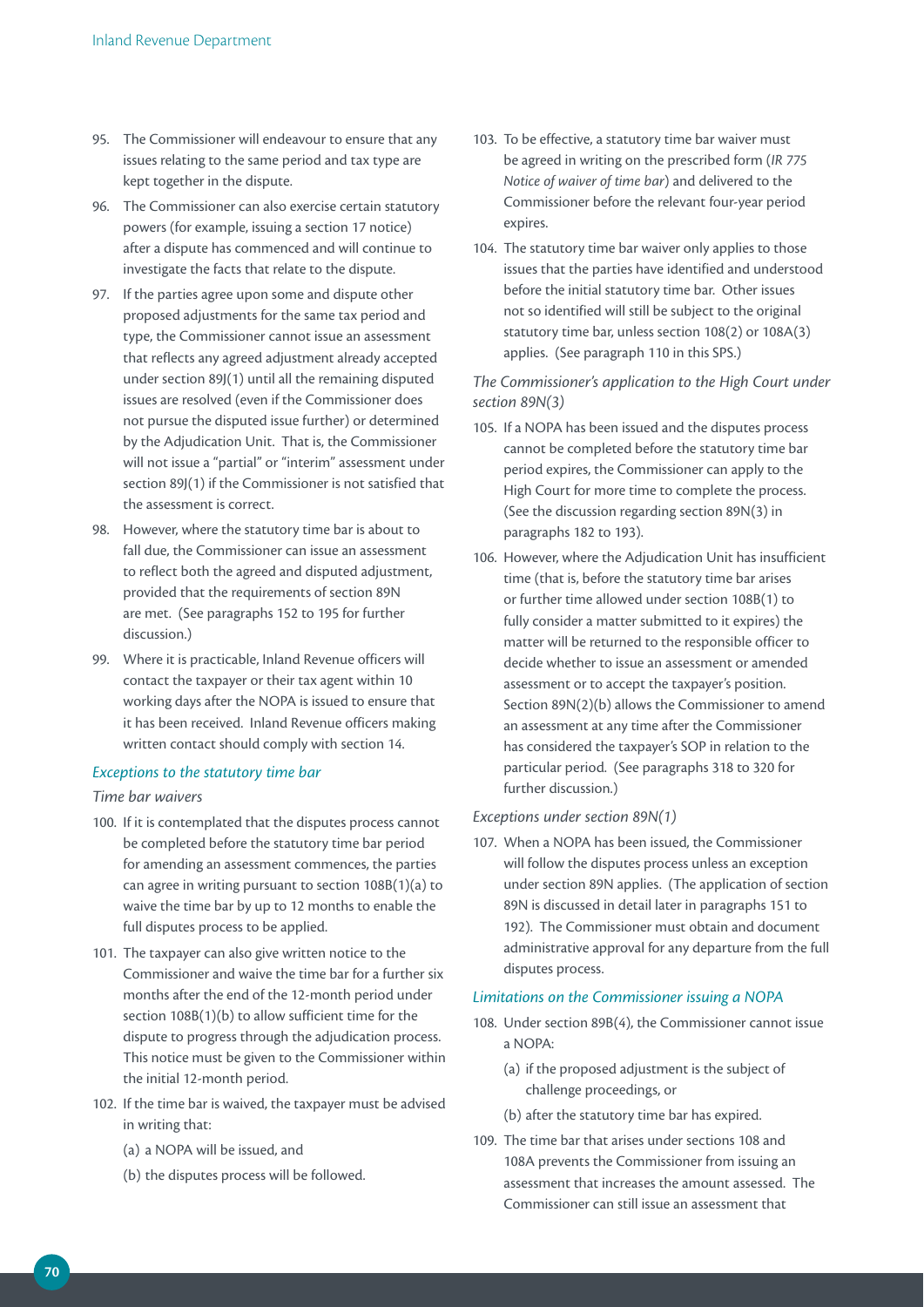decreases the amount of the initial assessment subject to the limitation on refunding overpaid tax under sections RM 2(1) of the ITA 2007 and 45(1) of the Goods and Services Tax Act 1985.

- 110. However, the Commissioner is not subject to the statutory time bar that arises under sections 108 and 108A, if the Commissioner considers that the taxpayer has:
	- (a) provided a fraudulent or willfully misleading tax return (section 108(2)(a)), or
	- (b) omitted income for which a tax return must be provided that is of a particular nature or source (section 108(2)(b)), or
	- (c) knowingly or fraudulently failed to make a full and true disclosure of the material facts necessary to determine their GST payable (section 108A(3)).
- 111. Furthermore, the Commissioner is not subject to the statutory time bar that arises under section 108 if a taxpayer has a remaining tax credit to which section LA 6(1) of the ITA 2007 applies and the Commissioner seeks to amend an assessment or determination to give effect to section LA 6(3) of the ITA 2007 (section 108(3B)).
- 112. When considering whether the exception under section 108(2)(b) applies, the Commissioner will disregard omissions of relatively small amounts of income by applying the principle of *de minimis non curat lex* (*Babington v C of IR* [1957] NZLR 861).
- 113. The Commissioner accepts that the time bar ensures finality in relation to assessments, is a key protection for most taxpayers and the exclusions from its protection must be only invoked where there is an adequate basis in fact and law to support their operation. Section 89B(4)(b) requires that the Commissioner initially decides whether an exception to the time bar applies, for example, whether a tax return is fraudulent or willfully misleading, before determining whether a NOPA can be issued under section 89B(1).
- 114. Any opinion that the Commissioner forms regarding the application of the exceptions to the time bar must be honestly held and reasonably justifiable on the basis of the evidence available and the relevant law. The decision must be clearly documented and include reference to the grounds and reasoning on which it is based.
- 115. Any decision to examine a particular period (which would otherwise be time barred) on the basis that section 108(2)(a), 108(2)(b) or section 108A(3) may

apply, is not, in itself, a disputable decision. Nor is any decision that is made under section 108A, in itself, a disputable decision.

- 116. Any NOPA where the CIR is proposing an adjustment on the basis that the exception to the time bar in either 108(2)(a), 108(2)(b) or section 108A(3) applies will set out the reasons why the CIR does not consider that the time bar applies.
- 117. The Commissioner is generally limited to a four-year period within which a taxpayer's assessment can be increased following an investigation or in certain other circumstances. In respect of a dispute, the assessment is amended (if necessary) after the disputes process is completed. The Commissioner will endeavour to undertake the various steps involved in the process within the four-year period.
- 118. Section 89B(4)(a) applies to individual proposed adjustments. Where the proposed adjustment is the subject of court proceedings, the Commissioner cannot issue a NOPA in respect of those proposed adjustments. However, the Commissioner can issue a separate NOPA to the taxpayer in relation to the same tax period provided it relates to a different adjustment.
- 119. For example, a taxpayer challenges the deductibility of feasibility expenditure in the 2009 tax year pursuant to section 138B. The Commissioner can also issue a NOPA to the same taxpayer in relation to the tax treatment of a bad debt in the same tax year.

## *Contents of the Commissioner's NOPA*

- 120. A NOPA is the document that commences the disputes process. It is intended to identify the points of contention and explain the legal or technical aspects of the issuer's position in relation to the proposed adjustment in a formal and understandable manner. This will ensure that information relevant to the dispute is quickly made available to the parties. Section 89F(1) and (2) specifies the content requirements for any NOPA that the Commissioner may issue.
- 121. Under section 89F(1)(b), the NOPA must be in the prescribed form (*IR 770 Notice of proposed adjustment*). Any NOPA that the Commissioner issues must identify in sufficient detail the adjustment proposed and explain concisely the facts and law that relate to the adjustment and how the law applies to the facts. When preparing a NOPA the Commissioner will endeavour to avoid repeating facts, arguments or using unnecessary detail.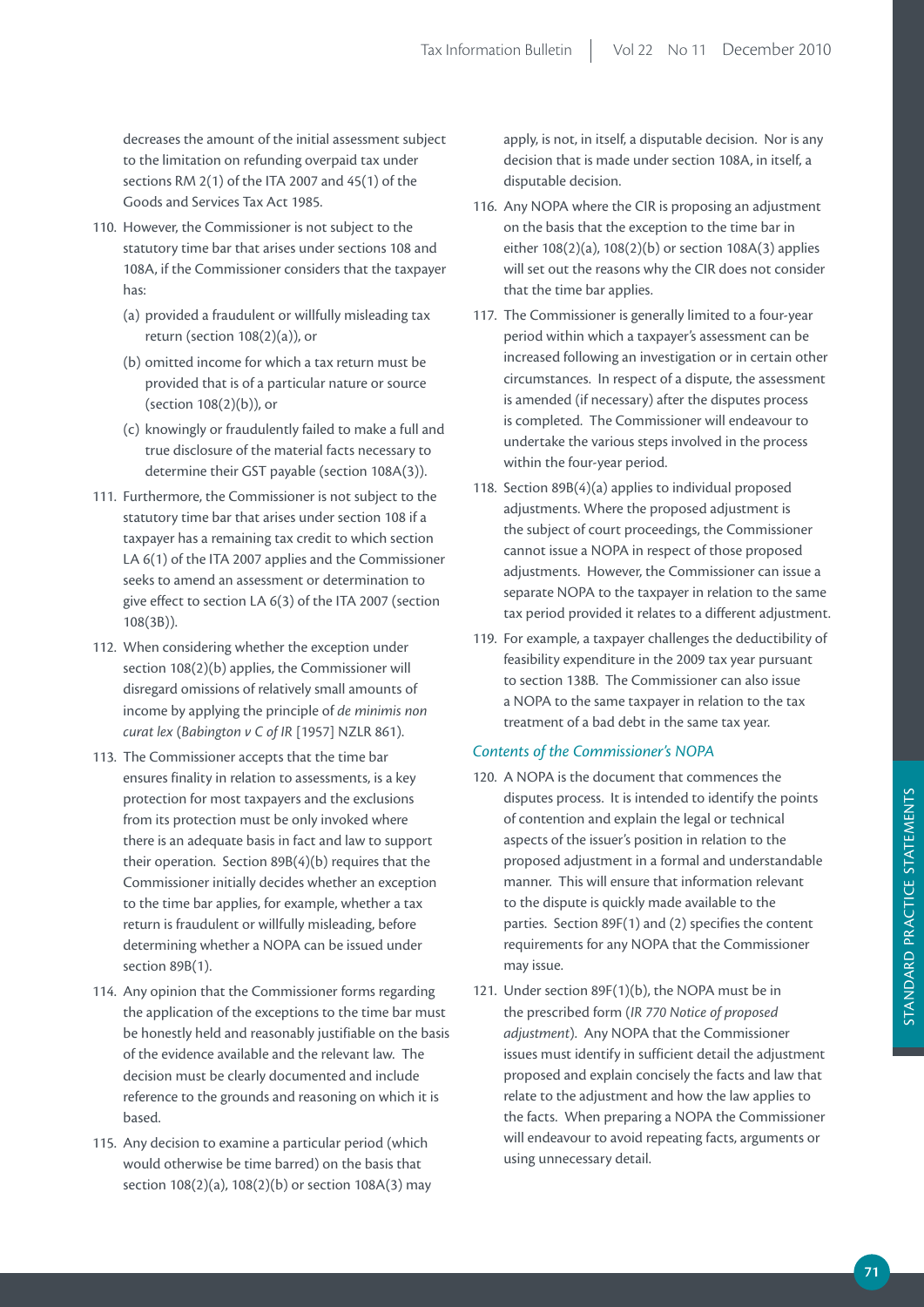- 122. Section 89F(2)(b) requires that the NOPA states the key facts and law concisely and in sufficient detail. The Commissioner must ensure that the document is relatively brief and simple to enable the parties to quickly progress the dispute without incurring substantial expenses or excessive preparation time but also detailed enough to explain all the issues relevant to the dispute. The Commissioner's NOPAs should be concise, accurate, coherent and logically presented. In preparing a NOPA Inland Revenue officers should avoid unnecessarily using legalistic language.
- 123. The Commissioner should identify (but not reproduce in full) the relevant legislation and legal principles derived from leading cases. These references should be in sufficient detail to clarify the grounds for the proposed adjustment. However, lengthy quotations from cases should be avoided.
- 124. The Commissioner has a statutory obligation to inform a taxpayer adequately, but it is recognised that the matters relevant to the dispute will be set out in greater detail at the SOP phase if the dispute is not resolved.
- 125. Therefore, what is included in a NOPA or NOR is not conclusive as between the parties because they can introduce further grounds or information or adjust the quantum of the proposed adjustments later in the disputes process (*CIR v Zentrum Holdings Limited*  (2006) 22 NZTC 19,912). However, the parties cannot propose another adjustment involving new grounds and a fresh liability at the SOP phase.
- 126. The Commissioner must always endeavour to issue a NOPA that has sufficient details, is of a high standard and has been considered by Legal and Technical Services. The Commissioner must endeavour to advise the taxpayer during the conference phase of any new grounds, information or reduction in quantum that will be introduced in the SOP.
- 127. If the Commissioner decides to increase the quantum of any proposed adjustment after the NOPA is issued the Commissioner must issue a new NOPA to the taxpayer.
- 128. Although candid and complete exchanges of information are implicit in the spirit and intent of the disputes process, the Commissioner's practice will be to ensure that the NOPA is, within those limits, as brief as practicable.
- 129. The content of any NOPA that the Commissioner issues must satisfy all the requirements specified in section  $89F(2)(a)$  to (c).

# *Identify adjustments or proposed adjustments – section 89F(2)(a)*

- 130. The Commissioner must consider in respect of each proposed adjustment:
	- (a) the income amount or impact of the adjustment, and
	- (b) the tax year or period to which the proposed adjustment relates, and
	- (c) whether use of money interest will apply.
- 131. The Commissioner will also consider whether shortfall penalties and/or other appropriate penalties of lesser percentages apply. That is, where sufficient evidence is held to support the imposition of the penalties and this can be justified (by reference to any relevant guidelines).

## *Shortfall penalties*

- 132. Shortfall penalties are separate items of adjustment that must be explained and supported in the same manner as the underlying tax shortfall. Section 94A(2) also requires that shortfall penalties must be assessed the same way as the underlying tax. Even though assessments of shortfall penalties relate to the underlying tax they are not subject to the time bars that arise under section 108 or 108A.
- 133. Where there is sufficient evidence to suggest that shortfall penalties should be imposed, the relevant Inland Revenue officer must ensure that the shortfall penalties are proposed in the same NOPA as the substantive issues. However, the officer can dispense with this practice if any of the following exceptions apply:
	- (a) The evidence supporting the imposition of shortfall penalties does not become available until after the Commissioner has issued the NOPA on the substantive issues. In such circumstances, a separate NOPA may be issued in respect of the shortfall penalties at a later stage.
	- (b) Before entering into the disputes process, a taxpayer has accepted the proposed adjustment in relation to the substantive issues, but not accepted the imposition of the shortfall penalties. In this circumstance, the Commissioner may still issue a NOPA to the taxpayer for the proposed penalties.
	- (c) The taxpayer makes a voluntary disclosure of the substantive issues to the Commissioner and the only disputed issue relates to the imposition of the shortfall penalties.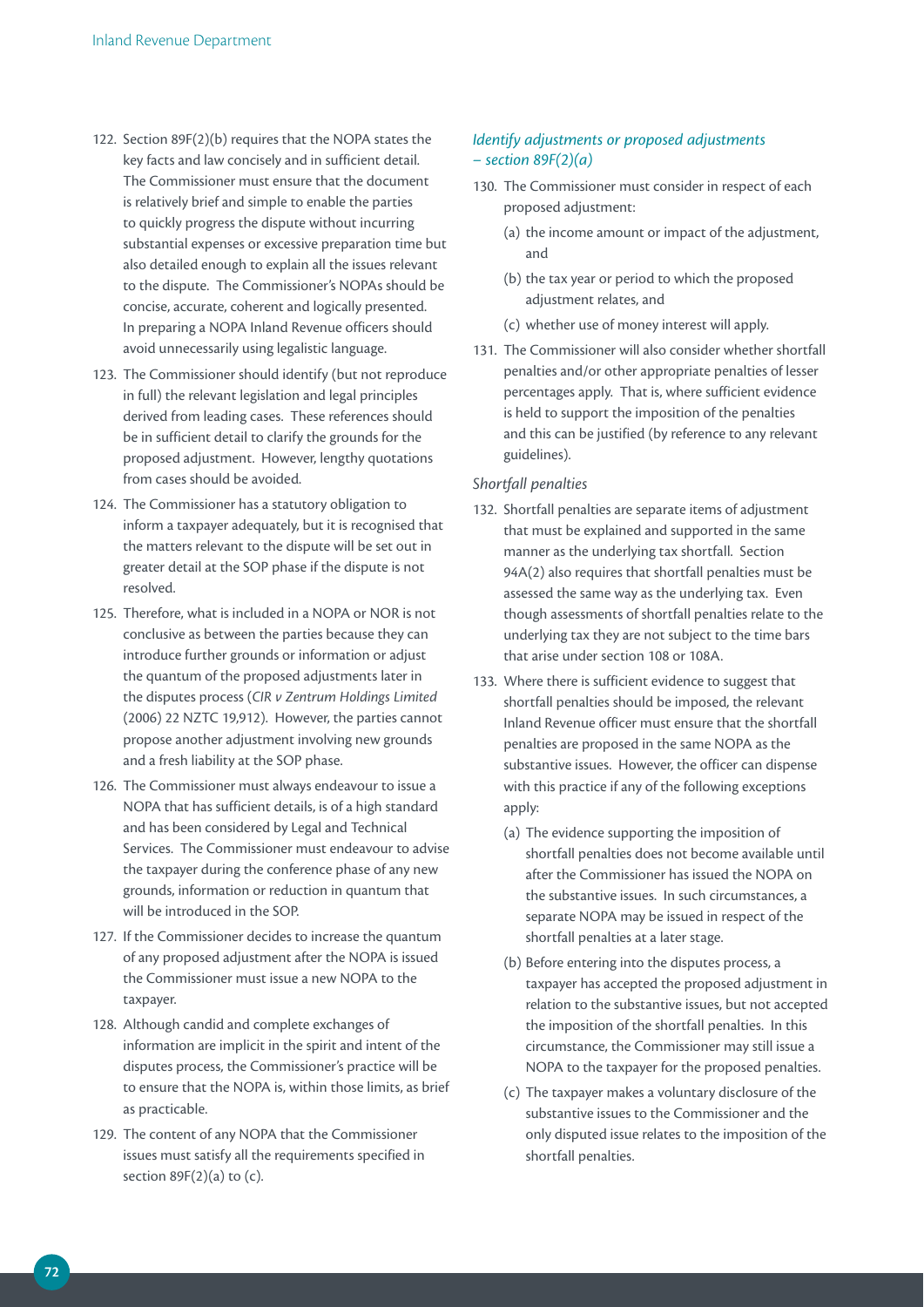- (d) Prosecution action is being considered and shortfall penalties also apply because the taxpayer has committed one of the culpable acts (for example, evasion), in most instances the Commissioner must first complete any prosecution action against the taxpayer before the shortfall penalties can be imposed.
- 134. Pursuant to section 149(5), if shortfall penalties have been imposed the Commissioner cannot subsequently prosecute the taxpayer for taking the incorrect tax position unless the shortfall penalties are imposed under section 141ED. Therefore, the Commissioner may omit proposing shortfall penalties in a NOPA if prosecution is being considered as an option. The Commissioner must issue a new NOPA in respect of any shortfall penalties that are to be imposed after the prosecution.
- 135. Furthermore, the Commissioner cannot propose shortfall penalties at the SOP phase if they were not previously proposed in a Commissioner's NOPA.

## *State the facts and law − section 89F(2)(b)*

## *Facts*

- 136. To provide a concise statement of facts, the Commissioner must focus on the material factual matters relevant to the legal issues. This includes, for each proposed adjustment, the facts relevant to proving all arguments made in support of the adjustment including any facts that are inconsistent with any arguments that the taxpayer has previously raised.
- 137. The Commissioner should endeavour to state all the material facts in brief, so as to avoid irrelevant detail or repetition. For example, where the parties both know the background to the disputed issues, a summary of the facts in the NOPA will suffice. Where possible, the Commissioner will refer to and/or append any documents that have previously set out the facts on which the Commissioner relies.
- 138. Although the Commissioner will make every attempt to be concise in the NOPA, the Commissioner considers that the explanation of the material facts should be relative to the complexity of the issues.

#### *Law*

- 139. Under section 89F(2)(b) the Commissioner must state the law concisely by including an outline of the relevant legislative provisions and principles derived from leading cases that affect the proposed adjustment.
- 140. It is sufficient that the Commissioner explains the nature of the legal arguments without providing lengthy quotations from the relevant case law.

## *How the law applies to the facts − section 89F(2)(c)*

- 141. The Commissioner must apply the legal arguments to the facts to ensure that the proposed adjustment is not a statement that appears out of context. The application of the law to the facts must be stated concisely and logically support the proposed adjustment.
- 142. The Commissioner must outline all relevant materials and arguments (including alternative arguments) on which the Commissioner intends to rely. If more than one argument supports the same or a similar outcome, the NOPA must include all the arguments.
- 143. The evidence exclusion rule under section 138G(1) does not apply to the issues, facts, evidence and propositions of law that are raised in the Commissioner's NOPA. That is, the Commissioner is not restricted to raising the same issues, facts, evidence and propositions of law that are specified in the NOPA at the SOP phase or in challenge proceedings that the taxpayer has commenced where a disclosure notice has not been issued.

## *Size and length of Commissioner's NOPAs*

## *General guidelines*

- 144. The length of a Commissioner's NOPA will necessarily vary from case to case. The **maximum length** of a Commissioner's NOPA is administratively capped at 30 pages. The 30-page limit excludes any discussion on shortfall penalties (if included in the same Commissioner's NOPA as the substantive issues), the last page of instructions on "What to do next", and schedules that show complicated calculations and diagrams. The application of the 30-page limit is subject to the following further restrictions:
	- (a) For disputes involving less than \$5,000 of tax (excluding evasion and tax avoidance issues), the Commissioner's NOPA should not exceed five pages.
	- (b) Where the dispute concerns one issue only (for example, the imposition of shortfall penalties), the Commissioner's NOPA should not exceed ten pages.
- 145. A longer Commissioner's NOPA may be appropriate, where the dispute concerns multiple issues or the issue is very complex and involves a substantial amount of tax.
- 146. The Commissioner will strive to keep NOPAs as short as possible, but this will be balanced with the need to achieve the objective of issuing the NOPA, (ie sufficiently communicating to the recipient the proposed adjustments and the reasons for them). Inland Revenue officers are required to get approval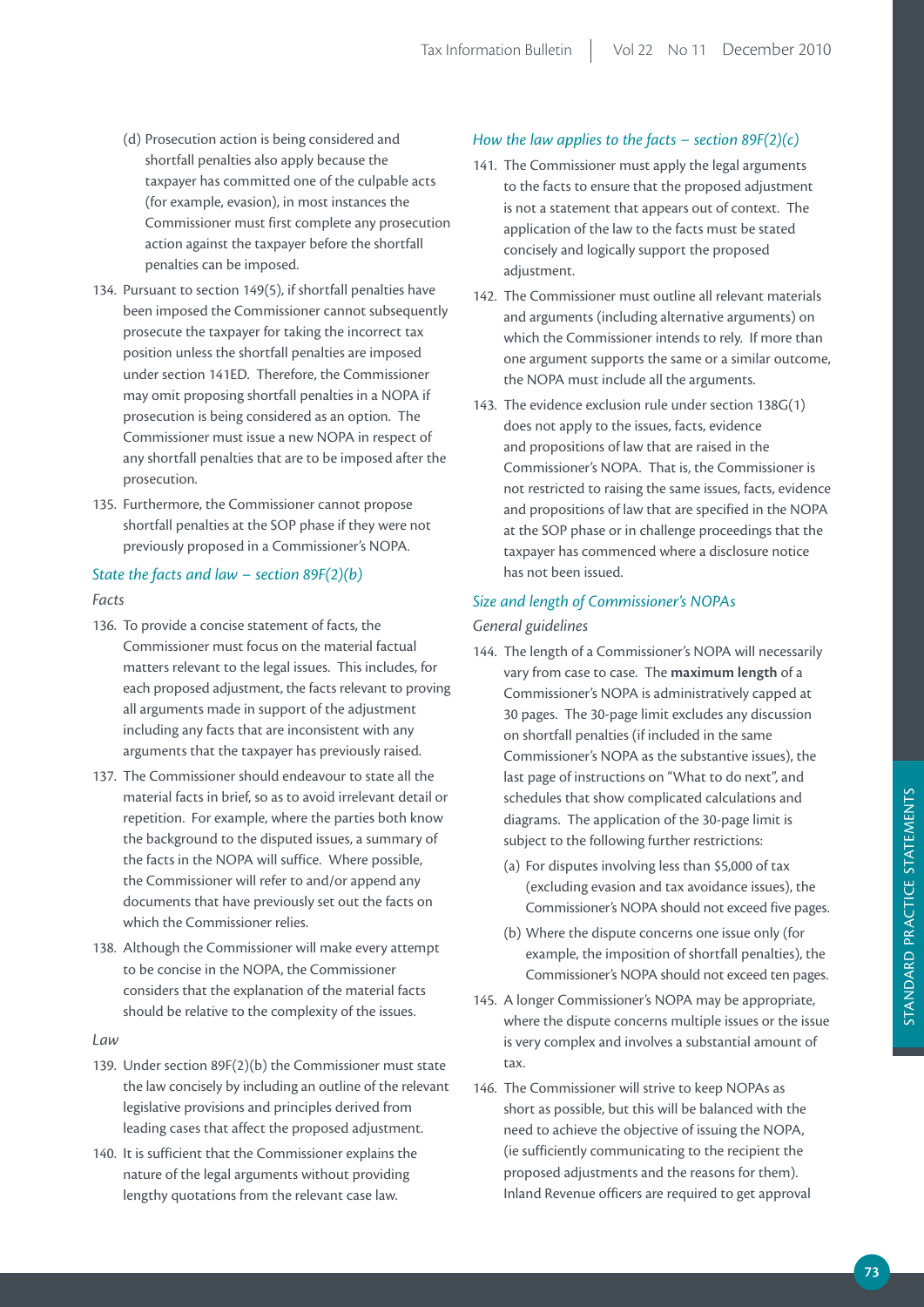before a Commissioner's NOPA can exceed the 30 page limit.

147. Wherever practicable, all adjustments proposed for a particular taxpayer should be included in one NOPA. However, where new issues arise during the disputes process, the Commissioner is not precluded from commencing separate disputes for these new issues. If the parties are still in dispute after the conference phase, the proposed adjustments in multiple NOPAs may, subject to the taxpayer's agreement, be combined into one SOP. Combining multiple issues into one dispute has the benefit of reducing compliance costs and should reduce the time taken in the disputes process.

## *Timeframes to complete the disputes process*

- 148. If the Commissioner has commenced the disputes process by issuing a NOPA and the dispute remains unresolved, where practicable, the responsible officer must negotiate a timeframe with the taxpayer to ensure that the dispute is progressed in a timely and efficient way.
- 149. Although not statutorily required, agreeing to a timeframe is a critical administrative requirement that requires both parties to be ready to progress the dispute in a timely manner. The parties should endeavour to meet the agreed timeframe. Where there are delays in the progress of the dispute the responsible officer will manage the delay including any relationship with internal advisers and liaise with the taxpayer.
- 150. If the negotiated timeframe cannot be achieved, the responsible officer will enter into a continuing discussion with the taxpayer to either arrange a new timeframe or otherwise keep them advised of when the disclosure notice and SOP will be issued. This is consistent with the purpose of the disputes process which is to promote the prompt and efficient resolution of disputes. Therefore, the failure to negotiate or adhere to an agreed timeframe will not prevent a case from progressing through the disputes process in a timely manner.
- 151. In addition to the above administrative practice, the Commissioner is bound by section 89N(2). Under that provision, if a NOPA has been issued and the parties cannot agree on the proposed adjustment, the Commissioner cannot amend an assessment without completing the disputes process unless any of the exceptions in section 89N(1)(c) apply. These exceptions are explained in paragraphs 152 to 193. If any of these exceptions apply the disputes process will end and the dispute will not go through the adjudication phase.

# *Exceptions − when an assessment can be issued without completing the disputes process – section 89N*

152. If a NOPA has been issued and the dispute is unresolved, the Commissioner can issue an assessment without completing the disputes process under the following circumstances:

*Exception 1: In the course of the dispute, the Commissioner considers that the taxpayer has committed an offence under an Inland Revenue Act that has had the effect of delaying the completion of the disputes process (section 89N(1)(c)(i))*

153. Section 89N(1)(c)(i) reads:

- (i) the Commissioner notifies the disputant that, in the Commissioner's opinion, the disputant in the course of the dispute has committed an offence under an Inland Revenue Act that has had an effect of delaying the completion of the disputes process:
- 154. This exception applies where the Commissioner may need to act quickly to issue an assessment because it is considered that the taxpayer has committed an offence under an Inland Revenue Act that has caused undue delay to the progress of the dispute.
- 155. For example, in the course of a dispute a taxpayer obstructed Inland Revenue officers in obtaining information from the taxpayer's business premise under section 16. The Commissioner will advise the taxpayer in writing that it is considered that an offence has been committed under section 143H. The offence has the effect of delaying the completion of the disputes process meaning that the Commissioner does not have to complete that process and can amend the taxpayer's assessment under section 113.
- 156. Another example of when the exception may apply is where, in the course of a dispute, a taxpayer willfully refuses to attend an enquiry made under section 19 on the date specified in the Commissioner's notice. In these circumstances, the Commissioner will advise the taxpayer in writing that that it is considered that an offence has been committed under section 143F that has had the effect of delaying the completion of the disputes process. The Commissioner can then exercise the discretion to amend the taxpayer's assessment under section 113 without completing the disputes process.
- 157. In order to apply this exception, Inland Revenue officers must form an opinion that is honestly and reasonably justifiable on the basis of the evidence available. The Inland Revenue officer's decision must be clearly documented and stipulate the grounds and reasoning on which it is based.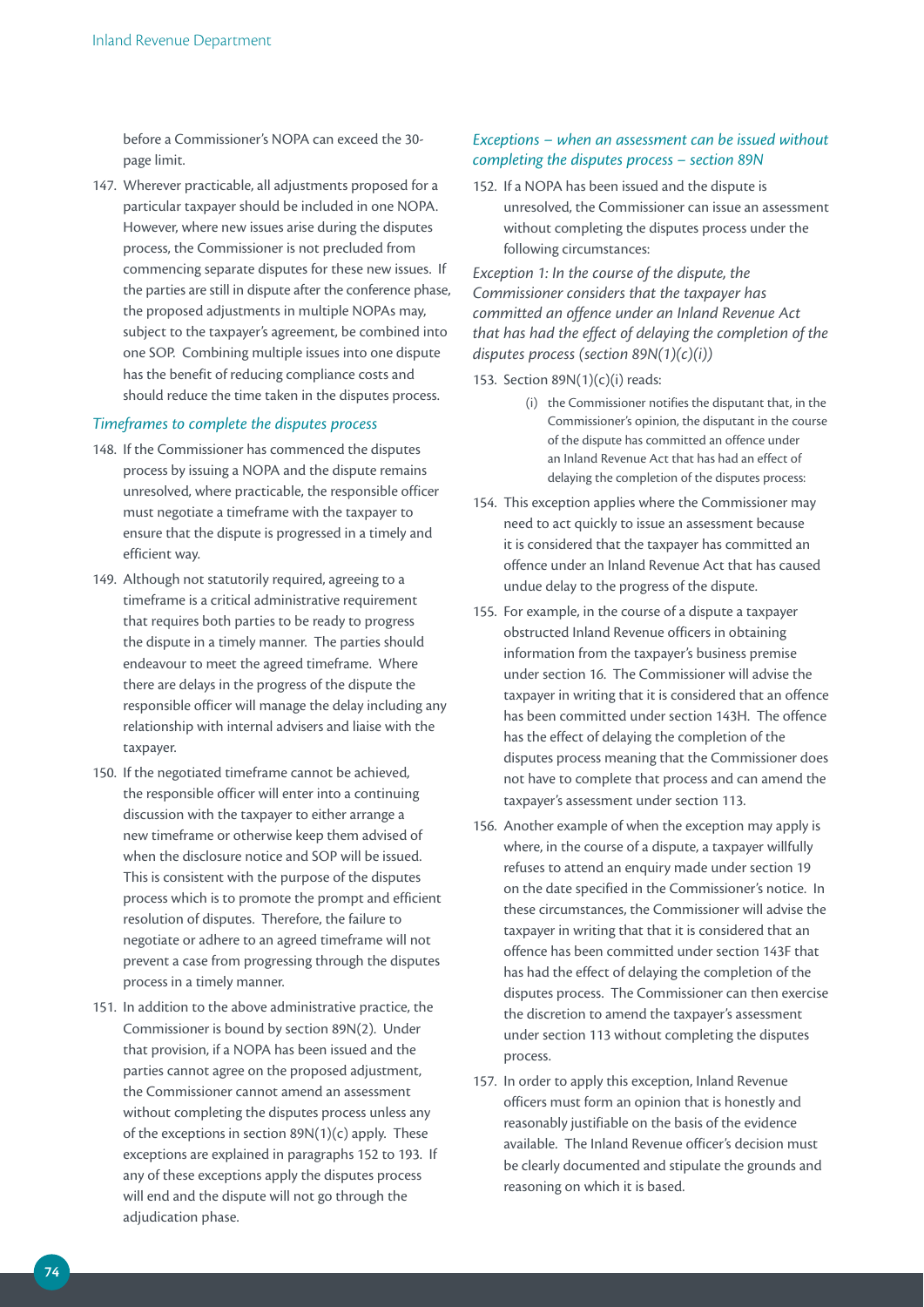# *Exception 2: A taxpayer involved in a dispute, or person associated to them, may take steps to shift, relocate or dispose of the taxpayer's assets to avoid or delay the collection of tax, making the issue of an assessment urgent (section 89N(1)(c)(ii) and (iii))*

- 158. If the Commissioner has reasonable grounds to believe that the taxpayer or a person associated with them ("associated person") intends to dispose of assets in order to avoid or defer the payment of an outstanding or pending tax liability, the Commissioner can urgently issue an assessment to the taxpayer. Section  $89N(1)(c)$ (ii) & (iii) reads:
	- (ii) the Commissioner has reasonable grounds to believe that the disputant may take steps in relation to the existence or location of the disputant's assets to avoid or delay the collection of tax from the disputant:
	- (iii) the Commissioner has reasonable grounds to believe that a person who is an associated person of the disputant may take steps in relation to the existence or location of the disputant's assets to avoid or delay the collection of tax from the disputant:
- 159. In order to issue an assessment on the basis of either of the above exceptions, Inland Revenue officers must record any relevant correspondence and evidence (for example, the directors' written instructions to shift the company's assets overseas, evidence of electronic wiring of funds to overseas countries, transcripts of interviews with the taxpayer, etc) or other grounds for the reasonable belief.

*Exception 3: The taxpayer involved in a dispute or a person associated with them involved in another dispute involving similar issues has begun judicial review proceedings in relation to the dispute (section 89N(1)(c) (iv) and (v))*

- 160. Section  $89N(1)(c)(iv)$  and (v) reads:
	- (iv) the disputant has begun judicial review proceedings in relation to the dispute:
	- (v) a person who is an associated person of the disputant and is involved in another dispute with the Commissioner involving similar issues has begun judicial review proceedings in relation to the other dispute:
- 161. These exceptions apply to any judicial review proceedings that are brought against the Commissioner. In judicial review proceedings, the parties' resources are likely to be directed away from advancing the dispute through the disputes process.
- 162. For the purpose of section  $89N(1)(c)(v)$ , an associated person of a taxpayer may be involved in a similar issue to the taxpayer even if the issue relates to a different revenue type. For example, if the dispute between the Commissioner and taxpayer relates to PAYE issues, but

the dispute between the Commissioner and person associated with the taxpayer relates to income tax the taxpayer may still be involved in similar issues to the person associated with them.

163. Even if the two disputes relate to the same revenue type, section  $89N(1)(c)(v)$  will not apply in some circumstances. For example, the dispute with the taxpayer relates to the tax treatment of entertainment expenditure, whereas the dispute with the person associated with the taxpayer relates to the capital and revenue distinction of merger expenditure. The Commissioner would not regard these two disputes as involving similar issues.

# *Exception 4: The taxpayer fails to comply with a statutory requirement for information relating to the dispute (section 89N(1)(c)(vi))*

#### 164. Section 89N(1)(c)(vi) reads:

- (vi) during the disputes process, the disputant receives from the Commissioner a requirement under a statute for information relating to the dispute and fails to comply with the requirement within a period that is specified in the requirement:
- 165. Generally, a taxpayer provides information to Inland Revenue voluntarily. However, when this does not occur the Commissioner can seek information from the taxpayer under a statutory provision, for example sections 17 or 19. (The Commissioner's practice regarding section 17 is currently set out in SPS 05/08: *Section 17 Notices.*) The requirement for statutory information will specify the period within which the information must be provided. This period will allow the taxpayer reasonable and sufficient time to comply.
- 166. Where the taxpayer does not comply with a formal requirement for information that relates to a dispute (for example, as a tactic to delay the progress of the disputes process), the Commissioner can issue an assessment to the taxpayer without first completing the disputes process.

## *Exception 5: The taxpayer elects to have the dispute heard by the TRA acting in its small claims jurisdiction (section 89N(1)(c)(vii))*

167. Section 89N(1)(c)(vii) reads:

(vii) the disputant elects under section 89E to have the dispute heard by a TRA acting in its small claims jurisdiction:

168. A taxpayer can issue a NOPA to the Commissioner under section 89D or 89DA or a NOR rejecting a NOPA issued by the Commissioner under section 89B. (See SPS 10/05: *Disputes resolution process commenced by a taxpayer and any replacement SPS*.)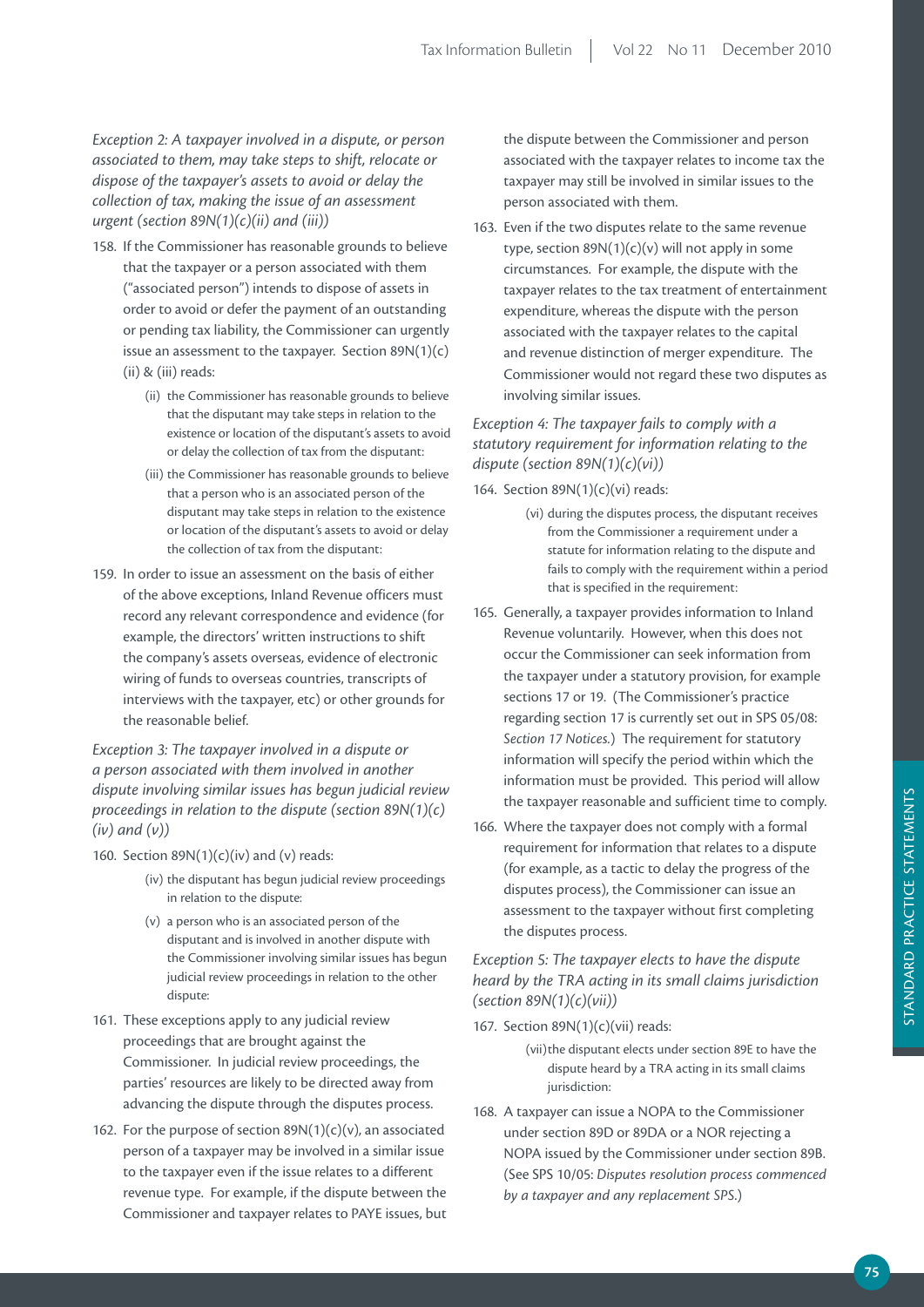169. At the same time, under section 89E(1)(a) the taxpayer can elect in their NOPA or NOR that the TRA acting in its small claims jurisdiction should hear any unresolved dispute arising from the NOPA (whether issued by the Commissioner or taxpayer), if the amount in dispute is \$30,000 or less. Any such election is irrevocable, final and binding on the taxpayer. In this case, the full disputes process does not have to be followed.

# *Exception 6: The parties agree in writing that the dispute should be resolved by the court or TRA without completing the disputes process (section 89N(1)(c)(viii))*

- 170. Section  $89N(1)(c)(viii)$  reads:
	- (viii)the disputant and the Commissioner agree in writing that they have reached a position in which the dispute would be resolved more efficiently by being submitted to the court or TRA without completion of the disputes process:
- 171. Under this exception, where the Commissioner or taxpayer commences the disputes process, the parties can make such an agreement in writing before either party issues their SOP. This would occur, for example, if the parties could incur excessive compliance and administrative costs in completing the full disputes process relative to the amount in dispute.
- 172. This exception allows the taxpayer to bring challenge proceedings against the Commissioner. The parties must have exchanged a NOPA and NOR before the taxpayer can bring challenge proceedings under section 138B(1).
- 173. The circumstances under which the Commissioner will enter into such an agreement are discussed in detail from paragraph 261 to 285. This SPS refers to this exception as opting out of the disputes process or "opt out".

*Exception 7: The parties agree in writing to suspend the disputes process pending the outcome of a test case (section 89N(1)(c)(ix))*

- 174. Section  $89N(1)(c)(ix)$  reads:
	- (ix) the disputant and the Commissioner agree in writing to suspend proceedings in the dispute pending a decision in a test case referred to in section 89O.
- 175. Section 89O(2) allows a dispute to be suspended pending the result of a test case. Pursuant to section 89O(3), the parties can agree in writing to suspend the dispute from the date of the agreement until the earliest date that:
	- (a) the court's decision is made, or
	- (b) the test case is otherwise resolved, or
	- (c) the dispute is otherwise resolved.
- 176. If the parties agree to suspend the disputes process, any statutory time bar affecting the dispute is stayed. The Commissioner can then make an assessment that is consistent with the test case decision. (However, the taxpayer is not precluded from challenging the Commissioner's assessment under section 89D(1), even if it is consistent with the test case decision.)
- 177. The Commissioner must issue an amended assessment or perform an action within the time limit specified in section 89O(5).
- 178. Section 89O(5) reads:

The Commissioner must make an amended assessment, or perform an action, that is the subject of a suspended dispute by the later of the following:

- (a) the day that is 60 days after the last day of the suspension:
- (b) the last day of the period that—
	- (i) begins on the day following the day by which the Commissioner, in the absence of the suspension, would be required under the Inland Revenue Acts to make the amended assessment, or perform the action; and
	- (ii) contains the same number of days as does the period of the suspension.
- 179. If the statutory time bar arising under section 108 or 108A is imminent, section 89O(5) allows the Commissioner more time to complete the disputes process.
- 180. For example, the Commissioner commences a dispute and on 1 March 2010 agrees with the taxpayer in writing to suspend the disputes proceedings pending the decision in a designated test case. The disputed issue is subject to a statutory time bar that commences after 31 March 2010 and the taxpayer does not agree to delay its application under section 108B(1)(a). A decision is reached in the test case on 31 July 2010.
- 181. The Commissioner must make an amended assessment or perform an action that is the subject of the suspended dispute by 29 September 2010. This date is calculated as follows:
	- (a) The suspension period commences on the date of the agreement (1 March 2010) and ends on the date of the court's decision in the test case (31 July 2010). This is a period of 153 days.
	- (b) The last date that the Commissioner can make an amended assessment falls on the later of the following two dates:
		- (i) 29 September 2010, that is 60 days after the date that the suspension period ends on 31 July 2010 pursuant to section 89O(5)(a), and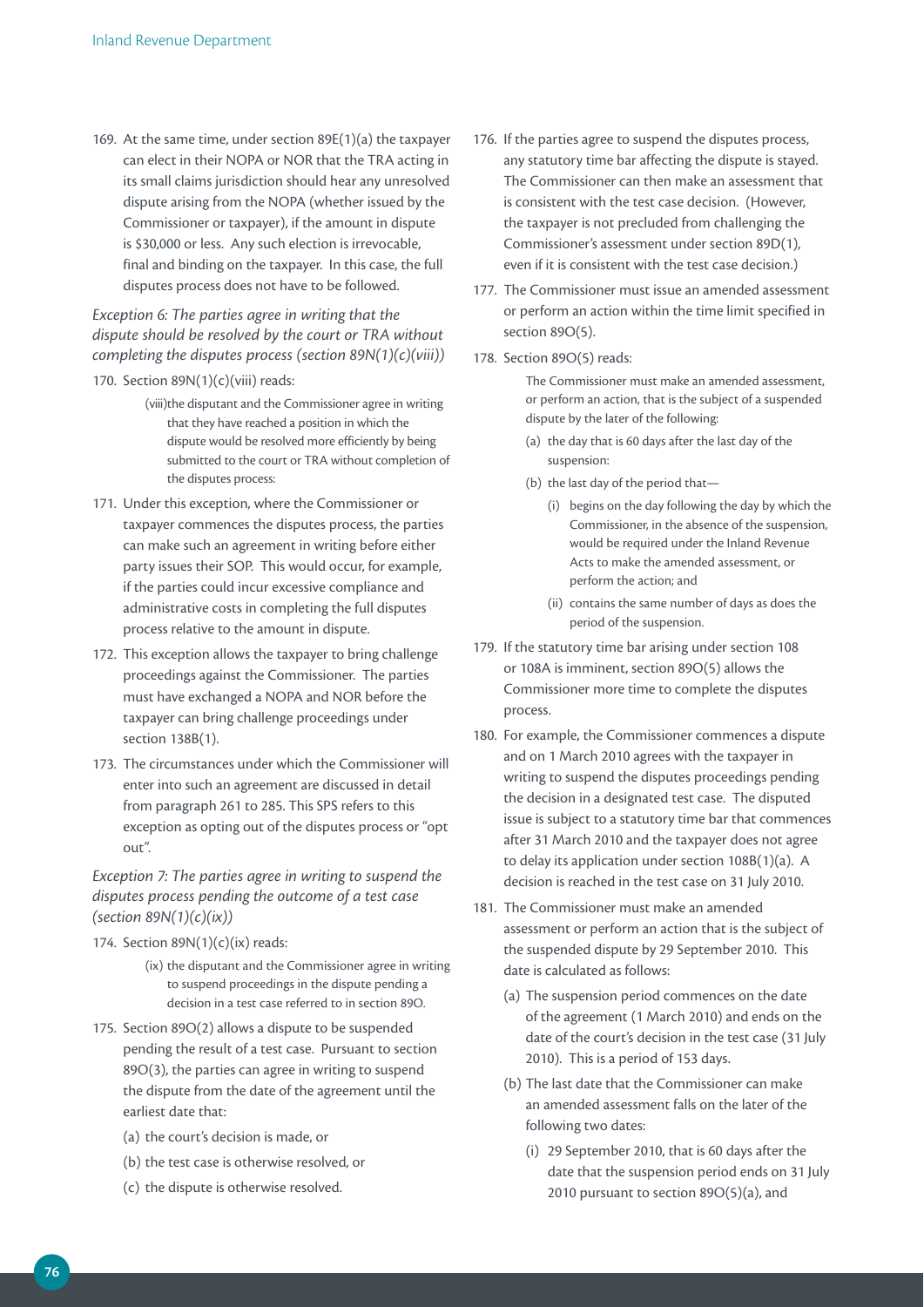(ii) 31 August 2010, that is 153 days after the period commences on 1 April 2010 pursuant to section 89O(5)(b).

*Exception 8: The Commissioner applies to the High Court for an order to allow more time to complete or dispense with the disputes process*

182. Section 89N(3) reads:

… [T]he Commissioner may apply to the High Court for an order that allows more time for the completion of the disputes process, or for an order that completion of the disputes process is not required.

- 183. The Commissioner envisages that this exception will be used if section 89N(1)(c) does not apply and there are exceptional circumstances.
- 184. Any application made by the Commissioner under section 89N(3) must be based on reasonable grounds. Whether there are reasonable grounds will depend on considerations such as the complexity of the issues in the dispute, whether the taxpayer has caused delays; whether the dispute involves large amounts of revenue or whether there were significant matters in the dispute that were unforeseen by either party and provided a justification for the delay.
- 185. For example, due to unusual circumstances the Commissioner does not learn about a proposed adjustment until late. Further delays by the taxpayer and the need for the Commissioner to obtain significant legal advice means that the Adjudication Unit cannot consider the dispute before the time bar applies. In these circumstances, the Commissioner may apply to the High Court for an order that allows more time for the disputes process to be completed under section 89N(3). (Note: This is only an example of a possible unforeseen situation and it is anticipated that there will be a wide variety of circumstances under which an application under section 89N(3) will be appropriate.)
- 186. The Commissioner's application to the High Court under section 89N(3) be made before the four-year statutory time bar falls due.
- 187. The Commissioner must also issue an amended assessment within the time limit specified in section 89N(5). Section 89N(5) reads:

If the Commissioner makes an application under subsection (3), the Commissioner must make an amended assessment by the last day of the period that—

(a) begins on the day following the day by which the Commissioner, in the absence of the suspension, would be required under the Inland Revenue Acts to make the amended assessment; and

- (i) the number of days between the date on which the Commissioner files the application in the High Court and the earliest date on which the application is decided by the High Court or the application or dispute is resolved:
- (ii) the number of days allowed by an order of a court as a result of the application.
- 188. Section 89N(5) allows the Commissioner more time to complete the disputes process where the statutory time bar under section 108 or 108A is imminent.
- 189. For example, the Commissioner commences the disputes process. On 1 March 2010 the Commissioner applies to the High Court under section 89N(3) for an order allowing more time to complete the process. The disputed issue is subject to a statutory time bar that commences after 31 March 2010 and the taxpayer does not agree to delay its application under section 108B(1)(a). On 30 June 2010, the High Court makes an order that allows the Commissioner's application and gives the Commissioner 30 further days to complete the disputes process.
- 190. Pursuant to section 89N(5), the Commissioner must make an amended assessment by 30 August 2010. This date is calculated as follows:
	- (a) The Commissioner would have one month to make the amended assessment before the statutory time bar commences. That is, 1 March 2010 to 31 March 2010. The period during which an amended assessment must be made under section 89N(5)(a) commences on 1 April 2010.
	- (b) The period during which the assessment must be made includes 122 days, that is the period between 1 March 2010 and 30 June 2010 (the date of the decision) under section 89N(5)(b)(i) and the 30-day period allowed by the High Court order under section  $89N(5)(b)(ii)$ . This is a total of 152 days.
	- (c) The Commissioner must issue an amended assessment to the taxpayer on the date that is 152 days from 1 April 2010. That is, by 30 August 2010.
- 191. During the period from 1 March to 30 August 2010, the parties may continue to attempt to resolve the dispute. This may include exchanging SOPs and going through the adjudication process.
- 192. The above example indicates that the Commissioner has more time to complete the disputes process. The time bar will not commence until 30 August 2010.
- 193. Where the Commissioner applies to the High Court under section 89N(3) for an order to truncate the disputes process, an assessment must be issued within the period as calculated under section 89N(5).

(b) contains the total of—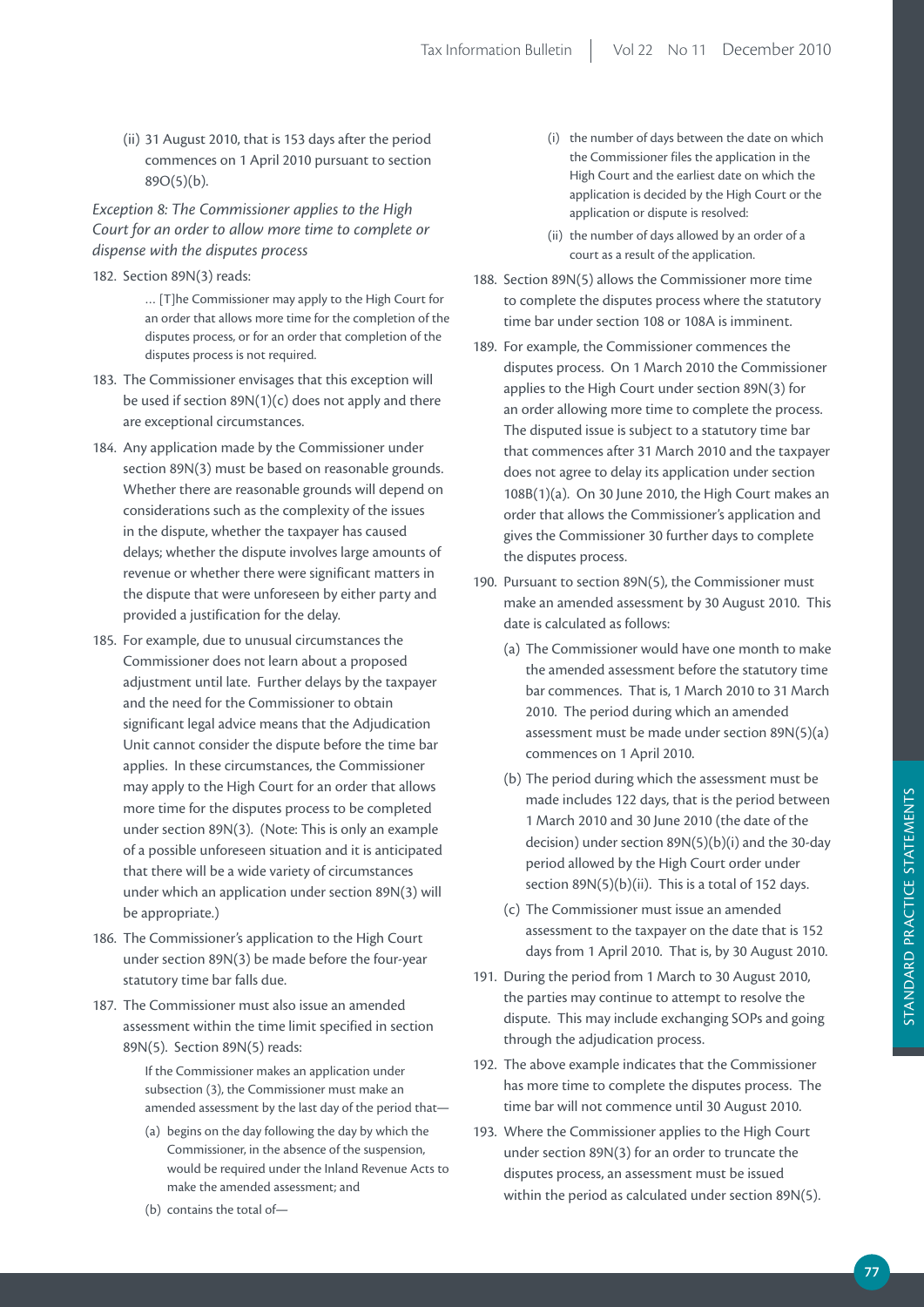Applying the same facts as in the above example, the Commissioner must issue an assessment to the taxpayer by 30 August 2010.

## *Application of the exceptions in section 89N(1)(c)*

- 194. The Commissioner's practice is that the parties should endeavour to resolve the dispute before or via the adjudication process. If this is not possible and any of the exceptions in section 89N(1)(c) apply the Commissioner can amend an assessment without completing the whole disputes process, that is, before the parties accept a NOPA, NOR or SOP that the other has issued, or the Commissioner has considered the taxpayer's SOP. This will conclude the disputes process and the dispute will not go through the Adjudication phase.
- 195. In this circumstance, the taxpayer can challenge the Commissioner's assessment by filing proceedings in the TRA (either acting in its general or small claims jurisdiction) or the High Court within the applicable response period, that is, within two months starting on the date that the notice of assessment is issued.

## **Notice of response (NOR)**

#### *Taxpayer's response to the Commissioner's NOPA: NOR*

- 196. If a taxpayer disagrees with the Commissioner's proposed adjustment, then, under section 89G(1), they must advise the Commissioner that any or all of the proposed adjustments are rejected by issuing a NOR within the two-month response period. That is, within two months starting on the date that the Commissioner's NOPA is issued. The Commissioner interprets this as requiring Inland Revenue's receipt of the NOR within the response period.
- 197. For example, if a NOPA is issued on 9 April 2010, the taxpayer must advise the Commissioner that it is rejected by issuing a NOR to the Commissioner for receipt on or before 8 June 2010. However, taxpayers are encouraged to issue their NOR to the Commissioner once they have completed it.
- 198. If a taxpayer has not responded to a NOPA issued by the Commissioner reasonable efforts will be made to contact the taxpayer or their tax agent two weeks before the response period expires to ascertain whether the taxpayer will issue a NOR. Such contact may be made by telephone or letter.
- 199. Section 89G(2) specifies the content requirements of a NOR. The taxpayer must state concisely in the NOR:
	- (a) the facts or legal arguments in the Commissioner's NOPA that they consider are wrong, and
- (b) why they consider that those facts and arguments are wrong, and
- (c) any facts and legal arguments that they rely upon, and
- (d) how the legal arguments apply to the facts, and
- (e) the quantitative adjustments to any figure proposed in the Commissioner's NOPA that results from the facts and legal arguments that the taxpayer relies upon.
- 200. In respect of the requirement under section 89G(2) (c) that the taxpayer specifies the facts and legal arguments upon which they are relying, the taxpayer can also refer to legislative provisions, case law and any legal arguments that are raised in the Commissioner's NOPA. The taxpayer does not have to refer to different legislative provisions, case law and legal arguments.
- 201. Pursuant to section  $89G(2)(e)$ , the requirement for a quantitative adjustment establishes to what extent the taxpayer considers that the Commissioner's adjustment in the NOPA is incorrect. This amount need not be exact, however, every attempt should be made to ensure that it is as accurate as possible. The amount in dispute can be altered, as the dispute progresses irrespective of whether the parties have agreed on the new figure.

#### *Deemed acceptance*

- 202. Under section 89H(1), if the taxpayer:
	- (a) has not issued a NOR within the two-month response period, and
	- (b) there are no exceptional circumstances as defined in section 89K(3),

 the taxpayer is deemed to have accepted the adjustment that is proposed in the Commissioner's NOPA and section 89I applies. The Commissioner will usually advise the taxpayer that the deemed acceptance has occurred within two weeks after the two-month response period expires.

203. Pursuant to section 89I(2), the Commissioner must include or take into account each proposed adjustment that the taxpayer accepts or is deemed to accept in a notice of assessment issued to the taxpayer.

## *Exceptional circumstances under section 89K*

204. Section 89K(3) reads:

- (a) an exceptional circumstance arises if—
	- (i) an event or circumstance beyond the control of a disputant provides the disputant with a reasonable justification for not rejecting a proposed adjustment, or for not issuing a notice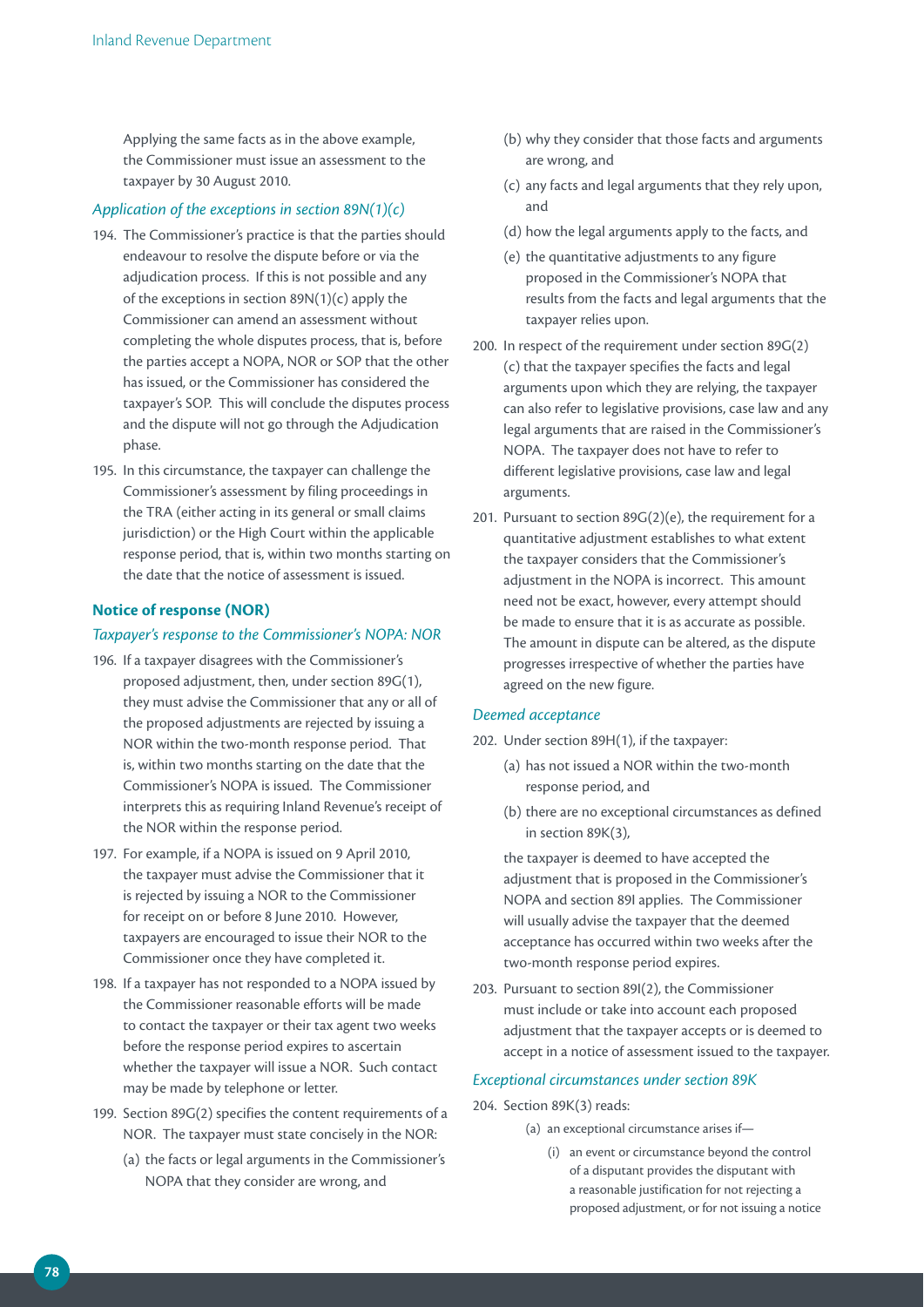of proposed adjustment or statement of position, within the response period for the notice:

- (ii) a disputant is late in issuing a notice of proposed adjustment, notice of response or statement of position but the Commissioner considers that the lateness is minimal, or results from 1 or more statutory holidays falling in the response period:
- (b) an act or omission of an agent of a disputant is not an exceptional circumstance unless—
	- (i) it was caused by an event or circumstance beyond the control of the agent that could not have been anticipated, and its effect could not have been avoided by compliance with accepted standards of business organisation and professional conduct; or
	- (ii) the agent is late in issuing a notice of proposed adjustment, notice of response or statement of position but the Commissioner considers that the lateness is minimal, or results from 1 or more statutory holidays falling in the response period.
- 205. The legislation defines exceptional circumstances very narrowly. The cases regarding "exceptional circumstances," such as *Treasury Technology Holdings Ltd v CIR* (1998) 18 NZTC 13,752, *Milburn NZ Ltd v CIR*  (1998) 18 NZTC 14,005, *Fuji Xerox NZ Ltd v CIR* (2001) 17,470 (CA), *Hollis v CIR* (2005) 22 NZTC 19,570 and *Balich v CIR* (2007) 23 NZTC 21,230 are also relevant.
- 206. The case law confirms that the definition of "exceptional circumstances" in sections 89K(3) and 138D should be applied consistently. The following guidelines have emerged from the case law:
	- (a) a taxpayer's misunderstanding or erroneous calculation of the applicable response period will usually not be regarded as an event or circumstance beyond the taxpayer's control under section 89K(3)(a),
	- (b) an agent's failure to advise their client that they have received a notice of assessment or other relevant document that causes the taxpayer to respond outside the applicable response period will not generally be considered to be an exceptional circumstance under section 89K(3)(b) (*Hollis v CIR*), and
	- (c) an exceptional circumstance can arise if the taxpayer has relied on misleading information regarding the applicable response period given to them by the Commissioner that has caused them to respond outside that response period (*Hollis v CIR*).
- 207. The Commissioner will only accept a late NOR on rare occasions. See *Tax Information Bulletin* Vol 8, No 3 (August 1996) for some examples of situations that can be an "exceptional circumstance" beyond a taxpayer's control.
- 208. The exception for lateness as a result of statutory holidays is self explanatory. The Commissioner can also accept a late NOR where the lateness is minimal, that is, the document was only one to two days late and the other factors relevant to the exercise of the discretion under section 89K(1) are satisfied. (See discussion in paragraph 210.)
- 209. For example, the response period ends on Saturday and the taxpayer provides a NOR on the following Tuesday. The Commissioner treats the response period as ending on Monday on the basis of section 35(6) of the Interpretation Act 1999 and accepts that the lateness of the NOR was minimal. That is, the Commissioner has received the NOR within one to two days of Monday, the last day of the response period. If the response period ended on Friday and the taxpayer provided the NOR on the following Monday, the Commissioner would also accept that the lateness is minimal.
- 210. Besides the degree of lateness, the Commissioner considers that the exercise of the discretion under section 89K(1) requires that the following factors are also taken into account:
	- (a) the date on which the NOR was issued, and
	- (b) the response period within which the NOR should be issued, and
	- (c) the real event, circumstance or reason why the taxpayer failed to issue the NOR within the response period, and
	- (d) the taxpayer's compliance history in relation to the tax types under consideration (for example, has the taxpayer paid tax or filed a tax return or NOR late in the past?).
- 211. For example, a taxpayer issues a NOR to the Commissioner two days after the applicable response period has expired. The taxpayer does not provide a legitimate reason for the lateness. The taxpayer also has a history of filing late NORs within the minimal allowable lateness period (that is, up to two days outside the applicable response period) and has been advised on the calculation of the response period on more than one occasion.
- 212. Although the degree of lateness was minimal on each occasion, the Commissioner would not accept the taxpayer's NOR in this circumstance. This ensures that the section 89K(3)(b)(ii) exception is not treated as an extension of the response period in all circumstances.
- 213. The Commissioner will consider a taxpayer's application made under section 89K(1)(b) after receiving the relevant NOR or SOP. The responsible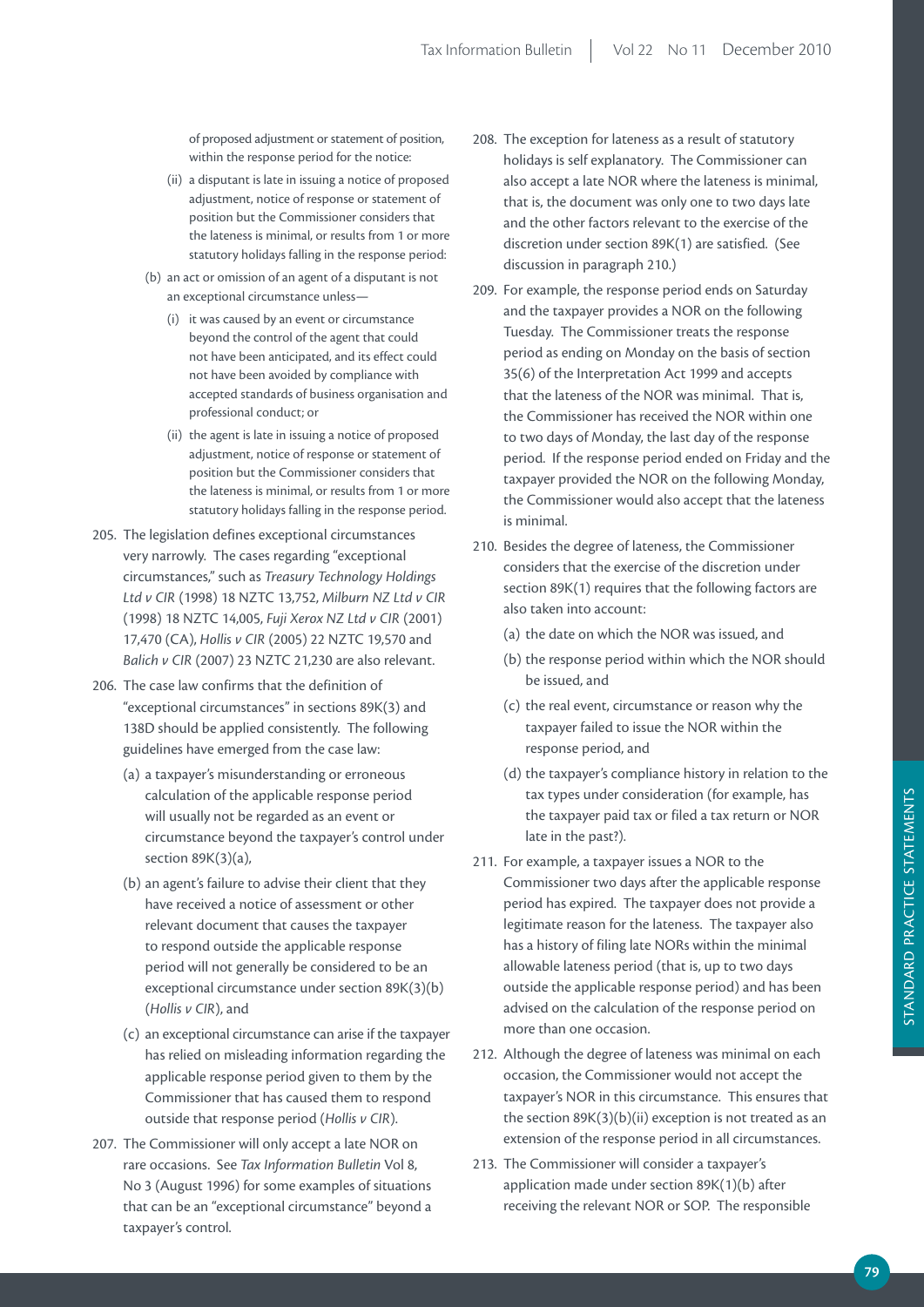officer will document the reasons for accepting or rejecting the taxpayer's application and advise the taxpayer of their decision in writing within 15 working days after Inland Revenue receives the application.

- 214. The taxpayer must provide reasons to support their claim that exceptional circumstances exist under section 89K(3). The taxpayer should address the factors referred to in paragraph 210. If the reasons provided are unclear, further information may be requested, giving the taxpayer an opportunity to provide that information before determining whether section 89K applies.
- 215. If the Commissioner rejects a taxpayer's application made under section 89K to treat a NOR or SOP as made within the response period, the taxpayer will be deemed to have accepted the proposed adjustment made in the Commissioner's NOPA. (Any decision that the Commissioner makes under section 89K is not a disputable decision.)

#### *Receipt of a taxpayer's NOR*

- 216. When Inland Revenue receives a taxpayer's NOR, it will usually be forwarded to the responsible officer within five working days. Upon receipt, the responsible officer will ascertain and record the following:
	- (a) the date on which the NOR was issued, and
	- (b) whether the NOR has been issued within two months starting on the date that the Commissioner's NOPA is issued, and
	- (c) the salient features of the NOR including any deficiencies in its content.
- 217. Where it is practicable, the Commissioner will advise the taxpayer or their tax agent by telephone or in writing within 10 working days the NOR has been received.
- 218. The Commissioner will make reasonable efforts to advise the taxpayer or their tax agent within one month after receiving the NOR whether it is being considered or has been accepted, rejected in full or in part.
- 219. If the NOR is accepted in full, the Commissioner will usually confirm (in writing) that the NOR has been accepted in full and, if applicable, a notice of assessment will be issued within one month.
- 220. If the Commissioner must investigate further before deciding to accept or reject a NOR, the responsible officer will regularly update the taxpayer or their agent on the progress of the further analysis or enquiry work that is undertaken.

#### *Deficiencies in the content of the NOR*

- 221. Where Inland Revenue has received a NOR that it considers is deficient (that is, the requirements under section 89G(2) may not be met), where it is possible the responsible Inland Revenue officer will take reasonable steps to have the taxpayer correct the information in the NOR before the response period expires.
- 222. The taxpayer will be advised as soon as practicable that the Commissioner considers that the NOR may not meet the requirements of section 89G(2) and why. They will also be advised that any additional or corrected information should be provided within the response period.
- 223. Taxpayers are encouraged to issue their NOR immediately after they have completed it because they could have insufficient time to rectify any deficiencies if the response period is due to expire.
- 224. Generally where the deficiencies are not able to be remedied but the NOR advances sufficient argument to allow the dispute to progress, then the Commissioner will continue with the dispute. The Commissioner's argument that the NOR is deficient will be incorporated into the Commissioner's SOP which will also fully argue the substantive issue.
- 225. However, if the NOR received is highly unsatisfactory the Commissioner is unlikely to continue with the dispute. This will be on the grounds that the NOR does not satisfy the requirements set out in section 89G(2).
- 226. A NOR is likely to be considered highly unsatisfactory only where the taxpayer's position is materially inconsistent and not capable of coherent explanation, or there is no observable explanation at all of the taxpayer's grounds for dispute. In these situations the taxpayer will be deemed to have accepted the proposed adjustment under section 89H(1), unless any of the exceptional circumstances under section 89K applies.
- 227. In considering the adequacy of the taxpayer's NOR, the Commissioner's view will not be based on the strength or weakness of the taxpayer's argument. The Commissioner will only be concerned with whether the NOR meets its statutory requirements.
- 228. The approach outlined above is consistent with that taken by the Court of Appeal in *CIR v Alam* and *Begum* (2009) 24 NZTC 23,564.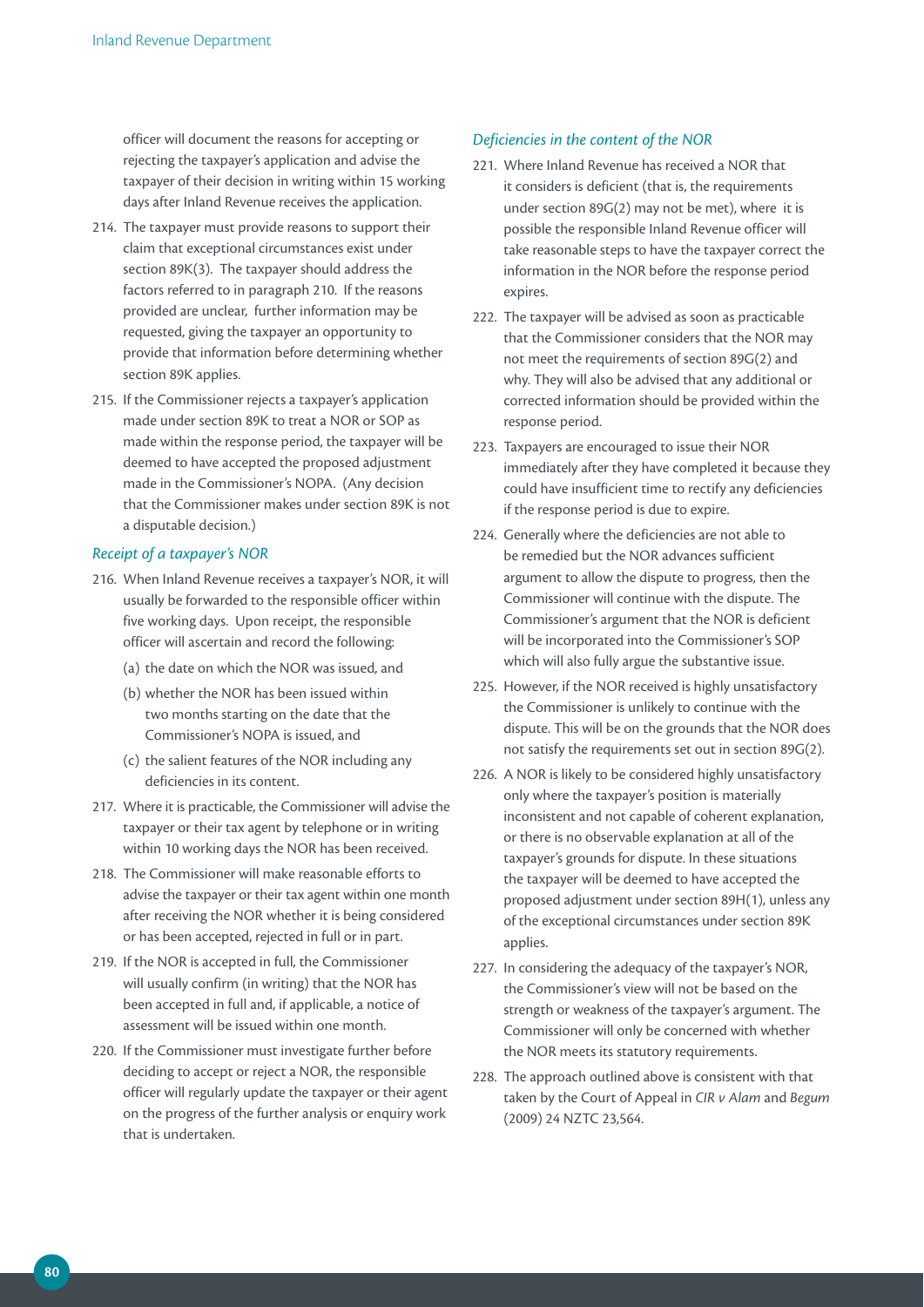## **Conference phase**

## *What is the conference phase of the disputes process?*

- 229. The conference phase of the disputes process allows the taxpayer and Inland Revenue officers directly involved in the dispute to exchange material information relating to the dispute (if this has not already been done prior to the conference phase). More importantly it is an opportunity for the parties to the dispute to try to resolve the differences in their understanding of facts, laws and legal arguments.
- 230. The word "resolve" in this context is not limited to final resolution of the dispute. Settlement is a possibility but this is not the only objective of the conference phase. The parties may "resolve" part of the dispute by agreeing on some of the facts and clarifying some of the legal arguments, while agreeing to disagree on other matters, which will become the focus in the later phases of the disputes process.
- 231. Generally, if a dispute remains unresolved after the NOR phase, the conference phase will follow. However, the Commissioner will have fully considered the taxpayer's NOR including any new records, documents and information mentioned in that document before determining that the dispute remains unresolved.
- 232. The conference phase is an administrative process that aims to clarify and, if possible, resolve the dispute. However, the conference phase should not be used by either party for the purpose of delaying the completion of the disputes process. The conference phase can involve more than one meeting between the parties and it is not necessarily complete just because the parties have held the final meeting. For example, the parties may need further information or to consider further submissions made at the meeting.

#### *Legal and other advisers attending a conference*

233. If a dispute is not settled earlier, the parties can obtain expert legal or other advice during the conference phase in addition to advice previously obtained. These advisers can attend any meetings in relation to the dispute.

#### *Conference facilitation*

234. Conference facilitation is a new feature in the conference phase. A facilitated conference will involve an independent internal facilitator who will promote and encourage structured discussion between Inland Revenue officers and the taxpayer on an informed basis and with the *bona fide* intention of resolving the dispute. The conference facilitator will be a senior Inland Revenue officer who will not have been

involved in the dispute or given advice on the dispute prior to the conference phase. The facilitator will have sufficient technical knowledge to understand and lead the conference meeting.

- 235. The conference facilitator will not be responsible for making any decision in relation to the dispute, except for determining when the conference phase has come to an end. In particular, it is not the role of the facilitator to undertake settlement of the dispute. If this possibility arises it is the responsibility of the taxpayer and the Inland Revenue officers involved in the dispute.
- 236. Having a conference facilitated is optional and a conference can be held without a facilitator but, conference facilitation will be offered to all taxpayers as part of the disputes process. The Commissioner's offer of a facilitated conference will be made in writing ("the conference facilitation letter") within one month from the date of issue of the taxpayer's NOR. The conference facilitation letter marks the commencement of the conference phase.
- 237. The format of the conference meeting need not be limited to a face-to-face meeting. The parties to the dispute may agree to hold a telephone or video conference. (For reasons of simplicity, the SPS refers to "meetings" to include these different conference formats.)
- 238. The taxpayer is expected to respond within two weeks from the date of the conference facilitation letter. The taxpayer should indicate whether they will attend the conference meeting, whether they will accept the conference facilitation offer, whether there are any special needs or requirements at the meeting and who else will be attending the meeting. If the taxpayer does not respond within this timeframe, the Inland Revenue officers involved in the dispute will contact the taxpayer about the conference facilitation letter.

#### *Preparation for the conference meeting*

- 239. When a taxpayer agrees to attend a conference meeting, Inland Revenue will contact the taxpayer within two weeks from the taxpayer's agreement, to establish a timeframe, and agree on how the meeting will be conducted.
- 240. Prior to the conference meeting, the taxpayer should inform Inland Revenue whether their advisors will attend the conference meeting.
- 241. The parties to the dispute may agree to exchange information relevant to the dispute before the conference meeting. A copy of that information will be provided to the facilitator. The Inland Revenue officers will provide the taxpayer a list of information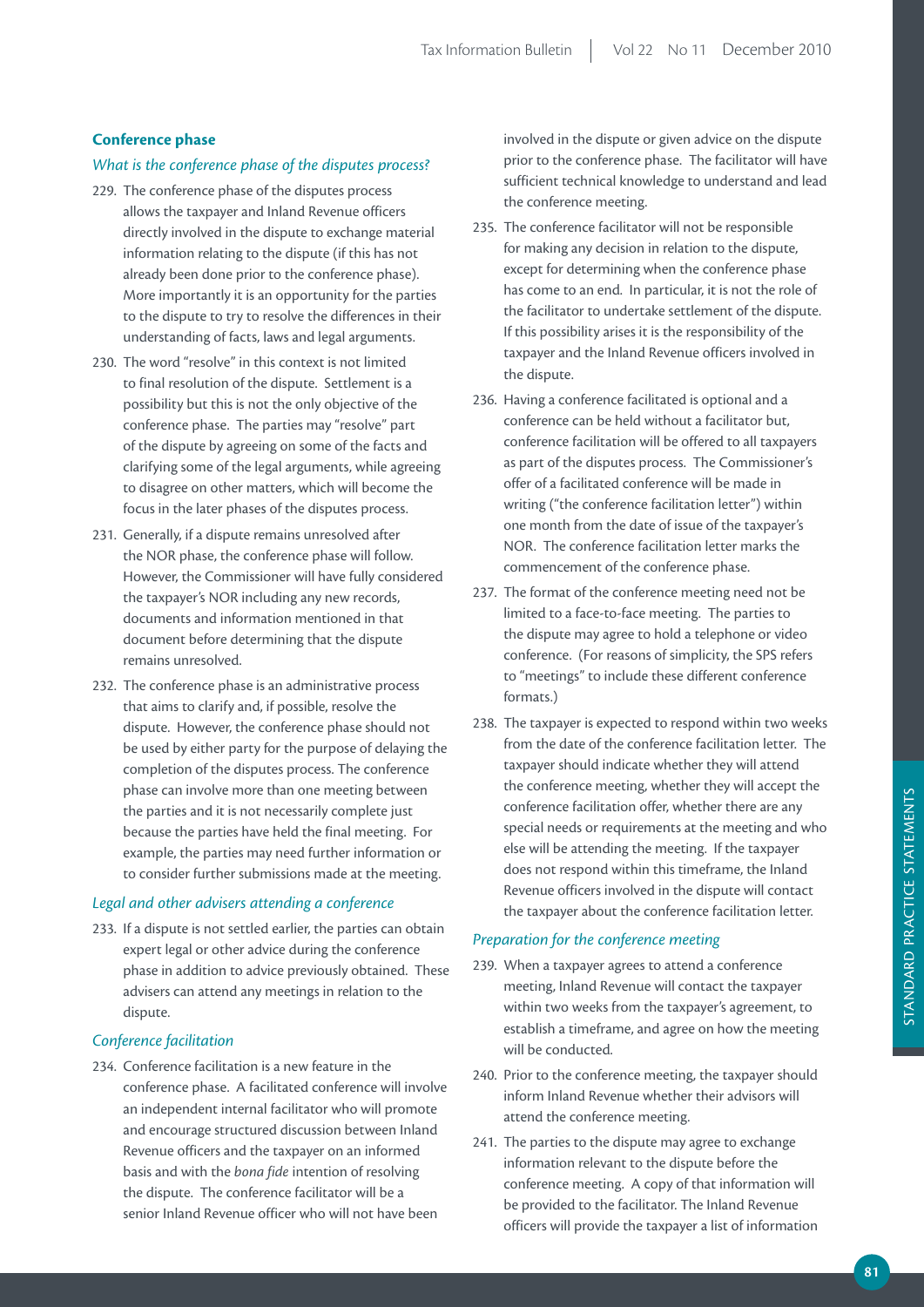that has been given to the facilitator. The taxpayer may request a copy of any information on that list if it is not already in their possession. It is also crucial for the parties to exchange the information prior to the meeting if the agreed format of the conference is a telephone or video conference.

- 242. Inland Revenue may decide to concede the dispute after considering the taxpayer's information. The whole disputes process (including the conference phase) would come to an end in these cases.
- 243. The conference phase will generally be expected to be completed within three months, but this may vary depending on the facts and complexities of the specific case. A longer conference phase may be justified in some disputes if the parties are engaged in meaningful discussions.
- 244. An agenda will be useful for both parties at the conference meeting. An agreed agenda should divide the conference meeting into two parts. The first part of the meeting should involve an exchange of material information and discussion of contentious facts and issues relating to the dispute. Any procedural matters such as the timeframe for completing the disputes process, the adjudication process, time bar waivers and the possibility of opting out of the disputes process will also be discussed. The second part of the meeting, if applicable, would involve negotiation of possible areas of resolution of the dispute. Any communication made and any materials prepared for the purpose of negotiating a settlement or resolution during this part of the meeting will be treated as being on a "without prejudice" basis.
- 245. Where there is no agenda the conference facilitator will guide the taxpayer and the Inland Revenue officers to discuss the contentious facts and issues at the conference meeting.
- 246. Where the option of conference facilitation has been declined, the parties to the dispute should work out the appropriate structure at the conference meeting, bearing in mind that one of the aims of any conference is to reach agreement on some or all the facts and issues and thus, resolve the dispute.

## *At the conference meeting*

#### *Facilitated conference*

- 247. The facilitator will:
	- (a) Explain the objectives of the conference phase on the basis of the agreed agenda.
	- (b) Remind the parties of any rules relating to the conference (these will generally have been set out in the conference facilitation letter).
- (c) Clarify who the parties are at the conference meeting and the capacities they hold (eg, whether they are the authorised tax advisors; whether they have authority to settle the dispute at the meeting).
- (d) Ask whether the parties agree to record the meeting discussions using audio or video technology. (Refer to *SPS 10/01: Recording Inland Revenue Interviews* or any replacement SPS.)
- (e) Run through the agenda.
- (f) Encourage the parties to present evidence in support of their perceived facts (either at the conference meeting or on a later date if the evidence cannot be provided at the time of the meeting). Where possible, encourage the parties to reach agreement on all the facts of the dispute. If no agreement can be made, encourage the parties to establish the common grounds and address the matters that they agree to disagree. These agreements will be recorded in writing. The agreements will be sent to the taxpayer to verify the correctness and sign by a specified date.
- (g) Promote constructive discussion of only the contentious tax issues and where possible, encourage both parties to explore the issues, resolve or settle the dispute (subject to our internal revenue delegations and guidelines on settlement). If the contentious tax issues cannot be resolved, ask both parties to do one or more of the following:
	- **•**  At the end of the conference meeting, ask the parties to consider whether the conference phase comes to an end. Consider whether there is need for another meeting, noting that another meeting can be justified if both parties need to exchange further information in support of their tax technical arguments but continuous meetings are discouraged if this is seen as a delaying tactic.
	- Where the parties agree to end the conference phase and the facilitator considers that the objectives of the conference phase have been achieved, the facilitator can clearly signal the end of the conference phase to the parties.
	- **•**  Agree on the timeframe for completing the disputes process and submitting the dispute to the adjudication process. This includes the timeframe for taxpayers to meet outstanding information requests and Inland Revenue officers' undertaking to provide copies of information relevant to the disputes. The agreed timeframe will also factor in time bar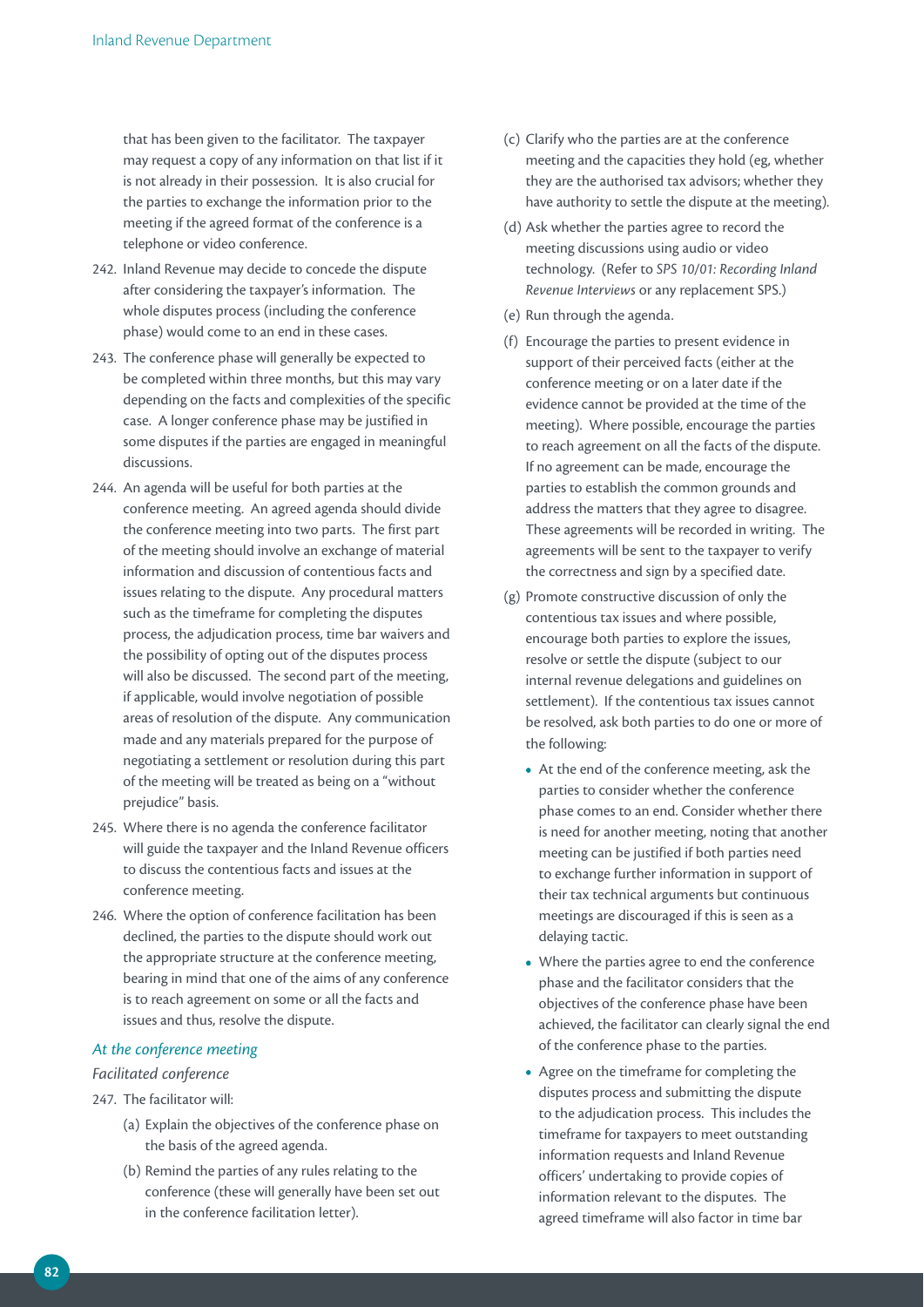waivers if given by the taxpayer and the time required for any court challenge that relates to documents, which are claimed to be protected by professional legal privilege and tax advice documents, which are claimed to be protected by the non-disclosure rights. Ask the taxpayer whether a time bar waiver will be given if the time bar applicable to the assessment in dispute is imminent.

- **•**  Clearly indicate whether the communication made and/or documents prepared for the purpose of negotiating potential settlement or resolution of the dispute will be treated as being on a "without prejudice" basis.
- **•**  Ask the taxpayer to consider whether the opt out process applies and advise the taxpayer of the right to opt out within the required timeframe, so that it is not necessary to complete the disputes process as required under section 89N and that the dispute will be more efficiently resolved by a hearing authority.
- (h) Note that any agreement between the parties will be recorded in writing and signed either at the conference meeting by both parties or on a later date after the taxpayer has verified the correctness of the agreement.
- (i) Note that the Inland Revenue officers directly involved in the dispute will remain as the first point of contact.

## *Unfacilitated conference*

- 248. In an unfacilitated conference, the parties at the conference should agree on and perform tasks similar to those listed in paragraphs 247(a) to (h) above.
- 249. At the end of the conference meeting, it is important for the Inland Revenue officers and the taxpayer to discuss whether they consider that the conference phase has come to an end and record any agreement in writing.

# *After the conference meeting*

250. The following is relevant only if the conference phase does not end at the meeting.

## *Facilitated conference*

- 251. The facilitator will:
	- (a) follow up on the agreed matters including the agreed timeframe and exchange of information (but does not include enforcing the agreement between the taxpayer and the Inland Revenue officers directly involved in the dispute);
- (b) assess any need to attend a further meeting;
- (c) suggest to the parties that the conference phase has ended and ask them to reach an agreement on this matter, then clearly notify the parties of the date on which the conference phase has ended.

# *Unfacilitated conference*

252. In a conference that did not have a facilitator, the Inland Revenue officers will perform these tasks. They may suggest to the taxpayer that the conference phase has ended after all the material information relating to the dispute has been exchanged and all the contentious facts and issues have been discussed. The parties will then agree in writing on the date on which the conference phase has ended. If the parties cannot agree on when to end the conference phase, the Investigations Manager will be responsible for making the decision on ending the conference phase after considering all the parties' relevant reasons and concerns.

# *End of the conference phase*

253. It is important for the taxpayer and the Inland Revenue officers to be fully aware of when the conference phase comes to an end. The conference phase is not necessarily complete just because the parties have held the final meeting. For example, the parties may need further information or to consider further submissions made at the meeting. In most cases, it is expected that the parties involved in the dispute will agree on when the conference phase has ended. Such agreement will be put in writing.

# *Facilitated conference*

- 254. After a facilitated conference, the facilitator will be responsible for clarifying the agreed end date of the conference phase with the parties.
- 255. If the facilitator considers that both the taxpayer and Inland Revenue officers have exchanged all the material information relevant to the dispute, have fully discussed the tax technical issues and have not resolved the dispute, the facilitator may suggest to the parties that the conference phase can come to its end.
- 256. If there is no agreement and the parties' reasons for continuing the conference phase are considered to be insufficient, the conference facilitator can make a decision to end the conference phase and notify the parties of that decision. The following are examples of strong indicators that the conference phase has come to its end:
	- (a) the taxpayer and/or the tax advisors stop contacting the Inland Revenue officers directly involved in the dispute for a few weeks;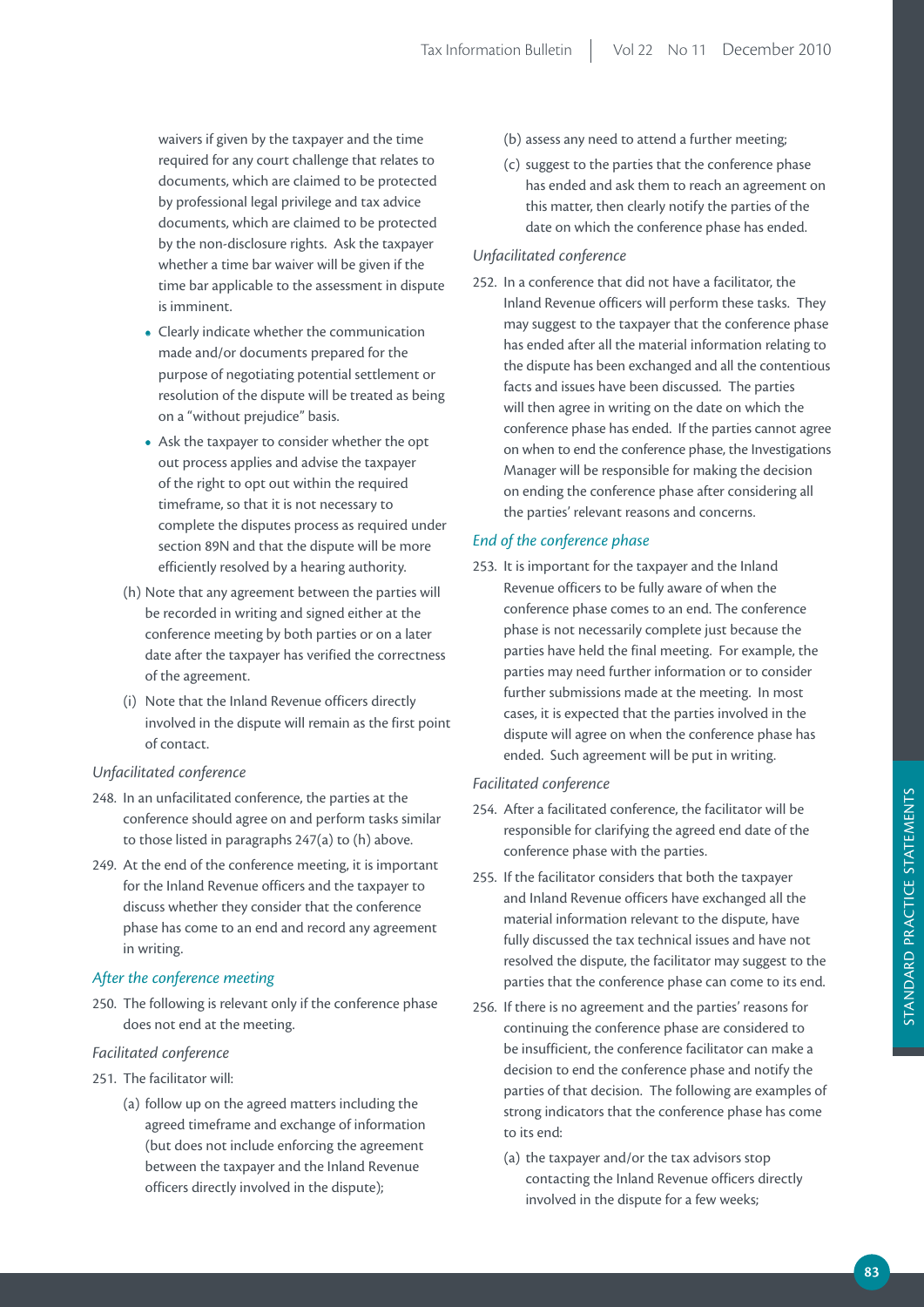- (b) the parties did not exchange information notwithstanding that this had been agreed on at the conference meeting, thus leading to the exercise of the Commissioner's powers (eg section 17 notices);
- (c) the parties agree to disagree with each other and express interest in progressing to the SOP phase;
- (d) the taxpayer appears to be using delaying tactics at the conference phase when the issue in dispute is subject to an imminent time bar.
- 257. In rare situations, where conference facilitation is involved and the facilitator is concerned with the parties' decision to end the conference phase before achieving the objectives of the conference meeting, the facilitator may adjourn the meeting and discuss the concerns with the responsible Inland Revenue officers. The facilitator may also contact the taxpayer or the taxpayer's tax advisors to discuss whether the conference phase should come to its end. The facilitator will seek the parties' agreement as to whether or not the conference phase is complete.

#### *Unfacilitated conference*

258. Where no conference facilitation is involved, the taxpayer and the Inland Revenue officers will work out when to end the conference phase. They should consider whether the objectives of the conference phase have been achieved before reaching the agreement. If no agreement can be reached, the Investigations Manager will review the conduct of the parties during the conference phase and make a decision on whether the conference phase has come to an end.

## *After the conference phase*

- 259. When a dispute remains unresolved after the conference phase has been completed, the Commissioner must issue a disclosure notice together with a SOP, unless the Commissioner and the taxpayer have agreed to the taxpayer opting out of the disputes process. The disclosure notice and Commissioner's SOP will generally be issued within three months from the end of the conference phase (see paragraphs 299 to 315 for further discussion on the timeframes for issue of the Commissioner's disclosure notice and SOP).
- 260. If the taxpayer seeks the Commissioner's agreement to opt out of the disputes process under section 89N(1) (c)(viii), they will be required to sign a declaration that all material information relating to the dispute has been provided to the Commissioner.

### **Opt out of the disputes process**

- 261. Section  $89N(1)(c)(viii)$  provides that the Commissioner and a taxpayer can agree in writing not to complete the disputes process if they are satisfied that the dispute can be more efficiently resolved at a hearing authority (referred to as "opt out").
- 262. A taxpayer may request to opt out of the remainder of the disputes process. If they do, a decision on whether or not the Commissioner will enter into an opt out agreement will be made by a senior Inland Revenue officer. In making a decision on opt out, that person will consult with Legal and Technical Services, the Litigation Management Unit, and the Office of the Chief Tax Counsel. The decision maker will consider the taxpayer's request with reference to all of the specific criteria listed and will also consider if any other factors exist which mean that the dispute can be resolved more efficiently at a hearing authority.
- 263. Before agreeing to a taxpayer's request to opt out the Commissioner must be satisfied that the taxpayer has participated meaningfully during the conference phase. In addition, the taxpayer must have signed a declaration that all material information has been provided to the Commissioner.
- 264. This means that the Commissioner will not agree to opting out unless there has been a conference.
- 265. In addition to attending the conference, the Commissioner considers that a taxpayer will have participated meaningfully during the conference phase where:
	- (a) the taxpayer has provided information as requested by Inland Revenue (if it has not already been provided prior to the conference phase); and
	- (b) the taxpayer has discussed the contentious facts and issues of the dispute with Inland Revenue. This discussion will have involved identifying and clarifying what the dispute turns on, seeking potential resolution of the dispute or reaching agreements to enable the dispute to move forward to the next phase if it remains unresolved.
- 266. If the taxpayer has participated meaningfully during the conference phase and signed a declaration that all material information has been provided the Commissioner will agree to the taxpayer's request to opt out of the disputes process in circumstances where one of the following applies:
	- (a) the total amount of tax in dispute is \$75,000 or less except where the dispute is part of a wider dispute;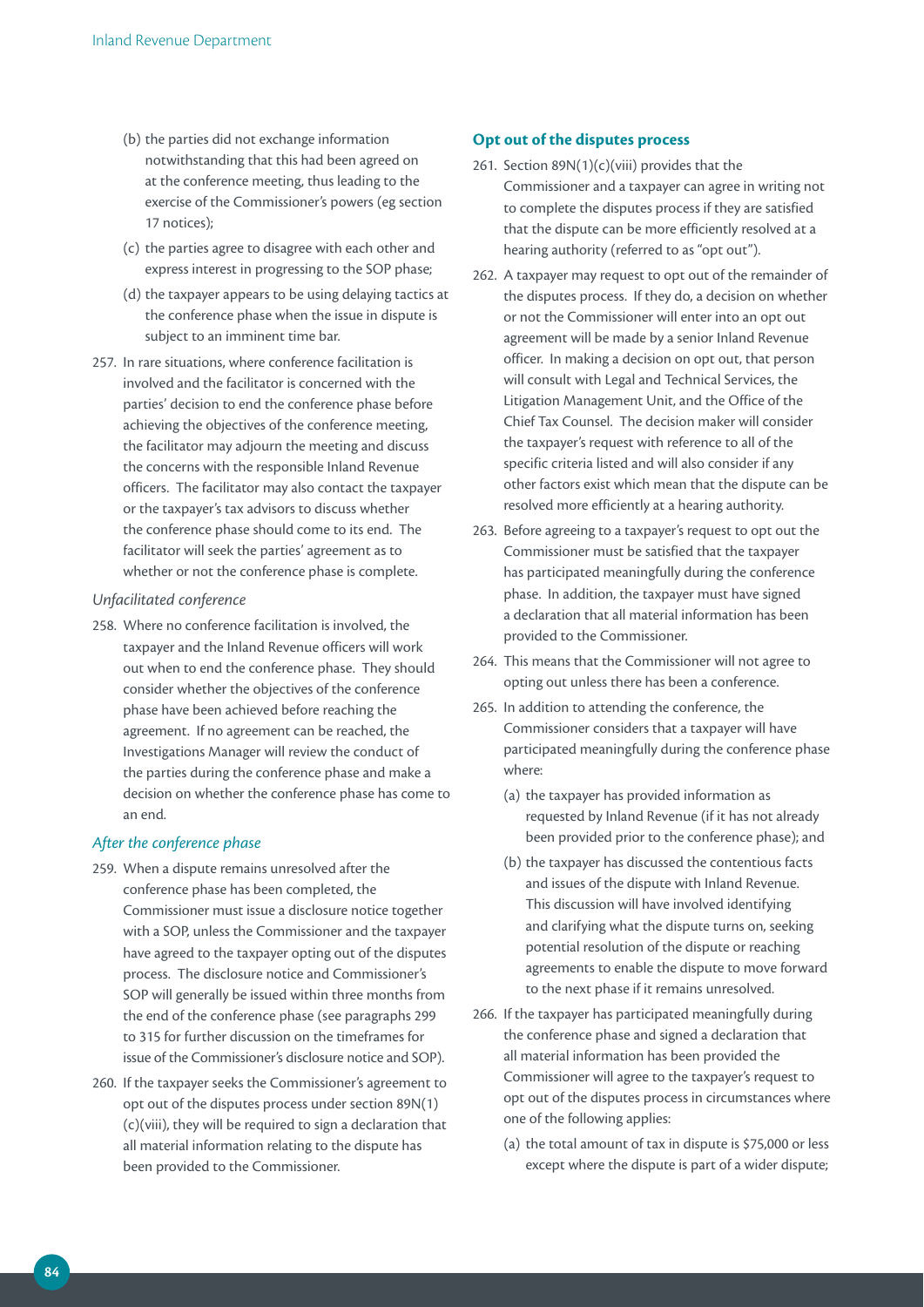- (b) the dispute turns on issues of fact (eg facts that are to be determined by reference to expert opinions or valuation) only;
- (c) the dispute concerns facts and issues that are waiting to be resolved by a court; or
- (d) the dispute concerns facts and issues that are similar to those considered by the Adjudication Unit of the Office of the Chief Tax Counsel ("OCTC") if similar issues have been considered in a dispute in the past.
- 267. Where the dispute does not fall within the criteria listed above at paragraph 266, the Commissioner may still agree to opt out of the disputes process if it is considered that the dispute can be resolved more efficiently at a hearing authority.
- 268. The taxpayer may request to opt out of the disputes process within two weeks from the end of the conference phase. The Commissioner will advise the taxpayer in writing within two weeks from the date of the request whether the request to opt out has been agreed to.
- 269. Where the opt out request has been agreed to and the dispute remains unresolved after taking into account the information and discussion during the conference phase, the Commissioner will issue an amended assessment.
- 270. When it is considered that the taxpayer does not meet the criteria for opting out of the disputes process, the taxpayer will be advised of the decision in writing.
- *(a) The \$75,000 or less threshold*
- 271. The Commissioner will agree to a taxpayer opting out of the disputes process if the total amount of core tax in dispute is \$75,000 or less. The "\$75,000 or less" threshold does not apply if the dispute is part of a wider dispute that involves a number of taxpayers. An example of this is a tax avoidance arrangement similar to the "Trinity forestry scheme" in *Accent Management Ltd v CIR* (2007) 23 NZTC 21,323; [2007] NZCA 230.
- 272. The "\$75,000 or less" threshold excludes:
	- **•**  shortfall penalties, either proposed in the same NOPA as the core tax or proposed in a separate NOPA;
	- **•**  use of money interest that results from the Commissioner's proposed adjustment in the NOPA; and
	- late payment penalties imposed on the taxpayer, if applicable.
- 273. In some disputes, the Commissioner may propose adjustments in respect of more than one tax type or more than one return period/income year. The

"\$75,000 or less" threshold applies to the net total amount of tax in the **same** dispute. The threshold will take into account the following:

- the proposed adjustments made by the Commissioner in the same NOPA for all return periods and/or income years and tax types;
- **•**  any variation of the amount of tax in dispute due to the Commissioner's partial acceptance of the taxpayer's NOR; and
- **•**  any variation of the net total amount of tax in dispute as agreed between the participants during the conference phase.
- *(b) The dispute turns on issues of fact only*
- 274. The Commissioner will agree to a taxpayer's request to opt out if the dispute turns on issues of fact or evidence only.
- 275. The "issues of fact" requirement may apply where the disputed facts are to be determined by reference to expert opinions or valuation.
- 276. Disputes on tax avoidance issues will not meet the "issues of fact" requirement. In these disputes, case law requires consideration of issues such as whether the arrangement has used a specific provision in a way that cannot have been within the contemplation and purpose of Parliament when it enacted the provision. This will involve analysing mixed questions of law and fact.

# *(c) The dispute concerns facts and issues that are waiting to be resolved by a court*

- 277. The opt out process is available if the facts and issues relating to the dispute are similar to those that are waiting to be resolved by a court. The Commissioner will agree to a taxpayer's request to opt out in those cases.
- 278. A taxpayer may become aware of a current court case that concerns facts and issues that they consider to be similar to their dispute. The Commissioner will consider this position when deciding whether to accept the taxpayer's opt out request. In considering a taxpayer's request, Inland Revenue will advise the taxpayer of its views as to the similarity, but will not comment on the merit of the current court case or the plaintiff's tax affairs due to the secrecy provisions of the TAA.
- 279. In some cases, a taxpayer may not be aware at the time of issuing the NOR or during the conference phase of the existence of similar cases that are subject to court proceedings. The taxpayer may still request to opt out of the disputes process without this knowledge.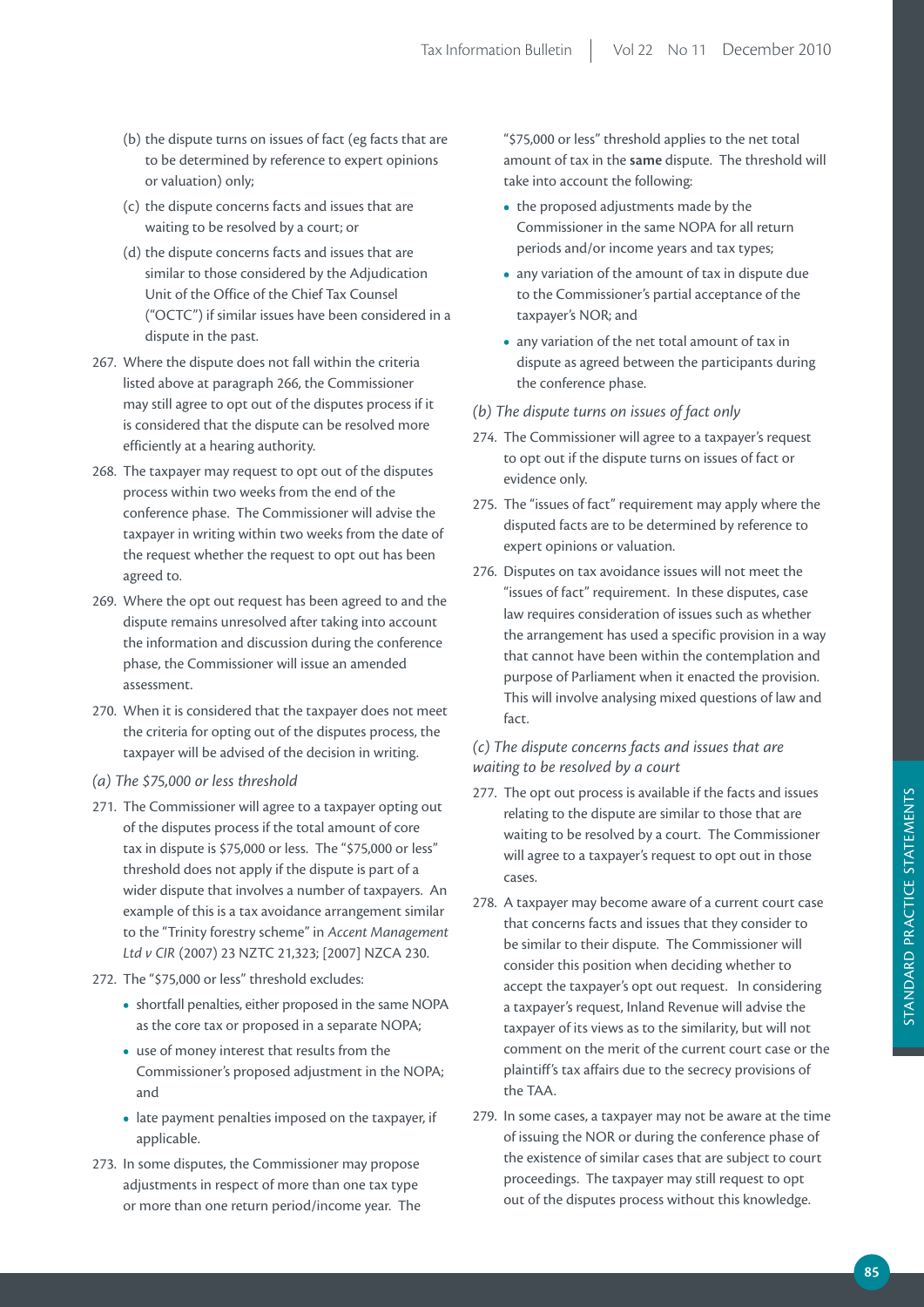In considering the request, the decision maker will consult with the Litigation Management Unit to determine whether there are any current court cases that concern facts and issues that are considered to be similar to the taxpayer's dispute.

*(d) The dispute concerns facts and issues that are similar to those considered by the Adjudication Unit*

- 280. The opt out process is available if the facts and issues relating to the dispute are similar to those already considered by the Adjudication Unit. A taxpayer may request to opt out of the disputes process because a previous adjudication decision was in favour of the Commissioner and they consider it would be unlikely that the Commissioner's view will change. In considering the taxpayer's request, Inland Revenue will advise the taxpayer of its views as to the similarity, but will need to bear in mind the secrecy provisions of the TAA.
- 281. In some cases, a taxpayer may not be aware of similar disputes that have been considered by the Adjudication Unit when the taxpayer issues the NOR or participates at a conference meeting Inland Revenue officers may be aware of such other similar disputes, and may choose to advise the taxpayer that, should the taxpayer request an opt out, Inland Revenue would be very likely to agree. However, Inland Revenue will need to bear in mind the secrecy provisions of the TAA when considering other disputes.

## *Grounds of assessment where the Commissioner has agreed to opt out*

- 282. In agreeing to the taxpayer's request for opt out the Commissioner will issue an amended assessment and a notice of assessment to the taxpayer. In doing so the Commissioner will have taken into account the information and legal arguments raised in the NOPA, the NOR and during the conference phase. The taxpayer can then challenge the assessment by commencing proceedings in a hearing authority within the applicable response period, ie two months of receipt of the notice of assessment.
- 283. As the evidence exclusion rule in section 138G does not apply, the Commissioner is not bound by the facts, evidence and propositions of law stated in the NOPA and NOR. The Commissioner is able to take into account the information and arguments raised during the conference phase.
- 284. In most opt out cases, the Commissioner's administrative practice is that even though the evidence exclusion rule does not apply, grounds of

assessment which have not previously been referred to in the Commissioner's NOPA and the taxpayers' NOR will not be relied on if they have not been notified or sufficiently discussed during the conference phase.

285. Where the parties have agreed to opt out the Commissioner will send to the taxpayer at or near the time of issuing the assessment, a letter confirming briefly the grounds of assessment.

## **Progressing disputes through the disputes process where** the dispute affects multiple taxpayers

- 286. Sometimes it is necessary for Inland Revenue to deal with a large number of taxpayers that are all affected by the same disputed matter. This can arise in situations where:
	- the taxpayers are all investors in a particular scheme;
	- the taxpayers have entered into similar arrangements and they have the same promoter;
	- the taxpayers have entered into similar arrangements and they have the same tax agent;
	- there exists a widespread but well-defined common problem involving many unrelated taxpayers (eg, taxpayers moving their private residence into an LAQC, or a number of taxpayers claiming nondeductible expenses such as fines for overloading).
- 287. Given Inland Revenue's limited resources, and bearing in mind taxpayer compliance costs it may not be appropriate for all the cases to proceed through the full disputes process.
- 288. The Commissioner's approach to the different situations which arise where a large number of taxpayers are all affected by the same disputed matter is outlined in the following paragraphs 289 to 298.

# *Situation 1: The Adjudication Unit has looked at an issue a number of times and consistently taken a view supporting the Commissioner*

- 289. As discussed in detail previously at paragraphs 261 to 281, the Commissioner will agree to the taxpayer's request to opt out of the remaining parts of the disputes process if the facts and issues relating to the dispute are similar to those previously considered by the Adjudication Unit.
- 290. Therefore, in situations where the Adjudication Unit has looked at an issue a number of times and consistently taken a view supporting the Commissioner agreement between the parties to opt out is an option available to avoid the full disputes process.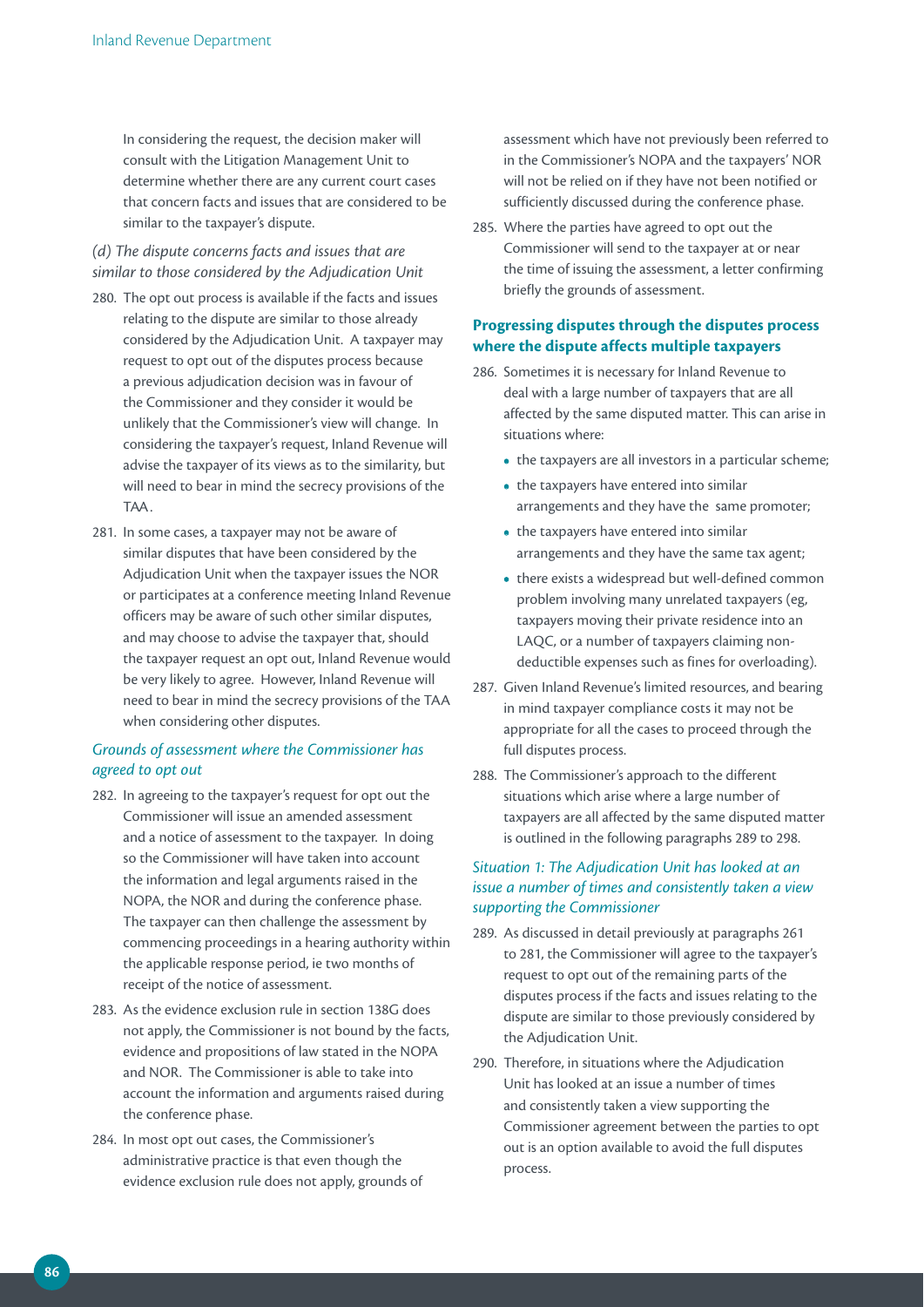- 291. In these circumstances the Commissioner will indicate to individual taxpayers that the dispute could be suitable for opt out but as this approach to a dispute requires the taxpayer to request opt out, they still have the choice to progress the dispute through the full disputes process.
- 292. It should be noted that before the Commissioner will agree to a taxpayer's request to opt out the Commissioner must be satisfied that the taxpayer has participated meaningfully during the conference phase. In addition, the taxpayer must have signed a declaration that all material information has been provided to the Commissioner.

## *Situation 2: There are a number of cases on the same issue under dispute. One case has been referred to the Adjudication Unit, who has still to reach a conclusion on the matter*

- 293. In this situation it may be possible for other affected taxpayers and the Commissioner to merely agree, subject to statutory time bar issues, to place their case "on hold" while the Adjudication Unit undertakes its analysis.
- 294. However, care will need to be taken to ensure that the time bar will not be breached, and consideration should be given to obtaining a time bar waiver.
- 295. Again, as this approach requires the taxpayer to agree, the Commissioner can offer it to individual taxpayers but they still have the choice to progress the dispute through the full disputes process.
- 296. Taxpayers who agree to place their case "on hold" while adjudication considers the issues in question in relation to another taxpayer will not be bound by any decision reached by the Adjudication Unit and will be free to continue with their dispute should they wish.

## *Situation 3: The Adjudication Unit has previously looked at an issue and taken a view supporting the taxpayer*

- 297. It is the Commissioner's policy that a finding for the taxpayer in the initial dispute will usually lead to the other disputes being withdrawn, particularly if the disputes are in respect of the same transaction.
- 298. However, in some situations further consideration of the issue is required at a national level before the Commissioner will apply the conclusions reached in a particular adjudication report more broadly to other taxpayers. In those cases, Inland Revenue officers may be advised that a specified or contrary approach (to that adopted by the Adjudication Unit) is to be followed pending further consideration of the issue at a national level.

## **Disclosure** notice

- 299. The Commissioner must issue a disclosure notice under section 89M(1), unless the Commissioner:
	- (a) does not have to complete the disputes process because any of the exceptions under section 89N(1)(c) applies (see earlier discussion), or
	- (b) does not have to complete the disputes process because the High Court has made an order that the dispute resolution process can be truncated pursuant to an application made by the Commissioner under section 89N(3), or
	- (c) has already issued to the taxpayer a notice of disputable decision that includes or takes account of the adjustment proposed in the NOPA pursuant to section 89M(2).
- 300. When issuing a disclosure notice the Commissioner must also provide to the taxpayer the Commissioner's SOP (as discussed below) and include in the disclosure notice a reference to section 138G and a statement regarding the effect of the evidence exclusion rule pursuant to section 89M(3).
- 301. The Commissioner will usually advise the taxpayer two weeks before issuing the disclosure notice and SOP that these documents will be issued to them.
- 302. Where practicable, the Commissioner will contact the taxpayer shortly after the disclosure notice and SOP are issued to ascertain whether the taxpayer has received these documents.
- 303. If the taxpayer has not received the Commissioner's disclosure notice, for example, due to a postal error or an event or circumstance beyond the taxpayer's control, the Commissioner will issue another disclosure notice to the taxpayer. In this circumstance, the response period within which the taxpayer must respond with their SOP will commence from the date that the Commissioner issued the initial disclosure notice.
- 304. Where the taxpayer cannot issue a SOP within the applicable response period, they may issue a late SOP with an explanation of why it is late. The Commissioner will consider the late SOP in terms of the discretion under section 89K(1). (See paragraphs 204 to 206 for further discussion.)

#### *Evidence exclusion rule*

305. A disclosure notice is the document that triggers the application of the evidence exclusion rule. The Commissioner must explain the effect of the evidence exclusion rule and refer to section 138G in the disclosure notice. (See paragraph 328 for further discussion.)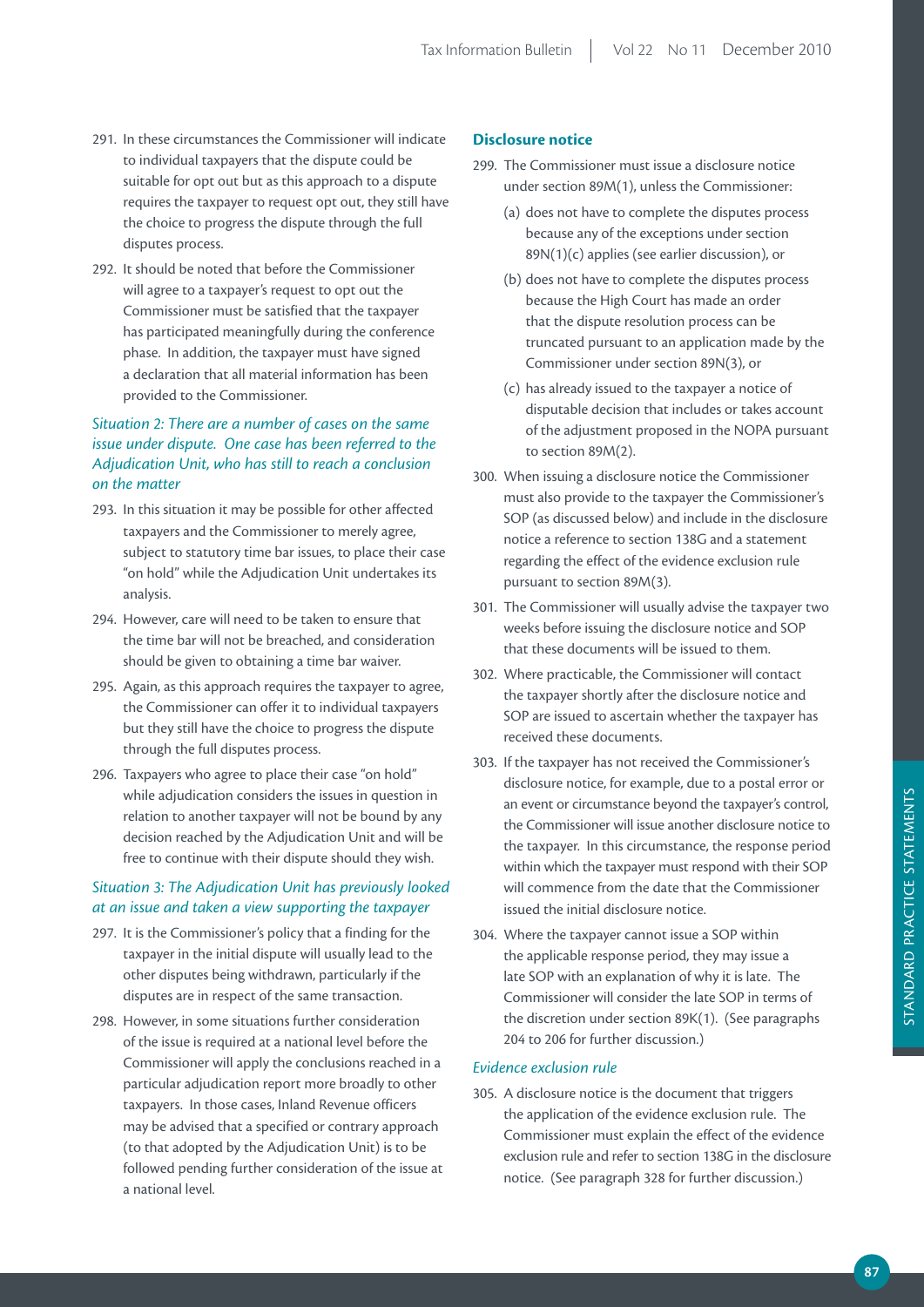## *Issue of a disclosure notice*

- 306. The Commissioner can issue a disclosure notice at any time on or after the date that either party issues their NOPA.
- 307. Usually, the Commissioner will issue a disclosure notice after receiving a NOR, following the conference phase and in accordance with the timeframe agreed with the taxpayer.
- 308. Where a disclosure notice is issued earlier (for example, the facts are clear, the taxpayer has agreed on the disputed issues or a conference is not required) the reasons must be documented and explained to the taxpayer.
- 309. When deciding whether to issue a disclosure notice before the conference phase has been completed, Inland Revenue officers must be aware that, if the taxpayer discloses any new or novel matters in their SOP, they only have two months to reply under section 89M(8) barring a High Court application before the two-month period expires. (See section 89M(10).)
- 310. Where a dispute commenced by the Commissioner remains unresolved after the conference phase, an Inland Revenue officer will usually issue a disclosure notice together with a SOP:
	- **•**  within **three months** from the end of the conference phase; or
	- **•**  within **three months** from the date when the Commissioner advises that the taxpayer's opt out request has been declined;

 subject to any further time allowed by an appropriate senior manager (see paragraphs 313 to 315).

- 311. The three-month timeframe will exclude any statutory holidays.
- 312. If the last day of the three-month timeframe falls on a weekend, Inland Revenue must issue the disclosure notice and the SOP by the next working day.
- 313. While the Commissioner is able to extend the threemonth timeframe these extensions should be very rare, because in most disputes, the timeframe is considered to be sufficient for Inland Revenue officers to complete and issue to the taxpayer a disclosure notice and the Commissioner's SOP.
- 314. The ability for Inland Revenue to extend the threemonth timeframe is provided for because it is recognised that even with good planning and the best endeavours of the Inland Revenue officers involved, there might be occasions on which the disclosure notice and the Commissioner's SOP cannot be issued

within the three-month timeframe. This might occur when:

(a) the facts, issues, and law are complex, and/or

- (b) the case involves an important issue of precedent and/or the Litigation Management Unit or external advisors are involved in advising on the Commissioner's SOP.
- 315. If it is considered that an extension of the timeframe is needed:
	- **•**  approval will first be obtained from an appropriate senior Manager;
	- the taxpayer will then be advised of the estimated date for issue of the Commissioner's SOP. Where the estimated date cannot be met, Inland Revenue will use its best endeavours to keep the taxpayer informed of the progress made in the completion of the Commissioner's SOP.

#### **Statement of Position (SOP)**

- 316. Pursuant to section 89M(3), when the Commissioner commences the disputes process, the Commissioner must issue a SOP to the taxpayer together with the disclosure notice.
- 317. When the disputed issue relates to a tax type that is subject to the statutory time bar (for example, income tax, GST) that falls within the current income year, the parties will endeavour to complete the disputes process before the time bar starts. The parties can agree to a statutory time bar waiver if they have issued a SOP to each other and there is insufficient time to complete the adjudication process.
- 318. However, if no such agreement is reached, section 89N(2)(b) allows the Commissioner to advance to the next stage if the Commissioner has considered the taxpayer's SOP and completed the compulsory elements of the disputes process. The Commissioner can amend the assessment by exercising the discretion under section 113.
- 319. Whether the Commissioner has adequately considered a SOP will depend on what is a reasonable length of time and level of analysis for that SOP given the circumstances of the case (for example, the length of the SOP and the complexity of the legal issues).
- 320. Thus a simple dispute could only take a couple of days to consider adequately while a complex dispute could take a few weeks. If the statutory time bar is imminent the Inland Revenue officer will consider the taxpayer's SOP urgently.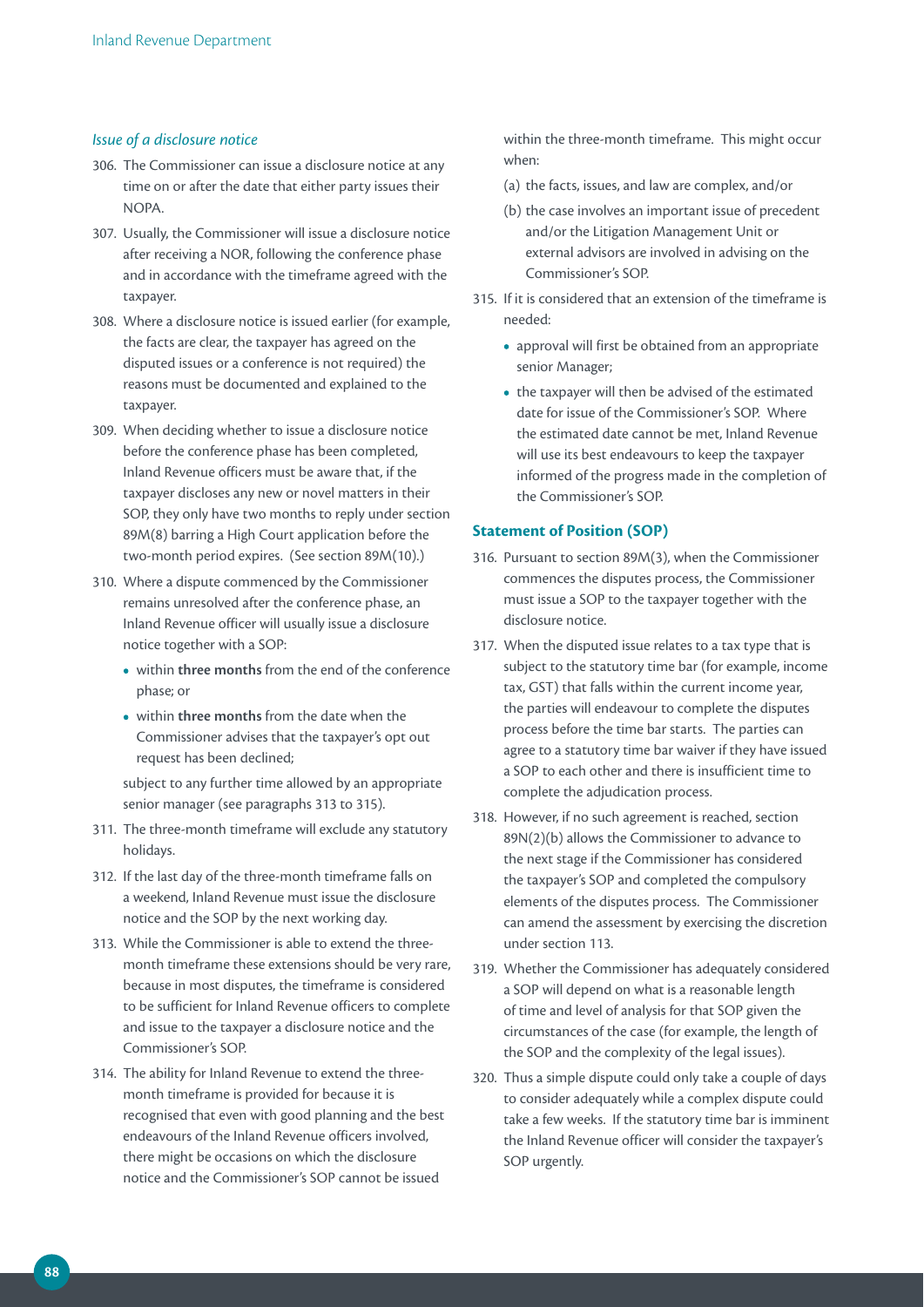## *Contents of a SOP*

- 321. Generally, the contents of a SOP are binding. This is because matters that proceed to court are subject to the "evidence exclusion rule" which limits the parties to the facts, evidence (excluding oral evidence), issues and propositions of law that either party discloses in their SOP unless a court order is made under section 138G(2) allowing new facts and evidence to be raised.
- 322. However, a mistaken description of facts, evidence, issues or propositions of law and submissions made in the SOP can later be amended if the parties agree to include additional information in the SOPs under section 89M(13).
- 323. Under section 89M(4) the SOP must be in the prescribed form (*IR 773 Statement of position*). The SOP must contain sufficient detail to fairly inform the taxpayer of the facts, evidence, issues and propositions of law that the Commissioner wishes to rely on.
- 324. The minimum content requirements for a SOP under section 89M(4) are an outline of the relevant facts, evidence, issues and propositions of law. However, to allow the Adjudication Unit to successfully reach a decision, the SOP must also contain full, complete and detailed submissions.
- 325. An outline that consists of a frank and complete discussion of the issues, law, arguments and evidence supporting the argument is implicit in the spirit and intent of the disputes process. (In very complex cases a full explanation of the relevant evidence and summary of less relevant evidence will be accepted.)
- 326. The disputes process does not require that relevant documents are discovered or full briefs of evidence or exhaustive lists of documents exchanged. Rather, providing an outline of relevant evidence in the SOP will ensure that both parties appreciate the availability of evidence in respect of the factual issues in dispute. The Commissioner should ensure that an outline of any expert evidence on which they intend to rely is included in the SOP.
- 327. Submissions made in the NOPA phase must be sufficiently concise to enable the parties to progress the dispute without incurring substantial expense. However, at the SOP phase, if the issues are unresolved and likely to proceed to a court for resolution, then full, complete and detailed submissions should be made.
- 328. Subject to section 138G(2), the evidence exclusion rule prevents the court considering arguments and evidence that are not included in:
	- (a) the SOP, or
	- (b) any additional information that:
		- (i) the Commissioner provides under section 89M(8), that is deemed to be part of the Commissioner's SOP under subsection (9), and
		- (ii) the parties provide pursuant to an agreement under section 89M(13), that is deemed to be part of the provider's SOP under subsection (14).
- 329. Section 89M(6B) reads:

In subsections 4(b) and 6(b), **evidence** refers to the available documentary evidence on which the person intends to rely, but does not include a list of potential witnesses, whether or not identified by name.

- 330. Pursuant to section 89M(6B), only documentary evidence and not potential witnesses must be listed in the SOP. Any witnesses' identities will continue to be protected without undermining the effect of the evidence exclusion rule.
- 331. If the SOP discusses shortfall penalties it must also state any other appropriate penalties of lesser percentages and shortfall penalty reductions (for example, voluntary disclosure or previous behaviour reductions) as alternative arguments. This ensures that the appropriate penalties are assessed in all cases. However, the Commissioner cannot propose shortfall penalties at the SOP phase that have not previously been proposed in the Commissioner's NOPA.

## *Receipt of a taxpayer's SOP in response*

- 332. Where the Commissioner has issued a disclosure notice and SOP, the taxpayer must, subject to section 89M(11), issue a SOP within the two-month response period that starts on the date that the disclosure notice was issued.
- 333. Therefore, the Commissioner cannot consider a document that the taxpayer purports to issue as a SOP before the Commissioner has issued the disclosure notice because it will not have been issued within the response period. The taxpayer should resubmit this document after the disclosure notice is issued.
- 334. Pursuant to section 89M(11), the taxpayer can apply to the High Court within the response period for more time to reply to the Commissioner's SOP. The taxpayer must show that they had not previously discussed the disputed issue with the Commissioner and, thus, it is unreasonable to reply to the Commissioner's SOP within the response period.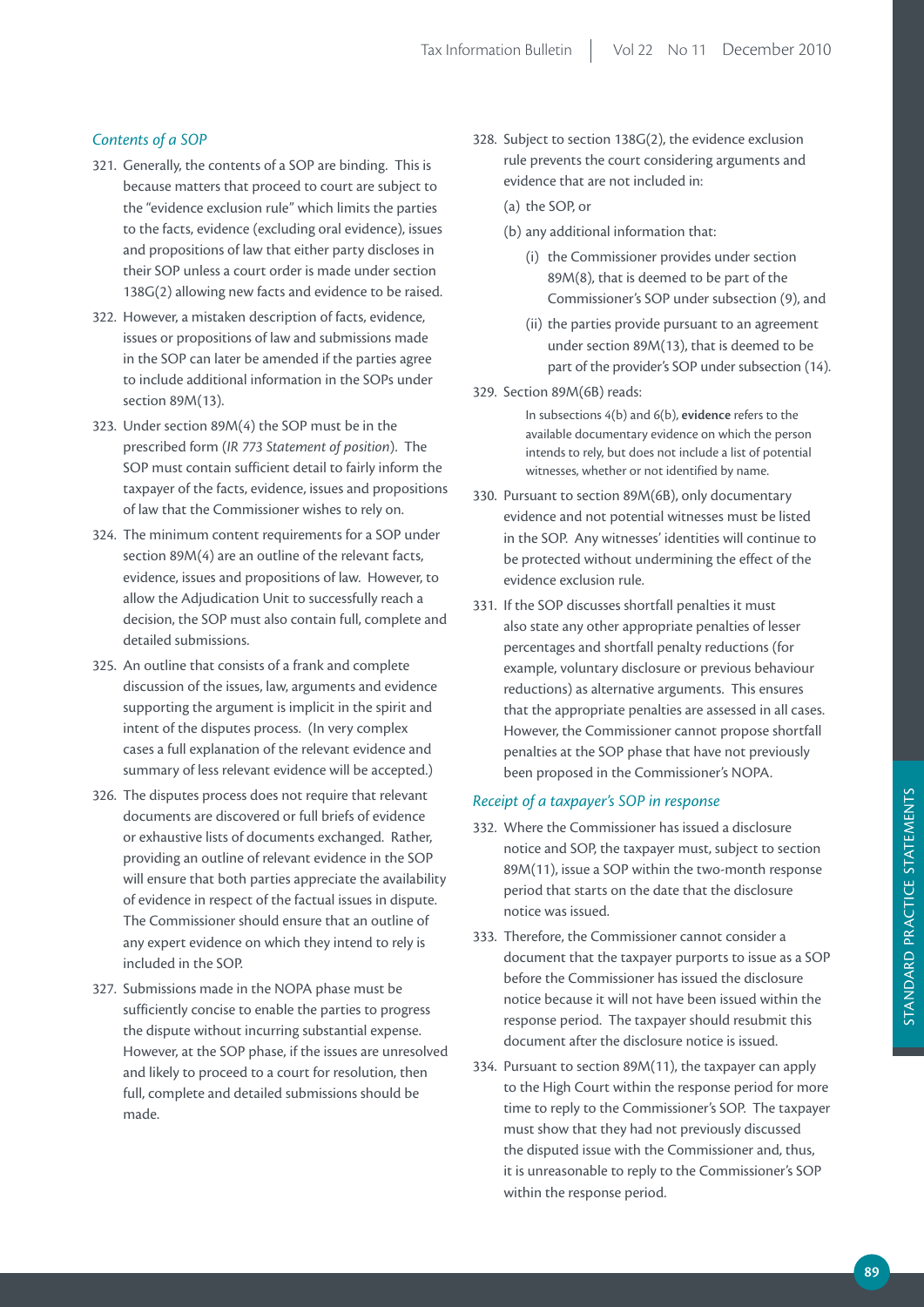- 335. The Commissioner will make a reasonable effort to contact the taxpayer or their tax agent two weeks before the response period expires to determine whether the taxpayer will issue a SOP in response to the disclosure notice. Such contact can be made by telephone or in writing.
- 336. The taxpayer's SOP will be referred to the responsible officer within five working days after Inland Revenue receives it. Upon receipt, the responsible officer will ascertain and record the following:
	- (a) the date on which the SOP was issued, and
	- (b) whether the SOP has been issued within the relevant response period, and
	- (c) the SOP's salient features including any deficiencies in its content.
- 337. Where it is practicable, Inland Revenue will acknowledge the taxpayer's SOP as received within 10 working days after receiving it. However, the Commissioner will advise the taxpayer or their agent of any deficiencies in the SOP's content as soon as practicable.
- 338. A taxpayer who has issued a SOP outside the applicable response period can apply for consideration of exceptional circumstances under section 89K. The reasons for accepting or rejecting the application must be documented and the responsible officer will make reasonable efforts to advise the taxpayer of the decision in writing within 15 working days after Inland Revenue receives the taxpayer's application.
- 339. A taxpayer is deemed to have accepted the Commissioner's SOP if they do not reply to it with their own SOP within two months after the date that the disclosure notice is issued and none of the exceptional circumstances under section 89K apply. Where practicable, the Commissioner will usually advise the taxpayer that deemed acceptance has occurred within two weeks after the date that the response period for the disclosure notice expires.

#### *The Commissioner's response*

- 340. Pursuant to section 89M(8), the Commissioner can, within two months after the taxpayer's SOP is issued, provide to the taxpayer additional information in response to matters that they have raised in their SOP.
- 341. The Commissioner can only provide additional information in response to new or novel information or arguments that the taxpayer has raised in their SOP or agreed to add to their SOP under section 89M(13). The Commissioner cannot add further information simply because it was omitted from the

Commissioner's SOP (for example, information that was received under a section 17 notice after the SOP was issued).

- 342. The additional information must be provided as far as possible in the same format as the SOP to which it relates (that is, in accordance with section 89M(4)). As mentioned above, the additional information can include documentary evidence but not lists of potential witnesses.
- 343. If the Commissioner intends to provide additional information to the taxpayer under section 89M(8), the Commissioner will usually advise the taxpayer or their tax agent of this within two weeks after the taxpayer's SOP is received. However, the timing of this advice can vary depending on the facts and complexity of the dispute. The additional information provided under section 89M(8) is deemed to be part of the Commissioner's SOP. Thus, the evidence exclusion rule under section 138G applies to the additional information.
- 344. The taxpayer cannot reply to the additional information that the Commissioner provides, unless the parties agree that additional information will be accepted under section 89M(13).

## **Agreement to include additional information**

- 345. Either party can agree to include additional information in their SOP under section 89M(13) at any time during the disputes process including after the dispute has been referred to the Adjudication Unit. Although there is no statutory time limit, the Commissioner's practice is to allow one month (from the date that the Commissioner provides additional information under section 89M(8)) for such an agreement to be reached and information provided.
- 346. However, before agreeing to a request made by the taxpayer under section 89M(13) the Commissioner will consider the taxpayer's prior conduct and whether they could have provided the information earlier through the application of due diligence.
- 347. The Commissioner will usually also consider the materiality and relevance of the additional information and its capacity to help resolve the dispute and may decide to take it into account in coming to an assessment. In this circumstance, both parties will be expected to cooperate in resolving the relevance and accuracy of any such material. The Commissioner may wish to apply resources to verification and comment and this will be considered by the adjudicator.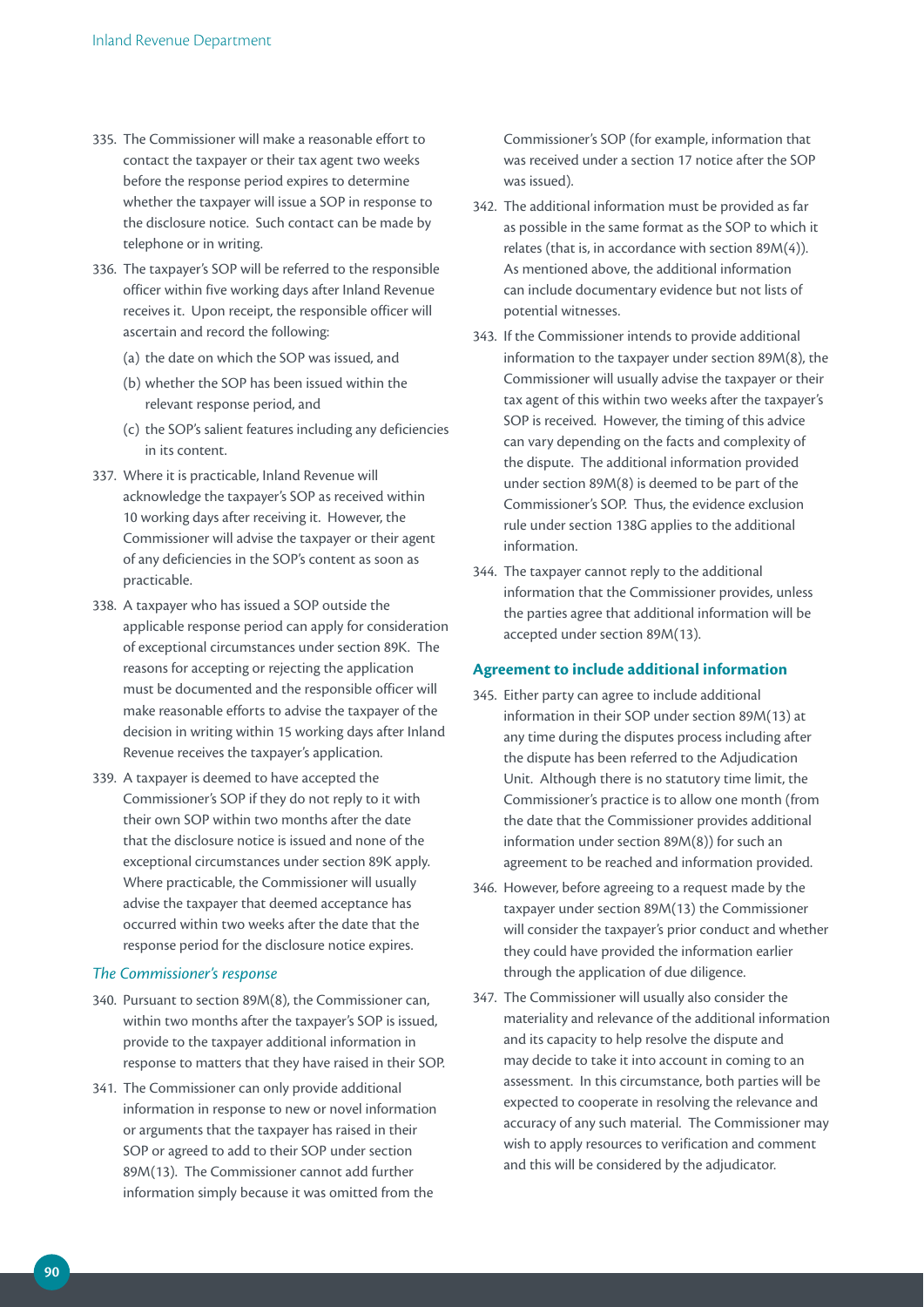- 348. If a taxpayer's request to include additional information in their SOP is declined, the reasons must be documented with detailed reference to the taxpayer's conduct, level of cooperation before the request was made and why the information was not provided earlier. The responsible officer will also advise the taxpayer or their tax agent of the reasons why their request was declined.
- 349. Any agreement to add further information to the SOP will be made subject to the taxpayer agreeing that the Commissioner can include a response to the additional information to the SOPs, if required, within an agreed timeframe.
- 350. Any additional information that the parties provide under section 89M(13) will be deemed to form part of the provider's SOP under section 89M(14). Thus, the evidence exclusion rule under section 138G applies to the additional information.

## **Preparation for adjudication**

- 351. The Adjudication Unit is part of Inland Revenue's Office of the Chief Tax Counsel and represents the final step of the disputes process. The adjudicator's role is to review unresolved disputes by taking a fresh look at a tax dispute and the application of law to the facts in an impartial and independent manner and provide a comprehensive and technically accurate decision that will ensure the correctness of the assessment.
- 352. Generally, the adjudicator will make such a decision within three months after the case is referred to the Adjudication Unit. However, this will depend on the number of disputes that are before the Adjudication Unit, any allocation delays and the technical, legal and factual complexity of those disputes. (For further information on the timeframe for adjudication of disputes see the article titled "Adjudication Unit – Its role in the dispute resolution process" that was published in the *Tax Information Bulletin* Vol 19, No 10 (November 2007).)
- 353. The adjudication process is an administrative (rather than a legislative) one. Judicial comments have been made in *C of IR v Zentrum Holdings Limited and Another*, *Ch'elle Properties (NZ) Limited v CIR* (2004) 21 NZTC 18,618 and *ANZ National Bank Ltd and others v C of IR (No. 2)* (2006) 22 NZTC 19,835 indicating that, as a matter of law, it is not strictly necessary for Inland Revenue officers to send all disputes to the Adjudication Unit for review and Inland Revenue officers are not necessarily bound by the Adjudication Unit's decisions.
- 354. Notwithstanding the above judicial comments, if the parties have not agreed on all the issues at the end of the conference and disclosure phases or to opting out under section 89N(1)(c)(viii), it is the Commissioner's policy and practice that all disputes are to be sent to the Adjudication Unit for review, irrespective of the complexity or type of issues or amount of tax involved unless any of the following exceptions arise:
	- (a) the Commissioner has considered the taxpayer's SOP for the purposes of section 89N(2)(b) and referred the dispute to the Adjudication Unit for their preliminary consideration and the Adjudication Unit has determined that it has insufficient time to reach a decision in respect of the dispute before a statutory time bar would prevent an assessment from being increased (see paragraphs 318 to 320 for further discussion), or
	- (b) any of the legislative exceptions specified in section 89N(1)(c) apply (see paragraphs 152 to 195 for further discussion) so that the Commissioner can amend an assessment without first completing the disputes process, or
	- (c) the High Court has made an order that the disputes process can be truncated pursuant to an application made by the Commissioner under section 89N(3) (see paragraphs 182 to 193 for further discussion).
- 355. The decision not to refer the case to adjudication must be made by a senior person in Service Delivery (for example, at the time of writing the delegation was with Assurance Manager level or above). In respect of the first exception mentioned in paragraph 354(a) it is necessary that the parties have exchanged a SOP and it is a matter solely for the Adjudication Unit to determine whether it has insufficient time to fully consider the dispute.
- 356. If the dispute is to be referred to the Adjudication Unit, the Commissioner should not issue an assessment or amended assessment before the adjudication process is completed unless a time bar is imminent. In this circumstance, the responsible officer will prepare a cover sheet that will record all the documents that must be sent to the Adjudication Unit.
- 357. The cover sheet together with copies of the documents (NOPA, NOR, notice rejecting the NOR, conference notes, both parties' SOP, additional information, material evidence including expert opinions and a schedule of all evidence held) and any recordings of discussions held during the conference must be sent to the Adjudication Unit.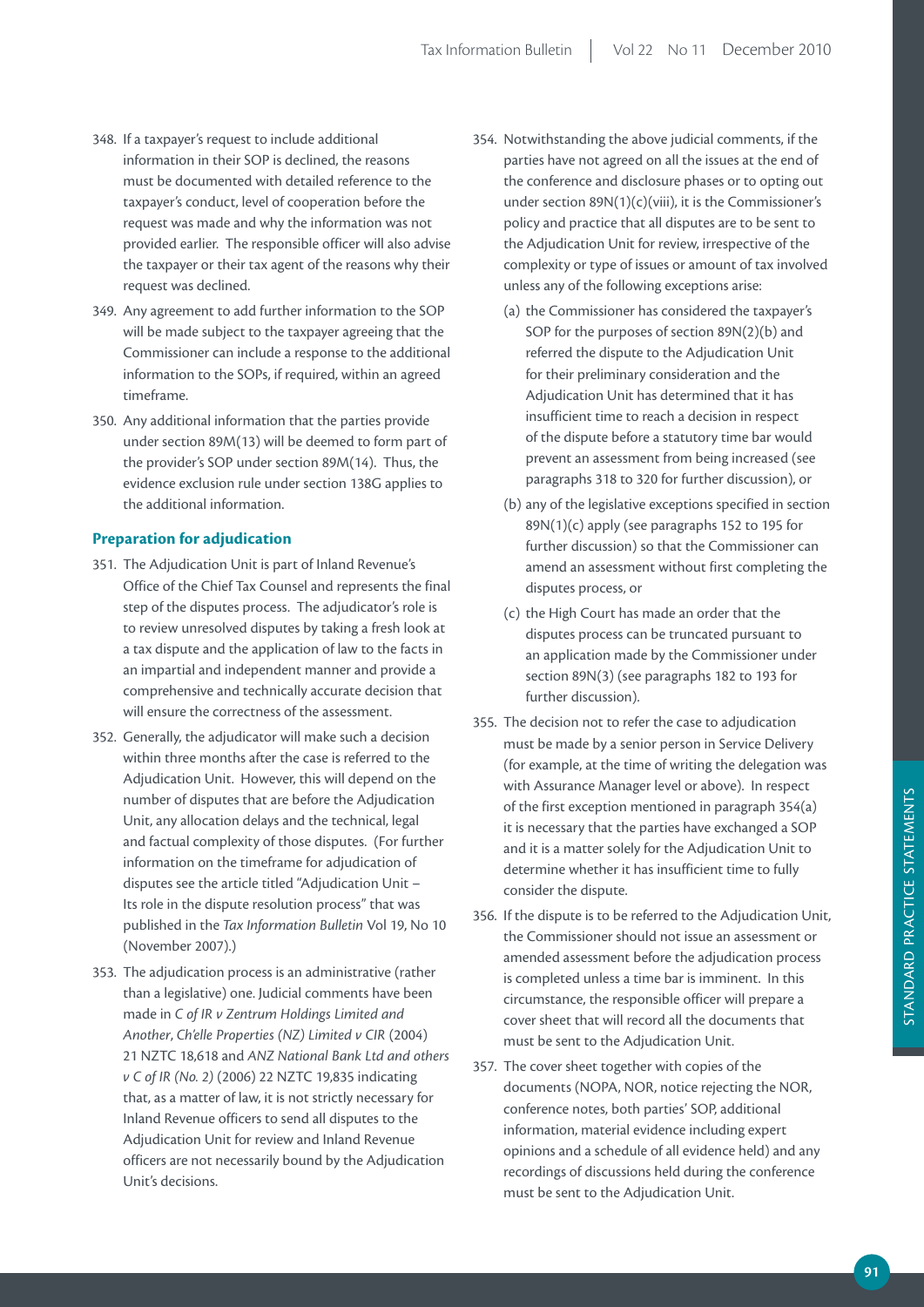- 358. If the dispute is to be referred to adjudication, the responsible officer will issue a letter together with a copy of the cover sheet to the taxpayer before sending the submissions, notes and evidence to the Adjudication Unit. The cover sheet and letter are usually completed within one month after the date that the Commissioner's reply to the taxpayer's SOP (if any) is issued or the response period for the taxpayer's SOP expires.
- 359. The purpose of this letter is to seek concurrence on the materials to be sent to the adjudicator—primarily concerning documentary evidence that has been disclosed at the SOP phase. This letter will allow no more than 10 working days for a response.
- 360. Once the taxpayer has concurred on the materials to be sent to the Adjudication Unit, those materials will be so forwarded. However, if no response is received from the taxpayer the materials will be forwarded after the 10 working days allowed for the taxpayer's response have elapsed. The adjudicator may also contact the parties after the initial materials have been received to obtain further information.
- 361. Where an investigation has covered a number of issues, the cover sheet will outline any issues that the parties have agreed upon and any issues that are still disputed. The adjudicator will only consider the disputed issues and not those issues that have been agreed upon.
- 362. Generally, the adjudicator only considers the materials that the parties have submitted. They do not usually seek out or consider further information, unless it is relevant. The adjudicator may consider such additional information notwithstanding that the parties have not agreed that the provider can include this information in their SOP under section 89M(13).
- 363. However, any additional material that the parties have not disclosed in their SOP (or agreed to include in their SOP under section 89M(13)) cannot later be raised as evidence in court because the evidence exclusion rule in section 138G(1) will apply (as discussed in paragraphs 328 to 330).

## **Adjudication decision**

364. Once a conclusion is reached, the Adjudication Unit will advise the taxpayer and responsible officer of the decision. The responsible officer will implement any of the Adjudication Unit's decisions and follow up procedures where required including issuing a notice of assessment to the taxpayer where applicable.

- 365. Where the Adjudication Unit makes a decision against the Commissioner, the Commissioner is bound by and cannot challenge that decision. The dispute will come to an end.
- 366. Where the Adjudication Unit makes a decision against the taxpayer, they can challenge the assessment (whether made by the Commissioner or taxpayer) or disputable decision if they are within the applicable response period.
- 367. If the Commissioner has commenced the disputes process, the taxpayer, if disagreeing with the adjudicator's decision and any later notice of assessment or amended assessment that is issued, can file proceedings in the general jurisdiction of the TRA or the High Court if any of the following conditions under section 138B(1) are met:
	- (a) the assessment includes an adjustment that the Commissioner has proposed and the taxpayer has rejected within the response period, or
	- (b) the assessment is an amended assessment that imposes a fresh or increases an existing liability.
- 368. A taxpayer can also challenge an assessment that the Commissioner issues before the dispute goes through the adjudication process (for example, when an exception under section 89N(1)(c) applies).
- 369. The taxpayer must file proceedings with the TRA or High Court within the two-month response period that starts on the date that the Commissioner issues the notice of assessment or amended assessment.
- 370. If applicable, the responsible officer will implement any decision made by the hearing authority and follow up procedures where required including issuing a notice of assessment or amended assessment to the taxpayer.

This Standard Practice Statement is signed on 8 November 2010.

#### **rob Wells**

LTS Manager, Technical Standards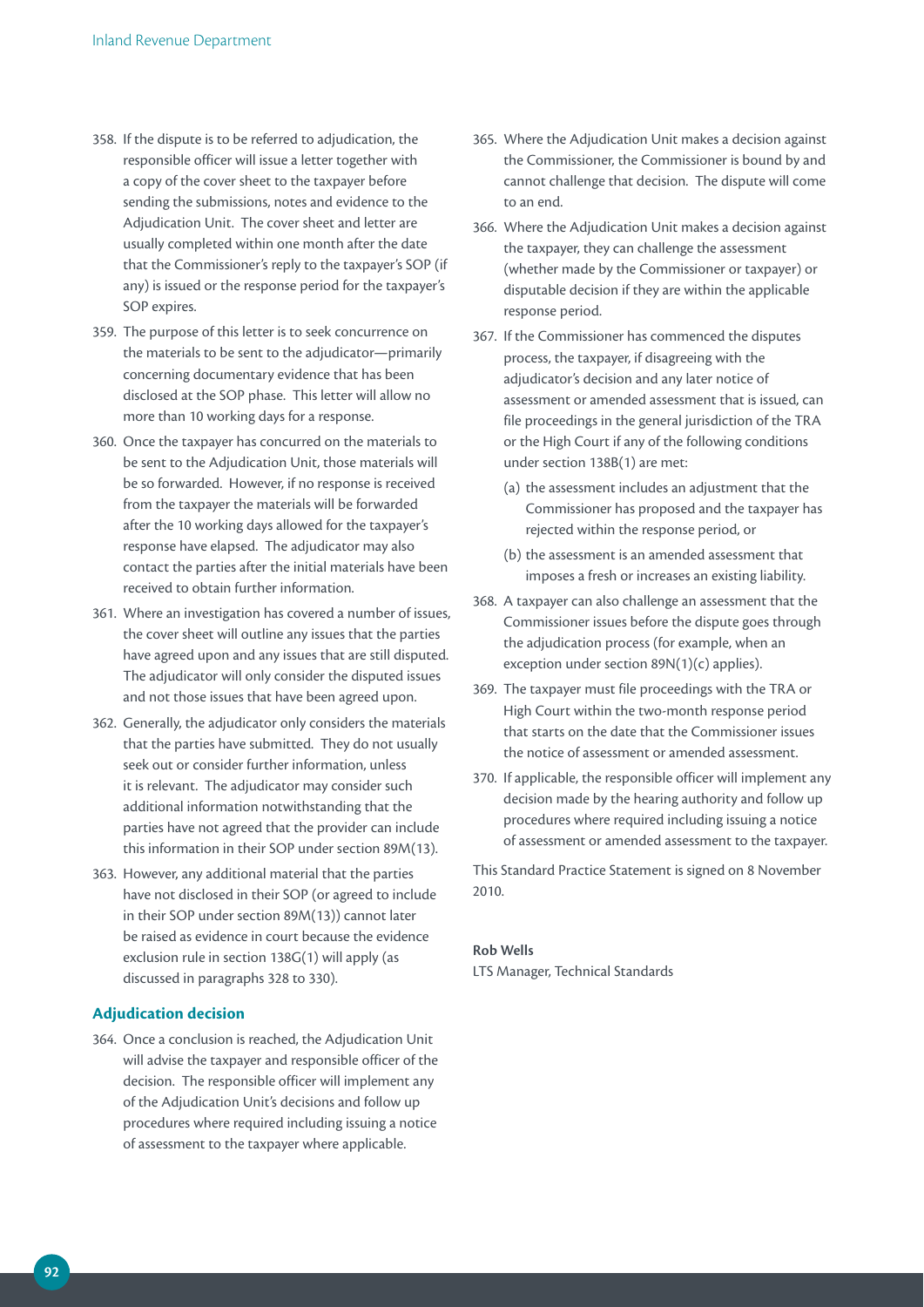# SPS 10/05: DISPUTES RESOLUTION PROCESS COMMENCED BY A TAXPAYER

## **Introduction**

- 1. This Standard Practice Statement ("SPS") discusses a taxpayer's rights and responsibilities in respect of an assessment or other disputable decision when the taxpayer commences the disputes resolution process.
- 2. Unless specified otherwise, all legislative references in this SPS refer to the Tax Administration Act 1994 ("TAA").
- 3. Where the Commissioner commences the disputes resolution process, the Commissioner's practice is stated in SPS 10/04: *Disputes resolution process commenced by the Commissioner of Inland Revenue*.
- 4. The Commissioner regards this SPS as a reference guide for taxpayers and Inland Revenue officers. Where possible, Inland Revenue officers must follow the practices outlined in this SPS.
- 5. The disputes resolution process is designed to ensure that there is a full and frank communication between the parties in a structured way within strict time limits for the legislated phases of the process.
- 6. The disputes resolution process is designed to encourage an "all cards on the table" approach and the resolution of issues without the need for litigation. It aims to ensure that all the relevant evidence, facts and legal arguments are canvassed before a case goes to a court.
- 7. In accordance with the objectives of the disputes resolution process, the Commissioner (unless a statutory exception applies under section 89C or 89N(1)(c)) must go through the disputes resolution process before the Commissioner can issue an assessment.

## **Application**

- 8. This SPS applies from 8 November 2010 and incorporates administrative changes to the disputes process which were implemented by Inland Revenue on 1 April 2010.
- 9. It replaces SPS 08/02: *Disputes resolution process commenced by a taxpayer*.
- 10. We acknowledge that Inland Revenue issued an officials' issues paper entitled "Disputes: a review" in July 2010. However, the outcome of that review has yet to be finally determined. This SPS represents the law and the Commissioner's administrative practice as it currently stands. If changes to the law and/or the Commissioner's administrative practice arise out of "Disputes: a review" this SPS will be reviewed and amended to reflect those changes.

## **Background**

- 11. The tax dispute resolution procedures were introduced in accordance with the recommendations of the Richardson Committee in the *Report of the Organisational Review of the Inland Revenue Department* (April 1994) and were designed to reduce the number of disputes by:
	- (a) promoting full disclosure, and
	- (b) encouraging the prompt and efficient resolution of tax disputes, and
	- (c) promoting the early identification of issues, and
	- (d) improving the accuracy of decisions.
- 12. The disputes resolution process ensures that there is full and frank communication between the parties in a structured way within strict time limits for the legislated phases of the process.
- 13. The disputes resolution process is designed to encourage an "all cards on the table" approach and the resolution of issues without the need for litigation. It aims to ensure that all the relevant evidence, facts, and legal arguments are canvassed before a case goes to court.
- 14. The early resolution of a dispute is intended to be achieved through a series of steps specified in the TAA. The main elements of those steps are the issue of:
	- (a) A notice of proposed adjustment ("NOPA"): this is a notice that either the Commissioner or taxpayer issues to the other advising that an adjustment is sought in relation to the taxpayer's assessment, the Commissioner's assessment or other disputable decision (the prescribed form is the *IR 770 Notice of proposed adjustment*). A NOPA is the formal document which begins the disputes process.
	- (b) A notice of response ("NOR"): this must be issued by the recipient of a NOPA if they disagree with it (the preferred form is the *IR 771 Notice of response*).
	- (c) A notice rejecting the Commissioner's NOR: this must be issued by the taxpayer if they disagree with the Commissioner's NOR (there is no prescribed form for a notice rejecting the Commissioner's NOR).
	- (d) A disclosure notice and statement of position ("SOP"): the issue of a disclosure notice by the Commissioner triggers the requirement for the taxpayer to provide a SOP to continue the dispute. Each SOP must provide an outline of the facts,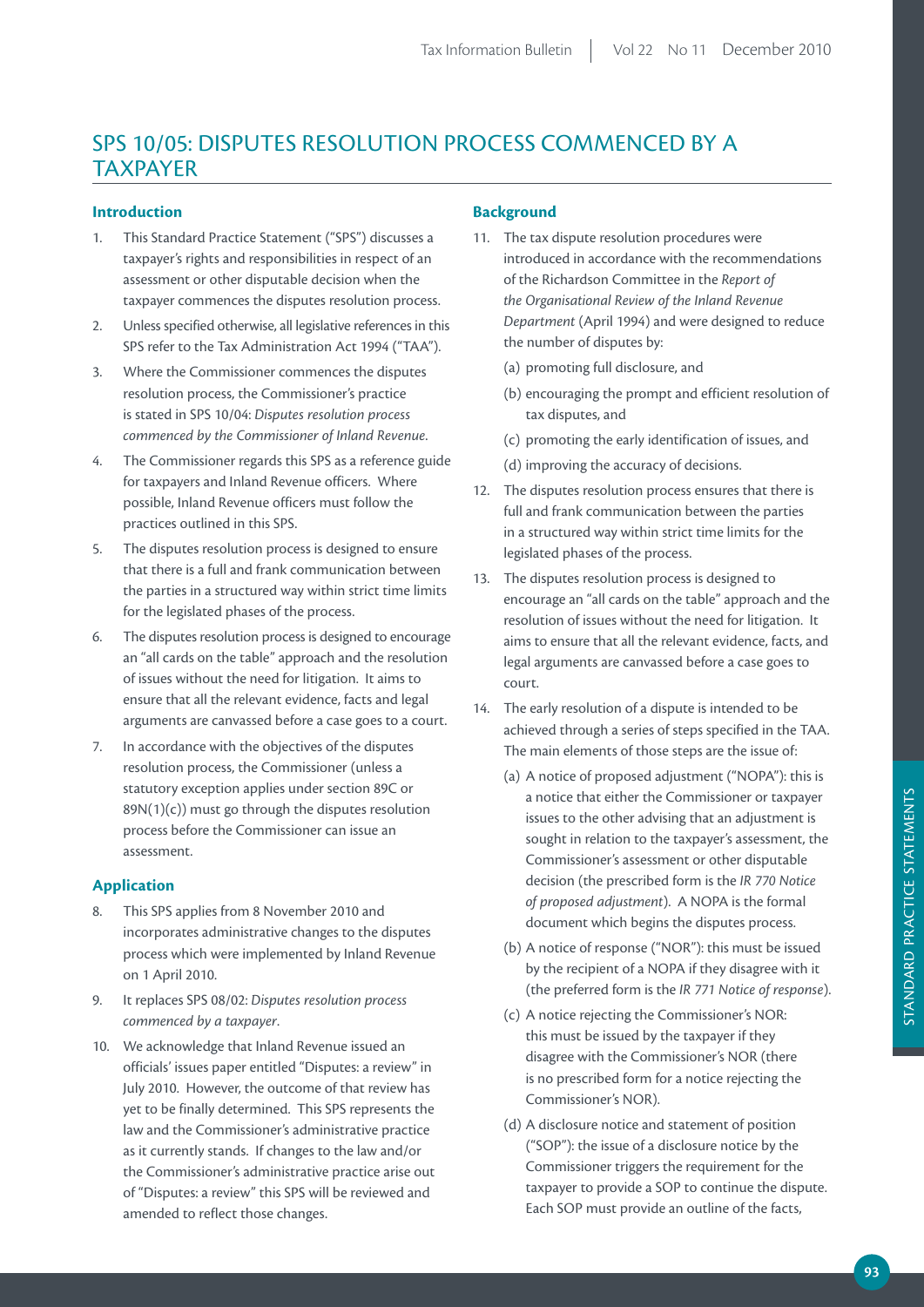evidence, issues and propositions of law with sufficient details to support the positions taken. Each party must issue a SOP (the preferred form is the *IR 773 Statement of position*). The SOPs are important documents because they limit the facts, evidence, issues and propositions of law that either party can rely on if the case proceeds to court to what is included in the SOPs (unless a hearing authority makes an order that allows a party to raise new facts or evidence under section 138G(2)).

- 15. There are also two administrative phases in the disputes process—the conference and adjudication phases. If the dispute has not been already resolved after the NOR phase, the Commissioner's practice will be to hold a conference. A conference can be a formal or informal discussion between the parties to clarify and, if possible, resolve the issues.
- 16. If the dispute remains unresolved after the conference phase and the exchange of SOPs, the Commissioner will usually refer the dispute to adjudication, except in limited circumstances. Adjudication involves Inland Revenue independently considering a dispute and is the final phase in the disputes process before the taxpayer's assessment is amended (if it is to be amended) following the exchange of the SOPs.
- 17. Timely progression of disputes through the disputes process may require the use of the Commissioner's information gathering powers (particularly section 17) before and/or during the disputes process.
- 18. Inland Revenue has a quality assurance review process known as Core Task Assurance ("CTA") which is designed to ensure that key pieces of work (including NORs and SOPs) are subject to an independent review by Legal & Technical Services before being issued. Given the importance of the disputes process to the Commissioner and to taxpayers, Inland Revenue officers are required to get CTA approval of disputes documents prior to issue.

#### *Glossary*

- 19. The following abbreviations are used throughout this SPS:
	- **•**  NOPA Notice of Proposed Adjustment
	- **•**  NOR Notice of Response
	- **•**  SOP Statement of Position
	- **•**  Disputes Process Disputes Resolution Process
	- **•**  TRA Taxation Review Authority.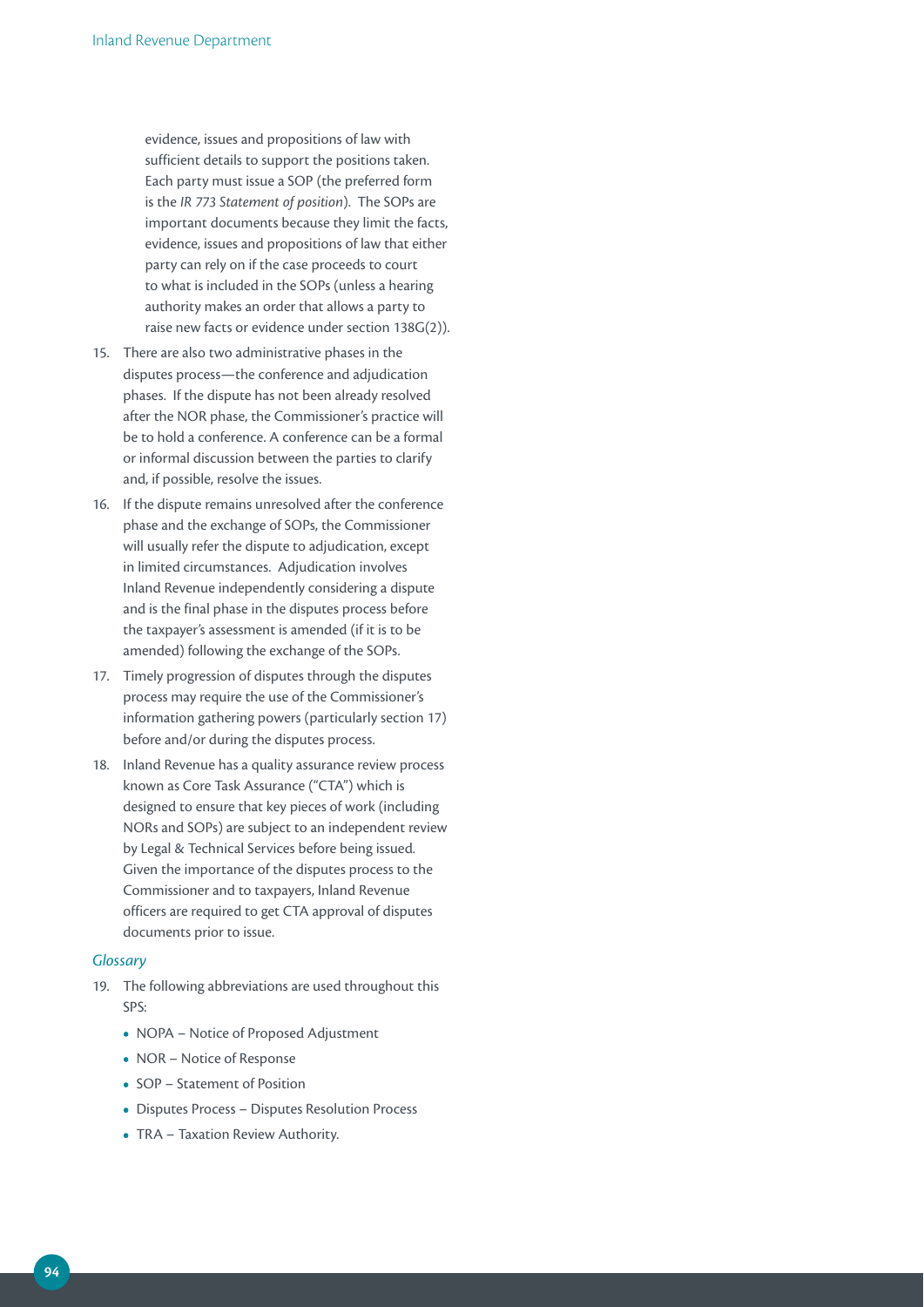# *Diagram of disputes process*

The disputes resolution process is set out in the following diagram.

Disputes resolution process commenced by a taxpayer

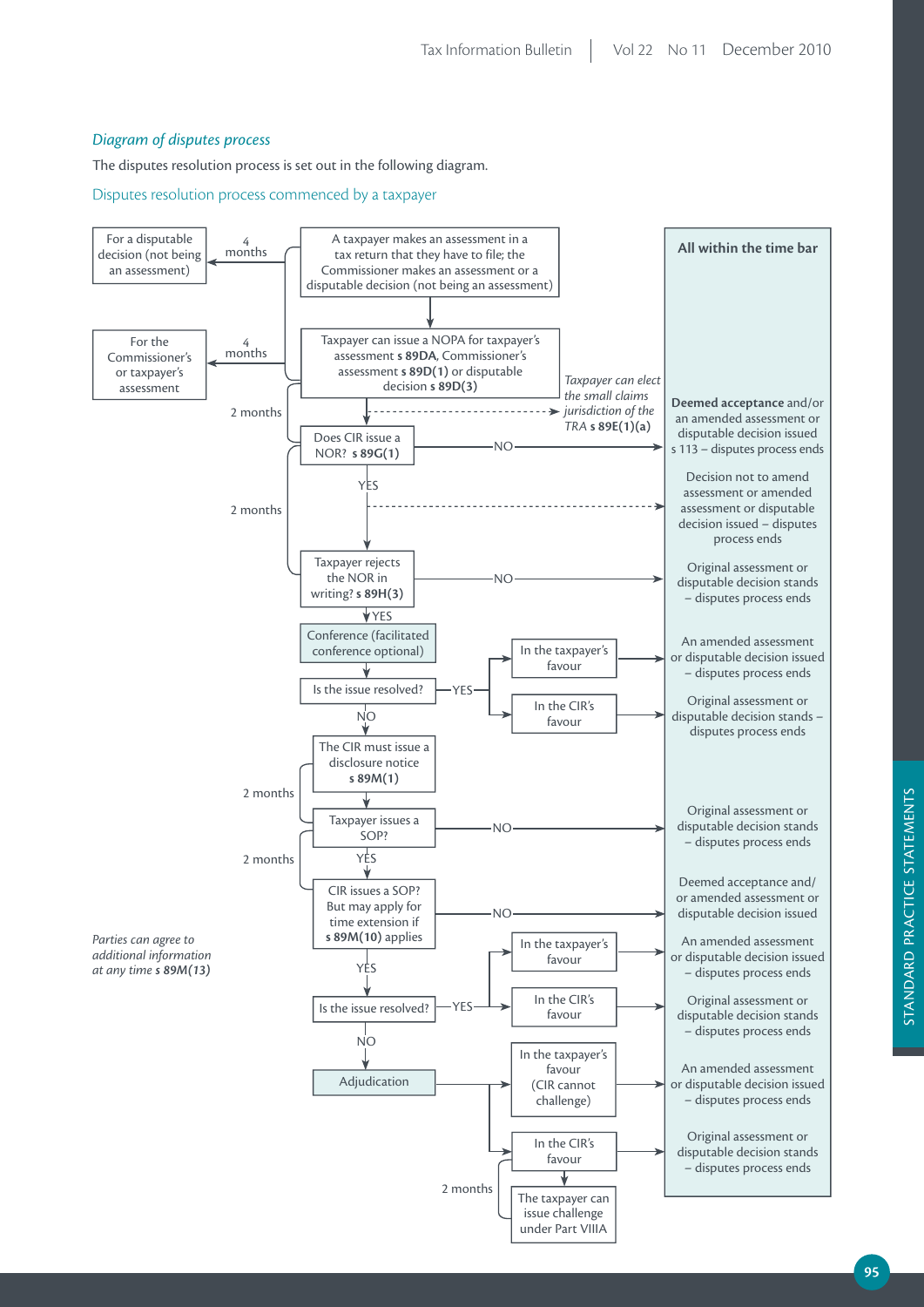# **Summary of key actions and indicative administrative timeframes**

- 20. Set out below is a summary of the key actions and administrative timeframes where a disputes process is commenced by a taxpayer.
- 21. These key actions and timeframes are intended to be administrative guide lines for Inland Revenue officers. Any failure to meet these administrative timeframes will not invalidate subsequent actions of the Commissioner or prevent the case from going through

| the disputes process. |  |
|-----------------------|--|
|-----------------------|--|

| Paragraph                | <b>Key actions</b>                                                                                                                                                                                             | <b>Indicative</b>                                                                                               |
|--------------------------|----------------------------------------------------------------------------------------------------------------------------------------------------------------------------------------------------------------|-----------------------------------------------------------------------------------------------------------------|
| in the SPS               |                                                                                                                                                                                                                | timeframes                                                                                                      |
|                          | The taxpayer's NOPA                                                                                                                                                                                            |                                                                                                                 |
| 39, 48, 60,<br>71 and 77 | A taxpayer's response<br>period for issuing a<br>NOPA in respect of an<br>assessment or other<br>disputable decision.                                                                                          | Within four months<br>from the date that the<br>assessment or other<br>disputable decision is<br>issued.        |
| 108                      | The Commissioner<br>forwards and assigns the<br>taxpayer's NOPA to the<br>responsible officer.                                                                                                                 | Usually within five<br>working days after the<br>taxpayer's NOPA is<br>received.                                |
| 110                      | The Commissioner<br>acknowledges the<br>receipt of the taxpayer's<br>NOPA (either by<br>telephone or in writing).                                                                                              | Usually within 10<br>working days after the<br>taxpayer's NOPA is<br>received.                                  |
| 111                      | The Commissioner<br>advises that the<br>taxpayer's NOPA is<br>deficient, but the<br>applicable response<br>period has not expired.                                                                             | Immediately after the<br><b>Inland Revenue officer</b><br>becomes aware of the<br>deficiency.                   |
| 129                      | <b>The Commissioner</b><br>considers the<br>application of<br>"exceptional<br>circumstances" under<br>section 89K, where a<br>taxpayer's NOPA has<br>been issued outside<br>the applicable response<br>period. | Usually within 15<br>working days after<br>receiving the taxpayer's<br>application.                             |
|                          | The Commissioner's<br><b>NOR</b>                                                                                                                                                                               |                                                                                                                 |
| 136                      | The Commissioner<br>advises the taxpayer<br>(either by telephone or<br>in writing) whether the<br>Commissioner intends<br>to issue a NOR.                                                                      | Usually within 10<br>working days before<br>the response period for<br>the taxpayer to issue a<br>NOPA expires. |
| 135                      | The Commissioner has<br>issued and the taxpayer<br>has received a NOR.                                                                                                                                         | Within two months<br>starting on the date that<br>the taxpayer's NOPA is<br>issued.                             |
|                          | The taxpayer's written<br>rejection of the<br><b>Commissioner's NOR</b>                                                                                                                                        |                                                                                                                 |
| 154                      | The Commissioner<br>confirms whether the<br>taxpayer will reject the<br>Commissioner's NOR.                                                                                                                    | Usually two weeks before<br>the response period for<br>the Commissioner's NOR<br>expires.                       |

| Paragraph<br>in the SPS | <b>Key actions</b>                                                                                                                                                                                              | <b>Indicative</b><br>timeframes                                                                                                                                                                                                                               |
|-------------------------|-----------------------------------------------------------------------------------------------------------------------------------------------------------------------------------------------------------------|---------------------------------------------------------------------------------------------------------------------------------------------------------------------------------------------------------------------------------------------------------------|
| 155                     | The taxpayer rejects the<br>Commissioner's NOR in<br>writing.                                                                                                                                                   | Within two months<br>after the date that the<br>Commissioner's NOR is<br>issued.                                                                                                                                                                              |
| 157                     | <b>Inland Revenue</b><br>forwards the taxpayer's<br>rejection of the<br>Commissioner's NOR to<br>the responsible officer.                                                                                       | Usually within five<br>working days after<br>receiving the taxpayer's<br>rejection.                                                                                                                                                                           |
| 157                     | The Commissioner<br>acknowledges receipt of<br>the taxpayer's rejection<br>of the Commissioner's<br>NOR.                                                                                                        | Usually within 10<br>working days after<br>receiving the taxpayer's<br>rejection.                                                                                                                                                                             |
| 153                     | The taxpayer is<br>deemed to accept<br>the Commissioner's<br>NOR, because they<br>have failed to reject it<br>within the applicable<br>response period and<br>none of the "exceptional<br>circumstances" apply. | At the end of the two<br>month period starting<br>on the date of issue of<br>the Commissioner's<br>NOR.                                                                                                                                                       |
| 158                     | The Commissioner will<br>advise the taxpayer in<br>writing that they are<br>deemed to accept the<br>Commissioner's NOR.                                                                                         | Within two weeks after<br>the response period<br>for the Commissioner's<br>NOR has ended.                                                                                                                                                                     |
|                         | Conference phase                                                                                                                                                                                                |                                                                                                                                                                                                                                                               |
| 167                     | The Commissioner will<br>write to the taxpayer to<br>initiate the conference<br>phase and to offer a<br>facilitated conference.                                                                                 | The Commissioner's<br>offer of a facilitated<br>conference will be<br>made in writing within<br>one month after the<br>Commissioner receives<br>the taxpayer's rejection<br>of the Commissioner's<br>NOR.<br>The conference letter<br>marks the start of      |
|                         |                                                                                                                                                                                                                 | the conference phase<br>timeframe.                                                                                                                                                                                                                            |
| 169                     | The taxpayer will advise<br>Inland Revenue whether<br>they will attend the<br>conference meeting,<br>and whether they will<br>accept the conference<br>facilitation offer.                                      | Usually within two<br>weeks of receipt of the<br>conference facilitation<br>letter. If the taxpayer<br>does not respond within<br>this timeframe, the<br>Inland Revenue officers<br>involved in the dispute<br>will contact the taxpayer<br>about the letter. |
| 239                     | When a taxpayer agrees<br>to attend a conference<br>meeting, Inland<br>Revenue will contact<br>the taxpayer to establish<br>a timeframe, and agree<br>on how the meeting will<br>be conducted.                  | Usually within two<br>weeks following the<br>taxpayer's agreement to<br>a conference.                                                                                                                                                                         |
| 174                     | Conference meeting(s)<br>and further information<br>exchange between<br>Inland Revenue and the<br>taxpayer.                                                                                                     | The suggested average<br>timeframe of the<br>conference phase is<br>three months, subject to<br>the facts and complexity<br>of the dispute.                                                                                                                   |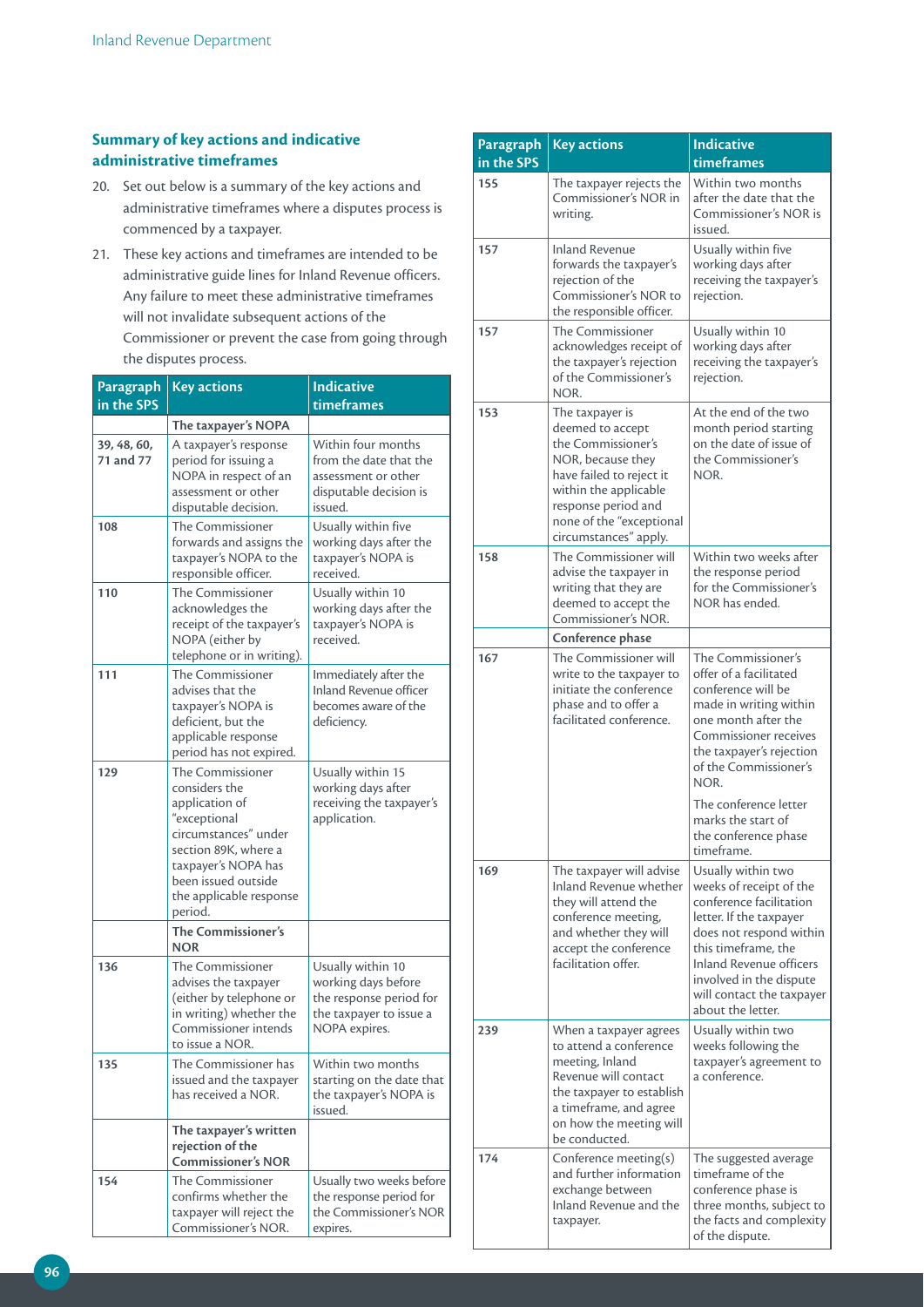| <b>Paragraph</b><br>in the SPS | <b>Key actions</b>                                                                                                                                                                                         | <b>Indicative</b><br>timeframes                                                                                                                                    |
|--------------------------------|------------------------------------------------------------------------------------------------------------------------------------------------------------------------------------------------------------|--------------------------------------------------------------------------------------------------------------------------------------------------------------------|
|                                | Disclosure notice                                                                                                                                                                                          |                                                                                                                                                                    |
| 301                            | <b>The Commissioner</b><br>advises the taxpayer<br>that a disclosure notice<br>will be issued.                                                                                                             | Usually within two<br>weeks before the date<br>that the disclosure<br>notice is issued.                                                                            |
| 211                            | <b>The Commissioner</b><br>issues a disclosure<br>notice to the taxpayer.<br><b>Taxpayer's SOP</b>                                                                                                         | Usually within one<br>month of the end of the<br>conference phase.                                                                                                 |
| 214                            | The taxpayer must<br>issue a SOP within the<br>response period for the<br>disclosure notice.                                                                                                               | Within two months<br>after the date that<br>the disclosure notice<br>is issued, unless any<br>of the "exceptional<br>circumstances" under<br>section 89K applies.  |
| 229                            | The Commissioner<br>confirms whether the<br>taxpayer will issue a<br>SOP.                                                                                                                                  | Usually 10 working days<br>before the response<br>period for the disclosure<br>notice expires.                                                                     |
| 229                            | <b>The Commissioner</b><br>forwards the taxpayer's<br>SOP to the responsible<br>officer.                                                                                                                   | Usually within five<br>working days after<br>the taxpayer's SOP is<br>received.                                                                                    |
| 230                            | <b>The Commissioner</b><br>acknowledges the<br>receipt of the taxpayer's<br>SOP.                                                                                                                           | Usually within 10<br>working days after<br>the taxpayer's SOP is<br>received.                                                                                      |
| 230                            | The Commissioner<br>advises that the<br>taxpayer's SOP is<br>deficient, but the two-<br>month response period<br>has not expired.                                                                          | <b>Inland Revenue officers</b><br>will advise the taxpayer<br>or their agent as soon as<br>they become aware of<br>the deficiency.                                 |
| 231                            | The Commissioner<br>considers whether<br>"exceptional<br>circumstances" under<br>section 89K apply,<br>where the taxpayer has<br>issued a SOP outside<br>the applicable response<br>period.                | Usually within 15<br>working days after the<br>taxpayer's application is<br>received.                                                                              |
| 232                            | The dispute is treated<br>as if it was never<br>commenced, if the<br>taxpayer fails to issue<br>a SOP within the<br>applicable response<br>period and none<br>of the "exceptional<br>circumstances" apply. | Usually 10 working<br>days after the response<br>period for the disclosure<br>notice expires.                                                                      |
|                                | <b>The Commissioner's</b><br>SOP                                                                                                                                                                           |                                                                                                                                                                    |
| 233                            | The Commissioner<br>issues a SOP in response<br>to the taxpayer's SOP.                                                                                                                                     | Within two months<br>after the date that the<br>taxpayer's SOP is issued,<br>unless an application<br>has been made to the<br>High Court under<br>section 89M(10). |
| 345                            | The Commissioner<br>considers a taxpayer's<br>request to include<br>additional information<br>in the SOP.                                                                                                  | Usually within one<br>month after the date<br>that the Commissioner's<br>SOP is issued.                                                                            |

| Paragraph  | <b>Key actions</b>                                                                                                                                                                                    | <b>Indicative</b>                                                                                                                                                                                                                                                                                   |
|------------|-------------------------------------------------------------------------------------------------------------------------------------------------------------------------------------------------------|-----------------------------------------------------------------------------------------------------------------------------------------------------------------------------------------------------------------------------------------------------------------------------------------------------|
| in the SPS |                                                                                                                                                                                                       | timeframes                                                                                                                                                                                                                                                                                          |
|            | Adjudication                                                                                                                                                                                          |                                                                                                                                                                                                                                                                                                     |
| 258        | The Commissioner<br>prepares a cover sheet<br>and issues a letter (with<br>a copy of the cover<br>sheet) to the taxpayer<br>to seek concurrence on<br>the materials to be sent<br>to the adjudicator. | Usually within one<br>month after the<br>response period for the<br>taxpayer's SOP expires.                                                                                                                                                                                                         |
| 259        | The taxpayer responds<br>to the Commissioner's<br>letter.                                                                                                                                             | Within 10 working days<br>after the date that the<br>letter is issued.                                                                                                                                                                                                                              |
| 260        | The Commissioner<br>forwards materials<br>relevant to the dispute<br>to the Adjudication<br>Unit.                                                                                                     | Usually when the<br>Commissioner receives<br>the taxpayer's response<br>or within 10 working<br>days after the date that<br>the Commissioner's<br>letter is issued.                                                                                                                                 |
| 249        | Adjudication of the<br>disputes case.                                                                                                                                                                 | Usually within 3 months<br>after the date that<br>the Adjudication Unit<br>receives the disputes<br>files, depending on the<br>number of disputes<br>that are before the<br>Adjudication Unit, any<br>allocation delays and<br>the technical, legal and<br>factual complexity of<br>those disputes. |
| 267        | The taxpayer can file<br>challenge proceedings.                                                                                                                                                       | Within two months<br>of the adjudication<br>decision.                                                                                                                                                                                                                                               |

# **STANDArD prACTiCE AND ANALYSiS**

## **Assessment**

## *Taxpayer's assessment*

#### 22. Section 92(1) reads:

A taxpayer who is required to furnish a return of income for a tax year must make an assessment of the taxpayer's taxable income and income tax liability and, if applicable for the tax year, the net loss, terminal tax or refund due.

- 23. Section 92(1) applies to tax on income derived in:
	- (a) the 2005−06 and later tax years for a taxpayer whose income year matches the tax year, and
	- (b) the corresponding income year for a taxpayer whose income year is different from the 2005−06 and later tax years.
- 24. If a taxpayer has to file an income tax return they must make an assessment of their taxable income and income tax liability and, if applicable, the net loss, terminal tax or refund due. The definition of disputable decision in section 3(1) includes an assessment made by a taxpayer.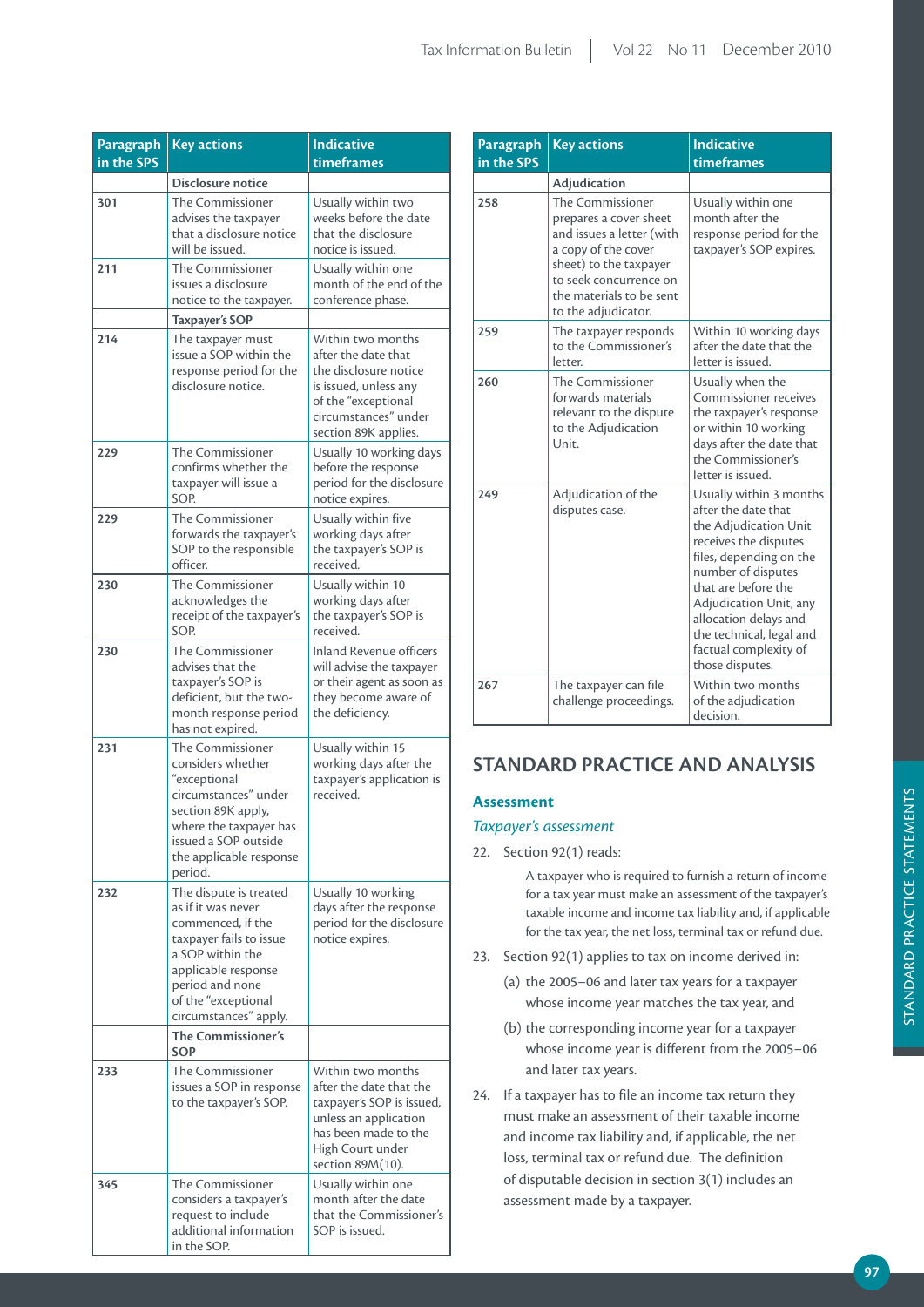25. Similar requirements apply to a taxpayer who must file a GST return under the Goods and Services Tax Act 1985 ("the GST Act"). For a GST return period that begins on or after 1 April 2005, the taxpayer must make an assessment of the amount of GST payable. Section 92B(1) reads:

> A taxpayer who is required under the Goods and Services Tax Act 1985 to provide a GST tax return for a GST return period must make an assessment of the amount of GST payable by the taxpayer for the return period.

- 26. Pursuant to sections 92(2) and 92B(2) the assessment date for an income tax or GST assessment made by a taxpayer is the date that Inland Revenue receives the taxpayer's tax return.
- 27. When the taxpayer's assessment is received, the Commissioner's practice is to stamp, either electronically or manually, the tax return with the date of receipt. This date is then entered into Inland Revenue's computerised database and a return acknowledgment form is sent to the taxpayer or agent. This practice ensures that the taxpayer will have a clear record of when their assessment was made.
- 28. Under section 92B(3) for a GST assessment and section 92(6) for an income tax assessment, a taxpayer cannot make an assessment of the amount of tax payable for a return period in their tax return if the Commissioner has previously made an assessment of the tax that is payable for that return period. This is commonly known as a "default assessment" and involves the Commissioner making a default determination that estimates the taxpayer's tax liability (for example, if they have missed a return filing deadline).
- 29. For further discussion regarding how a taxpayer can dispute a default assessment see paragraphs 42 to 54.

#### *The commissioner's assessment*

- 30. Notwithstanding section 92(1) and subject to the statutory time bar in sections 108 and 108A, the Commissioner can sometimes issue a notice of assessment to a taxpayer.
- 31. The Commissioner cannot make an assessment without first issuing a NOPA to a taxpayer, unless an exception under section 89C to the requirement for issuing a NOPA applies.
- 32. The exceptions under section 89C are explained in SPS 10/04: *Disputes resolution process commenced by the Commissioner of Inland Revenue* or any replacement SPS. The Commissioner must ensure that any assessment is made in accordance with section 89C. However, if, on a rare occasion, an assessment was made in breach of section 89C, it will still be regarded as being valid under section 114(a).

33. If the Commissioner issues an assessment without first issuing a NOPA, the taxpayer can issue a NOPA to the Commissioner under section 89D(1).

# **Notice of proposed adjustment (NOPA)**

# *Situations where a taxpayer can issue a NOPA to the Commissioner*

34. A taxpayer can issue a NOPA to the Commissioner in the following situations:

*Situation 1: NOPA in respect of the Commissioner's assessment*

35. Section 89D(1) reads:

If the Commissioner—

- (a) issues a notice of assessment to a taxpayer; and
- (b) has not previously issued a notice of proposed adjustment to the taxpayer in respect of the assessment, whether or not in breach of section 89C,—

the taxpayer may, subject to subsection (2), issue a notice of proposed adjustment in respect of the assessment.

- 36. When the Commissioner issues to a taxpayer a notice of assessment that does not relate to a "default assessment" (as discussed in paragraph 28) without first issuing a NOPA, the taxpayer can issue to the Commissioner a NOPA in respect of the assessment. A taxpayer's response to a default assessment is discussed in Situation 2.
- 37. A taxpayer's NOPA is not an assessment. It is an initiating action that allows open and full communication between the parties. A NOPA forms a basis for ensuring that the Commissioner does not issue an assessment without some formal and structured dialogue with the taxpayer in respect of the grounds upon which the Commissioner is issuing any assessment or amended assessment (*McIlraith v CIR* (2007) 23 NZTC 21,456).
- 38. If the Commissioner has issued an assessment the taxpayer can issue a NOPA under section 89D(1) in respect of any of the considerations that were relevant to making the assessment. This could include preliminary decisions which are necessary to make the assessment, for example, a decision made by the Commissioner under section 89C (*MR Forestry (No 1) Trust Ltd v CIR* (2006) 22 NZTC 19,954).
- 39. The taxpayer must issue the NOPA within the applicable "response period" as defined in section 89AB. Generally, this will be within the four-month period that starts on the date that the Commissioner issues the assessment unless the Commissioner accepts a late NOPA under section 89K(1). However, this response period is subject to the exception discussed in Situation 6.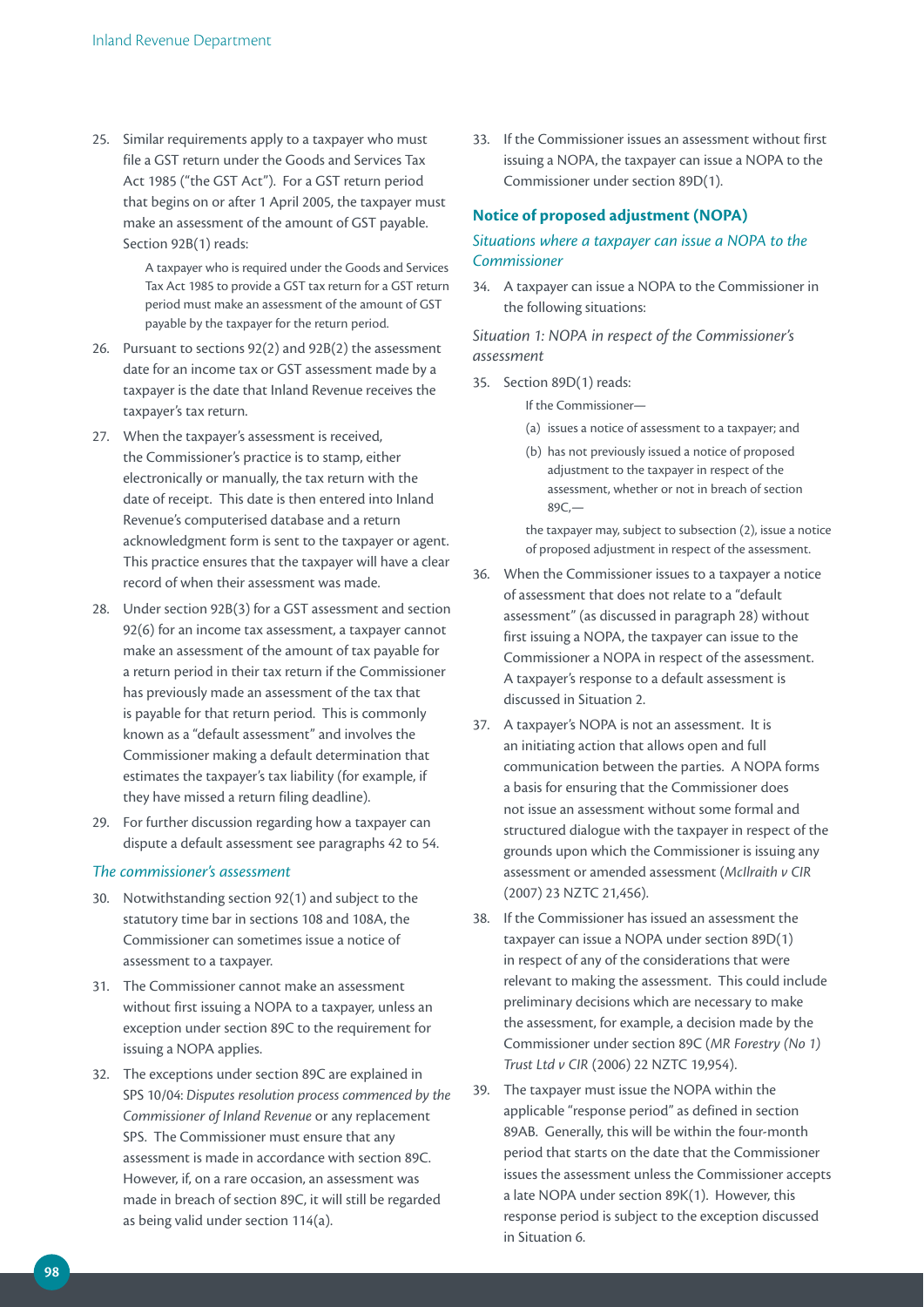- 40. For example, if the Commissioner's notice of assessment is issued on 7 April 2008, under section 89D(1) the taxpayer must issue a NOPA in the prescribed form in respect of the assessment on or before 6 August 2008.
- 41. The taxpayer's right to issue a NOPA under section 89D(1) is unaffected, even if, in a very rare circumstance, the Commissioner made the assessment in breach of section 89C. The assessment will be deemed to be valid under section 114(a).

## *Situation 2: NOPA in respect of the Commissioner's default assessment*

- 42. If a taxpayer has not filed a tax return, the Commissioner can make a default assessment under section 106(1) without first issuing a NOPA to the taxpayer.
- 43. Section 89D(2) reads:

A taxpayer who has not furnished a return of income for an assessment period may dispute the assessment made by the Commissioner only by furnishing a return of income for the assessment period.

- 44. A taxpayer that intends to dispute a default assessment through the disputes process must:
	- (a) pursuant to section 89D(2) provide a tax return for the period to which the default assessment relates notwithstanding that the tax return cannot include the taxpayer's assessment (section 89D(2A)), and
	- (b) issue a NOPA to the Commissioner in respect of the default assessment within the applicable response period. Generally, this will be within the four-month period that starts on the date that the Commissioner issues the default assessment.
- 45. Similar rules apply to a NOPA that a taxpayer issues in respect of a GST default assessment.
- 46. Section 89D(2C) reads:

A taxpayer who has not provided a GST tax return for a GST return period may not dispute the assessment made by the Commissioner other than by providing a GST return for the GST return period.

- 47. Where a taxpayer has not filed a GST return, the Commissioner can make a GST default assessment without first issuing a NOPA to the taxpayer.
- 48. If a taxpayer wants to dispute a GST default assessment through the disputes process, they must:
	- (a) provide a GST return for the periods to which the GST default assessment relates pursuant to section 89D(2C), notwithstanding that the tax return cannot include the taxpayer's assessment (section 89D(2D)), and

(b) issue a NOPA to the Commissioner in respect of the GST default assessment,

 within the applicable response period. That is, within four months from the date that the default assessment is issued.

- 49. The legislative requirement to provide a tax return in respect of a default assessment made by the Commissioner when issuing a NOPA is an additional requirement of the disputes process. This ensures that the taxpayer has provided the requisite statutory information before they dispute the assessment.
- 50. If the Commissioner agrees with taxpayer's tax return and NOPA, the Commissioner will amend the default assessment by exercising the discretion under section 113 subject to the statutory time bar in section 108 or 108A and any other relevant limitations on the exercise of that discretion.
- 51. However, if the Commissioner disagrees with the taxpayer's tax return and NOPA the Commissioner cannot amend the default assessment. Instead, the Commissioner must issue a NOR to the taxpayer within the relevant response period to continue the disputes process.
- 52. The taxpayer cannot commence a dispute or challenge proceedings in a hearing authority by simply filing the tax return to which the default assessment relates. The taxpayer must issue a NOPA with their tax return.
- 53. If a NOPA is not issued, the Commissioner cannot be compelled to amend the default assessment on receipt of the taxpayer's tax return. However, the Commissioner will amend the assessment under section 113 on the basis of the information provided in the tax return subject to the statutory time bar in section 108 and any other relevant limitations on the exercise of that discretion if this would ensure that the assessment was correct. (See SPS 07/03: *Requests to amend assessments* for further details.) Any amended assessment will be the Commissioner's assessment in this circumstance.
- 54. The Commissioner can decide not to amend the default assessment by exercising the discretion under section 113 on the basis of the tax return provided.

# *Situation 3: NOPA in respect of a deemed assessment made under section 80H*

55. Section 89D(2B) reads:

A taxpayer to whom section 80F applies who has not furnished an amended income statement for an assessment period may dispute a deemed assessment under section 80H only by furnishing an amended income statement for the assessment period.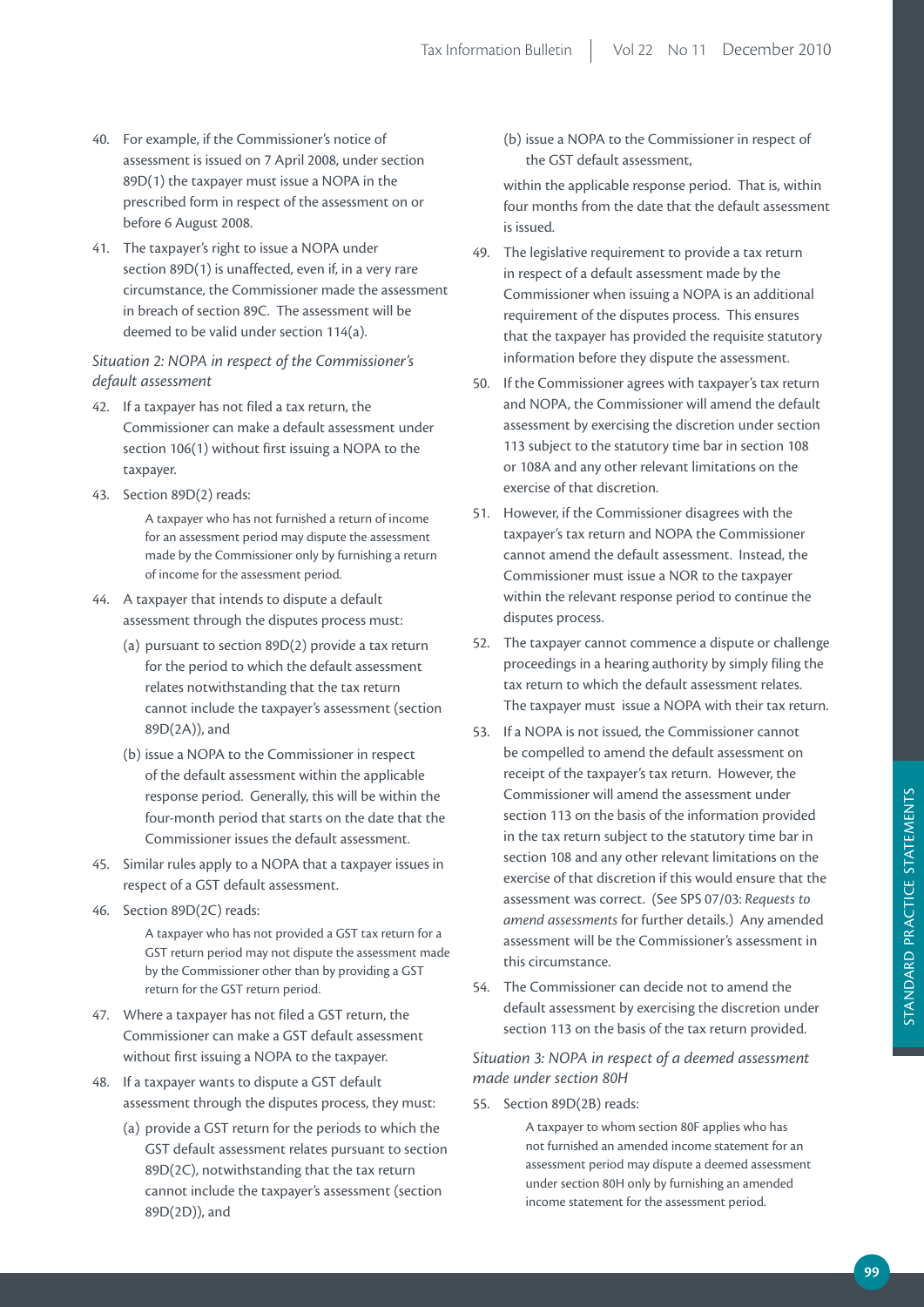- 56. Section 89D(2B) applies to a taxpayer who derives income solely from salary, wages, interest and dividends and who will receive an income statement from the Commissioner under section 80D(1).
- 57. Generally, where the taxpayer considers that the income statement is incorrect, they must advise the Commissioner of the reasons and provide the relevant information to correct the income statement under section 80F(1). This must be done within the statutory time limit. That is, the later of:
	- (a) the taxpayer's terminal tax date for the tax year to which the income statement relates, and
	- (b) two months after the date that the income statement is issued.
- 58. If the taxpayer does not provide the relevant information within the statutory time limit, they will be treated as having filed a tax return under section 80G(2) and made an assessment under section 80H in respect of that income statement. In this case, the date of the deemed assessment under section 80H will be the date that the statutory time limit under section 80F expires.
- 59. Pursuant to section 89D(2B), the taxpayer cannot issue to the Commissioner a NOPA in respect of the deemed assessment made under section 80H without first satisfying their statutory obligation to file an amended income statement for the assessment period.
- 60. If a taxpayer wants to dispute a deemed assessment under section 80H, they must:
	- (a) provide an amended income statement for the assessment period, and
	- (b) issue a NOPA to the Commissioner in respect of the assessment within the applicable response period (that is, four months after the date that the deemed assessment is issued.)

## *Situation 4: NOPA in respect of a disputable decision that is not an assessment*

61. Under section 89D(3) a taxpayer can issue a NOPA in respect of a disputable decision that is not an assessment. Section 89D(3) reads:

If the Commissioner—

- (a) issues a notice of disputable decision that is not a notice of assessment; and
- (b) the notice of disputable decision affects the taxpayer,—
- the taxpayer, or any other person who has the standing under a tax law to do so on behalf of the taxpayer, may issue a notice of proposed adjustment in respect of the disputable decision.
- 62. For the purpose of section 89D(3) a person with standing under a tax law to issue a NOPA on behalf of

the taxpayer includes a tax advisor and an approved advisor group.

- 63. Section 3(1) defines a "disputable decision" to include:
	- (b) a decision of the Commissioner under a tax law, except for a decision—
		- (i) to decline to issue a binding ruling under Part  $VA·$  or
		- (ii) that cannot be the subject of an objection under Part VIII; or
		- (iii) that cannot be challenged under Part VIIIA; or
		- (iv) that is left to the Commissioner's discretion under sections 89K, 89L, 89M(8) and (10) and 89N(3)
- 64. A "decision of the Commissioner under a tax law" generally refers to a tax law that specifically confers a discretion or power on the Commissioner. Paragraph (b)(iii) excludes from the definition of "disputable decision" any decision that cannot be challenged under Part VIIIA.
- 65. For example, if the Commissioner:
	- (a) decides not to exercise the discretion under section 113 to amend a taxpayer's income tax assessment, or
	- (b) makes a decision under section 108A(3) regarding the application of the time bar, or
	- (c) does not agree to a time bar waiver under section 108B,

 section 138E(1)(e)(iv) (within Part VIIIA) provides that these decisions cannot be challenged. Therefore, these decisions are not disputable decisions for the purposes of section 89D(3). However, under section 89D(1), the taxpayer can issue a NOPA in respect of the initial assessment if the Commissioner has not previously issued a NOPA in respect of that assessment.

- 66. A decision made by the Commissioner under section 108(2) (to increase an assessment) is not of itself, and in the absence of an assessment, a disputable decision. Any challenge to the correctness of the decision must be brought in the context of a challenge to the assessment itself (*Vinelight Nominees Ltd & Anor v Commissioner of Inland Revenue (No 2)* (2005) 22 NZTC 19,519).
- 67. Paragraph (b)(iv) of the definition of "disputable decision" in section 3(1) also excludes any decision that is left to the Commissioner's discretion arising under sections 89K, 89L, 89M(8) and(10), and 89N(3).
- 68. For example, the Commissioner does not exercise the discretion under section 89K(1) to accept a late NOPA that a taxpayer has issued outside the applicable response period. This decision not to exercise the discretion in the taxpayer's favour is not a disputable decision.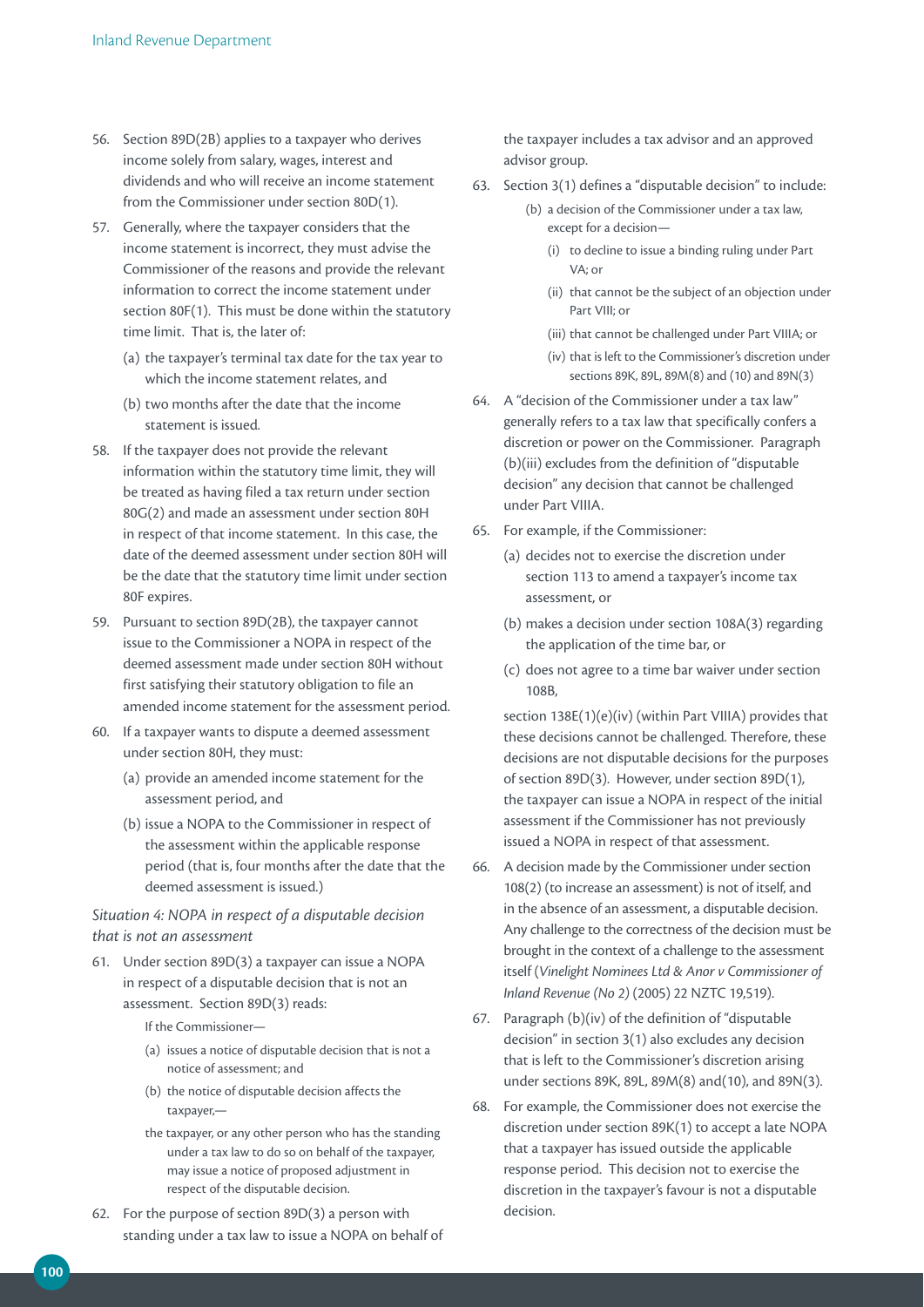- 69. The exceptions specified in paragraph (b) of the definition of "disputable decision" ensure that only substantive issues are disputed as disputable decisions and the procedural components of the disputes process do not, in themselves, give rise to disputes although they may be amenable to judicial review.
- 70. The following examples illustrate what is a disputable decision:
	- (a) A taxpayer who is a natural person can dispute the Commissioner's decision made under section YD 1 of the Income Tax Act 2007 ("ITA 2007") that they are a New Zealand resident for taxation purposes.
	- (b) Under section RD 3(5) of the ITA 2007, the Commissioner can determine whether, and to what extent, a payment is subject to PAYE. This determination cannot be challenged by the taxpayer and, therefore, is excluded from the definition of "disputable decision" under section 3(1)(b)(iii). However, an employer or employee can dispute an assessment of tax deductions on the basis that a section RD 3(5) determination on which it is founded is wrong in fact or law.
- 71. The taxpayer must issue the NOPA to the Commissioner within the applicable response period. Generally, this will be within the four-month period that starts on the date that the Commissioner issues the notice of disputable decision or notice revoking or varying a disputable decision that is not an assessment unless the Commissioner allows a late NOPA under section 89K(1).

#### *Situation 5: NOPA in respect of a taxpayer's assessment*

72. Section 89DA(1) reads:

A taxpayer may issue a notice of proposed adjustment in respect of an assessment made by the taxpayer for a tax year or a GST return period if the Commissioner has not previously issued a notice of proposed adjustment to the taxpayer in respect of the assessment.

- 73. If a taxpayer needs to file an income tax return they must also make an assessment of their taxable income and income tax liability under section 92(1) unless the Commissioner has previously made an assessment for that tax year (section 92(6)).
- 74. Section 89DA(1) also applies to a taxpayer's GST assessment for a return period. A taxpayer who has to file a GST return must also make an assessment of the amount of GST payable for the return period under section 92B(1).
- 75. The date on which a taxpayer's assessment of income tax is made is the date on which the taxpayer's return of income is received at an office of the Department (section 92(2)). A taxpayer's assessment of the

amount of GST payable is made on the date on which the taxpayers of GST tax return is received at an office of the Department (section 92B(2)).

- 76. Pursuant to section 89DA(1), a taxpayer can issue to the Commissioner a NOPA in respect of their own tax assessment.
- 77. The taxpayer's NOPA must be issued within the applicable response period as defined in section 89AB. Generally, this will be within the four-month period that starts on the date that the Commissioner receives the taxpayer's assessment unless the Commissioner allows a late NOPA under section 89K(1).
- 78. The date that the Commissioner receives the taxpayer's assessment will be determined under section 14B. For example, under section 14B(8), the Commissioner will receive a NOPA that the taxpayer sends by post on the date that it would have been delivered in the ordinary course of post.

# *Situation 6: NOPA that relates solely to a research and development tax credit*

- 79. Under section 89DA(3), a taxpayer can also issue a NOPA that relates solely to a research and development expenditure tax credit arising from a notice of assessment that they have previously issued for the 2008–09 tax year.
- 80. The NOPA must be issued within the period that starts on the date on which the Commissioner receives the taxpayer's assessment and ends two years after the latest date on which a taxpayer can provide a return of income for the 2008–09 tax year. This response period is an exception to the general response period that applies for disputing taxpayer assessments.
- 81. As the research and development expenditure tax credit has been repealed from the 2009–10 tax year onwards this response period has limited application it is not intended to discuss it further in this SPS.

## *Contents of a taxpayer's NOPA*

- 82. A NOPA is the document that commences the disputes process. It is intended to identify the true points of contention and explain the legal or technical aspects of the issuer's position in relation to the proposed adjustment in a formal and understandable manner. This will ensure that information relevant to the dispute is quickly made available to the parties. Section 89F(1) and (3) specifies the content requirements for any NOPA that a taxpayer may issue.
- 83. Section 89F reads:
	- (1) A notice of proposed adjustment must—
		- (a) contain sufficient detail of the matters described in subsections (2) and (3) to identify the issues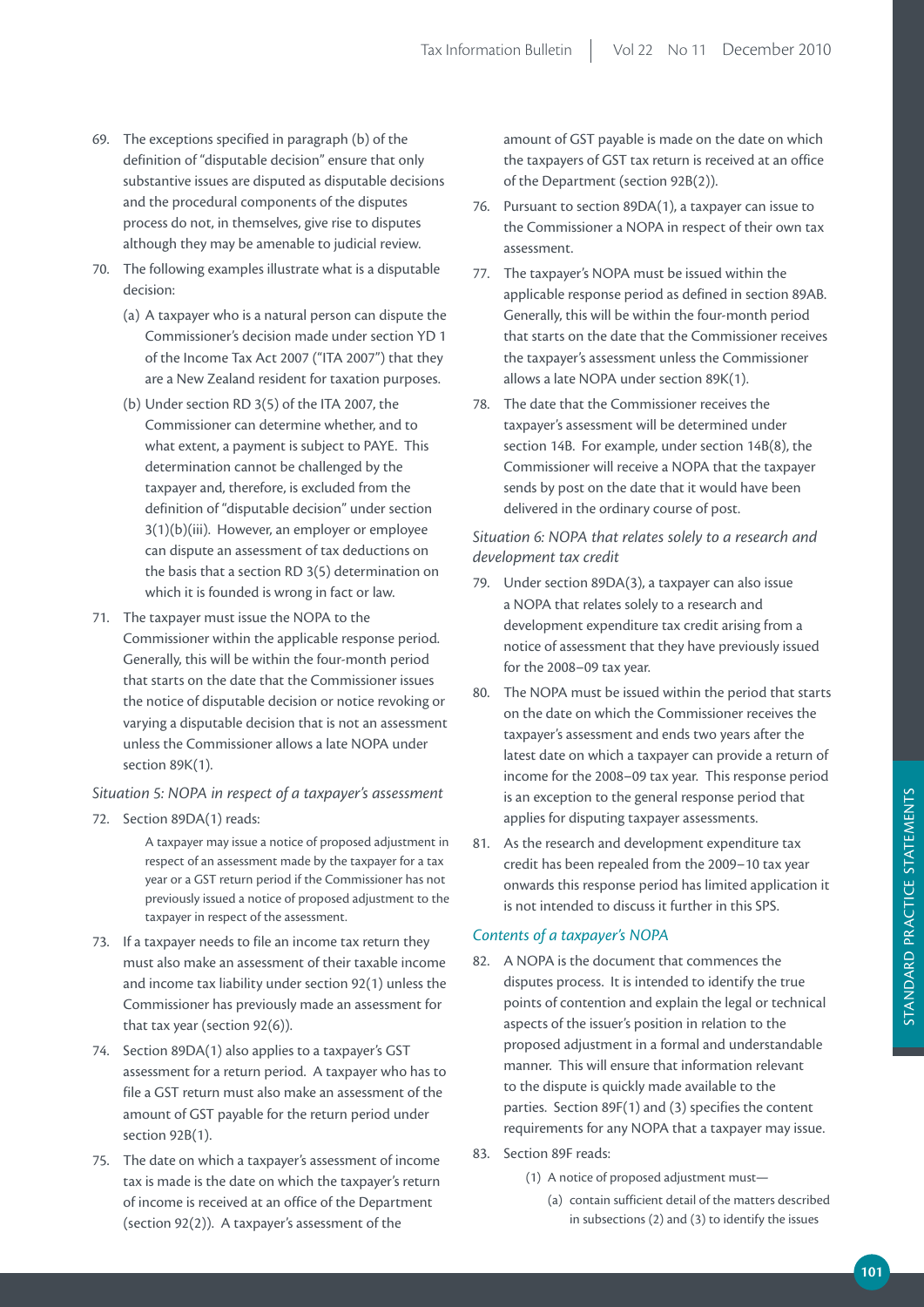arising between the Commissioner and the disputant; and

- (b) be in the prescribed form.
- …
- (3) A notice of proposed adjustment issued by a disputant must—
	- (a) identify the adjustment or adjustments proposed to be made to the assessment; and
	- (b) provide a statement of the facts and the law in sufficient detail to inform the Commissioner of the grounds for the disputant's proposed adjustment or adjustments; and
	- (c) state how the law applies to the facts; and
	- (d) include copies of the documents of which the disputant is aware at the time that the notice is issued that are significantly relevant to the issues arising between the Commissioner and the disputant.
- 84. The prescribed form for a NOPA as required under section 89F(1)(b) is the *IR 770 Notice of proposed adjustment* form that can be found on Inland Revenue's website: **www.ird.govt.nz** A handwritten NOPA in this form is acceptable. Additional information can also be attached to the prescribed form.
- 85. If the Commissioner receives a NOPA that is not in the prescribed form or has insufficient detail under section 89F(1)(a) the Commissioner's practice will be to advise the taxpayer that the NOPA must be in the prescribed form or include sufficient information. If this occurs on the last day of the response period the Commissioner will consider any resubmitted NOPA under section 89K(1)(a)(iii) provided that the lateness is minimal (see paragraph 124).
- 86. If the taxpayer's NOPA does not satisfy the content requirements under section 89F(1)(a) and (3) the Commissioner can reject the NOPA and not issue a NOR (see paragraphs 111 to 118).
- 87. When issuing a NOPA, the taxpayer must state the facts and law in sufficient detail, state how the law applies to the facts, and include copies of the documents that are significantly relevant to the dispute and known to the taxpayer when they issue the NOPA.
- 88. The Commissioner cannot treat a tax return provided by the taxpayer as a NOPA because it will not satisfy the requirements in section 89F(1) and (3).
- 89. Section 89F(3)(b) requires that the taxpayer's NOPA states the key facts and law concisely and in sufficient detail. The term "sufficient detail" means that the document must contain adequate analysis of the law and facts that are relevant to the dispute. This means sufficient discussion of the law to enable the

Commissioner to clearly understand the proposed adjustment.

90. The Commissioner considers that it is necessary that the taxpayer provides "a statement of the facts and law in sufficient detail" to ensure that they have fully considered issues before they raise them in their NOPA and to reduce further administrative and compliance costs.

## *Identify the proposed adjustment – section 89F(3)(a)*

- 91. The taxpayer must identify the proposed adjustment in their NOPA. This includes for each proposed adjustment:
	- (a) the amount or impact of the adjustment, and
	- (b) the tax year or period to which the proposed adjustment relates.
- 92. The proposed adjustment should be set out as specifically as possible. For example:
	- **•**  "increase the 2007 repairs and maintenance expenditure by \$3,000";
	- "increase the GST input tax deduction by \$4,000 in the August 2007 return period".

# *Provide a statement of the facts and law in sufficient detail – section 89F(3)(b) Facts*

- 93. To provide a brief and accurate statement of facts, the taxpayer must focus on the material factual matters relevant to the legal issues. The taxpayer must include the facts necessary for proving all the arguments raised in support of each adjustment, including any facts that are inconsistent with any argument that the Commissioner has previously raised.
- 94. The taxpayer should endeavour to disclose all the relevant material facts clearly and with adequate amounts of detail relative to the complexity of the issues. The taxpayer is best suited to do this because they are usually very familiar with the background and facts that relate to the dispute. Disclosing the background and facts at the NOPA phase helps to resolve the dispute at an earlier stage. However, the taxpayer should not overstate the facts with irrelevant detail or repetition.
- 95. In complex cases, the Commissioner expects the taxpayer to explain the relevant facts clearly and methodically. The taxpayer should also assist the Commissioner to understand the background and facts of the dispute, so as to facilitate a speedy resolution of the case. The taxpayer should explain the facts and law in sufficient detail to inform the Commissioner of the grounds for the adjustment. It is unhelpful and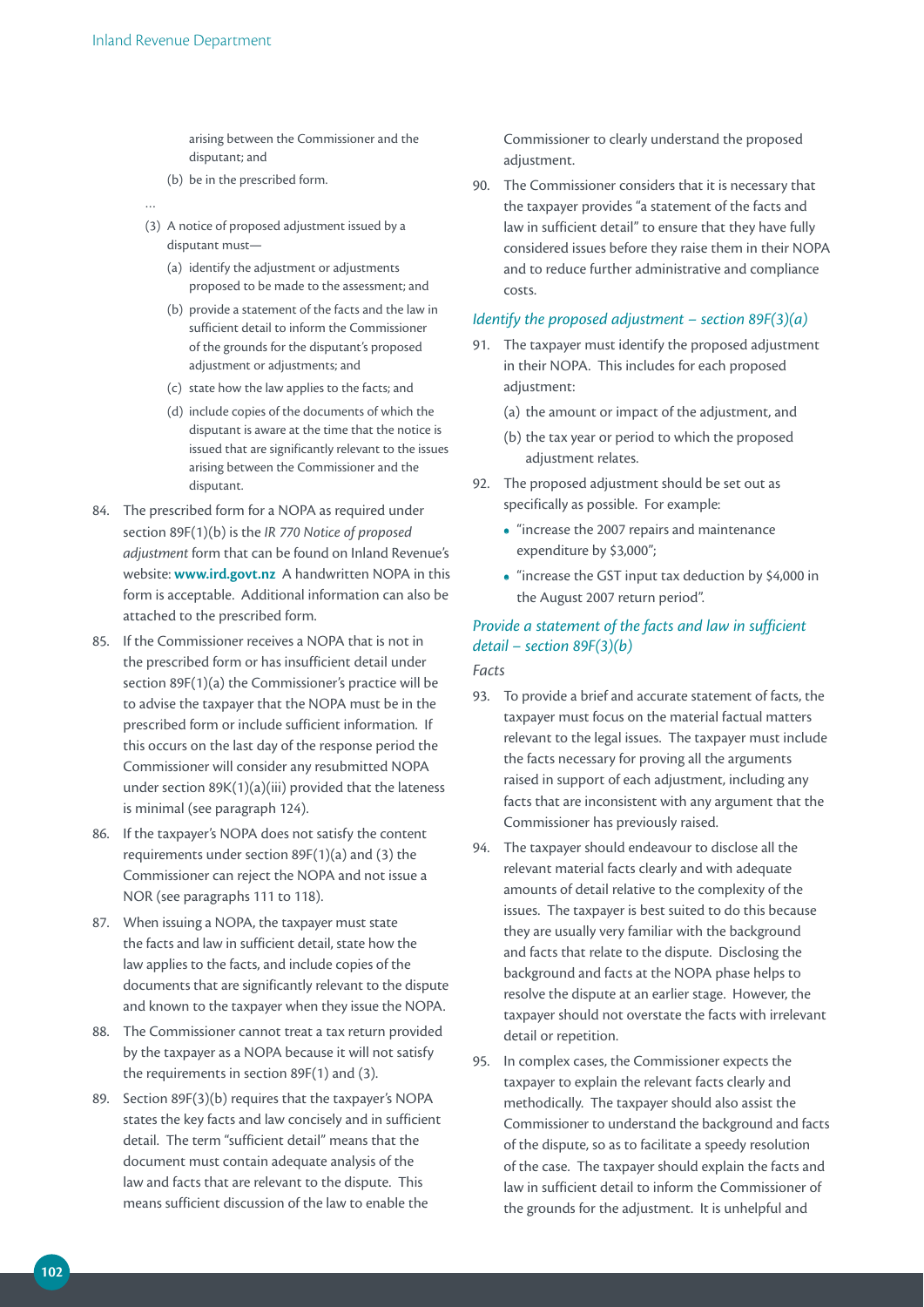can cause delays if the Commissioner has to second guess the factual bases of the taxpayer's case.

96. For example, in a dispute that involves a complex financial arrangement, the taxpayer should explain each element of it. This includes explaining the background to the financial arrangement, identifying the parties involved, highlighting the relevant clauses in an agreement, etc.

## *Law*

- 97. Each proposed adjustment should stipulate the relevant section or sections that the taxpayer relies on and including, if a section has multiple independent parts, the applicable subsection(s).
- 98. It is important that the taxpayer includes an adequate amount of analysis of the applicable legal principles or tests in their NOPA. If possible these should be supported by case authorities with full citations. For example, in a dispute that involves the tax treatment of a trade-tie payment, the taxpayer must apply the legal principles from a leading case such as *Birkdale Service Station v CIR* (2000) 19 NZTC 15,981. However, it is not necessary to laboriously describe large numbers of precedent cases on the same issue or include extracts from each.

## *How the law applies to the facts – section 89F(3)(c)*

- 99. The taxpayer must apply the legal arguments to the facts. This ensures that the proposed adjustment is not a statement that appears out of context in relation to the rest of the document. The Commissioner considers that the application of the law to the facts should logically support the proposed adjustment and be stated clearly and in detail.
- 100. The taxpayer should present the materials and arguments on which they intend to rely or on which reliance will be placed. That is, if more than one argument supports the same or a similar outcome, all arguments should be made and supported by evidence. For each proposition of law, it is recommended that the NOPA makes a clear link to an outline of supporting facts.

# *Include copies of the relevant documents that support the adjustment – section 89F(3)(d)*

- 101. The taxpayer must provide full copies of the documents that they know are significantly relevant to the dispute and in existence when they issue the NOPA. This ensures that the Commissioner has all the relevant information necessary to respond to the NOPA.
- 102. For example:
	- (a) A taxpayer proposes an adjustment to GST input tax credits in their NOPA. The taxpayer must

provide copies of the relevant tax invoices as documentary evidence in their NOPA.

- (b) A taxpayer's dispute involves a sale of land transaction. The taxpayer must provide a copy of the sale and purchase agreement and other relevant correspondence between the vendor and the purchaser as documentary evidence in their NOPA.
- 103. In some cases, new documentary evidence can emerge, as the dispute progresses. For example, the documentation is quite old and may have been misplaced. The taxpayer may be unaware of these documents when the NOPA was issued. The parties should then exchange this new evidence when it becomes known or available.
- 104. Where a taxpayer is aware of a particular document that is significantly relevant to their dispute, but cannot obtain a copy of it, the taxpayer should include the following matters in their NOPA:
	- (a) the nature of the document and its relevance to the dispute, and
	- (b) the reasonable steps that the taxpayer has taken to obtain a copy of the document, and
	- (c) the expected date that the document will be made available to the Commissioner.
- 105. However, this practice should not be treated as dispensing with the requirements under section 89F(3)(d). The Commissioner still expects the taxpayer will send copies of the relevant documents mentioned in their NOPA as soon as they become available.

# *Election of the small claims jurisdiction of the Taxation Review Authority*

- 106. Under section 89E(1), a taxpayer issues can elect in their NOPA that the TRA acting in its small claims jurisdiction hears any unresolved dispute that arises from the NOPA, if the following requirements are met:
	- (a) the taxpayer's NOPA is issued under section 89D or 89DA (see discussion at paragraphs 34 to 81), and
	- (b) the amount in dispute is \$30,000 or less.
- 107. A taxpayer's election under section 89E(1), is irrevocable and is binding on them. In this circumstance, the full disputes process does not have to be followed.

## *Receipt of a taxpayer's NOPA*

- 108. Inland Revenue will usually assign a taxpayer's NOPA to the responsible officer within five working days after it is received.
- 109. After receiving the NOPA, the responsible officer will determine and record the following: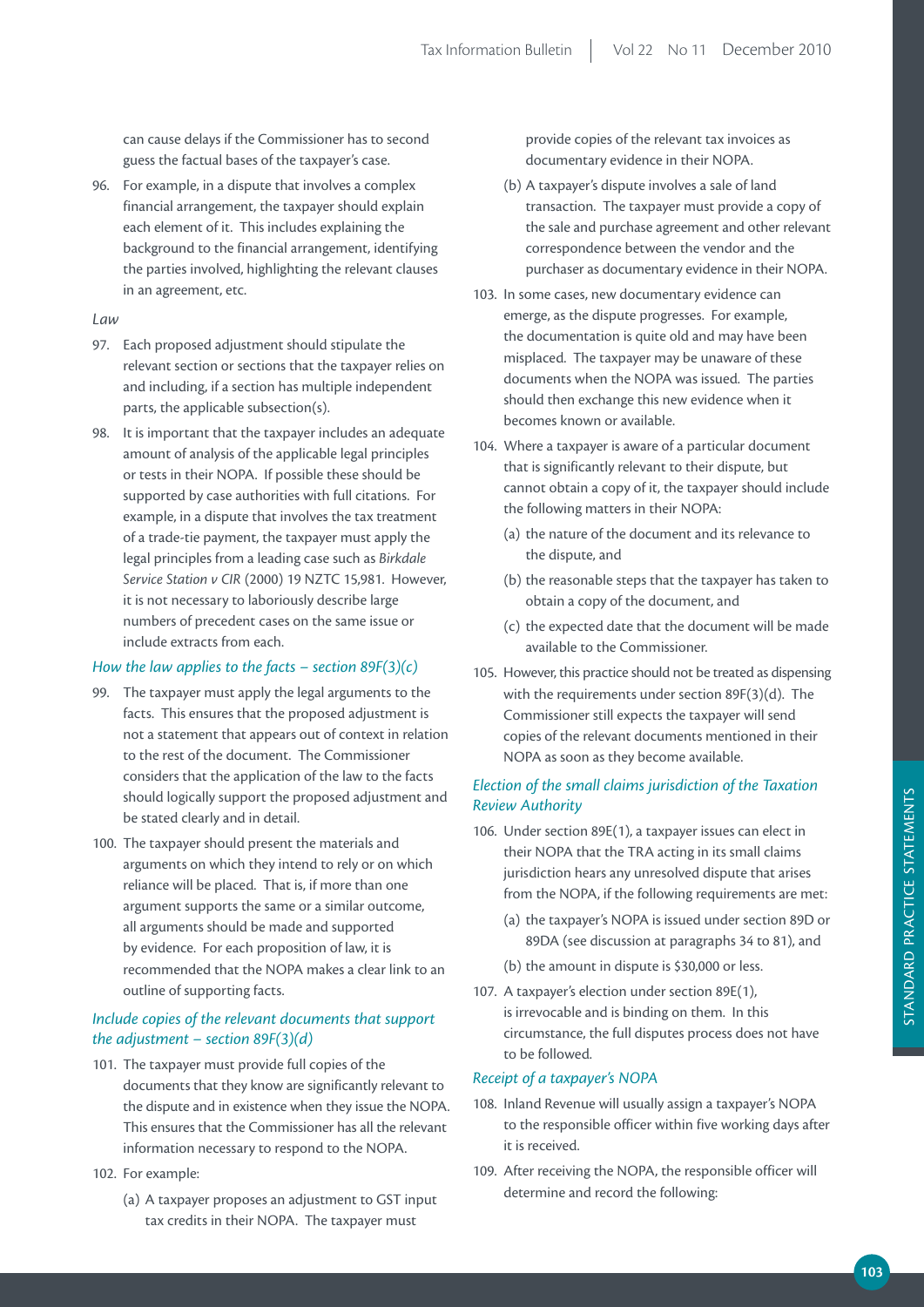- (a) the date on which the NOPA was issued, whether the NOPA has been issued within the applicable response period and the date by which the Commissioner's response must be issued, and
- (b) the NOPA's salient features including any deficiencies in its content.
- 110. Where practicable, Inland Revenue will advise the taxpayer or their tax agent that it has received the NOPA by telephone or in writing within 10 working days.

## *Deficiencies in the contents of a NOPA*

- 111. Where Inland Revenue has received a NOPA that it considers deficient (that is, the requirements under section  $89F(1)(a)$  and (3) may not be met), the responsible Inland Revenue officer will take reasonable steps to have the taxpayer correct the information in the NOPA before the response period expires.
- 112. The taxpayer will be advised as soon as practicable that the Commissioner considers that the NOPA may not meet the requirements of section 89F(1)(a) and (3) and why. They will also be advised that any additional or corrected information should be provided within the response period.
- 113. Taxpayers are encouraged to issue their NOPA immediately after they have completed it because they could have insufficient time to rectify any deficiencies if the response period is due to expire.
- 114. Generally where the deficiencies are not able to be remedied but the NOPA advances sufficient argument to allow the dispute to progress, then the Commissioner will continue with the dispute. The argument that the NOPA is deficient will be incorporated into the Commissioner's SOP and the Commissioner will also fully argue the substantive issue.
- 115. However, if the NOPA received is highly unsatisfactory the Commissioner is unlikely to continue with the dispute. This will be on the grounds that the NOPA does not satisfy the requirements set out in section 89F(1)(a) and (3).
- 116. A NOPA is likely to be considered highly unsatisfactory only where the taxpayer's position is materially inconsistent and not capable of coherent explanation, or there is no observable explanation at all of the taxpayer's grounds for dispute. In these situations the dispute will be treated as if it has never commenced (unless the taxpayer resubmits a late NOPA and the Commissioner accepts it under one of the exceptional circumstances under section 89K).
- 117. In considering the adequacy of the taxpayer's NOPA, the Commissioner's view will not be based on the strength or weakness of the taxpayer's argument. The Commissioner will only be concerned with whether the NOPA meets its statutory requirements.
- 118. The approach outlined above is consistent with that taken by the Court of Appeal in *CIR v Alam and Begum* (2009) 24 NZTC 23,564.

## *NOPA that a taxpayer has issued outside the applicable response period*

119. Unless an "exceptional circumstance" arises under any of the circumstances specified in section 89K(1), the Commissioner cannot accept a NOPA that a taxpayer issues under section 89D or 89DA outside the applicable response period.

## *Exceptional circumstances under section 89K*

- 120. The legislation defines exceptional circumstances very narrowly. The cases on "exceptional circumstances", such as *Treasury Technology Holdings Ltd v CIR* (1998) 18 NZTC 13,752, *Milburn NZ Ltd v CIR* (1998) 18 NZTC 14,005, *Fuji Xerox NZ Ltd v CIR* (2001) 17,470 (CA), *Hollis v CIR* (2005) 22 NZTC 19,570, and *Balich v CIR*  (2007) 23 NZTC 21,230 are also relevant. The case law confirms that the Commissioner should apply the definition of "exceptional circumstances" in sections 89K(3) and 138D consistently.
- 121. The following guidelines have emerged from the case law:
	- (a) a taxpayer's misunderstanding or erroneous calculation of the applicable response period will usually not be regarded as an event or circumstance beyond the taxpayer's control under section 89K(3)(a);
	- (b) an agent's failure to advise their client that they have received a notice of assessment or other relevant documents that causes the taxpayer to respond outside the applicable response period will not generally be considered to be an exceptional circumstance under section 89K(3)(b) (*Hollis v CIR*); and
	- (c) an exceptional circumstance can arise if the taxpayer has relied on misleading information that the Commissioner has given them that causes them to respond outside the applicable response period (*Hollis v CIR*).
- 122. The Commissioner will only accept a late NOPA on rare occasions. See *Tax Information Bulletin* Vol 8, No 3 (August 1996) for some examples of situations that can be considered "exceptional circumstances" beyond a taxpayer's control.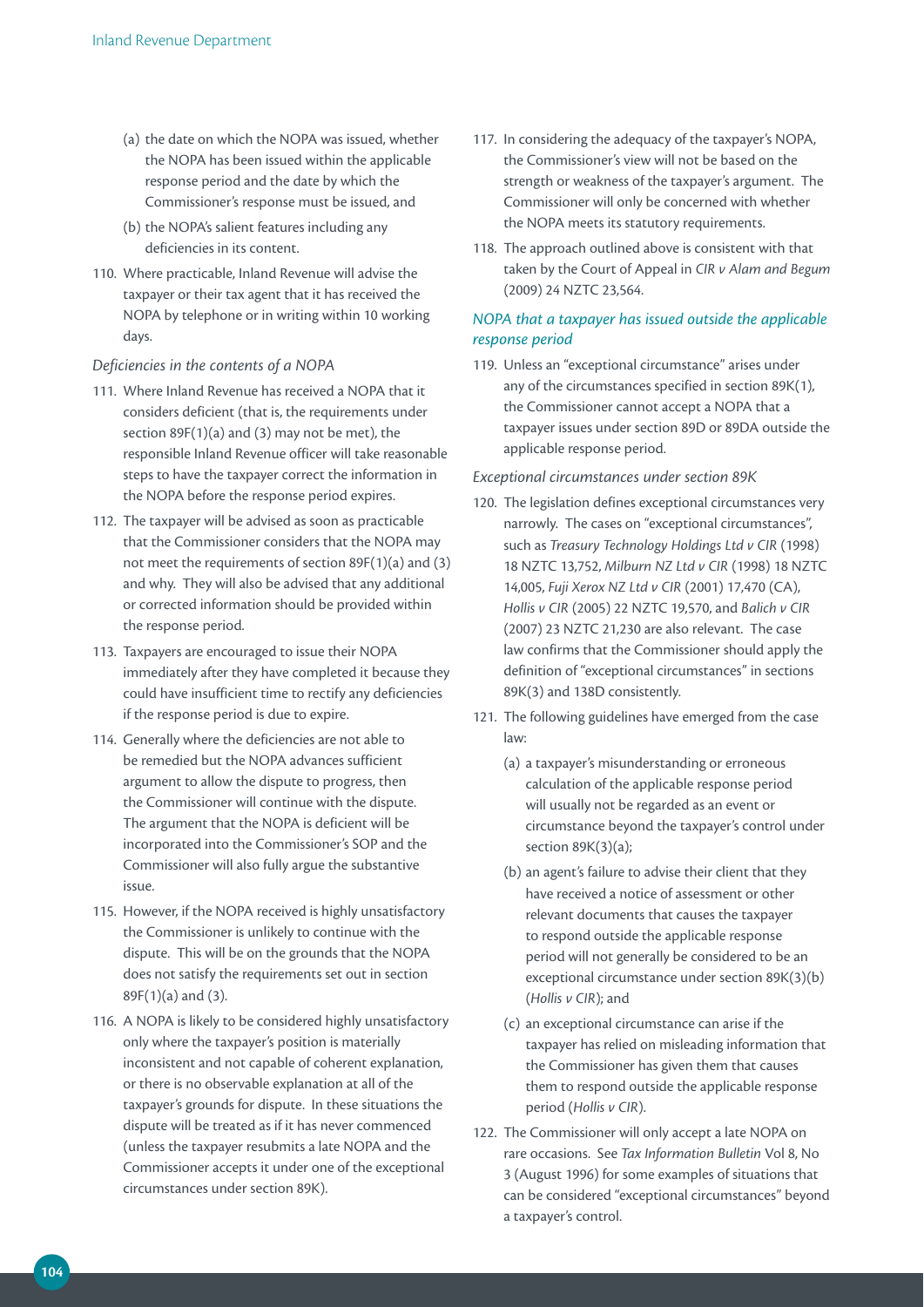#### 123. Section 89K(3) reads:

- For the purpose of subsection (1),—
- (a) an **exceptional circumstance** arises if—
	- (i) an event or circumstance beyond the control of a disputant provides the disputant with a reasonable justification for not rejecting a proposed adjustment, or for not issuing a notice of proposed adjustment or statement of position, within the response period for the notice:
	- (ii) a disputant is late in issuing a notice of proposed adjustment, notice of response or statement of position but the Commissioner considers that the lateness is minimal, or results from 1 or more statutory holidays falling in the response period:
- (b) an act or omission of an agent of a disputant is not an exceptional circumstance unless—
	- (i) it was caused by an event or circumstance beyond the control of the agent that could not have been anticipated, and its effect could not have been avoided by compliance with accepted standards of business organisation and professional conduct; or
	- (ii) the agent is late in issuing a notice of proposed adjustment, notice of response or statement of position but the Commissioner considers that the lateness is minimal, or results from 1 or more statutory holidays falling in the response period.
- 124. The statutory holiday exception is self-explanatory. The Commissioner can also accept a late NOPA where the Commissioner considers that the lateness is minimal, that is, the document was only one to two days late.
- 125. For example, the response period ends on a Saturday and the taxpayer provides a NOPA on the following Tuesday. The Commissioner treats the response period as ending on Monday on the basis of section 35(6) of the Interpretation Act 1999 and accepts that the lateness of the NOPA was minimal. That is, the Commissioner received the NOPA within one to two days of Monday, the last day of the response period. If the response period ended on Friday and the taxpayer provided the NOR on the following Monday, the Commissioner would also accept that the lateness is minimal.
- 126. Besides the degree of lateness, the Commissioner will consider the following factors when exercising the discretion under section 89K(1):
	- (a) the date on which the NOPA was issued, and
	- (b) the response period within which the NOPA should be issued, and
	- (c) the real event, circumstance or reason why the taxpayer did not issue the NOPA within the applicable response period, and
- (d) the taxpayer's compliance history in relation to the tax types under consideration (for example, the taxpayer may have a history of paying tax late or filing late tax returns or NOPAs in the past).
- 127. For example, a taxpayer issues a NOPA to the Commissioner two days after the applicable response period has expired. The taxpayer does not provide a legitimate reason for the lateness. The taxpayer also has a history of filing late NOPAs within the minimal allowable lateness period (that is, up to two days outside the applicable response period) and has been advised on the calculation of the response period each time.
- 128. Although the degree of lateness was minimal each time, the Commissioner would not accept the taxpayer's NOPA in this circumstance. This ensures that the section  $89K(3)(b)(ii)$  exception is not treated as an extension of the response period in all circumstances.
- 129. The Commissioner will consider a taxpayer's application made under section 89K(1) after receiving the relevant NOPA. The responsible officer will document the reasons for accepting or rejecting the taxpayer's application and advise them of their decision in writing within 15 working days after Inland Revenue receives their application.
- 130. If the Commissioner rejects a taxpayer's application made under section 89K(1), the Commissioner can still consider the validity of the taxpayer's tax position in terms of the practice for applying the discretion under section 113. See SPS 07/03: *Requests to amend assessments* for details of this practice. However, the Commissioner's decision to reject an application made under section 89K(1) is not a disputable decision for the purposes of section 89D(3).

#### *Timeframes to complete the disputes process*

- 131. If a taxpayer has issued a NOPA to the Commissioner and the dispute remains unresolved, when practicable, the parties should negotiate a timeframe to ensure that the dispute is progressed in a timely and efficient way.
- 132. Agreeing to a timeframe is not statutorily required but, rather, is a critical administrative requirement that requires both parties to be ready to progress matters. The parties should endeavour to meet the agreed timeframe. If there are delays in the progress of the dispute the responsible officer must manage the delay including any relationship with internal advisers and liaise with the taxpayer.
- 133. If the negotiated timeframe cannot be achieved, the Commissioner must enter into continuing discussions with the taxpayer, either to arrange a new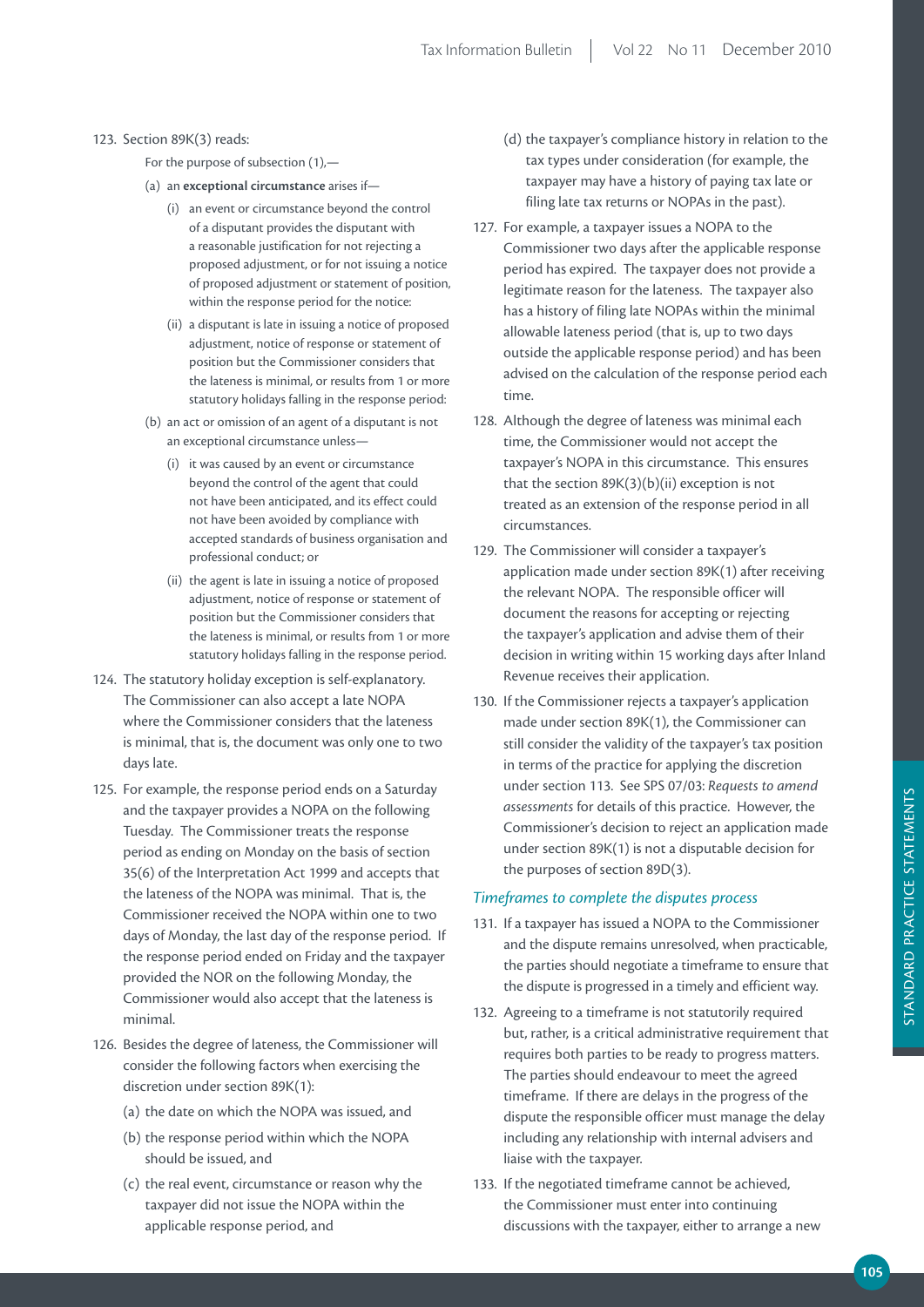timeframe, or otherwise keep them advised of when the disclosure notice will be issued. Therefore, the failure to negotiate or adhere to an agreed timeframe will not prevent the case from progressing through the disputes process in a timely manner.

134. In addition to the above administrative practice, the Commissioner is bound by section 89N. Under section 89N(2), if the parties cannot agree on the proposed adjustment, the Commissioner cannot amend the assessment without completing the disputes process (that is, consider the taxpayer's SOP), unless any of the exceptions in section  $89N(1)(c)$  apply. These exceptions are explained in SPS 10/04: *Disputes resolution process commenced by the Commissioner of Inland Revenue* or any replacement SPS.

## **Notice of response (NOR)**

#### *The Commissioner's response to a taxpayer's NOPA: NOR*

- 135. If the Commissioner disagrees with the taxpayer's proposed adjustment, then, under section 89G(1) the Commissioner must advise the taxpayer that any or all of their proposed adjustments are rejected by issuing a NOR within the applicable response period. That is, within two months starting on the date that the taxpayer's NOPA is issued. The Commissioner interprets this to mean that the taxpayer must receive the NOR within this period. For example, if a taxpayer issues a NOPA on 9 April 2010, the Commissioner must advise the taxpayer of its rejection by issuing to them a NOR and they must receive that NOR on or before 8 June 2010.
- 136. Where practicable, the Commissioner will make reasonable efforts to contact the taxpayer or their tax agent within 10 working days before the response period expires to advise whether the Commissioner intends to issue a NOR to them in response to their NOPA. Such contact may be made by telephone or letter.
- 137. The Commissioner must issue the NOR to the taxpayer (section 14(3)(a)) or a representative authorised to act on their behalf (section 14(3)(b)). In respect of the latter, it is a question of fact whether the recipient is authorised to receive the NOR on the taxpayer's behalf. The taxpayer must ensure that their NOPA stipulates the name of the person or agent that they have nominated to receive any NOR issued by the Commissioner (*CIR v Thompson* (2007) 23 NZTC 21,375).
- 138. If a tax agent sends a NOPA to the Commissioner although the tax agent would appear to have authority to receive the Commissioner's NOR, the Commissioner's practice will be to contact the tax

agent to confirm whether the agent can accept service of the NOR.

- 139. Section 89G(2) specifies the content requirements for a NOR. The Commissioner must state concisely in the NOR:
	- (a) the facts or legal arguments in the taxpayer's NOPA that the Commissioner considers are wrong, and
	- (b) why the Commissioner considers that those facts and arguments are wrong, and
	- (c) any facts and legal arguments that the Commissioner relies upon, and
	- (d) how the legal arguments apply to the facts, and
	- (e) the quantitative adjustment to any figures proposed in the taxpayer's NOPA that results from the facts and legal arguments that the Commissioner relies upon.
- 140. Under section 89G(2)(e), the requirement for a quantitative adjustment establishes the extent to which the Commissioner considers that the adjustment in the taxpayer's NOPA is incorrect. This amount need not be exact, although, every attempt should be made to ensure that it is as accurate as possible. The amount in dispute can be varied, as the dispute progresses. For example, if the parties agree on new figures at the conference phase.
- 141. The Commissioner considers that Inland Revenue has a statutory obligation to inform the taxpayer adequately. Therefore, any NOR that the Commissioner issues to reject the adjustment proposed in the taxpayer's NOPA must be relatively brief but sufficiently detailed to explain all the relevant facts, quantitative adjustments, issues and law.

#### *Deemed acceptance*

#### 142. Section 89H(2) reads:

If the Commissioner does not, within the response period for a notice of proposed adjustment issued by a disputant, reject an adjustment contained in the notice, the Commissioner is deemed to accept the proposed adjustment and section 89J applies.

- 143. If the Commissioner issues a NOR outside the twomonth response period, the Commissioner is deemed to have accepted the adjustment proposed in the taxpayer's NOPA under section 89H(2). This will finish the dispute and the Commissioner must issue an assessment or amended assessment to the taxpayer pursuant to section 89J(1) (see the discussion in paragraphs 148 to 152).
- 144. However, the Commissioner is not precluded from later exercising the discretion under section 113 and issuing to the taxpayer an amended assessment that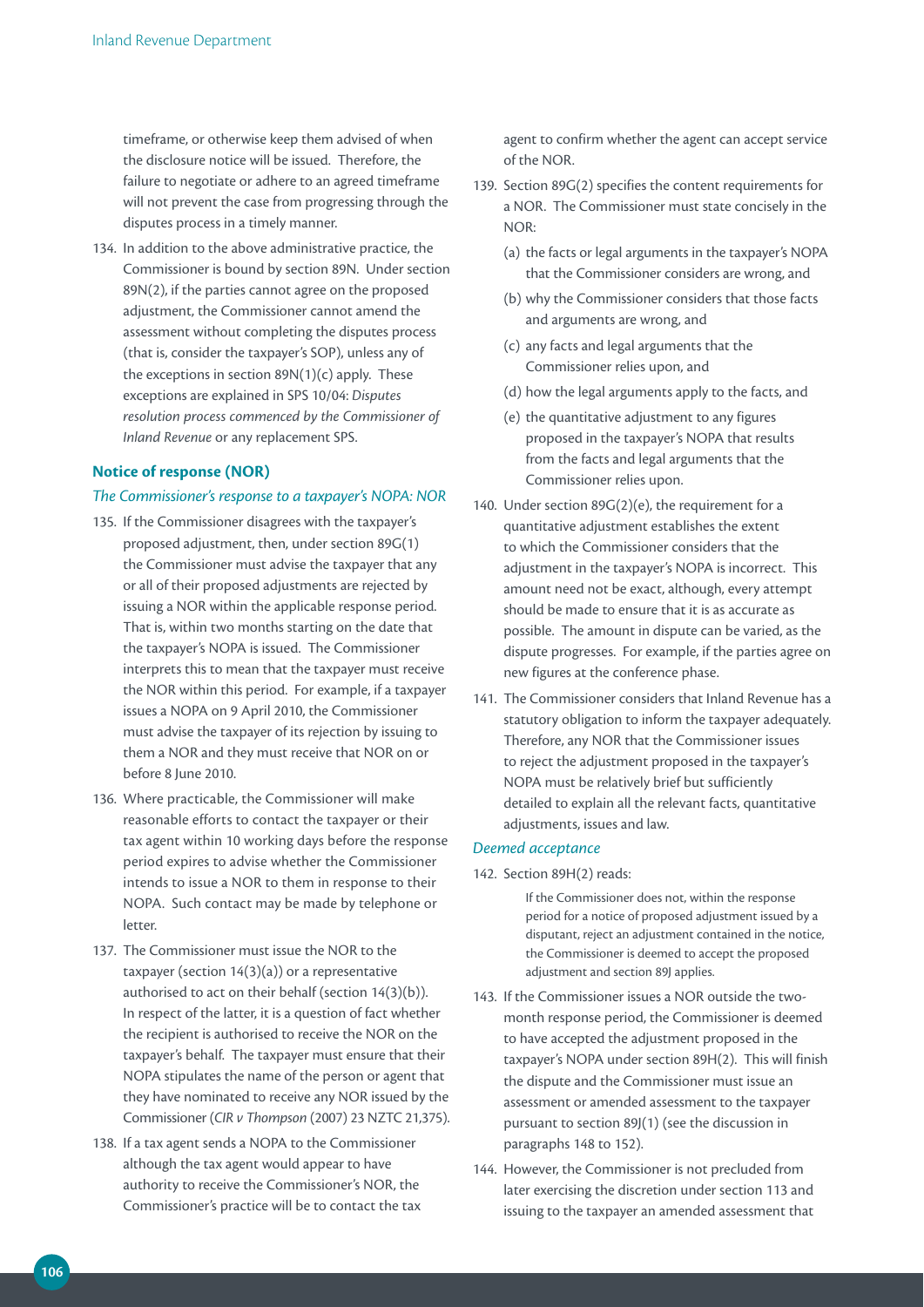reflects another adjustment for a different issue to that previously accepted under section 89H(2) for the same tax period.

#### *Exception to deemed acceptance*

- 145. Notwithstanding section 89H(2), the Commissioner can apply to the High Court for an order that a NOR can be issued outside the two-month response period under section 89L(1). Section 89L only applies if an exceptional circumstance has occurred or prevented the Commissioner from issuing a NOR to the taxpayer within the response period. The Commissioner will endeavour to apply the requirement for exceptional circumstances in section 89L(1)(a) consistently with the similar requirement in section 89K(1)(a) (see discussion in paragraphs 120 to 130).
- 146. Under section 89L(3), an "exceptional circumstance":
	- (a) is an event or circumstance beyond the control of the Commissioner or an officer of the Department that provides the Commissioner with a reasonable justification for not rejecting an adjustment proposed by a disputant within the response period; and
	- (b) without limiting paragraph (a), includes a change to a tax law, or a new tax law, or a decision of a court in respect of a tax law, that is enacted or made within the response period.
- 147. For example:
	- (a) A flood damaged an Inland Revenue office during the applicable response period for a taxpayer's NOPA. The taxpayer's NOPA was lost in the flood. The Inland Revenue officer could not obtain another copy of the NOPA within the applicable response period. The absence of information has prevented the Commissioner from forming a view on the subject matter in dispute. The Commissioner can apply for a High Court order under section 89L for further time to issue a NOR.
	- (b) A taxpayer issues to the Commissioner a NOPA that claims additional tax depreciation on computer software. During the two-month response period, a High Court decision was made in respect of another taxpayer. The High Court held that a depreciation claim amounted to tax avoidance and should be disallowed. The Commissioner can apply to the High Court for further time to issue a NOR to the taxpayer, so as to consider the full effect of the High Court decision.
	- (c) The Inland Revenue officer to whom a taxpayer's NOPA was assigned is absent on annual leave for the remainder of the response period. The Inland Revenue officer does not arrange for another officer to prepare and issue a NOR to the taxpayer

within the response period. The Commissioner is deemed to accept the NOPA under section 89H(2). In this circumstance, the Commissioner does not consider that an exceptional circumstance prevented the Inland Revenue officer from rejecting the adjustment within the response period for the purpose of section 89L(1)(a).

## *Implication of section 89J*

- 148. Under section 89J(1), if the Commissioner accepts or is deemed to accept any adjustment that is proposed in a taxpayer's NOPA, the Commissioner must include or take account of the adjustment in:
	- (a) a notice of assessment, and
	- (b) any further notice of assessment or amended assessment,

 that is issued to the taxpayer unless the Commissioner has applied to the High Court for an order that a notice can be issued rejecting the proposed adjustment under section 89L(1).

- 149. In this circumstance, the Commissioner's practice will be not to later issue a NOPA that purports to reverse any proposed adjustment previously accepted under section 89H(2) because section 89J(1) prevents the Commissioner from issuing to the taxpayer a further amended assessment that does not include or take into account the previously accepted adjustment.
- 150. However, pursuant to section 89J(2) the Commissioner can issue a notice of assessment or amended assessment that does not include or take into account an adjustment that the Commissioner has, or is deemed to have accepted, if the Commissioner considers that, in relation to the adjustment, the taxpayer:
	- (a) was fraudulent, or

(b) willfully misled the Commissioner.

- 151. If the Commissioner considers that section 89J(2) applies following deemed acceptance under section 89H(2) the Commissioner cannot resume the earlier disputes process but can later issue a NOPA in respect of any of the adjustments proposed in the earlier disputes process.
- 152. Any opinion that the Commissioner forms under section 89J(2) must be honestly held, based on a correct understanding of the relevant grounds and reasonably justifiable on the basis of the facts and law available. An opinion formed by the Commissioner under section 89J(2) is a disputable decision for the purposes of section 89D(3).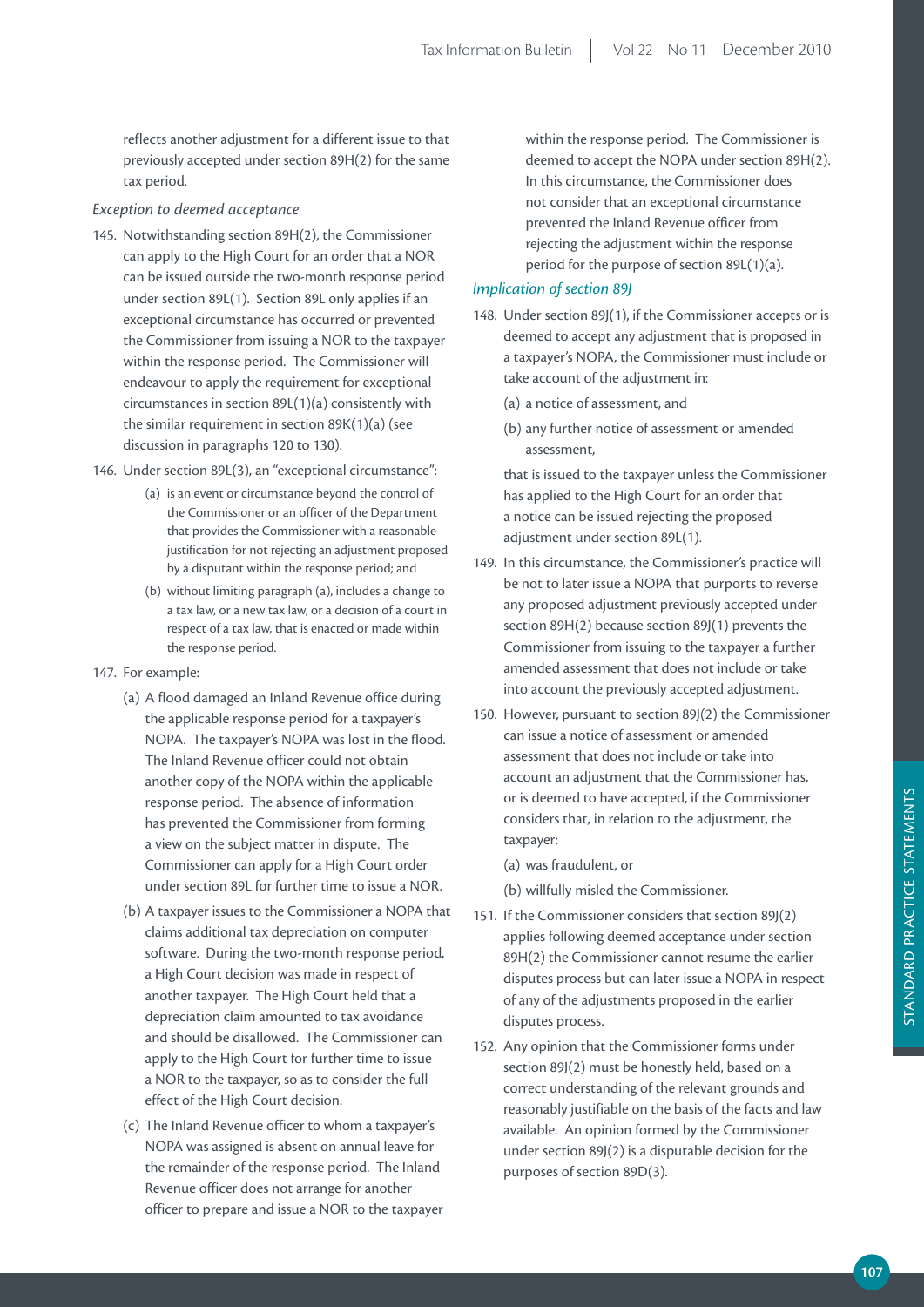## *Rejection of the Commissioner's NOR*

- 153. If the Commissioner has issued a NOR under section 89G(1) that rejects the adjustment proposed in the taxpayer's NOPA, the taxpayer must reject the Commissioner's NOR within the applicable response period. That is, within two months starting on the date that the Commissioner issues the NOR. Otherwise, the taxpayer is deemed to have accepted the Commissioner's NOR under section 89H(3) and the dispute will finish.
- 154. The Commissioner will make reasonable efforts to contact the taxpayer or their tax agent two weeks before the response period for the Commissioner's NOR expires to determine whether the taxpayer will reject the Commissioner's NOR in writing. Such contact can be made by telephone or in writing.
- 155. The taxpayer must reject the Commissioner's NOR in writing. The written rejection must be issued within the response period and can be in any form. The taxpayer does not have to expressly reject each of the rejections of proposed adjustments that are included in the Commissioner's NOR. The taxpayer's written rejection must simply make it clear that the taxpayer rejects the Commissioner's NOR.
- 156. For example, in certain circumstances, the Commissioner can treat a notice of proceedings and statement of claim that the taxpayer serves on the Commissioner within the response period to commence challenge proceedings as a valid rejection in writing of the Commissioner's NOR.
- 157. Where practicable, the taxpayer's written rejection will be referred to the responsible officer within five working days after Inland Revenue has received it and acknowledged as received within 10 working days.
- 158. If deemed acceptance occurs (that is, the taxpayer has not rejected the Commissioner's NOR in writing), the Commissioner will make reasonable efforts to advise the taxpayer of this within two weeks after the response period to the Commissioner's NOR has expired.
- 159. Under section 138B(3) a taxpayer can file challenge proceedings upon receipt of the Commissioner's NOR. This does not automatically end the disputes process. However, the Commissioner's practice is to treat a notice of proceedings and statement of claim that the taxpayer serves on the Commissioner within the response period commencing challenge proceedings as also being a request for the Commissioner's agreement to opt out of the disputes process under section 89N(1)(c)(viii). The Commissioner will agree to the taxpayer opting out in these circumstances as it is

considered that once a challenge is filed the dispute will be resolved more efficiently at a hearing authority.

#### **Conference phase**

#### *What is the conference phase of the disputes process?*

- 160. The conference phase of the disputes process allows the taxpayer and Inland Revenue officers directly involved in the dispute to exchange material information relating to the dispute (if this has not already been done prior to the conference phase). More importantly it is an opportunity for the parties to the dispute to try to resolve the differences in their understanding of facts, laws and legal arguments.
- 161. The word "resolve" in this context is not limited to final resolution of the dispute. Settlement is a possibility but this is not the only objective of the conference phase. The parties may "resolve" part of the dispute by agreeing on some of the facts and clarifying some of the legal arguments, while agreeing to disagree on other matters, which will become the focus in the later phases of the disputes process.
- 162. Generally, if a dispute remains unresolved after the NOR phase, the conference phase will follow.
- 163. The conference phase is an administrative process that aims to clarify and, if possible, resolve the dispute. However, the conference phase should not be used by either party for the purpose of delaying the completion of the disputes process. The conference phase can involve more than one meeting between the parties and it is not necessarily complete just because the parties have held the final meeting. For example, the parties may need further information or to consider further submissions made at the meeting.

#### *Legal and other advisers attending a conference*

164. If a dispute is not settled earlier, the parties can obtain expert legal or other advice during the conference phase in addition to advice previously obtained. These advisers can attend any meetings in relation to the dispute.

#### *Conference facilitation*

165. Conference facilitation is a new feature in the conference phase. A facilitated conference will involve an independent internal facilitator who will promote and encourage structured discussion between Inland Revenue officers and the taxpayer on an informed basis and with the *bona fide* intention of resolving the dispute. The conference facilitator will be a senior Inland Revenue officer who will not have been involved in the dispute or given advice on the dispute prior to the conference phase. The facilitator will have sufficient technical knowledge to understand and lead the conference meeting.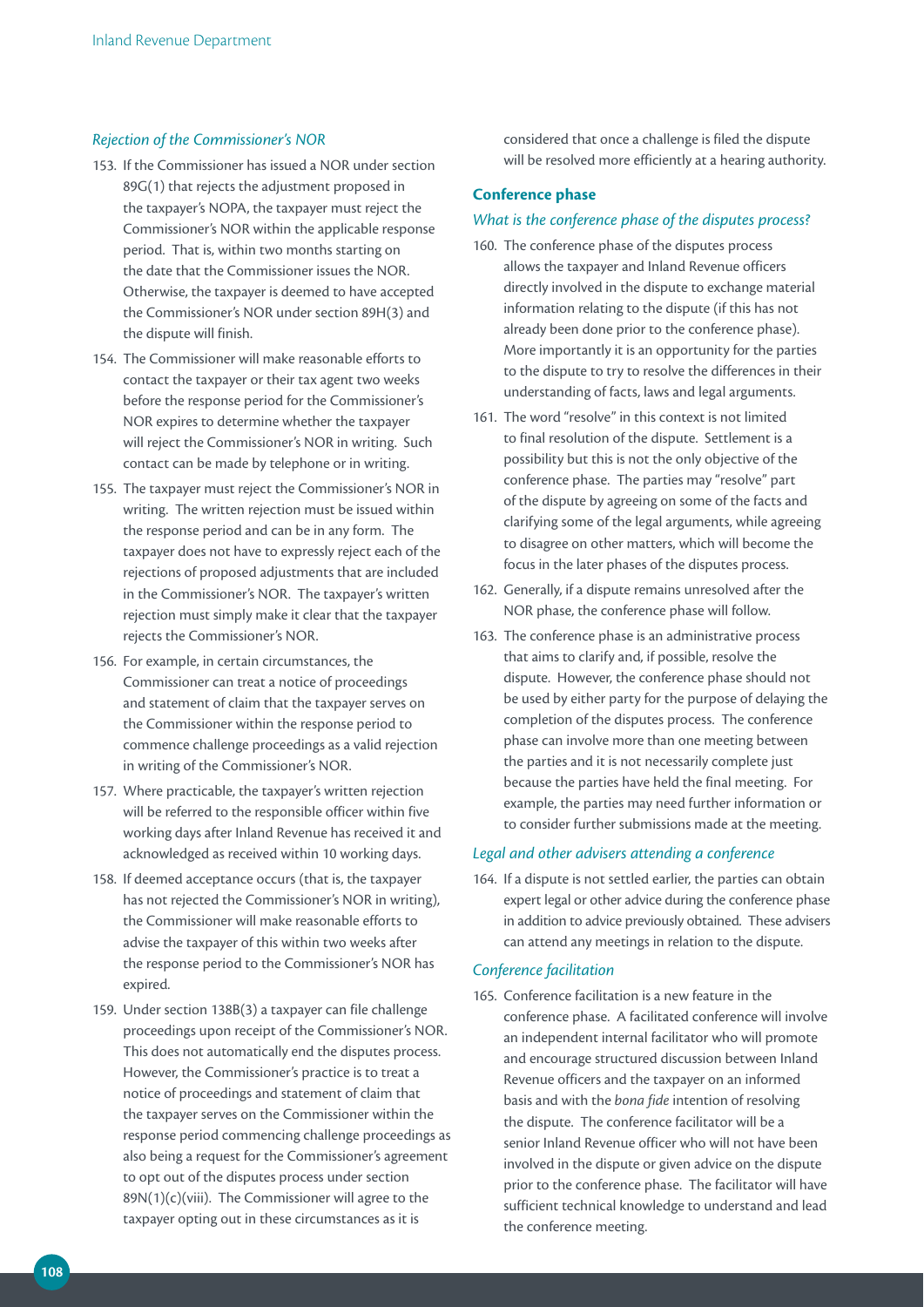- 166. The conference facilitator will not be responsible for making any decision in relation to the dispute, except for determining when the conference phase has come to an end. In particular, it is not the role of the facilitator to undertake settlement of the dispute. If this possibility arises it is the responsibility of the taxpayer and the Inland Revenue officers involved in the dispute.
- 167. Having a conference facilitated is optional and a conference can be held without a facilitator but, conference facilitation will be offered to all taxpayers as part of the disputes process. The Commissioner's offer of a facilitated conference will be made in writing ("the conference facilitation letter") within one month from the date of issue of the taxpayer's rejection of the Commissioner's NOR. The conference facilitation letter marks the commencement of the conference phase.
- 168. The format of the conference meeting need not be limited to a face-to-face meeting. The parties to the dispute may agree to hold a telephone or video conference. (For reasons of simplicity, the SPS refers to "meetings" to include these different conference formats.)
- 169. The taxpayer is expected to respond within two weeks from the date of the conference facilitation letter. The taxpayer should indicate whether they will attend the conference meeting, whether they will accept the conference facilitation offer, whether there are any special needs or requirements at the meeting and who else will be attending the meeting. If the taxpayer does not respond within this timeframe, the Inland Revenue officers involved in the dispute will contact the taxpayer about the conference facilitation letter.

#### *Preparation for the conference meeting*

- 170. When a taxpayer agrees to attend a conference meeting, Inland Revenue will contact the taxpayer within two weeks from the taxpayer's agreement to establish a timeframe and agree on how the meeting will be conducted.
- 171. Prior to the conference meeting, the taxpayer should inform Inland Revenue whether their advisors will attend the conference meeting.
- 172. The parties to the dispute may agree to exchange information relevant to the dispute before the conference meeting. A copy of that information will be provided to the facilitator. The Inland Revenue officers will provide the taxpayer a list of information that has been given to the facilitator. The taxpayer may request a copy of any information on that list if it is not already in their possession. It is also crucial for the parties to exchange the information prior to the

meeting if the agreed format of the conference is a telephone or video conference.

- 173. Inland Revenue may decide to concede the dispute after considering the taxpayer's information. The whole disputes process (including the conference phase) would come to an end in these cases.
- 174. The conference phase will generally be expected to be completed within three months, but this may vary depending on the facts and complexities of the specific case. A longer conference phase may be justified in some disputes if the parties are engaged in meaningful discussions.
- 175. An agenda will be useful for both parties at the conference meeting. An agreed agenda should divide the conference meeting into two parts. The first part of the meeting should involve an exchange of material information and discussion of contentious facts and issues relating to the dispute. Any procedural matters such as the timeframe for completing the disputes process, the adjudication process, time bar waivers and the possibility of opting out of the disputes process will also be discussed. The second part of the meeting, if applicable, would involve negotiation of possible areas of resolution of the dispute. Any communication made and any materials prepared for the purpose of negotiating a settlement or resolution during this part of the meeting will be treated as being on a "without prejudice" basis.
- 176. Where there is no agenda the conference facilitator will guide the taxpayer and the Inland Revenue officers to discuss the contentious facts and issues at the conference meeting.
- 177. Where the option of conference facilitation has been declined, the parties to the dispute should work out the appropriate structure at the conference meeting, bearing in mind that one of the aims of any conference is to reach agreement on some or all the facts and issues and thus, resolve the dispute.

## *At the conference meeting*

#### *Facilitated conference*

- 178. The facilitator will:
	- (a) Explain the objectives of the conference phase on the basis of the agreed agenda.
	- (b) Remind the parties of any rules relating to the conference (these will generally have been set out in the conference facilitation letter).
	- (c) Clarify who the parties are at the conference meeting and the capacities they hold (eg, whether they are the authorised tax advisors; whether they have authority to settle the dispute at the meeting).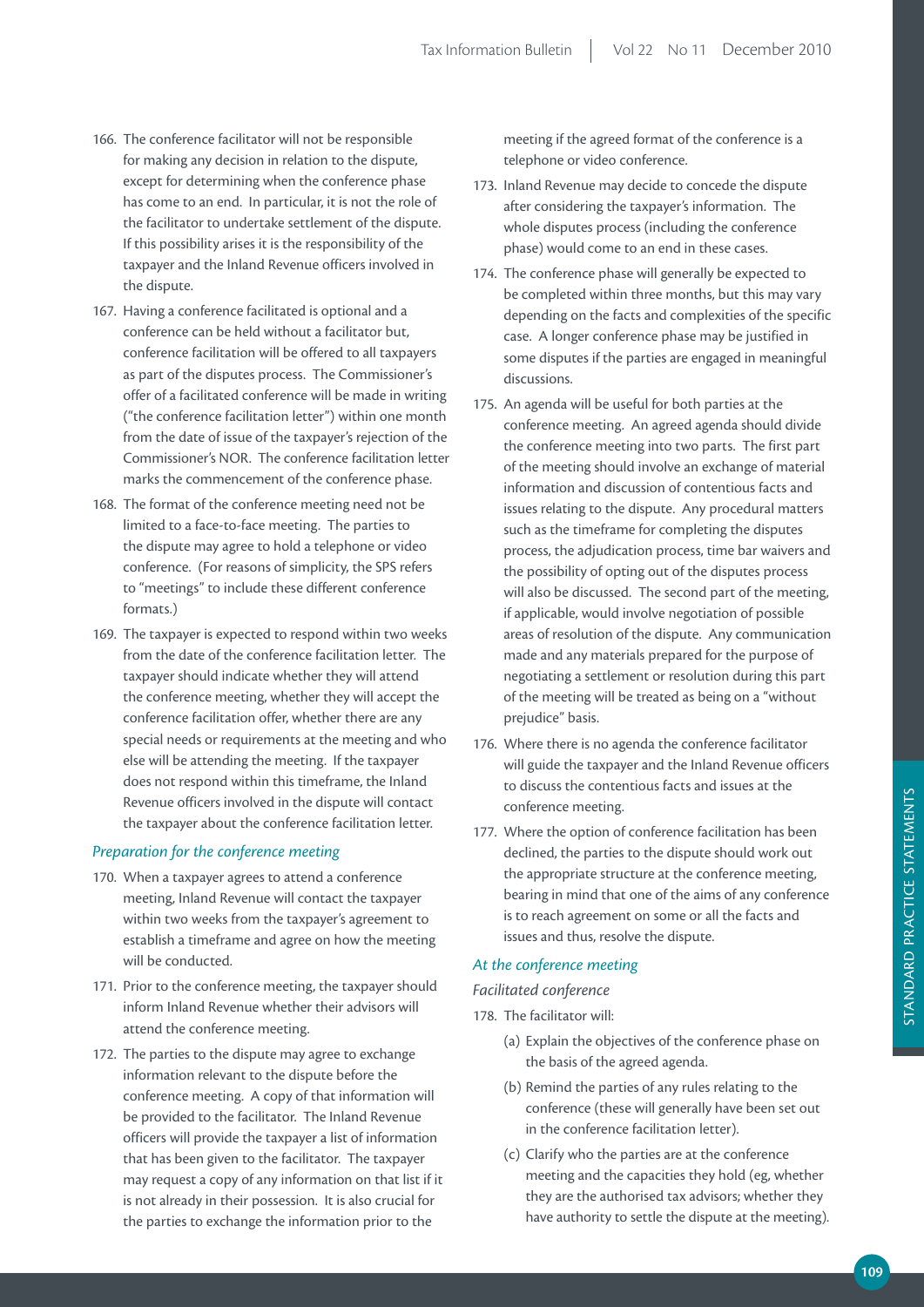- (d) Ask whether the parties agree to record the meeting discussions using audio or video technology. (Refer to *SPS 10/01: Recording Inland Revenue Interviews* or any replacement SPS.)
- (e) Run through the agenda.
- (f) Encourage the parties to present evidence in support of their perceived facts (either at the conference meeting or on a later date if the evidence cannot be provided at the time of the meeting). Where possible, encourage the parties to reach agreement on all the facts of the dispute. If no agreement can be made, encourage the parties to establish the common grounds and address the matters that they agree to disagree. These agreements will be recorded in writing. The agreements will be sent to the taxpayer to verify the correctness and sign by a specified date.
- (g) Promote constructive discussion of only the contentious tax issues and where possible, encourage both parties to explore the issues, resolve or settle the dispute (subject to our internal revenue delegations and guidelines on settlement). If the contentious tax issues cannot be resolved, ask both parties to do one or more of the following:
	- **•**  At the end of the conference meeting, ask the parties to consider whether the conference phase comes to an end. Consider whether there is need for another meeting, noting that another meeting can be justified if both parties need to exchange further information in support of their tax technical arguments but continuous meetings are discouraged if this is seen as a delaying tactic.
	- Where the parties agree to end the conference phase and the facilitator considers that the objectives of the conference phase have been achieved, the facilitator can clearly signal the end of the conference phase to the parties.
	- **•**  Agree on the timeframe for completing the disputes process and submitting the dispute to the adjudication process. This includes the timeframe for taxpayers to meet outstanding information requests and Inland Revenue officers' undertaking to provide copies of information relevant to the disputes. The agreed timeframe will also factor in time bar waivers if given by the taxpayer and the time required for any court challenge that relates to documents, which are claimed to be protected by professional legal privilege and tax advice

documents, which are claimed to be protected by the non-disclosure rights. Ask the taxpayer whether a time bar waiver will be given if the time bar applicable to the assessment in dispute is imminent.

- **•**  Clearly indicate whether the communication made and/or documents prepared for the purpose of negotiating potential settlement or resolution of the dispute will be treated as being on a "without prejudice" basis.
- Ask the taxpayer to consider whether the opt out process applies and advise the taxpayer of the right to opt out within the required timeframe, so that it is not necessary to complete the disputes process as required under section 89N and that the dispute will be more efficiently resolved by a hearing authority.
- (h) Note that any agreement between the parties will be recorded in writing and signed either at the conference meeting by both parties or on a later date after the taxpayer has verified the correctness of the agreement.
- (i) Note that the Inland Revenue officers directly involved in the dispute will remain as the first point of contact.

#### *Unfacilitated conference*

- 179. In an unfacilitated conference, the parties at the conference should agree on and perform tasks similar to those listed in paragraphs 247(a) to (h) above.
- 180. At the end of the conference meeting, it is important for the Inland Revenue officers and the taxpayer to discuss whether they consider that the conference phase has come to an end and record any agreement in writing.

#### *After the conference meeting*

181. The following is relevant only if the conference phase does not end at the meeting.

#### *Facilitated conference*

- 182. The facilitator will:
	- (a) follow up on the agreed matters including the agreed timeframe and exchange of information (but does not include enforcing the agreement between the taxpayer and the Inland Revenue officers directly involved in the dispute);
	- (b) assess any need to attend a further meeting;
	- (c) suggest to the parties that the conference phase has ended and ask them to reach an agreement on this matter, then clearly notify the parties of the date on which the conference phase has ended.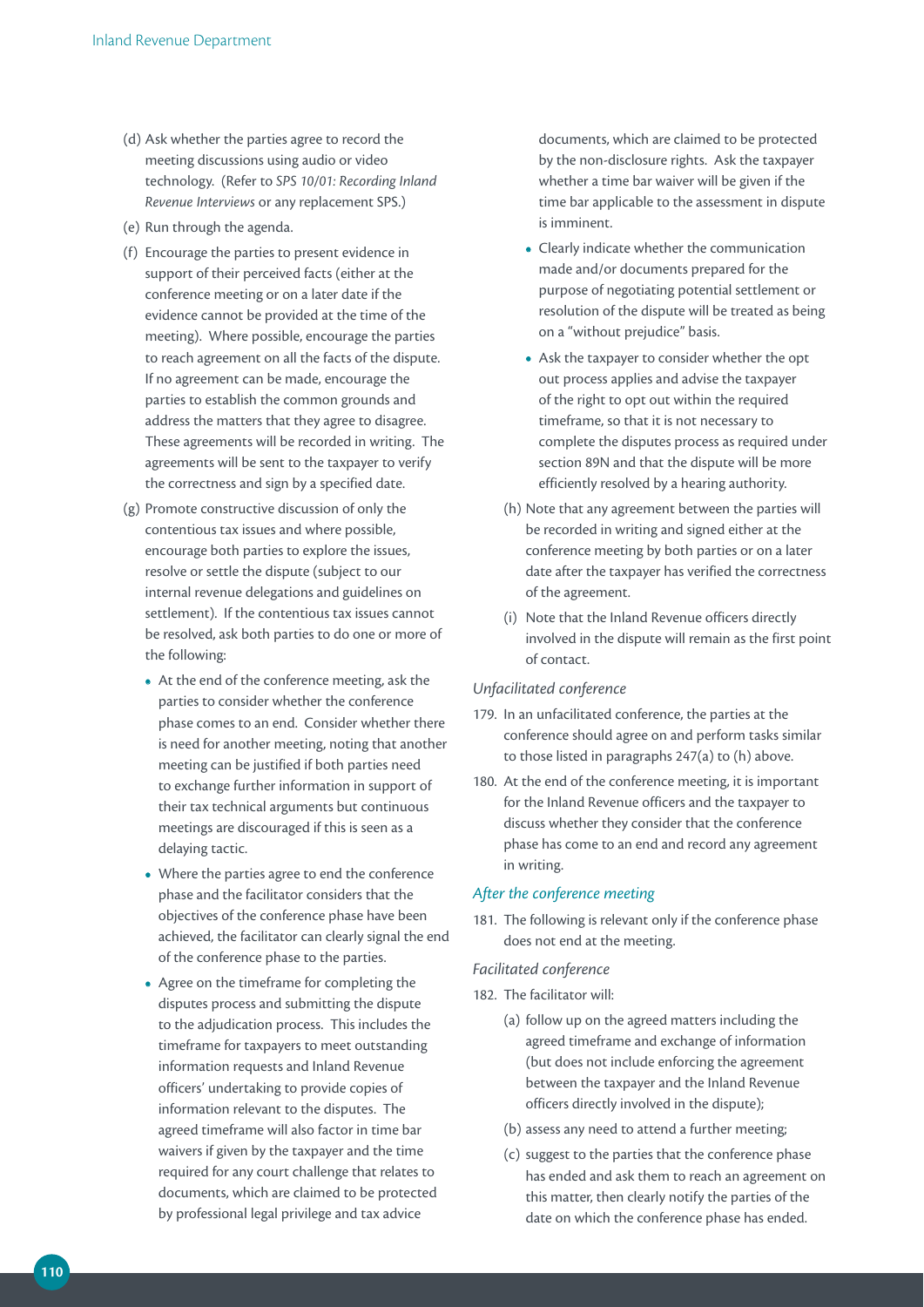## *Unfacilitated conference*

183. In a conference that did not have a facilitator, the Inland Revenue officers will perform these tasks. They may suggest to the taxpayer that the conference phase has ended after all the material information relating to the dispute has been exchanged and all the contentious facts and issues have been discussed. The parties will then agree in writing on the date on which the conference phase has ended. If the parties cannot agree on when to end the conference phase, the Investigations Manager will be responsible for making the decision on ending the conference phase after considering all the parties' relevant reasons and concerns.

## *End of the conference phase*

184. It is important for the taxpayer and the Inland Revenue officers to be fully aware of when the conference phase comes to an end. The conference phase is not necessarily complete just because the parties have held the final meeting. For example, the parties may need further information or to consider further submissions made at the meeting. In most cases, it is expected that the parties involved in the dispute will agree on when the conference phase has ended. Such agreement will be put in writing.

#### *Facilitated conference*

- 185. After a facilitated conference the facilitator will be responsible for clarifying the agreed end date of the conference phase with the parties.
- 186. If the facilitator considers that both the taxpayer and Inland Revenue officers have exchanged all the material information relevant to the dispute, have fully discussed the tax technical issues and have not resolved the dispute, the facilitator may suggest to the parties that the conference phase can come to its end.
- 187. If there is no agreement and the parties' reasons for continuing the conference phase are considered to be insufficient, the conference facilitator can make a decision to end the conference phase and notify the parties of that decision. The following are examples of strong indicators that the conference phase has come to its end:
	- (a) the taxpayer and/or the tax advisors stop contacting the Inland Revenue officers directly involved in the dispute for a few weeks;
	- (b) the parties did not exchange information notwithstanding that this has been agreed on at the conference meeting, thus leading to the exercise of the Commissioner's powers (eg, section 17 notices);
- (c) the parties agree to disagree with each other and express interest in progressing to the SOP phase;
- (d) the taxpayer appears to be using delaying tactics at the conference phase when the issue in dispute is subject to an imminent time bar.
- 188. In rare situations, where conference facilitation is involved and the facilitator is concerned with the parties' decision to end the conference phase before achieving the objectives of the conference meeting, the facilitator may adjourn the meeting and discuss the concerns with the responsible Inland Revenue officers. The facilitator may also contact the taxpayer or the taxpayer's tax advisors to discuss whether the conference phase should come to its end. The facilitator will seek the parties' agreement as to whether or not the conference phase is complete.

#### *Unfacilitated conference*

- 189. Where no conference facilitation is involved, the taxpayer and the Inland Revenue officers will work out when to end the conference phase. They should consider whether the objectives of the conference phase have been achieved before reaching the agreement. If no agreement can be reached, the Investigations Manager will review the conduct of the parties during the conference phase and make a decision on whether the conference phase has come to an end.
- 190. When a dispute remains unresolved after the conference phase has been completed, the Commissioner must issue a disclosure notice under section 89M(1).

## **Progressing disputes through the disputes process where the dispute affects multiple taxpayers**

- 191. Sometimes it is necessary for Inland Revenue to deal with a large number of taxpayers that are all affected by the same disputed matter. This can arise in situations where:
	- the taxpayers are all investors in a particular scheme;
	- the taxpayers have entered into similar arrangements and they have the same promoter;
	- the taxpayers have entered into similar arrangements and they have the same tax agent;
	- there exists a widespread but well-defined common problem involving many unrelated taxpayers (eg, taxpayers moving their private residence into an LAQC, or a number of taxpayers claiming nondeductible expenses such as fines for overloading).
- 192. Given Inland Revenue's limited resources, and bearing in mind taxpayer compliance costs it may not be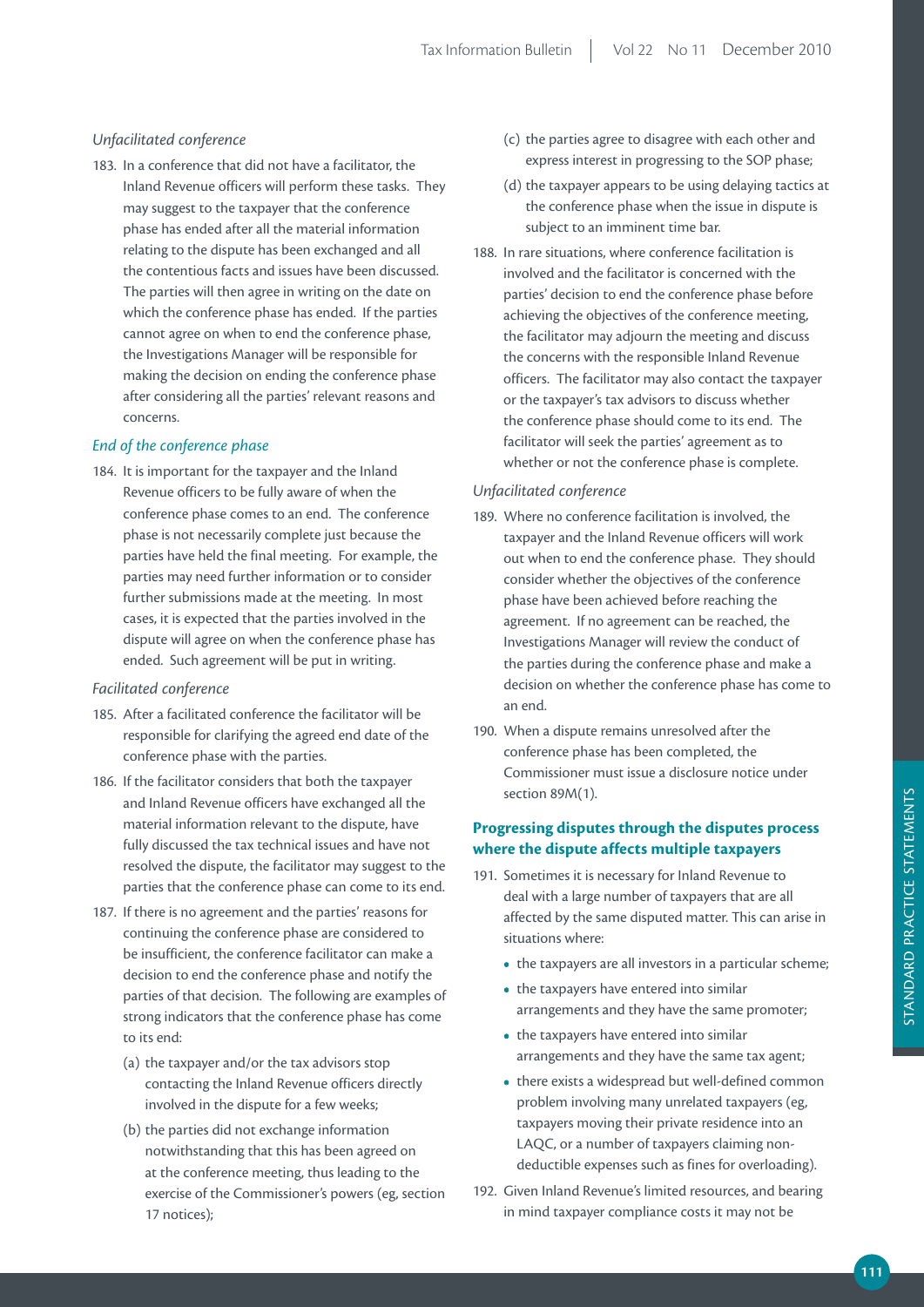appropriate for all the cases to proceed through the full dispute process.

193. The Commissioner's approach, in the context of taxpayer initiated disputes, to the different situations which arise where a large number of taxpayers are all affected by the same disputed matter is outlined in the following paragraphs.

## *Situation 1: There are a number of cases on the same issue under dispute. One case has been referred to the Adjudication Unit, who has still to reach a conclusion on the matter*

- 194. In this situation it may be possible for other affected taxpayers and the Commissioner to merely agree, subject to statutory time bar issues, to place their case "on hold" while the Adjudication Unit undertakes its analysis.
- 195. However, care will need to be taken to ensure that the time bar will not be breached, and consideration should be given to obtaining a time bar waiver.
- 196. Again, as this approach requires the taxpayer to agree, the Commissioner can offer it to individual taxpayers but they still have the choice to progress the dispute through the full disputes process.
- 197. Taxpayers who agree to place their case "on hold" while adjudication considers the issues in question in relation to another taxpayer will not be bound by any decision reached by the Adjudication Unit and will be free to continue with their dispute should they wish.

## *Situation 2: The Adjudication Unit has looked at an issue before and taken a view supporting the taxpayer*

- 198. It is the Commissioner's policy that a finding for the taxpayer in previous dispute(s) will usually lead to the other disputes being withdrawn, particularly if the disputes are in respect of the same transaction.
- 199. However, in some situations further consideration of the issue is required at a national level before the Commissioner will apply the conclusions reached in a particular adjudication report more broadly to other taxpayers. In those cases, Inland Revenue officers may be advised that a specified or contrary approach (to that adopted by the Adjudication Unit) is to be followed pending further consideration of the issue at a national level.

#### **Disclosure notice**

- 200. The Commissioner must issue a disclosure notice under section 89M(1), unless the Commissioner:
	- (a) does not have to complete the disputes process because any of the exceptions under section 89N(1)(c) apply (see the discussion in SPS

10/04: *Disputes resolution process commenced by the Commissioner of Inland Revenue* or any replacement SPS), or

- (b) does not have to complete the disputes process because the High Court has made an order that the dispute resolution process can be truncated pursuant to an application made by the Commissioner under section 89N(3), or
- (c) has already issued to the taxpayer a notice of disputable decision that includes or takes into account the adjustment proposed in the NOPA pursuant to section 89M(2). Section 89M(1) and (2) reads:
	- (1) Unless subsection (2) applies, and subject to section 89N, the Commissioner must issue a disclosure notice in respect of a notice of proposed adjustment to a disputant at the time or after the Commissioner or the taxpayer, as the case may be, issues the notice of proposed adjustment.
	- (2) The Commissioner may not issue a disclosure notice in respect of a notice of proposed adjustment if the Commissioner has already issued a notice of disputable decision that includes, or takes account of, the adjustment proposed in the notice of proposed adjustment.
- 201. The meaning of disputable decision is discussed in paragraphs 61 to 71.
- 202. The Commissioner will usually advise the taxpayer two weeks before a disclosure notice is issued that it will be issued to them.
- 203. Where practicable, the Commissioner will contact the taxpayer shortly after the disclosure notice and SOP are issued to ascertain whether they have received these documents.
- 204. If the taxpayer has not received the Commissioner's disclosure notice, for example, due to a postal error or an event or circumstance beyond the taxpayer's control, the Commissioner will issue another disclosure notice to the taxpayer. In this circumstance, the response period within which the taxpayer must respond with their SOP will commence from the date that the Commissioner issued the initial disclosure notice.
- 205. Where the taxpayer cannot issue a SOP within the applicable response period, they should issue a late SOP with an explanation of why it is late. The Commissioner will consider the late SOP in terms of the discretion under section 89K(1) (see paragraphs 120 to 130 for details).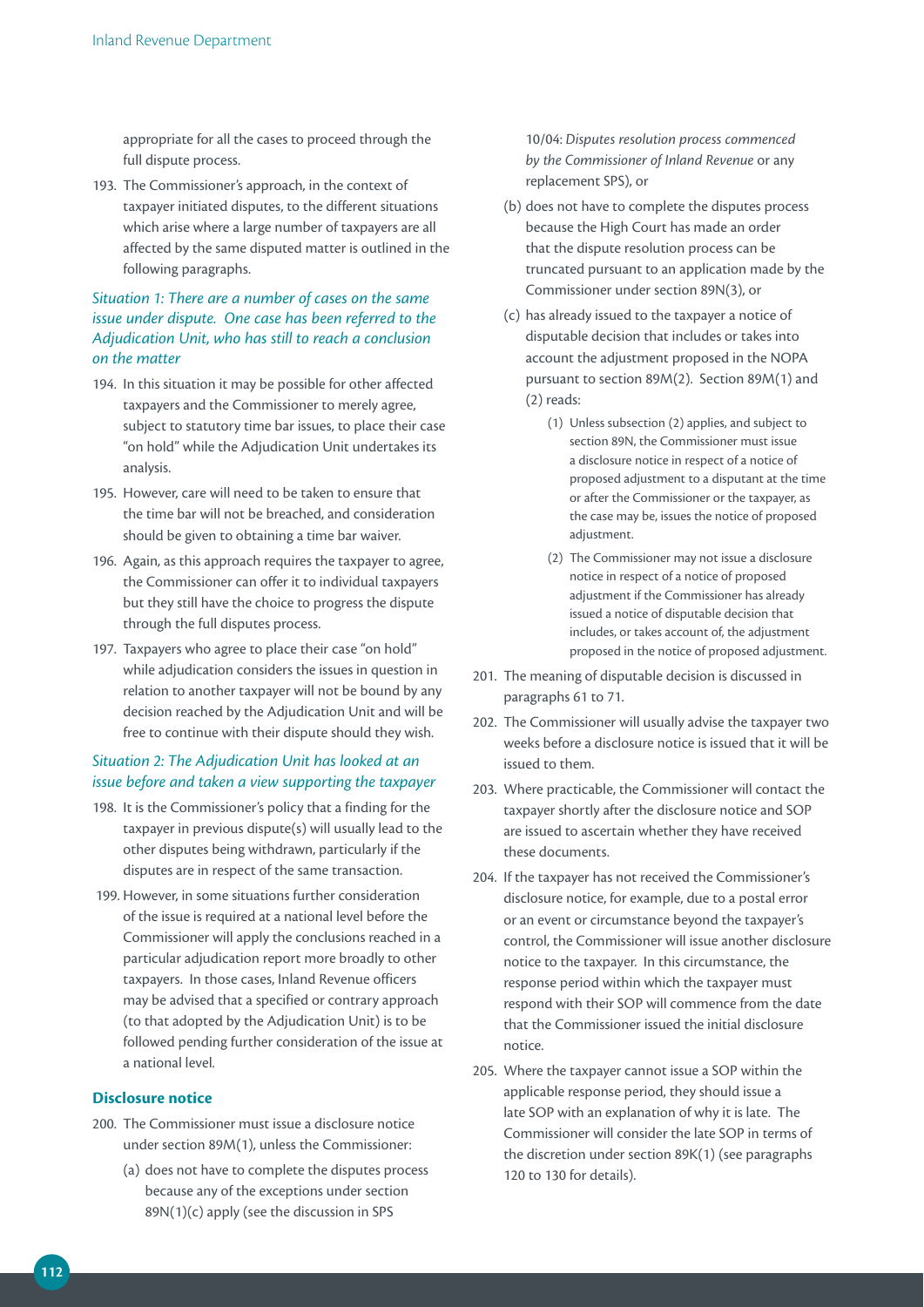## *Evidence exclusion rule*

- 206. A disclosure notice is the document that can trigger the application of the evidence exclusion rule under section 138G(1). This rule restricts the evidence that the parties can raise in court challenges to matters disclosed in their SOP. (Both parties can refer to evidence raised by either party.)
- 207. Any disclosure notice that the Commissioner issues will explain the effect of the evidence exclusion rule and refer to section 138G.
- 208. Section 89M(6B) defines "evidence" for the purposes of the evidence exclusion rule to mean the available documentary evidence and not lists of potential witnesses. Therefore, the identities of both parties' witnesses in sensitive cases will continue to be protected, without undermining the effect of the evidence exclusion rule.

#### *Issue of a disclosure notice*

- 209. The Commissioner can issue a disclosure notice at any time on or after the date that the taxpayer issues a NOPA because there is no statutory timeframe specifying when the notice must be issued.
- 210. The Commissioner does not have to issue a disclosure notice to a taxpayer when they ask for one to be issued. However, the Commissioner will usually discuss such a request with the taxpayer and advise whether a disclosure notice will be issued and, if not, the reasons why and the implications for the dispute.
- 211. Generally, the Commissioner's practice is to issue a disclosure notice after the exchange of a NOPA, NOR, notice rejecting the NOR, the conclusion of the conference phase and in accordance with any timeframe agreed with the taxpayer. The Commissioner will usually issue a disclosure notice within one month after the conference phase has been completed.
- 212. When possible, the responsible officer should use the relevant statutory power under the TAA to obtain any information needed to complete the conference or disclosure phases. This will ensure that the disputes process is conducted in a timely and efficient manner. If the Commissioner is waiting for information to be provided pursuant to a statutory power Commissioner will defer issuing a disclosure notice to ensure that any information provided by the taxpayer can be included in the Commissioner's SOP.
- 213. If a disclosure notice is issued earlier (for example, the facts are clear, the taxpayer agrees, or a conference is not required) the reasons must be documented and explained to the taxpayer.

## **Taxpayer's Statement of Position (SOP)**

- 214. Pursuant to section 89M(5), once the Commissioner has issued a disclosure notice, the taxpayer must issue to the Commissioner a SOP within the two-month response period that starts on the date that the disclosure notice is issued.
- 215. The Commissioner cannot consider a document that the taxpayer purports to issue as a SOP before the Commissioner has issued the disclosure notice because it would have been issued outside the applicable response period. The taxpayer must submit another SOP after the disclosure notice is issued to satisfy their obligation under section 89M(5).
- 216. Unless an "exceptional circumstance" in section 89K applies, if the taxpayer issues a SOP to the Commissioner outside the response period, the Commissioner will treat the dispute as if it was never commenced. The Commissioner does not have to issue an assessment to include or take account of the taxpayer's proposed adjustment. Section 89M(7)(b) reads:
	- (7) A disputant who does not issue a statement of position in the prescribed form within the response period for the statement of position, is treated as follows:
		- (b) if the disputant has proposed the adjustment to the assessment, the disputant is treated as not having issued a notice of proposed adjustment.

## *Content of a taxpayer's SOP*

- 217. The content of a SOP is binding. If the matter proceeds to court, then pursuant to section 138G(1) the parties can only rely on the facts, evidence (excluding oral evidence), issues and propositions of law that either party discloses in their SOP barring an application by the parties to the court to include new information under section 138G(2).
- 218. The taxpayer's SOP must be in the prescribed form (the *IR 773 Statement of position* form that can be found on Inland Revenue's website: **www.ird.govt.nz**) and include sufficient detail to fairly inform the Commissioner of the facts, evidence, issues and propositions of law on which the taxpayer wishes to rely. In particular, the taxpayer must clarify what tax laws are being relied on and advise if any of these are different to those relied on in the taxpayer's NOPA.
- 219. However, if the Commissioner receives a SOP that is not in the prescribed form (as described in paragraph 218) the Commissioner's practice will be to advise the taxpayer that the SOP must be in the prescribed form. If this occurs on the last day of the response period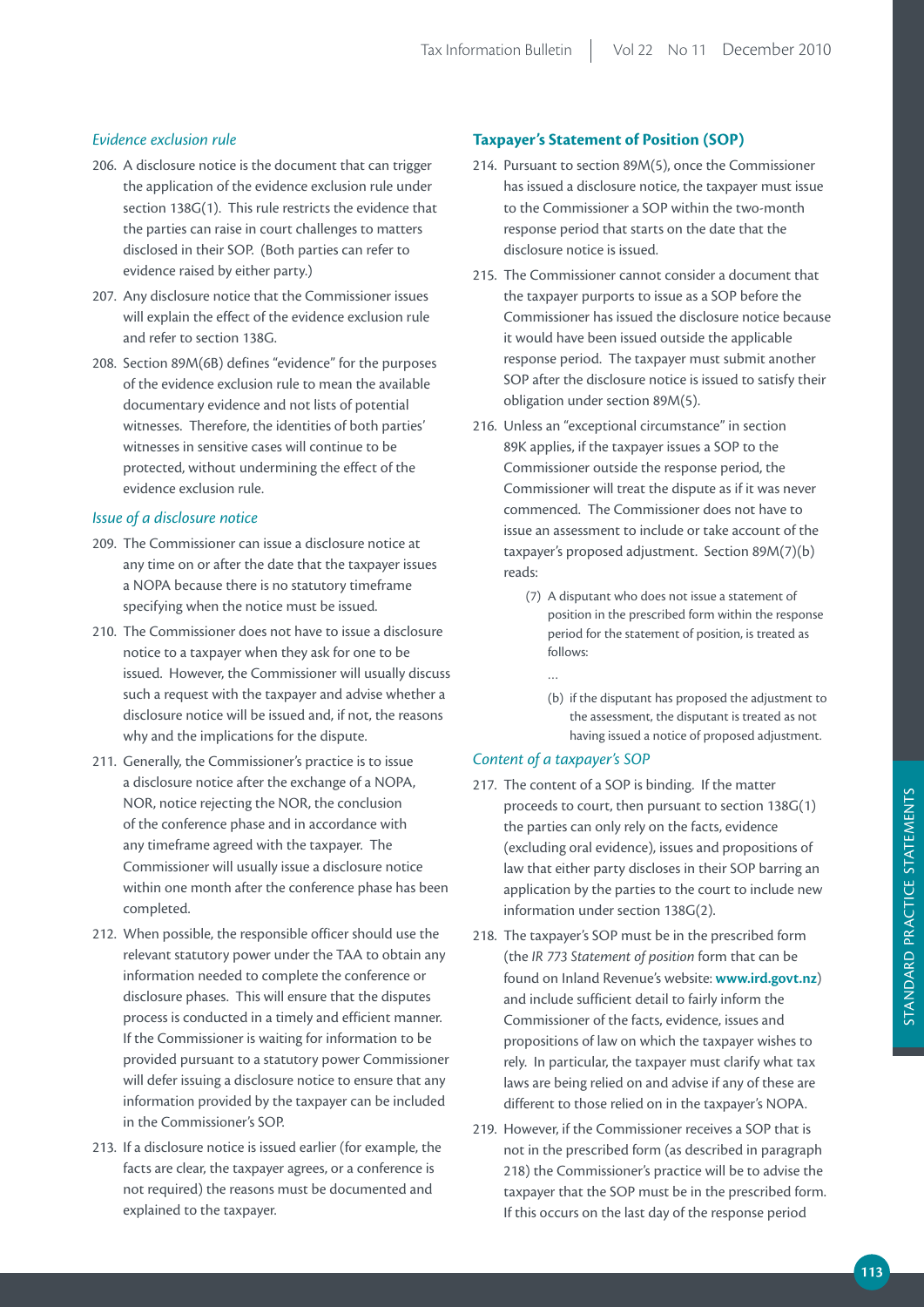the Commissioner will consider the resubmitted SOP under section 89K(1)(a)(iii) provided that the lateness is minimal.

#### 220. Section 89M(6) reads:

A disputant's statement of position in the prescribed form must, with sufficient detail to fairly inform the Commissioner,—

- (a) give an outline of the facts on which the disputant intends to rely; and
- (b) give an outline of the evidence on which the disputant intends to rely; and
- (c) give an outline of the issues that the disputant considers will arise; and
- (d) specify the propositions of law on which the disputant intends to rely.
- 221. The minimum content requirement for a SOP is an outline of the relevant facts, evidence, issues and propositions of law. To allow the Adjudication Unit to successfully reach a decision, the outline in the SOP must contain full, complete and detailed submissions.
- 222. An outline that consists of a frank and complete discussion of the issues, law, arguments and evidence supporting the arguments is implicit in the spirit and intent of the disputes process. (In very complex cases the taxpayer should provide a full explanation of the relevant evidence.)
- 223. The disputes process does not require that relevant documents are discovered or full briefs of evidence or exhaustive lists of documents exchanged. Rather, providing an outline of relevant evidence in the SOP will ensure that both parties appreciate the availability of evidence in respect of the factual issues in dispute. The taxpayer should include an outline of any expert evidence on which they intend to rely in the SOP.
- 224. If the Commissioner considers that the SOP has insufficient detail to allow a correct assessment to be made the SOP can be treated as not complying with the requirements of section 89M(6).
- 225. Subject to any order made by the court under section 138G(2), the evidence exclusion rule found in section 138G(1) prevents a hearing authority from considering arguments and evidence that are not included in:
	- (a) the SOP, or
	- (b) any additional information that:
		- (i) the Commissioner provides under section 89M(8), that is deemed to be part of the Commissioner's SOP under subsection (9), or
		- (ii) the parties provide pursuant to an agreement under section 89M(13), that is deemed to be part of the provider's SOP under subsection (14).

#### 226. Section 89M(6B) reads:

In subsection 4(b) and 6(b), evidence refers to the available documentary evidence on which the person intends to rely, but does not include a list of potential witnesses, whether or not identified by name.

227. Pursuant to section 89M(6B), the SOP must list any documentary evidence but not potential witnesses. Any witnesses' identities will continue to be protected without undermining the effect of the evidence exclusion rule.

#### *Receipt of a taxpayer's SOP*

- 228. If a taxpayer has issued a SOP the Commissioner can accept the SOP or issue a SOP in response to the taxpayer's SOP. Furthermore, section 89N(2) allows the Commissioner to amend an assessment under section 113 after the Commissioner has considered the SOP. (However, the Commissioner's practice is to send the dispute through the adjudication process. See paragraphs 248 to 263 for details.)
- 229. The Commissioner will make reasonable efforts to contact the taxpayer or their tax agent 10 working days before the response period expires to determine whether the taxpayer will issue a SOP in response to the disclosure notice. Such contact will be made by telephone or in writing. The taxpayer's SOP will be referred to the responsible officer within five working days after Inland Revenue receives it. Upon receipt of the SOP, the responsible officer will ascertain and record the following:
	- (a) the date on which the SOP was issued, and
	- (b) whether the SOP has been issued within the relevant response period, and
	- (c) the salient features of the SOP including any deficiencies in its content.
- 230. Where practicable, the Commissioner will acknowledge that the taxpayer's SOP is received within 10 working days after it is received. However, the Commissioner will advise the taxpayer or their agent of any deficiencies in the SOP's content as soon as they become aware of the deficiency. They will be further advised when the response period expires that those deficiencies must be rectified and whether the Commissioner intends to provide any additional information to the taxpayer.
- 231. Where a SOP is issued outside the applicable response period, the taxpayer can apply for consideration of exceptional circumstances under section 89K. The reasons for accepting or rejecting the application must be documented and the responsible officer will make a reasonable effort to advise the taxpayer of the decision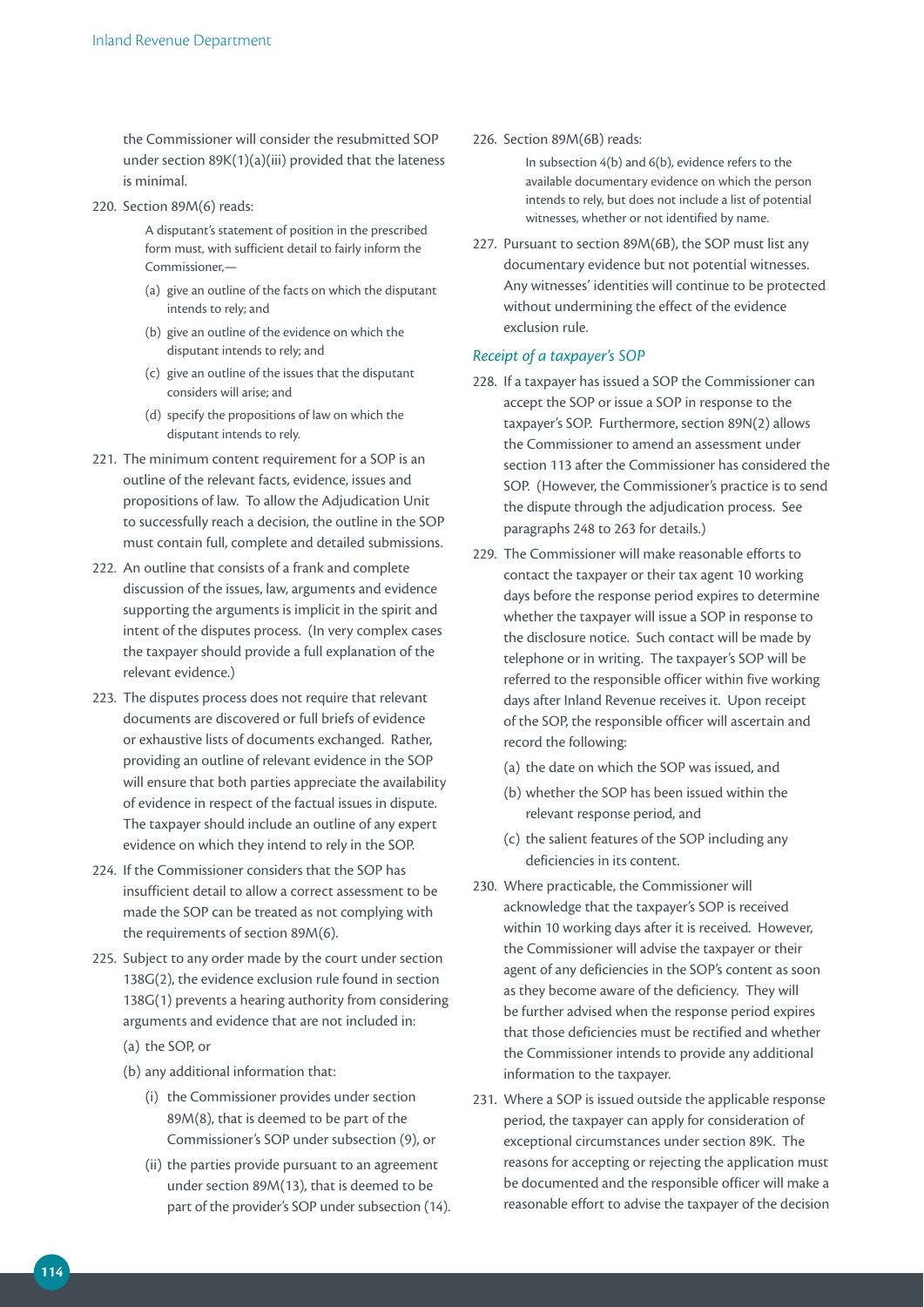in writing within 15 working days after Inland Revenue has received the taxpayer's application.

232. If the taxpayer issues a SOP outside the applicable response period and none of the exceptional circumstances under section 89K apply, the dispute will be treated as if it was never commenced (see paragraph 216). Where practicable, the Commissioner must advise the taxpayer of this within 10 working days after the response period for the disclosure notice has expired.

#### *Commissioner's SOP in response*

- 233. When the taxpayer has issued a NOPA, section 89M(3) allows the Commissioner to issue a disclosure notice without a SOP. If the dispute remains unresolved the Commissioner's practice is to issue a SOP that addresses and responds to the substantive items in the taxpayer's SOP within the applicable response period (that is, within two months starting on the date that the taxpayer issued their SOP).
- 234. However, in very rare circumstances the Commissioner may not issue a SOP in response to the taxpayer's SOP. For example, where an assessment must be issued because a statutory time bar is imminent, an exception arises under section  $89N(1)(c)$  or the High Court has made an order that the disputes process can be truncated pursuant to an application made under section 89N(3).
- 235. If there is insufficient time to provide a SOP in response the Commissioner can apply to the High Court for further time to reply to the taxpayer's SOP under section 89M(10) if the application is made before the response period expires and the Commissioner considers that it is unreasonable to reply within the response period because of the number, complexity or novelty of matters raised in the taxpayer's SOP.
- 236. Such applications are expected to be rare but can arise if the taxpayer is less than co-operative with supplying information and/or has failed to maintain proper and adequate records.
- 237. The Commissioner's SOP must be in the form that the Commissioner has prescribed under section 35(1) and include sufficient details to fairly inform the taxpayer of the facts, evidence, issues and propositions of law on which the Commissioner wishes to rely.
- 238. Section 89M(4) reads:

The Commissioner's statement of position in the prescribed form must, with sufficient detail to fairly inform the disputant,—

(a) give an outline of the facts on which the Commissioner intends to rely; and

- (b) give an outline of the evidence on which the Commissioner intends to rely; and
- (c) give an outline of the issues that the Commissioner considers will arise; and
- (d) specify the propositions of law on which the Commissioner intends to rely.
- 239. If the Commissioner has issued a SOP, the Commissioner can also provide to a taxpayer additional information in response to matters raised in their SOP under section 89M(8) within two months starting on the date that the taxpayer's SOP is issued.
- 240. However, the Commissioner's practice is to issue a SOP to the taxpayer towards the end of the response period to allow sufficient time for gathering any further information in response and considering the SOP's content. This minimises the occasions when additional information needs to be provided under section 89M(8) as the information in question will be in the SOP. In any event, as any additional information must be provided within the same response period as the Commissioner's SOP in most case it will be unlikely that the Commissioner will be able to issue additional information within the response period.
- 241. The taxpayer cannot reply to the Commissioner's SOP (or any additional information provided) unless the Commissioner agrees to accept additional information under section 89M(13).

## **Agreement to include additional information**

- 242. The parties can agree to include additional information in their SOP under section 89M(13) at any time during the disputes process including after the dispute has been referred to the Adjudication Unit. Although there is no statutory time limit, the Commissioner's practice is to allow one month (from the later of the date that the Commissioner issues a SOP or provides any additional information under section 89M(8)) for such an agreement to be reached and information provided.
- 243. However, before agreeing to a request made by the taxpayer under section 89M(13) the Commissioner will consider the taxpayer's prior conduct and whether they could have provided the information earlier through the application of due diligence.
- 244. The Commissioner will usually also consider the materiality and relevance of the additional information and its capacity to help resolve the dispute and may decide to take it into account in coming to an assessment. In this circumstance, both parties will be expected to cooperate in resolving the relevance and accuracy of any such material. The Commissioner may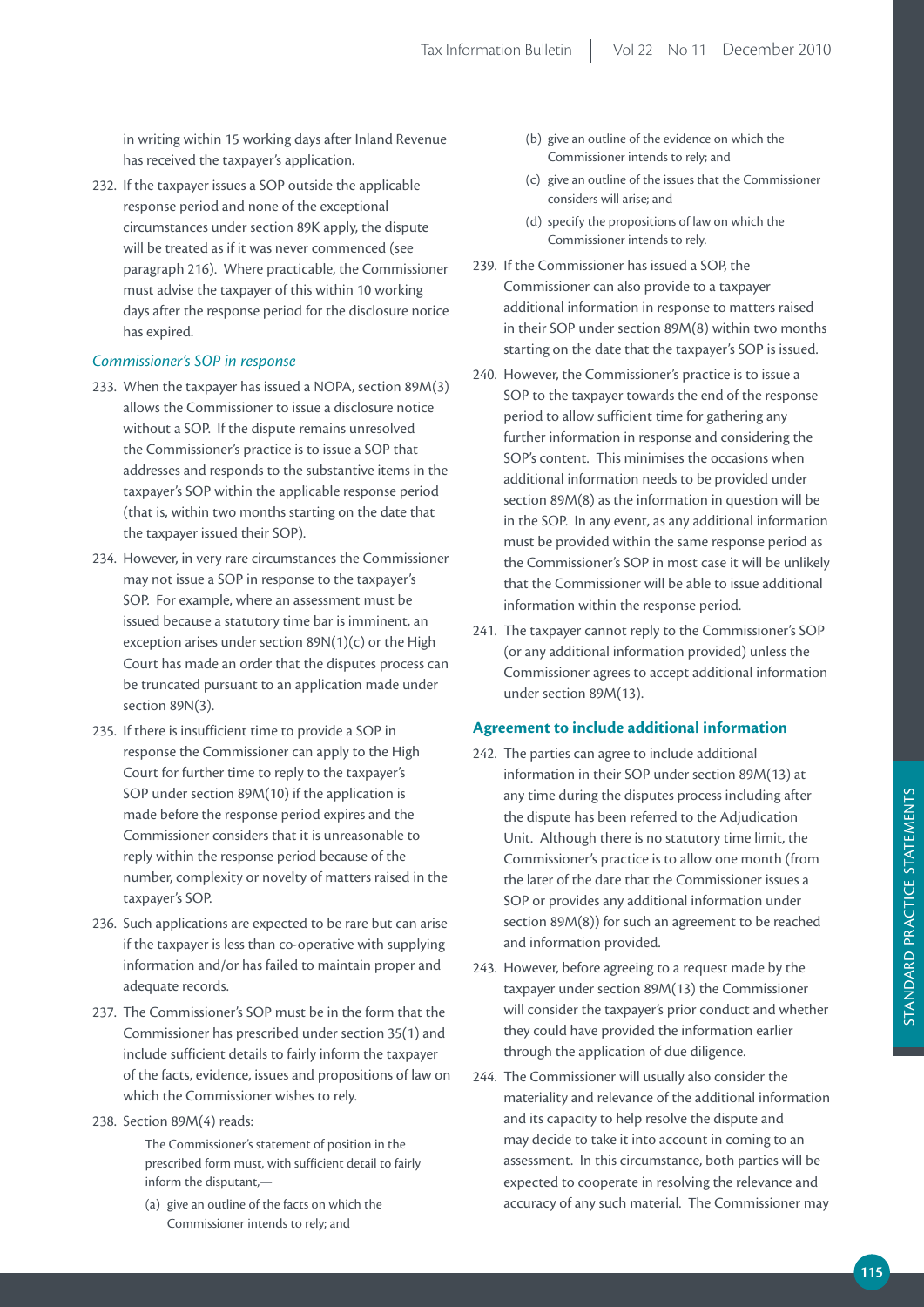wish to apply resources to verification and comment and this will be considered by the adjudicator.

- 245. If a taxpayer's request to add additional information to their SOP is declined, the reasons must be documented with detailed reference to the taxpayer's conduct, level of cooperation before the request was made and why the information was not provided earlier. The responsible officer will also advise the taxpayer or their tax agent of the reasons why their request was declined.
- 246. Any agreements to add further information to the SOP will be made subject to the taxpayer agreeing that the Commissioner can also include responses to the additional information to the SOP under section 89M(13), if required.
- 247. Any additional information that the parties provide under section 89M(13) will be deemed to form part of the provider's SOP under section 89M(14). Thus, the evidence exclusion rule under section 138G(1) applies to the additional information.

#### **Preparation for adjudication**

- 248. The Adjudication Unit is part of the Office of the Chief Tax Counsel and represents the final step in the disputes process. The adjudicator's role is to review unresolved disputes by taking a fresh look at the tax dispute and the application of law to the facts in an impartial and independent manner and provide a comprehensive and technically accurate decision that will ensure the correctness of the assessment.
- 249. Generally, the adjudicator will make such a decision within three months after the case is referred to the Adjudication Unit. However, this will depend on the number of disputes that are before the Adjudication Unit, any allocation delays and the technical, legal and factual complexity of those disputes. (For further information on the timeframe for adjudication of disputes see the article titled "Adjudication Unit – Its role in the dispute resolution process" that was published in the *Tax Information Bulletin* Vol 19, No 10 (November 2007).)
- 250. Judicial comments have been made in *C of IR v Zentrum Holdings Limited and Another, Ch'elle Properties (NZ) Limited v CIR* (2004) 21 NZTC 18,618 and *ANZ National Bank Ltd and others v C of IR (No. 2)*  (2006) 22 NZTC 19,835 indicating that, as a matter of law, it is not strictly necessary for Inland Revenue officers to send all disputes to the Adjudication Unit for review, and Inland Revenue officers are not necessarily bound by the Adjudication Unit's decisions.
- 251. Notwithstanding the above judicial comments, if the parties have not agreed on all the issues at the end of the conference and disclosure phases or to truncate the disputes process under section 89N(1)(c)(viii), it is the Commissioner's policy and practice that all disputes are to be sent to the Adjudication Unit for review, irrespective of the complexity or type of issues or amount of tax involved unless any of the following exceptions arise:
	- (a) the Commissioner has considered the taxpayer's SOP for the purposes of section 89N(2)(b) and referred the dispute to the Adjudication Unit for their preliminary consideration and the Adjudication Unit has determined that it has insufficient time to reach a decision in respect of the dispute before a statutory time bar would prevent the Commissioner from subsequently increasing the assessment (see paragraph 255 for further discussion), or
	- (b) any of the legislative exceptions specified in section 89N(1)(c) apply (see SPS 10/04: *Disputes resolution process commenced by the Commissioner of Inland Revenue* for further discussion) so that the Commissioner can amend an assessment without first completing the disputes process, or
	- (c) the High Court has made an order that the disputes process can be truncated pursuant to an application made by the Commissioner under section 89N(3).
- 252. Inland Revenue officers will adequately consider the facts and legal arguments in the taxpayer's SOP before deciding whether to amend the assessment. It is expected that this will occur only in very rare circumstances.
- 253. Whether the Commissioner has adequately considered a SOP will depend on what is a reasonable length of time and level of analysis for that SOP given the circumstances of the case (for example, the length of the SOP and the complexity of the legal issues).
- 254. Thus a simple dispute could take only a couple of days to consider adequately while a complex dispute could take a few weeks.
- 255. The decision not to refer the case to adjudication must be made by a senior person in Service Delivery (for example, at the time of writing the delegation was with Assurance Manager level or above). In respect of the first exception mentioned in paragraph 251(a) it is necessary that the parties have exchanged a SOP and it is a matter solely for the Adjudication Unit to determine whether it has insufficient time to fully consider the dispute.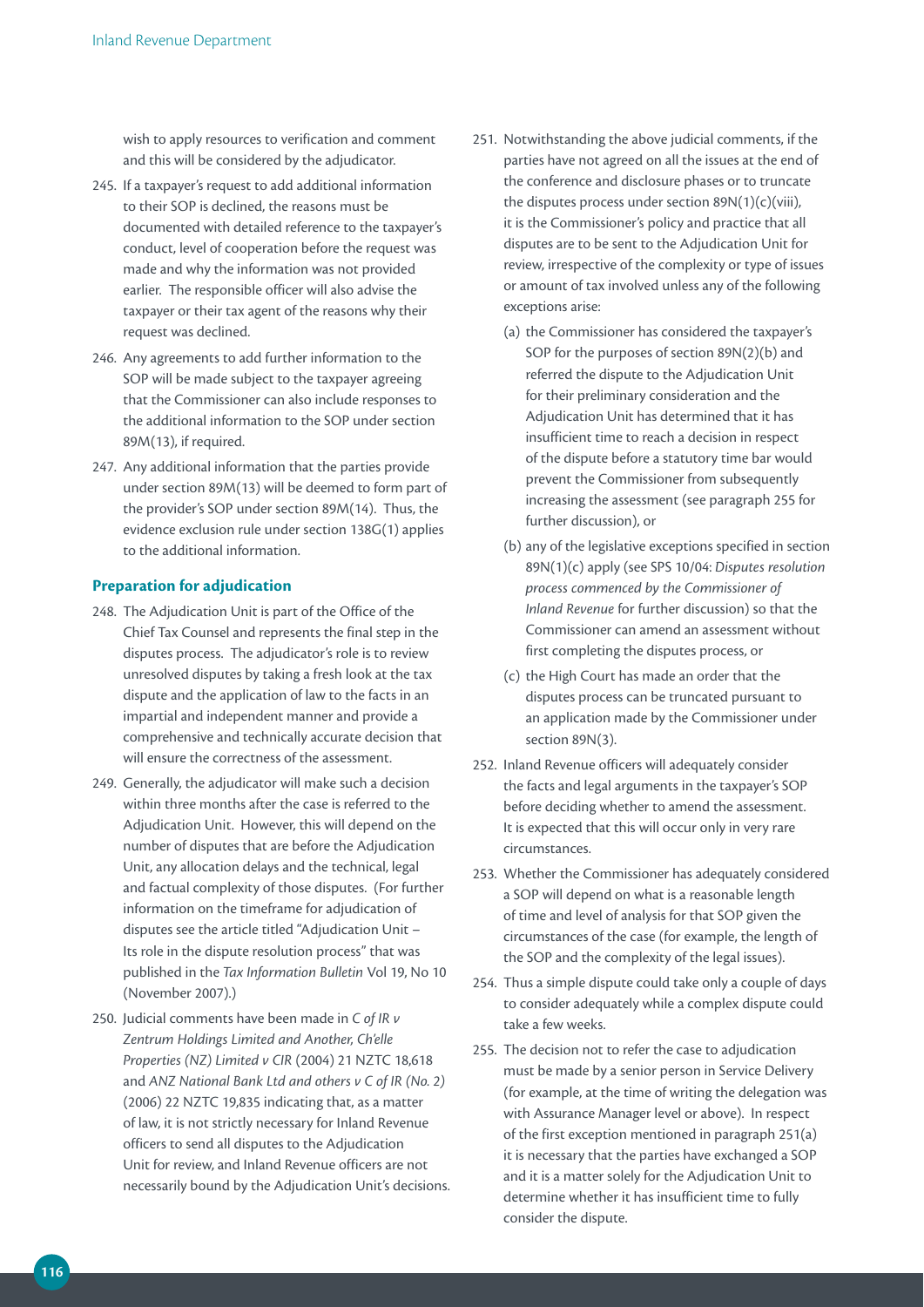- 256. If the dispute is to be referred to the Adjudication Unit, the Commissioner should not issue an assessment or amended assessment before the adjudication process is completed unless a time bar is imminent. The responsible officer will prepare a cover sheet that records all the documents that must be sent to the Adjudication Unit.
- 257. The cover sheet together with copies of the documents (NOPA, NOR, notice rejecting the NOR, conference notes, both parties' SOP, additional information, material evidence including expert opinions and a schedule of all evidence held) and any recordings of discussions held during the conference must be sent to the Adjudication Unit.
- 258. When the dispute is to be referred to adjudication, the responsible officer will issue a letter and copy of the cover sheet to the taxpayer before sending the submissions, notes and evidence to the Adjudication Unit. The cover sheet and letter is usually completed within one month after the date that the Commissioner issues the SOP or provides additional information under section 89M(8).
- 259. The purpose of this letter is to seek the taxpayer's concurrence on the materials to be sent to the adjudicator—primarily in regard to the documentary evidence that has been disclosed at the SOP phase. This letter will allow the taxpayer no more than 10 working days from when it is received to provide a response.
- 260. Once the taxpayer has concurred on the materials to be sent to the Adjudication Unit, those materials will usually be so forwarded. However, if the taxpayer does not provide a response the materials will be forwarded within 10 working days after the date that the letter is issued to the taxpayer advising that the materials will be sent to the Adjudication Unit. The adjudicator can also contact the parties after the initial materials have been received to obtain further information.
- 261. Where an investigation has covered multiple issues, the cover sheet will outline any issues that the parties have agreed upon and any issues that are still disputed. The adjudicator can then consider the disputed issues and not reconsider those issues that have been agreed upon.
- 262. Generally, the adjudicator only considers the materials that the parties have submitted. They do not usually seek out or consider further information, unless it is relevant. The adjudicator may consider such additional information notwithstanding that the parties have not agreed that the provider can include this information in their SOP under section 89M(13).

263. However, any additional material that the parties have not included in their SOP (or is not deemed to be included in their SOP under section 89M(14)) cannot later be raised by the parties as evidence in the TRA or a hearing authority because of the evidence exclusion rule in section 138G(1).

#### **Adjudication decision**

- 264. Once a conclusion is reached, the Adjudication Unit will advise the taxpayer and responsible officer of the decision. The responsible officer will implement the Adjudication Unit's recommendations and follow up procedures where required, including issuing a notice of assessment to the taxpayer where applicable.
- 265. If the Adjudication Unit makes a decision that is not in the Commissioner's favour, the Commissioner is bound by and cannot challenge that decision. The dispute will come to end. The Commissioner will issue an assessment or amended assessment to the taxpayer to reflect the decision.
- 266. If a taxpayer commences the disputes process, they can file challenge proceedings in the general jurisdiction of the TRA, its small claims jurisdiction (if the taxpayer so elects in their NOPA under section 89E(1)) or the High Court within the applicable response period if any of the following conditions are met:
	- (a) the Commissioner or taxpayer has issued an assessment that was the subject of an adjustment that the taxpayer proposed and Commissioner rejected within the applicable response period and the Commissioner has later issued an amended assessment to the taxpayer (section 138B(2)), or
	- (b) the Commissioner or taxpayer has issued an assessment that was the subject of an adjustment that the taxpayer proposed and the Commissioner rejected within the applicable response period by a NOR or other written disputable decision and the Commissioner has not issued an amended assessment (section 138B(3)), or
	- (c) the Commissioner or taxpayer has issued a disputable decision that is not an assessment that was the subject of an adjustment that the taxpayer proposed and the Commissioner rejected within the applicable response period (section 138C).
- 267. A taxpayer must file proceedings with the TRA or High Court within the two-month response period that starts on the date that the Commissioner issues:
	- (a) the amended assessment if the challenge proceedings are filed under section 138B(2), or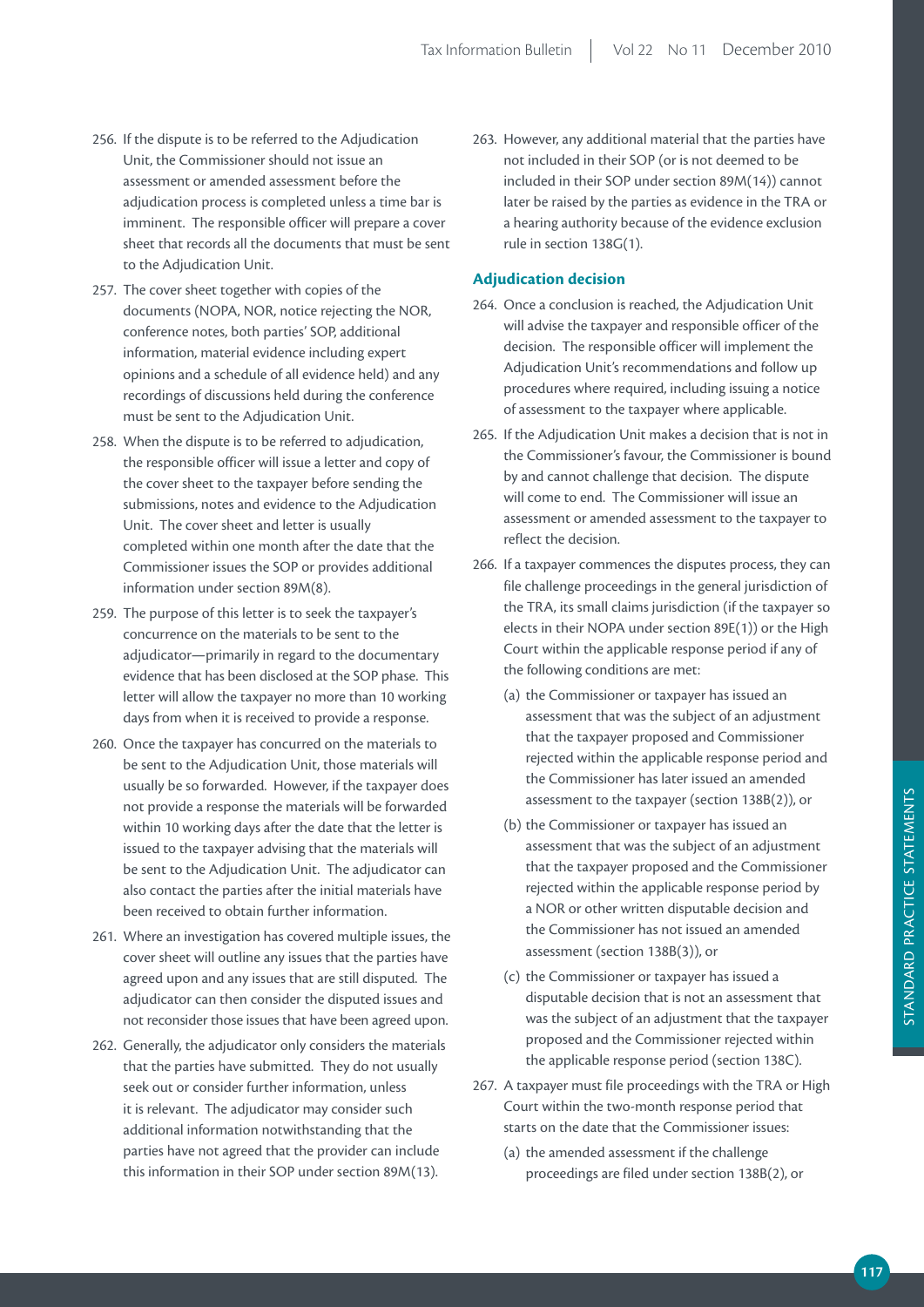- (b) the written disputable decision rejecting the taxpayer's proposed adjustment if the challenge proceedings are filed under section 138B(3), or
- (c) the written disputable decision rejecting the taxpayer's proposed adjustment if the challenge proceedings are filed under section 138C.
- 268. If applicable, the responsible officer will implement any decision made by the hearing authority and follow up procedures where required including issuing a notice of assessment or amended assessment to the taxpayer.

This Standard Practice Statement is signed on 8 November 2010.

#### **rob Wells**

LTS Manager, Technical Standards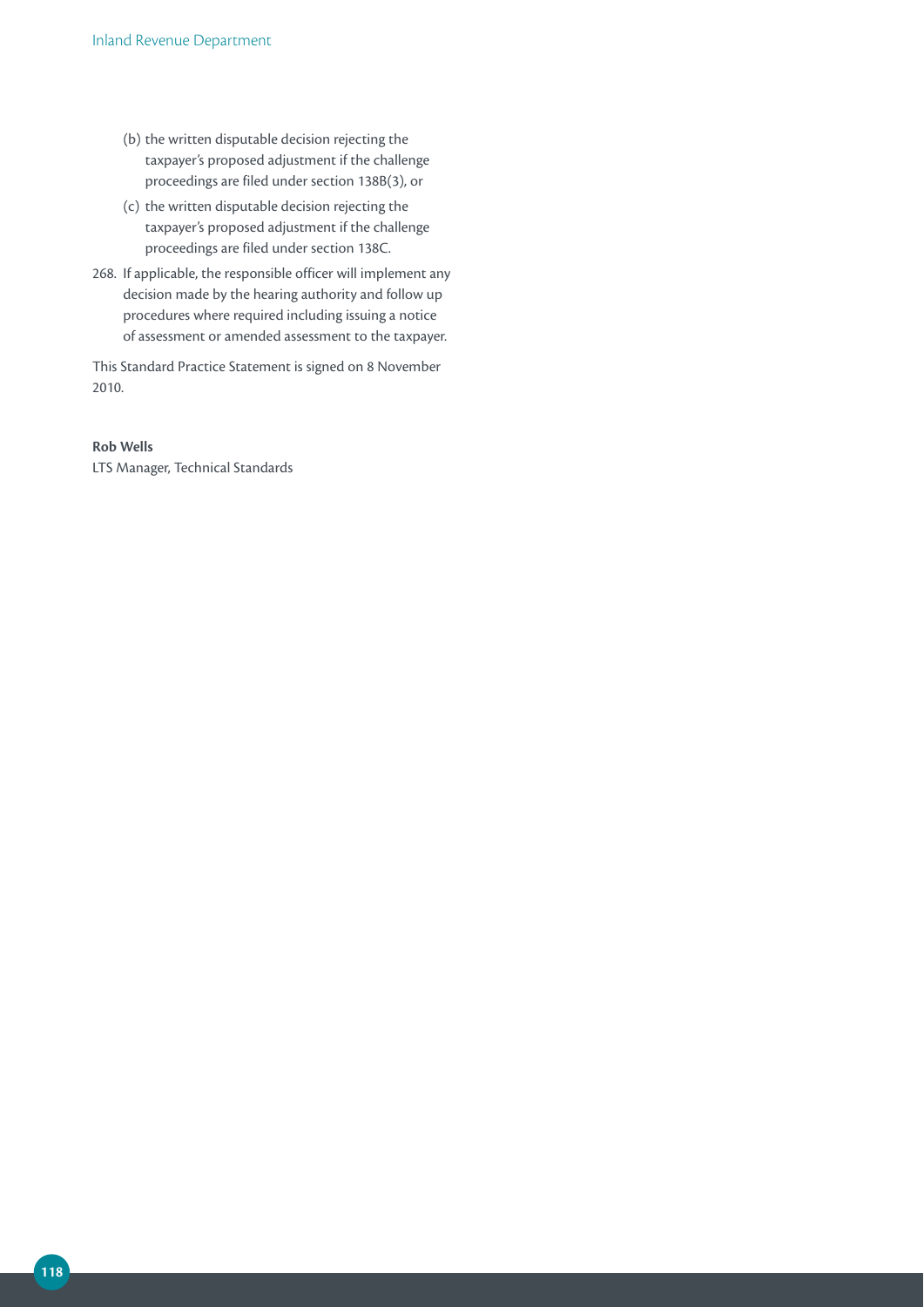# **LEGiSLATiON AND DETErmiNATiONS**

This section of the *TIB* covers items such as recent tax legislation and depreciation determinations, livestock values and changes in FBT and GST interest rates.

## FOREIGN CURRENCY AMOUNTS – CONVERSION TO NEW ZEALAND DOLLARS

This article provides the exchange rates acceptable to Inland Revenue for converting foreign currency amounts to New Zealand dollars under the controlled foreign company (CFC) and foreign investment fund (FIF) rules for the six months ending 30 September 2010.

The Income Tax Act 2007 ("2007 Act") requires foreign currency amounts to be converted into New Zealand dollars applying one of the following methods:

- **•**  actual rate for the day for each transaction (including close of trading spot exchange rate on the day), or
- **•**  rolling 12-month average rate for a 12-month accounting period or income year (see the table C**urrency rates 6 months ending 30 September 2010 – rolling 12-month average**), or
- mid-month actual rate as the basis of the rolling average for accounting periods or income years greater or lesser than 12 months (see the table **Currency rates 6 months ending 30 September 2010 – mid-month actual**).

New legislation was enacted in September 2010 with effect from 1 April 2008 which permits the Commissioner to set currency rates and approve methods of calculating exchange rates. The Commissioner can set rates for general use by taxpayers or for specific taxpayers. The Commissioner's ability to set rates and approve methods applies in all circumstances, ie, where the Act does not contain a specific currency conversion rule (sections YF 1(5) and (6), or in circumstances where the Act provides a rate or method for currency conversion (section YF 2).

Inland Revenue uses wholesale rates from Bloomberg for rolling 12-month average, mid-month actual and end of month. These rates are provided in three tables.

You must apply the chosen conversion method to all interests for which you use the FIF or CFC calculation method in that and each later income year.

To convert foreign currency amounts to New Zealand dollars for any country listed, divide the foreign currency amount by the exchange rate shown. Round the exchange rate calculations to four decimal places wherever possible.

If you need an exchange rate for a country or a day not listed in the tables, please contact one of New Zealand's major trading banks.

**Note**: All section references relate to the Income Tax Act 2007.

## **Actual rate for the day for each transaction**

The actual rate for the day for each transaction can be used in the following circumstances:

- **•**  Where the 2007 Act does not provide a specific currency conversion rule, then foreign currency amounts can be converted by applying the close of trading spot exchange rate on the date that the transaction which is required to be measured or calculated occurs (section YF 1(2)).
- Where a person chooses to use the actual rate for the day of the transaction when calculating their FIF income or loss when applying either: the comparative value method, fair dividend rate method, deemed rate of return method or the cost method (section EX 57(2)(a)).
- **•**  Where a person chooses to use the close of trading spot exchange rate to convert foreign income tax paid by a CFC (section LK 3(a)).

Unless the actual rate is the 15th or the last day of the month, these rates are not supplied by Inland Revenue.

The table **Currency rates 6 months ending 30 September 2010 – month end** provides exchange rates for the last day of the month. These are provided for convenience to assist taxpayers who may need exchange rates on those days.

## **Currency rates 6 months ending 30 September 2010 – rolling 12-month average table**

This table is the average of the mid-month exchange rate for that month and the previous 11 months, ie, the 12-month average. This table should be used where the accounting period or income year encompasses 12 complete months.

This table can be used to convert foreign currency amounts to New Zealand dollars for:

**•**  FIF income or loss calculated under the accounting profits method (section EX 49(8)); comparative value method, the fair dividend rate method, the deemed rate of return method or cost method (section EX 57)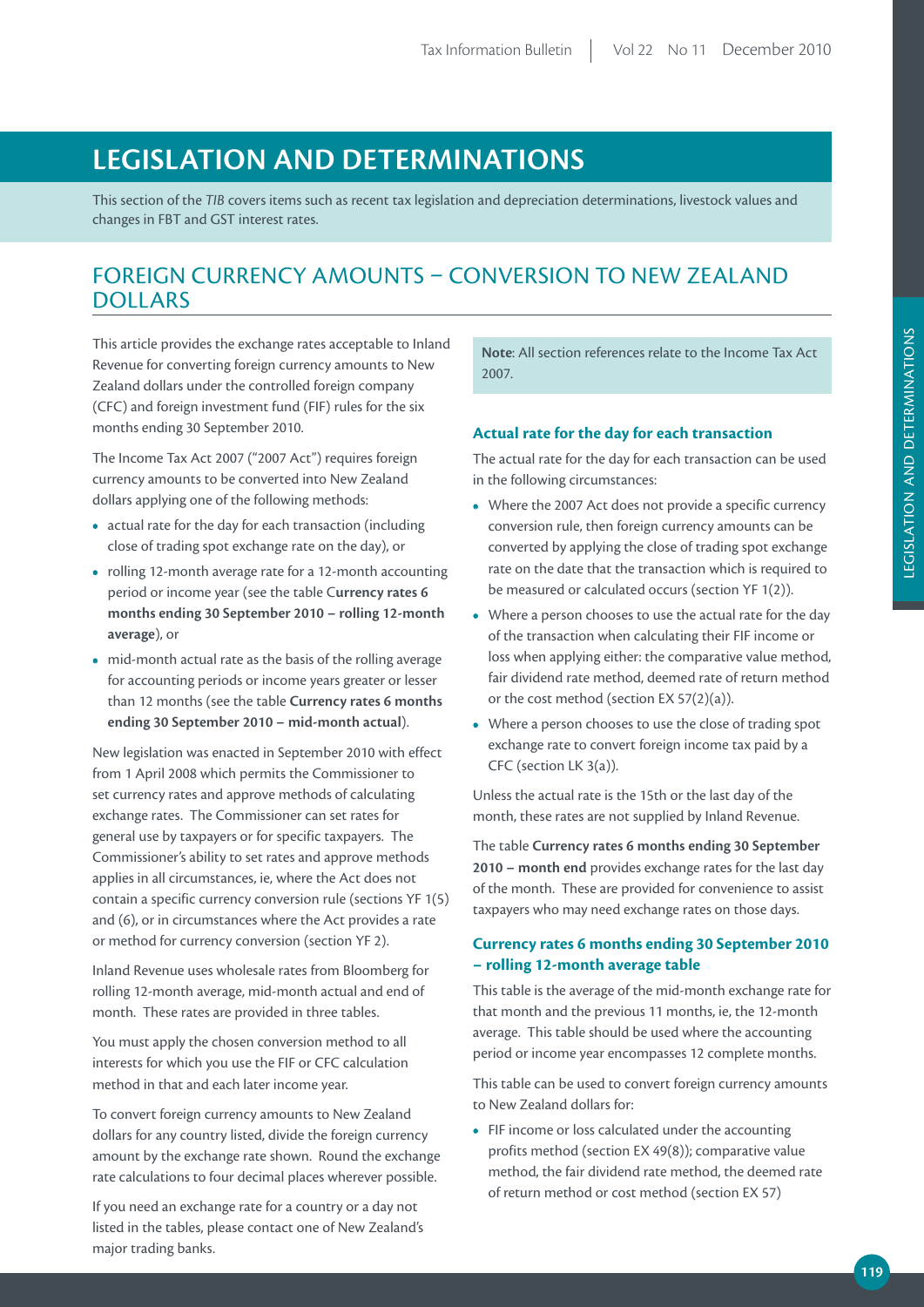- **•**  branch equivalent income or loss calculated under the CFC and FIF rules (section EX 21(4)) for accounting periods of 12 months
- **•**  foreign tax credits calculated under the branch equivalent method for a CFC or FIF under section LK 3(b) for accounting periods of 12 months.

## **Currency rates 6 months ending 30 September 2010 – mid-month actual table**

This table sets out the exchange rate on the 15th day of the month, or if no exchange rates were quoted on that day, on the preceding working day on which they were quoted. This table can be used as the basis of the rolling average where the accounting period or income year is less than or greater than 12 months (see Example 4). You can also use the rates from this table as the actual rate for any transactions arising on the 15th of the month.

This table can be used as the basis of the rolling average for calculating:

- **•**  branch equivalent income or loss calculated under the CFC or FIF rules (section EX 21(4)) for accounting periods of less than or greater than 12 months
- **•**  a person's FIF income or loss under: the comparative value method, the fair dividend rate method, the deemed rate of return method or cost method (section EX 57(2) (b)) for accounting periods or income years of less than or greater than 12 months
- foreign tax credits calculated under the branch equivalent method for a CFC or FIF under section LK 3(b) for accounting periods of less than or greater than 12 months.

#### **Example 1**

A taxpayer with a 30 September balance date purchases shares in a Philippine company (which is a FIF but does produce a guaranteed yield) on 7 September 2010. Its opening market value on 1 October 2010 or its closing market value on 30 September 2010 is PHP 350,000. Using the comparative value method and applying the actual rate for the day (section EX 57(2)(a)), the opening market value is converted as follows:

PHP 350,000  $\div$  32,2373 = \$10,856,99

(In this example, the rate selected is the month-end rate for September 2010 for PHP. Refer to the table "Currency rates 6 months ending 30 September 2010 – month end".)

#### **Example 2**

A CFC resident in Hong Kong has an accounting period ending on 30 June 2010. Branch equivalent income for the period 1 July 2009 to 30 June 2010 is 200,000 Hong Kong dollars (HKD), which converts to:

HKD 200,000 ÷ 5.4945= \$36,400.37

(In this example, the rate selected is the rolling 12-month average rate for June 2010 for HKD. Refer to the table "Currency rates 6 months ending September 2010 – rolling 12-month average".)

#### **Example 3**

A resident individual with a 30 September 2010 accounting period acquires a FIF interest in a Japanese company on 1 October 2009 for 10,500,000 yen. The interest is sold in September 2010 for 10,000,000 yen. Using the comparative value method and applying section EX 57(2)(b), these amounts are converted as: JPY 10,500,000 ÷ 64.5675 = \$162,620.51

JPY 10,000,000  $\div 64.5675 = $154,876.68$ 

(In this example, the rolling 12-month rate for September 2010 has been applied to both calculations.)

## **Example 4**

A CFC resident in Singapore was formed on 21 April 2010 and has a balance date of 30 September 2010. During the period 1 May 2010 to 30 September 2010, branch equivalent income of 500,000 Singaporean dollars was derived. For the conversion to New Zealand dollars the taxpayer chooses the method set out in section EX  $21(4)(b)$ .

- 1. Calculating the average monthly exchange rate for the complete months May–September 2009:  $0.9815 + 0.9718 + 1.0021 + 0.9619 + 0.9782 = 4.8955$  $4.8955 \div 5 = 0.9791$
- 2. Round exchange rate to four decimal places: 0.9791
- 3. Conversion to New Zealand currency:  $SGD 500,000 \div 0.9791 = $510,673.07$

(In this example, the rates are from the table "Currency rates 6 months ending September 2010 – mid-month actual", from May to September 2010 inclusive for SGD.)

**120**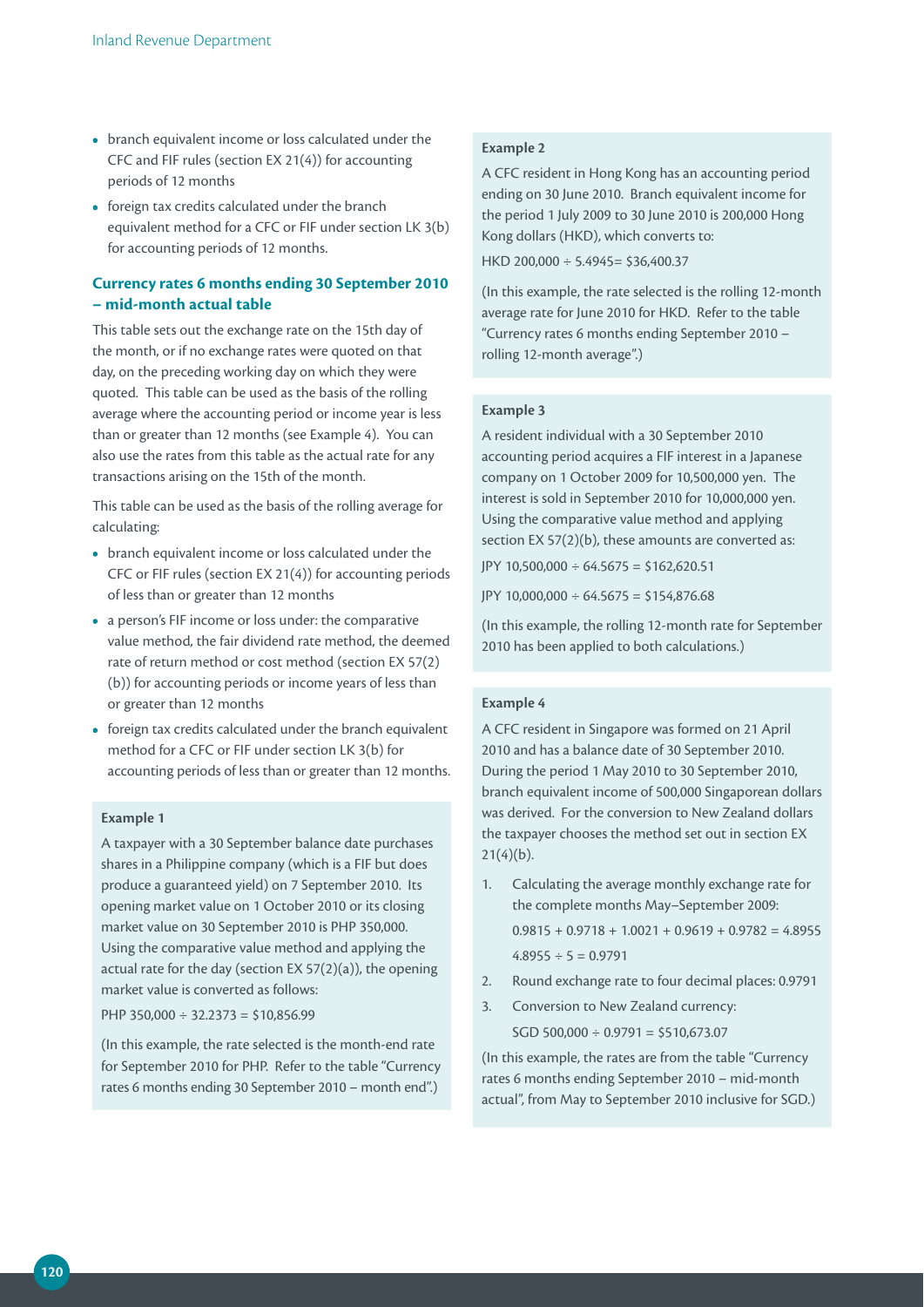| <b>Currency</b>                | Code       |           | 15/04/2010 15/05/2010 | 15/06/2010   15/07/2010   15/08/2010 |           |           | 15/09/2010 |
|--------------------------------|------------|-----------|-----------------------|--------------------------------------|-----------|-----------|------------|
| <b>Australia Dollar</b>        | <b>AUD</b> | 0.7941    | 0.7955                | 0.7966                               | 0.7980    | 0.7960    | 0.7929     |
| <b>Bahrain Dinar</b>           | <b>BHD</b> | 0.2609    | 0.2647                | 0.2669                               | 0.2694    | 0.2703    | 0.2711     |
| <b>Britain Pound</b>           | <b>GBH</b> | 0.4313    | 0.4397                | 0.4468                               | 0.4532    | 0.4568    | 0.4602     |
| <b>Canada Dollar</b>           | CAD        | 0.7388    | 0.7424                | 0.7425                               | 0.7453    | 0.7445    | 0.7440     |
| <b>China Yuan</b>              | <b>CNY</b> | 4.7267    | 4.7967                | 4.8350                               | 4.8783    | 4.8917    | 4.9017     |
| <b>Denmark Kroner</b>          | <b>DKK</b> | 3.6380    | 3.7236                | 3.7911                               | 3.8555    | 3.9029    | 3.9533     |
| <b>Euporean Community Euro</b> | <b>EUR</b> | 0.4888    | 0.5003                | 0.5094                               | 0.5181    | 0.5244    | 0.5311     |
| Fiji Dollar                    | <b>FJD</b> | 1.3543    | 1.3649                | 1.3738                               | 1.3814    | 1.3830    | 1.3838     |
| French Polynesia Franc         | <b>XPF</b> | 58.2824   | 59.6480               | 60.7268                              | 61.7661   | 62.5155   | 63.3293    |
| <b>Hong Kong Dollar</b>        | <b>HKD</b> | 5.3675    | 5.4483                | 5.4945                               | 5.5478    | 5.5669    | 5.5851     |
| <b>India Rupee</b>             | <b>INR</b> | 32.4644   | 32.7214               | 32.9242                              | 33.1301   | 33.1536   | 33.1229    |
| <b>Indonesia Rupiah</b>        | <b>IDR</b> | 6642.5392 | 6670.8175             | 6670.1708                            | 6672.7008 | 6639.2867 | 6604.5275  |
| Japan Yen                      | JPY        | 63.7775   | 64.5858               | 64.7675                              | 64.9850   | 64.6892   | 64.5675    |
| <b>Korea Won</b>               | <b>KOR</b> | 820.5452  | 826.4252              | 831.2962                             | 835.2204  | 835.1243  | 834.5443   |
| <b>Kuwait Dinar</b>            | <b>KWD</b> | 0.1987    | 0.2017                | 0.2034                               | 0.2054    | 0.2061    | 0.2068     |
| <b>Malaysia Ringit</b>         | <b>MYR</b> | 2.3664    | 2.3814                | 2.3863                               | 2.3881    | 2.3755    | 2.3598     |
| <b>Norway Krone</b>            | <b>NOK</b> | 4.1185    | 4.1679                | 4.1992                               | 4.2283    | 4.2501    | 4.2755     |
| <b>Pakistan Rupee</b>          | <b>PKR</b> | 57.5853   | 58.5962               | 59.3127                              | 60.0884   | 60.4834   | 60.8795    |
| <b>Phillipines Peso</b>        | PHP        | 32.3402   | 32.6789               | 32.8431                              | 33.0695   | 33.0193   | 32.8711    |
| <b>PNG Kina</b>                | PGK        | 1.8443    | 1.8746                | 1.8981                               | 1.9264    | 1.9340    | 1.9413     |
| <b>Singapore Dollar</b>        | SGD        | 0.9787    | 0.9887                | 0.9929                               | 0.9980    | 0.9965    | 0.9947     |
| Solomon Islands Dollar*        | SBD        | 5.4879    | 5.5657                | 5.6091                               | 5.6592    | 5.6758    | 5.6891     |
| <b>South Africa Rand</b>       | ZAR        | 5.3059    | 5.3259                | 5.3426                               | 5.3629    | 5.3356    | 5.3359     |
| <b>Sri Lanka Rupee</b>         | <b>LKR</b> | 79.4184   | 80.3917               | 80.9668                              | 81.6350   | 81.7383   | 81.8485    |
| <b>Sweden Krona</b>            | <b>SEK</b> | 5.0140    | 5.0837                | 5.1227                               | 5.1446    | 5.1762    | 5.1999     |
| <b>Swiss Franc</b>             | <b>CHF</b> | 0.7302    | 0.7423                | 0.7509                               | 0.7561    | 0.7573    | 0.7576     |
| <b>Taiwan Dollar</b>           | TAI        | 22.3728   | 22.6323               | 22.7805                              | 22.9523   | 22.9717   | 22.9933    |
| <b>Thailand Baht</b>           | THB        | 23.1292   | 23.3505               | 23.4436                              | 23.5618   | 23.5145   | 23.4020    |
| Tonga Pa'anga*                 | <b>TOP</b> | 1.3401    | 1.3549                | 1.3603                               | 1.3683    | 1.3728    | 1.3757     |
| <b>United States Dollar</b>    | <b>USD</b> | 0.6922    | 0.7023                | 0.7080                               | 0.7147    | 0.7170    | 0.7192     |
| <b>Vanuatu Vatu</b>            | VUV        | 69.6383   | 70.2571               | 70.7029                              | 71.1680   | 71.2929   | 71.5445    |
| West Samoan Tala*              | <b>WST</b> | 1.7579    | 1.7692                | 1.7776                               | 1.7756    | 1.7700    | 1.7689     |

## Currency rates 6 months ending 30 September 2010 – rolling 12-month average

#### **Notes to table:**

All currencies are expressed in NZD terms, ie, 1NZD per unit(s) of foreign currency.

The currencies marked with an asterisk \* are not published on Bloomberg in NZD terms. However, these currencies are expressed in USD terms and therefore the equivalent NZD terms have been generated as a function of the foreign currency USD cross-rate converted to NZD terms at the NZDUSD rate provided.

The rates provided represent the Bloomberg generic rate (BGN) based on the last price (mid rate) at which the currency was traded at the close of the New York trading day. Where the date specified was not a trading day, then the rate reflects the last price on the preceding business day.

*Source: Bloomberg CMPN BGN*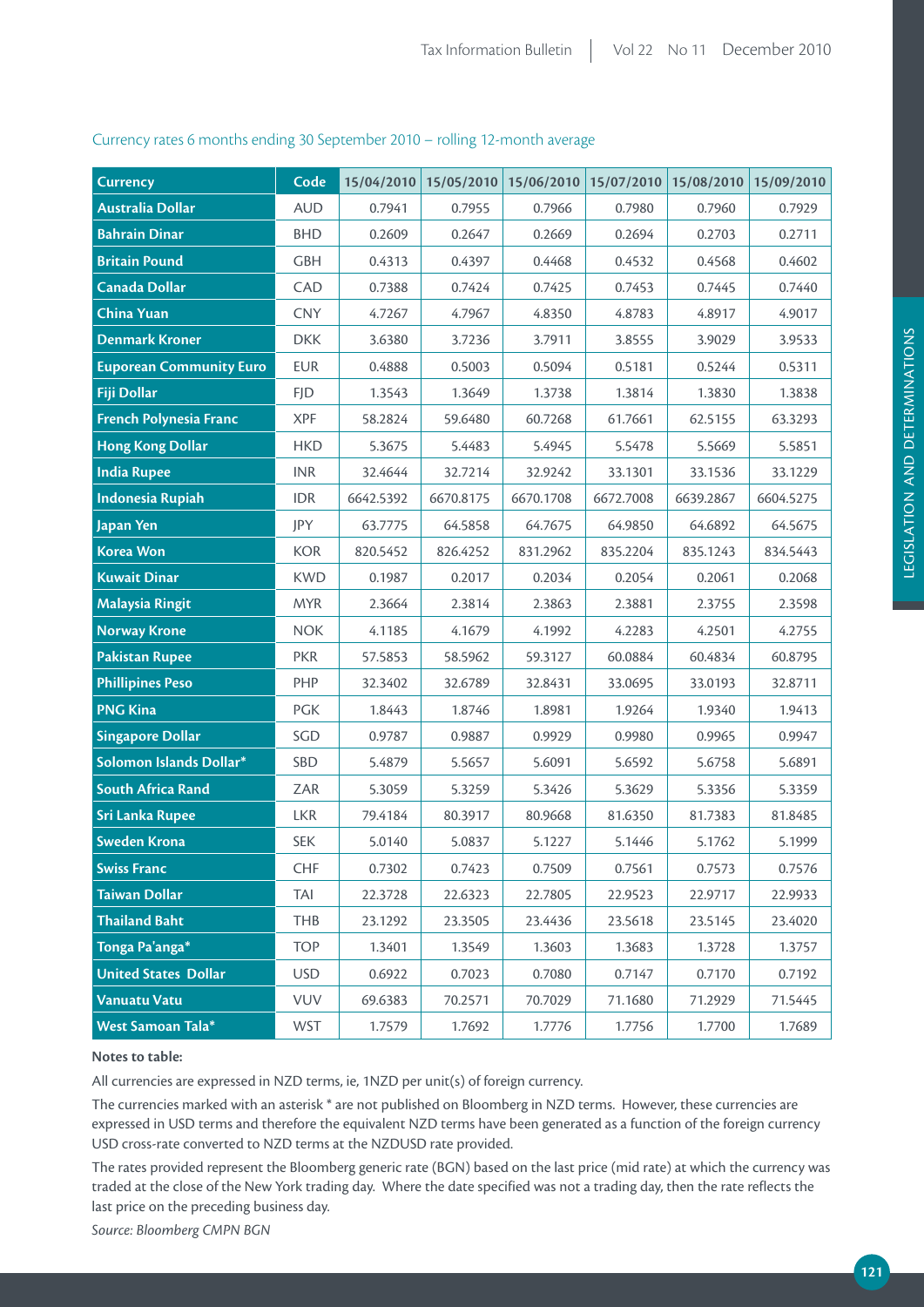| <b>Currency</b>                | Code       | 15/04/2010 | 15/05/2010 | 15/06/2010 | 15/07/2010 | 15/08/2010 | 15/09/2010 |
|--------------------------------|------------|------------|------------|------------|------------|------------|------------|
| <b>Australia Dollar</b>        | <b>AUD</b> | 0.7618     | 0.7983     | 0.8077     | 0.8245     | 0.7907     | 0.7795     |
| <b>Bahrain Dinar</b>           | <b>BHD</b> | 0.2684     | 0.2665     | 0.2635     | 0.2751     | 0.2661     | 0.2758     |
| <b>Britain Pound</b>           | <b>GBH</b> | 0.4594     | 0.4862     | 0.4720     | 0.4719     | 0.4527     | 0.4681     |
| <b>Canada Dollar</b>           | CAD        | 0.7134     | 0.7323     | 0.7166     | 0.7575     | 0.7354     | 0.7505     |
| <b>China Yuan</b>              | <b>CNY</b> | 4.8600     | 4.8300     | 4.7700     | 4.9500     | 4.8000     | 4.9300     |
| <b>Denmark Kroner</b>          | <b>DKK</b> | 3.9038     | 4.2560     | 4.2144     | 4.1971     | 4.1233     | 4.1845     |
| <b>Euporean Community Euro</b> | <b>EUR</b> | 0.5245     | 0.5716     | 0.5668     | 0.5637     | 0.5534     | 0.5621     |
| Fiji Dollar                    | <b>FJD</b> | 1.3559     | 1.3768     | 1.3870     | 1.4243     | 1.3740     | 1.3899     |
| French Polynesia Franc         | <b>XPF</b> | 62.5166    | 68.0988    | 67.5006    | 67.2919    | 65.9975    | 67.0523    |
| <b>Hong Kong Dollar</b>        | <b>HKD</b> | 5.5241     | 5.5057     | 5.4453     | 5.6685     | 5.4863     | 5.6818     |
| <b>India Rupee</b>             | <b>INR</b> | 31.6346    | 31.9705    | 32.5427    | 34.0160    | 33.0067    | 33.9232    |
| <b>Indonesia Rupiah</b>        | <b>IDR</b> | 6,417.5900 | 6,455.2600 | 6,380.5500 | 6,595.5700 | 6,334.5500 | 6,557.1000 |
| Japan Yen                      | JPY        | 66.2300    | 65.4000    | 63.9200    | 63.7500    | 60.8300    | 62.7300    |
| <b>Korea Won</b>               | <b>KOR</b> | 790.3472   | 810.7877   | 859.2546   | 872.7679   | 839.5492   | 847.9236   |
| <b>Kuwait Dinar</b>            | <b>KWD</b> | 0.2055     | 0.2053     | 0.2034     | 0.2102     | 0.2033     | 0.2101     |
| <b>Malaysia Ringit</b>         | <b>MYR</b> | 2.2740     | 2.2576     | 2.2856     | 2.3343     | 2.2358     | 2.2797     |
| <b>Norway Krone</b>            | <b>NOK</b> | 4.1690     | 4.4121     | 4.4500     | 4.4925     | 4.3866     | 4.4541     |
| <b>Pakistan Rupee</b>          | <b>PKR</b> | 59.8802    | 59.5238    | 59.8802    | 62.5000    | 60.6061    | 62.8931    |
| <b>Phillipines Peso</b>        | PHP        | 31.6097    | 31.8574    | 32.2876    | 33.7606    | 31.9763    | 32.3444    |
| <b>PNG Kina</b>                | <b>PGK</b> | 1.8661     | 1.9683     | 1.9702     | 2.0305     | 1.9194     | 1.9801     |
| <b>Singapore Dollar</b>        | SGD        | 0.9781     | 0.9815     | 0.9718     | 1.0021     | 0.9619     | 0.9782     |
| Solomon Islands Dollar*        | <b>SBD</b> | 5.5414     | 5.5796     | 5.4989     | 5.7526     | 5.5537     | 5.7873     |
| <b>South Africa Rand</b>       | ZAR        | 5.2022     | 5.3381     | 5.3092     | 5.5092     | 5.1578     | 5.1956     |
| <b>Sri Lanka Rupee</b>         | <b>LKR</b> | 81.3008    | 80.6452    | 79.3651    | 82.6446    | 79.3651    | 81.9672    |
| <b>Sweden Krona</b>            | <b>SEK</b> | 5.0851     | 5.4696     | 5.4206     | 5.2998     | 5.2584     | 5.1846     |
| <b>Swiss Franc</b>             | <b>CHF</b> | 0.7520     | 0.8018     | 0.7919     | 0.7593     | 0.7418     | 0.7335     |
| <b>Taiwan Dollar</b>           | TAI        | 22.3158    | 22.3730    | 22.5629    | 23.4448    | 22.5433    | 23.2599    |
| <b>Thailand Baht</b>           | THB        | 22.9358    | 22.8905    | 22.6497    | 23.5207    | 22.5173    | 22.5537    |
| Tonga Pa'anga*                 | <b>TOP</b> | 1.3838     | 1.3933     | 1.3495     | 1.4039     | 1.3872     | 1.3913     |
| <b>United States Dollar</b>    | <b>USD</b> | 0.7119     | 0.7072     | 0.6990     | 0.7297     | 0.7059     | 0.7315     |
| <b>Vanuatu Vatu</b>            | <b>VUV</b> | 69.9301    | 71.9424    | 72.4638    | 74.0741    | 71.4286    | 72.4638    |
| West Samoan Tala*              | <b>WST</b> | 1.7279     | 1.7406     | 1.7571     | 1.7955     | 1.7412     | 1.7525     |

## Currency rates 6 months ending 30 September 2010 – mid-month actual

#### **Notes to table:**

All currencies are expressed in NZD terms, ie, 1NZD per unit(s) of foreign currency.

The currencies marked with an asterisk \* are not published on Bloomberg in NZD terms. However, these currencies are expressed in USD terms and therefore the equivalent NZD terms have been generated as a function of the foreign currency USD cross-rate converted to NZD terms at the NZDUSD rate provided.

The rates provided represent the Bloomberg generic rate (BGN) based on the last price (mid rate) at which the currency was traded at the close of the New York trading day. Where the date specified was not a trading day, then the rate reflects the last price on the preceding business day.

*Source: Bloomberg CMPN BGN*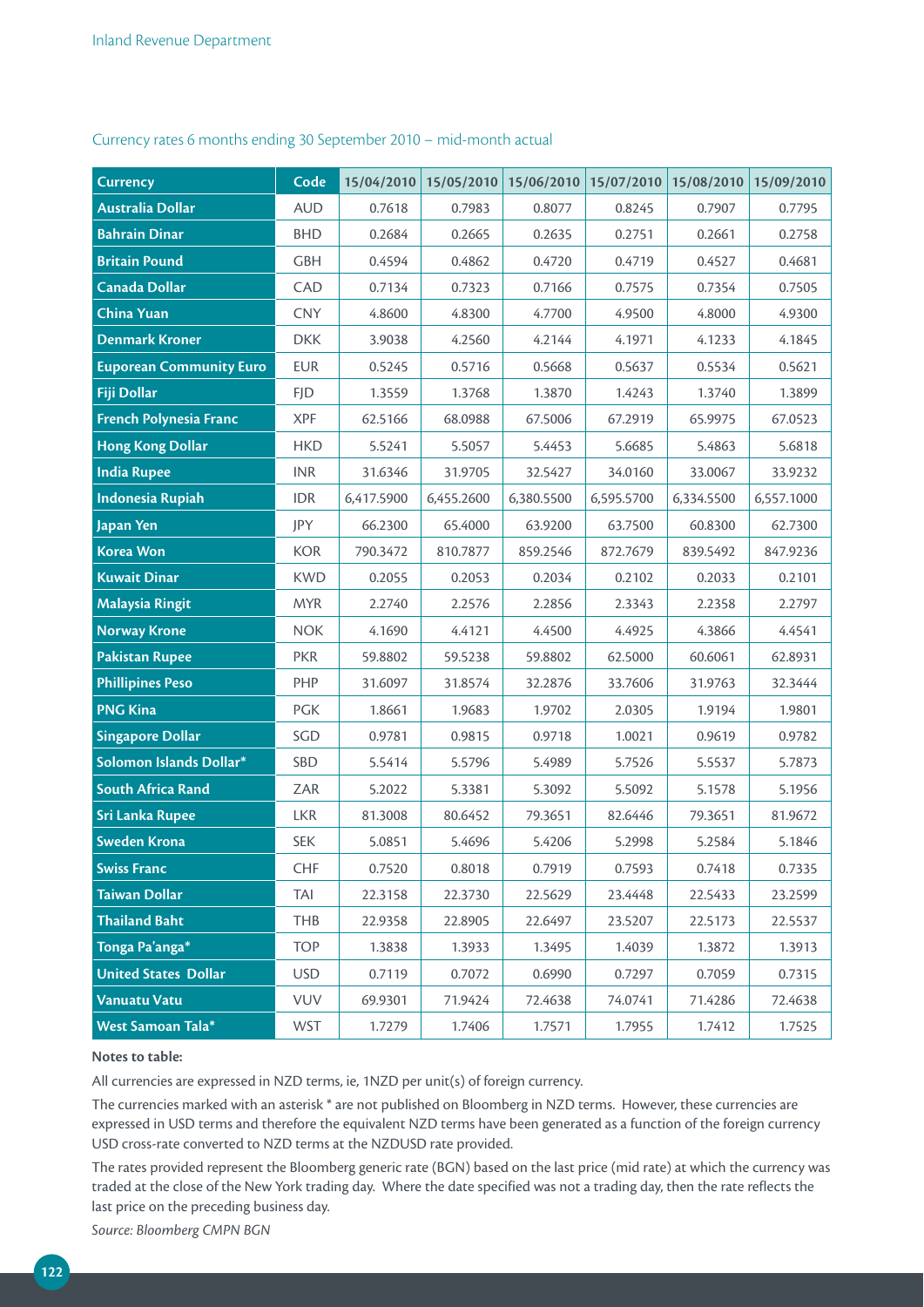| <b>Currency</b>                | Code       |           | 30/04/2010 31/05/2010 | $30/06/2010$ 31/07/2010 31/08/2010 |           |           | 30/09/2010 |
|--------------------------------|------------|-----------|-----------------------|------------------------------------|-----------|-----------|------------|
| <b>Australia Dollar</b>        | <b>AUD</b> | 0.7832    | 0.8045                | 0.8145                             | 0.8021    | 0.7849    | 0.7593     |
| <b>Bahrain Dinar</b>           | <b>BHD</b> | 0.2741    | 0.2566                | 0.2581                             | 0.2737    | 0.2635    | 0.2768     |
| <b>Britain Pound</b>           | <b>GBH</b> | 0.4761    | 0.4679                | 0.4581                             | 0.4627    | 0.4554    | 0.4672     |
| <b>Canada Dollar</b>           | CAD        | 0.7400    | 0.7108                | 0.7282                             | 0.7476    | 0.7449    | 0.7558     |
| <b>China Yuan</b>              | <b>CNY</b> | 4.9600    | 4.6500                | 4.6400                             | 4.9200    | 4.7600    | 4.9100     |
| <b>Denmark Kroner</b>          | <b>DKK</b> | 4.0695    | 4.1138                | 4.1672                             | 4.1444    | 4.1042    | 4.0135     |
| <b>Euporean Community Euro</b> | <b>EUR</b> | 0.5466    | 0.5530                | 0.5596                             | 0.5563    | 0.5513    | 0.5386     |
| <b>Fiji Dollar</b>             | <b>FJD</b> | 1.3976    | 1.3611                | 1.3749                             | 1.3955    | 1.3656    | 1.3732     |
| French Polynesia Franc         | <b>XPF</b> | 65.0902   | 66.0163               | 66.7755                            | 66.4388   | 65.7778   | 64.2284    |
| <b>Hong Kong Dollar</b>        | <b>HKD</b> | 5.6441    | 5.2987                | 5.3327                             | 5.6387    | 5.4374    | 5.6975     |
| <b>India Rupee</b>             | <b>INR</b> | 32.2384   | 31.5564               | 31.8083                            | 33.7316   | 32.9024   | 33.0155    |
| <b>Indonesia Rupiah</b>        | <b>IDR</b> | 6550.1500 | 6315.3000             | 6198.7000                          | 6510.2500 | 6312.0600 | 6559.8500  |
| Japan Yen                      | JPY        | 68.2100   | 62.1100               | 60.5400                            | 62.7800   | 58.8600   | 61.3300    |
| <b>Korea Won</b>               | <b>KOR</b> | 808.1041  | 819.7385              | 843.0642                           | 858.2825  | 837.4840  | 835.6868   |
| <b>Kuwait Dinar</b>            | <b>KWD</b> | 0.2099    | 0.1981                | 0.1994                             | 0.2085    | 0.2015    | 0.2090     |
| <b>Malaysia Ringit</b>         | <b>MYR</b> | 2.3148    | 2.2195                | 2.2160                             | 2.3101    | 2.2016    | 2.2670     |
| <b>Norway Krone</b>            | <b>NOK</b> | 4.2926    | 4.3960                | 4.4531                             | 4.4111    | 4.4051    | 4.3157     |
| <b>Pakistan Rupee</b>          | <b>PKR</b> | 60.9756   | 58.1395               | 58.4795                            | 62.1118   | 59.8802   | 63.2911    |
| <b>Phillipines Peso</b>        | PHP        | 32.3256   | 31.4901               | 31.8717                            | 33.0455   | 31.7071   | 32.2373    |
| <b>PNG Kina</b>                | PGK        | 1.9984    | 1.9330                | 1.8917                             | 1.9637    | 1.8793    | 1.9647     |
| <b>Singapore Dollar</b>        | SGD        | 0.9964    | 0.9524                | 0.9581                             | 0.9876    | 0.9478    | 0.9666     |
| Solomon Islands Dollar*        | SBD        | 5.7237    | 5.3065                | 5.3959                             | 5.7525    | 5.5482    | 5.8079     |
| <b>South Africa Rand</b>       | ZAR        | 5.3714    | 5.2297                | 5.2523                             | 5.2907    | 5.1548    | 5.1129     |
| <b>Sri Lanka Rupee</b>         | <b>LKR</b> | 82.6446   | 77.5194               | 77.5194                            | 81.9672   | 78.7402   | 81.9672    |
| <b>Sweden Krona</b>            | <b>SEK</b> | 5.2707    | 5.3142                | 5.3363                             | 5.2351    | 5.1620    | 4.9498     |
| <b>Swiss Franc</b>             | <b>CHF</b> | 0.7833    | 0.7856                | 0.7376                             | 0.7559    | 0.7096    | 0.7215     |
| <b>Taiwan Dollar</b>           | TAI        | 22.7675   | 21.7567               | 22.0021                            | 23.2005   | 22.4033   | 22.9288    |
| <b>Thailand Baht</b>           | THB        | 23.5481   | 22.1299               | 22.2226                            | 23.4063   | 21.8587   | 22.2851    |
| Tonga Pa'anga*                 | <b>TOP</b> | 1.4134    | 1.3418                | 1.3369                             | 1.4024    | 1.3614    | 1.3866     |
| <b>United States Dollar</b>    | <b>USD</b> | 0.7270    | 0.6805                | 0.6847                             | 0.7260    | 0.6990    | 0.7343     |
| <b>Vanuatu Vatu</b>            | <b>VUV</b> | 72.4638   | 71.4286               | 71.4286                            | 73.5294   | 70.9220   | 70.9220    |
| West Samoan Tala*              | <b>WST</b> | 1.7620    | 1.8108                | 1.7291                             | 1.7720    | 1.7268    | 1.7409     |

## Currency rates 6 months ending 30 September 2010 – month end

#### **Notes to table:**

All currencies are expressed in NZD terms, ie, 1NZD per unit(s) of foreign currency.

The currencies marked with an asterisk \* are not published on Bloomberg in NZD terms. However, these currencies are expressed in USD terms and therefore the equivalent NZD terms have been generated as a function of the foreign currency USD cross-rate converted to NZD terms at the NZDUSD rate provided.

The rates provided represent the Bloomberg generic rate (BGN) based on the last price (mid rate) at which the currency was traded at the close of the New York trading day. Where the date specified was not a trading day, then the rate reflects the last price on the preceding business day.

*Source: Bloomberg CMPN BGN*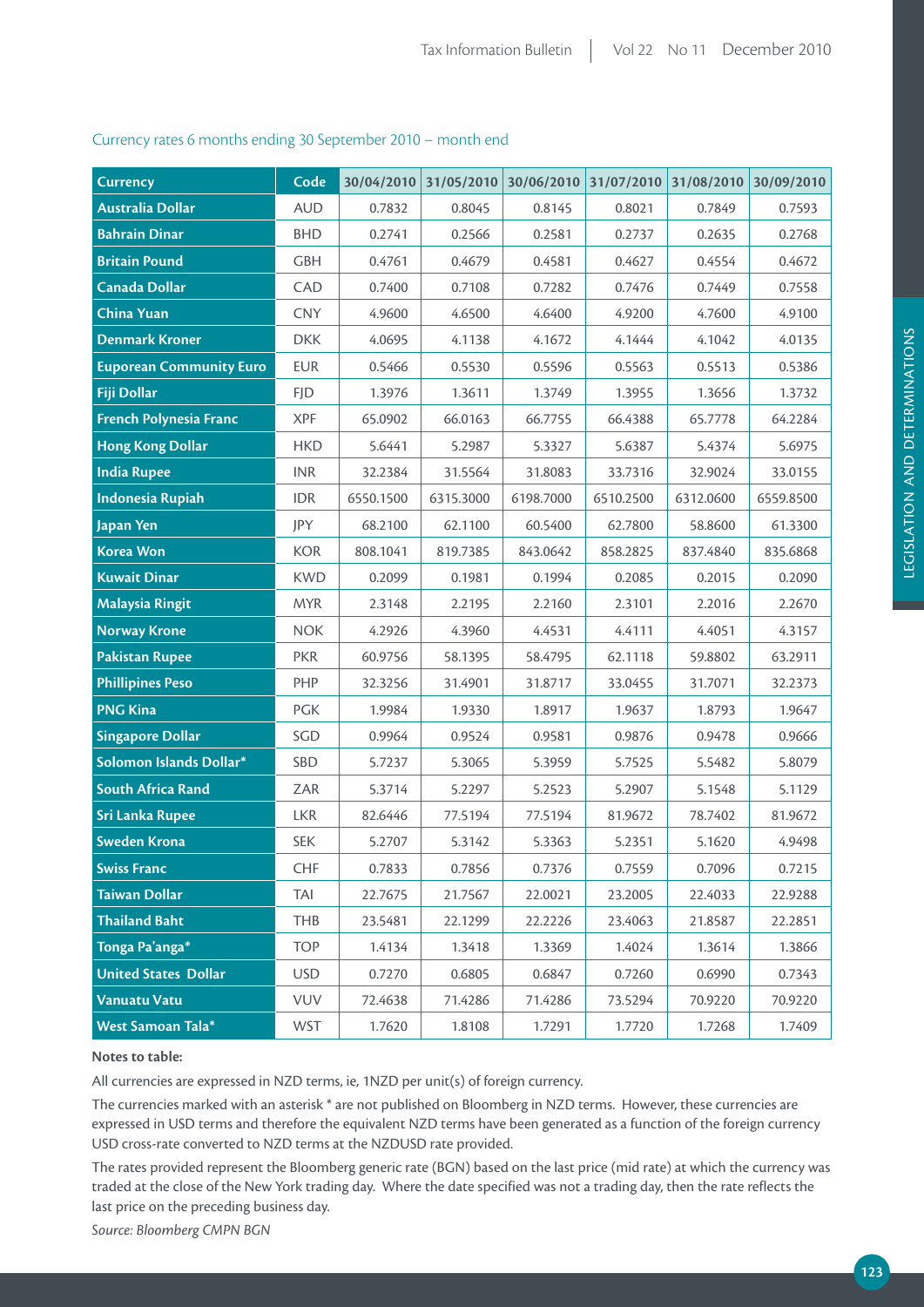# **LEGAL DECiSiONS – CASE NOTES**

This section of the *TIB* sets out brief notes of recent tax decisions made by the Taxation Review Authority, the High Court, Court of Appeal, Privy Council and the Supreme Court.

We've given full references to each case, including the citation details where it has already been reported. Details of the relevant Act and section will help you to quickly identify the legislation at issue. Short case summaries and keywords deliver the bare essentials for busy readers. The notes also outline the principal facts and grounds for the decision.

These case reviews do not set out Inland Revenue policy, nor do they represent our attitude to the decision. These are purely brief factual reviews of decisions for the general interest of our readers.

## "INCOME SPLITTING" CASE HELD BY THE HIGH COURT NOT TO BE TAX AVOIDANCE

| Case                 | Philippa Catherine White v CIR                                                                |
|----------------------|-----------------------------------------------------------------------------------------------|
| <b>Decision date</b> | 12 October 2010                                                                               |
| Act(s)               | Income Tax Act 2007                                                                           |
| <b>Keywords</b>      | Income splitting, arrangement, tax<br>avoidance, structuring, personal<br>services, diversion |

#### **Summary**

The High Court held that the amalgamation of the disputant's medical practice and her husband's business into a single corporate entity did not give rise to an impugned tax avoidance arrangement.

#### **Impact of decision**

The decision of the High Court in *Philippa White v CIR*  is relevant to the course of litigation in the *Penny v CIR*  ([2010] NZCA 231) appeal which is currently before the Supreme Court. In the recent *White* decision, his Honour Justice Heath has found that the disputant's diversion of personal services income through a corporate structure did not amount to tax avoidance.

The same issue (albeit on different facts) is before the Supreme Court in the *Penny* appeal. The Commissioner remains of the view, notwithstanding the recent *White* decision, that such arrangements **may** amount to tax avoidance.

The Commissioner has decided that the *White* case will be appealed. The Commissioner also awaits the final determination of the Courts in the *Penny* matter. In the meantime, he refers any person inquiring as to his view of such matters to his Revenue Alert 10/01.

#### **Facts**

- 1. The Appellant is an anaesthetist in public and private practice. Her husband provided quality assurance services as an employee and privately. On 1 November 2002 the couple restructured their business affairs. One reason for the restructuring was to protect their family after concerns were expressed about exposure to claims which could be made by clients against private professional services being provided.
- 2. The restructuring involved an arrangement whereby a family trust owned assets including horticultural land, an avocado orchard and business assets relating to the private services provided by the Appellant and her husband. A company Wharfedale Limited ("Wharfedale") was established and the disputant and her husband each held a 35% share in the company. Wharfedale leased the avocado orchard business from the Trust.
- 3. On 1 November 2002 the Appellant ceased being self-employed in her private anaesthetist practice and took up employment in the newly incorporated Wharfedale, which had taken over the running of her private practice. Her services were then provided to the clients of Wharfedale, those services being exactly the same as she had been providing when in private practice. However, instead of receiving a substantial income commensurate with her skills and exertions, she received no salary from Wharfedale for 5 months work in 2003 and only \$4,875 in the year ended 31 March 2004 for 12 months work.
- 4. The reason given for the lack of salary was that Wharfedale was not making sufficient income to enable her to be remunerated at the same rate as she had been when in private practice. The avocado orchard business which was owned by Wharfedale was operating at a loss. One of the larger overheads for the avocado orchard business was the rental paid for the orchard, which was owned by the family trust. The Appellant claimed that the orchard returns were less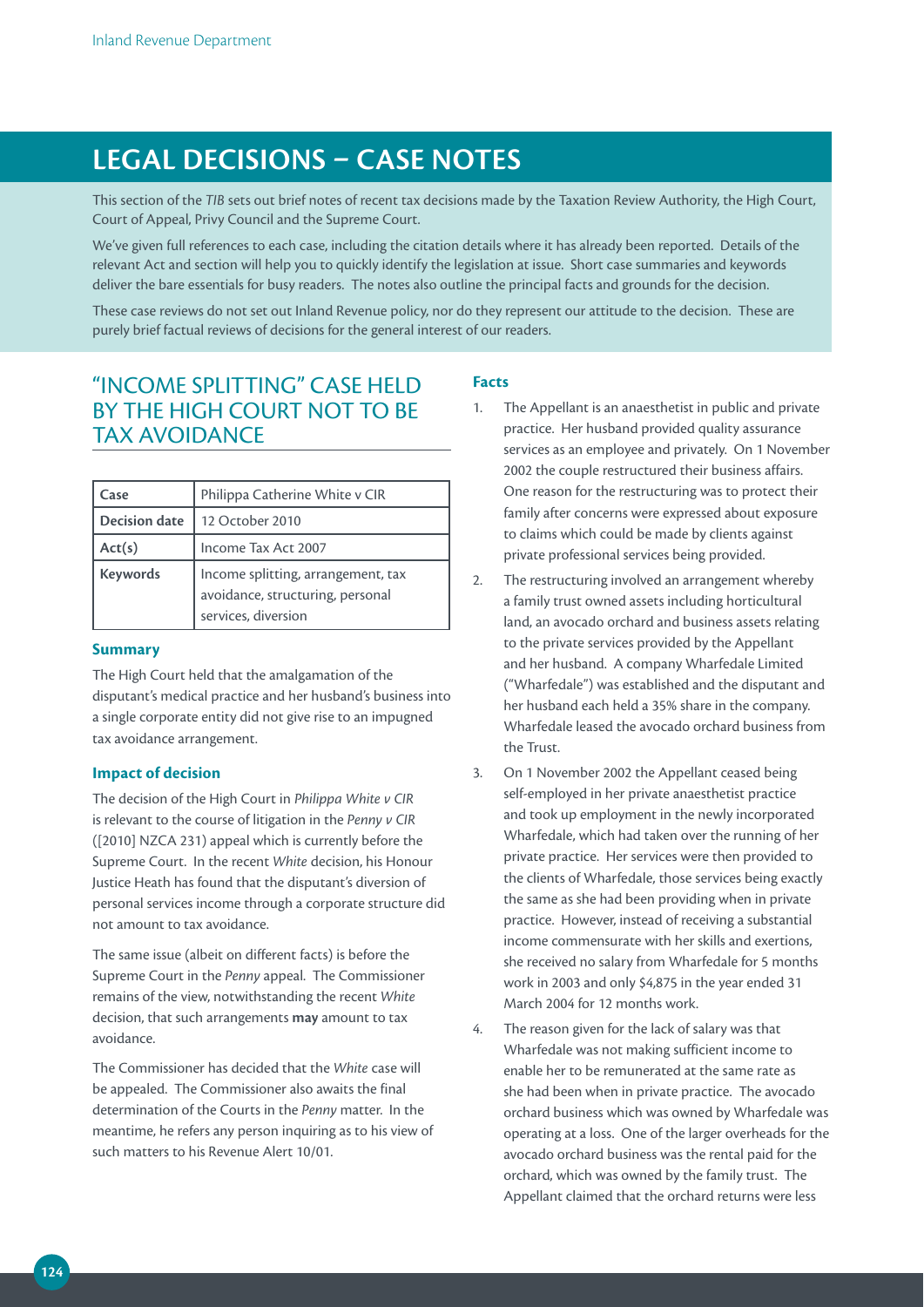than expected due to poor cropping results and lower than expected prices.

- 5. As part of his defence in the Taxation Review Authority (TRA) the Commissioner drew the attention of the TRA to the fact that Wharfedale appeared to be paying above normal market rates to lease the orchard. The Appellant claimed that rent was not an issue raised by the Commissioner in his Statement of Position and he was therefore excluded from presenting evidence regarding a market rent.
- 6. In the TRA Barber DCJ found that the structures implemented by the Appellant left her "unremunerated in a manner which was artificial and contrived and has no sensible reality" TRA 04/08.

## **Decision**

- 7. In his decision Heath J initially looked at the concerns of Barber DCJ which appeared to be the effective assignment of the Appellant's income from personal exertion to Wharfedale; that it was not "credible nor commercially acceptable" that an experienced anaesthetist would work for a company for virtually nothing, and that the reduction in income tax was not a "merely incidental purpose" of the arrangement.
- 8. Heath J quoted *Ben Nevis Forestry Ventures Limited v CIR* [2009] 2NZLR (SC), at [106]:

Put at the highest level of generality, a specific provision is designed to give the taxpayer a tax advantage if its use falls within its ordinary meaning. **That will be a permissible tax advantage**. The general provision is designed to avoid the fiscal effect of tax avoidance arrangements having a more than merely incidental purpose or effect of tax avoidance. Its function is to prevent uses of the specific provisions which fall outside their intended scope in the overall scheme of the [Income Tax Act 2007]. **Such uses give rise to an impermissible tax advantage which the Commissioner may counteract**. The general anti-avoidance provision and its associated reconstruction power provide explicit authority for the Commissioner and New Zealand courts to avoid what has been done to reconstruct tax avoidance arrangements.

#### [Emphasis added]

9. His Honour noted that by using the rubrics "permissible" and "impermissible" the majority in the Supreme Court were discarding the distinction drawn between "tax avoidance" and "tax mitigation" in *Challenge Corporation Limited v CIR* [1986] 2 NZLR 513 (PC). He then stated that in his view "the terminology signals a need to scrutinise a particular transaction to ascertain whether its purpose fell inside or outside of the intended scope of a specific provision that confers a tax advantage".

- 10. He also noted that in *Ben Nevis* the court indicated that factors which would help determine tax avoidance included:
	- the manner in which an arrangement is carried out
	- the role of the relevant parties and their relationship with the taxpayer
	- the economic and commercial effect of documents and transactions, measured against the actual consequences of implementation of the arrangement
	- whether the taxpayer gains the benefit of a specific provision "in an artificial or contrived way".

 The use made of the specific provisions in the Income Tax Act 2007 ("the Act") also needed to be considered "in the light of the commercial reality and economic effect" of their use and were not limited to "purely legal considerations".

- 11. Heath J referred to *Glenharrow Holdings Limited v CIR* [2009] 2 NZLR 359 (SC) and acknowledged that the "purpose or effect" of an arrangement was not equated to motive but rather the end result. He acknowledged that the test was objective and indicated that the Court's inability to focus on the intention of the parties was "counter-intuitive".
- 12. However, he then referred to the findings of Woodhouse P in *Challenge Corporation v CIR*  [1986] 2 NZLR 513 (CA) and Harrison J in *Westpac Banking Corporation v CIR* (2009) 24 NZTC (HC) and concluded:

… evidence of a subjective nature from the taxpayer and others may assist the Court in determining issues of avoidance. However, its use must be restricted to providing the context in which the arrangement was brought into being, in order to assist the Court to understand any genuine commercial arrangements involved.

13. The recent Court of Appeal decision in *CIR v Penny*  [2010] NZCA 231 was considered. His Honour distinguished the Appellant's case by noting that the companies operated by Mr Penny and Mr Hooper "did have sufficient money to pay salaries". He did however refer to the *Penny* decision and quoted Randerson J at [126]:

> It will be a matter of assessing all the circumstances including the extent and nature of any artificiality or contrivance in order to determine whether any particular arrangement is within or outside contemplation of Parliament in enacting the tax legislation. **Where there are legitimate reasons such as those discussed at [98] above for adopting a salary markedly below commercial levels, a challenge by the Commissioner may be unlikely to succeed. Nor would i expect the**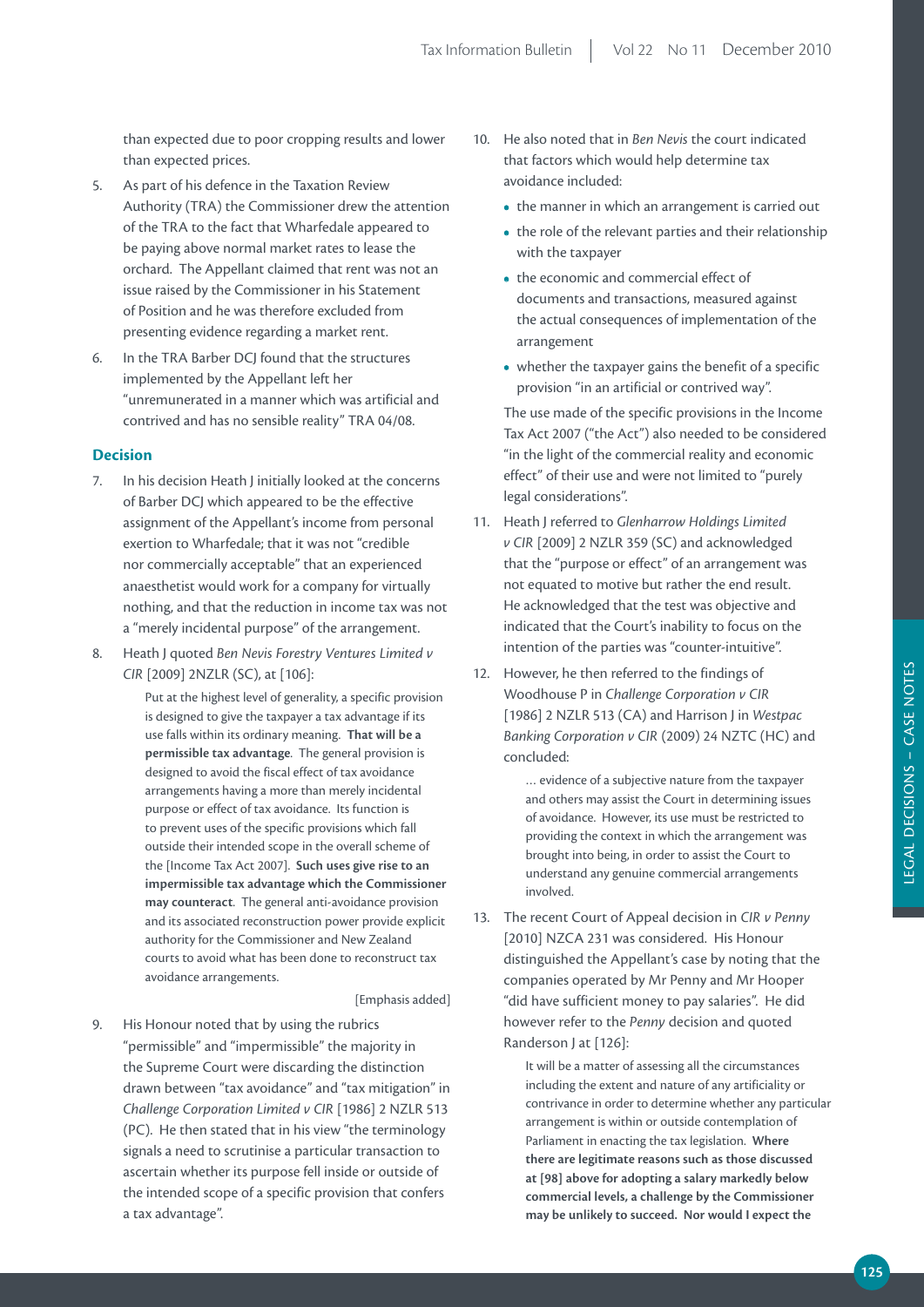**Commissioner to interfere in marginal circumstances. The difference here is that salaries were adopted at levels far below ordinary commercial expectations that, in the absence of legitimate reasons for doing so, there is a strong implication of tax avoidance.**

[Emphasis added]

- 14. Heath J concluded that the TRA erred in holding there was a tax avoidance arrangement. He began with the premise that a "rounded" assessment of what occurred was required, in order to determine whether the tax advantages gained were "permissible" or "impermissible". He accepted that the Appellant's subjective intentions were not determinative in ascertaining the purpose or effect of the arrangement. But he considered it necessary to look at the nature of the arrangement and how it was carried into effect to determine whether the purpose or effect was to obtain an "impermissible tax advantage".
- 15. After revisiting the facts and the TRA decision, Heath J concluded that Judge Barber's real concern was with "an injection of personal/exertion professional income into a family company experiencing losses from business activities so that it did not remunerate as an employee in a fair and commercial manner". Justice Heath's response was "… at the time the arrangements were entered into, it was not expected that financial losses would be caused from business activities … Further the reason that no money was available for Wharfedale to pay a salary to Dr White was because income had to be diverted to pay real (not contrived) debts". He also found that in arranging her affairs the Appellant "did nothing more than obtain the advantage that Parliament intended would flow to someone in her position".
- 16. His honour further stated that "the elements of the tax avoidance arrangement on which Judge Barber relied, reveal nothing out of the ordinary". He agreed with Ellen France J who dissented in *Penny*, noting that the arrangement was an "acceptable business practice and the opposite of artifice or contrivance". He also noted that decision by the Court of Appeal in *Grieve v CIR* [1984] 1 NZLR 101 (CA) at paragraph 110 which states:
	- It is not for the Courts or the Commissioner to confine the recognition of businesses to those that are always profitable or to do so only as long as they operate at a profit.
- 17. While he acknowledged that *Grieve* related to a test to determine the ambit of the word "business", Heath J also noted that it also helped provide a more general insight into the scheme and purpose of the Act.
- 18. Heath J found that there was not a purpose of "obtaining an impermissible tax advantage" but that even if that conclusion was wrong the purpose or effect of the arrangement was "merely incidental".
- 19. Heath J saw no need to decide on the issue of orchard rent, nor was there any need to address the issue of reconstruction.

## COMMISSIONER'S RIGHT TO WITHHOLD REFUNDS CONFIRMED BY SUPREME COURT

| Case                 | Contract Pacific Limited v<br>Commissioner of Inland Revenue                               |
|----------------------|--------------------------------------------------------------------------------------------|
| <b>Decision date</b> | 16 November 2010                                                                           |
| Acts                 | Goods and Services Tax Act 1985,<br>Tax Administration Act 1994                            |
| <b>Keywords</b>      | Section 46 (GST Act), GST return,<br>notice requirements, investigation and<br>information |

#### **Summary**

The Supreme Court confirmed that once notice has been given by the Commissioner under either section 26(4) or 46(5) of the Goods and Services Tax Act 1985 (GST Act), the 15-day working limit set out in section 46(1)(a) to pay the refund no longer applies and no refund is payable until the Commissioner is relevantly satisfied pursuant to section 46(1)(b) of the GST Act.

#### **Impact of decision**

This decision has clarified the Commissioner's position with regard to section 46 and confirms that once notice is given under either subsections (4) or (5), no refund is payable until the Commissioner is relevantly satisfied pursuant to section 46(1)(b).

The decision has also confirmed that if the Commissioner makes a timely request for information under section 46(4) (as opposed to the notification of an investigation under section 46(5)) but later determines that a fuller investigation is required, the Commissioner is not required to pay the refund should any notification of such investigation occur outside the initial 15 working days.

In addition, the Court confirmed that if the Commissioner makes an initial information request within 15 working days, the refund is not payable should he make a subsequent request for further information outside the time limit set down in section 46(4)(b).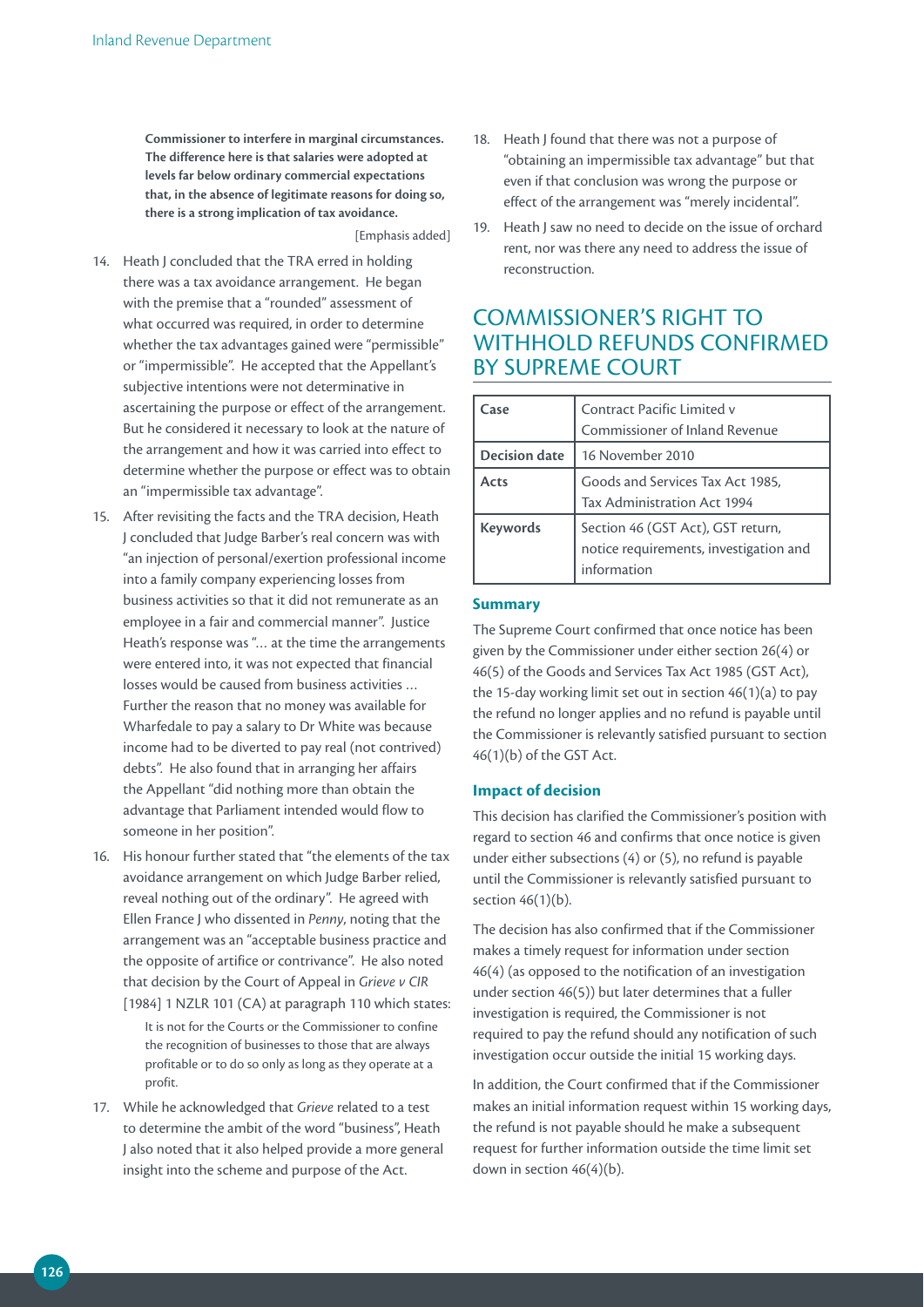## **Facts**

At all relevant times, Contract Pacific Ltd (Contract Pacific) carried on the business of an inbound tour operator, selling New Zealand-based holiday packages to overseas wholesalers who then sold to overseas retailers. Those retailers in turn sold the packages to tourists set to visit New Zealand.

Between July 1993 and April 1999, Contract Pacific included GST in the sale prices for the services it sold to overseas wholesalers.

In May 1999, the law was changed to remove any ambiguity over liability to include GST in the sale prices for New Zealand-based services sold to overseas persons for the purpose of on-sale to New Zealand-bound visitors.

On 26 June 2000, Contract Pacific filed a GST return in which it sought a readjustment and refund of the GST it had paid between 1 July 1993 and 30 April 1999.

On 10 July 2000, the Commissioner advised that the GST refund had been withheld pending investigation of the readjustment claim.

During a meeting between the parties on 19 January 2001, the Commissioner requested the taxpayer provide further information about the refund claim. This was provided by letter dated 24 January 2001.

Through an administrative error, a notice of assessment and refund cheque for \$7,542,295.51 were issued on 5 February 2001. On 9 February 2001, the Commissioner became aware of the error and took steps to stop payment on the refund cheque before it was presented.

On 24 October 2001, the Taxation (Taxpayer Assessment and Miscellaneous Provisions) Act 2001 (2001 Act), was passed with retrospective effect. The general effect of section 241 of the 2001 Act was to make clear there was and always had been liability to pay GST on services provided to overseas persons. A savings provision (section 241(6)) was enacted that exempted a small category of persons from this effect. Contract Pacific would come within this savings provision if the circumstances of receiving the refund cheque in error meant it had been "paid a refund".

After the enactment of the 2001 Act, the Commissioner entered into written agreements with various GST claimants, including Contract Pacific, pursuant to section 89I of the Tax Administration Act 1994 (TAA) to resolve the claims for readjustments for GST paid on facilitation fees and quantification of the Commissioner's liability to pay use-of-money interest.

On 11 December 2001, the Commissioner sent a letter to Contract Pacific which stated that the Commissioner's investigation into the inbound tour operator component of the taxpayer's GST affairs had been completed, resulting in the reassessment of the periods ended 28 February 2001 and 30 April 2001 to allow a refund that reflected the overpaid GST for the period 30 June 1993 to 30 April 2001.

On 18 April 2005, Contract Pacific wrote to the Commissioner requesting payment of \$6,281,767 plus interest, being the balance of the stopped refund cheque of \$7,542,295.51 after the payment of the facilitation fee credit adjustment was deducted. The Commissioner rejected the claim.

Contract Pacific later sued the Commissioner on the cheque issued in error on 5 February 2001, arguing that the Commissioner had breached section 46 of the GST Act and had paid the taxpayer a refund for the purposes of the savings provision of the 2001 Act.

## **High Court judgment**

The High Court ((2009) 24 NZTC 23,092) confirmed that the Commissioner had issued a notice under section 46(2) (a) of the GST Act, notifying his intention to investigate the matter, and had done so within the 15-day time limit prescribed in section 46(5). However, the High Court held that as the Commissioner had also made requests for information pursuant to that investigation, and these were made outside the prescribed time limits in section 46(4), he had "lost his authority to withhold the disputed refund".

The High Court also held that the cheque issued by the Commissioner was valuable consideration, and therefore the position was "unaffected by section 241(6) of the 2001 Act". However, Duffy J did conclude that in any event, under the common law, the cheque was a "payment" for the purposes of section 241(6)(a).

#### **Court of Appeal judgment**

The Court of Appeal ((2010) 24 NZTC 24,006) allowed the Commissioner's appeal and set aside the High Court judgment. The Court of Appeal concluded that the Commissioner, when investigating Contract Pacific's GST return, had satisfied the time limits contained in section 46(5) of the GST Act and therefore there was no obligation to make a refund.

The Court also concluded that the Commissioner's investigation is not subject to any limitation, curtailment or restriction. Accordingly, if in the course of the investigation the Commissioner requires additional information, he can request it and such request will not engage section 46(2)(b).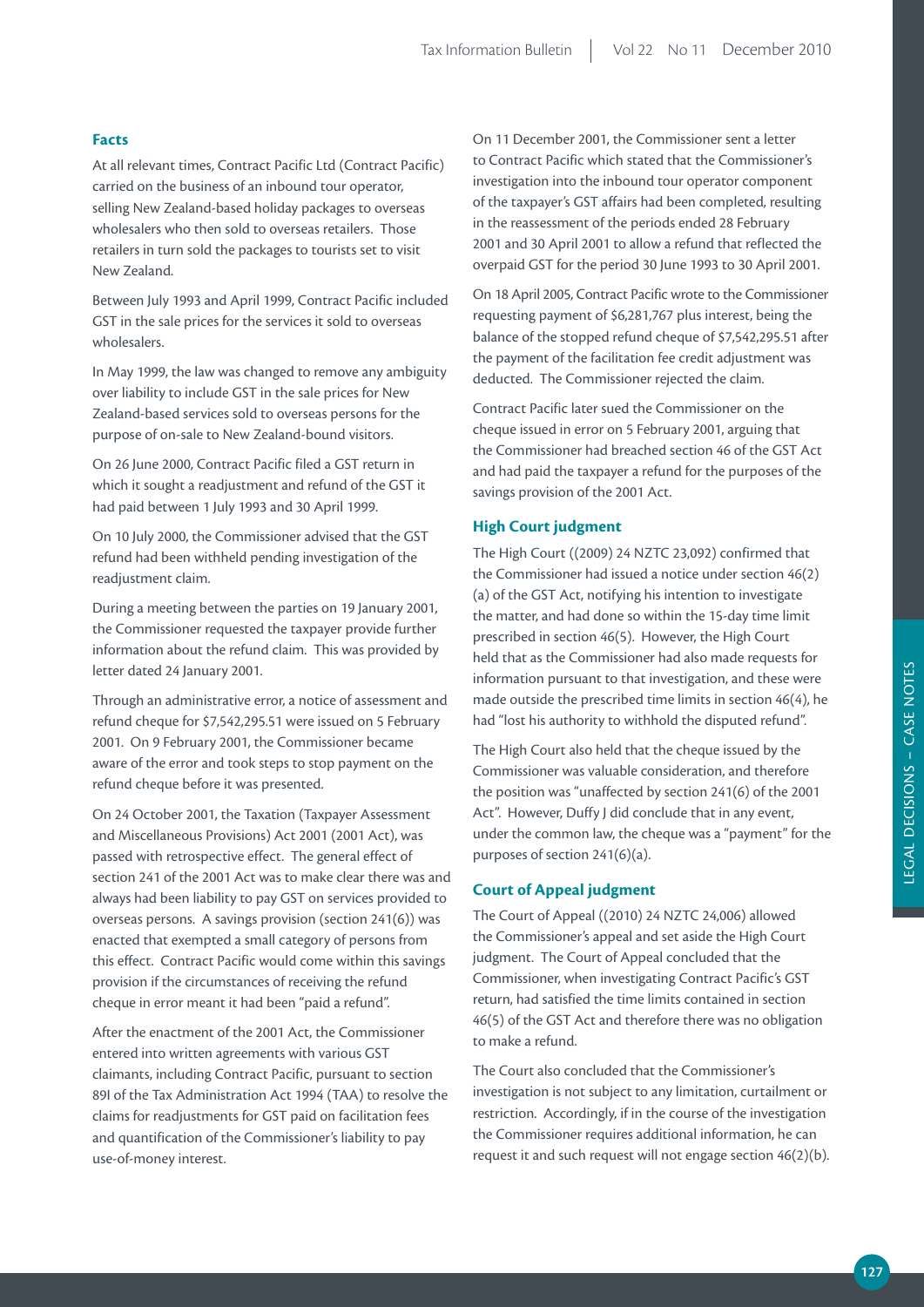The Court also confirmed there will be investigations that are complex and require a number of information requests, and there will be others only requiring additional information that has been overlooked. The Court held that "it is not sensible for these two different kinds of inquiries to be governed by the same approach. The more expansive must necessarily include the narrower process".

Contract Pacific appealed to the Supreme Court.

#### **Decision**

The Supreme Court dismissed the appeal.

#### *Issue one – section 46 of the GST Act*

The Supreme Court confirmed that while the purpose of section 46 is to require the Commissioner to act promptly in processing and paying refunds, the tax system would be subject to abuse if the Commissioner was required in all cases to pay first and investigate later.

The Court held that the provision seeks to balance these two policy considerations by providing the 15-day time limit to either pay the refund or give the taxpayer notice. The Court confirmed, referring to the decision of *Commissioner of Inland Revenue v Sea Hunter Fishing Ltd*  (2002) 20 NZTC 17,478, that if the Commissioner does not give notice under either subsections (4) or (5) within 15 working days he will be required to issue the refund regardless of whether he is relevantly satisfied that the refund is payable.

However, the Court held that once notice is given under either subsections (4) or (5), the 15-day working limit set out in section 46(1)(a) to pay the refund no longer applies and no refund is payable until the Commissioner is relevantly satisfied pursuant to section 46(1)(b).

The Supreme Court agreed with the Court of Appeal that an investigation, as contemplated by subsections 46(1)(b) and 46(2), includes the request of information from the taxpayer (the registered person) and must sensibly encompass all or any of the wide powers available to the Commissioner under the TAA.

The Court also rejected Contract Pacific's argument that while the Commissioner was able to request information from third parties pursuant to his investigation at any time without breaching section 46, he was not able to request information after 15 working days from the taxpayer (being the registered person) without having to release the refund. The Court confirmed that this would place the Commissioner in the position of being unable to seek information from the most obvious and perhaps only source to complete the investigation; the registered person.

The Court held that the two processes in section 46 are not entirely discrete in that "the greater includes the lesser; it does not exclude it".

The Court ultimately held that as the Commissioner had given notice pursuant to section 46(5) within 15 working days, the governing provision was section 46(1)(b). Consequently, the Commissioner was not required to pay the refund until he was relevantly satisfied pursuant to section 46(1)(b).

The Court also considered the position where the Commissioner's initial notice is a request for information followed by the commencement of an investigation and confirmed that in that situation the Commissioner should not be expected to have to pay the refund should he ultimately decide the return warrants investigation. The Court referred to Simon France J's decision in *Riccarton Construction Ltd v Commissioner of Inland Revenue* (2010) 24 NZTC 24,191 and confirmed that it was a "commonsense and practical approach to the section". Blanchard J noted that if it were otherwise, there would be little reason in providing for any other step in section 46(2) other than an investigation since the Commissioner would be a significant risk if he merely requested information and indeed "would be foolish to do so".

The Court recognised that the result of this interpretation is there are also no equivalent sanctions should the Commissioner not issue any subsequent requests for information under section 46(4)(b) within 15 working days of receiving the initial information. The Court stated that it assumed the Commissioner would still continue to employ that procedure in routine inquiries to ensure reasonable expedition.

Blanchard J also noted that the section was poorly drafted and requires remedial construction.

## *Issue two – section 241(6) of the 2001 Act*

As the Court found in favour of the Commissioner in relation to section 46, the Court considered it unnecessary to address the second issue.